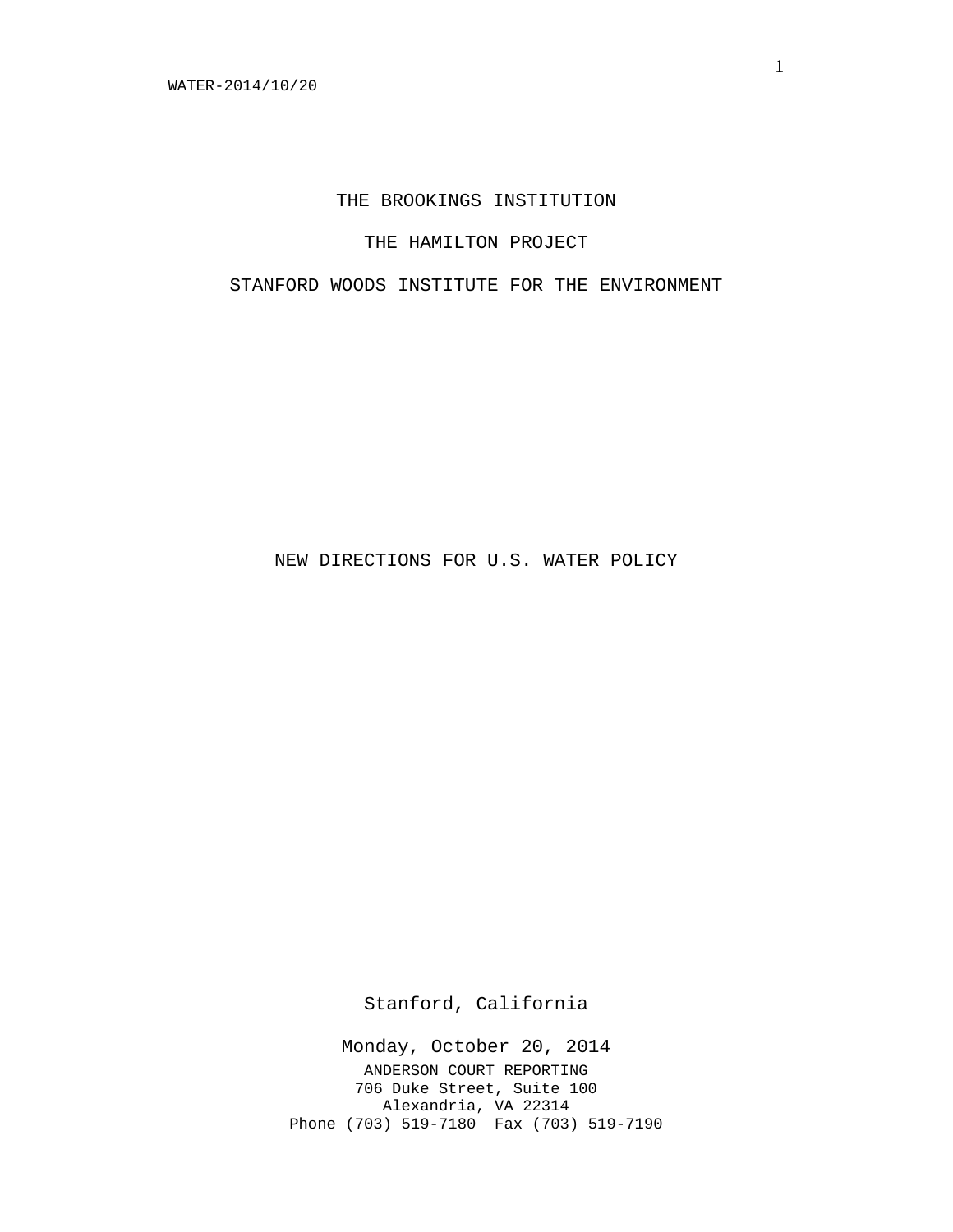### PARTICIPANTS:

### **Welcome:**

SHERYL SANDBERG Chief Operating Officer Facebook

### **Introduction and Overview of Event:**

ROBERT E. RUBIN Co-Chair, Council on Foreign Relations Former U.S. Treasury Secretary

## **The Landscape of Water in the West:**

JERRY BROWN Governor State of California

ROUNDTABLE: SHOPPING FOR WATER: HOW THE MARKET CAN MITIGATE WATER SHORTAGES IN THE AMERICAN WEST:

### **Author:**

ROBERT GLENNON Regents' Professor, Morris K. Udall Professor of Law & Public Policy James E. Rogers College of Law University of Arizona

### **Moderator:**

MELISSA KEARNEY Director The Hamilton Project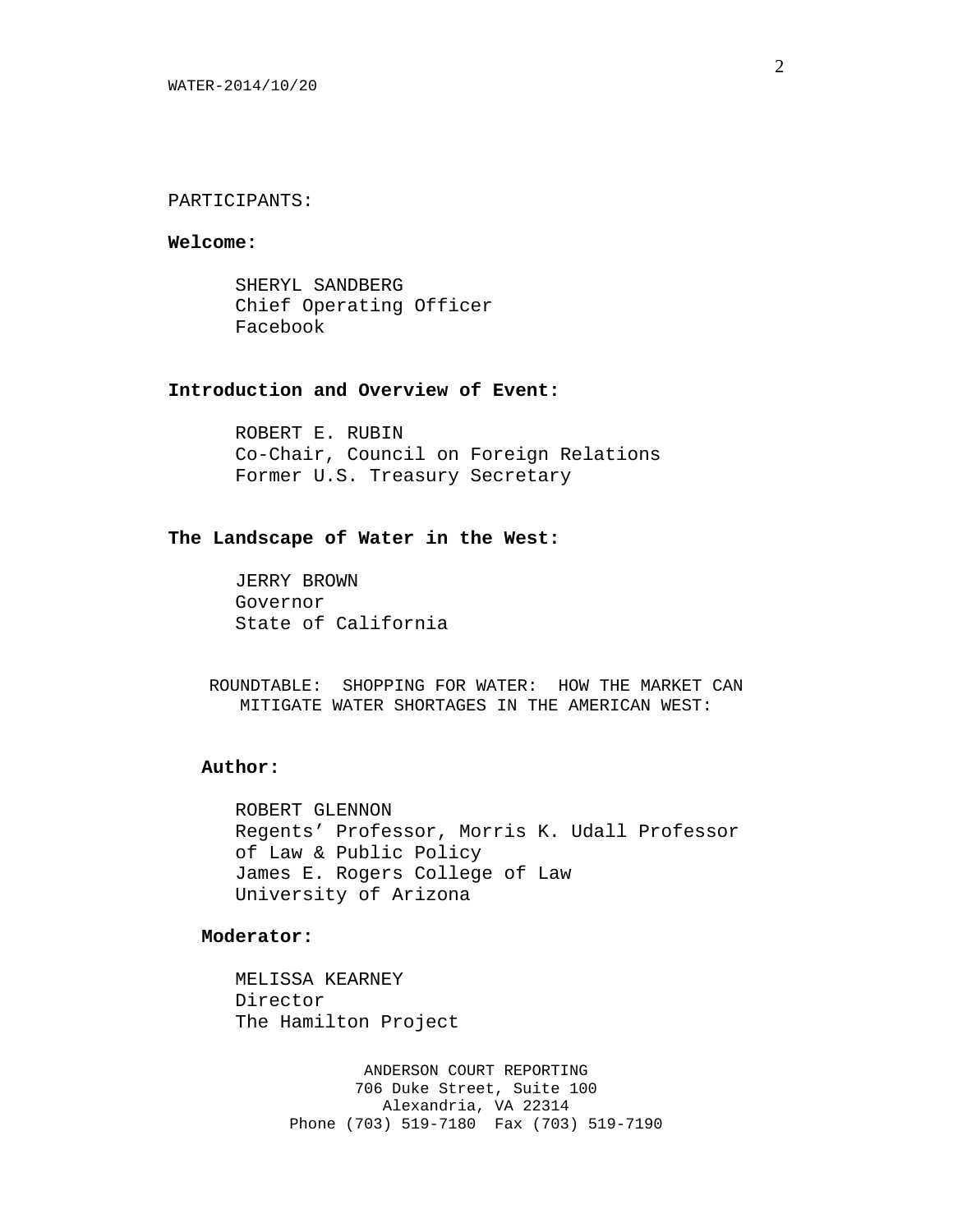PARTICIPANTS (CONT'D):

### **Discussants:**

ELLEN HANAK Senior Fellow Public Policy Institute of California

THOMAS ISEMAN Deputy Assistant Secretary, Water and Science U.S. Department of Interior

JAMES LOCHHEAD Chief Executive Officer and Manager Denver Water

WILLIAM PHILLIMORE Executive Vice President Paramount Farming Company

ROUNDTABLE: THE PATH TO WATER INNOVATION:

# **Author:**

BARTON "BUZZ" THOMPSON Robert E. Paradise Professor of Natural Resources Law Perry L. McCarty Director The Stanford Woods Institute for the Environment

## **Moderator:**

ROGER ALTMAN Founder and Chairman Evercore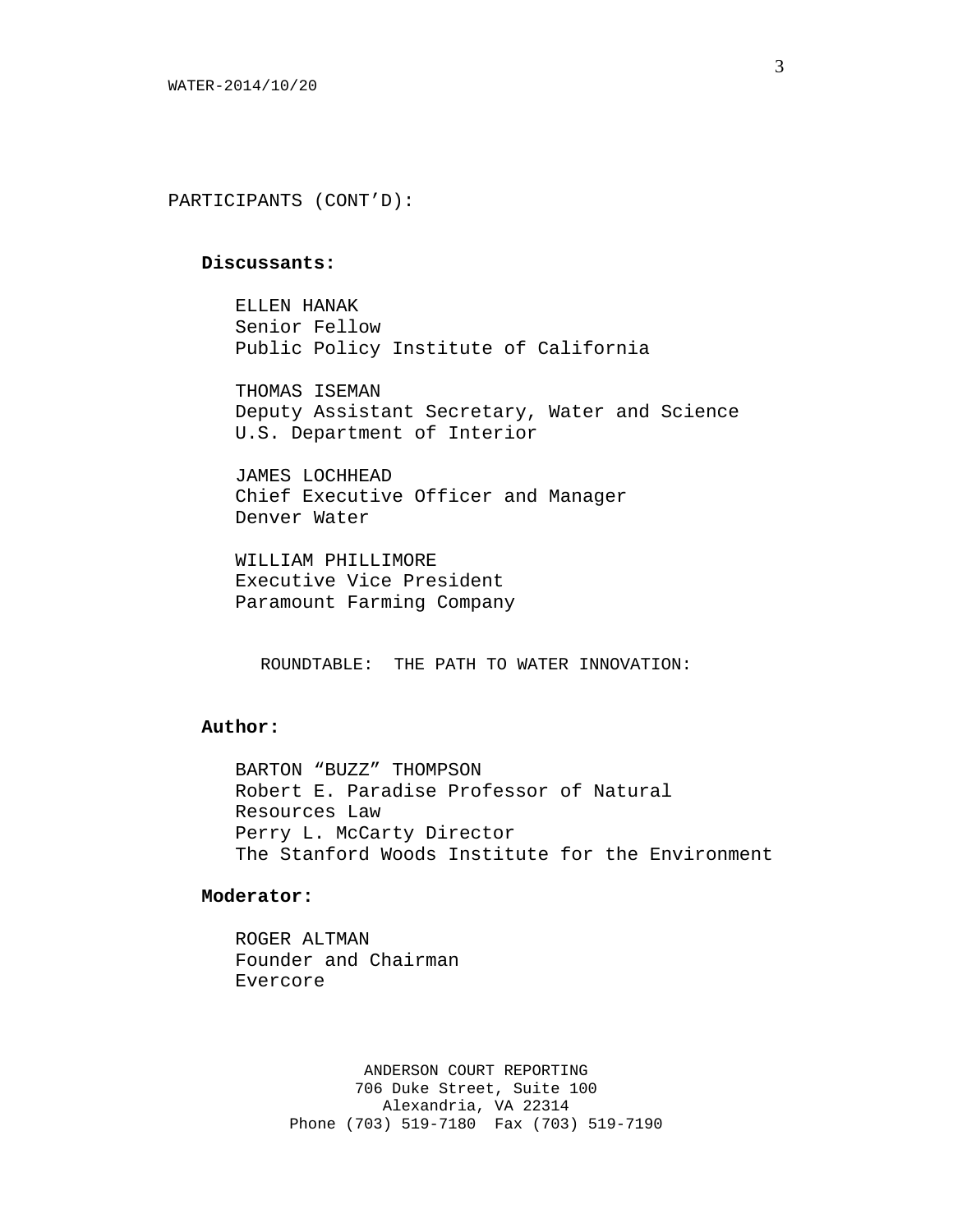#### PARTICIPANTS (CONT'D):

## **Discussants:**

TAMIN PECHET Founder Banyan Water

MICHAEL MARKUS General Manager Orange County Water District

PETER YOLLES Founder and Chief Policy Officer Water Smart Software

MODERATED DISCUSSION: THE IMPACT OF CLIMATE CHANGE ON AMERICA'S WATER RESOURCES:

## **Introduction:**

ROBERT E. RUBIN Co-Chair, Council on Foreign Relations Former U.S. Treasury Secretary

# **Facilitator:**

THOMAS F. STEYER Investor Philanthropist and Advanced Energy Advocate

# **Panelists:**

WADE CROWFOOT Deputy Cabinet Secretary and Senior Advisor Office of California Governor Jerry Brown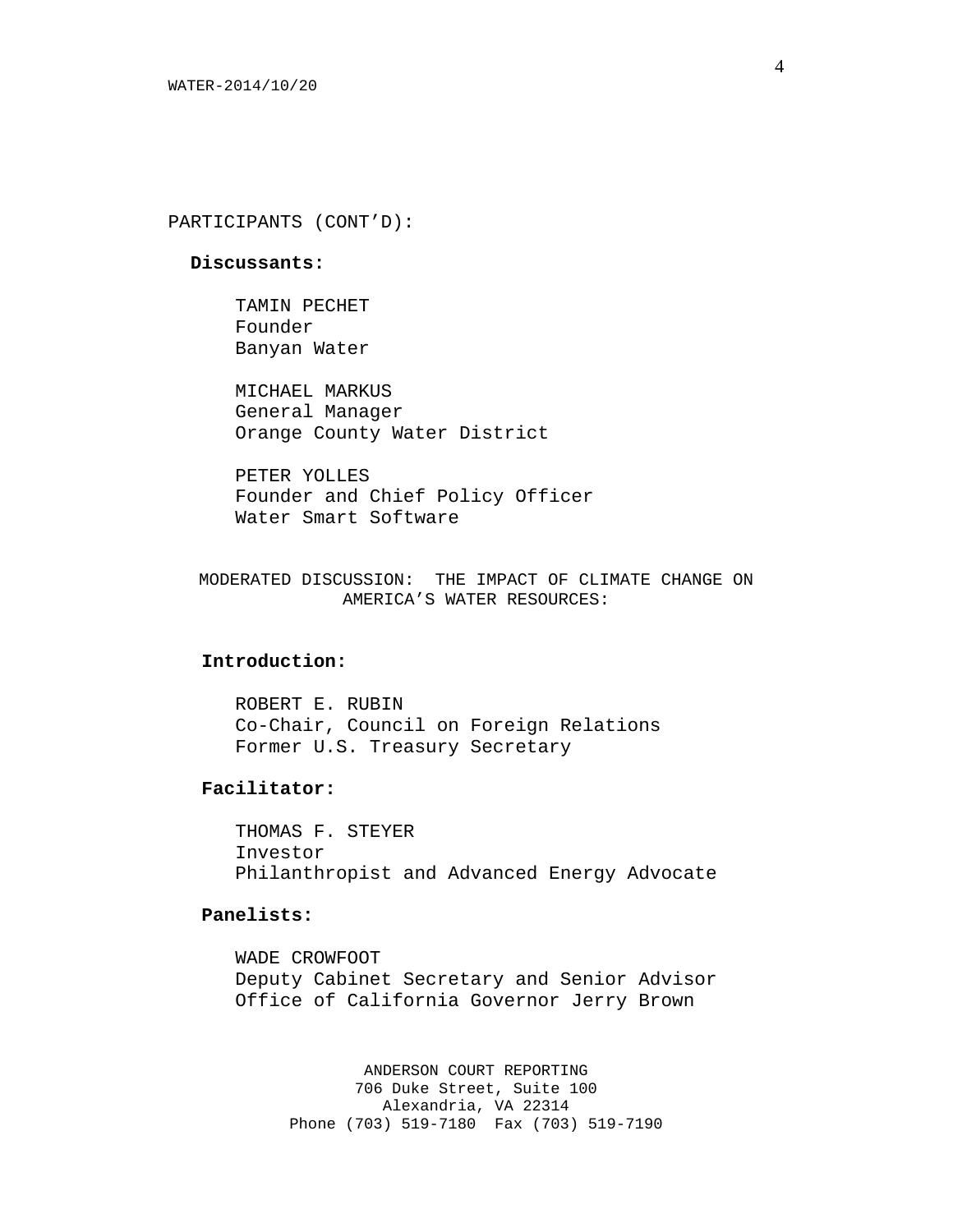PARTICIPANTS (CONT'D):

 NOAH DIFFENBAUGH Associate Professor of Environmental Earth System Science Senior Fellow The Stanford Woods Institute for the Environment

PETER GLEICK President and Co-Founder The Pacific Institute

SOLOMON HSIANG Assistant Professor of Public Policy The Goldman School of Public Policy University of California, Berkeley

# **Closing Remarks and Adjournment:**

STEVE DENNING Chairman, General Atlantic Chairman of the Board, Stanford University

\* \* \* \* \*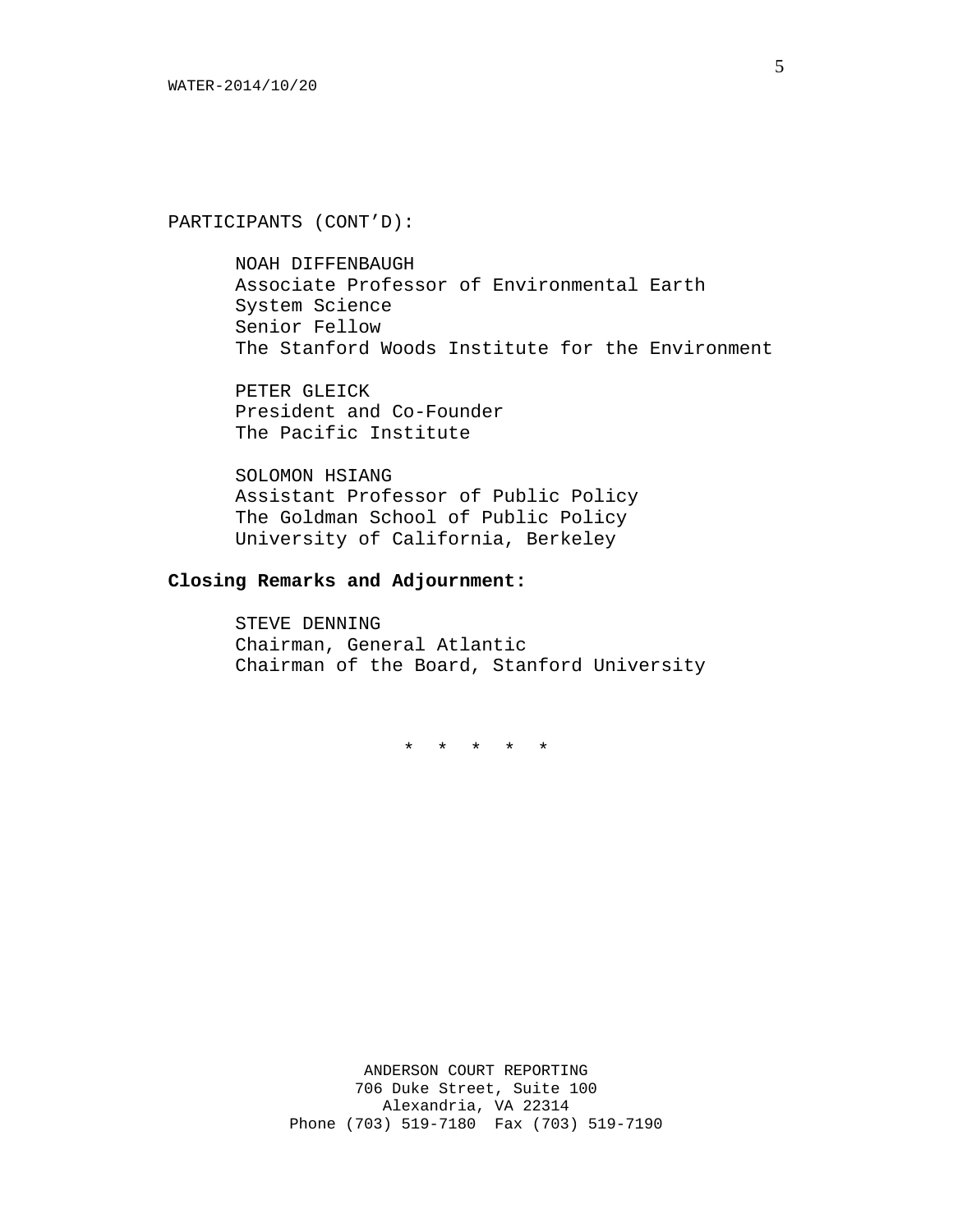## P R O C E E D I N G S

 MS. SANDBERG: Good morning, everyone. I'm Sheryl Sandberg. I work at Facebook, and I am also a member of the Advisory Council of the Hamilton Project, and I have two jobs this morning: I get to welcome everyone to the opening of this meeting, and I get to introduce our first speaker, Bob Rubin.

And it's my pleasure to do both. Thank you for including me.

The Hamilton Project was started by Bob Rubin and Roger Altman, who are both here with us this morning, to promote seriousness of purpose around public policy debate to make sure that we're paying attention to the policies that will lead to inclusive and broad-based (inaudible) and do so by addressing the serious issues of the day with the serious debate that these issues need.

This is currently run by Melissa Kearny, and the whole team is here with us today. We're very excited to have you.

> And I think we all agree that in the ANDERSON COURT REPORTING 706 Duke Street, Suite 100 Alexandria, VA 22314 Phone (703) 519-7180 Fax (703) 519-7190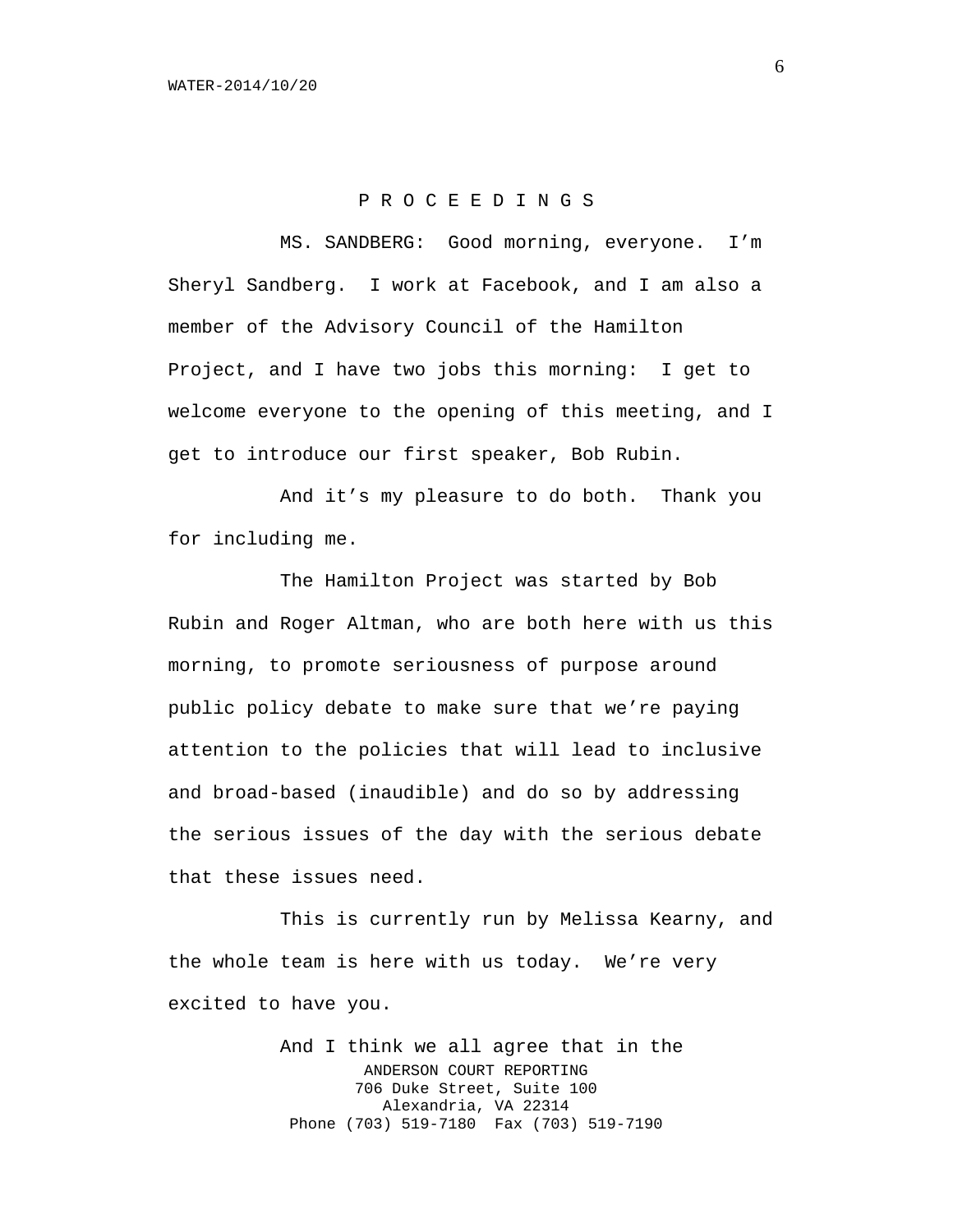challenging times we face today -- challenging times globally, challenging times within our country, challenging times within our state -- seriousness of purpose around public policy has never been more important. So, we're really excited to have the Hamilton Project here with us today.

I'm particularly personally pleased to welcome all of you to California and Silicon Valley. This is the second time the Hamilton Project has partnered with Stanford. The first was two years ago in 2012. And it's not where they typically are. In fact, Bob told me when they first thought about California two years ago -- his quote to me on the phone was, "We're not California people." (Laughter) And then they came and it was a very successful partnership with Stanford and it worked pretty well, so this time he didn't say, "We're not California people," but last night he did manage to say, "We do really like it in New York."

But we're excited to have Bob and Roger and all of you here, because we think Silicon Valley is ANDERSON COURT REPORTING 706 Duke Street, Suite 100 Alexandria, VA 22314 Phone (703) 519-7180 Fax (703) 519-7190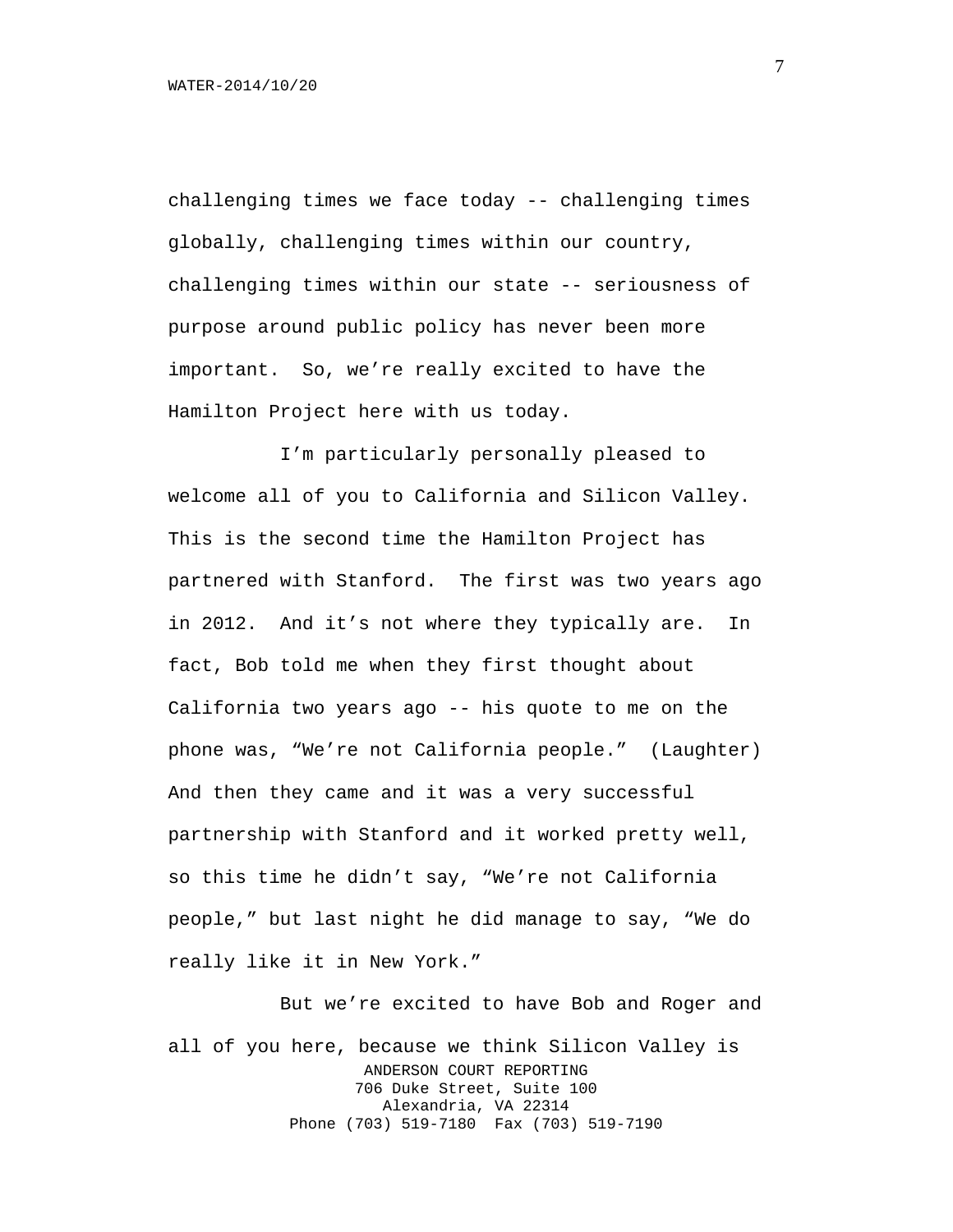important to the national debate. We think the innovation, the technology that's happens here -- and happens in New York and other places around the country and the world -- is a big part of the answer.

Silicon Valley, Stanford -- I think for many people we typify the shift from our industrial- and resource-based economy to a knowledge-based economy. And that's a really important shift. When we talk about it here, we talk about how the knowledge-based economy is not a zero-sum economy. Unlike a resource that either I can have or you can have but two people can't have the same one, if I know something it doesn't mean you can't know it and you can't and you can't know, that represents the growth we think the knowledge economy has.

But it's important to recognize that with this comes really destructive change, challenges for jobs, challenges for education, challenges for the distribution of wealth; and these are challenges that (inaudible) Stanford, the Hamilton Project have to take really seriously.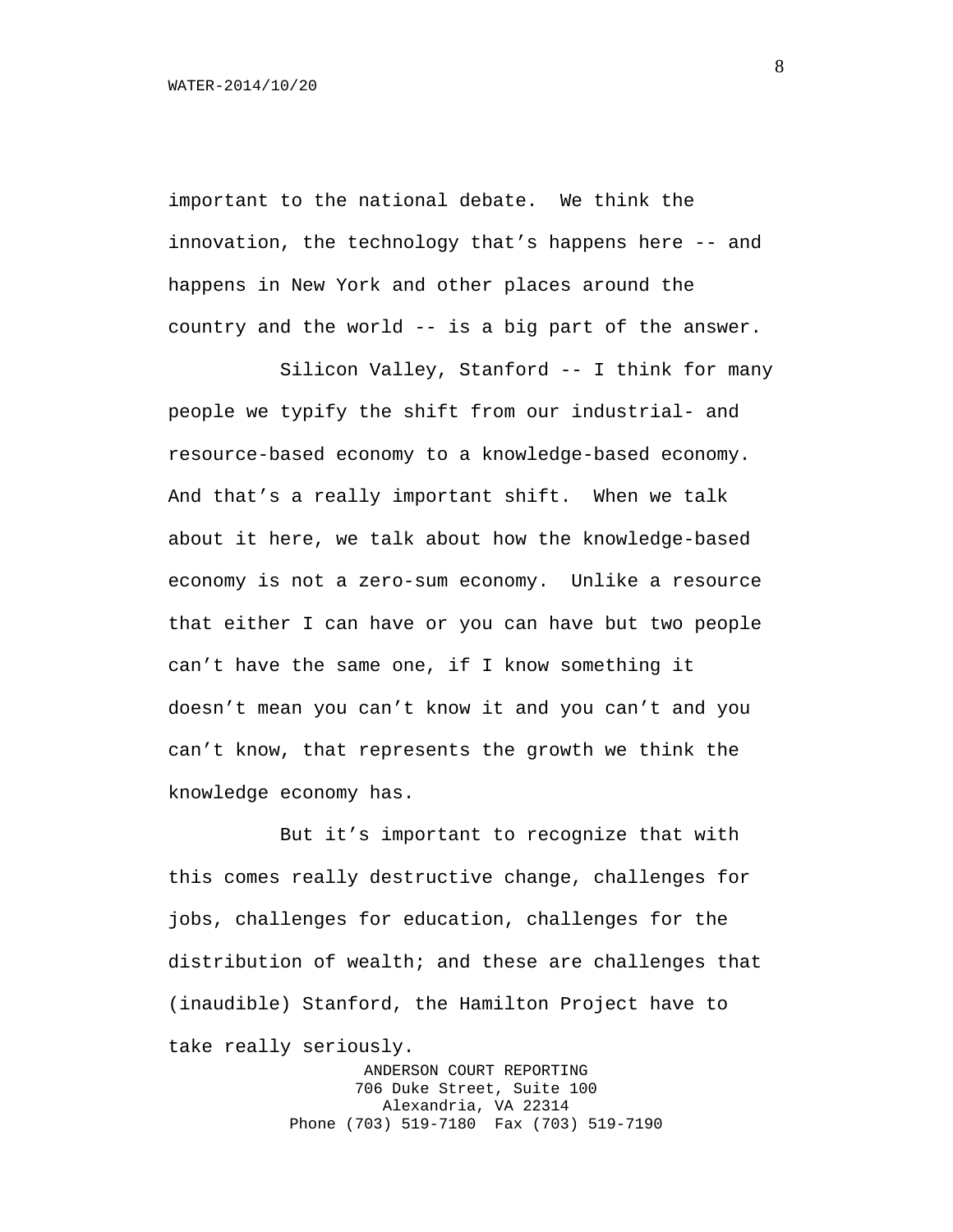Today's meeting is on water. And why that makes so much sense is because we also recognize that a knowledge economy is based on a research economy. Everything companies like mine does is based on energy and water. So without the efficiencies that we work for at Facebook -- that I know so many people on the Stanford faculty and others work so hard for - without those efficiencies we can't continue to create the growth that we want to see for our economy.

So, we're really excited that the Hamilton Project is here partnering with Stanford to talk about water, because we understand how important water is to the underpinning of the knowledge economy that we depend upon.

With that, I'll turn to my second half, which is introducing Bob Rubin.

I had a chance to work for Bob when he was Secretary of the Treasury for many years, and the lessons I learned from him are part of my life every day. When I was first at Treasury, I had been there a couple of days. I didn't know anything. I'm not sure ANDERSON COURT REPORTING 706 Duke Street, Suite 100 Alexandria, VA 22314 Phone (703) 519-7180 Fax (703) 519-7190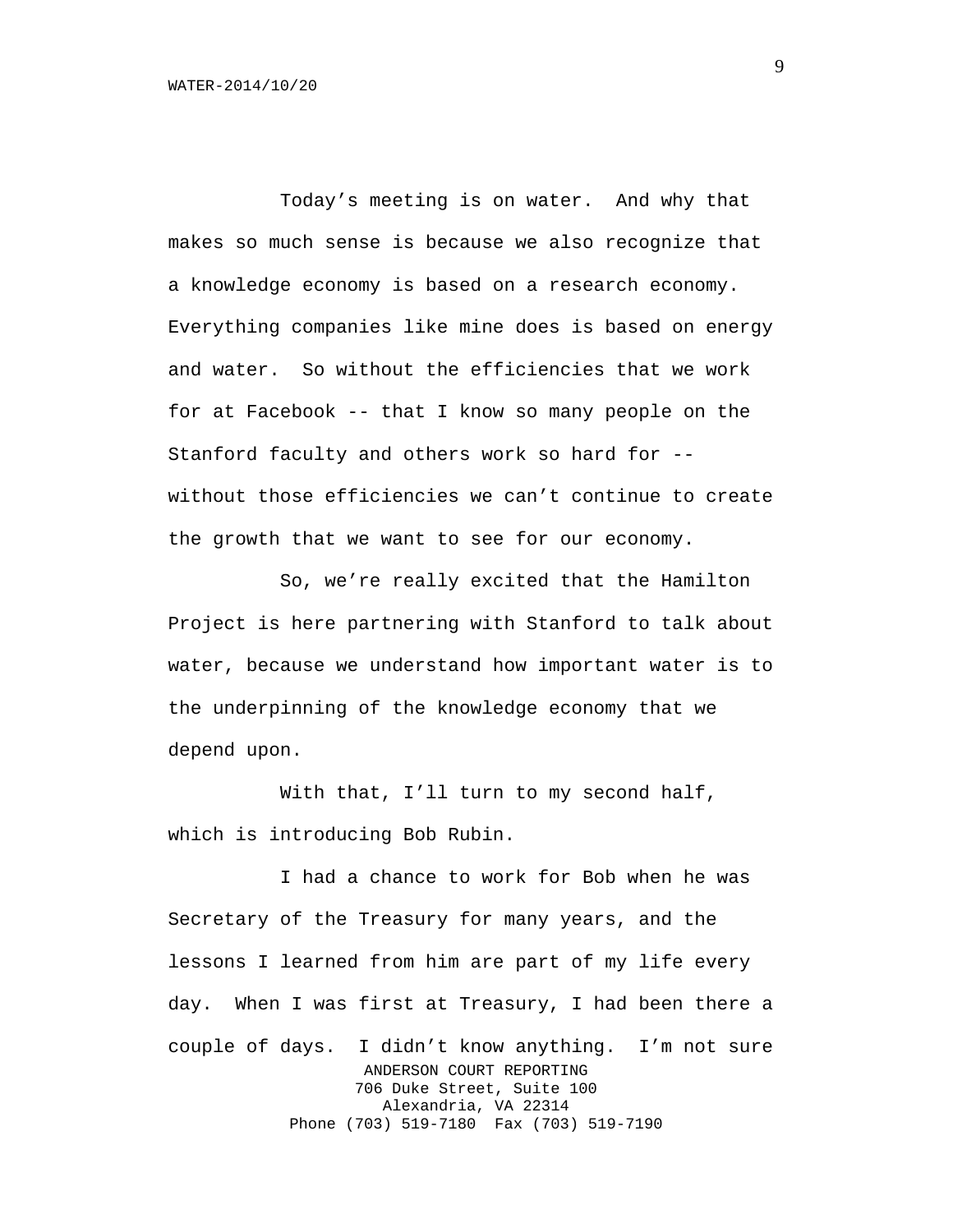I ever knew anything, but I particularly knew nothing my first week. And I was in a meeting, and it was in his fancy Secretary of the Treasury conference room, and I was sitting in the back of the corner, not sitting at the table, for any of you who have seen some of my thoughts on that topic.

But to be honest, I'm not sure I belonged to the table, and I felt just lucky to be in the room. I couldn't believe I was there. My whole experience at the meeting was, wow, someone let me sit here. And at the end of the meeting, he shocked me by turning in front of everyone and saying, "Sheryl, what do you think?" Jaw on the table, I'm sure I said nothing at all or nothing articulate at all. But I learned something then, which is to ask everyone in the room what they think, something I've tried to do ever since then in my career.

Just a few weeks later, there was a really hard project at Treasury that essentially had no upside and no leader. And Bob left the fancy Secretary of the Treasury suite and walked over to my ANDERSON COURT REPORTING 706 Duke Street, Suite 100 Alexandria, VA 22314 Phone (703) 519-7180 Fax (703) 519-7190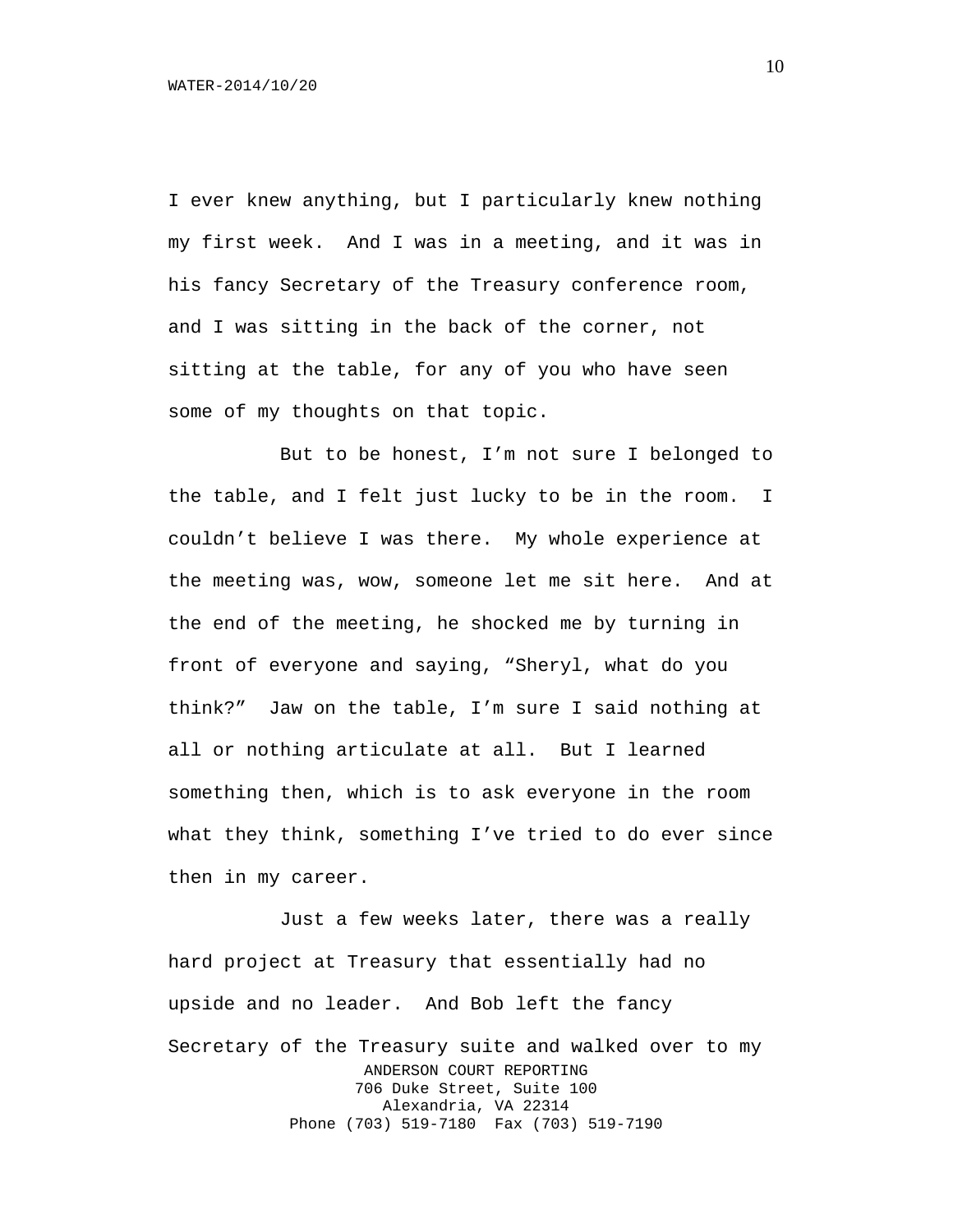tiny little office and he stood in the doorway -- I'll never forget this -- and he said to me, "Could you coordinate this project?" And I looked at him and said "I don't think that's going to go very well." (Laughter) "I'm new, I'm young, no one wants me to coordinate this project." And he did two things. He looked at me and said, "You're right. This is really hard, and you're not that well set up to do it well, and I'm not sure it's going to go well for you or for us. But we don't have anyone else." (Laughter) "And so I would really appreciate it if you do your best."

And I went home that night, head spinning, and said to my roommate, "My God, the Secretary of the Treasury walked down to my little cubby of an office and asked me to do something that I'm not really well equipped to do. And then he was honest with me, and he told me it was going to be hard. He didn't tell me it would be easy." And I learned something from that, too, and I tell people all the time on my team that they (inaudible). Be straight, be honest. If something's too hard for someone but you need them to ANDERSON COURT REPORTING 706 Duke Street, Suite 100 Alexandria, VA 22314 Phone (703) 519-7180 Fax (703) 519-7190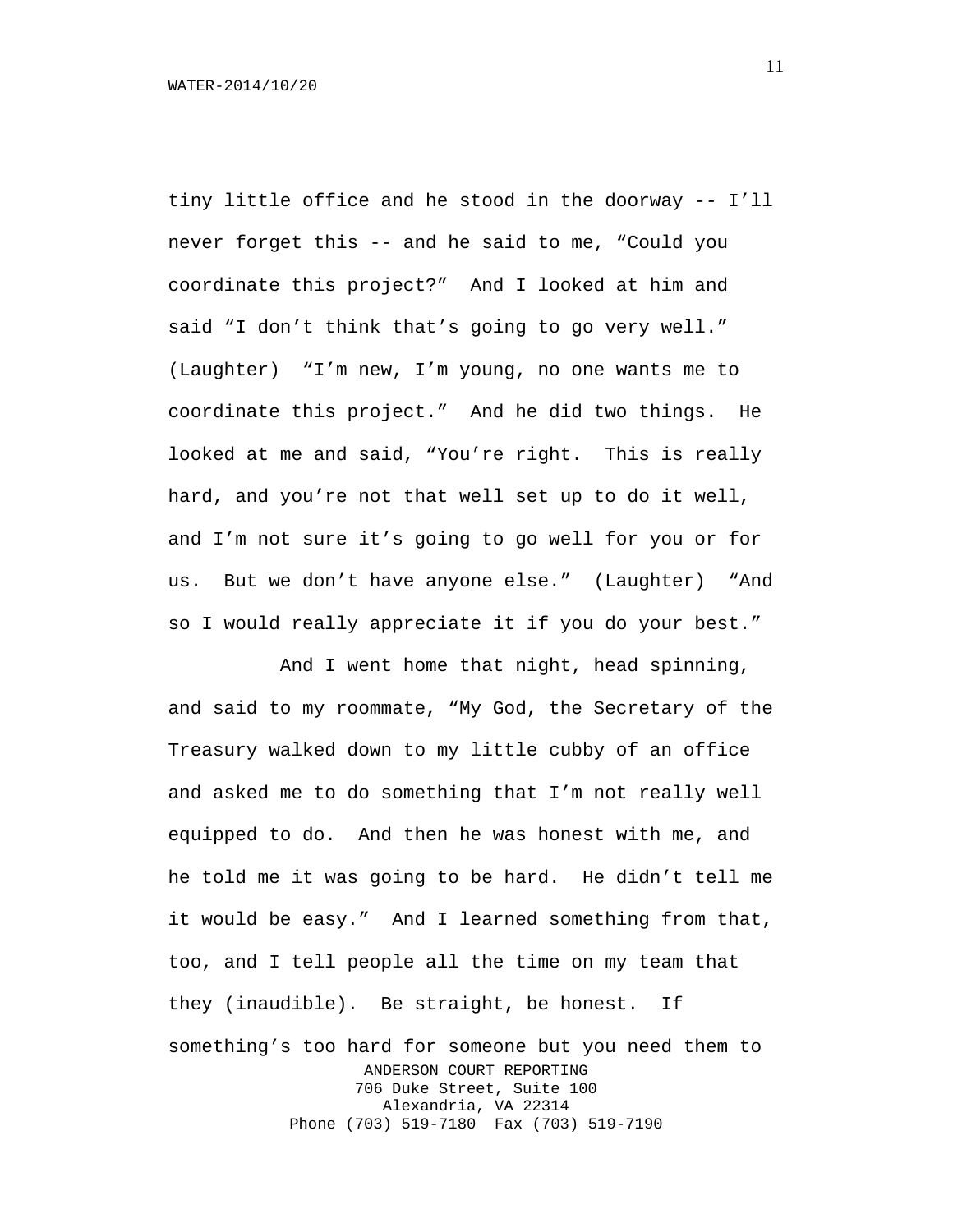do it anyway, just tell it to them straight. Somewhere between giving (inaudible) your people opportunities, giving them the straight story, showing them that you're willing to metaphorically leave your office and come to them and listen for every voice. So, those are a few of the things I learned from Bob that made Bob such an unbelievable Secretary of the Treasury and has enabled him to contribute in so many ways across American business and across American politics.

So, it's absolutely my great privilege and honor to welcome my mentor and my friend, the great Bob Rubin, to the stage.

MR. RUBIN: Thank you, Sheryl. I actually remember that project. And I was stuck a little bit, because who the heck was going to do some crazy thing like this. But the way to do it was to try to persuade you that if you did it, if I were nice to you and everything else, you might survive, and you have. (Laughter) We were also absolutely delighted to have you be part of our Hamilton project. ANDERSON COURT REPORTING 706 Duke Street, Suite 100 Alexandria, VA 22314 Phone (703) 519-7180 Fax (703) 519-7190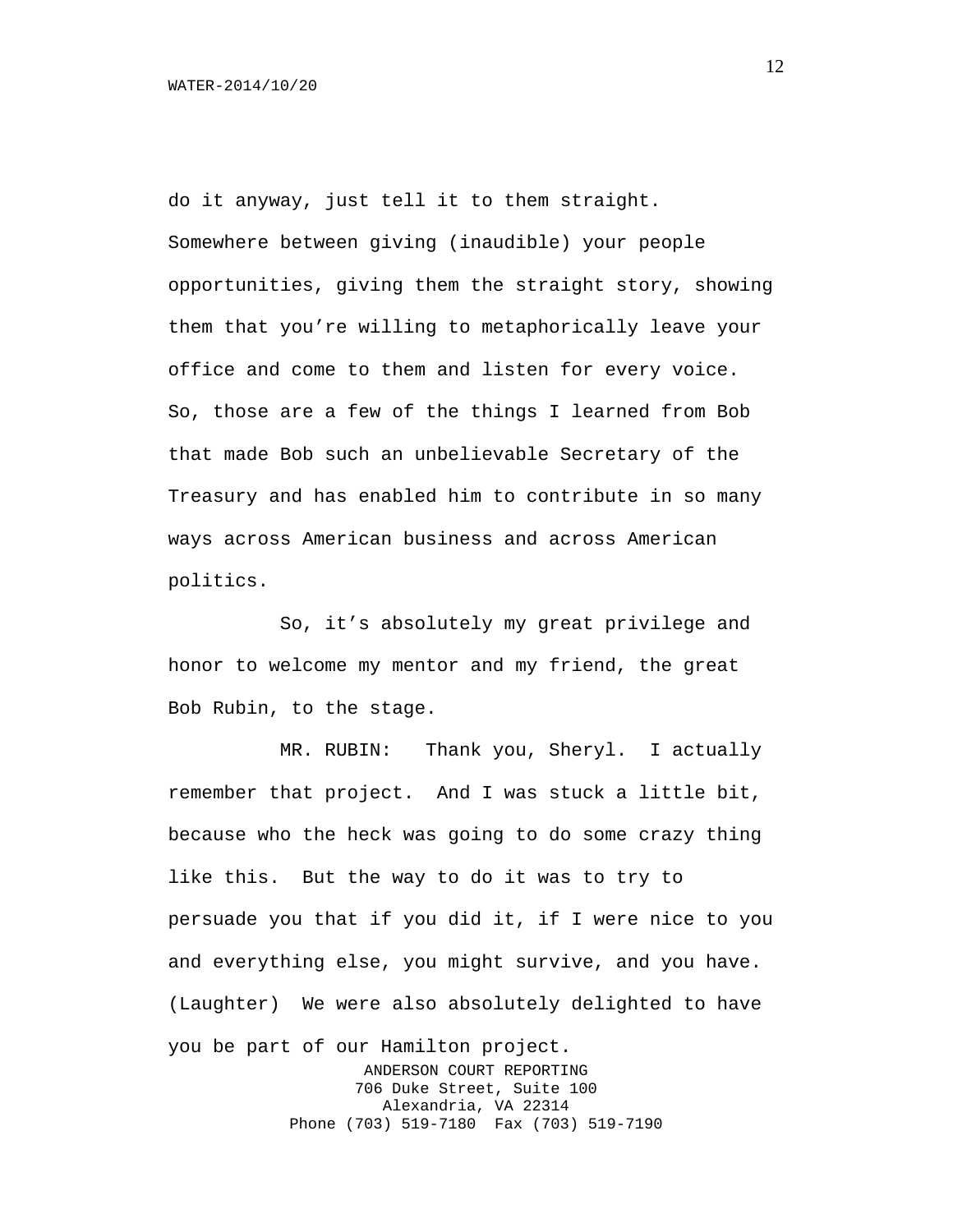I first met Sheryl when I was sitting in my office and Larry Summers, Deputy Secretary, came in and said: I have somebody I want to hire as my new Chief of Staff, and she's the brightest person I had in my time at Harvard. And for those who know Larry, it's not something he says too lightly -- calling people bright and things of that sort. (Laughter) So, I said: Okay, let's see what happens. And I think it would be fair to say that Sheryl has done reasonably well ever since then in business and really, more broadly, for our society.

Sheryl, we are absolutely delighted to have you as part of our Hamilton Project.

Larry, Sheryl, and I have remained good friends ever since those days at Treasury.

This is, as Sheryl suggested, a usually consequential time for water policy. One of the panelists said to me just now that it's terrific how the Hamilton Project has brought people together, because ordinarily what you do is you have discussion on water with respect to agriculture or whatever else ANDERSON COURT REPORTING 706 Duke Street, Suite 100 Alexandria, VA 22314 Phone (703) 519-7180 Fax (703) 519-7190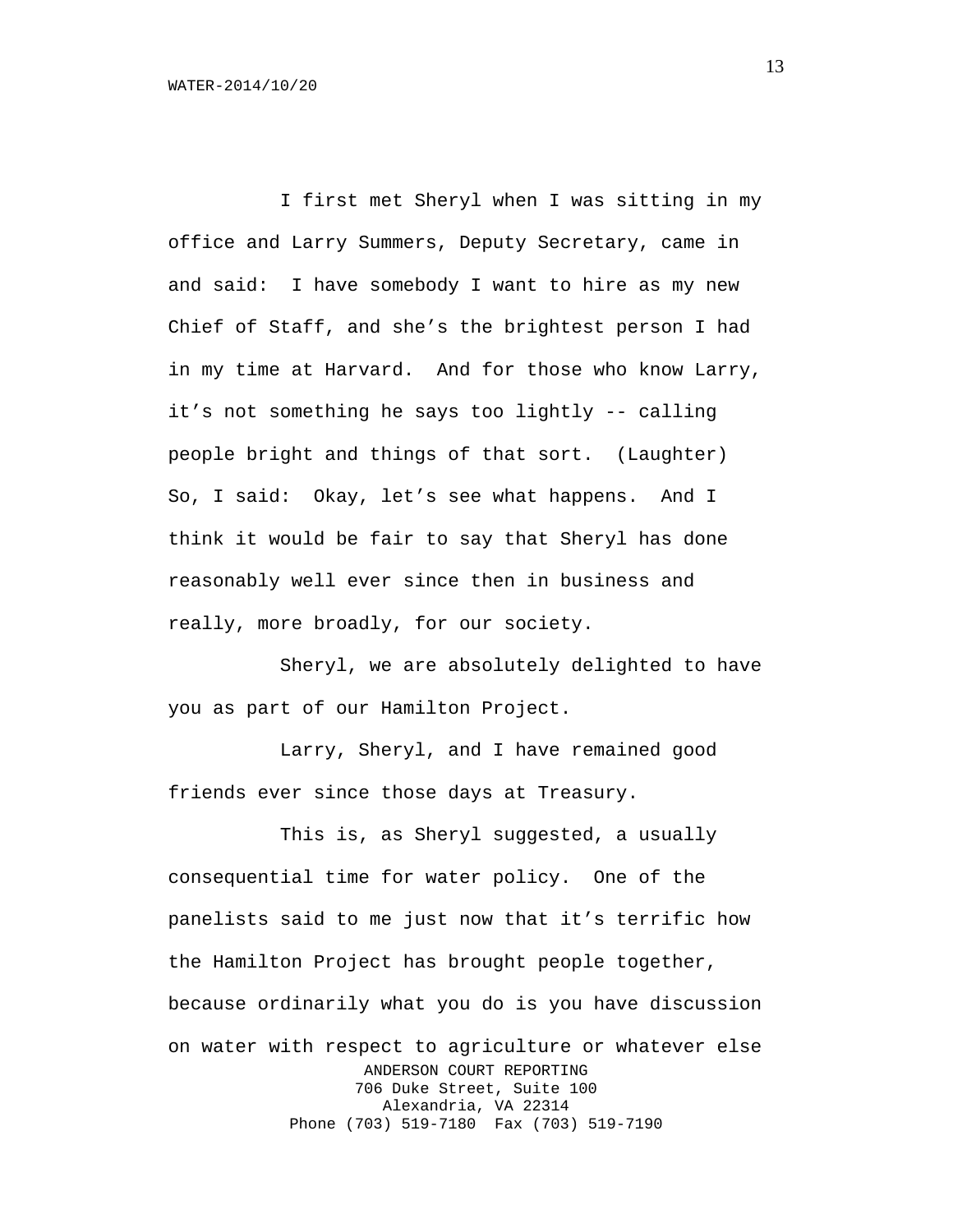it may be, and what we've tried to do here is to bring it all together into one program and one discussion.

I've had a view for a fair bit of time, although I don't really know much about water, that water could very well raise, in the  $21^{st}$  century, many of the same issues that were raised by Energy in the  $20<sup>th</sup>$  century politically -- economically and politically. Furthermore, the policy challenges raised by water are really just beginning to garner the kind of attention that I at least think they've (inaudible).

The combination of one of the world's truly great universities, Stanford, with its academic and intellectual work on water, and the Hamilton Project, which is a Washington-based organization that has very much a Washington orientation, brings into one discussion a multiplicity of perspectives and experiences, which I think does add a great deal to the ultra-work product. We did a project two years ago with Stanford, as I think Sheryl mentioned, on energy; and I don't think there's any question that ANDERSON COURT REPORTING 706 Duke Street, Suite 100 Alexandria, VA 22314 Phone (703) 519-7180 Fax (703) 519-7190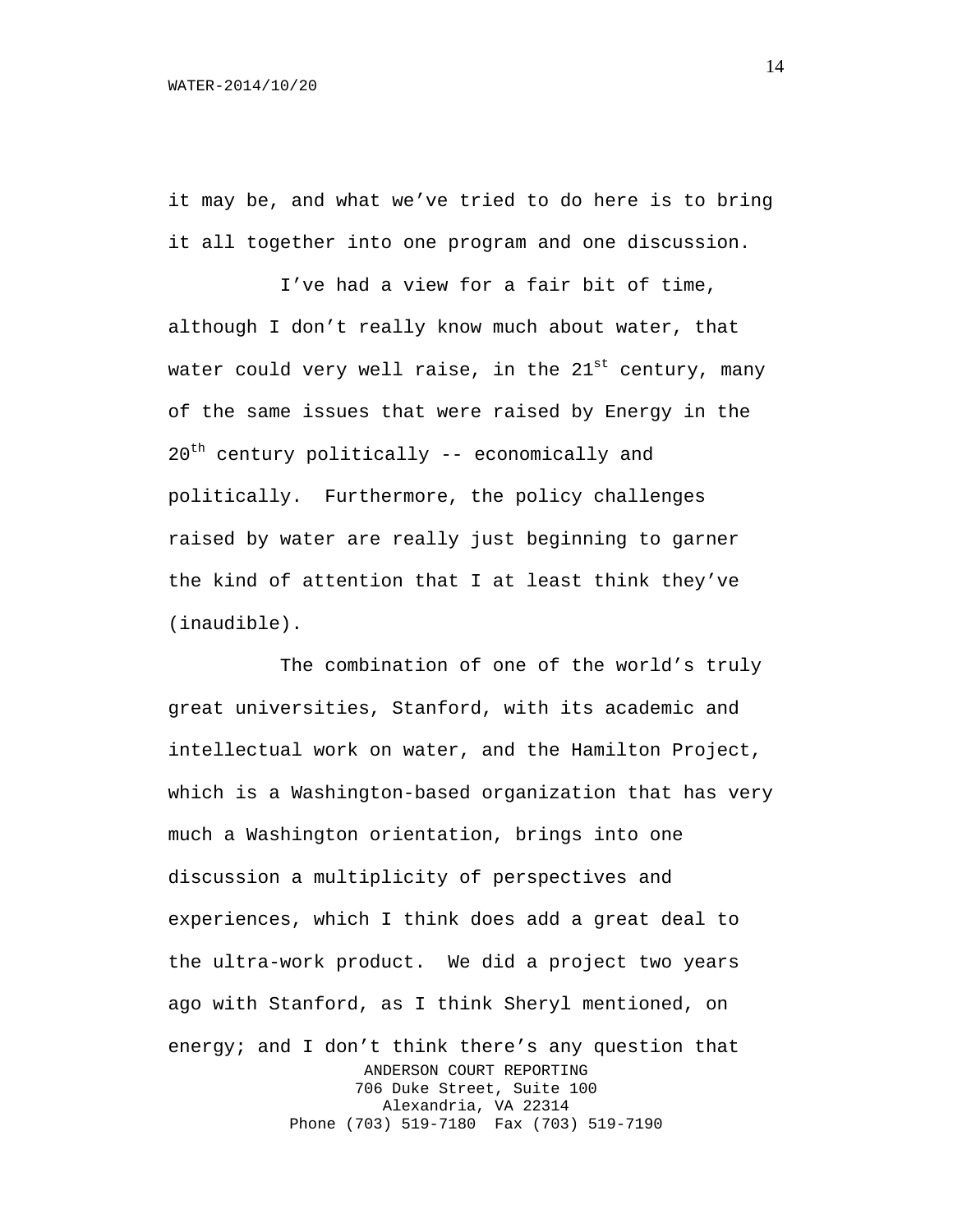they bring together all the enormous intellectual power at Stanford with our own, I think, very great seriousness of purpose about matters of intellect, academic matters. And our Washington orientation produced a product that neither one of us were likely to have produced alone. And I hope it will become apparent today that the same kind of synergy is felt in today's undertaking.

Let me briefly say a few words about each of the co-sponsors before we go into the roadmap of the firm. I'll start with the Stanford Woods Institute, which is the part of Stanford that is most involved with this project and is, as all you know, nationally renowned as a hub for environmental research and for environmental breakthroughs. And within that context, fresh water has been pretty much a prime focal area for the Woods Institute.

Woods programs like Water in the West are looking at ways to improve water management; to restore waterways that have been degraded over many, many years; and, the final analysis, to work toward ANDERSON COURT REPORTING 706 Duke Street, Suite 100 Alexandria, VA 22314 Phone (703) 519-7180 Fax (703) 519-7190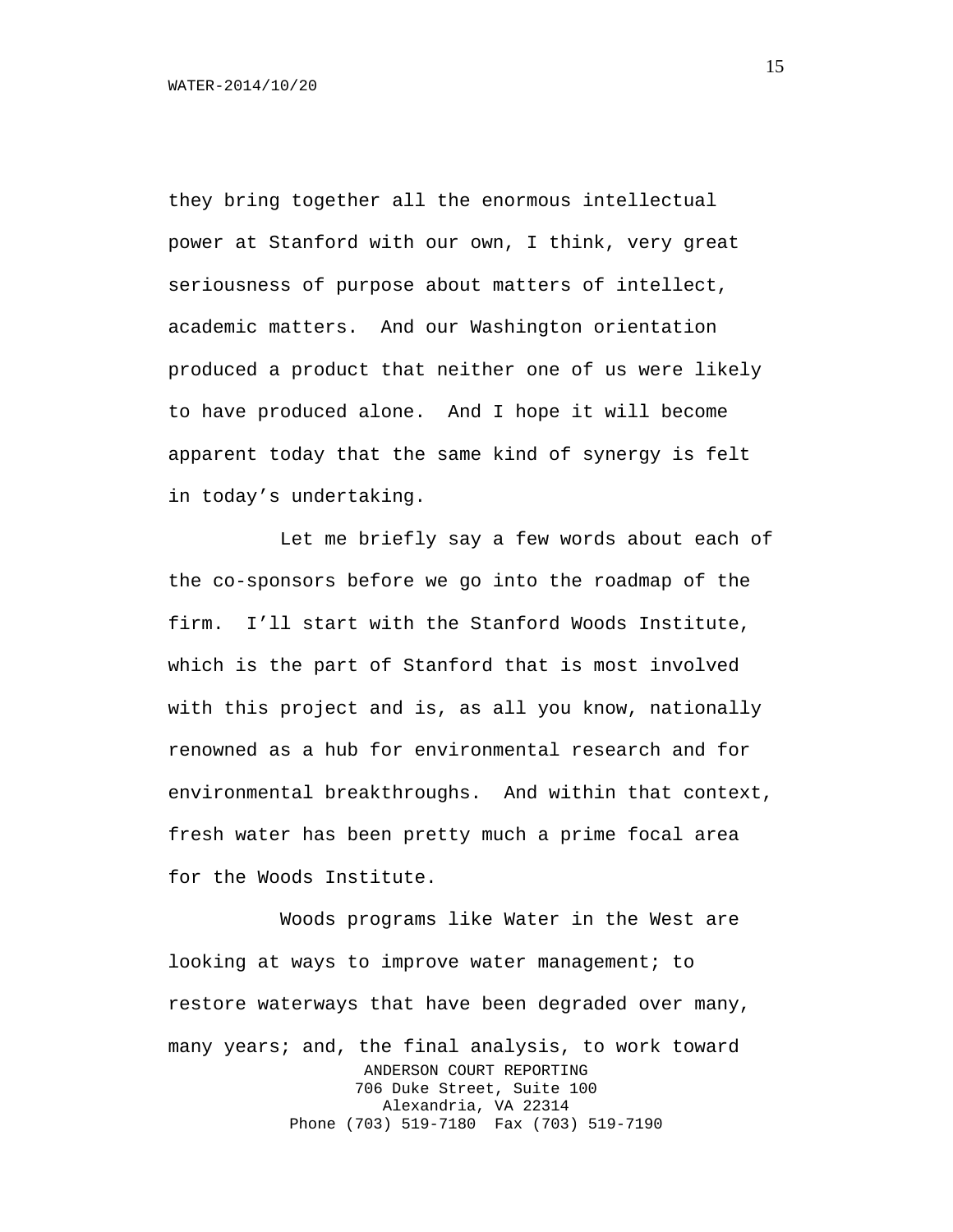providing adequate fresh water for everyone. And that's true in both the developed nations and in the developing world.

Woods and Water in the West are convening dialogues and discussions very much like the forum today with the (inaudible) to pursuing those objectives and to improving the nation's water policy regime, and we are grateful and proud to be working with Stanford in this particular forum.

The Hamilton Project is probably not as well known to most of you, so let me say a few words about us. But let me start by saying that part of me with Stanford really has been a great experience. It was true in the energy event and true in these discussions of water, and it's something that we look forward to doing in the future on other issues.

The Hamilton Project began about eight years ago. It was an unusual situation. A group of former government officials, academics, policy experts, and business people with a strong interest in policy came together and decided that there was a real need for an ANDERSON COURT REPORTING 706 Duke Street, Suite 100 Alexandria, VA 22314 Phone (703) 519-7180 Fax (703) 519-7190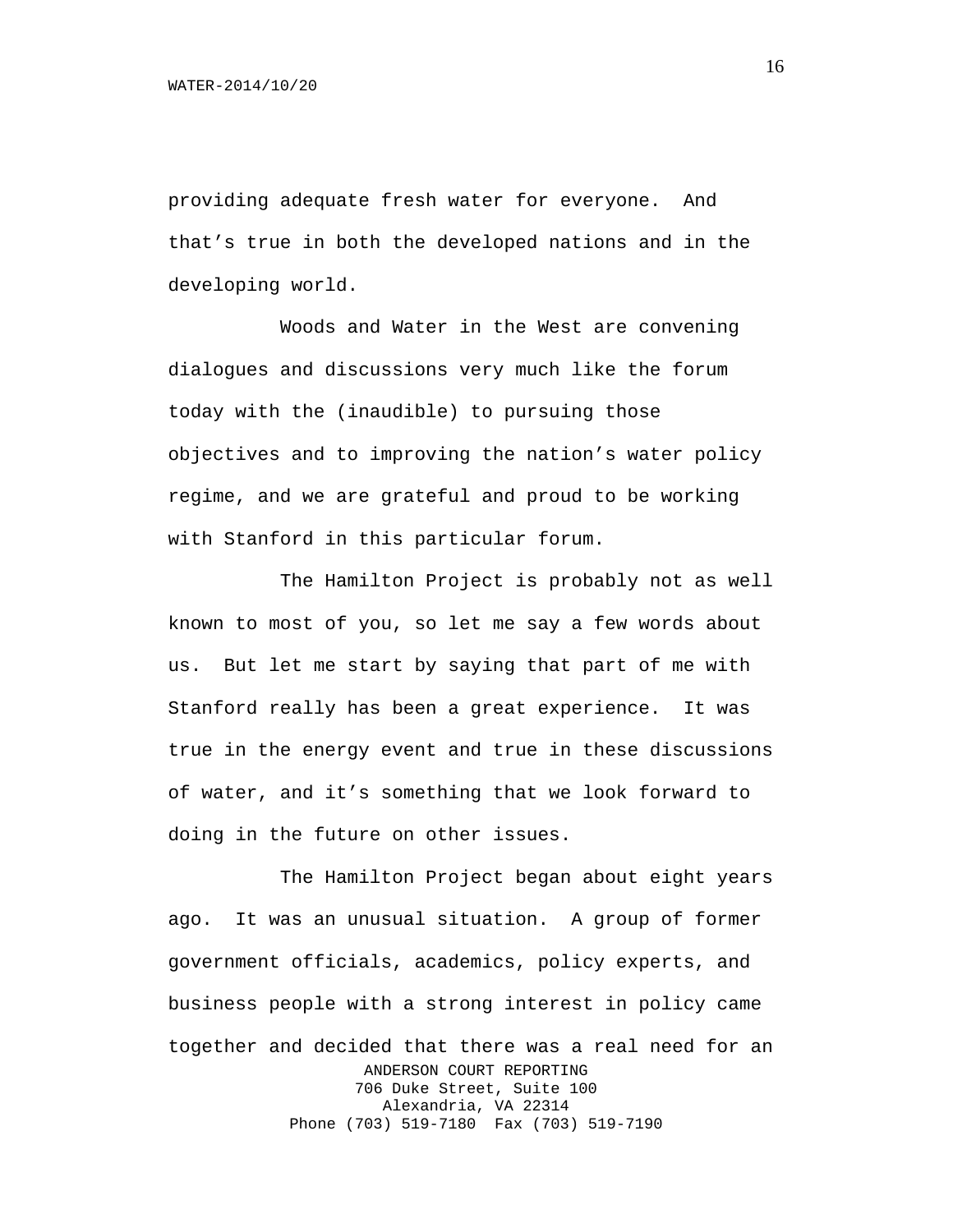organization that was nonpartisan and whose only objective was to contribute, to use the phrase that Sheryl used, a seriousness of purpose about policy deliberation, policy debate, and, also in that context and in that spirit, to promote policy development and bringing together that widely experienced group of people. And we did it within the context of the Brookings Institution, which you know is a great intellectual think tank and which gave the Hamilton Project a distinctly broad perspective on the issues that they focused on.

The Hamilton Project does not endorse policy proposals but, rather, what we do is construct fora, as we have have here today, to create serious policy discussions about important economic policy issues to bring together academic and policy experts with practitioners from around the country. And then we do extensive outreach to bring the work product to the media and to the Washington world that we are part of.

When there are policy papers involved, as there are here, they are subject to rigorous peer ANDERSON COURT REPORTING 706 Duke Street, Suite 100 Alexandria, VA 22314 Phone (703) 519-7180 Fax (703) 519-7190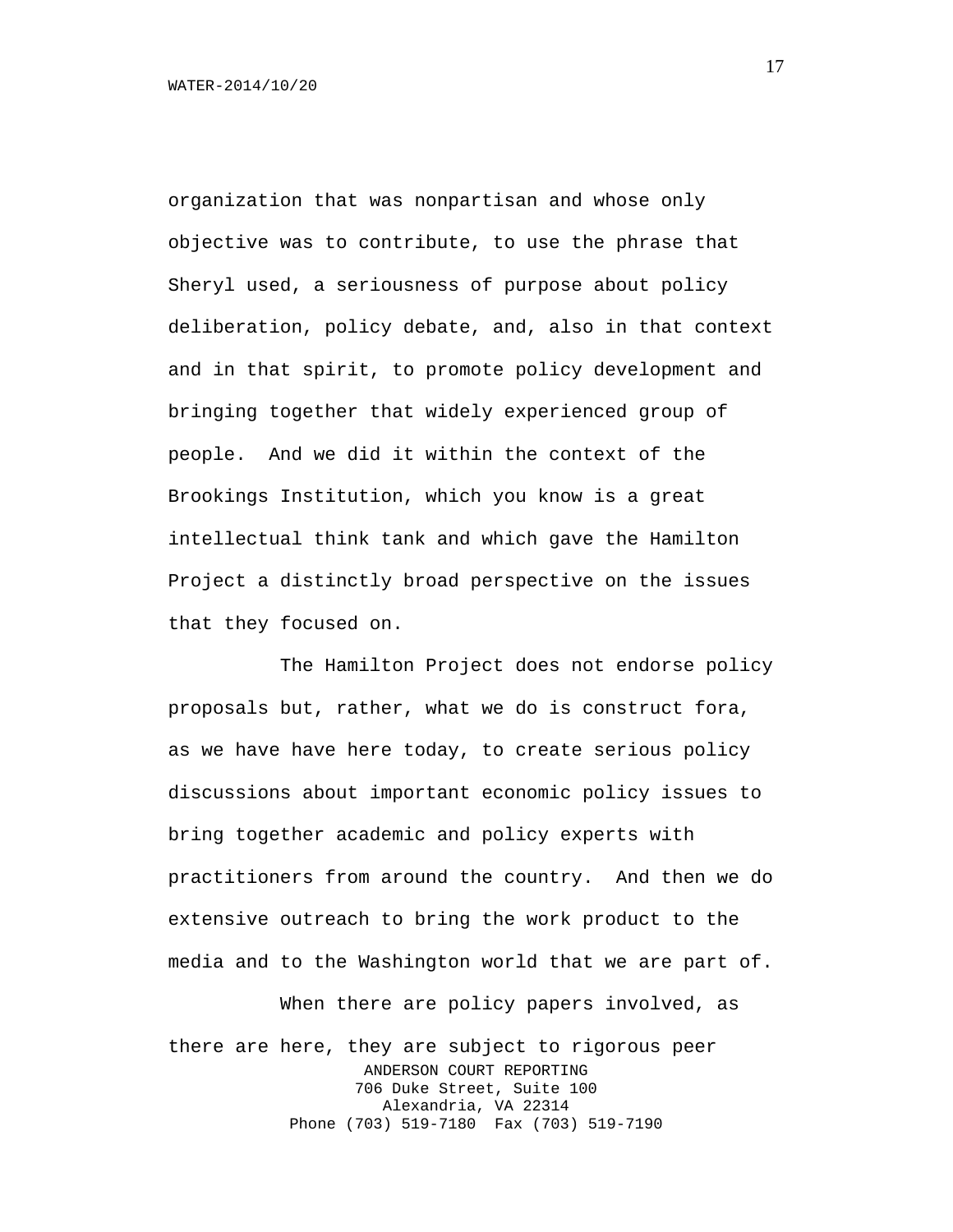review just like they would be in any academic institution. As Sheryl said, we believe in subjective economic policy, growth, and broad-based participation in the benefits of growth and economic security. And it is our view that those objectives can be mutually reinforcing. We support market-based economics, but we also believe strongly in the vital role of the government to perform the many functions requisite for economic success that markets by themselves will not perform.

And that takes us to today's program. Before going to the roadmap of that program, and before introducing our distinguished keynote speaker, who is with us -- and we are grateful, Governor Brown, that you joined us -- let me make three substantive comments on the topic of water.

Firstly, as I said a moment ago, water receives very little national policy focus, and the result is woefully inadequate policy in an area that, as Sheryl suggested, has become critical - increasingly critical -- to our nation's economy. ANDERSON COURT REPORTING 706 Duke Street, Suite 100 Alexandria, VA 22314 Phone (703) 519-7180 Fax (703) 519-7190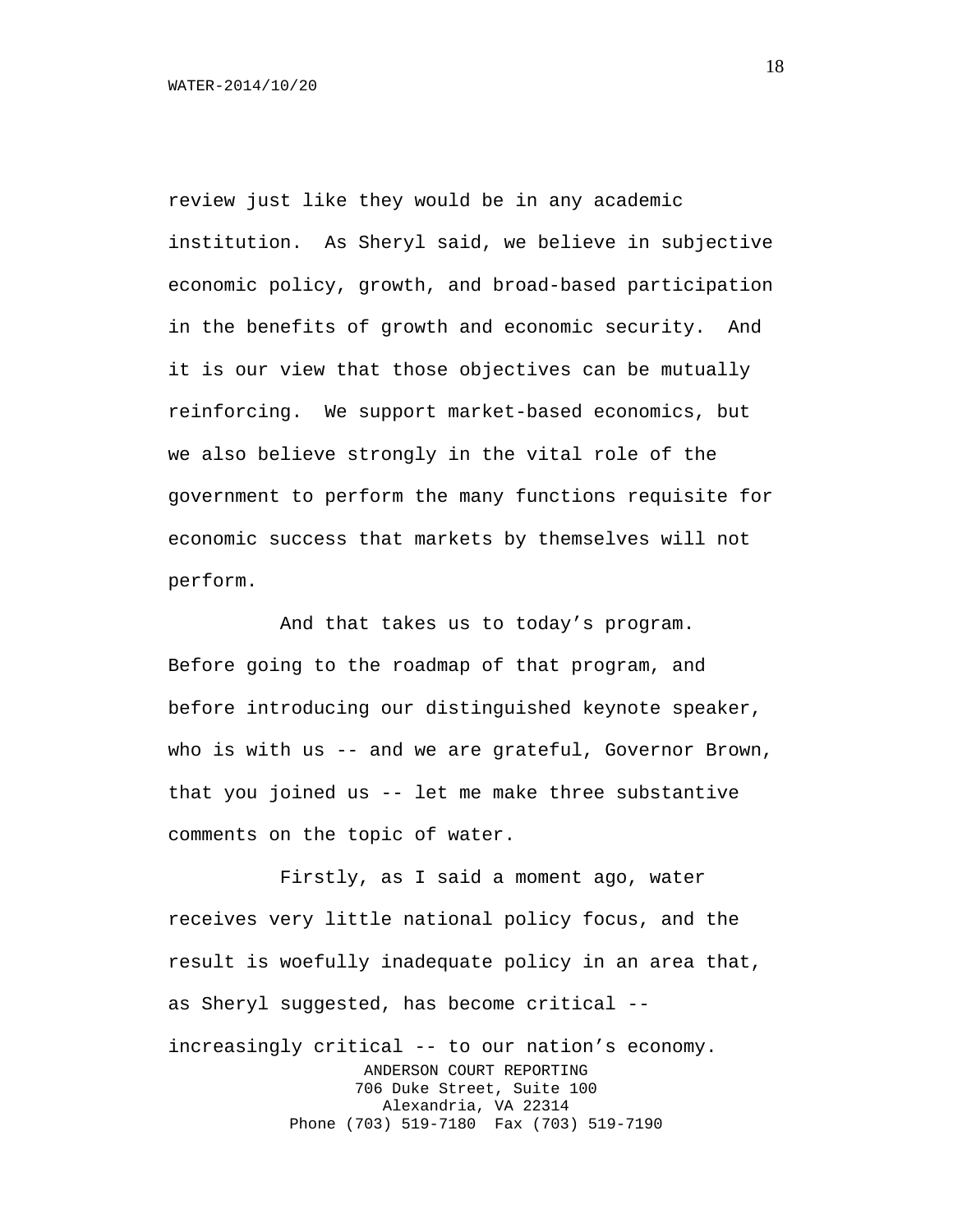You have tension now, serious tension, to different geographic areas, states, localities over water; and you have serious tension between different uses of water -- agriculture and technology, for example. Buzz Thompson, who is a professor at Stanford was kind enough to spend about a half hour on the phone with me the other day. The one thing that struck me was just how massively complex these water issues are, especially when you delve with the second- , third-, fourth-order effects on other parts of our economy.

Secondly, the United States does have large supplies of fresh water. By the way, the situation is very similar in China. They have large supplies of fresh water. But the problem, as you well know, is a lot of development is taking place in areas that do not have supplies of fresh water. The question is how does one break that gap?

And thirdly, water pricing is massively inefficient in this country, and that severely distorts the allocation of water supplies, incentives ANDERSON COURT REPORTING 706 Duke Street, Suite 100 Alexandria, VA 22314 Phone (703) 519-7180 Fax (703) 519-7190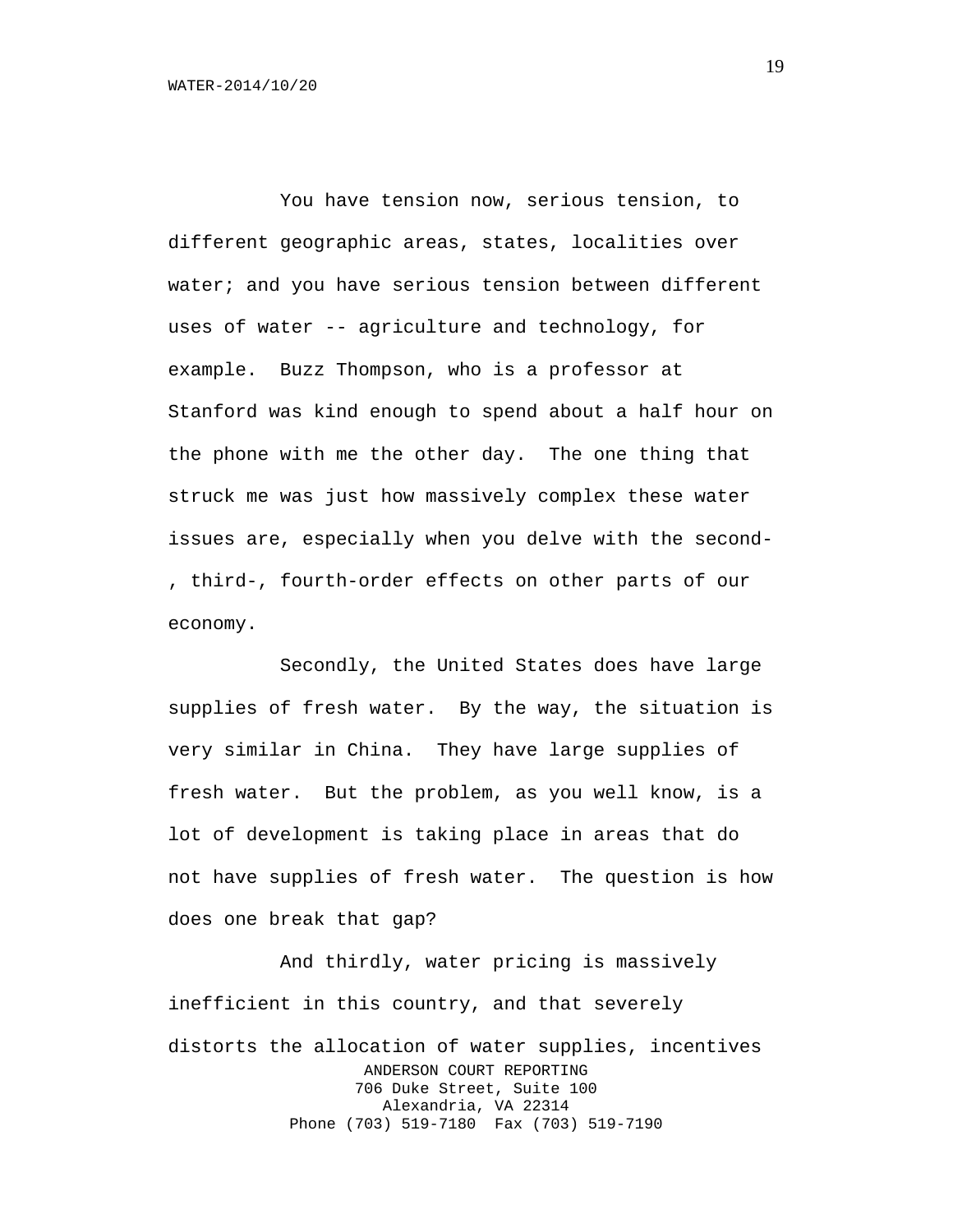for technological advancement, water conservation, and dealing with the problem of water waste.

Having said all that, we are deeply, deeply honored to begin our program with a presentation entitled "The Landscape of Water in the West" by our keynote speaker, distinguished governor of the state of California, Jerry Brown.

Throughout today's discussions, I will continue going through the roadmap, in a few moments, of our program. I will mention the participants, but I won't go into their resumes. They're extremely distinguished, and they are in your materials.

Having said that, I do want to make a few personal comments about the governor.

Jerry Brown and I were classmates at Yale Law School quite a long time ago, and we have our reunion coming up, which both of us will be going to. I don't know about Jerry, but I've been visited by development people already to guess how wonderfully I could celebrate that man. Maybe it's a little less of a problem for Jerry, I don't know. (Laughter) ANDERSON COURT REPORTING 706 Duke Street, Suite 100 Alexandria, VA 22314 Phone (703) 519-7180 Fax (703) 519-7190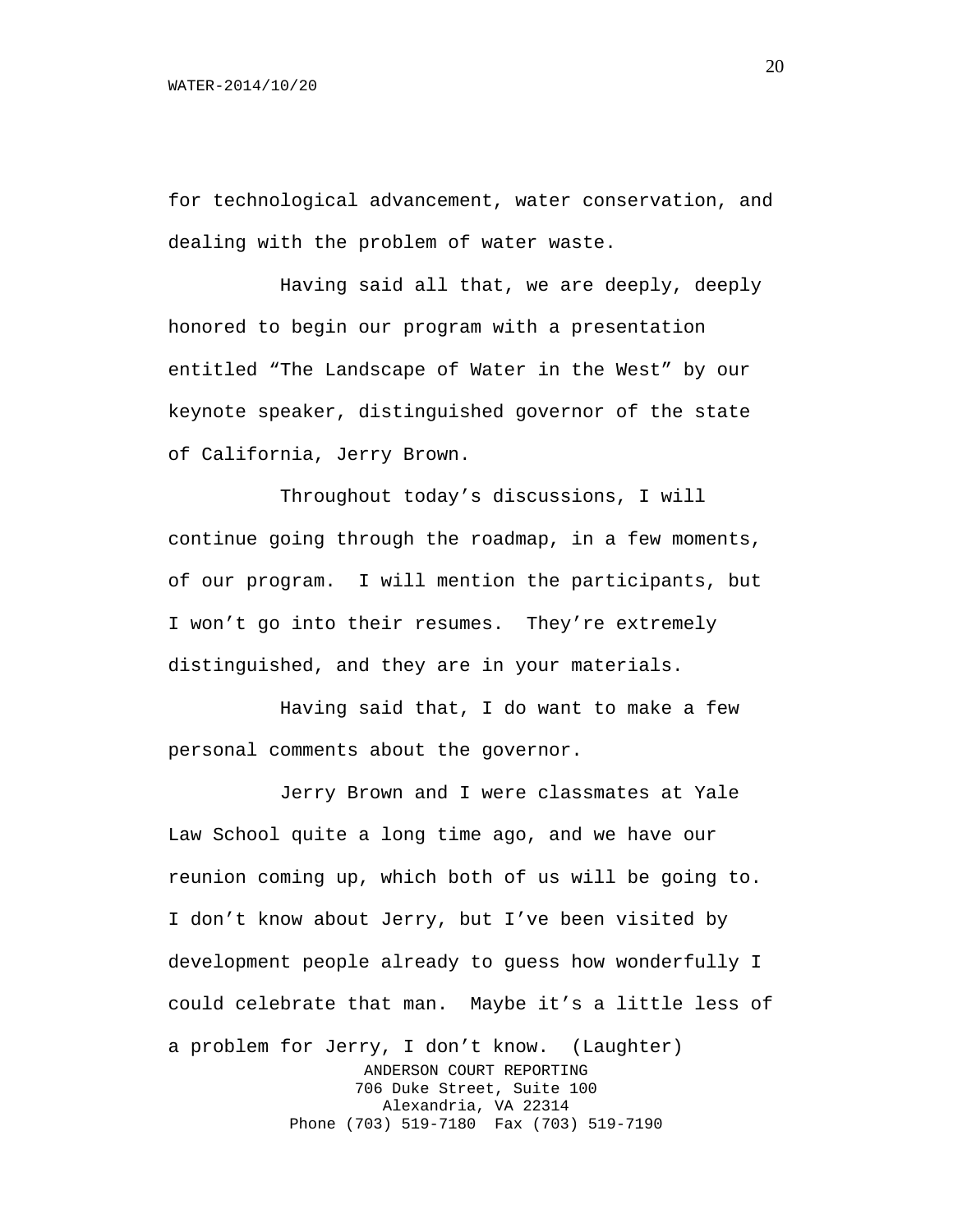And even at that time, that long-ago time, Jerry was a very unusually creative thinker about the social issues that faced our country. Water is obviously an enormously important issue in California, and Jerry has been deeply involved with it and with great effect. As you know, he, for the first time in California's history, has now put in place a regulatory regime for aquifers for ground water, and he has Proposition 1, pending next election, which I rather suspect he will comment on.

I also think that his extraordinarily impressive accomplishments with respect to regulating ground water is a good example or exemplifies his broader success in making this political system work. And I think that's a lesson for the rest of the country at a time when our Congress is dysfunctional and so many governments around the country are dysfunctional and that dysfunctionality is undermining the future of our country. But I think Jerry as a leader really has a great deal to say to the rest of the country.

> ANDERSON COURT REPORTING 706 Duke Street, Suite 100 Alexandria, VA 22314 Phone (703) 519-7180 Fax (703) 519-7190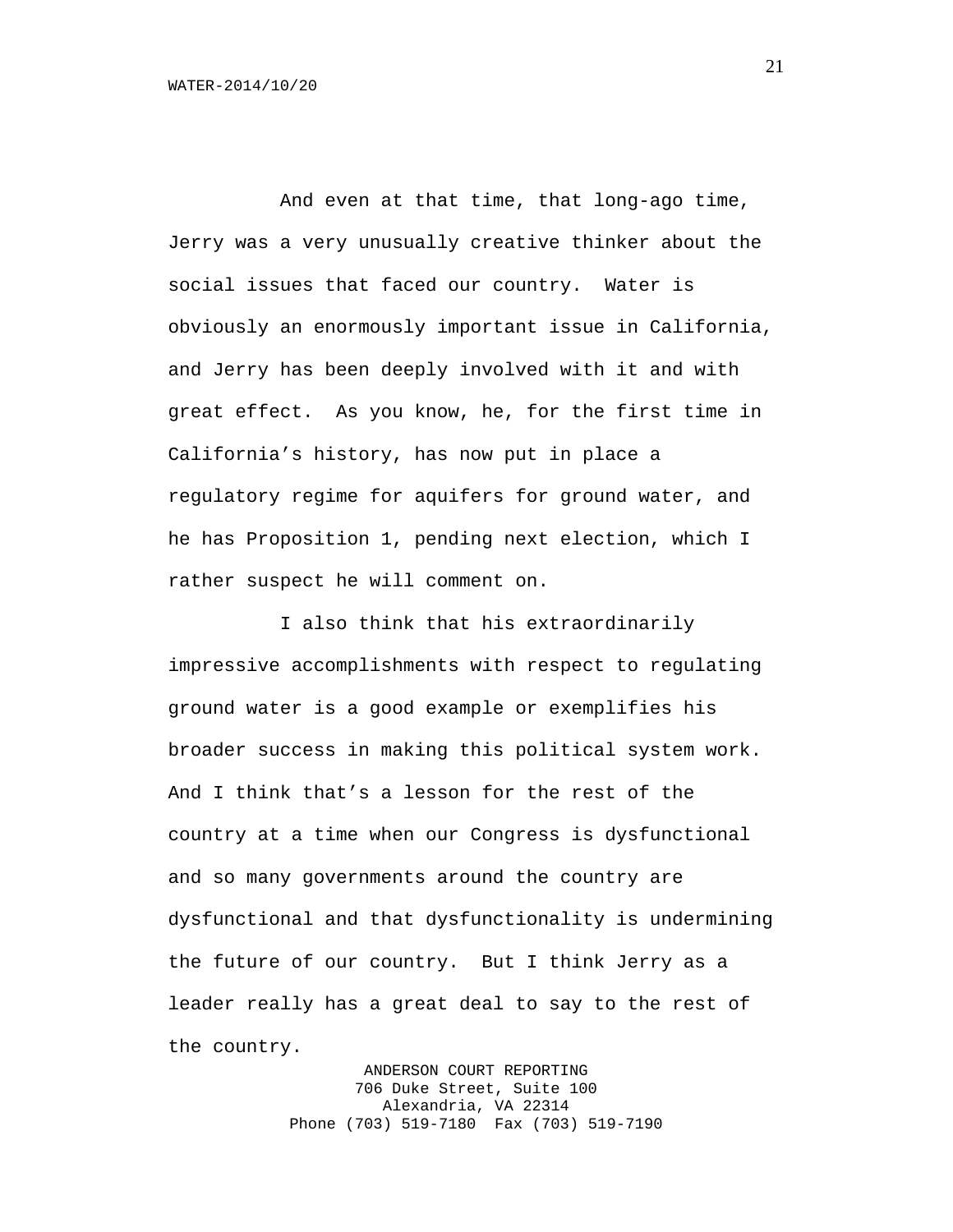For all these reasons, we are deeply honored to be joined by the governor and also by his wife, Anne Gust Brown, who was described by the *New York Times* as his top gubernatorial aide.

Now, before we turn to the governor, let me just go through this roadmap of the program. Our first roundtable is entitled "Shopping for Water: How the Market Can Mitigate Water Shortages in the American West." This panel will focus on market mechanisms that can be used to more effectively manage water and to mitigate the water supply challenges that are equally affecting many areas of the western part of our country.

The panel will begin with a paper by Robert Glennon, Professor of Law and Public Policy at the James E. Rogers College of Law at the University of Arizona. He also will then engage in a discussion with four distinguished discussants: Ellen Hanak, Senior Policy Fellow, Public Policy Institute of California; Tom Iseman, Deputy Assistant Secretary, Water and Science, U.S. Department of the Interior; ANDERSON COURT REPORTING 706 Duke Street, Suite 100 Alexandria, VA 22314 Phone (703) 519-7180 Fax (703) 519-7190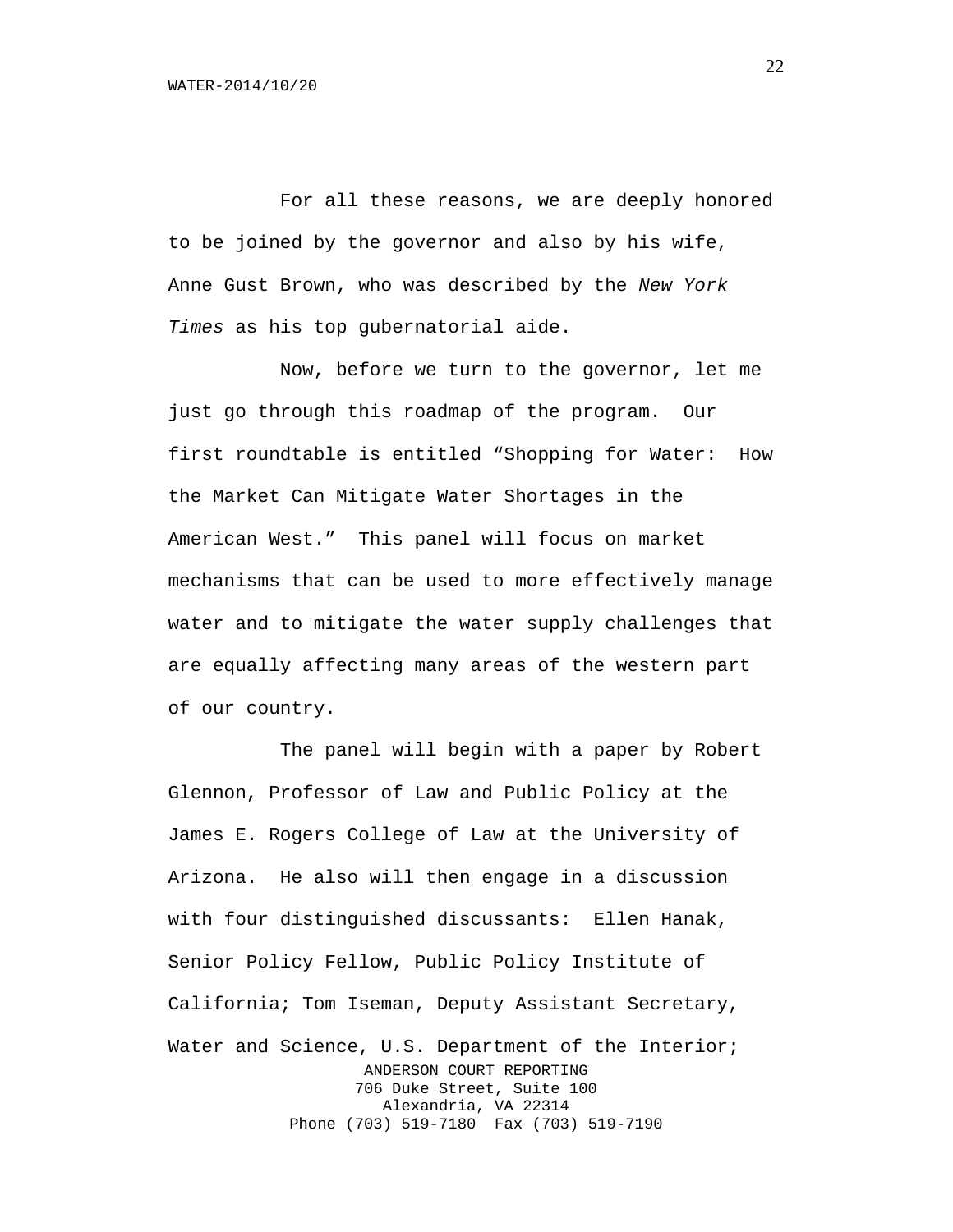James Lockhead, Chief Executive Officer and Manager, Denver Water; and Bill Phillimore, Executive Vice President, Paramount Farming Company.

The Moderator will be Melissa Kearney, Professor of Economics, University of Maryland, a participant in the National Bureau of Economic Research, and Director of the Hamilton Project.

The second panel is entitled "The Path to Water Innovation" and will focus on the current lack of innovation, the water sector, the obstacles to developing new technologies, and the obstacles to developing policies that are responsive to challenges that we face.

The panel will begin with a paper presented by Buzz Thompson, Professor of Natural Resources Law, Stanford Law School, and Director of the Stanford Woods Institute for the Environment.

The discussants are: Mike Markus, General Manager of the Orange County Water District; Tamin Pechet, Chairman of Imagine H<sub>2</sub>O; and Peter Yolles, Founder and Chief Policy Officer of Water Smart ANDERSON COURT REPORTING 706 Duke Street, Suite 100 Alexandria, VA 22314 Phone (703) 519-7180 Fax (703) 519-7190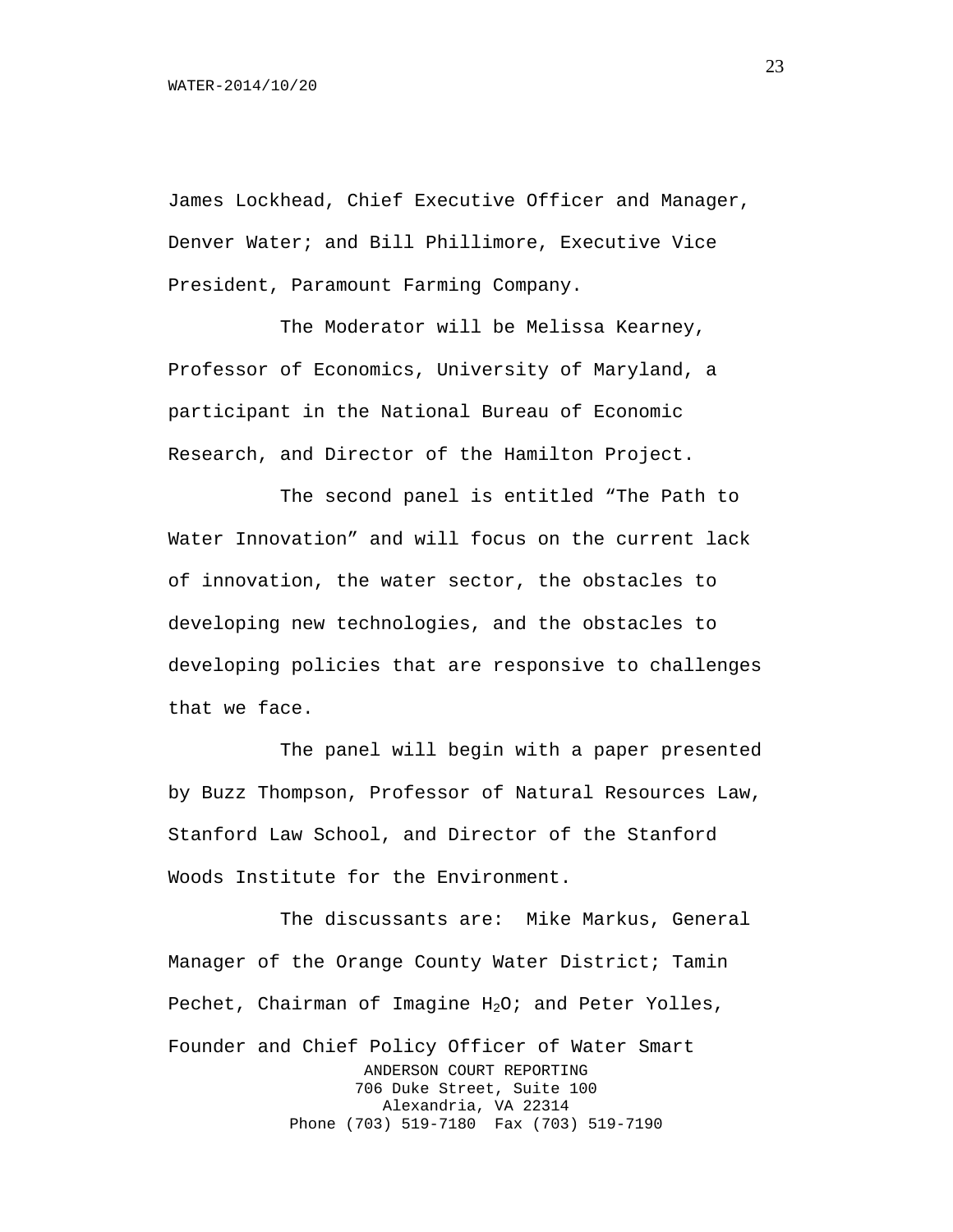Software.

The moderator is Roger Altman, Founder and Chairman of the Investment Bank from Evercore, and former Deputy Secretary of the Treasury.

And the final panel, titled "The Impact of Climate Change on America's Water Resources," will focus on the implications of climate change, water policy, and the challenges that poses to water management.

Discussants will be Wade Crowfoot, Deputy Cabinet Secretary and Senior Advisor to Governor Brown; Noah Diffenbaugh, Associate Professor of Environmental Earth System Sciences, and Senior Fellow at the Stanford Woods Institute for the Environment; Peter Gleick, President and Co-Founder of the Pacific Institute; and Solomon Hsiang, Assistant Professor of Public Policy at the Goldman School of Public Policy at the University of California.

And the facilitator and moderator is Tom Steyer, Founder and recently retired CEO of Farallon Capital Management. Tom and I used to work together a ANDERSON COURT REPORTING 706 Duke Street, Suite 100 Alexandria, VA 22314 Phone (703) 519-7180 Fax (703) 519-7190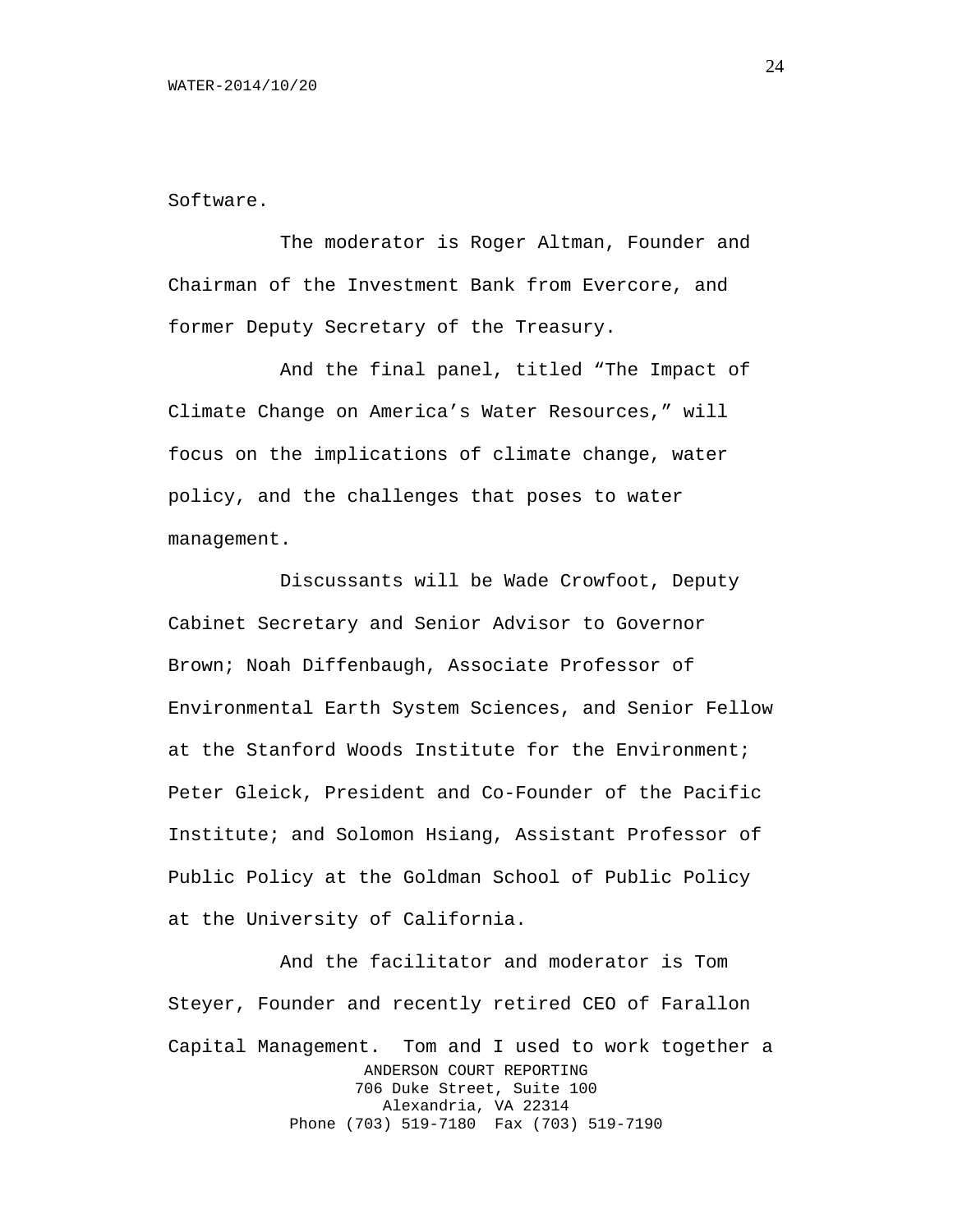long time ago at Goldman Sachs and Farallon Investment Fund located in San Francisco. Tom retired a couple of years ago and is now one of the nation's leaders with respect to climate policy and climate advocacy.

We will then conclude with remarks by Steve Denning, Chairman of General Atlantic Corporation and Chairman of the Board of Trustees for the Stanford University.

And now it is my enormous pleasure and honor to introduce the governor of the state of California, Gerry Brown.

GOVERNOR BROWN: Thank you Bob and reminding everyone about Yale Law School. It's not like it used to be. In fact there's been a lot more laws since we went to law school. I've calculated that. (laughter) There's been over 50,000 new laws in California, which I've probably signed 12,000 myself. (laughter) So don't worry, any of you new lawyers. There's going to be plenty of work to do.

> Well, water. Big topic. Hard to talk ANDERSON COURT REPORTING 706 Duke Street, Suite 100 Alexandria, VA 22314 Phone (703) 519-7180 Fax (703) 519-7190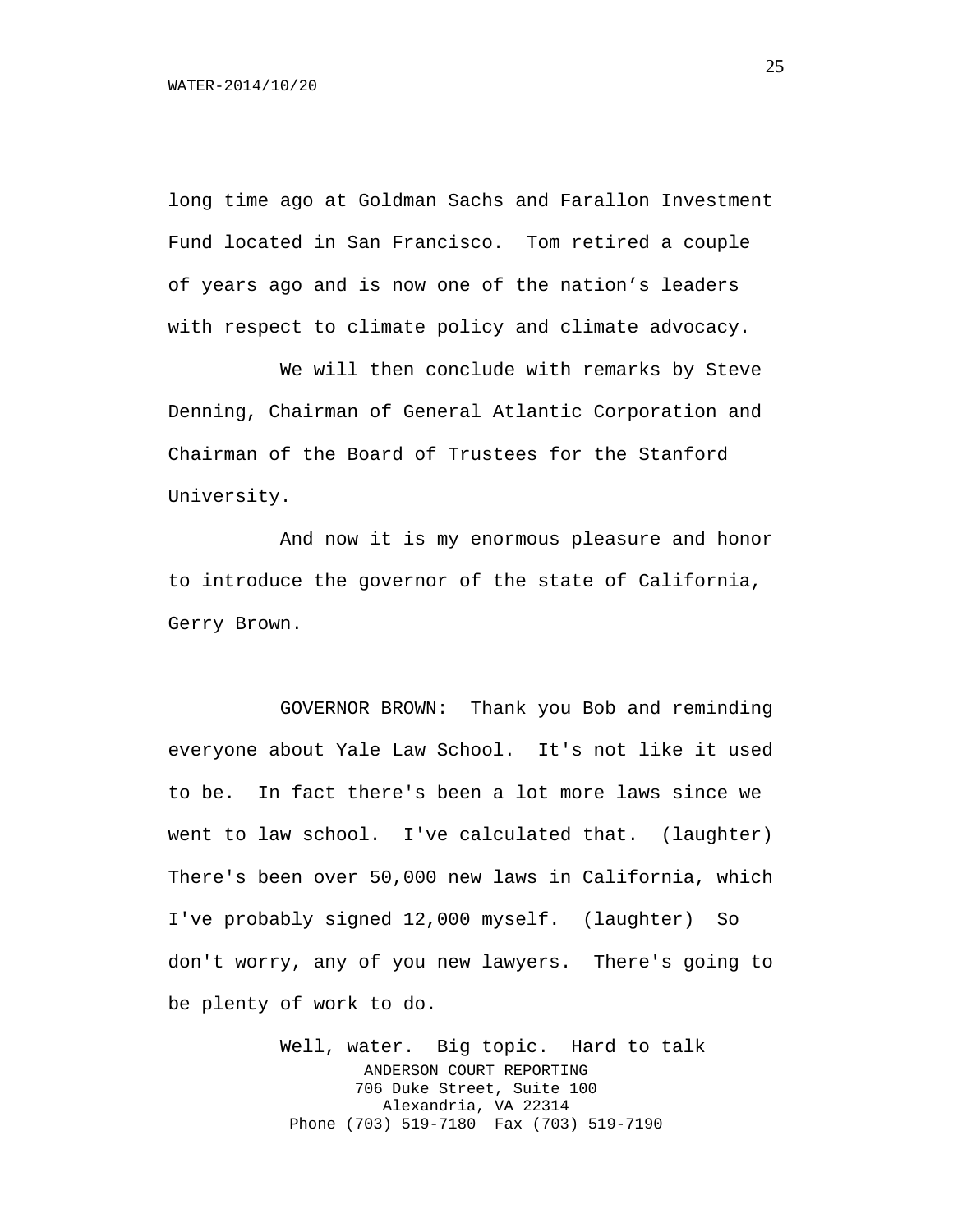about, complicated, covers a wide range of activities and problems and geographic areas. I've been hearing about water a long time, probably 60 or 70 years long. My father was Attorney General and I can remember over the dinner table him talking about the Arizona California Law Suit which he was the chief lawyer for California and that had been going on for decades and it was all about the allocation of Colorado River water, crucial to California, southern California particularly and also Arizona.

So water was always a big story and even today, lots of the challenges that were brought about, talked about, debated 50 years ago are still very alive. I guess it was Earl Warren who started talking about fixing the delta. This is the body of water that captures the Sacramento River water and then moves it along to the aqueduct for distribution to farms at Santa Clara County and to southern California. And the delta is full of lots of issues and problems and people have been trying to fix it for a long time.

> ANDERSON COURT REPORTING 706 Duke Street, Suite 100 Alexandria, VA 22314 Phone (703) 519-7180 Fax (703) 519-7190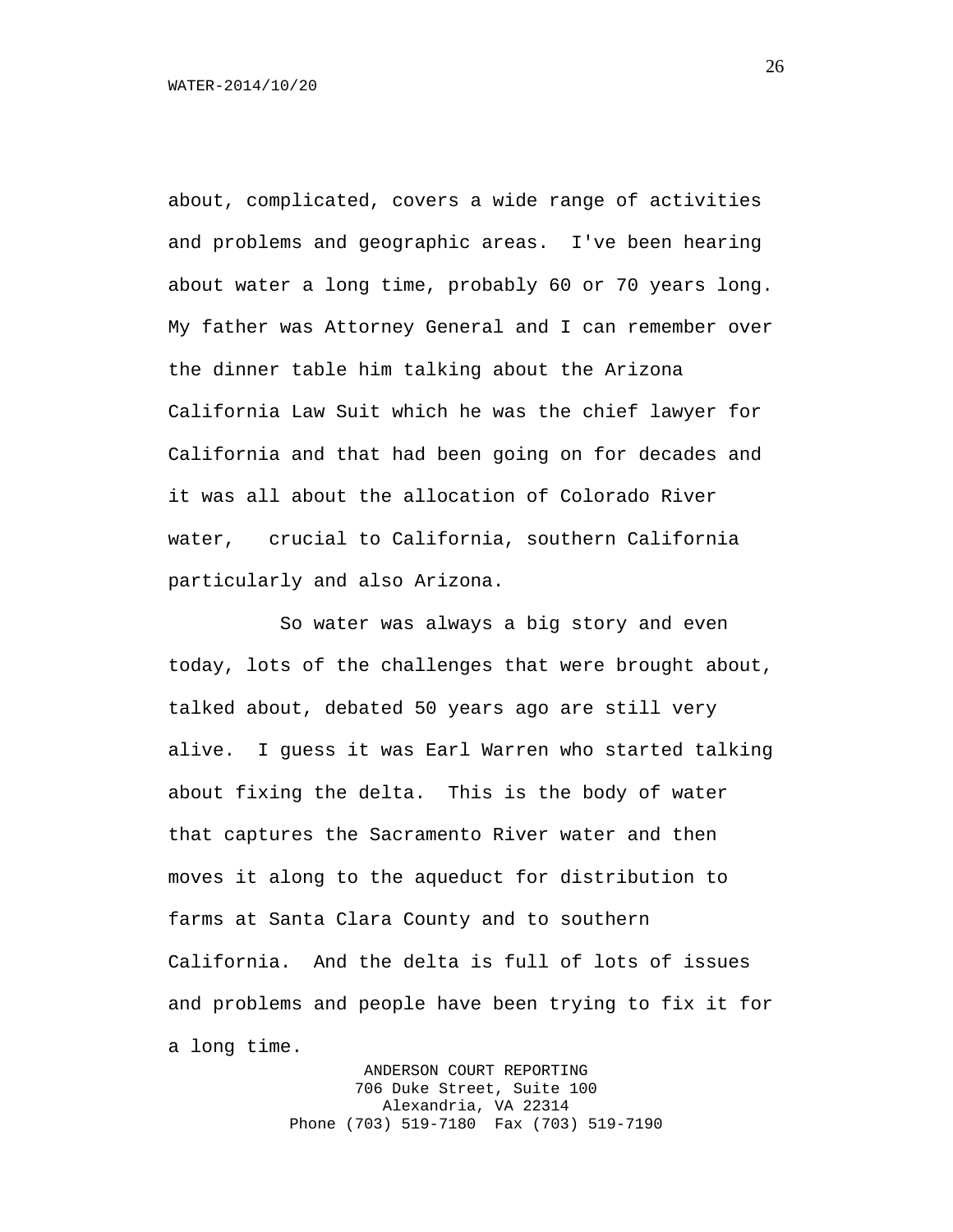In fact, the California water project, which was Proposition One on the 1960 ballot, won by a very tiny margin. That was the year that Kennedy beat Nixon but Nixon beat Kennedy in California, and nevertheless the water, Proposition One passed then and I'm confident that Proposition One will pass again this November. We have a second Proposition One. It's doing a little better than the first Proposition One. It's a 7.5 billion dollar bond that covers a number of topics, but the point I want to make is that water is not only complicated, it's long debated. We're talking decades. And the water project that was finally enacted when my father was governor and built in subsequent years, had some missing ingredients. And one of them is, how do you deal with the delta, which is a body of water protected by earth and levies that are more than 100 years old and vulnerable to earthquake and to extreme weather events or to rising sea level. And that's a real problem because, for example, Santa Clara County gets half its water through the aqueduct coming from the delta, and if ANDERSON COURT REPORTING 706 Duke Street, Suite 100 Alexandria, VA 22314 Phone (703) 519-7180 Fax (703) 519-7190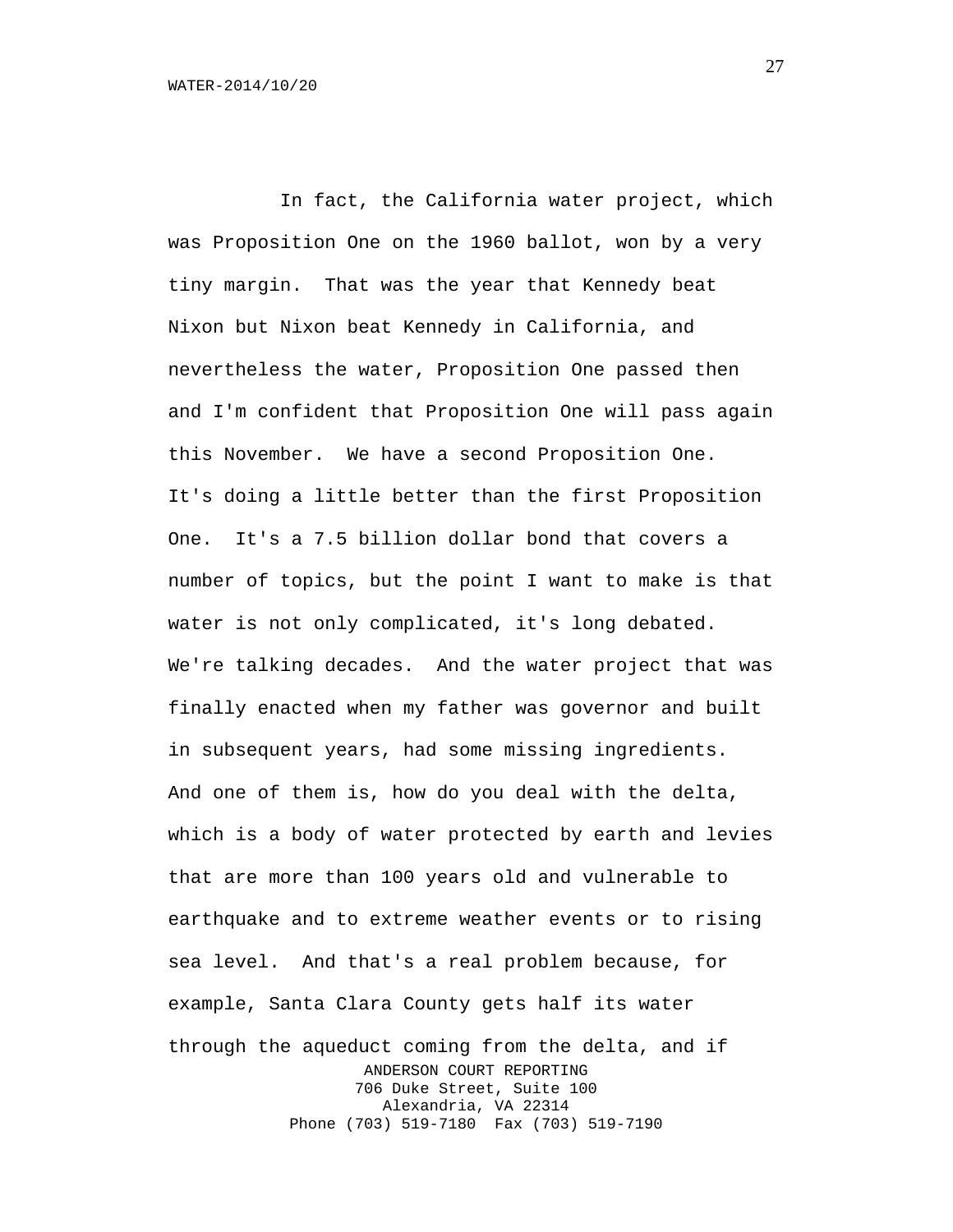salt water intrudes, that would be a very bad day at the ballot because half your water would disappear. That's not a little trivial event, that, if you want to put it in economic terms, hundreds of billions of dollars, virtually overnight.

So this is serious stuff. And there's by no means a consensus at this point -- lots of fighting over this. Matter of fact, I proposed a solution to the delta in 1978, passed the legislature, Democratic as well as Republican votes, but it was put to a referendum by an odd alliance of some central valley farm interests and environmentalists in the north. They both put their combined reference and they defeated it and because of that defeat, the next three governors avoided water issues like the plague. And then it wasn't until Governor Schwarzenegger began to address the issue and developed a Stewardship Council to deal with the delta problems and also help put a water bond on the ballot -- an 11 billion dollar water bond that promptly was labeled pork filled and was stigmatized on all sides. So not very easy. ANDERSON COURT REPORTING 706 Duke Street, Suite 100 Alexandria, VA 22314 Phone (703) 519-7180 Fax (703) 519-7190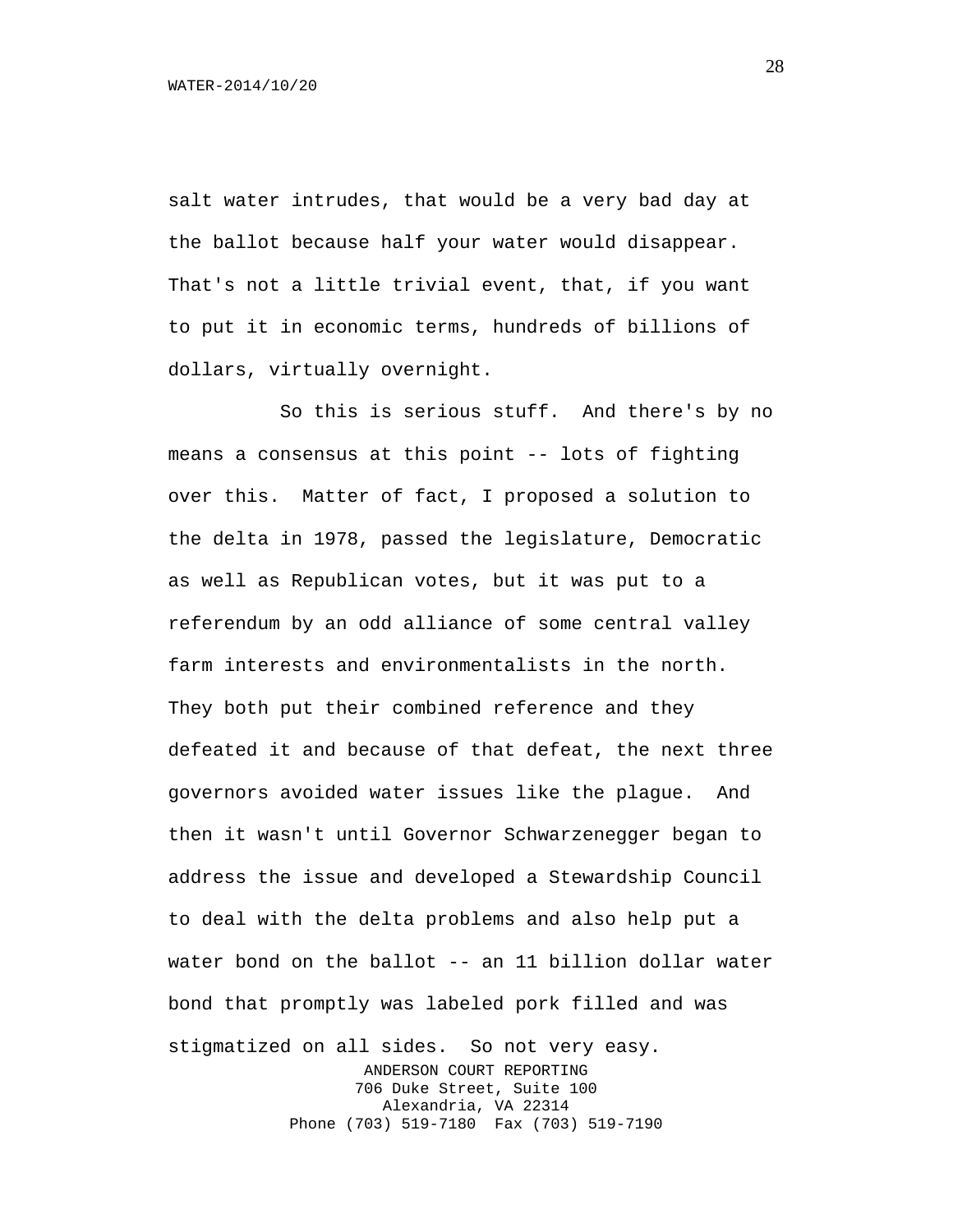Also in 1978, I established a water commission under the former Chief Justice Wright, was the Chief Justice appointed by Ronald Reagan and he convened a bipartisan group of experts and public servants. And they came up with a plan. And one of the key ingredients of that plan was to regulate the ground water. Well I can tell you, it took from then, 1978 to a few months ago, to get a ground water plan, and so this is not something for a flash in the pan. This is not just for a one term governor. This is really the work of a four term governor. (laughter) You need your first couple of terms just to set the table, make the proposals and then you need your last two terms, thirty years later to finally carry the ball across the finish line, which is what we're going to do. I can promise you in the next four years, water is the key issue and we're going to build on the great work of Earl Warren and Pat Brown and Governor Schwarzenegger and I might even say my first couple of terms. (laughter) And it will be controversial. The issues have not been fully resolved but like energy ANDERSON COURT REPORTING 706 Duke Street, Suite 100 Alexandria, VA 22314 Phone (703) 519-7180 Fax (703) 519-7190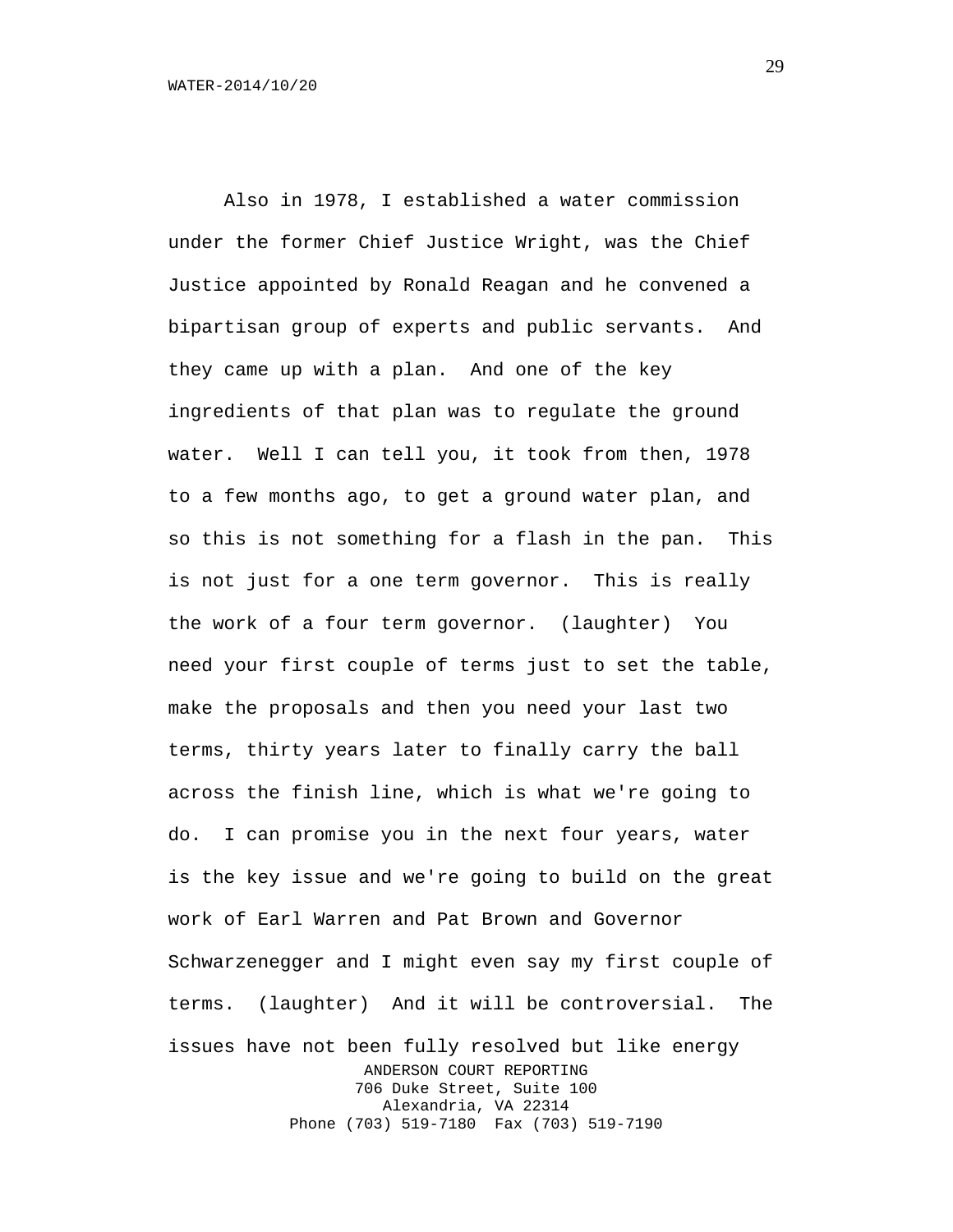and climate change, that have been contentious but also led to very productive initiatives, the same will be true of water, and it will be something that I'm going to put front and center.

Since I'm not doing a lot of campaigning, there has been some question in the press -- will there be anything done in the next four years, because we don't know. But we haven't heard. Well, you're hearing today. Water is going to be a major issue that will be addressed in the California legislature and in Congress and throughout communities everywhere because water doesn't get solved in one office or one place. Water issues are handled by a multitude of local agencies. They're handled by state rules and institutions and also by the federal government. So it's a complicated interplay of governmental jurisdictions at every level and of course, it engages partisan and ideological fervor. You have people who are focusing on biological diversity, you have other people who are focusing on production of agriculture, export of crops, you have people focusing on the urban ANDERSON COURT REPORTING 706 Duke Street, Suite 100 Alexandria, VA 22314 Phone (703) 519-7180 Fax (703) 519-7190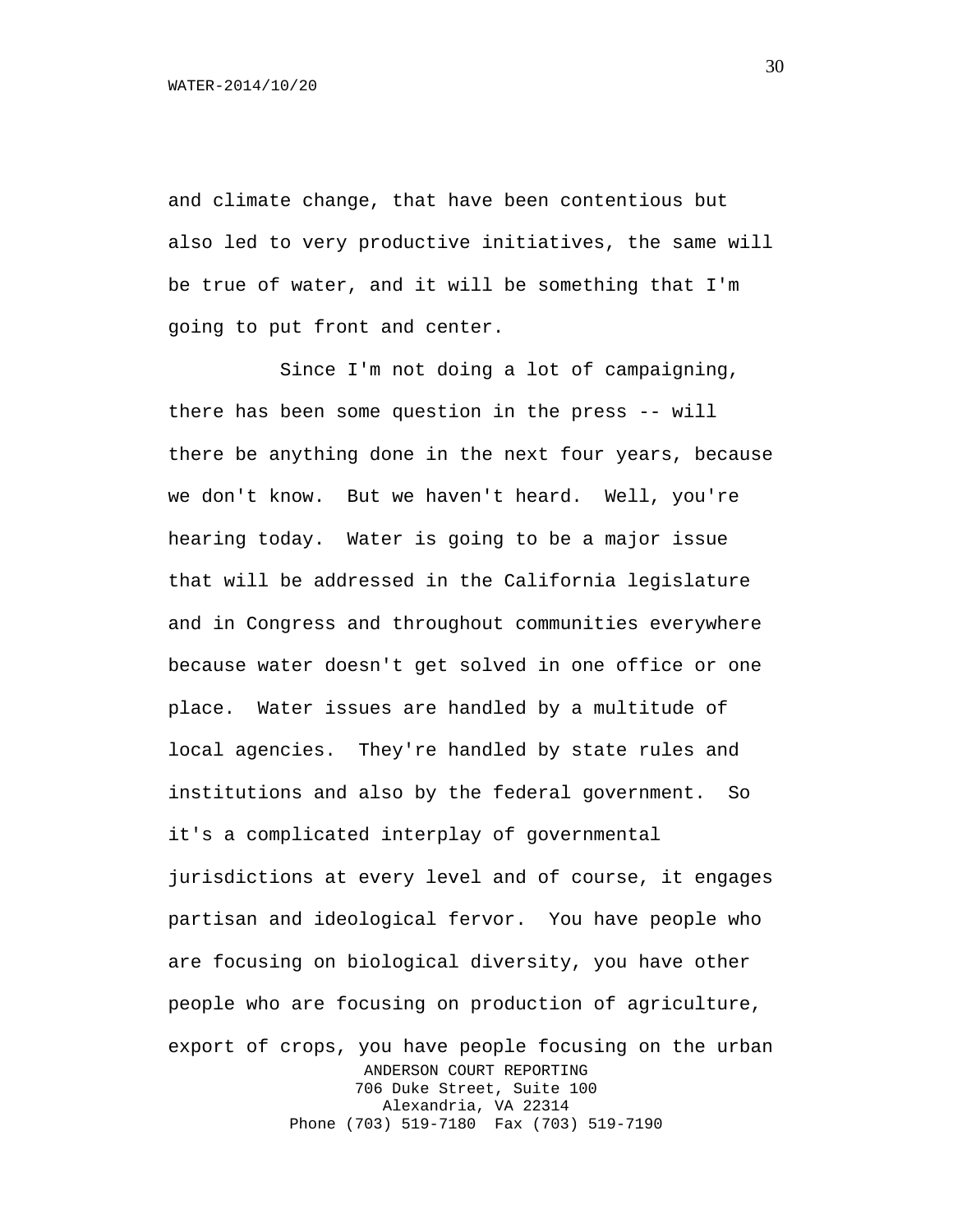areas, you have people focusing on drinking water that in some parts of our state, just doesn't exist. People are literally having to use bucket water for their showers and getting sand out of their tap in various parts of the central valley. We're not just talking a handful. We're talking thousands of people that are dependent on water deliveries. So there's a lot to do. We have a lot of ideas. This goes back into our history, post-World War II and it will continue, because we're not going to get it all done overnight. And that is one of the great challenges in Democratic governance, that we have these elections every four or two years. But the problems don't get solved with a glib TV ad or you know, some -- the latest du jour controversies or debates. This is long standing. It takes perseverance and it takes a lot of collaboration across a broad political spectrum.

And water is not one of these things that you can take it or not or it's a political game of some kind. The hydrological cycle is a part of nature. And we have to get aligned with it. We're ANDERSON COURT REPORTING 706 Duke Street, Suite 100 Alexandria, VA 22314 Phone (703) 519-7180 Fax (703) 519-7190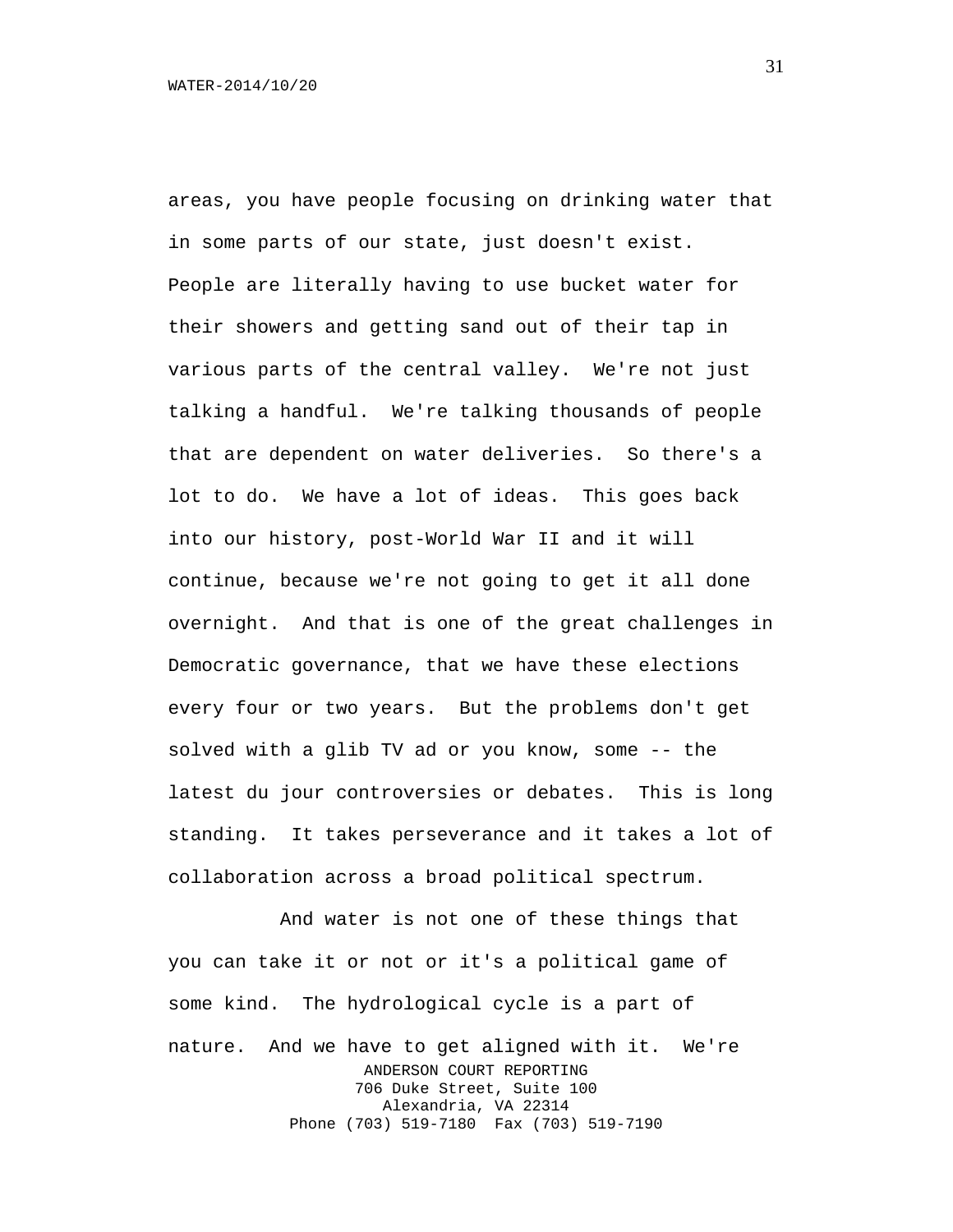not going to align it with us, except with certain limitations. And in that sense, California has manipulated and interfered with and managed the hydrological cycle in ways that probably have no comparison anywhere in the world. California is a highly engineered and managed water state. And if you fly over it, you'll see all the difference causeways and dams and reservoirs and various other transfer facilities, pumping stations. It's quite complex. It's incredible and the answer is not to go back to some presumed utopia before the gold rush, because that's coming back. We got to manage what we have. And a state that for 10,000 years never had more than a few 100,000 people and now has 38 million, and yet the amount of water that falls is no more today, in fact maybe less than it was over the last thousands of years. So we got a management challenge that's going to take money, it's going to take brains; it's going to take innovation. It's going to take all the magic of the marketplace to bring out the best of our creativity.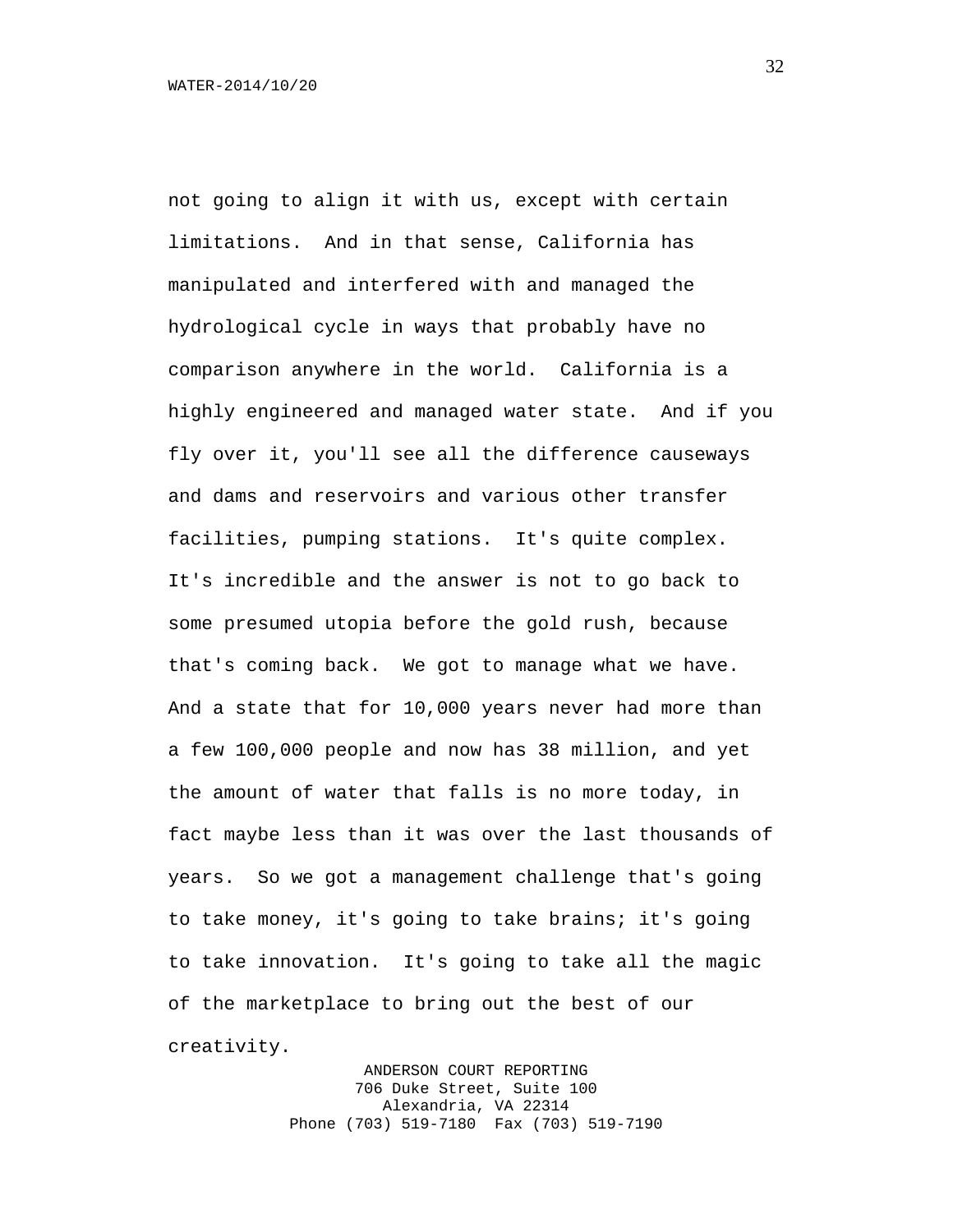So looking specifically where we are, we do have ground water management and that was quite heroic to get. And we got it first of all because we've been working on it --somebody, for over 30 years. Secondly the drought has people's attention. And as farmers particularly put their straw into the ground and suck out more and more water, the central valley subsides and people start to get worried -- where will we be in a few years. So based on that, there has been - well, it is the greatest support -- ground water management's ever joined and that's why I was able to get a bill on my desk and sign it. So that's key, because you can't ask people to store, bank water, and you need to bank water if you're going to transfer water and where all the water pricing is fine, but you have to have the water. And you have to have it available and you have to be able to move it. Well people will be confident that water underground is being stored if there are rules, and the rules are clear and they're fair and they're effective. So that's how important ground water management is. ANDERSON COURT REPORTING 706 Duke Street, Suite 100 Alexandria, VA 22314 Phone (703) 519-7180 Fax (703) 519-7190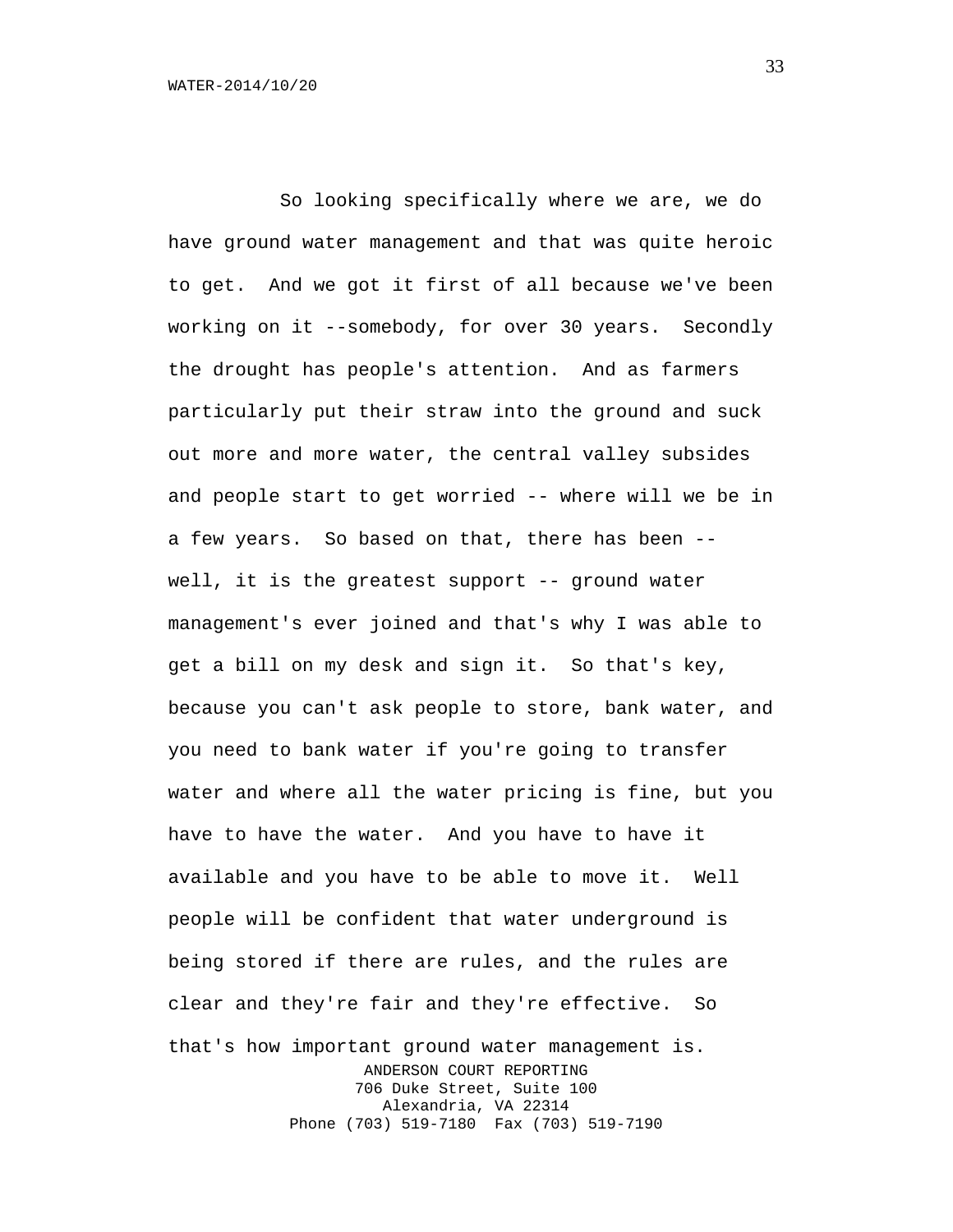Then we -- second big thing was the Stewardship Council working on the delta, and that is very controversial, how we're going to fix that, but you can be assured, we're going to be working on it as best we can. Now we have a water action plan in California. We have a number of steps. I want to just go over some of them. The number one priority for the California Water Action Plan is conservation. We're pretty good in energy. California uses half the energy per capita as the rest of the country. But when it comes to water, the reverse is true. We're using more water. So in both urban area and in agriculture, we have to find ways to conserve. We can conserve in both sectors. And that's going to take - there's different techniques, technologies. We already have a goal of 20 percent reductions in urban water use by 2020. There's a lot of technology being adopted by farms but there's a lot more we can go. There are millions of acre feet to be derived from water conservation as well as water recycling. You can take water and use it again and again and again. ANDERSON COURT REPORTING 706 Duke Street, Suite 100 Alexandria, VA 22314 Phone (703) 519-7180 Fax (703) 519-7190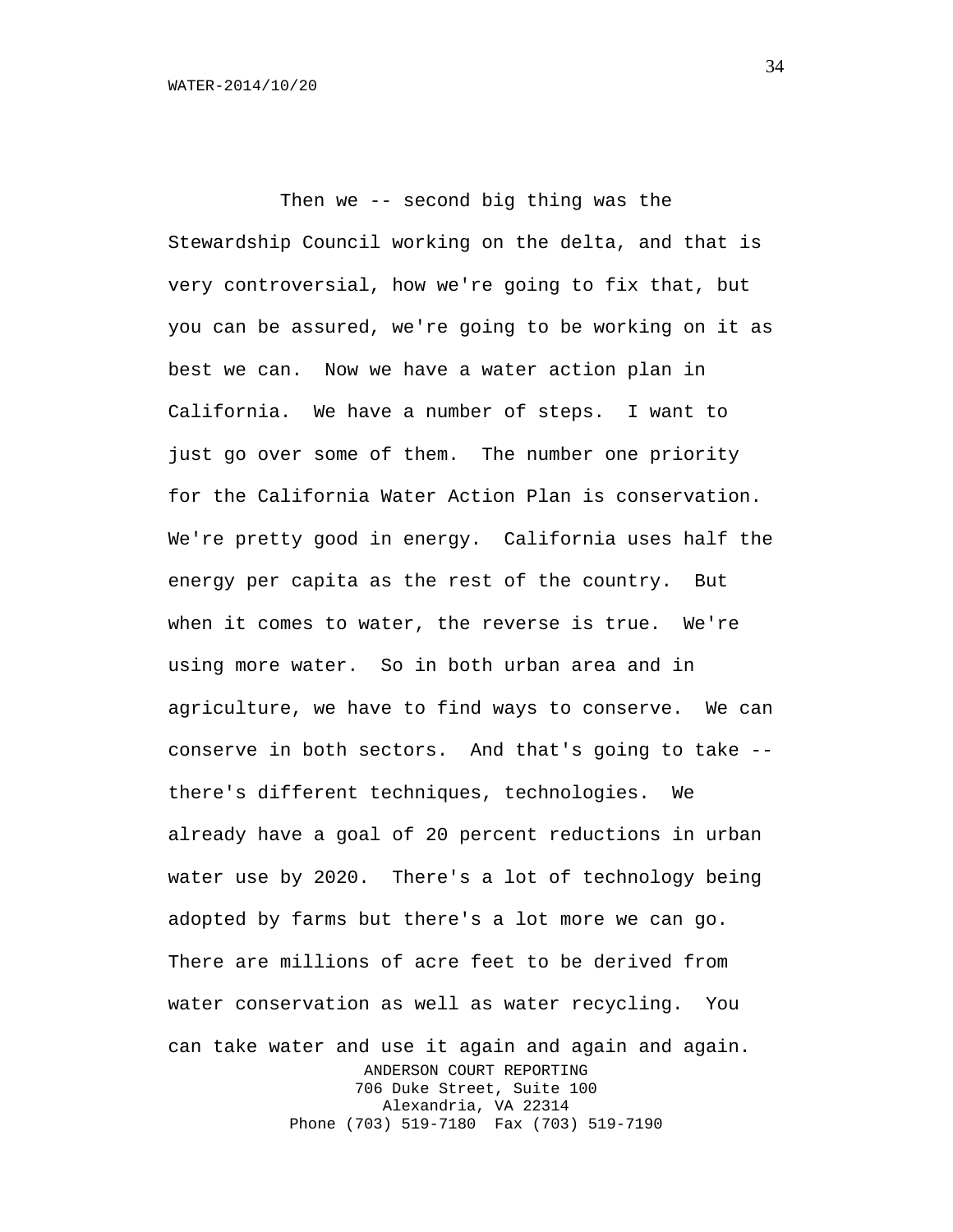That's called water recycling. And that's also part of the program.

Capturing storm water -- there is over a million acre feet of storm water that just goes out to the ocean. That can be captured too. But that costs money, takes technology and it takes local authorities to take action and we're going to do that. Local water plans -- integrated water plans that the state encourages, monitors, and in part finances -- that's the second part. And I mentioned the third part of the plan is fixing the delta and that requires a more efficient conveyance because we're not getting the full use of the water that comes. Today, we're in a drought. We don't have the water. But there are times of high quantities of rain, with the climate change it's going to come in ever more sudden torrential forms and we have to find a way to capture it. But when you capture it you also have to be able to move it. And currently the delta is not equipped to do that in the most efficient way.

> We also have to restore eco-systems. ANDERSON COURT REPORTING 706 Duke Street, Suite 100 Alexandria, VA 22314 Phone (703) 519-7180 Fax (703) 519-7190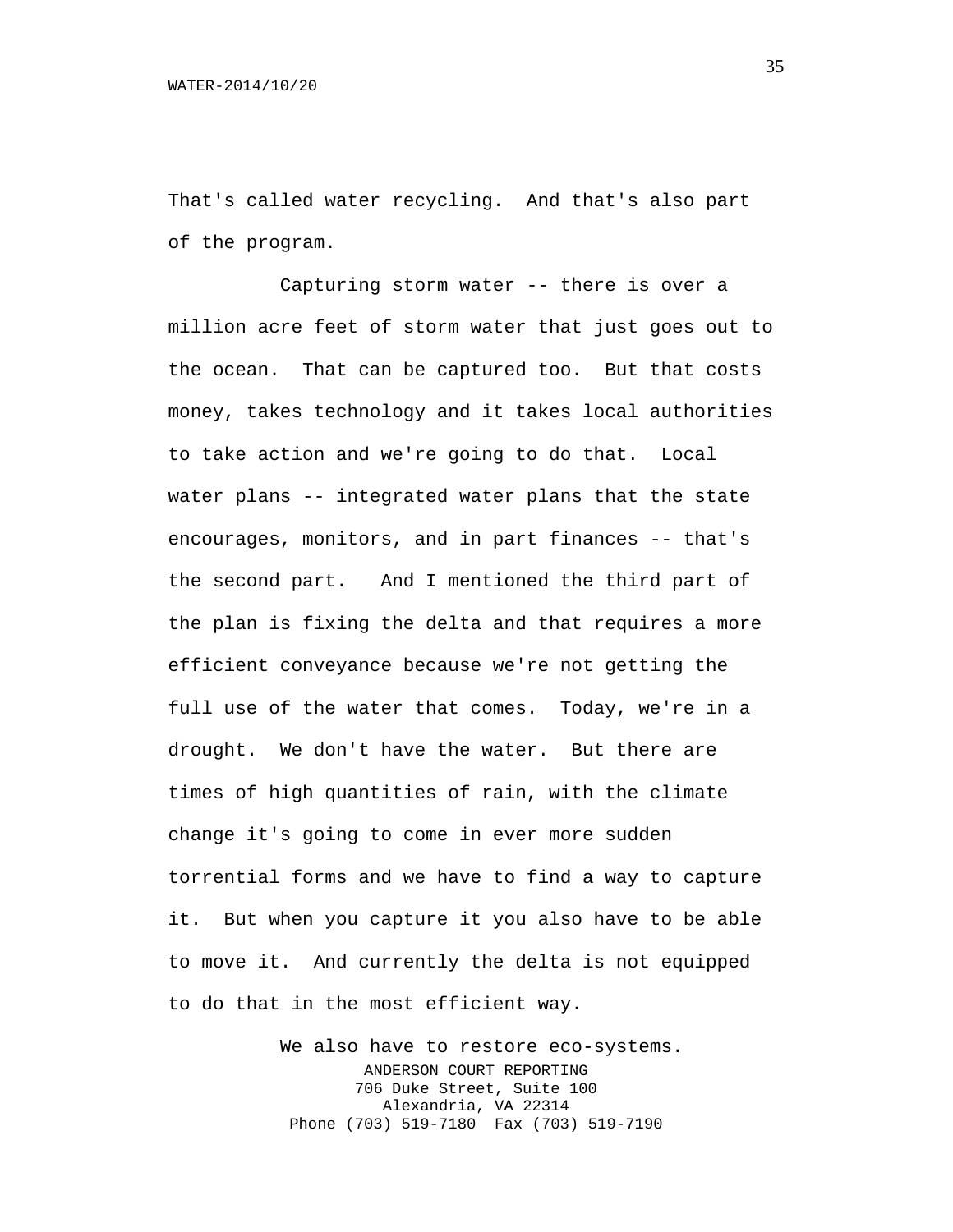California's a big part of the fly way for birds that fly from the north down to South America. Eighty percent of the environment, the river, free-flowing rivers of California are gone, but there are ways to restore and we're trying to do that and that's one of the big conflicts between salmon and smelt and other species and water to be used. And those are contentious. The federal government now has authority under the Endangered Species Act and as I look at it, what it was when we proposed a delta solution in 1978 to what it is now -- much more complicated. And we know more. I'd never heard of a smelt in 1978. It probably existed. I know it existed. (laughter) But it didn't exist in my mind. And we didn't have these biological opinions. So Congress will attempt to change those and there will be lots of fighting about it.

But at the end of the day, you need a balanced plan that protects the diversity of species, that restores habitat, because in restoration of habitat, water can be absorbed in the ground, instead ANDERSON COURT REPORTING 706 Duke Street, Suite 100 Alexandria, VA 22314 Phone (703) 519-7180 Fax (703) 519-7190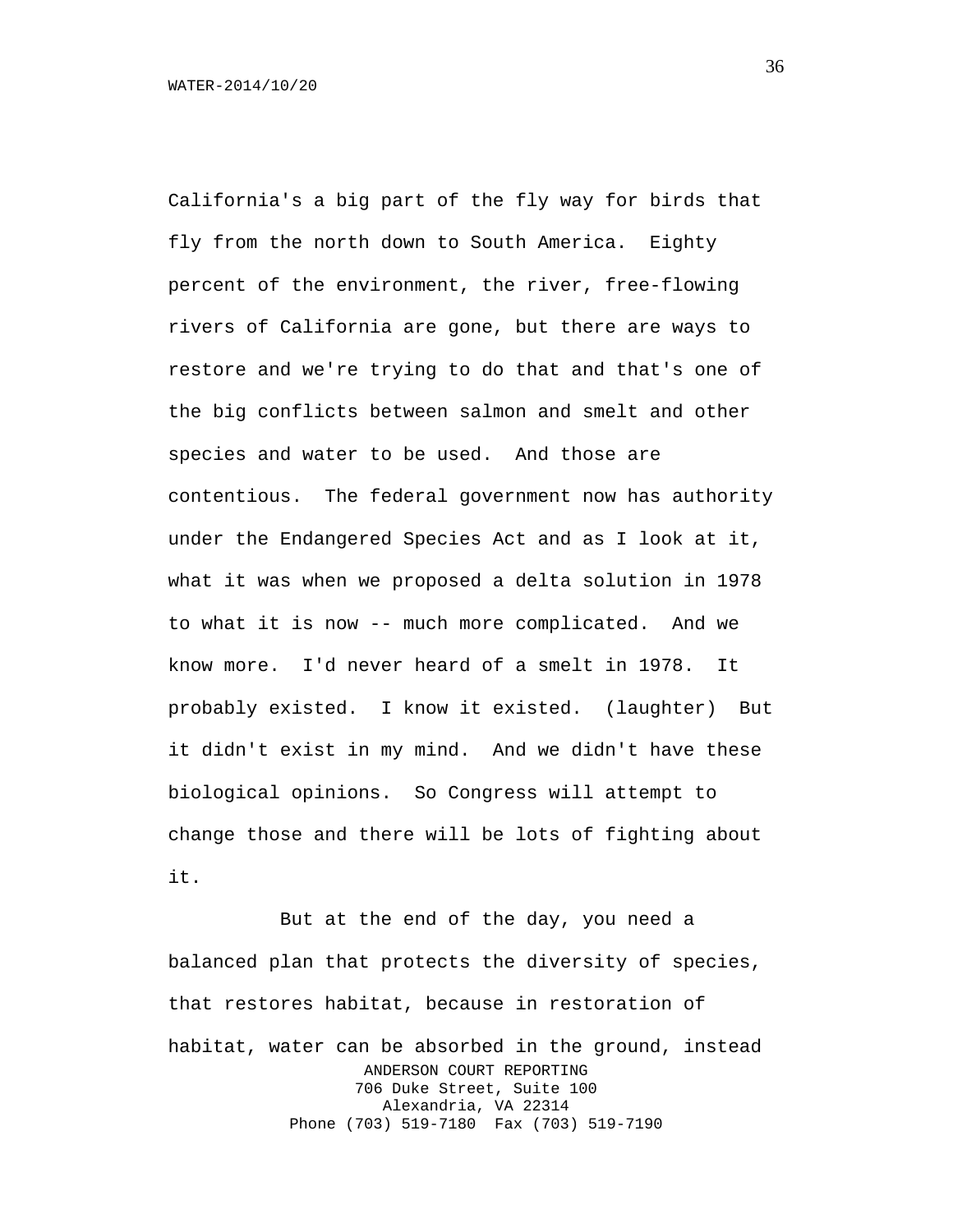of just running off. And that's another reason why restoring eco-systems actually captures more water and makes it available. We have to prepare for dry periods. We're in a dry period. Now when water comes and people want to plant, grow and use again, but we need a longer term understanding and plan to be able to use water, but at the same time, you save water for the eventuality of drought. And so we live in a world of calculation and science, but nature follows its own trend. And we can understand nature but not completely. One thing we do know, uncertainty and stuff happens, and we have to be prepared for it and it's not so easy to do that. We've increased water transfers. We can do more and you'll hear more today about water pricing and that's important too.

The Water Bond Proposition One has storage of both above ground and underground and now with the water management of underground water, we're going to be able to make much better use of storage. And the more the ground is restored in the habitat, then the more water that will be captured, go into the aquifers ANDERSON COURT REPORTING 706 Duke Street, Suite 100 Alexandria, VA 22314 Phone (703) 519-7180 Fax (703) 519-7190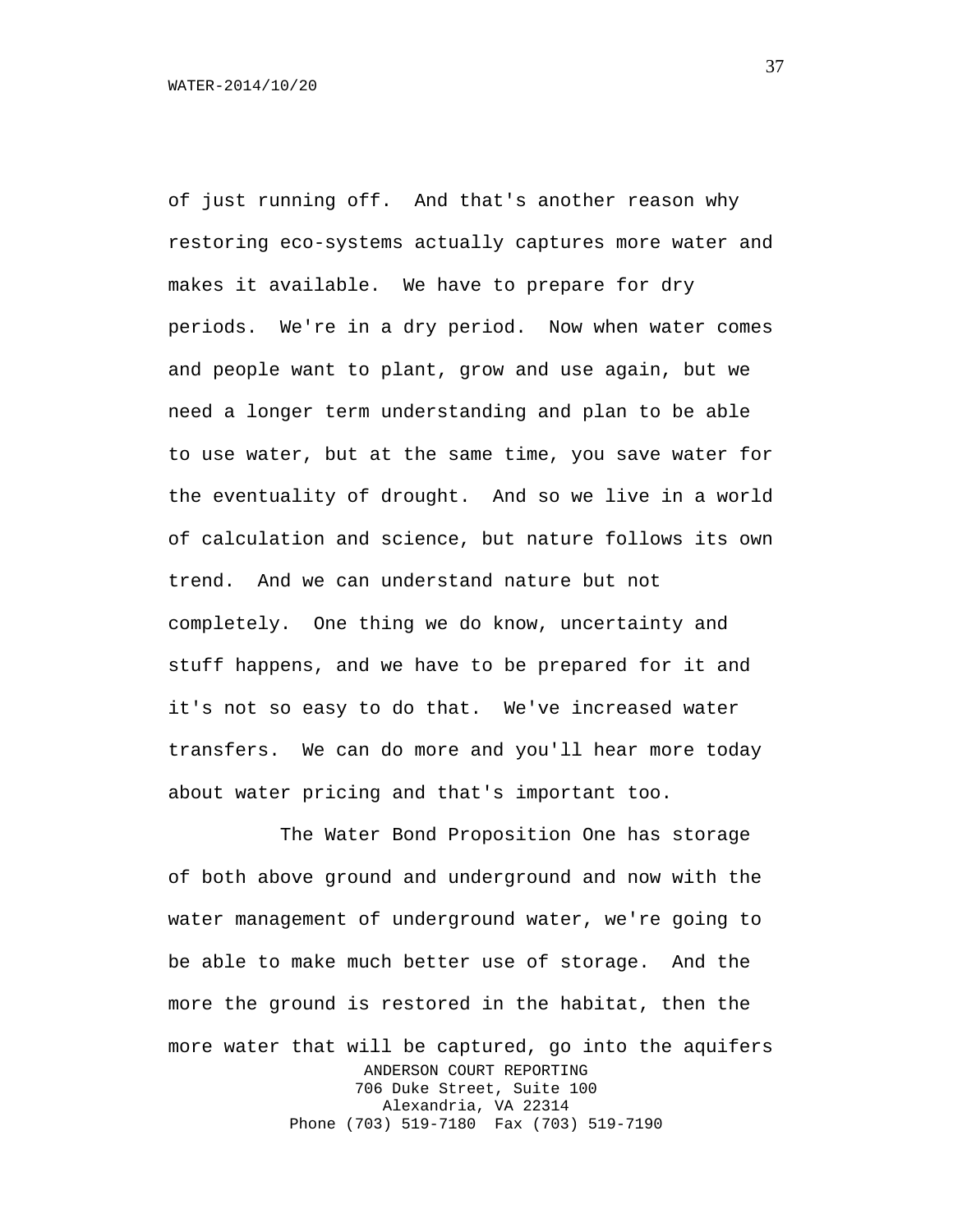and be available for later use. We also have to have -- make sure we got safe water for these communities that don't have it.

And then the eight part of the ten point water plan is flood control. This is serious. There was a flood in the 1850's that pushed water from north of Yuba City to south of Modesto. Everything was inundated in between including Sacramento. Well there's a lot more infrastructure there today. And there's a lot at risk. We're talking a minimum half of trillion of assets and seven million people are affected. So we got to make sure we're investing in appropriate flood control. Then we have to worry about managing between the federal and the state government. Lots of, and local, lots of different conflicting regulations, conflicting powers and jurisdictions and that has to be worked through.

And finally we need financing -- money. You have to spend money on things. Proposition One -- 7.5 billion that will be spread -- allocated in various ways to all the different programs I have been ANDERSON COURT REPORTING 706 Duke Street, Suite 100 Alexandria, VA 22314 Phone (703) 519-7180 Fax (703) 519-7190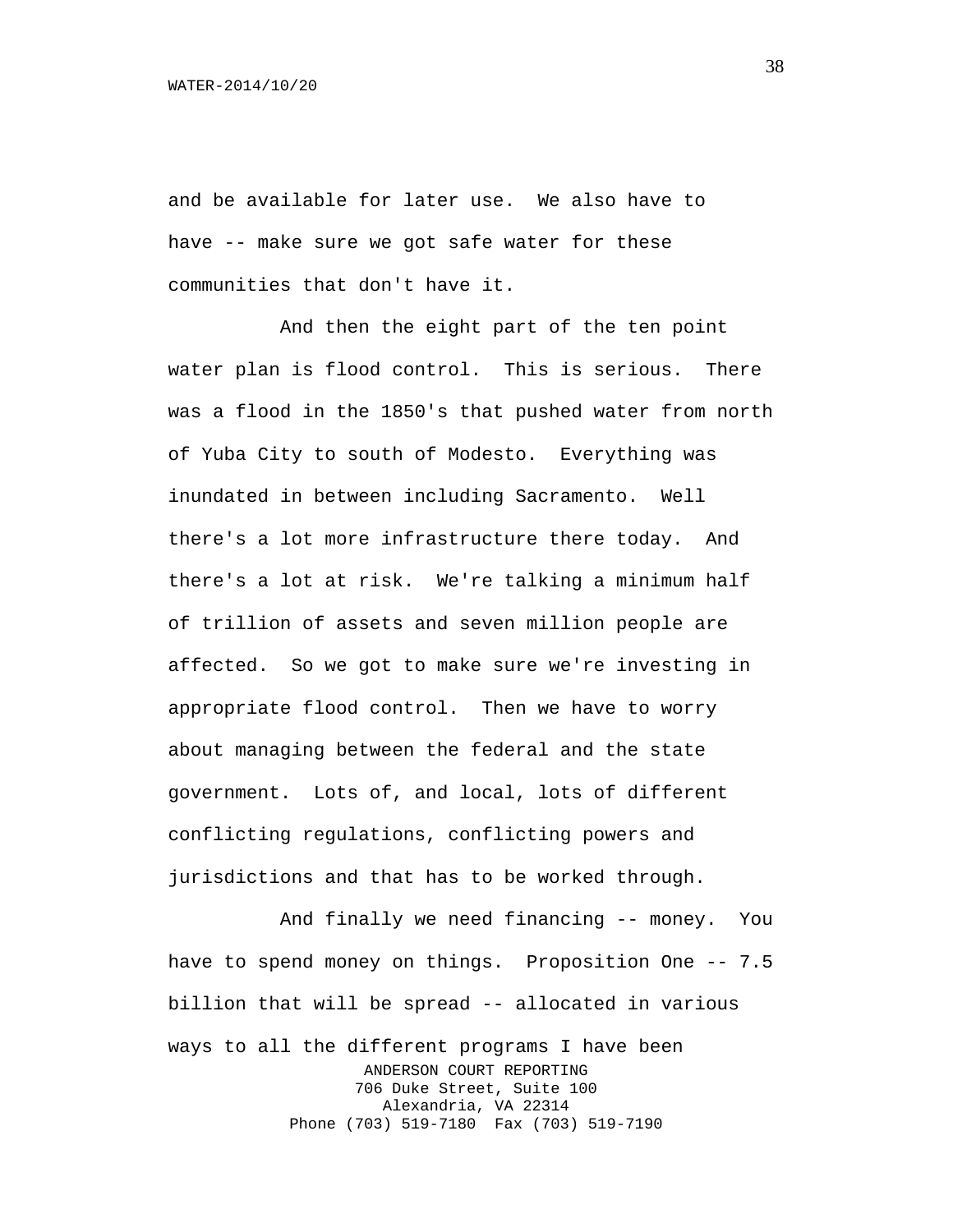mentioning, but that's not the end of it. There's a lot of infrastructure that has to be built and so local water districts have to have the capacity to raise the funds. It's going to take investment. You're not going to have 38 million, much less 50 million people that we'll have over the next 20 years using water unless we build and invest billions, probably tens of billions of dollars certainly, over the next 10 to 20 years.

So it's a big task and it's one that's hard to talk about because it's covering so much. And I really appreciate that so many people are here to sit and listen and think about it. I've been thinking about this a while and I can tell you, the more you look into it, the more there is. But I'm confident that just as California has led the way in renewable energy and initiatives regarding climate change, we can do the same thing with water. We're in the arid west. We're facing more droughts. We're facing more extreme weather events. We're facing sea level rise, but we can respond to it. We can respond but only by ANDERSON COURT REPORTING 706 Duke Street, Suite 100 Alexandria, VA 22314 Phone (703) 519-7180 Fax (703) 519-7190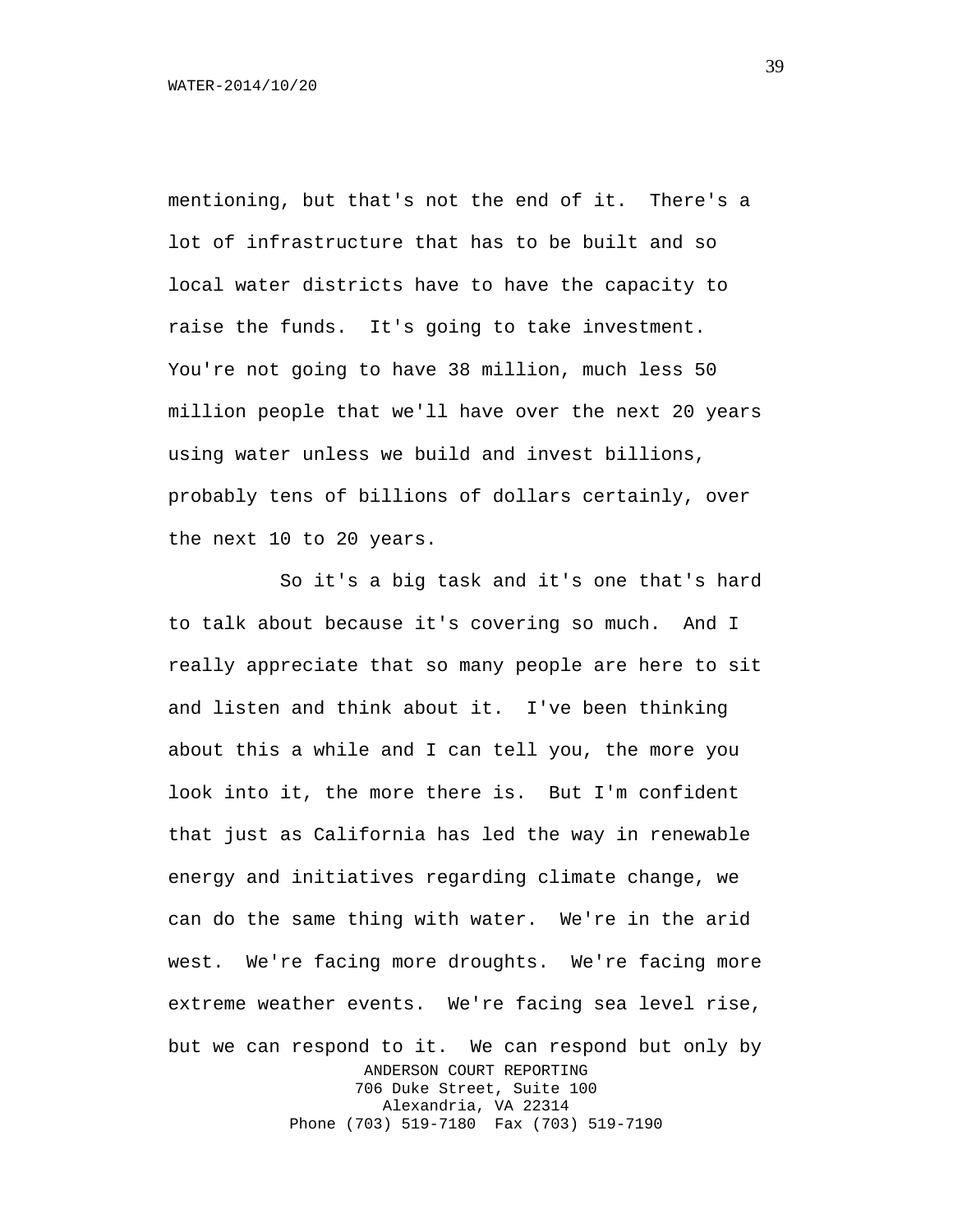bringing both parties together, regions north and south, different aspects of the state economy, agriculture, environment, urban businesses and users -- all that has to come together. So it's a real challenge that will test our governing system. So far, our governing system is holding, but the next few years, we're going to have to meet even more difficult tests. So with that I'd just say, vote yes on Proposition One. (laughter) Fasten your seat belts. We're going to have a very exciting ride over the next four years. Thank you very much. (applause)

MS. KEARNEY: My name is Melissa Kearney; I'm the Director of the Hamilton Project and I'll be moderating this first discussion. As was emphasized by both Secretary Rubin and Governor Brown, the challenge of water in the West is a long standing challenge and it demands innovative lasting solutions. Instead of potential solutions we'll be talking about in this first discussion focused on using market mechanisms. So in many contexts and with many goods and resources we rely on market forces to allocate ANDERSON COURT REPORTING 706 Duke Street, Suite 100 Alexandria, VA 22314 Phone (703) 519-7180 Fax (703) 519-7190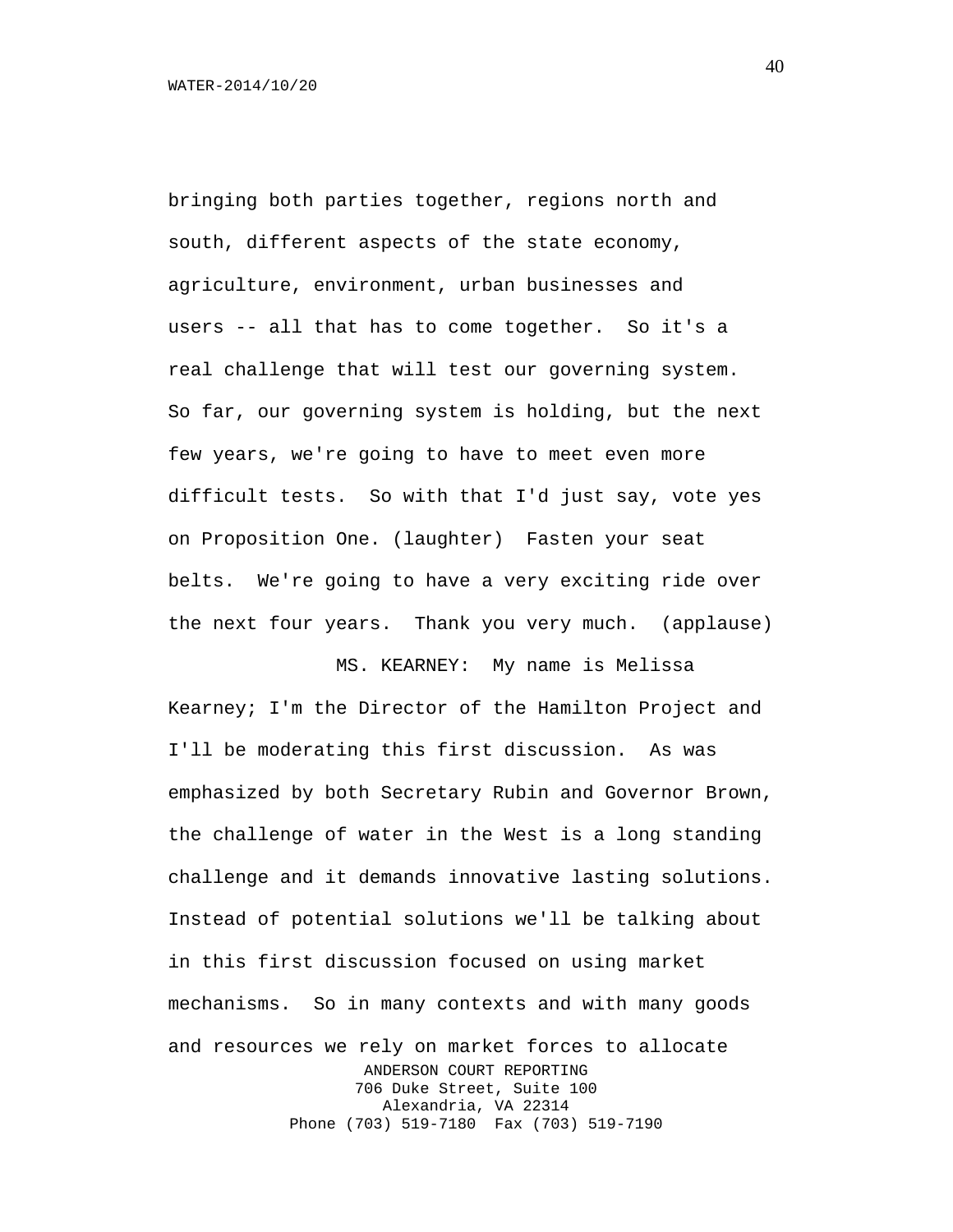scarce resources to its highest value. And there's the thought that maybe we could do more in the water area to capitalize on these forces.

So the discussion will be based around a set of proposals that are being put forth in a new Hamilton Project-Woods Institute paper written by Robert Glennon of the University of Arizona and his co-authors, Gary Libecap and Peter Culp. And they're going to argue for five specific reforms, okay, that take advantage of the market forces in order to allocate water and address the water crisis. We're joined by an all star cast of experts with a wide variety of perspectives on the issue. Their full bios are in your programs so I won't go through them, but just to remind everyone, we have Tom Iseman from the Department of the Interior, so we'll have the Federal perspective. We have Bill Phillimore from Paramount Farming Company, so we have the farming perspective, we have Jim Lochhead from Denver Water Utility, the largest water utility in the State of Colorado. He was also named Water Leader of the Year in Colorado. ANDERSON COURT REPORTING 706 Duke Street, Suite 100 Alexandria, VA 22314 Phone (703) 519-7180 Fax (703) 519-7190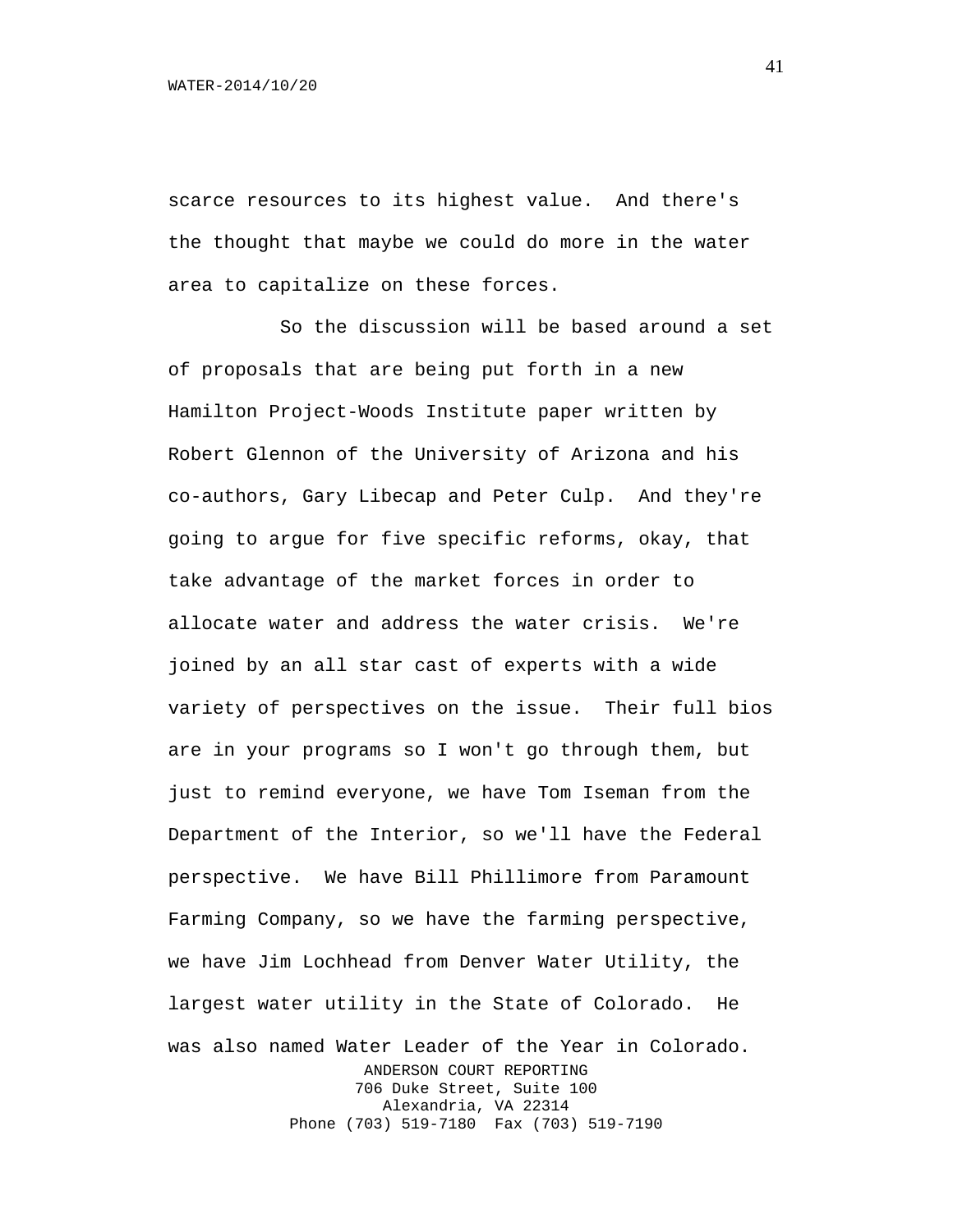And we have Ellen Hanak who is a recognized expert and scholar on these topics.

So before we launch into the panel discussion I invite Robert to the panel who will give us an overview of the main idea of the proposals.

MR. GLENNON: Good morning, everyone; it's great to be here. And I'd like to thank both the Hamilton Project and Woods Institute for inviting me and Peter and Gary who are in the second row here to prepare this paper. It was great to hear the Governor's comments. There's a lot of exciting things happening in California.

It's a long paper for those of you who have taken a look at it and they have given me five to seven minutes to set it forth. And so I'm going to go across at the tree top level; we'll get down to the weeds a little bit later on. But first I don't think I need to spend a lot of time talking about the crisis. The Governor made it plain. There's a real problem. California is really at the epicenter. But that said there's just a few items that I'd like to ANDERSON COURT REPORTING 706 Duke Street, Suite 100 Alexandria, VA 22314 Phone (703) 519-7180 Fax (703) 519-7190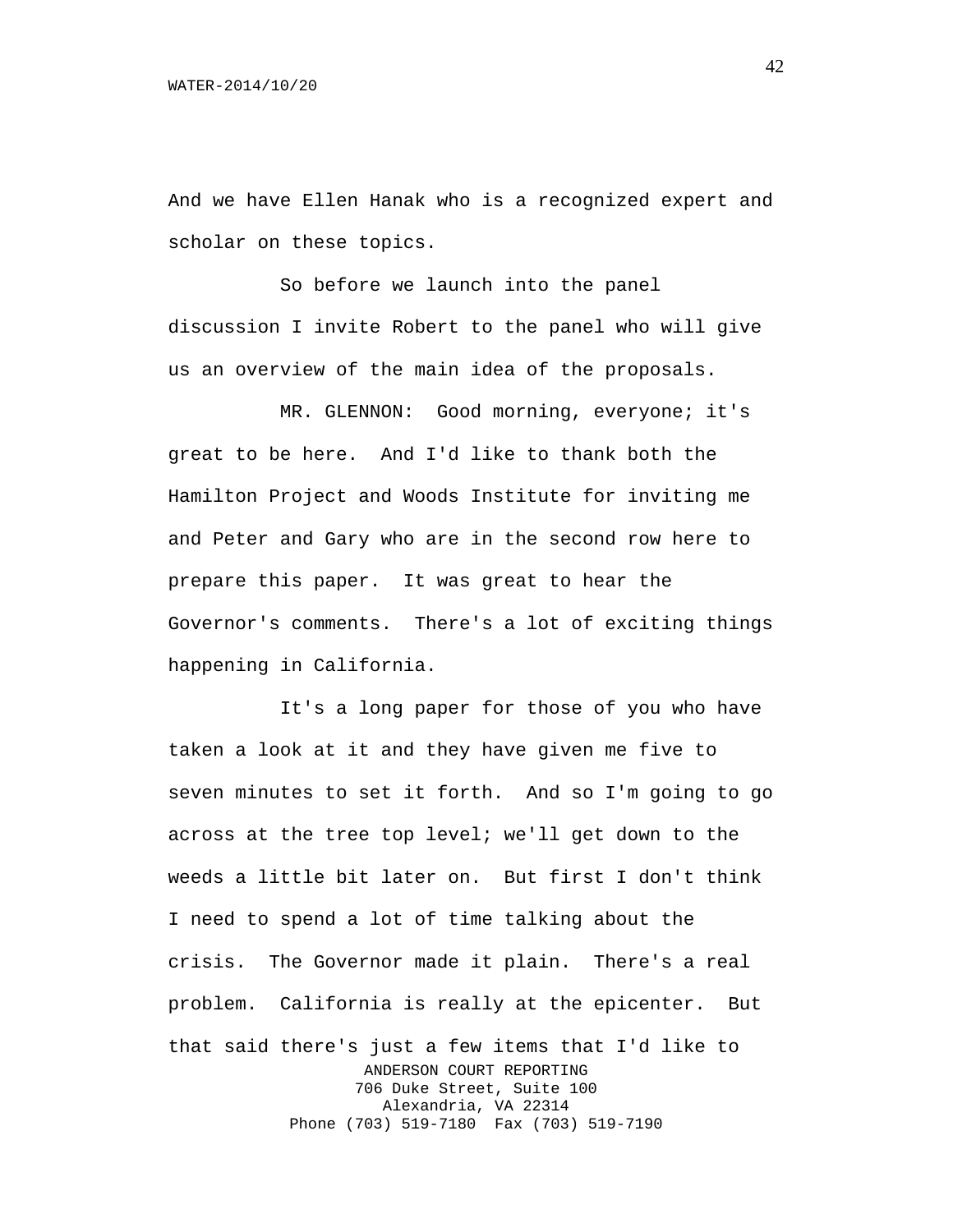put forward. One is this photograph of Lake Mead and the Colorado River speaks volumes. We're in the middle of a 14 year drought in the Colorado River and we don't know whether that's the 14th year of a 14 year drought or the 14th year of a 50 year drought. And it is a challenging time. There are predictions of shortages for the States of Nevada and Arizona within two years. The City of Las Vegas is spending a billion dollars to build a third intake pipe because the first two are about to be pathetically above the level of the lake, totally denying water supply for two million people. The future of the Colorado River is one where we're going to see increasing economic growth, increasing population growth. It is the classic problem of supply and demand. California, I don't need to spend much time on that, but 500,000 acres of fallowed land in 2014, some of the most valuable, the most productive ag lands on earth. It is a very sad sight to fly in as I did a couple of weeks ago in Fresno and see just the kind of consequences of this drought. Dead and dying trees ANDERSON COURT REPORTING 706 Duke Street, Suite 100 Alexandria, VA 22314 Phone (703) 519-7180 Fax (703) 519-7190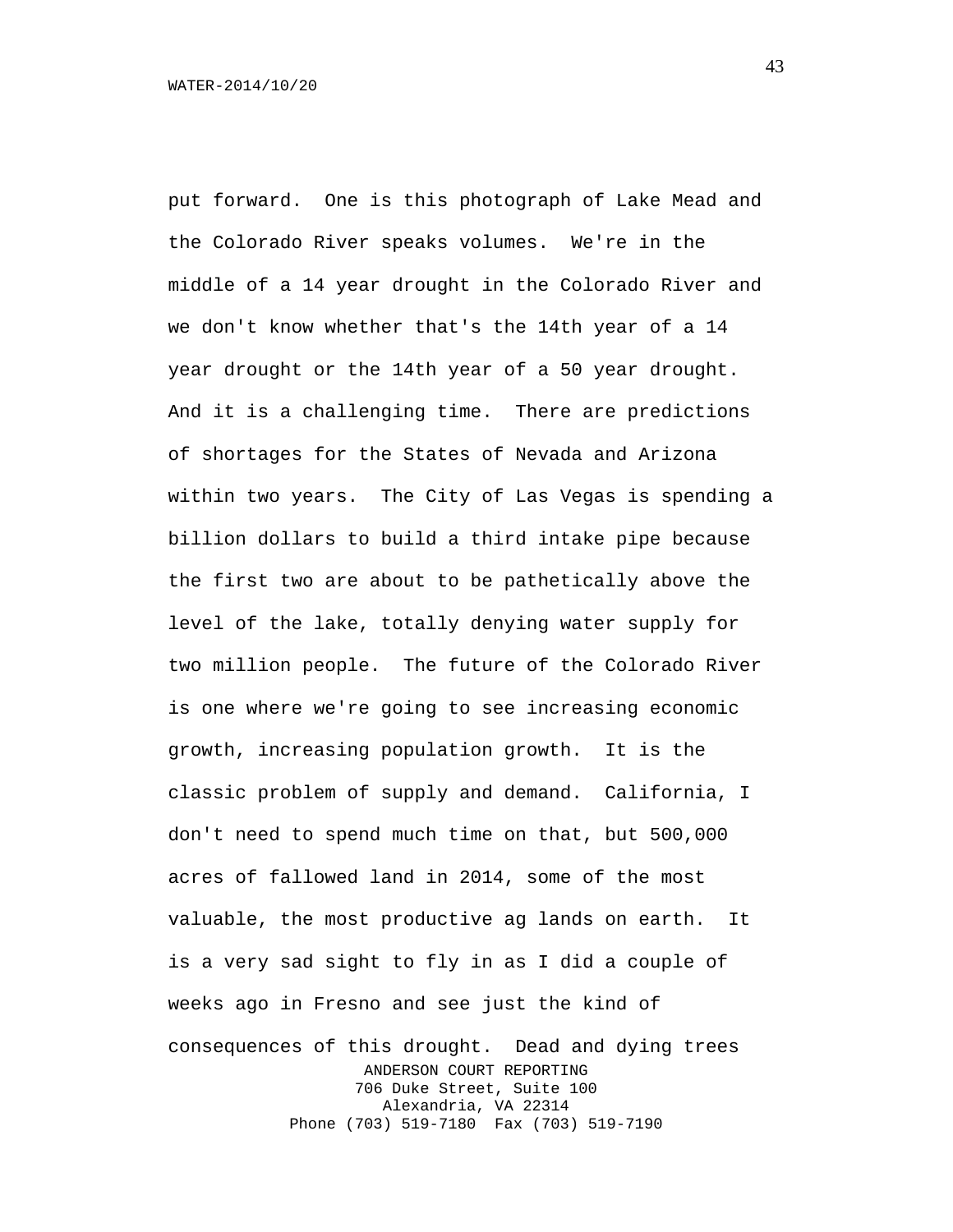and orchards. As the Governor said, thousands of homeowners whose wells have dried up. Texas finally - - their drought began in 2011, they've already suffered more than \$25 billion in loss. It's a very, very tough time. A little town in Texas, Plainview, at a meat packing plant operated by Cargill, it closed; 2200 people lost their jobs. The whole population of the town is only 23,000. This town has been ruined.

So we have a crisis and the crisis asks for serious thinking and a fresh response. This is a photograph of the High Sierra. If this photograph were taken a year ago today on October 20th there would not be a problem. But this photograph was taken in February of 2014. You should not see bare ground in the High Sierra in the middle of the winter. Now is this simply a product of the ongoing drought, temporary fluctuations in snow pack and precipitation level? Is it something to do with climate change? Or maybe is it both? It is a scary time.

> When we look at our water systems what we ANDERSON COURT REPORTING 706 Duke Street, Suite 100 Alexandria, VA 22314 Phone (703) 519-7180 Fax (703) 519-7190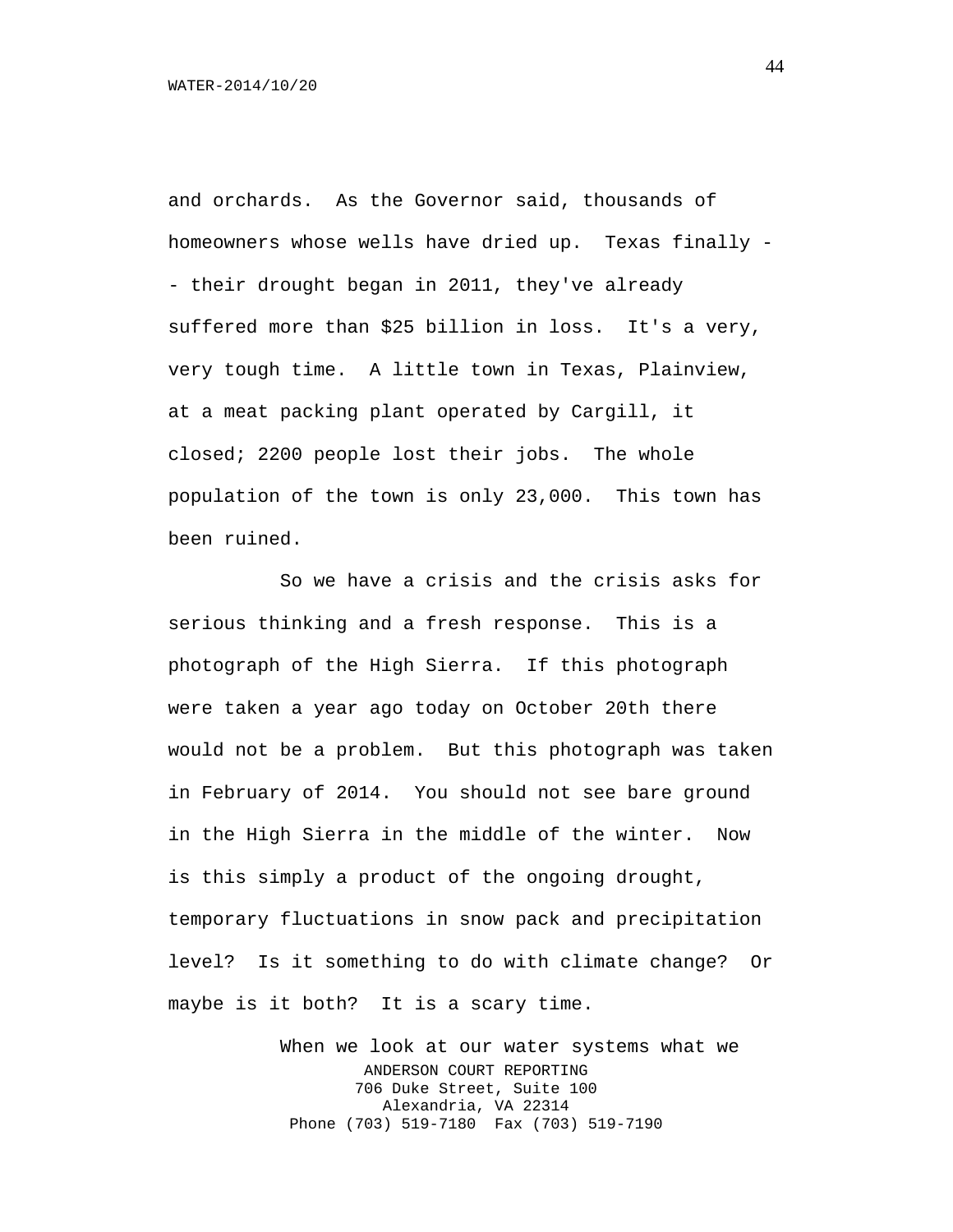see is a system that was set up on the assumption that the past would be a reliable guide to the future. There's a new normal; that no longer prevails. And yet there's little resiliency in our water systems. Each person or each group hanging onto their little piece of the pie. We need to build resiliency in the system. And the demands for water are of an extraordinarily diverse sort. The knowledge economy as it was put, this is a Google server forum. You don't think I think even in Silicon Valley about the point that we heard form Sheryl about Facebook needing water, that Facebook, Google, Intel, they all need a lot of water to operate. They need energy and it takes a lot of water to produce the energy, and then they need water to cool these amazing plants. People think of the cloud. Well, there's no such thing as the cloud. There are things like this, data centers. (Laughter) There are now tens of thousands of these data centers, some of them generating as much energy as a decent sized city. This is a new demand. And we have an incredible national need to make sure that ANDERSON COURT REPORTING 706 Duke Street, Suite 100 Alexandria, VA 22314 Phone (703) 519-7180 Fax (703) 519-7190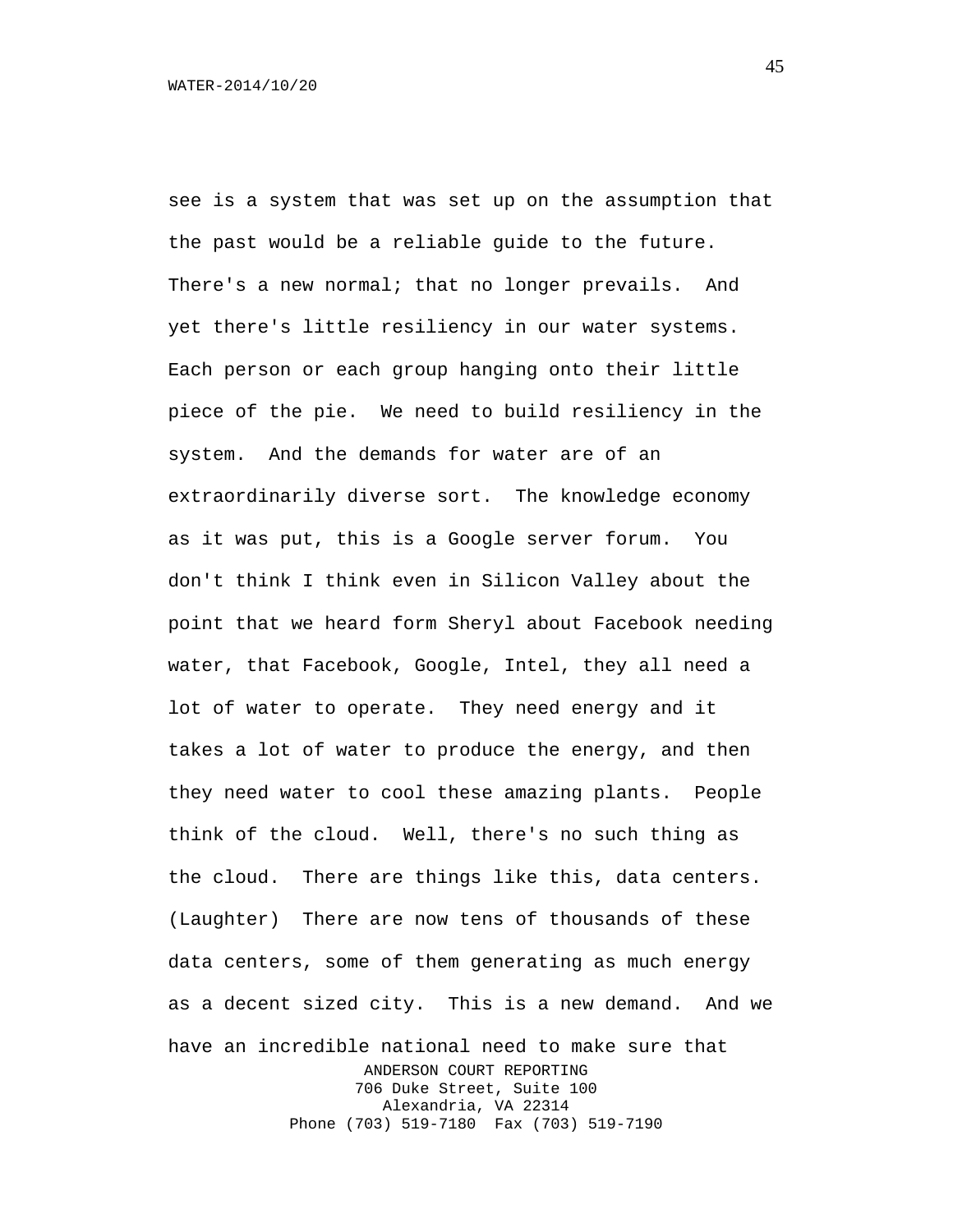companies like Facebook and Intel and Sysco and Google get all the water they want so that their fabrication facilities are located here, so that these great jobs will be available to our fellow citizens. If you think about water you realize that basically every company needs water. Every company needs water. It's not just the food people, not just the ag. The National Hockey League, those teams every year in their stadiums use more than 300 million gallons of water, for a hockey rink. Deliotte did a study of global 500 last year. Of a tremendous response 70 percent of them said that they currently had a supply problem either in their direct operations or in their supply chain. This is about future of the American economy. And we may fret about running out oil, but water lubricates the American economy just as oil does.

So what are we going to do about it? The Governor outlined some options. Business as usual, more dams, more wells, more diversions. I'd like to suggest that's not very practical. And I'll move on. ANDERSON COURT REPORTING 706 Duke Street, Suite 100 Alexandria, VA 22314 Phone (703) 519-7180 Fax (703) 519-7190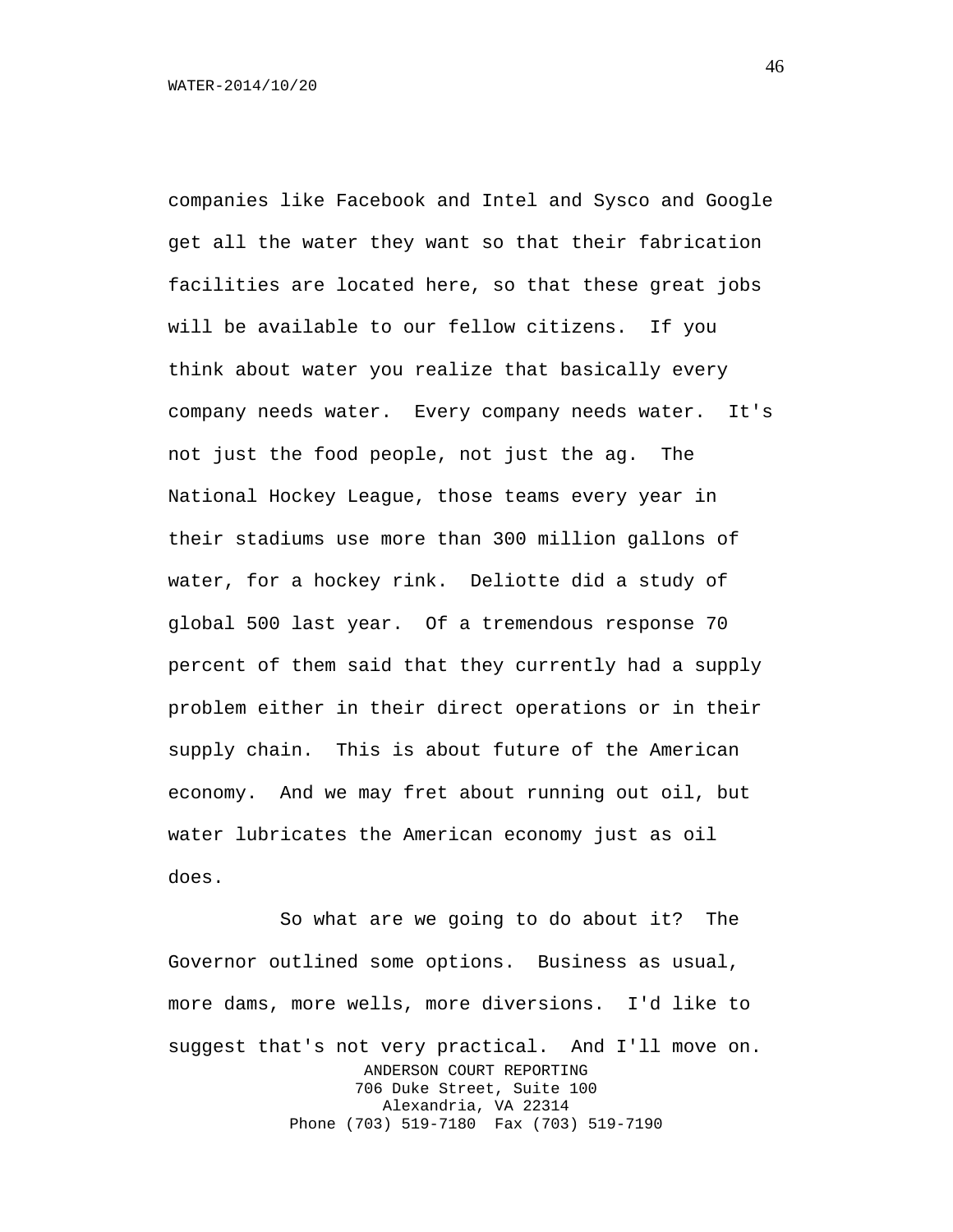We can revisit that later if we want. I think of the problem as needing a portfolio or a menu approach. In our paper what we've tried to do is do exactly that, to outline it this way. Conservation is a big deal, reuse is a big deal. Desal will also be part of the menu going forward. But those things either singly or collectively will not get the job done. We need to go further. Now what can we do? Price signals to encourage conservation, absolutely, and you'll hear more about that in the next panel. But we also have to recognize that what we have in terms of water is a giant milkshake glass, and what we see is everyone who is using water has put a straw into the glass. But there are more and more straws going into the glass. It's a classic tragedy of the common problems. We need to break the relentless cycle of overuse. And what Peter and Gary and I set forward in paper is using market forces to encourage the reallocation from lower value to higher value.

So there are five steps that we suggest we should proceed now. First we need to reform water ANDERSON COURT REPORTING 706 Duke Street, Suite 100 Alexandria, VA 22314 Phone (703) 519-7180 Fax (703) 519-7190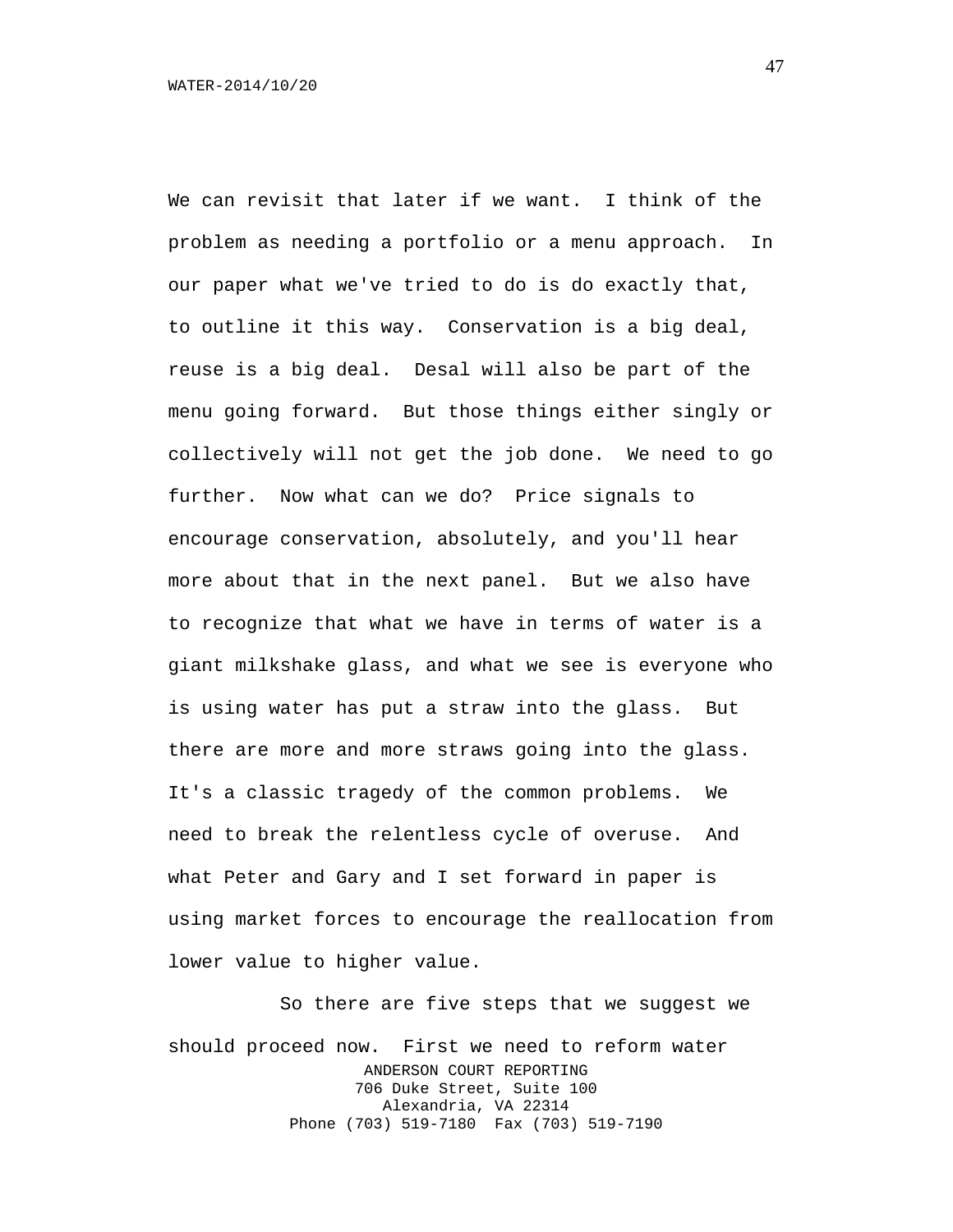law. Water law is arcane, complicated, but at bottom it's this, use it or lose it. That's the rule, use it or lose it. And the consequence of that is a very peculiar concept of waste. In western water law to waste water is not to use the water. To conserve water exposes the water rights holder to loss of the water right. There are no incentives to do what we think needs to be done. The 20 percent that the Governor mentioned, there would be farmers who just can't do that because they lose their water rights. So our first point, it's a pretty roll up your sleeves and get into the nuances of water law, is that we need to remove these disincentives, we need to create incentives for people to use less water, not penalizing them if they should use less water. Second thing we need to do is to create market mechanisms that facilitate water creating. We're thinking about water banks, water exchanges. Right now almost all transfers of water, water trades, are one up. They're complicated; they take a long time, their hideously expensive. Economists will talk about transaction ANDERSON COURT REPORTING 706 Duke Street, Suite 100 Alexandria, VA 22314 Phone (703) 519-7180 Fax (703) 519-7190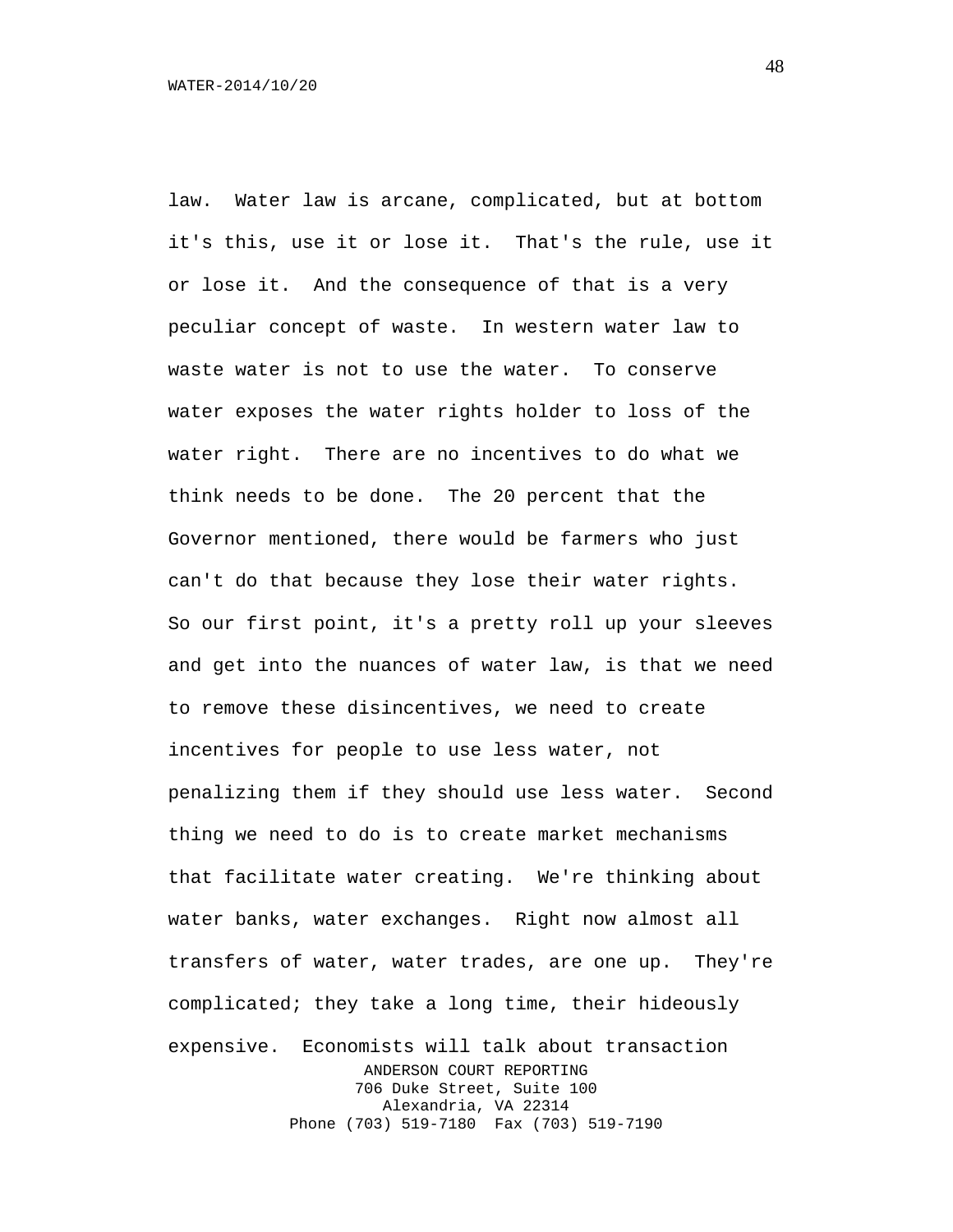costs, and boy are the transaction costs immense in doing a trade for water. We need to reduce those transaction costs. And so banks and exchanges would do exactly that. Banks and exchanges would possibly serve as brokers, as clearing houses, they'd provide trading platforms, they would facilitate the transfer between willing buyers and willing sellers. Next thing we need to do, number three, is to use risk mitigation strategies to enhance the reliabilities of water. We would like to take a page from the investment banking community, from the hedge fund business, from the commodities markets, from insurance companies, and look at how they hedge risk. We need to build more resiliency into water supply. Ag supplies, municipal supplies, industrial supplies. We need resiliency and risk mitigation strategy, futures contract, dry year options, offer ways to learn from what other parts of the economy have done and build those into the world of water. That's one way to develop increased resilience. Four, protecting ground water. Back to the milkshake glass. Right now as we ANDERSON COURT REPORTING 706 Duke Street, Suite 100 Alexandria, VA 22314 Phone (703) 519-7180 Fax (703) 519-7190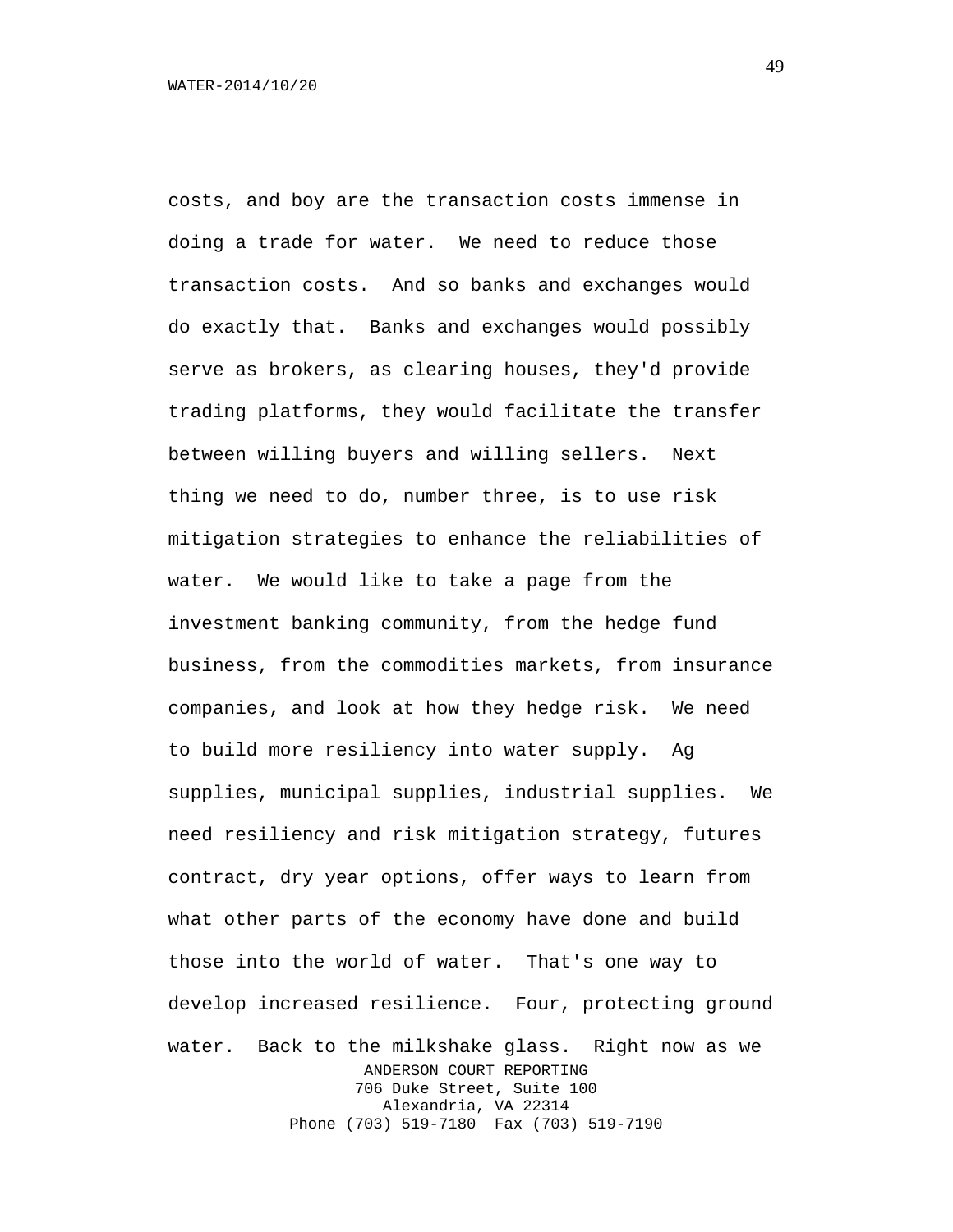sit here despite this very, very important piece of legislation, sustainability, ground water management act a few months ago, the situation remains that anyone who wants in almost any part of the state can drill a new well and start pumping away with impunity. And that's why all of these homes around the state are having their domestic wells go dry. We need to do better. It's a classic tragedy of the commons. And the final suggestion we have is to continue and expand the Federal role, principally the role of Bureau of Reclamation. I'm very pleased to see what Reclamation has been doing over the last couple of decades. When you think about reclamation most of us I think think about Marc Reisner's classic Cadillac Desert and we think about Floyd Dominy. Well, it's not your father's Bureau these days. It's a completely different world of reclamation. And they have shown enormous leadership in facilitating interstate cooperation and in really giving accurate information for all to digest. They have done some marvelous reporting and we need more of that. We need that kind ANDERSON COURT REPORTING 706 Duke Street, Suite 100 Alexandria, VA 22314 Phone (703) 519-7180 Fax (703) 519-7190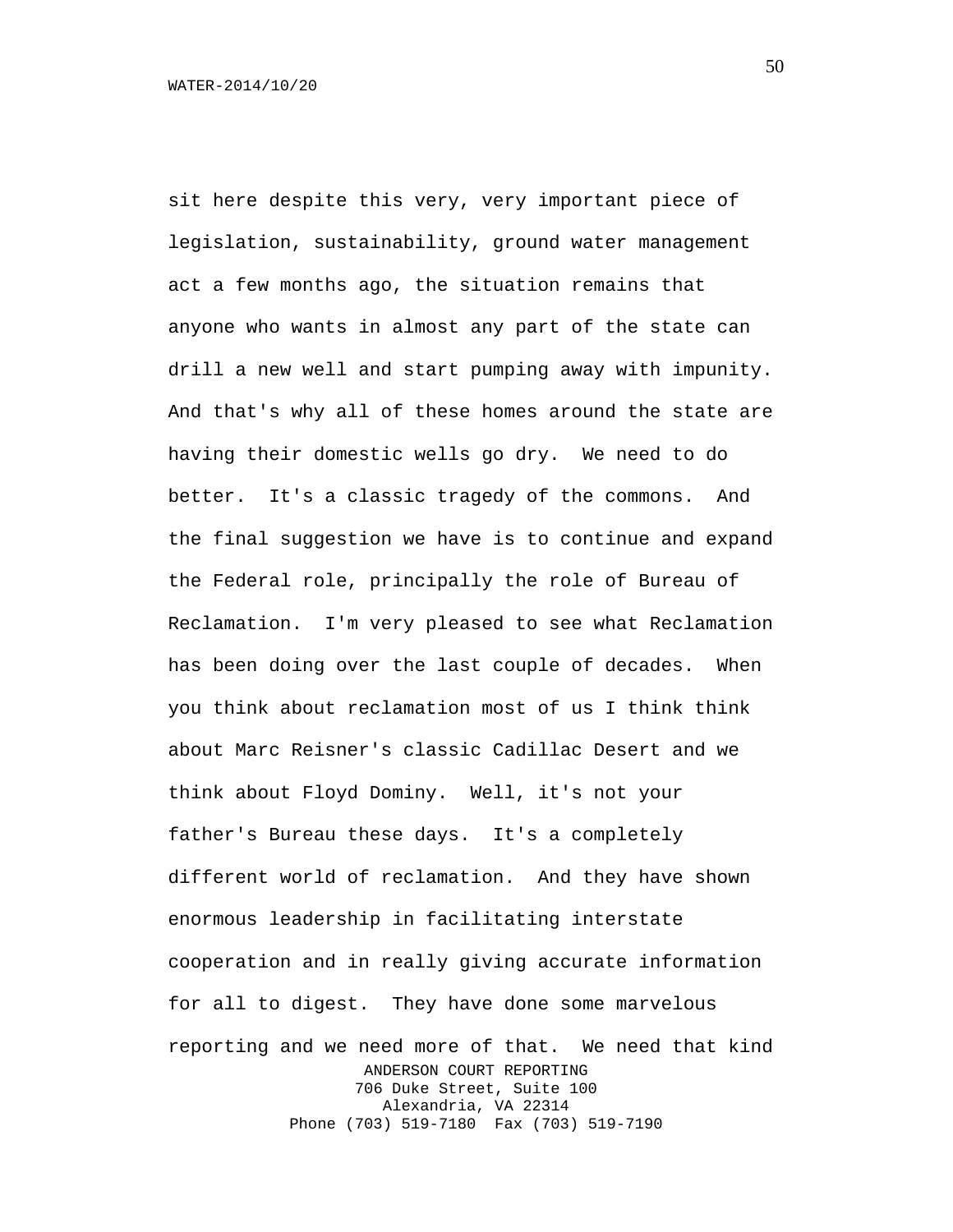of leadership. For example, we need the Bureau of Reclamation to insist on water meters on people who get water from their project. Right now in many parts of the state the State of California has no idea how much water people are using. Even ground water, and especially ground water. People just pump and the state doesn't know how much water is involved. Really you can't manage what you don't measure. We need to do better. Pilot project. I'll offer two that the Bureau could push. One, right now we have in Southern California and Southern Arizona farmers growing alfalfa in the middle of the summer when it's 115 degrees out. There are interesting opportunities for suspending irrigation of alfalfa during the summer. And we need to create opportunities for farmers who do that to financially benefit from doing that. You can't just simply say we think it would be a good idea for you not to. It's their water right. We need to encourage them to do that. And the Bureau can play a tremendous role. Same with drip irrigation. There are opportunities to use drip that now are not there. ANDERSON COURT REPORTING 706 Duke Street, Suite 100 Alexandria, VA 22314 Phone (703) 519-7180 Fax (703) 519-7190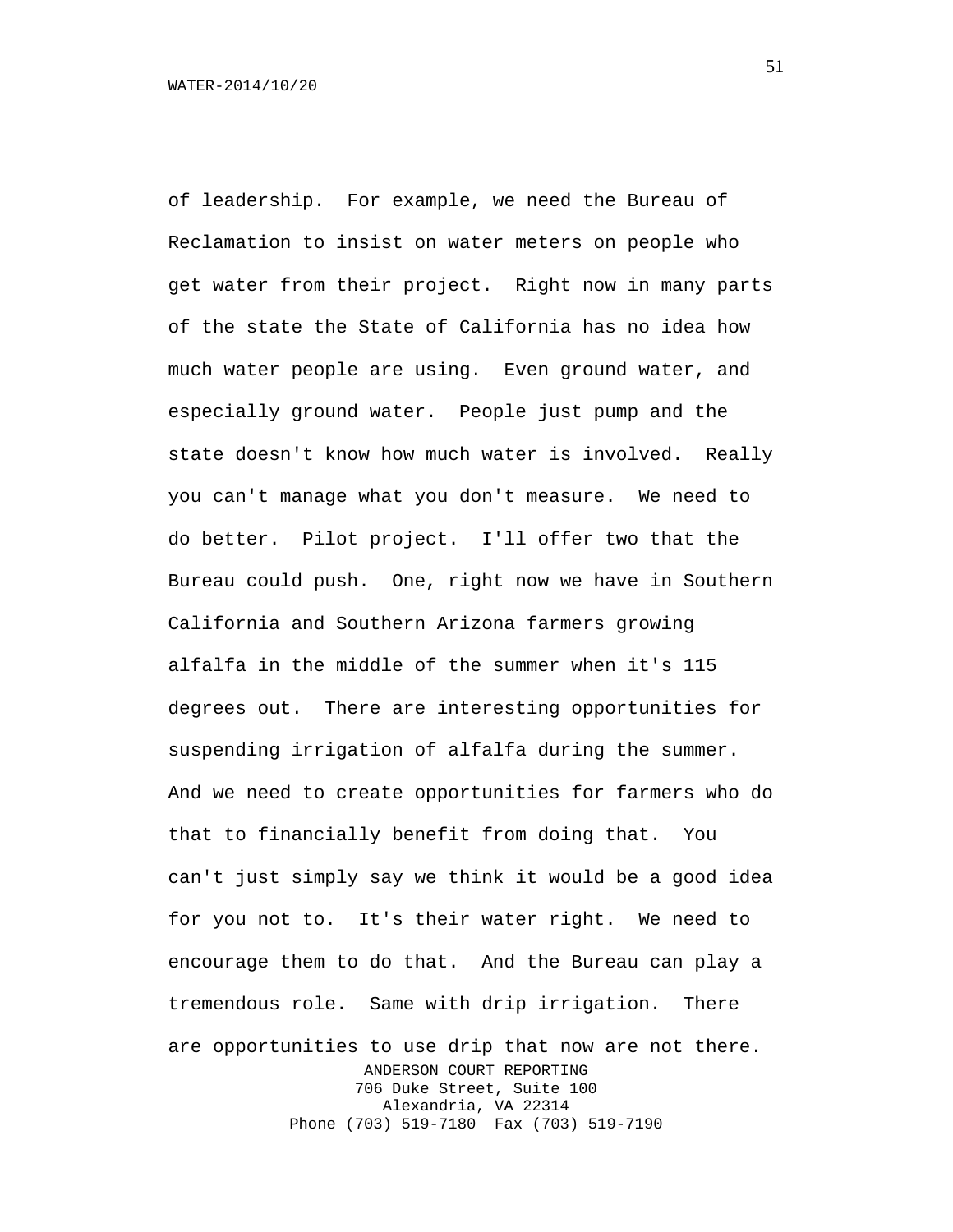So that the fifth.

And finally I'd just like to make a comment about what does this do, this marketing do to farmers, to the farm community, and to the food supply? People are fearful and they should be, but this bullet on the last slide suggests why water trading need not harm rural communities. For one thing the M & I sector certainly doesn't -- the municipal and industrial sector certainly doesn't need to double its supply. A modest increase, our point, in irrigation efficiency would solve the problem. Full stop. A modest increase in irrigation efficiency. Currently about 50 percent of lands that are irrigated are irrigated with flood irrigation. It's an incredibly inefficient form of irrigation, but it's very expensive to modernize. Our solution is straightforward. It's a demand offset system. If someone wants to put a new straw into the glass they need to persuade someone else to take her straw out of the glass. It's not no growth, but it's a system that asks growth to pay its own way. And in that way water trading can be a win-win. It provides ANDERSON COURT REPORTING 706 Duke Street, Suite 100 Alexandria, VA 22314 Phone (703) 519-7180 Fax (703) 519-7190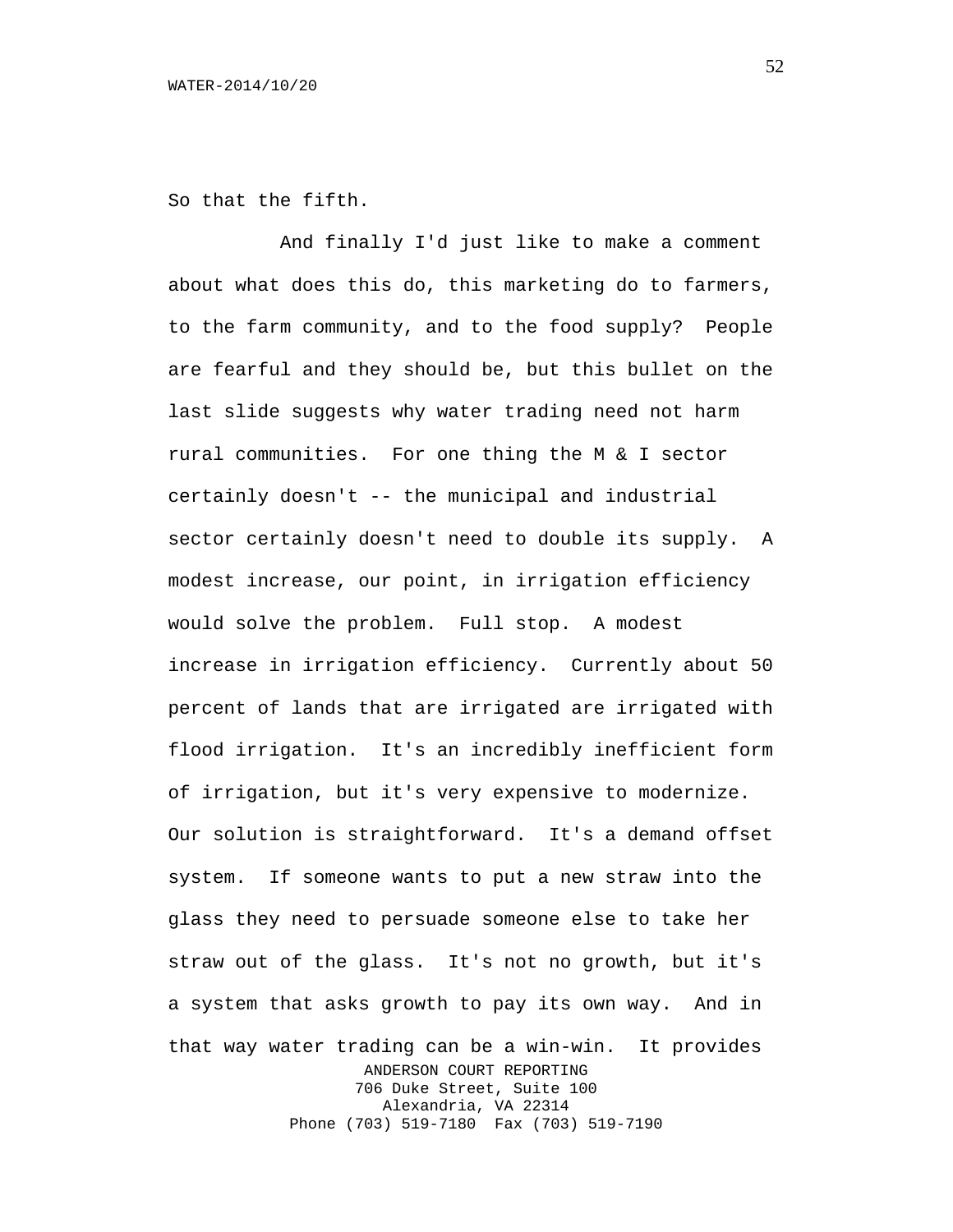farmers with the capital to modernize their infrastructure, it allows farmers to grow the same product with less water, it allows cities and industry to get the water that's conserved, and finally the costs are borne by those who want the farmers to use less. And that's how it should be.

Thanks. (Applause)

MS. KEARNEY: Thank you, Robert. So, I'm going to start this off with a question to Ellen. Ellen has written extensively and studied very thoughtfully the use of markets in California. So from that perspective how do you respond to the proposals put forth in this paper and what can we learn from the California experience with market solutions?

MS. HANAK: Thanks. And thank you to Robert and your co-authors for a really interesting paper. I recommend plowing all the way through the 40 pages because there's a lot of rich stuff there.

I have a short amount of time so I'm going just highlight a few things. One of them is thinking ANDERSON COURT REPORTING 706 Duke Street, Suite 100 Alexandria, VA 22314 Phone (703) 519-7180 Fax (703) 519-7190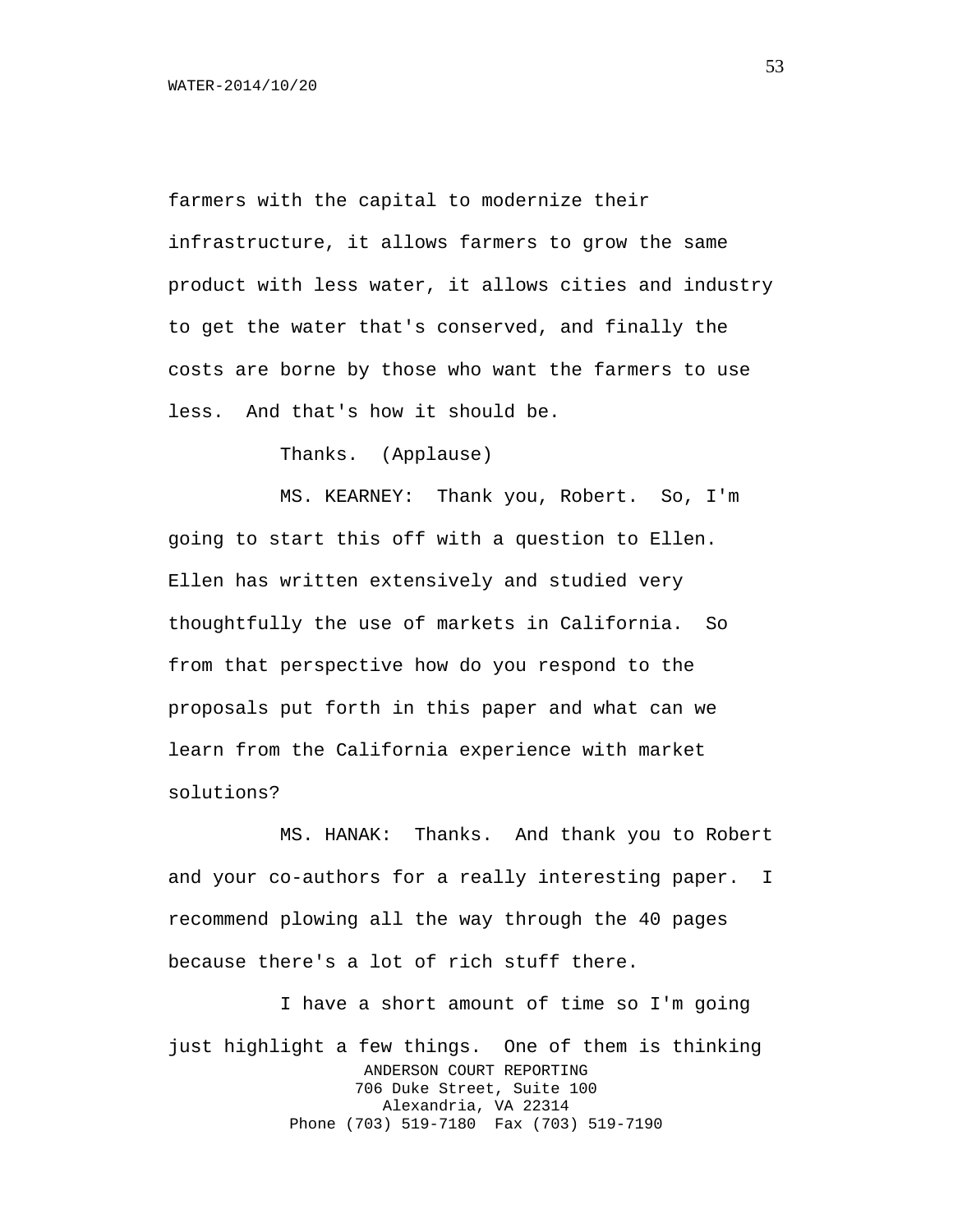about California as an example, I think a lot of the recommendations that they've put forth could be very useful applying them here, but also in some ways California is at the forefront of some of the things that the authors point out with respect in particular to laws that enable water marketing to happen. And so we've got actually a pretty -- it's not by any means a perfect market, but we've got a pretty active market in California. It's about 20-some years old. It really got going during a major drought from the late '80s to the early '90s where the State got involved setting up a water bank, the kind of thing that the authors recommend. We had laws in place already that were passed in the early '80s that made it possible to transfer water without it being taken away from you. You could lease your water and it wouldn't be considered that you were no longer using it. Transferring is considered a beneficial use under California law. So over time what we've seen happen is initially it was really a market for short-term temporary transfers, especially for drought relief, ANDERSON COURT REPORTING 706 Duke Street, Suite 100 Alexandria, VA 22314 Phone (703) 519-7180 Fax (703) 519-7190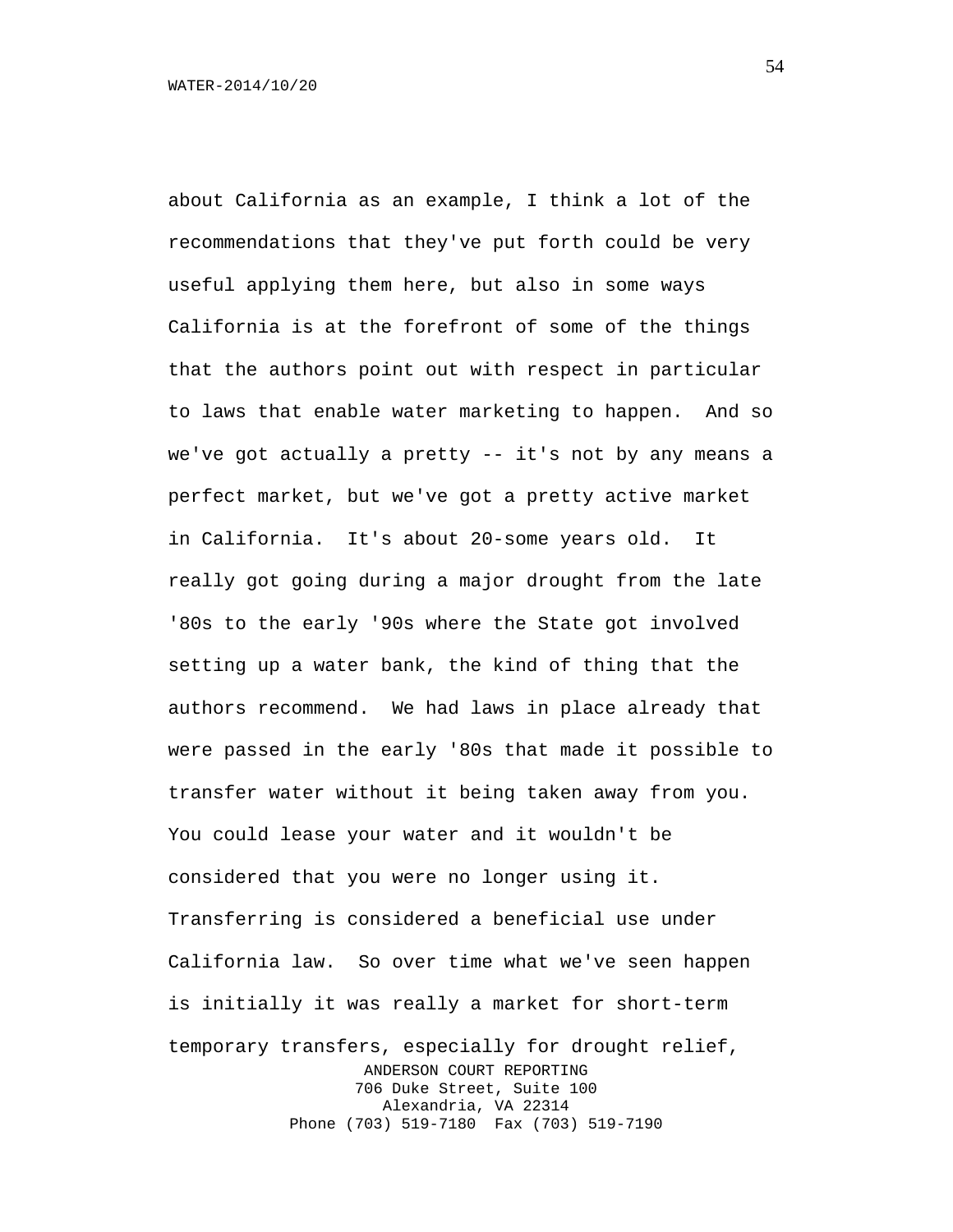and over time it's become also a market where cities are buying water to support their long-term needs. Even some farmers who are growing tree crops are getting into long-term deals so that they have more reliability with these transactions. Mostly the water is being sold by farmers, sold or leased by farmers either with extra water in storage or that are able to lower of their own production. Now thinking about that, you know, the market now is about maybe five percent of total human water use. So, you know, there's room for it to get bigger and I think a lot of the recommendations that the authors proposed could help with that.

I'd like to highlight two things that it's important to think about. One of them and with respect to reforming laws and thinking about, you know, are there ways of providing incentives for people to save water and sell it or lease it. I think there are but it's important not to oversimplify that. And the Governor said, you know, water is complex. It really is in this case. And there's a tendency to ANDERSON COURT REPORTING 706 Duke Street, Suite 100 Alexandria, VA 22314 Phone (703) 519-7180 Fax (703) 519-7190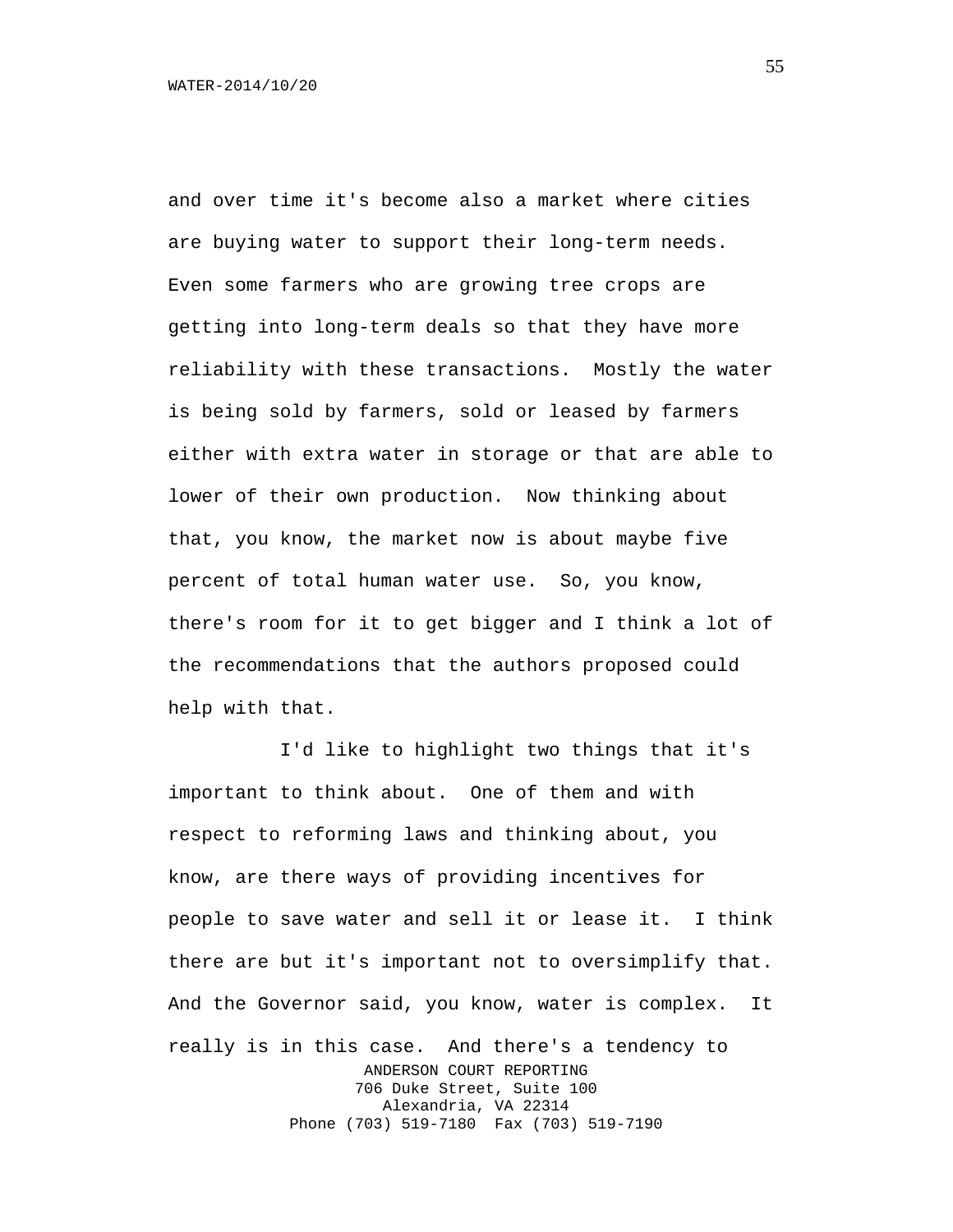assume that everything that you save by adopting more efficient irrigation technology is water that you can make available to sell on the market. And it sounds good and it kind of makes sense at a top level thinking about it. In fact that's not true because most of the water that's wasted when you're doing flood irrigation is actually being used by somebody else already. It's going back into the river and being used by a downstream user or, you know, city, farmer, or the environment. Or it's going into the groundwater basin and it's available for reuse later. So one of the legal reforms that they recommend is adopting some transparent rules so that people know how much consumptive use can be transferred. That's the sort of technical term for the amount that you're actually consuming that's not available for others. California technically has that law. We don't always apply it well. I think it is an important law to get out there and to make transparent so people know how much is available with different crops.

> The second thing that I'd just highlight ANDERSON COURT REPORTING 706 Duke Street, Suite 100 Alexandria, VA 22314 Phone (703) 519-7180 Fax (703) 519-7190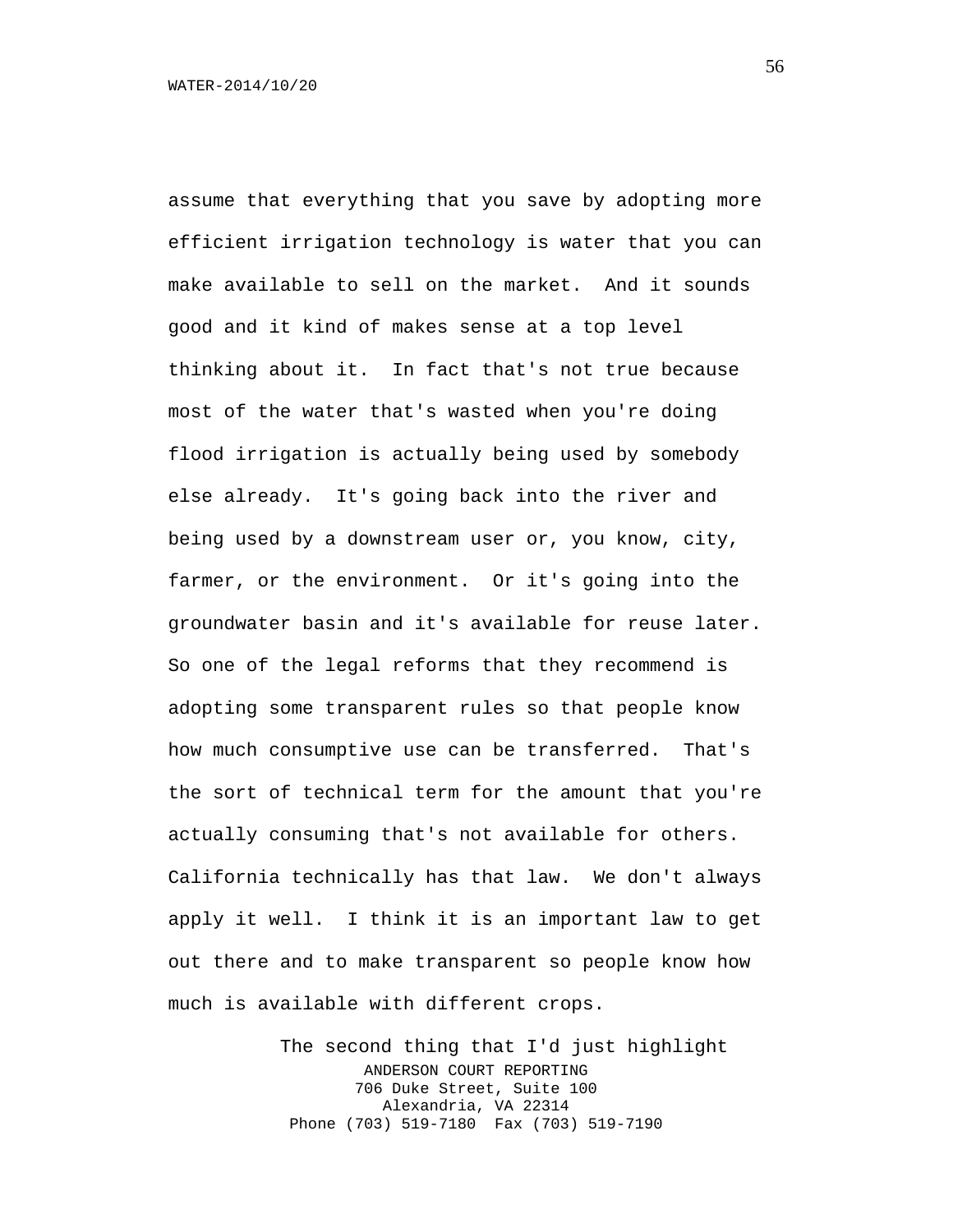briefly is the idea I like very much of mitigating and thinking about reliability. I think that's recommendation maybe number three. One way to do that is thinking about how the market can help to support the environment. And in California the market actually about a third of the trades in many years has been water for instream flows and for wildlife habitat. This has mostly been short-term transfers with taxpayer dollars, and that money is mostly gone now. There's very little of that money left. So if we're thinking forward to can we use a market to help bring water into the environment, we really have to find new funding sources for that. Australia which is often considered a model for marketing used \$3.5 billion to buy back water from farmers in order to have it available for the market and that's working pretty well. People were grumpy about it initially but it's actually working pretty well. I think California and other Western states should really explore that and, you know, my bid if Prop 1 does pass, this new water bond, is to think about using ANDERSON COURT REPORTING 706 Duke Street, Suite 100 Alexandria, VA 22314 Phone (703) 519-7180 Fax (703) 519-7190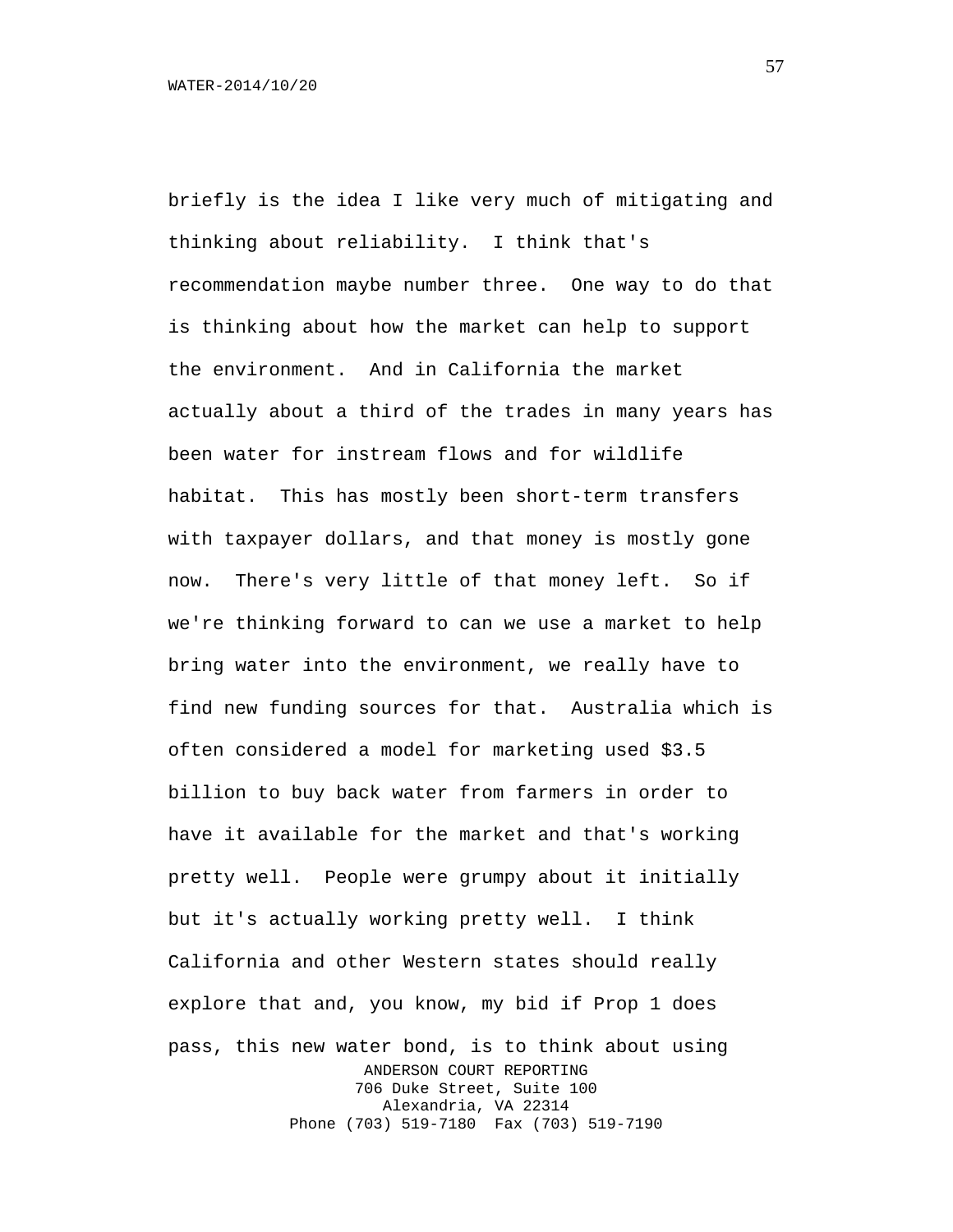some of those funds to purchase water rights for the environment.

Thank you.

MS. KEARNEY: Great. Thank you. Okay. So moving from the state to the federal. Tom, so one of the pillars of the authors' proposals is increased or continued and expanded leadership from the Federal Government. So from your perspective at the Department of the Interior how do you view the Federal role in solving or addressing the water challenges?

MR. ISEMAN: Well, I'm coming at this from the perspective of the Bureau of Reclamation. We're known for owning and operating water supply projects across 17 Western states, we provide water to 30 million people and 1 in 5 irrigated farmers, and, you know, I think it's clear that we face some challenges with respect to water supply allocation and markets can play an interesting role in resolving some of these issues. But it is a complex issue for the Bureau of Reclamation and I wanted to talk a little bit about some of the benefits and the drawbacks that ANDERSON COURT REPORTING 706 Duke Street, Suite 100 Alexandria, VA 22314 Phone (703) 519-7180 Fax (703) 519-7190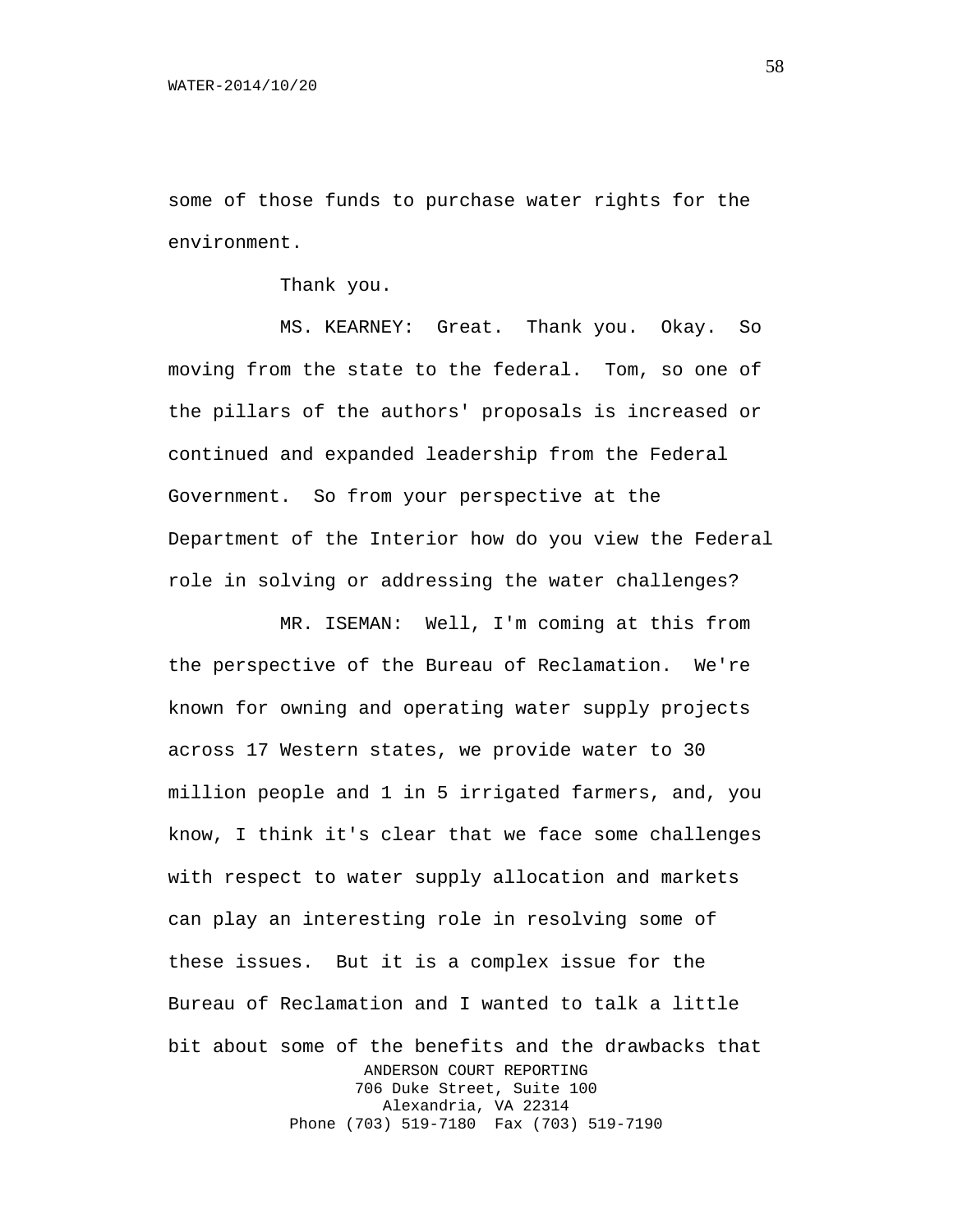we see and where we think there's an opportunity for more Federal leadership if not a more active role, which I know might make some people concerned. So some of the benefits and the drawbacks, as we said, you know, there are tensions around water supply allocation across the West. One of the things that we like about water markets is that they allow local solutions, they empower water users. You want to see transactions between willing buyers and willing sellers to resolve these questions about water supply allocation rather than decisions from the Federal government. So there are definitely positives about the benefit that we can see from water markets and water transfers. That said we face a clear tension with some of our agricultural water users that are partners in our water supply projects. We hear concerns about what do transfers do to the agricultural community, the local economy, the ability to grow food for our society. And that's definitely very front and center in terms of our work in water supply and how we think about water transfers. And ANDERSON COURT REPORTING 706 Duke Street, Suite 100 Alexandria, VA 22314 Phone (703) 519-7180 Fax (703) 519-7190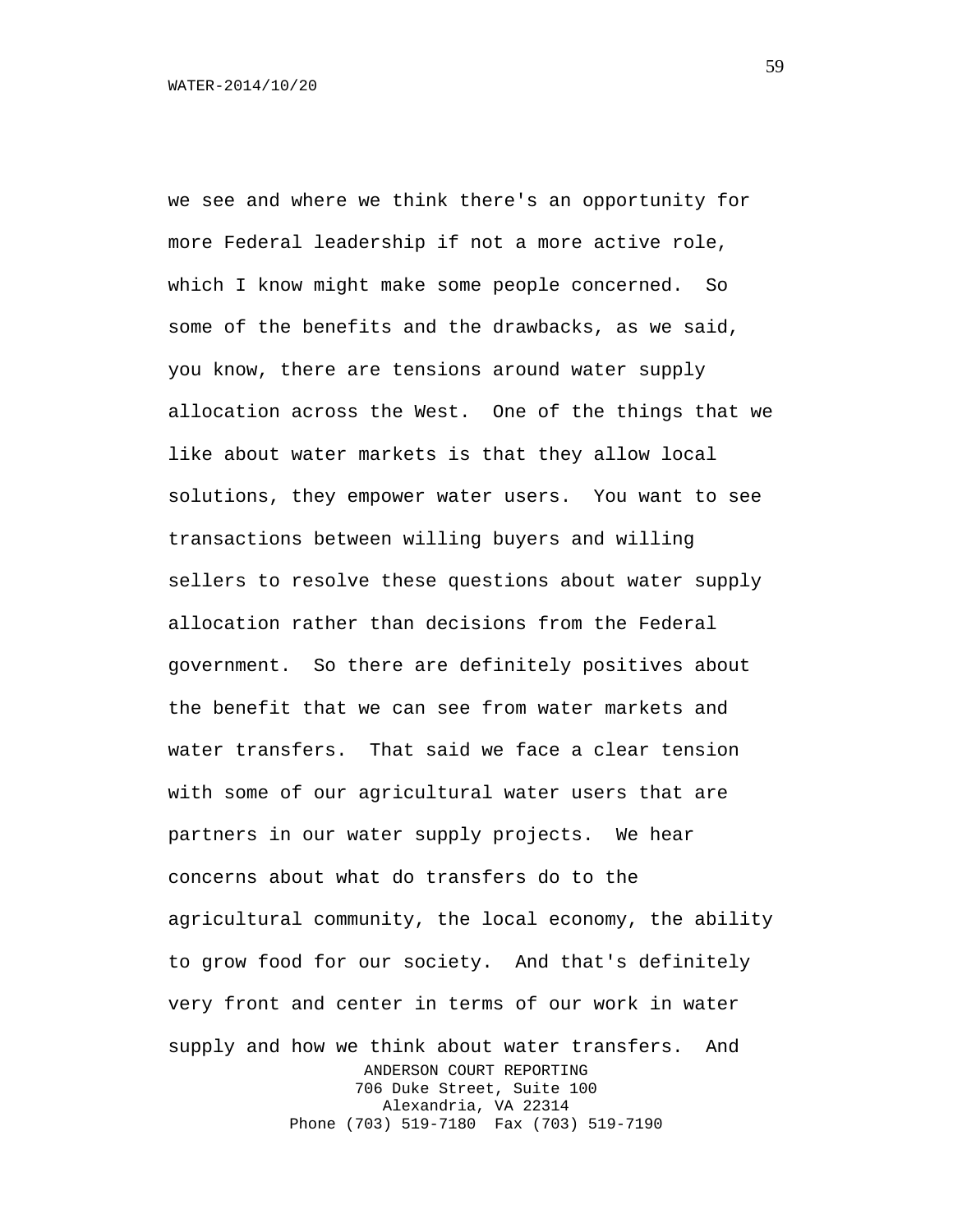that's something that we need to navigate as we look at some of the recommendations in the report.

That said though I was really impressed as I prepared for this discussion to see how much we are using water markets across the Western states to address these issues. And we use them in a variety of different ways. One is essentially to stretch water supplies or reallocate water supplies, and particularly in times of drought. And you see that there in the California with the Central Valley project which is a reclamation project. It's also happening in Southern California where you've got transfers from imperial irrigation in the Palo Verde irrigation districts to the cities of Los Angeles and San Diego. And it's happening in other places as well. One of the good examples is the Colorado Big Thompson project in Colorado where we're seeing more water moving between agriculture and cities on a pretty flexible basis. And there are a lot of benefits to that. One of the emerging examples that I think is really important is something called a system ANDERSON COURT REPORTING 706 Duke Street, Suite 100 Alexandria, VA 22314 Phone (703) 519-7180 Fax (703) 519-7190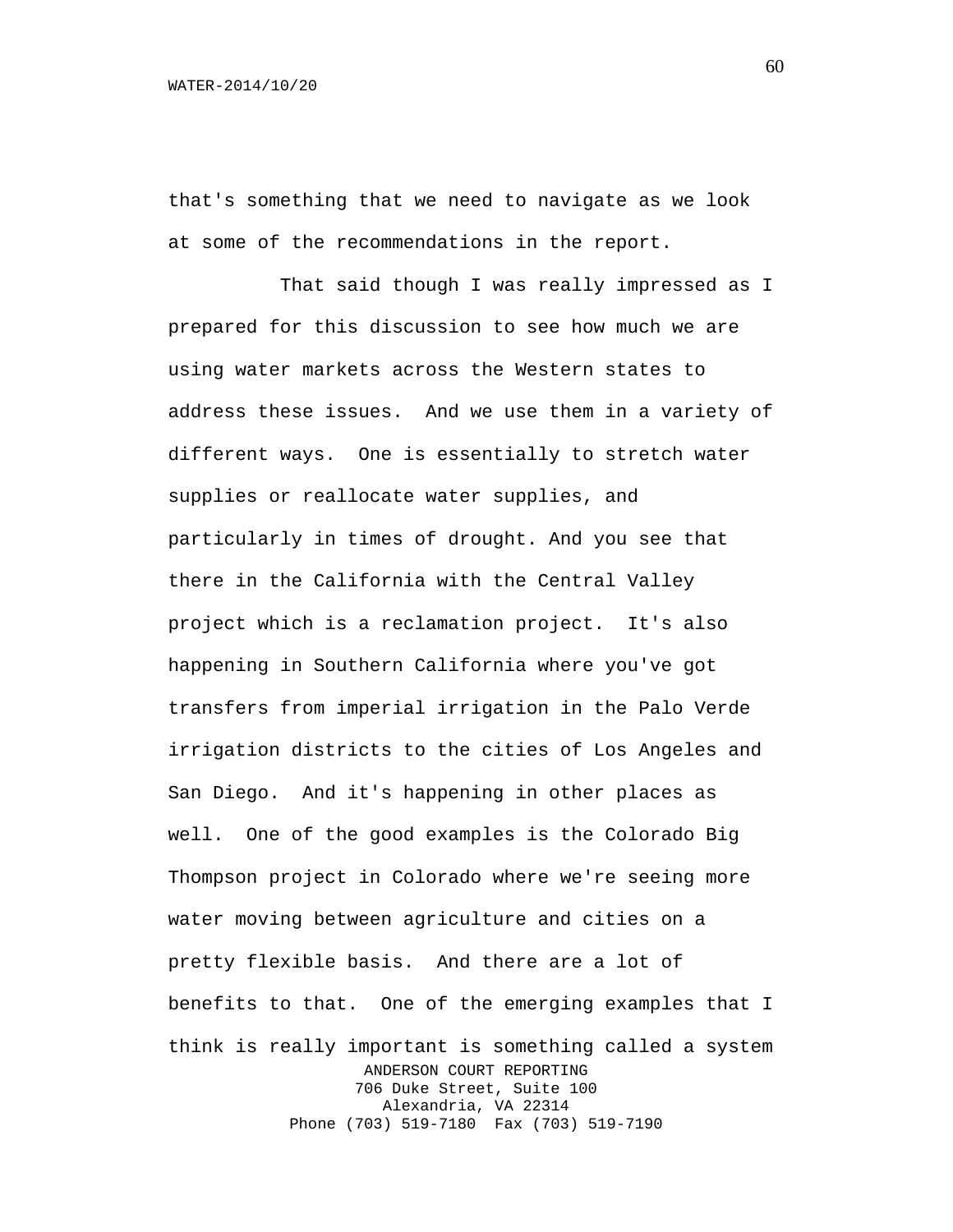wide conservation agreement on the Colorado River where we're partnering with four cities including Denver Water to look at how you could implement more market driven essentially conservation activities to improve water supply for the Colorado water river system. So there are definitely cases where we're using this to stretch water supplies. One of the other places where reclamation is really active is in terms o fusing markets to provide environmental benefits. And we have obligations throughout the West to sustain and recover endangered species. And in many projects we're actually an active participant in the market to acquire water for environmental benefits or for refuges or other environmental purposes. It's really surprising me. Just to name a few projects, Klamath Project is one. We're doing it actively on the Snake River in Idaho. It's happening in the Middle Rio Grande and Pecos Rivers in New Mexico. So these are places where we're using markets actually ourselves to acquire water for environmental purposes. We use markets for the purposes of Indian water ANDERSON COURT REPORTING 706 Duke Street, Suite 100 Alexandria, VA 22314 Phone (703) 519-7180 Fax (703) 519-7190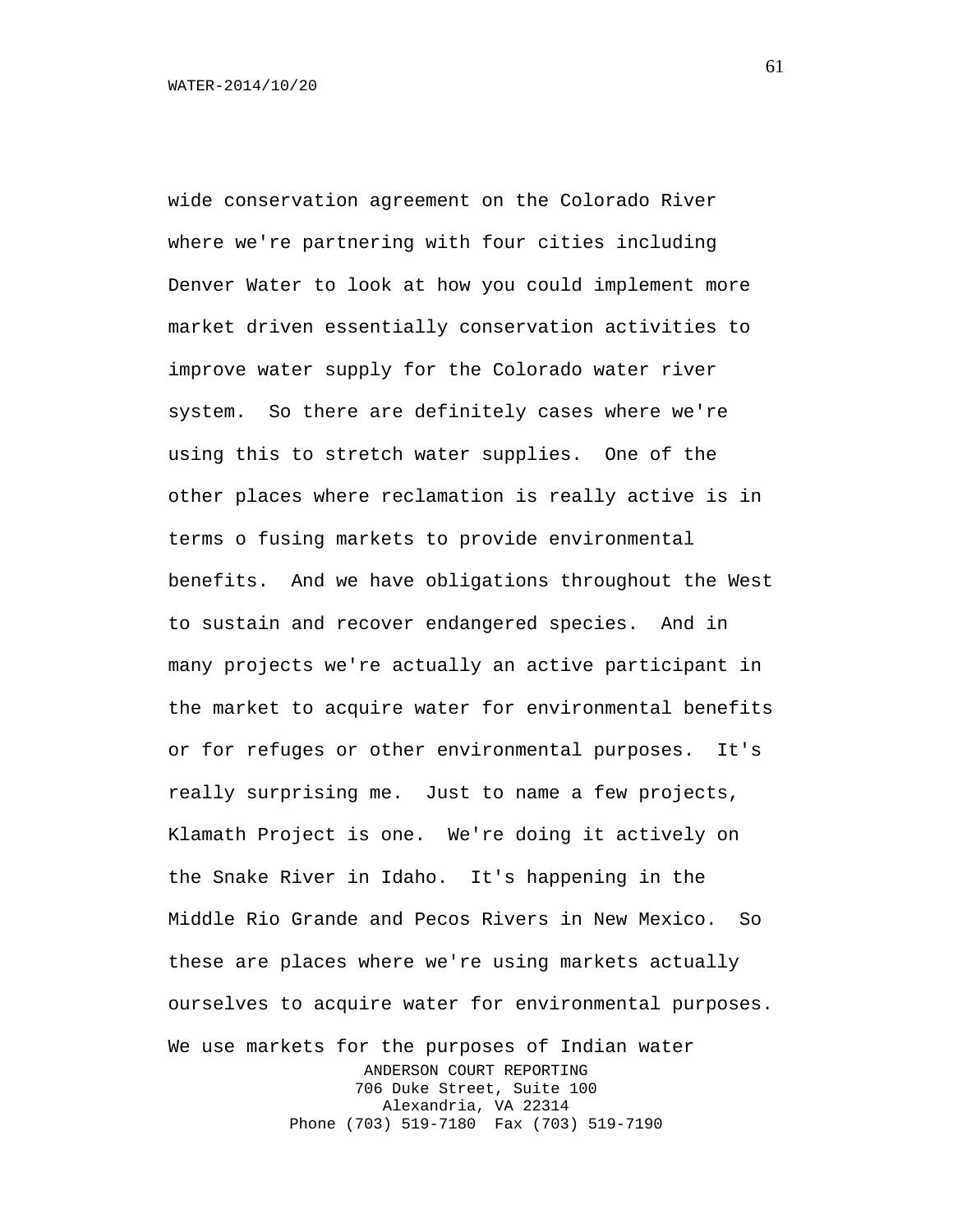supplies and looking at tribal water settlements. And we've used markets to acquire water for tribes, to fulfill settlement obligations. And then the settlements often empower the tribes to use their water supplies; they authorize the use of water supplies in markets and many of the tribes are actually taking advantage of that, to move and to benefit from the economic value of the water that they have.

And finally we're doing some things to institutionalize how we use markets. We do have some policies that speak to measurement and pricing of water at our projects. They're modest steps and we implement them as we move forward in some of our agreements with the water users. We also have systematic approaches for example through our water smart grant program where we actually award project applicants for including ideas about water banks or water markets as part of their proposals.

So I think there's clearly a good track record for reclamation in using water markets. And I ANDERSON COURT REPORTING 706 Duke Street, Suite 100 Alexandria, VA 22314 Phone (703) 519-7180 Fax (703) 519-7190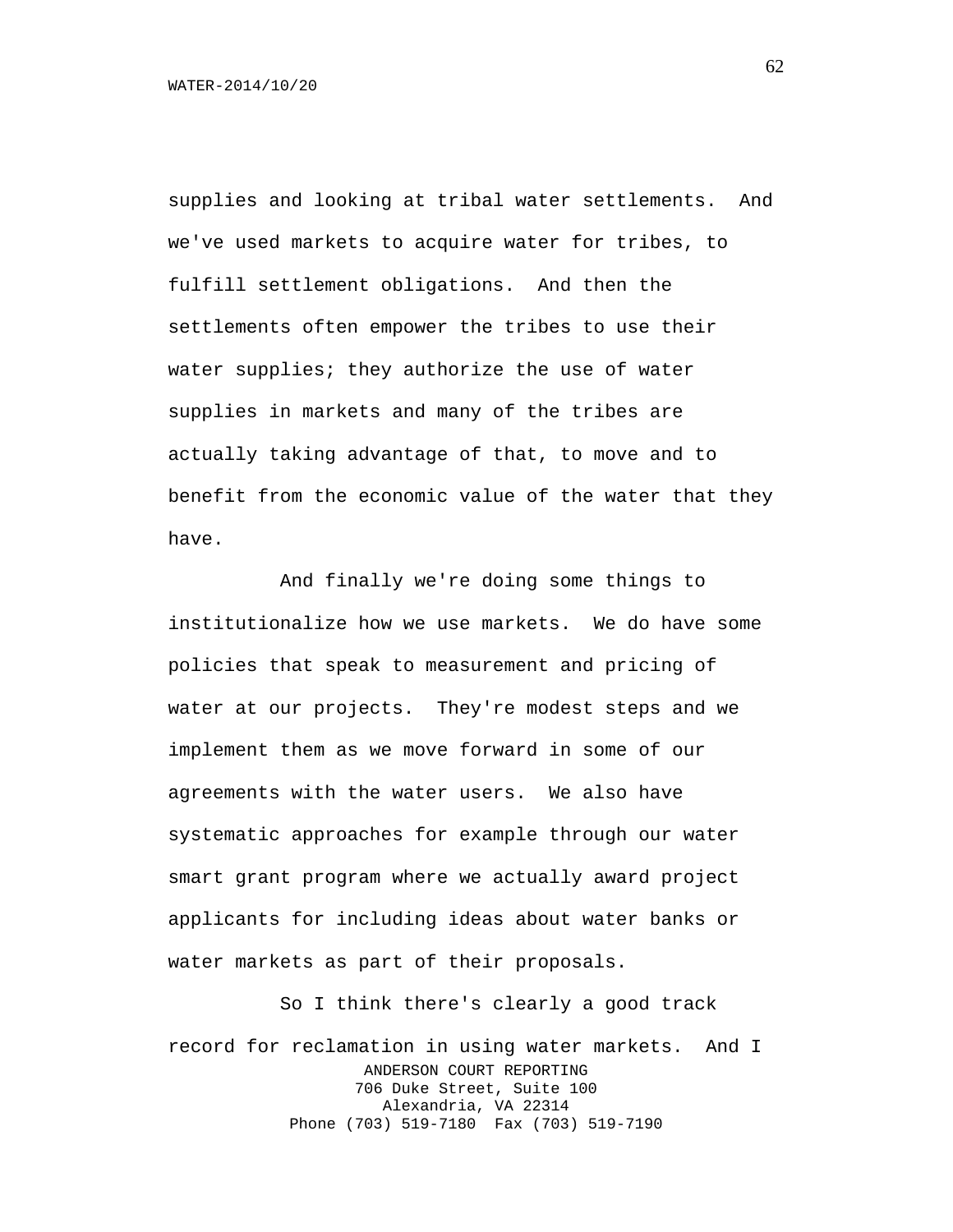wanted to point to a few of the things that we see potentially going forward. One, as Robert mentioned there's a role in leadership and really the way that we look at that is empowering local leadership. And we need to work with the local water users and empower them to make some of these decisions, some of these decentralized decisions for how to take advantage of markets. But that said there are some innovations that we can look at. Some of the things that are happening right now. One of the things that we're doing is looking to streamline the process and we've done that here in California with long-term environmental compliance. Let's see. We're also looking to play a role in regional solutions to water supplies. And so when you look at things that we've done one of the big innovations that we've done is basin studies and bringing water users together across a basin to think about their water supply challenges and some of the solutions that they might be able to take advantage of. One of the best examples is on the Colorado River, and I think it's really stimulated a ANDERSON COURT REPORTING 706 Duke Street, Suite 100 Alexandria, VA 22314 Phone (703) 519-7180 Fax (703) 519-7190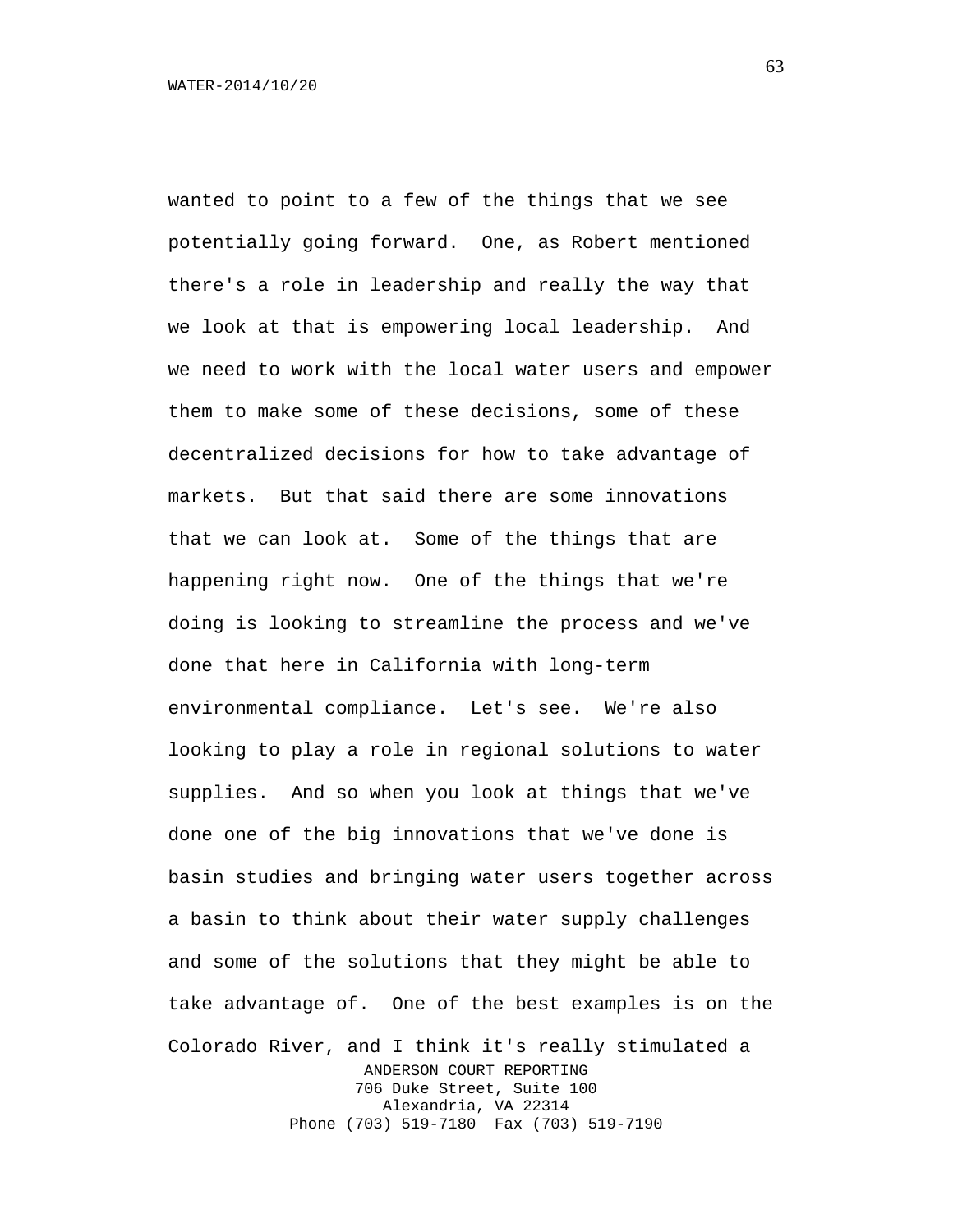conversation about, you know, let's look at the objective data and some of the challenges that we face and think about how we solve these problems. And markets can definitely play a role in that.

So finally I just want to conclude by recognizing there's an important role for markets. We're very interested in this conversation. I think there's a productive role that we can play with our local water use partners and we really appreciate the convening and the people who have come to the table to discuss these issues today.

Thanks.

MS. KEARNEY: Tom, can I just ask you one follow up question? Because it strikes me as I listen to that what you've described is really sort of this innovative market based projects.

MR. ISEMAN: Right.

MS. KEARNEY: And when I think historically about what the Federal government did I think about big infrastructure projects. Do you see the Federal government role changing or did you just emphasize ANDERSON COURT REPORTING 706 Duke Street, Suite 100 Alexandria, VA 22314 Phone (703) 519-7180 Fax (703) 519-7190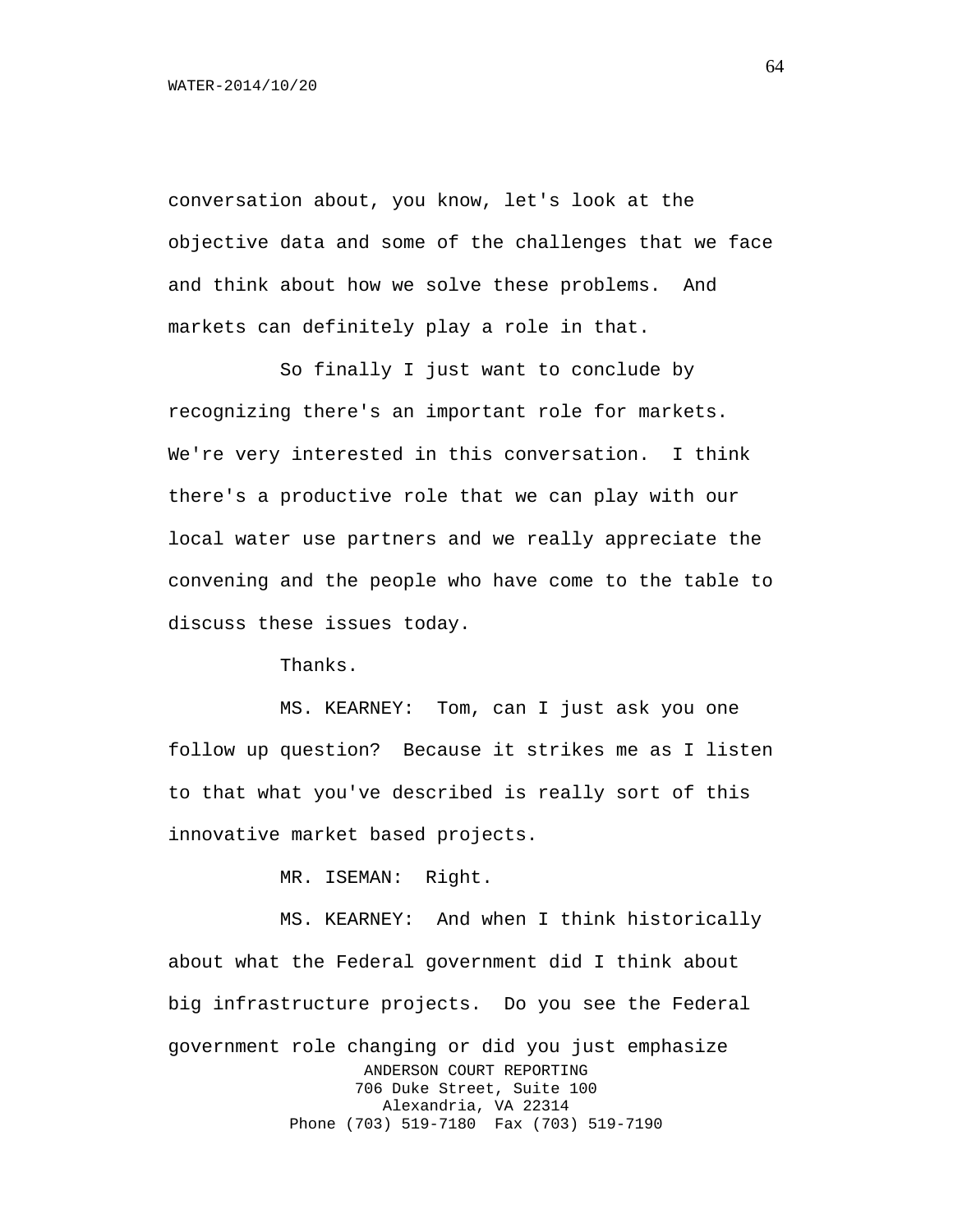market because that's what we're talking about or is that actually?

MR. ISEMAN: No, it's definitely changed. (Laughter) You know, there was an era when we built these projects and it was important we have a lot of infrastructure and really that's the reason now why we need to play a role in thinking about some of these solutions. We have this infrastructure. It puts us at the center of a lot of these questions about water supply allocation. I think water markets are one of the tools that we can use to address that going forward because we're not in the same place in terms of our appropriations and ability to build new water supply projects like we did historically.

MS. KEARNEY: Great, thank. And I know we're going to talk more about infrastructure and innovation in the second panel, so we'll come back to that.

Okay. So let's go to the utilities perspective. It's fascinating that there are already partnerships on the ground between the Federal government and Denver Water and other utilities. So ANDERSON COURT REPORTING 706 Duke Street, Suite 100 Alexandria, VA 22314 Phone (703) 519-7180 Fax (703) 519-7190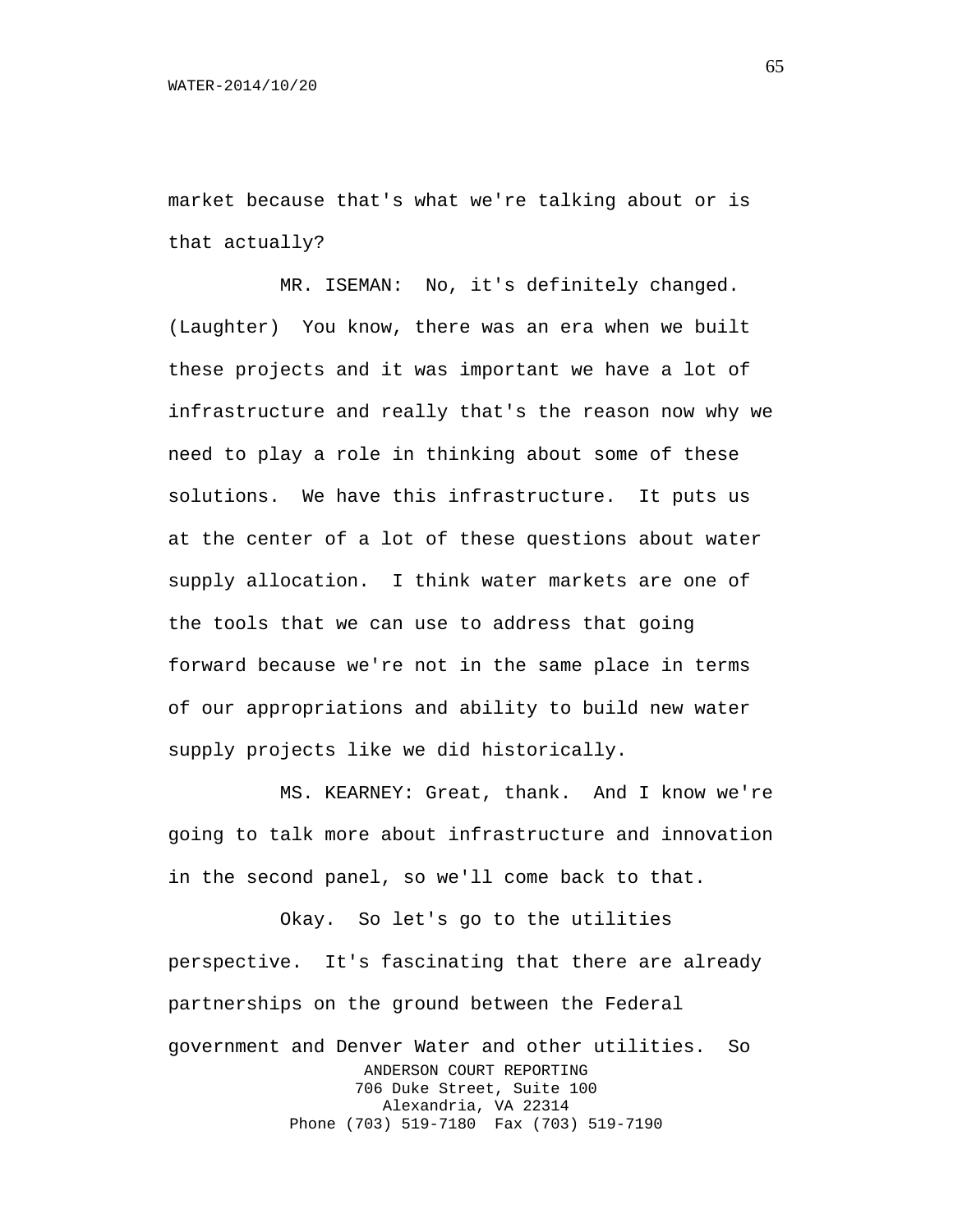in your view and your experience, do we need to rely on markets to get some more water allocated to urban users?

MR. LOCHHEAD: Well, certainly the remarks of Governor Brown, Robert, the issues that the paper raises point out in the words of Sheryl Sandberg, that we have a really hard project in front of us. Are we up to it or not? I would argue that in this particular instance failure is not an option. Literally the future of the West is at stake in terms of how we manage, use, and develop our water supplies.

My little slice of that pie is making sure that a city of a million and a half people in the fastest growing economy in the intermountain west has a secure water supply for the next 100 years. And that means not only developing water supply, but making sure that it is here in a healthy sustainable environment for that period of time. And so cities face in the face of a changing climate and in the face of tremendous growth challenges a real dilemma. We're the beneficiaries of vast infrastructure, but the ANDERSON COURT REPORTING 706 Duke Street, Suite 100 Alexandria, VA 22314 Phone (703) 519-7180 Fax (703) 519-7190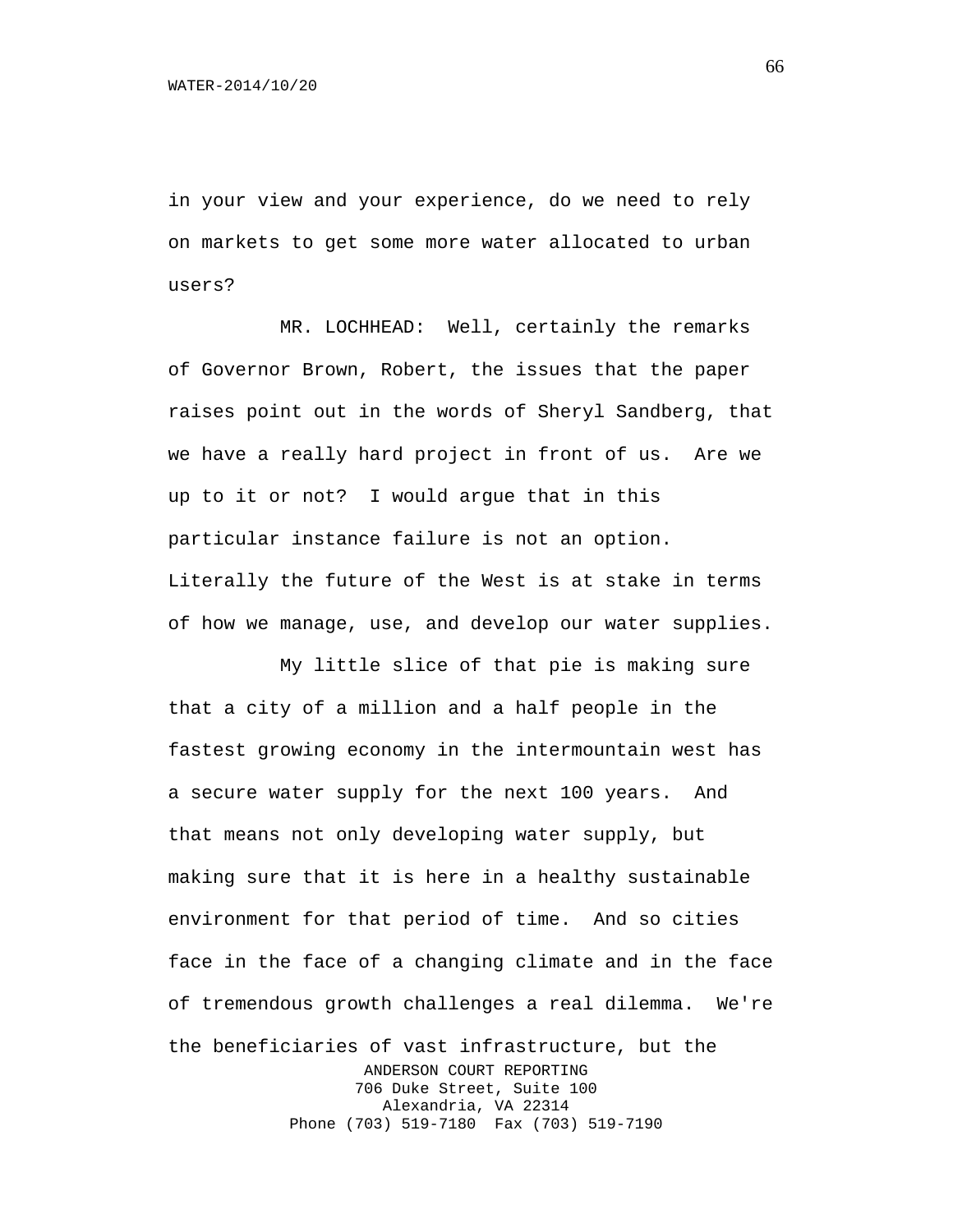yield of that infrastructure is that risk from climate change and our ability to develop additional infrastructure is certainly questionable if not nonexistent. We can make a lot of gains in efficiency. Denver Water has reduced our water use by 20 percent over the last 10 years. We spent \$100 million and saved a cumulative total of over 100 million acre feet, but that's not the answer, that won't do what we need to do. We can develop reuse and desalinization projects, but those are expensive, they're energy consumptive. And in a non coastal city like Denver reuse is difficult from a regulatory standpoint and desalinization is obviously not on the table. So that leaves us with agriculture. And under the current system, I think the paper is pretty good about pointing this out, in Colorado at least our one option is buy and dry. Going to the market and basically doing a transaction which means we take water from agriculture on a permanent basis, cities get the water and the agricultural economy dies. And that's a solution that's not acceptable to anybody. ANDERSON COURT REPORTING 706 Duke Street, Suite 100 Alexandria, VA 22314 Phone (703) 519-7180 Fax (703) 519-7190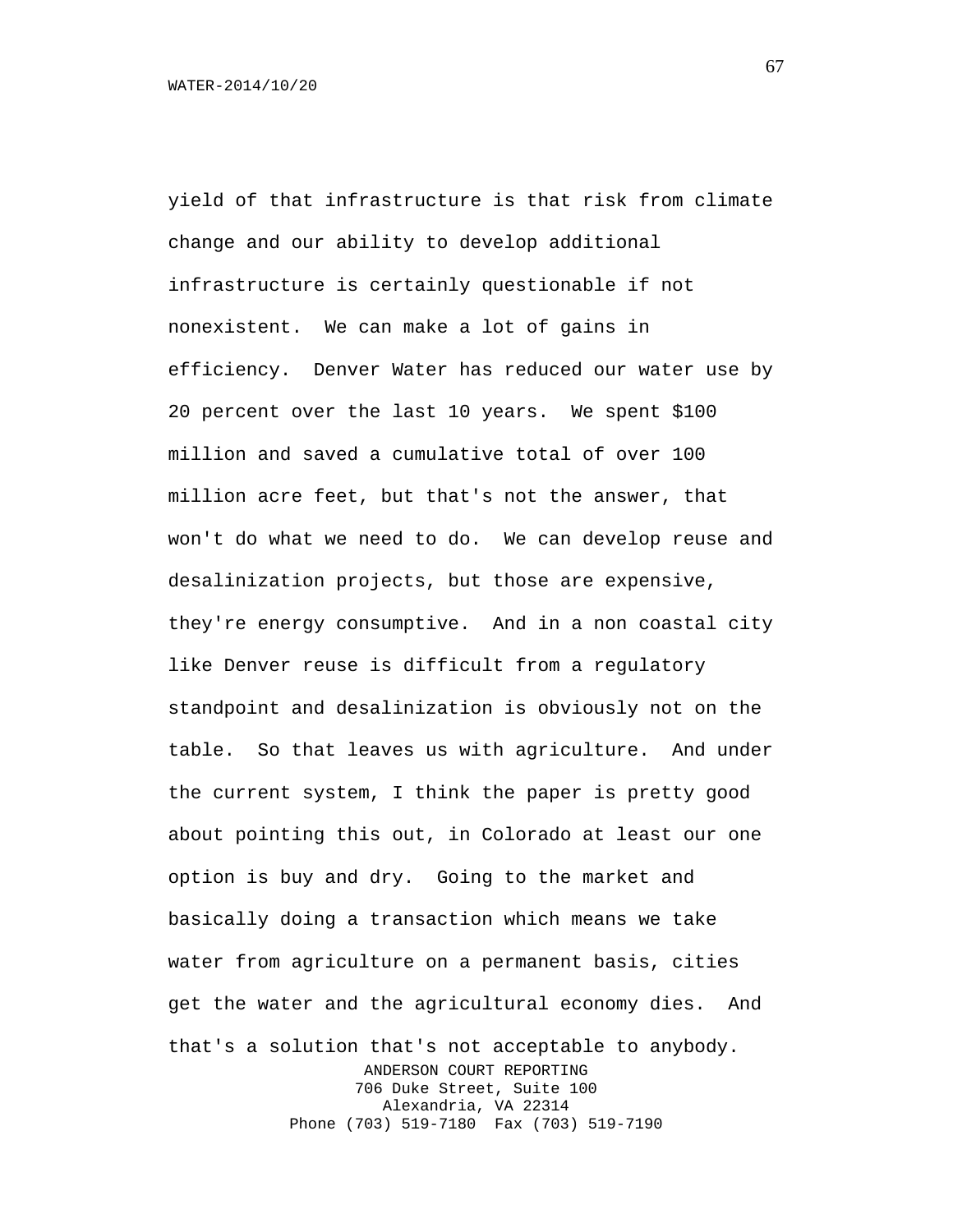The paper points out the fact that we need more innovation and more flexibility in the system, but we face numerous institutional, political, and legal barriers in our ability to do that. Our environmental regulatory structure is based totally on the preservation of the status quo. If you look at temperature, aquatic ecosystems, habitat, all the regulatory framework that we need to go through in developing, using, and managing water supply, it's all based on the status quo, a status quo which will not exist in 20 or 30 years with the advent of climate change and as we see ecosystems literally moving north. So the entire ecosystem landscape is moving out from under us and we have a regulatory framework that's just in place. We face operational constraints from the types of water projects the Federal government operates that are fixed. And we have large amounts of water that are locked up in Federal reclamation projects that cannot get out because of Federal law or Federal constraints or the constraints of local irrigation districts. We have a water rights ANDERSON COURT REPORTING 706 Duke Street, Suite 100 Alexandria, VA 22314 Phone (703) 519-7180 Fax (703) 519-7190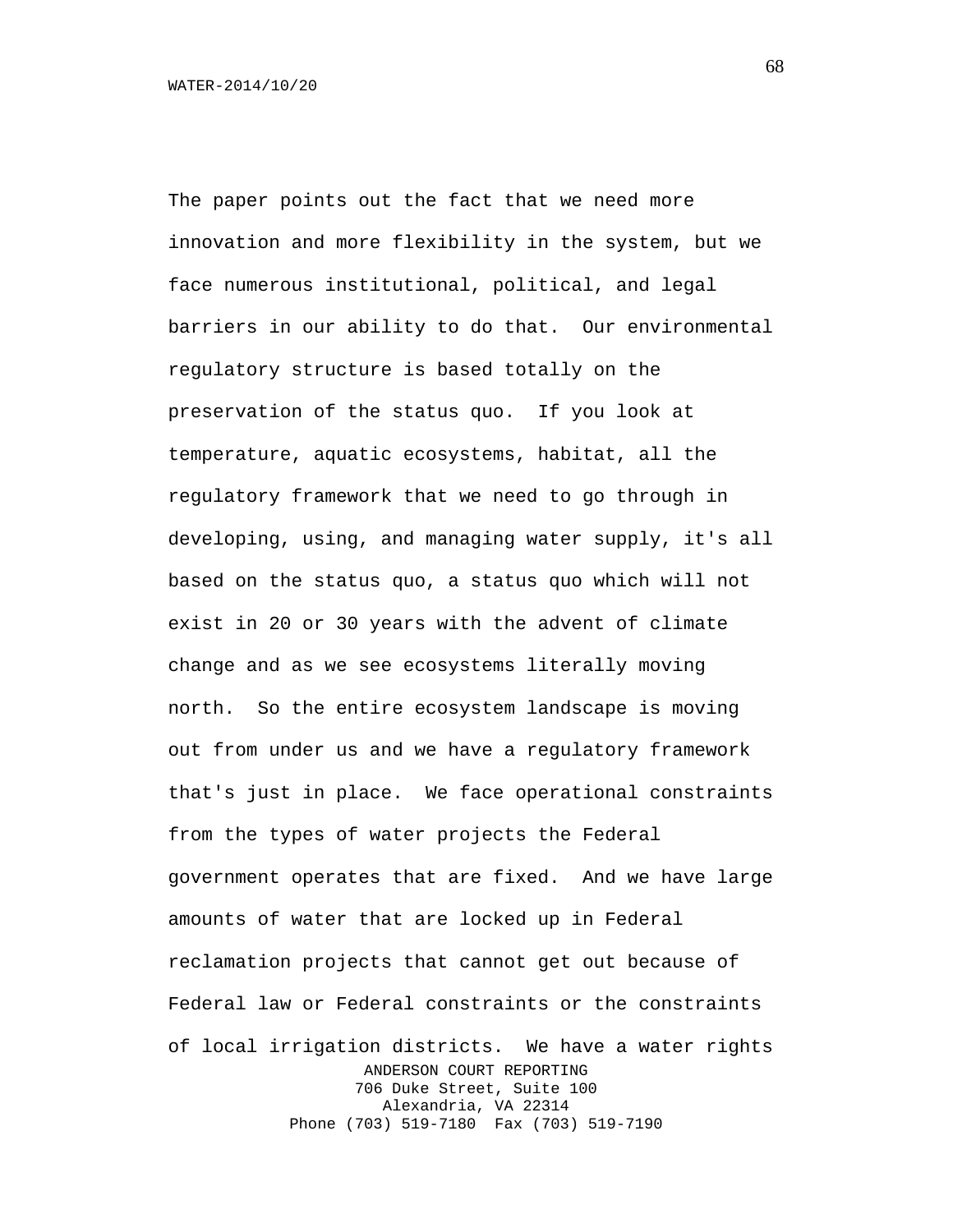administration system that again is premised on the status quo. It's based on use. Taking water from the river, using it, and maintaining return flows that literally is measured to the gallon. And every water rights transaction that needs to be undertaken needs to preserve that status quo. And so the risk of putting one's water rights up for grabs in a water change proceeding, the transactional cost associated with a market transaction, the costs associated with that means that we don't have the ability to be flexible in the marketplace.

Finally, I just want to emphasize the fact that cities are not interested in growing at the expense of either agriculture of the environment. A healthy agricultural economy is essential to the healthy economy of cities. In fact most of the agricultural economy in the United States is based in city in terms of food processing. We are not interested in developing water supplies at the expense of the environment. A healthy environment is absolutely essential to our ability to supply clean ANDERSON COURT REPORTING 706 Duke Street, Suite 100 Alexandria, VA 22314 Phone (703) 519-7180 Fax (703) 519-7190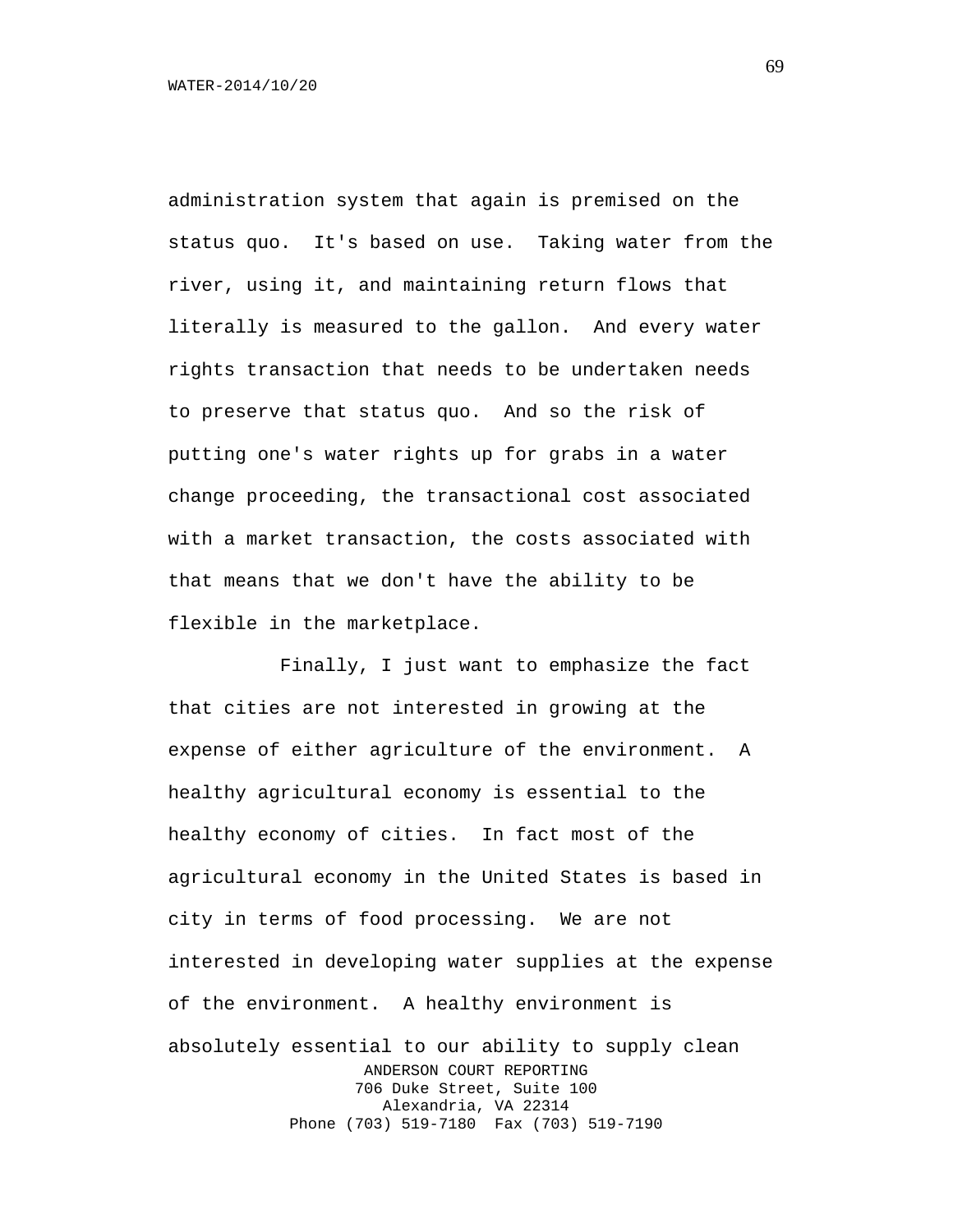sustainable water to our customers in the future. So we need to develop mechanisms to work together. And as the paper points out I think there's plenty of water in the system to be able to do that if we can find those solutions. And a lot of the argument that at least from a municipal perspective that we face is based around grass. And it's based on this moral judgment that blue grass is bad and somehow cities are evil for encouraging their customers or even developing any kind of blue grass, and alfalfa is good. Or alfalfa is bad and higher value crops are good. We need to get away from these moral judgments about water use and develop a framework to more holistically manage grass. Grass is 90 percent of the water use in the Colorado River Basin, whether it's blue grass, alfalfa grass, or pasture grass. We do a good job as municipal entities of doing demand management around bluegrass. And if we develop the flexible mechanisms and the kind of reforms that are proposed in this paper I think we can have a flexible system of managing grass in the system and do it while ANDERSON COURT REPORTING 706 Duke Street, Suite 100 Alexandria, VA 22314 Phone (703) 519-7180 Fax (703) 519-7190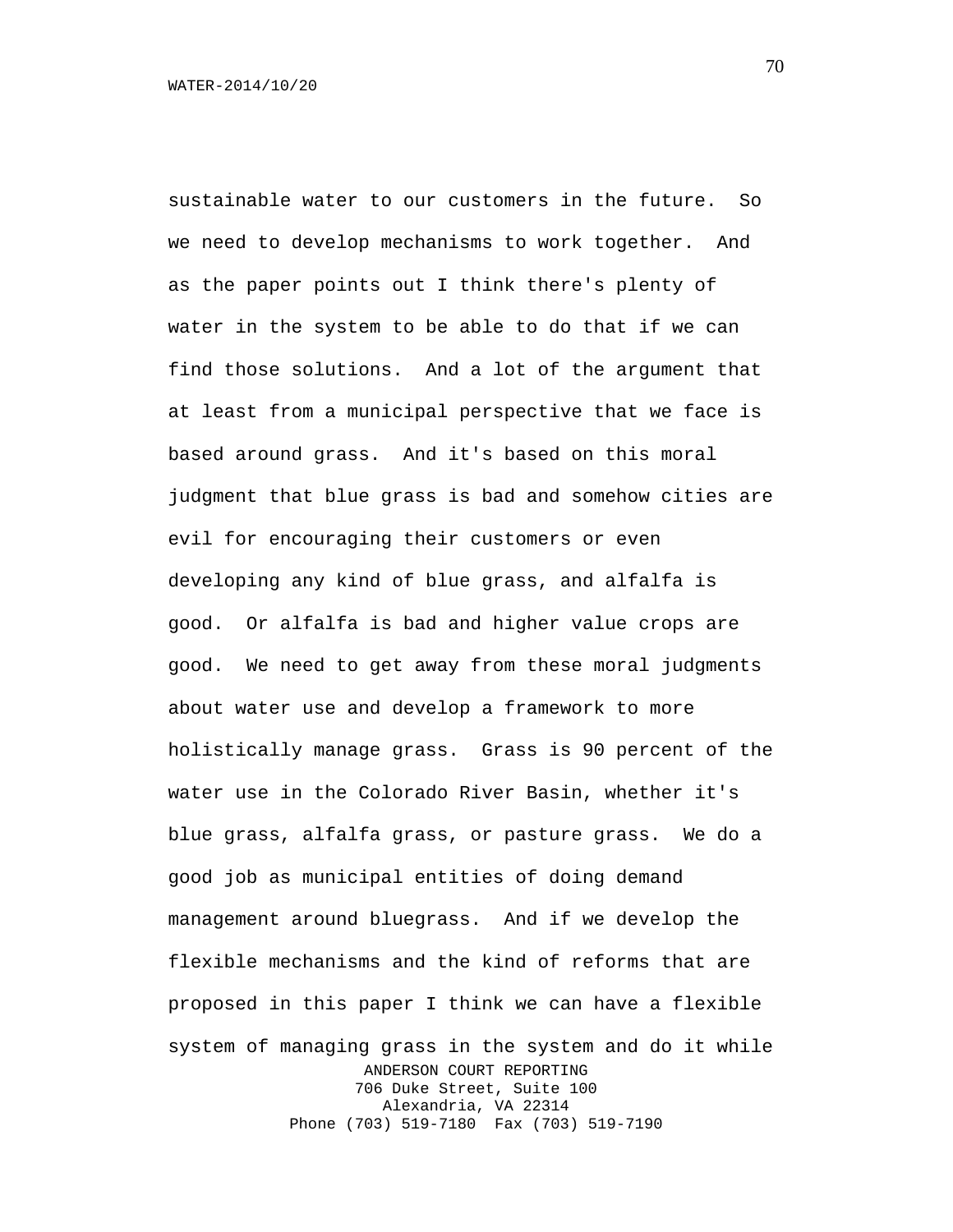maintaining a healthy agriculture economy and providing for the environment and cities.

MS. KEARNEY: Great. Thank you. So, Bill, Jim was very gracious. He doesn't want to fight with the farmers, but I feel like you're a little bit in the hot seat here because we've heard that water law protects the status quo. It seems like the status quo is pretty good for agriculture, not so much for everyone else?

MR. PHILLIMORE: Well, I have to start off with disagreeing with that. (Laughter) No, no, I think that water markets work. And just as a sort of as a mention, so I work for a farming company and we do, we store water on the surface and underground, we buy water, we sell water. So to some extent we're in the trenches on this stuff every day, enough to say that I live in Bakersfield which is a real sign of being in the trenches for those of you who know California. (Laughter)

But I think it's worth given what all the other panelists have said, of thinking a little bit ANDERSON COURT REPORTING 706 Duke Street, Suite 100 Alexandria, VA 22314 Phone (703) 519-7180 Fax (703) 519-7190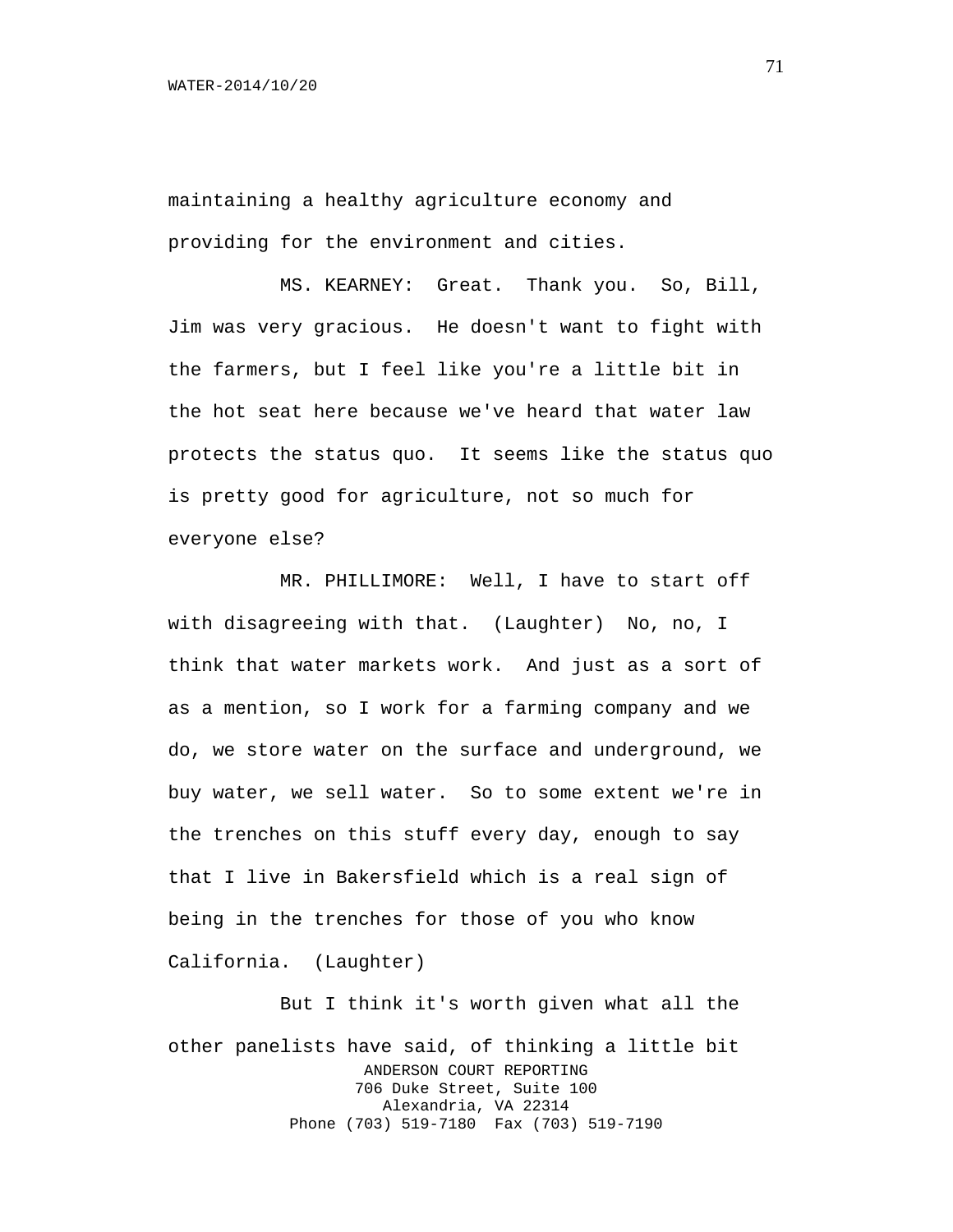about how to improve water markets. And again I'm going to be -- like Ellen my experience is in California, it's not in Denver or Arizona, so I have to speak to thank. And for how to improve market trend, one of the difficulties that we have in water markets in California is the uncertainty of water rights. Water keeps getting taken away from us for the environment. Every time there's a new regulation the state board can take water away from us, U.S. Fish and Wildlife can take water away from us, (inaudible) can take water away from us, water disappears with FERC relicensing. And so I think it's very difficult if you look at any traditional market, one of the things that you need for an efficient market is the basic right or the basic ownership of the product. And without that it makes it very difficult, it makes people very uncertain as to what they should do, especially for a long-term deal.

The second thing that we need for water markets is decent rules, and rules that we know how they're going to be applied and we sort of can at ANDERSON COURT REPORTING 706 Duke Street, Suite 100 Alexandria, VA 22314 Phone (703) 519-7180 Fax (703) 519-7190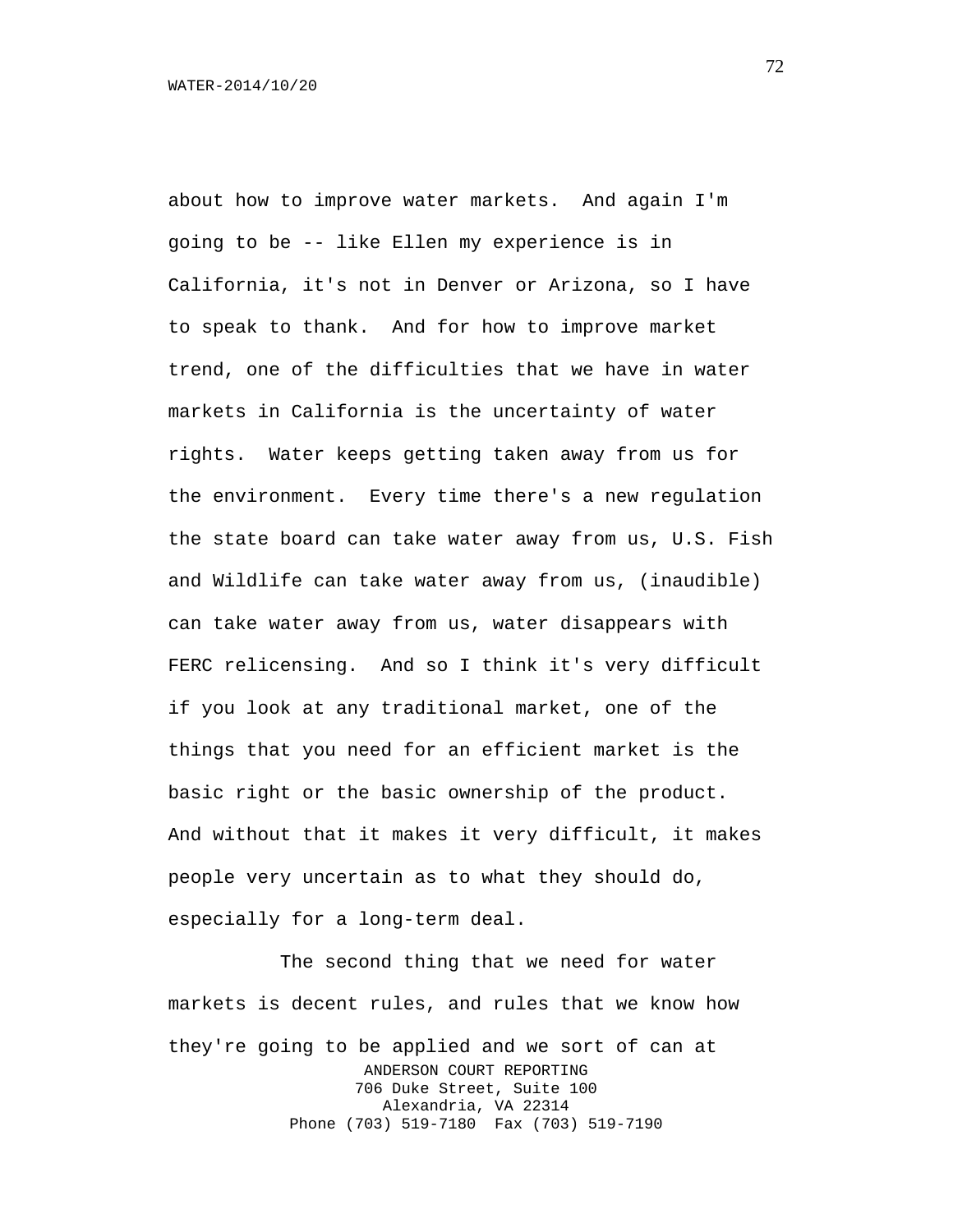least predict within some level what the answer is going to be. I'm thrilled -- and actually I think it's true that the Bureau of Reclamation has speeded up their processes. I would just say that from my perspective there's still room for further improvement.

> MR. ISEMAN: Right. (Laughter) MS. KEARNEY: Now you're on the hot seat. MR. ISEMAN: I know. It's (inaudible).

MR. PHILLIMORE: And so I think that -- so that is the sort of very important side of it. And I also think that, you know, back to Ellen's point that she made earlier is that if water is -- I mean the Australian market on the Murray River, and we looked at that some time ago -- seems to work very well but it's also because when the government wanted water for the environment they actually paid for it and they didn't just go and take it. And it all comes back to the uncertainty in markets. If you don't have certainty in markets the markets are not going to develop well.

> ANDERSON COURT REPORTING 706 Duke Street, Suite 100 Alexandria, VA 22314 Phone (703) 519-7180 Fax (703) 519-7190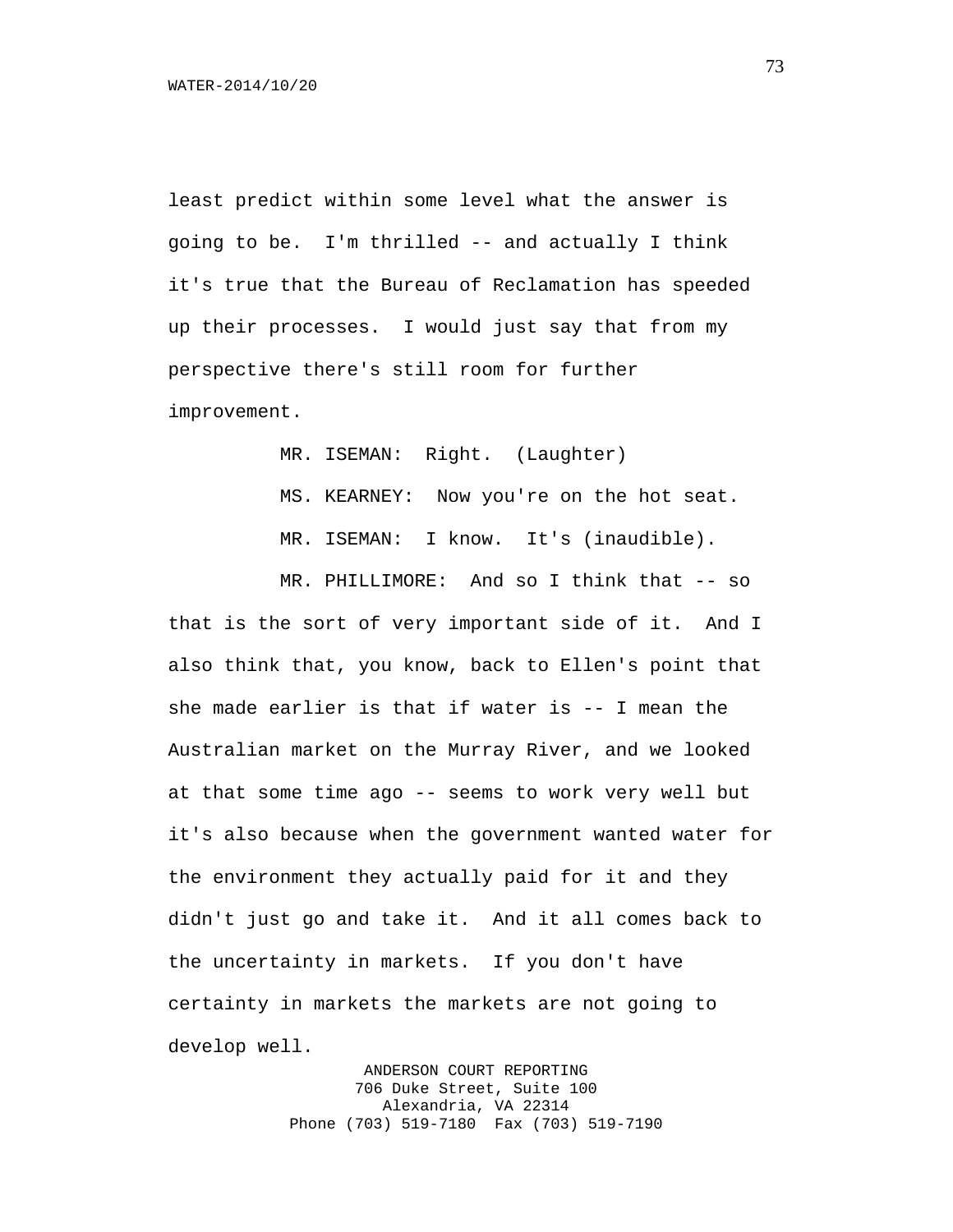And so I think that that was sort of the big thing there. But in the developing markets, at least in California, I see no further role for the government. And I have to disagree fairly strongly with that. I think the government needs to get out of the way. And markets, again there are rules, there are commissions, every water deal, every water trade we try and do we run into two or three different government agencies. They take time; there is no incentive for them to make a decision. Don't get me wrong, I'm not advocating an unfettered free market, but this market is so stultified by regulation that it is not working properly. And so I don't think that we need any greater role of the government, I think they need to let the market develop and then react to where it goes wrong rather than the other way around.

MS. KEARNEY: But you also emphasized a need for rules. So presumably we need the government to enforce the rules of the market?

MR. PHILLIMORE: Yes, but to have rules that are set and don't change on a daily basis or a weekly ANDERSON COURT REPORTING 706 Duke Street, Suite 100 Alexandria, VA 22314 Phone (703) 519-7180 Fax (703) 519-7190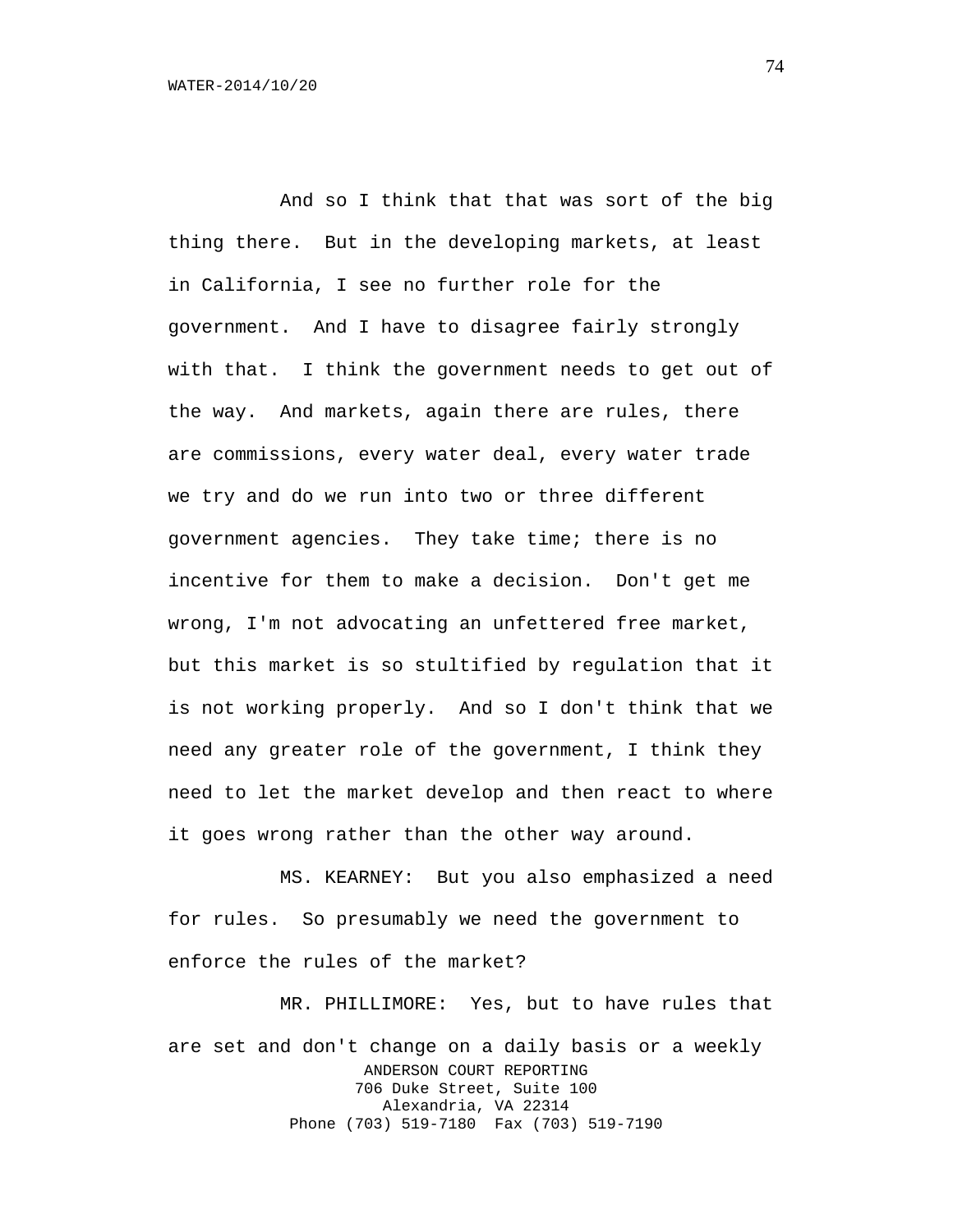basis, or don't depend on which branch of what agency you have to go to that day. And I think that's sort of not uncommon.

MS. KEARNEY: Do you want to respond to? MR. GLENNON: Sure. I'd love to say a couple of things. First, thank you. Peter and Gary and I are very grateful to these four for such amazing thoughtful comments and it's been very helpful. Let me pick up on Bill's last point about no role for government because I think it really flags comments from each of the four about what will marketing do to the farming communities and to the food supply. And in our paper what we think is that there needs to be oversight by the Federal government. Now we believe strongly in markets. Rules matter; you can't have a market without rules. You can't have a market without property right, something to transfer. I sell you my pen and that depends on a rule that says that at law I own the pen and I can transfer the pen. So we need to have a system set up by law that facilitates trade. And that depends on the role of government. Then ANDERSON COURT REPORTING 706 Duke Street, Suite 100 Alexandria, VA 22314 Phone (703) 519-7180 Fax (703) 519-7190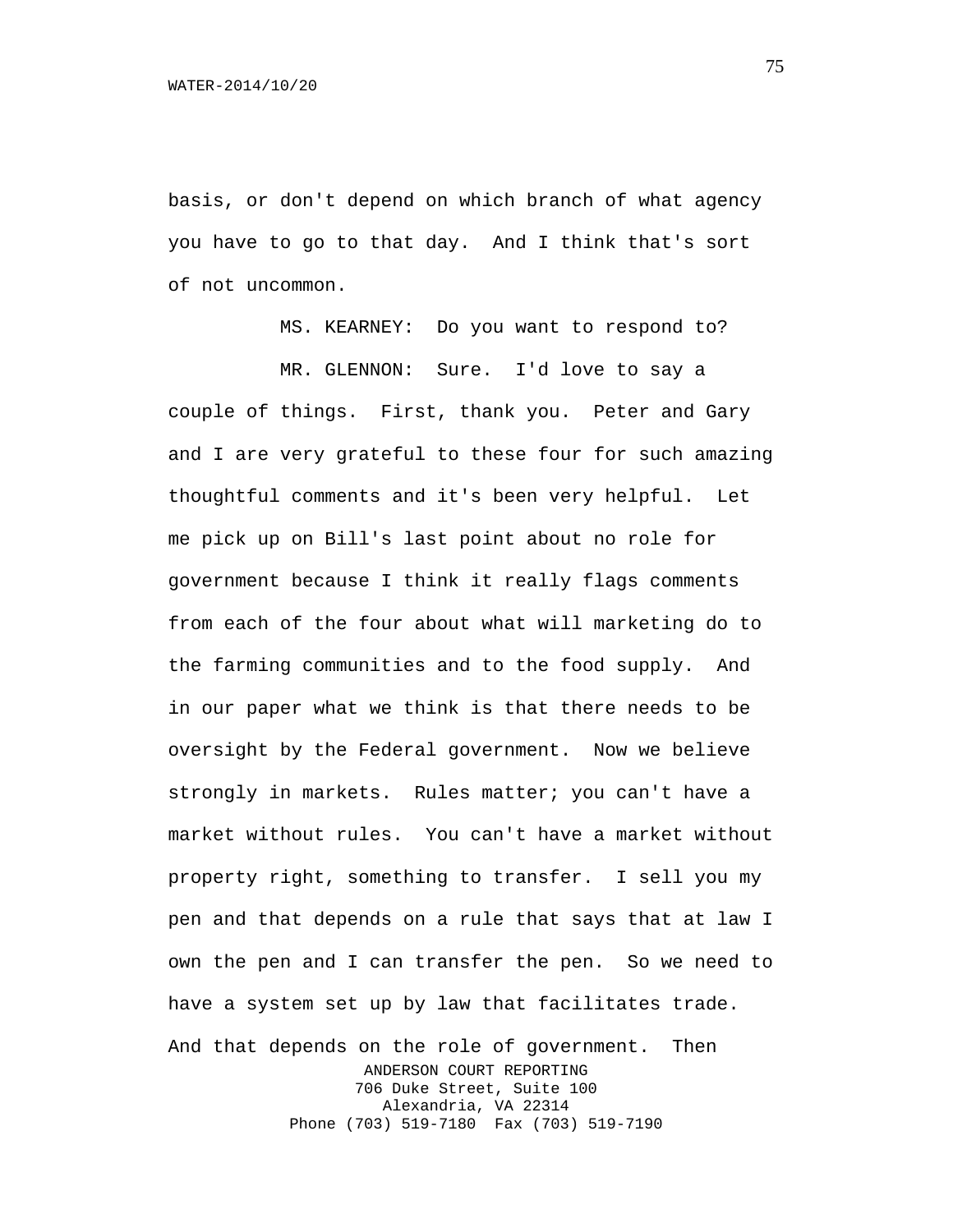beyond that markets can fail. And there are several people who said what about the impacts of trade. And for that reason we think that particularly when it comes to not the farmers so much -- they're going to make out wonderfully. The farmers are going to be the direct beneficiaries of someone writing a check and paying them to modernize their infrastructure or whatever. But what about the farm workers? What about the businesses who are in the farming community, the John Deere dealer, the pesticide, fertilizer suppliers, local business of any stripe? When you have transfers you have impacts from transferring a public resource, which is what water is, a public resource that's subject to some market rules and aspects but it still is public. So I think we need to prevent the buy up and dry up. To ensure the protection long-term we need over say a certain quantity of water a government regulatory process. Now I'm not familiar enough as Bill with what you've got going on in California. It frankly sounds hideous. So, you know, some streamlining of that is ANDERSON COURT REPORTING 706 Duke Street, Suite 100 Alexandria, VA 22314 Phone (703) 519-7180 Fax (703) 519-7190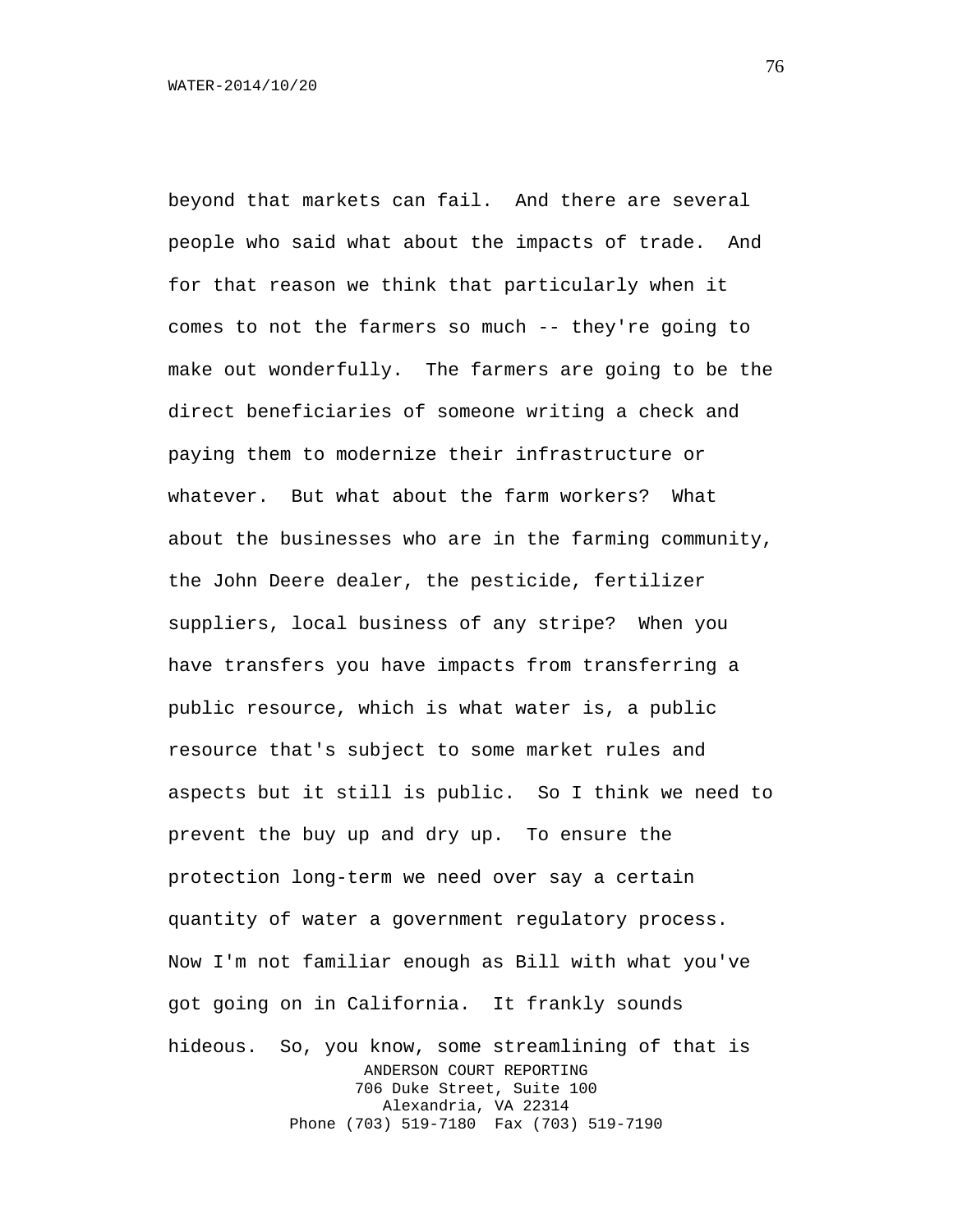in order.

But it's also to make sure that the transfers don't harm the environment because as Ellen was saying to start a lot of this water is performing ecosystem services in the environment and if you just willy nilly start transferring large pockets of water you need to take into account what is that doing to the downstream environment. So we're very much in favor of rules, but sensible rules to protect the farm community and to protect the environment.

You know it's worth noting in most of the transfers that have been going on, and Ellen's right, most transfers are farmer-to-farmer taking advantage of spot markets, but in some studies that Gary Libecap and I did we found that aggregate farm income over 25 years in 12 Western states with 3200 trades and leases did not go down. Well, how can that be? Well, because farmers are savvy business people. When someone comes in and offers them some money the farmer can say no, I like what I'm doing, I'm going to use it all. I've got good product, I enjoy it. You know, ANDERSON COURT REPORTING 706 Duke Street, Suite 100 Alexandria, VA 22314 Phone (703) 519-7180 Fax (703) 519-7190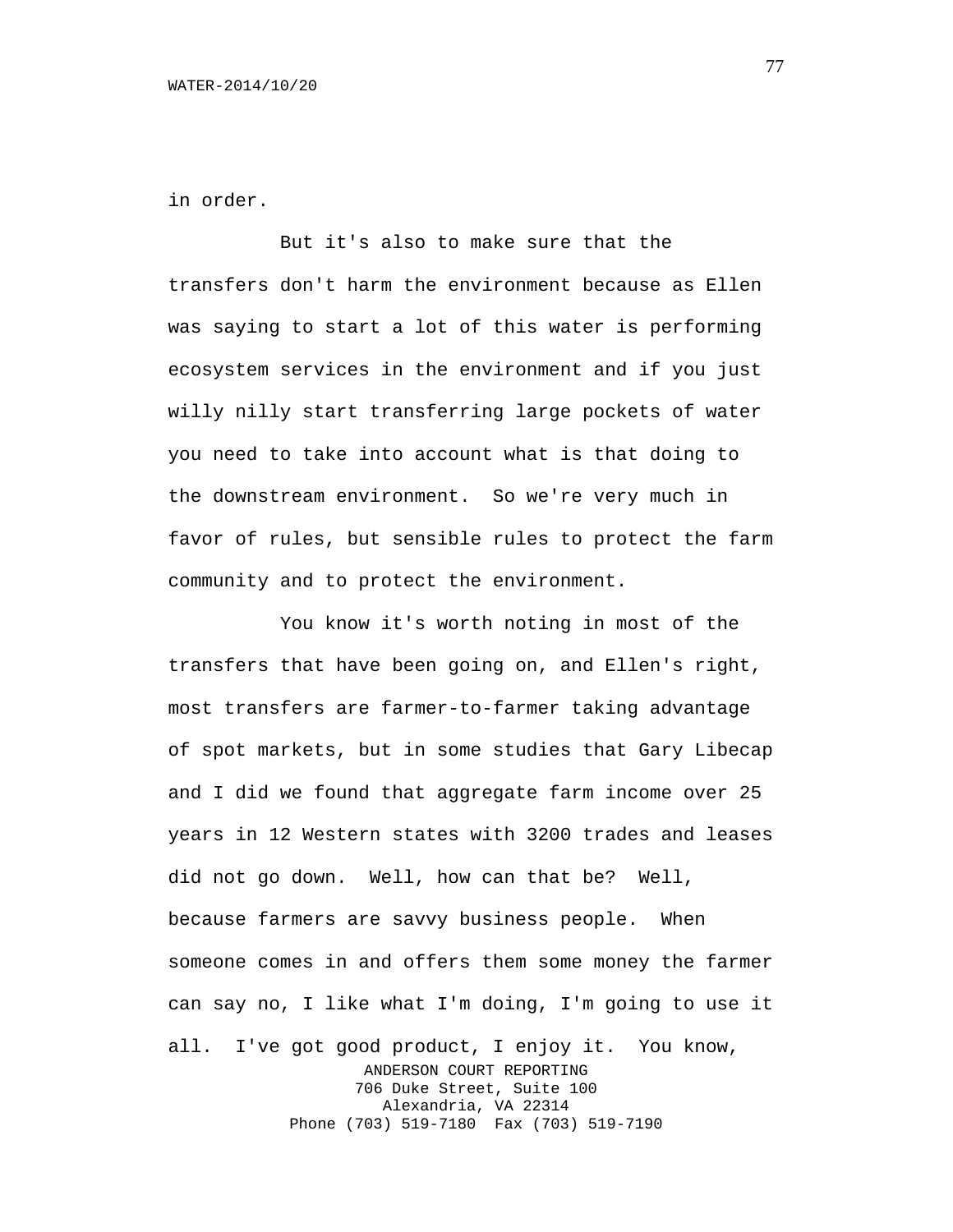maybe I just like losing money. The old joke about how to make a small fortune in farming is to start with a large one. (Laughter) So, you know, so maybe that's the answer. Or they say, you know, that land out by the barn it's all clay soil. We can fallow that; it wasn't very productive anyway. Or they do some adjusting of their crops, they change from one crop to another, or they use the city or the environmental group's money. And in the paper we talk about water trusts in Oregon and huge sums of money being put forward by an environmental group to persuade someone to modernize infrastructure and that's what they do. And then you get to grow the same product with less water. That's the critical part. At the end of the day we have to make sure that we aren't harming farming communities. That's -- we are -- I think everyone on this stage absolutely gets that.

Just one final comment, and that is in response to something that both Tom and Bill talked with the Colorado Big Thompson project working. But ANDERSON COURT REPORTING 706 Duke Street, Suite 100 Alexandria, VA 22314 Phone (703) 519-7180 Fax (703) 519-7190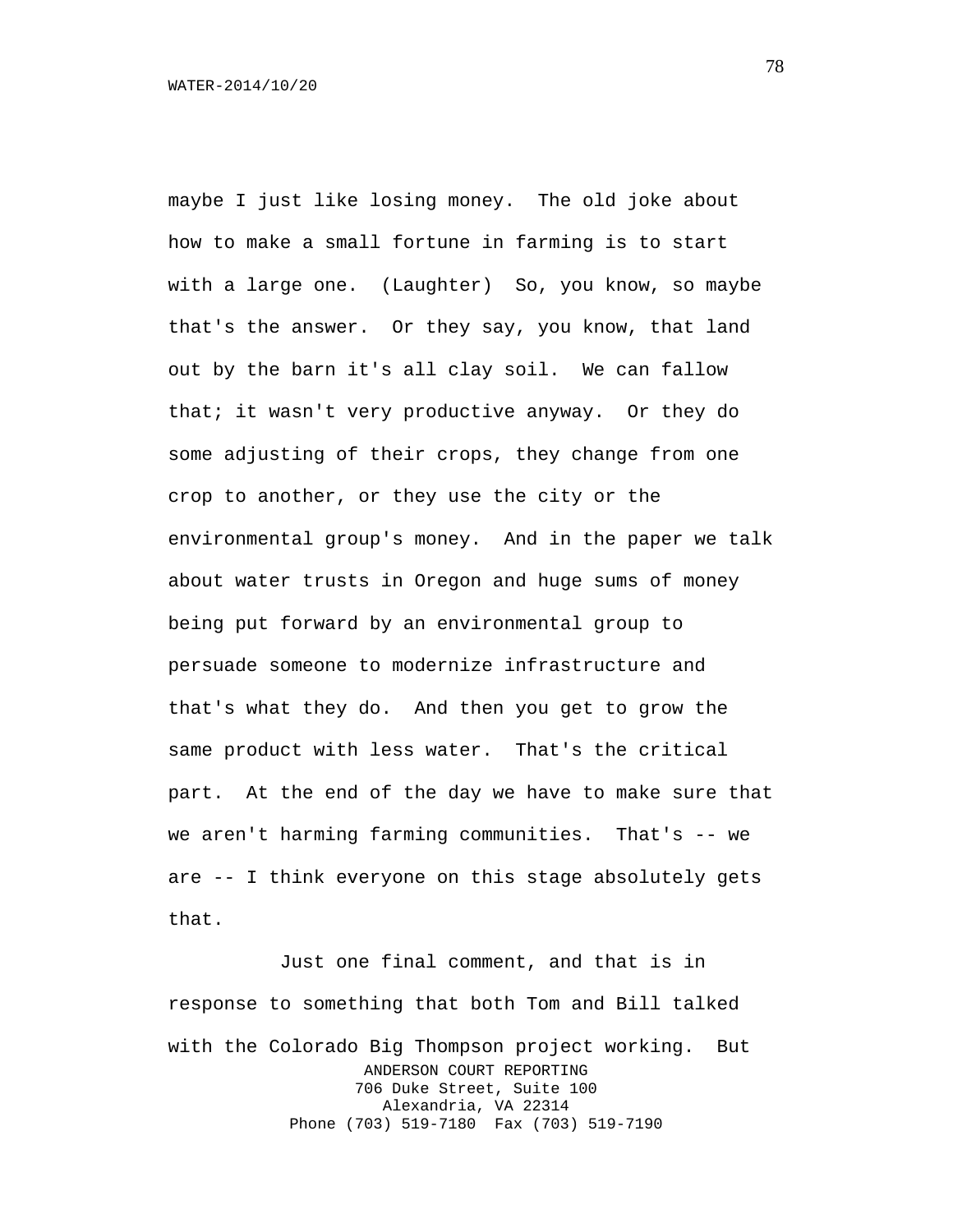in many areas -- and the reason for that is that the water rights are very clear. You know, you get a share of water and you know what it is and so it's like your pen. You know, I'm going to sell you the blue pen. But in many irrigation districts in particular in California and elsewhere the rights are not quantified for the individual farmer. And the individual farmer is given permission to use a certain quantity of water and they pay for that by acre foot, but if instead of using six they use four, well that just means they paid \$20 an acre foot less. They don't benefit financially so they may as well pay the modest amount that the district is charging and continue to use it to grow for example alfalfa year round.

So I'm very encouraged by this opening set of remarks. There's nothing I'm particularly troubled by that anyone on the stage said. Instead I think it's -- we got some potential here, we really do.

MS. KEARNEY: So I'm troubled by one thing you said in your presentation which is that this -- I ANDERSON COURT REPORTING 706 Duke Street, Suite 100 Alexandria, VA 22314 Phone (703) 519-7180 Fax (703) 519-7190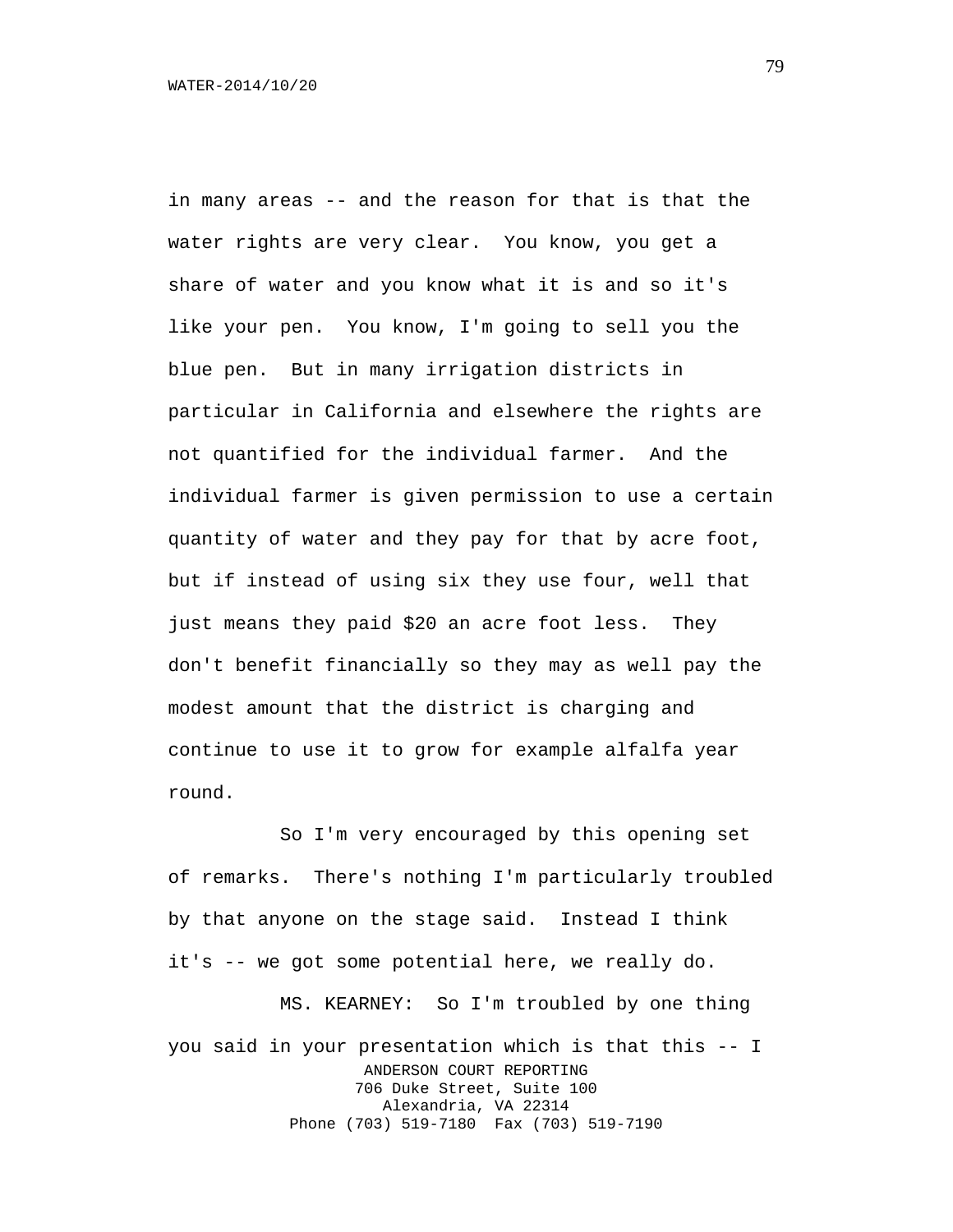mean this all presupposes that we can measure water withdrawn and water used and water rights transferred. How far are we from that reality? I mean it sounds like we need years to get all that data before we can ever really talk about having well functioning markets.

MR. GLENNON: It depends --

MR. PHILLIMORE: No, I don't think that's true at all.

MS. KEARNEY: We have the --

MR. PHILLIMORE: I think that at least in California I think we have pretty good measurement systems. One of the criticisms that I have actually with the paper is that, you know, we've kind of got ground water regulation in California, we need it. But, you know, for us to measure water use by wells, by counting the numbers of wells and putting meters on the wells rather than by using satellites to pick up consumptive use seems to me to be sort of 20th century rather than 21st century. And when I'm talking about measuring consumptive use by satellites, the latest ANDERSON COURT REPORTING 706 Duke Street, Suite 100 Alexandria, VA 22314 Phone (703) 519-7180 Fax (703) 519-7190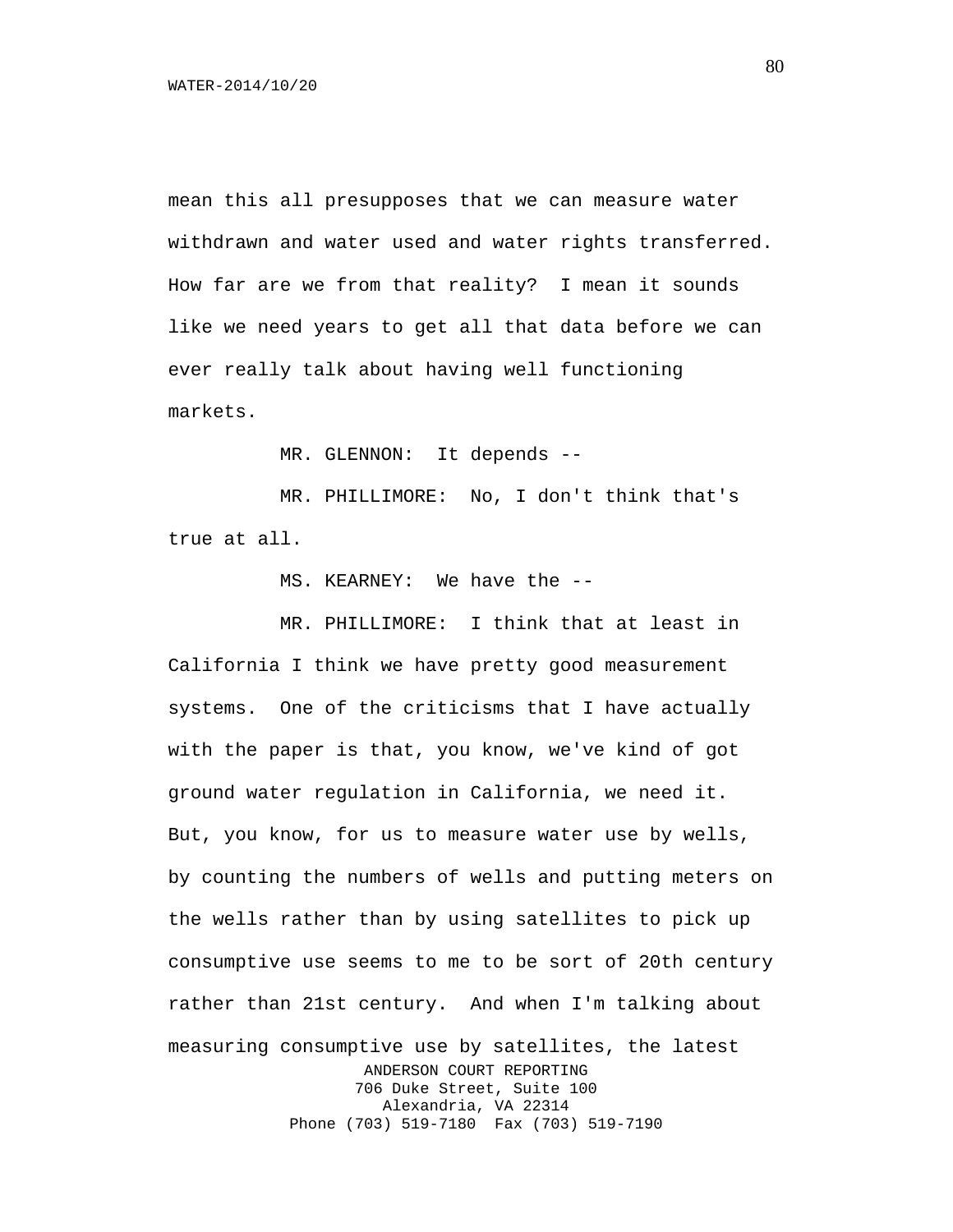land satellite has a component, it's not perfect yet and they don't fly over often enough, but just think about the cost of regulating wells, putting meters on and reading those meters in contrast to an airplane flying up and down the Central Valley maybe twice a week. I mean we've got to look at some of those things. I think it's all measureable.

MS. KEARNEY: Go ahead.

MS. HANAK: Just to say Idaho is already doing that and Idaho is using satellite imagery to regulate water rights and ground surface water management. So it's early 21st century, it's not far in the future.

MR. PHILLIMORE: Yeah. No, it's right there. It's not that it's right there now but I mean within a year or two.

MR. LOCHHEAD: In Colorado it's so measured that we're slaves to it. We have to actually -- as I mentioned we have to preserve the status quo to the gallon and that means that any market transaction is in this rigid framework and there's no flexibility. ANDERSON COURT REPORTING 706 Duke Street, Suite 100 Alexandria, VA 22314 Phone (703) 519-7180 Fax (703) 519-7190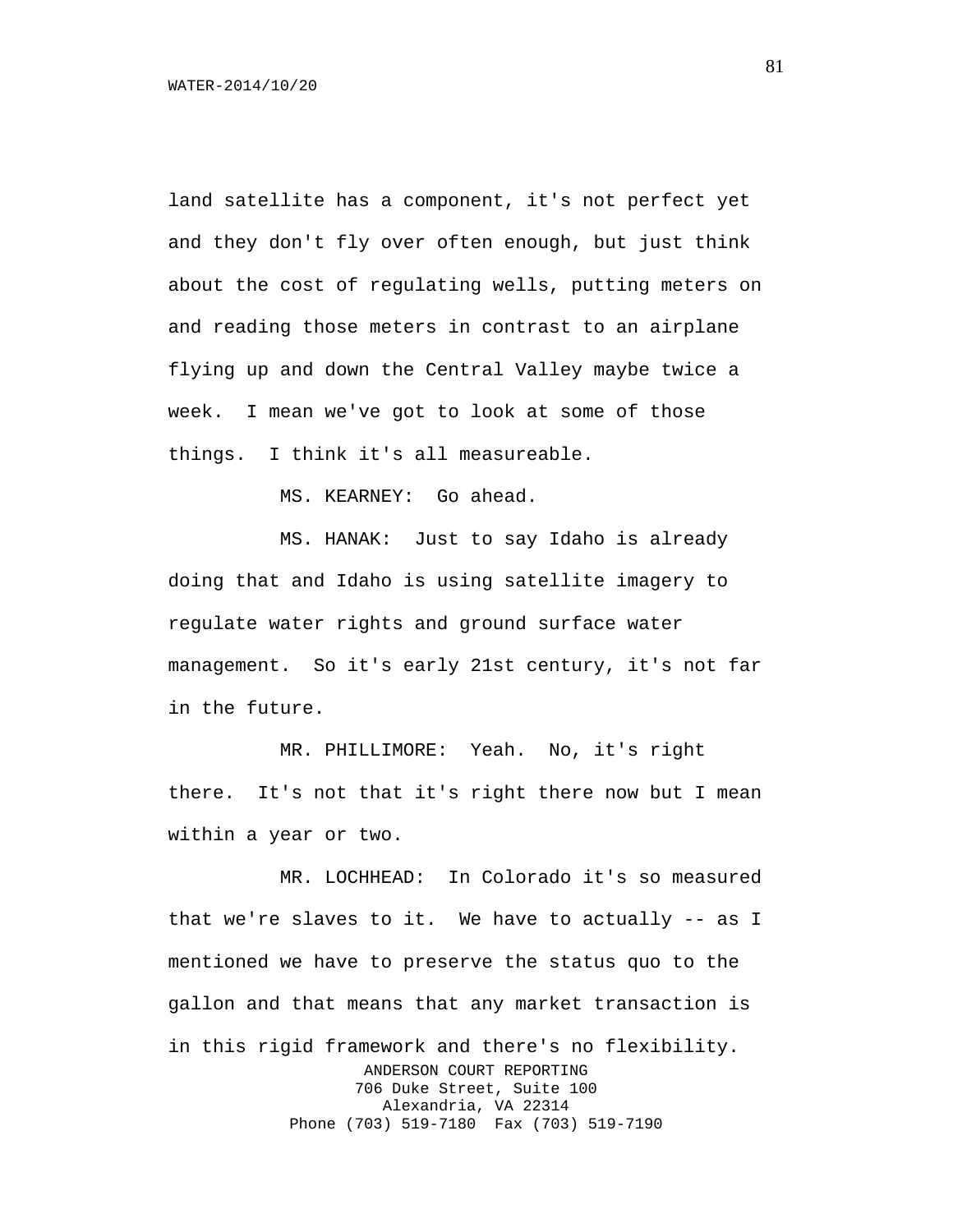And you have a system where -- and I'm a water lawyer -- where lawyers and engineers are litigating these issues and it's a barrier to any kind of flexibility or innovation.

MS. KEARNEY: So one other -- go ahead, Ellen.

MS. HANAK: Just, you know, in relation to the ground water issue, I do think that a key to successful reform in California is going to be letting farmers be able to trade their groundwater. And so, you know, right now the legislation just sets up a framework for basin management authorities at the local level to decide what their sustainability management is going to be, but it's going to have to be getting to some sort of sustainable yield over time and an important incentive in that process will be allocating in some way the rights to pump and enabling some folks who maybe don't a have the great soils to sell that water to somebody who's the tree crops on great soils or very productive uses.

> MR. PHILLIMORE: I would agree with that but ANDERSON COURT REPORTING 706 Duke Street, Suite 100 Alexandria, VA 22314 Phone (703) 519-7180 Fax (703) 519-7190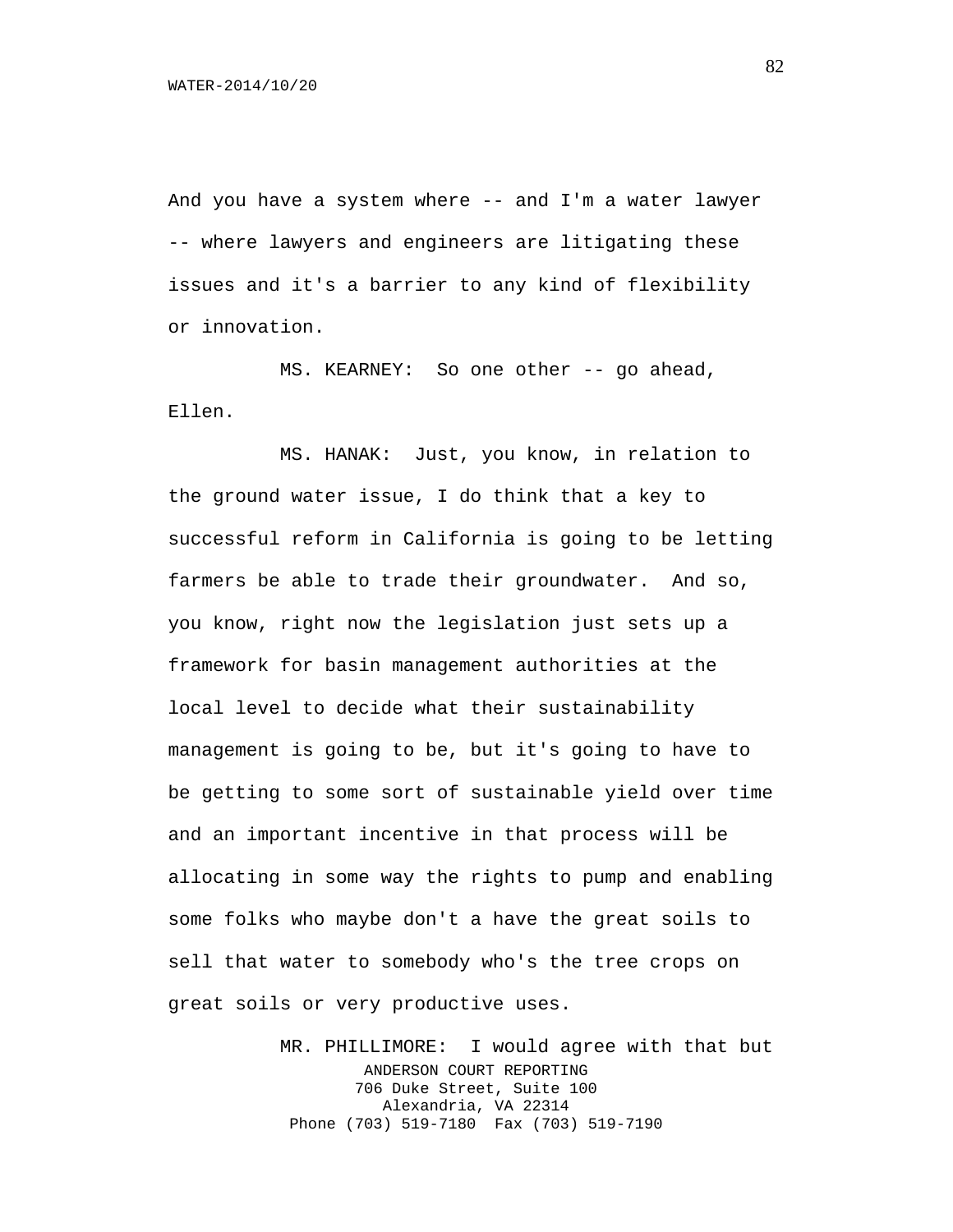you do have to be careful because of the way that ground water moves or doesn't move, the different qualities of ground water within a certain area. And, you know, there are certain things in water that work on a very local basis, some work a little wider, some wider still, and I think ground water trading you're going to find will be pretty localized depending a little bit how it's connected to surface water. But if it's pure ground water trading it's going to have to be very localized.

MS. KEARNEY: Okay. Interesting. So I have another practical question for how this would work because, Robert, you've referred to selling your blue pen, but it seems to me selling water is not actually that concrete, right. So when we talk about property rights to right, how in practice -- maybe in the State of California or in other places does this work? Is this withdraw, is it consumptive use, is it for a set amount of time? Does it depend on who else is sharing water from that source?

> MR. GLENNON: It can be all of the above. ANDERSON COURT REPORTING 706 Duke Street, Suite 100 Alexandria, VA 22314 Phone (703) 519-7180 Fax (703) 519-7190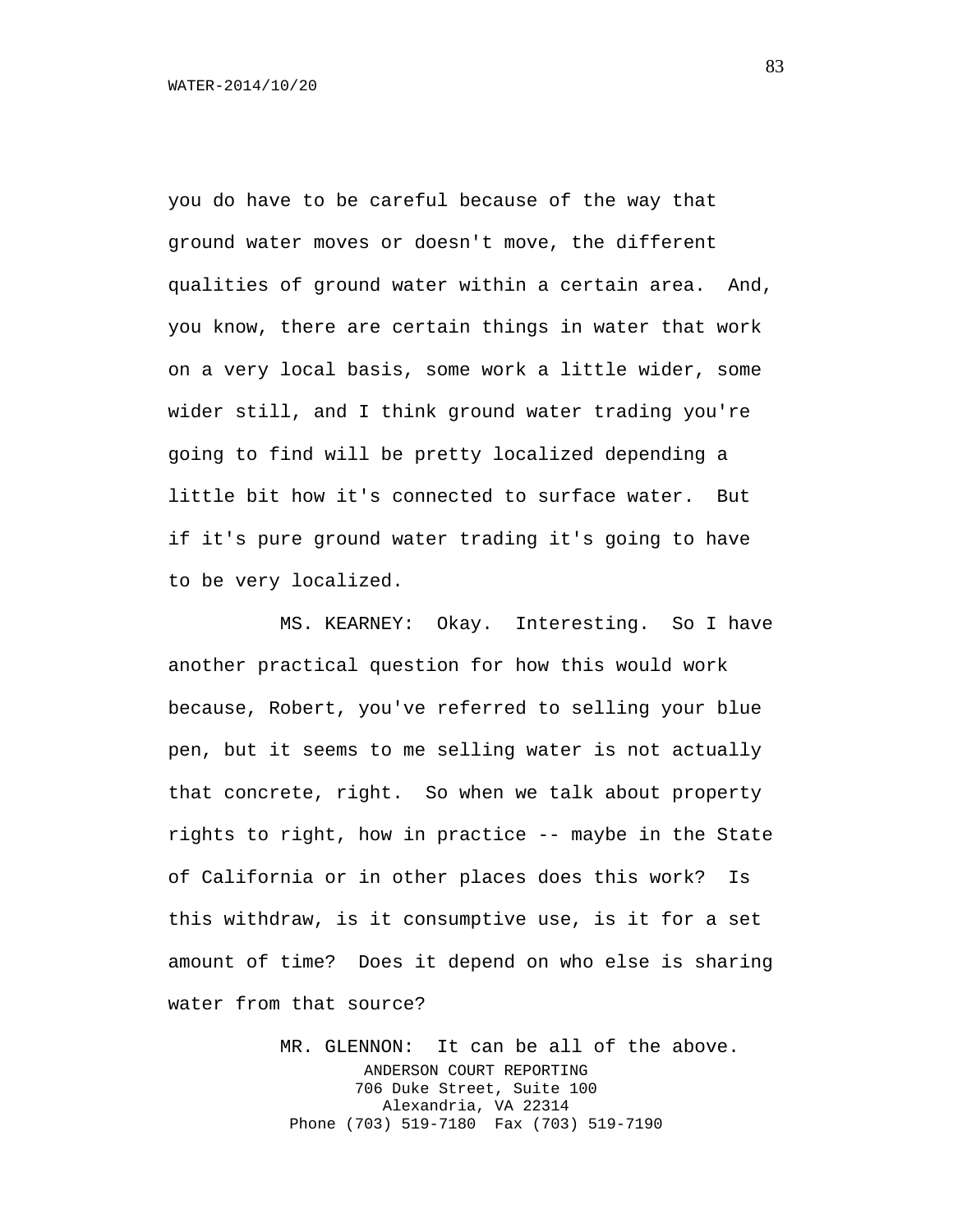And Jim can speak to this, but for surface water you get a right to take a certain amount out. There's an assumption that some f that returns to the system; that's called return flow. So you may or may not have your right to find by consumptive use. The problem when you go to transfer it isn't that you don't know how much you can take out, it's everyone else in the system gets to object when you go to transfer it under a rule called the no harm to junior appropriators. Everyone is there. And so what we call for in the paper is let's define water rights by the amount consumed. And it can be by land satellite imagery, it could be -- to flesh out Bill's point, what he's saying is it's not the grey stuff and the balance of the earth changing it's that by satellite you can see that's alfalfa or that's some other crop and you know in that area how much that crop takes. So let's define water rights, have the state water department agencies define water rights by that consumptive use. Then we don't have to get every time someone wants to transfer water into a potential fight that pits of ANDERSON COURT REPORTING 706 Duke Street, Suite 100 Alexandria, VA 22314 Phone (703) 519-7180 Fax (703) 519-7190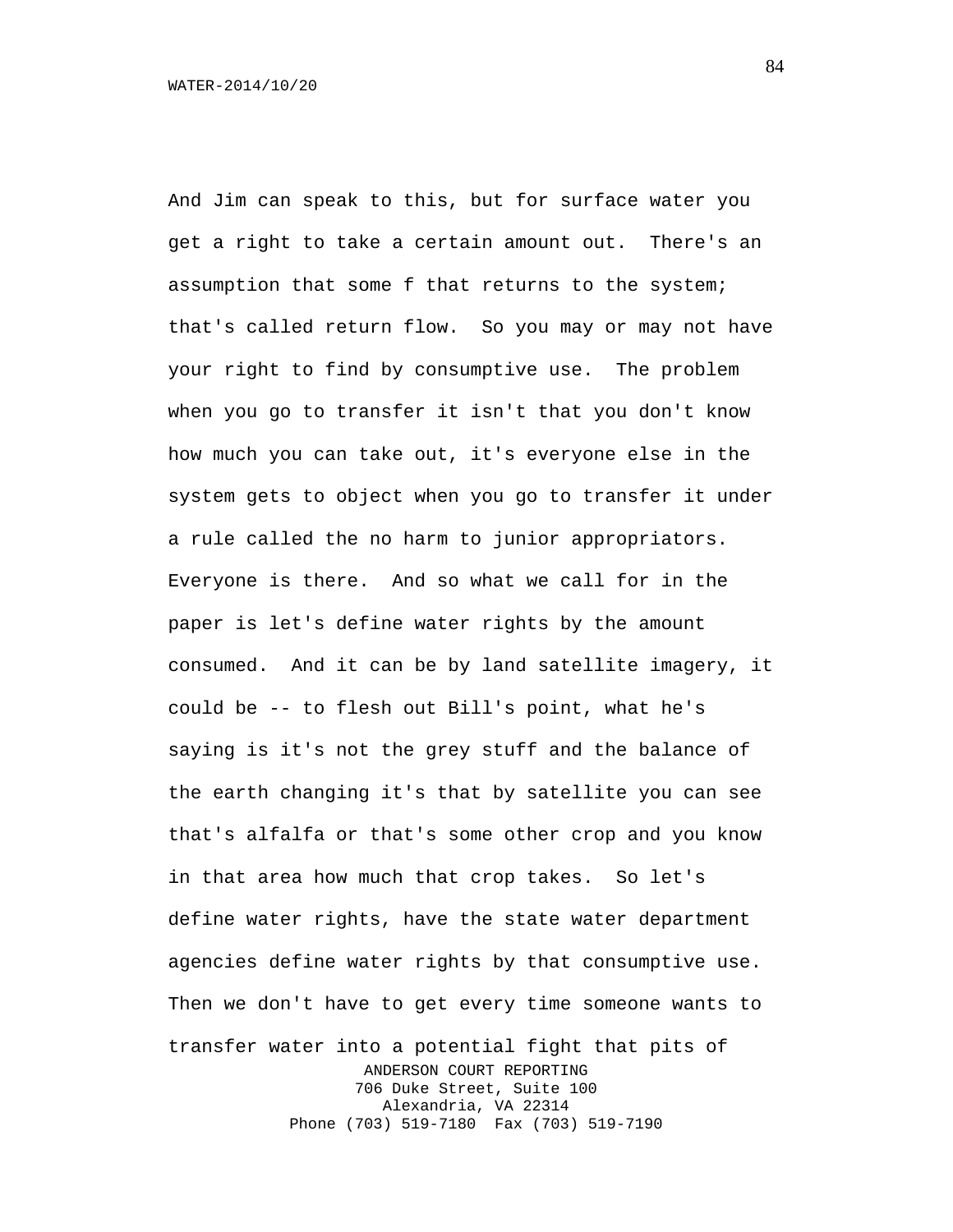hundreds of other people on the same system, instead it would be a presumption if you're growing alfalfa in this area this is how much water the alfalfa consumes.

MR. LOCHHEAD: But at the same time we're not sophisticated enough to have a system in place whereby we can have flexible mechanisms. So at this point in time it's very difficult if not impossible for a city to go to a farmer and say I will pay you to rotate the following of your fields, you know, as you choose. Just make sure you provide so much water. Or I will pay you not to irrigate in the heat of the summer, or I will pay you to switch from a higher consumptive crop to a lower consumptive crop, or I will pay you to install conservation measures. All of that is basically undoable because of this regime of having to preserve a set return flow pattern back into the river and because of the byzantine nature of the transactional costs associated with making that kind of a deal. And so what the paper highlights is it's impossible right now for us to sit across the table and actually make that kind of a deal. And cities are ANDERSON COURT REPORTING 706 Duke Street, Suite 100 Alexandria, VA 22314 Phone (703) 519-7180 Fax (703) 519-7190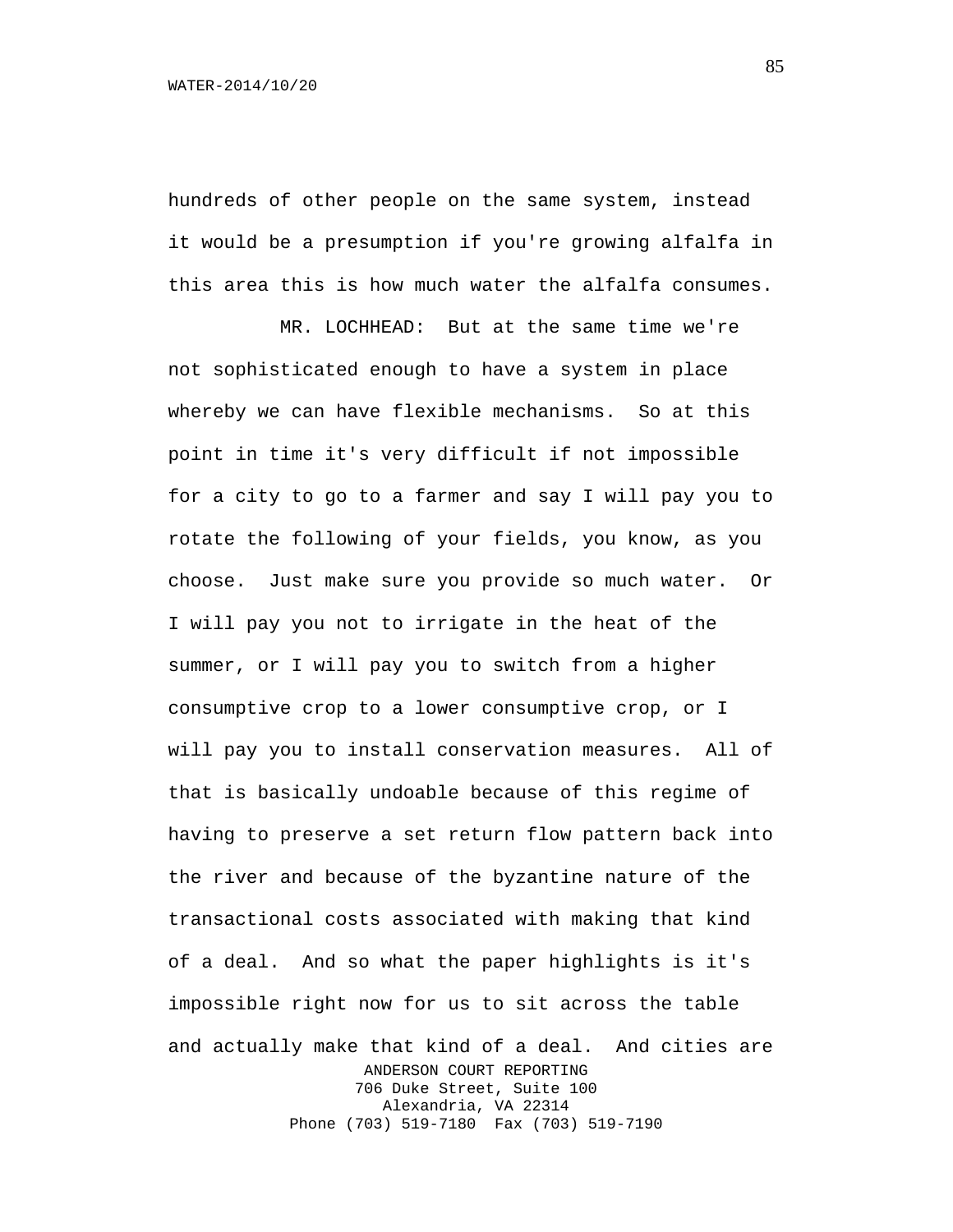willing to pay third-party impact costs. That should be part of the transaction, but we literally can't get to the table to make that kind of a transaction.

MR. PHILLIMORE: We I think can go in California if you're not growing anything on that piece of property. It's much more difficult to make the judgment say that I'm not going to irrigate my alfalfa during the summer. That's difficult. But if you actually follow that plan then you can. You can do that thing. So again a little bit of a difference between the states.

MR. GLENNON: And we need to build in the kind of changes that Jim's talking about, especially on the alfalfa in the summer. Alfalfa grown in parts of California during the summer uses four times as much water as other cuttings during the year and it produces alfalfa with a lower quality, it's poor quality alfalfa, and it's even poor quantity. The yields aren't very good. So if we're going to protect the farming communities, for goodness sake we have to figure out a way to get the very most wasteful uses ANDERSON COURT REPORTING 706 Duke Street, Suite 100 Alexandria, VA 22314 Phone (703) 519-7180 Fax (703) 519-7190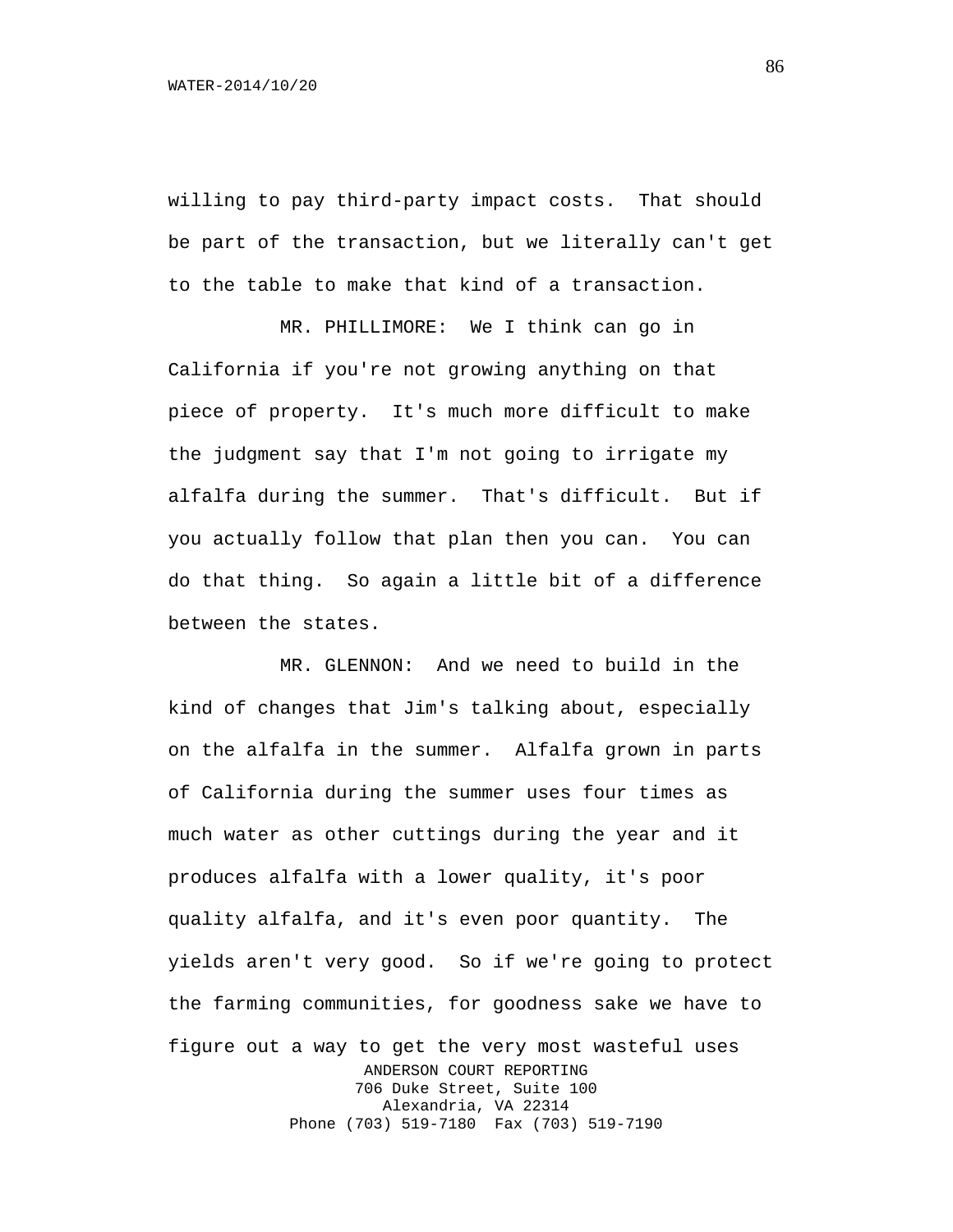out of the system. And that would be growing alfalfa in the middle of the summer. You don't want to fallow the whole field year round. There is some high quality alfalfa being grown and alfalfa sometimes gets a bad rap as being oh, that's just for people who eat beef. Well, alfalfa is also supporting dairy. And I dare say almost everyone in this room eats yogurt and whatever dairy products, so you've got alfalfa coming that way. And it's a direct production. My goodness you feed Bessie some hay in the morning and you milk her in the afternoon, what could be better food production than that in matter of hours. So we need to protect alfalfa growers in those communities, but we need to get them off of growing it under conditions that's extreme, as in the deserts of Arizona and California in the summer.

MS. KEARNEY: Go ahead, Ellen.

MS HANAK: And these are kind of some things that are doable and, you know, it's not technical rocket science, or I don't know, maybe rocket science is easy now. But what you have is, you know, partly ANDERSON COURT REPORTING 706 Duke Street, Suite 100 Alexandria, VA 22314 Phone (703) 519-7180 Fax (703) 519-7190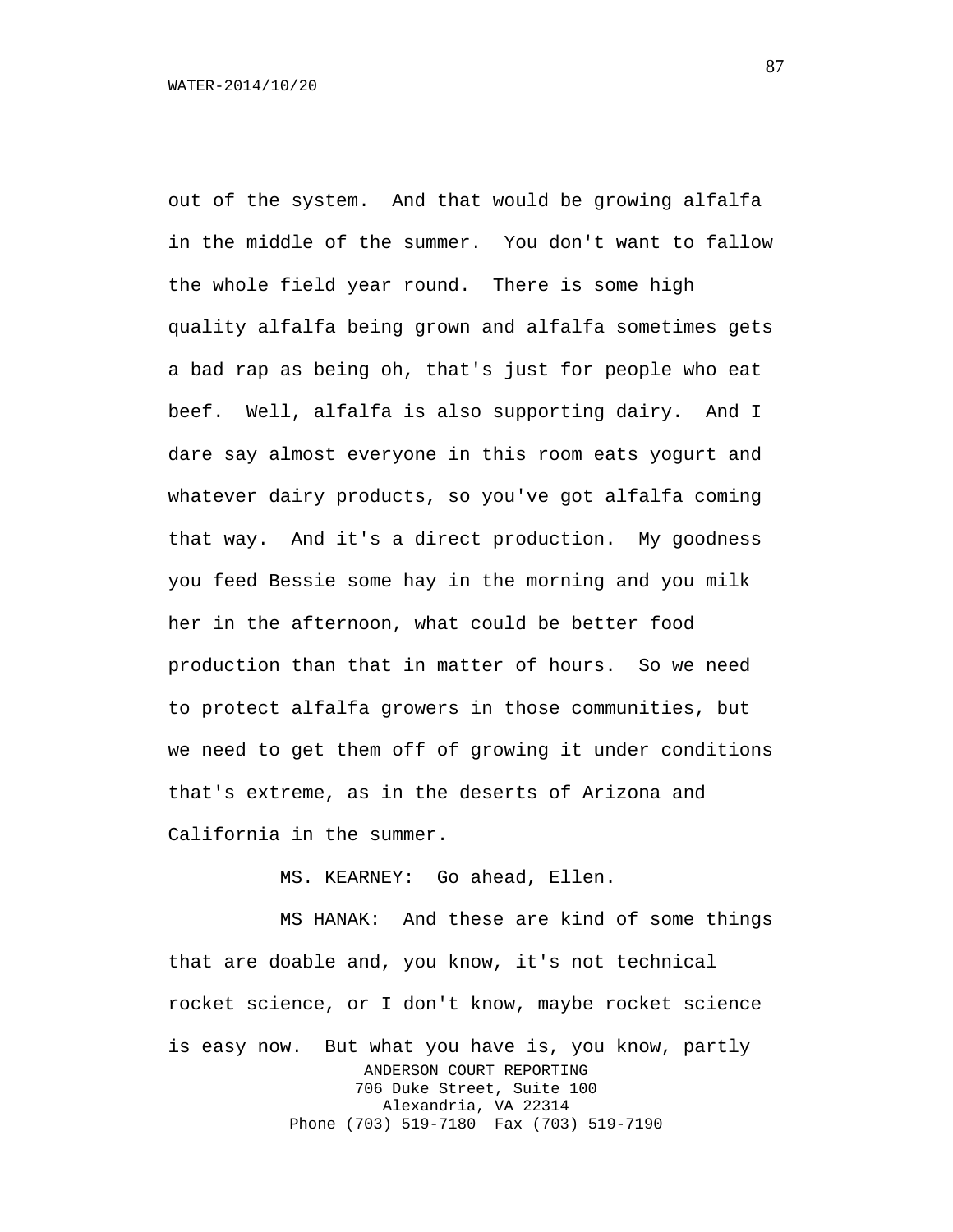issues of not having clear regulations at the state level or state and Federal working together, but I think also we have this at the local level sometimes. And in California you have some irrigation districts for example that will allow you if you're a farmer to fallow, to lease water to yourself in another irrigation district, but not lease water to somebody else. And, you know, that's something that kind of doesn't make sense because it leads to all kind of crazy land leasing in order to be able to get the water moving around. Those are the kinds of things I think that potentially can be decided at a state level, basically saying, you know, you've got to make that flexibility.

MR. PHILLIMORE: But it is remarkable the way that people have found to get around those things by leasing land to each other. It's probably like the U.S. tax system, you know, there's so many regulations but the people who operate in it find ways to get around the regulation in order to get the economic deal done.

> ANDERSON COURT REPORTING 706 Duke Street, Suite 100 Alexandria, VA 22314 Phone (703) 519-7180 Fax (703) 519-7190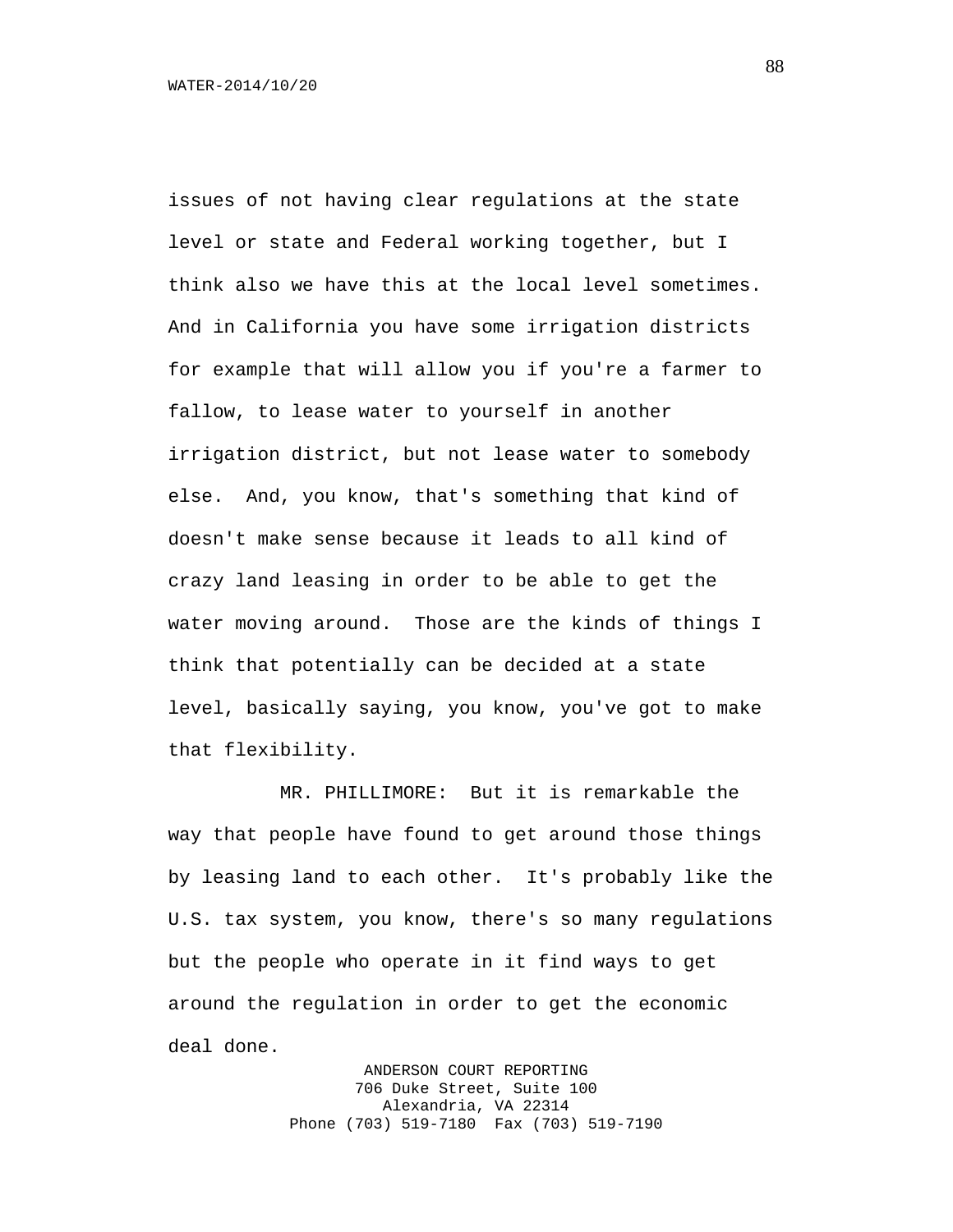MR. GLENNON: But all of those require high priced lawyers, and that's okay, Jim (laughter), and hydrologists, also okay for those of you who are hydrologists. It's expensive, the transaction process. They're all -- each one is -- John Leshy once famously quipped that irrigation districts are like snowflakes, each one is different. When you're trying to set up some general rules, something that a state can do and you've got all of sui generis irrigation districts it's darn difficult.

MS. KEARNEY: So I want to ask about a different element or characterization of the problem. So what we've talked a lot about is reallocating water away from let's say low value uses to high values uses or from, you know, farmers who find them with excess supply, to urban users who don't have enough. But there's a really interesting figure in the paper that shows supply is generally flat in the Colorado River basis, generally flat, maybe if you squint a slight downward trend. But it's the demand for water that's rising with no sign of stopping. So we talk about a ANDERSON COURT REPORTING 706 Duke Street, Suite 100 Alexandria, VA 22314 Phone (703) 519-7180 Fax (703) 519-7190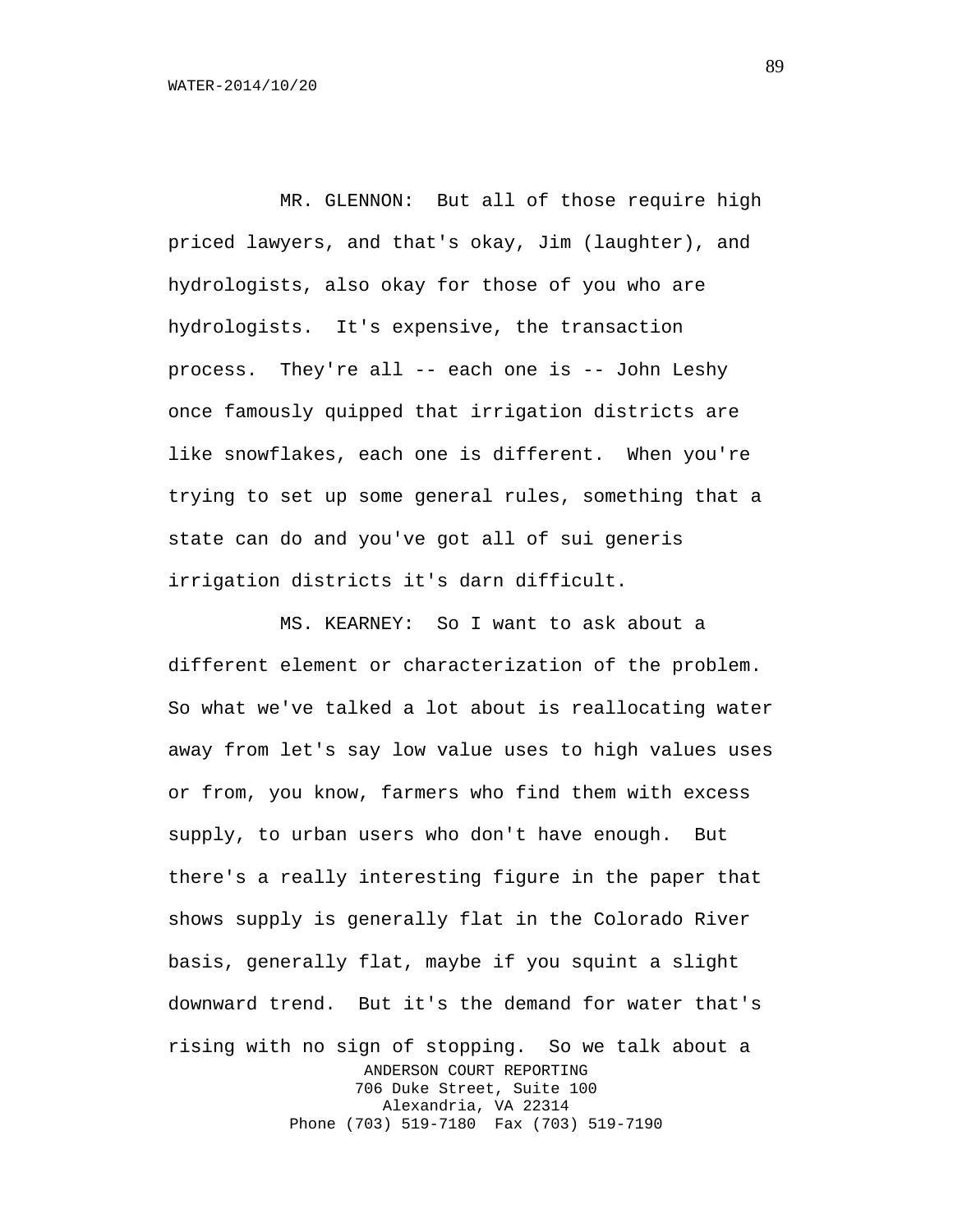water scarcity problem, but when I look at that figure I think well it's not that we have less water we just have too many people who want it, right. And so, you know, is this really a water problem or is it why is everybody living and growing their technology businesses in the driest part of the country? And so it either seems like well maybe we have to shift some of that development or people living here or companies working here have to figure out how to do more with less. That's a little bit different spin than the allocation angle.

MR. GLENNON: The elephant in the room is population growth. We nudged over 300 million in the United States about four years ago and Census Bureau predicts that we're going to hit 420 million by 2060, 2060. That's the lifetime of many of you in the room, not some of us. (Laughter)

MS. KEARNEY: Ellen.

MS. HANAK: So demand -- you're an economist, I can speak to you in the language of our tribe.

> ANDERSON COURT REPORTING 706 Duke Street, Suite 100 Alexandria, VA 22314 Phone (703) 519-7180 Fax (703) 519-7190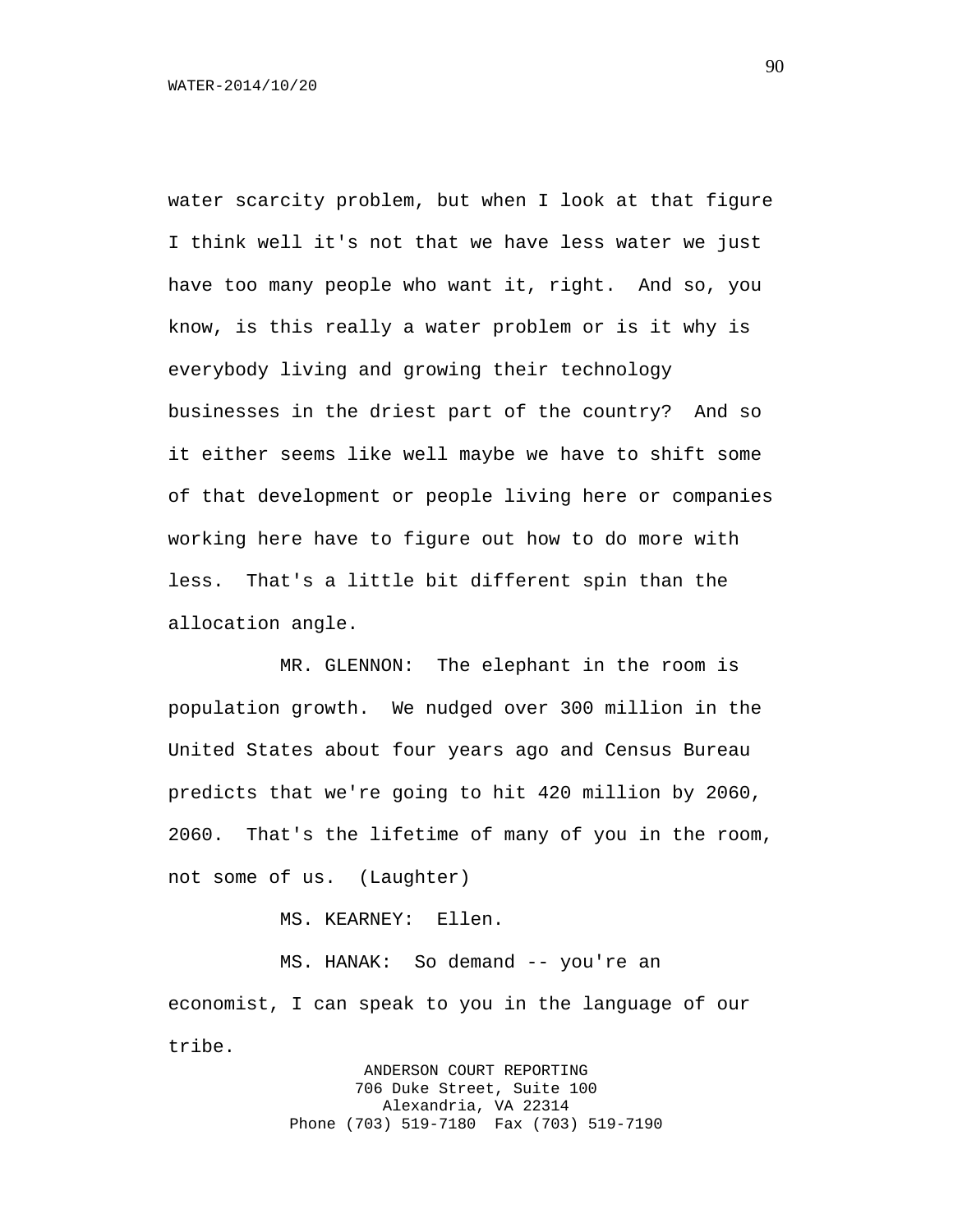MS. KEARNEY: We'll include everyone. (Laughter)

MS. HANAK: Demand we usually think of as economists as what people are willing to pay for. And I think the basin study is great, but that line for demand is not what people are willing to pay for, it's more what people would like to use. And one of my close colleagues, Richard Howitt from UC Davis likes to say, the problem is not that there's not enough water, there's just not enough cheap water. And so this where markets I think come in because you really are talking about water becoming more scarce, essentially more expensive. What are people willing to pay? Urban areas are willing to often pay for recycled water and for other high cost things, but, you know, there's also just a lot of cheap water still in the Colorado River Basin and some of those uses probably are going to go away.

MR. LOCHHEAD: I guess speaking as one of those evil cities, Denver serves about 25 percent of Colorado's population. We use about two percent of ANDERSON COURT REPORTING 706 Duke Street, Suite 100 Alexandria, VA 22314 Phone (703) 519-7180 Fax (703) 519-7190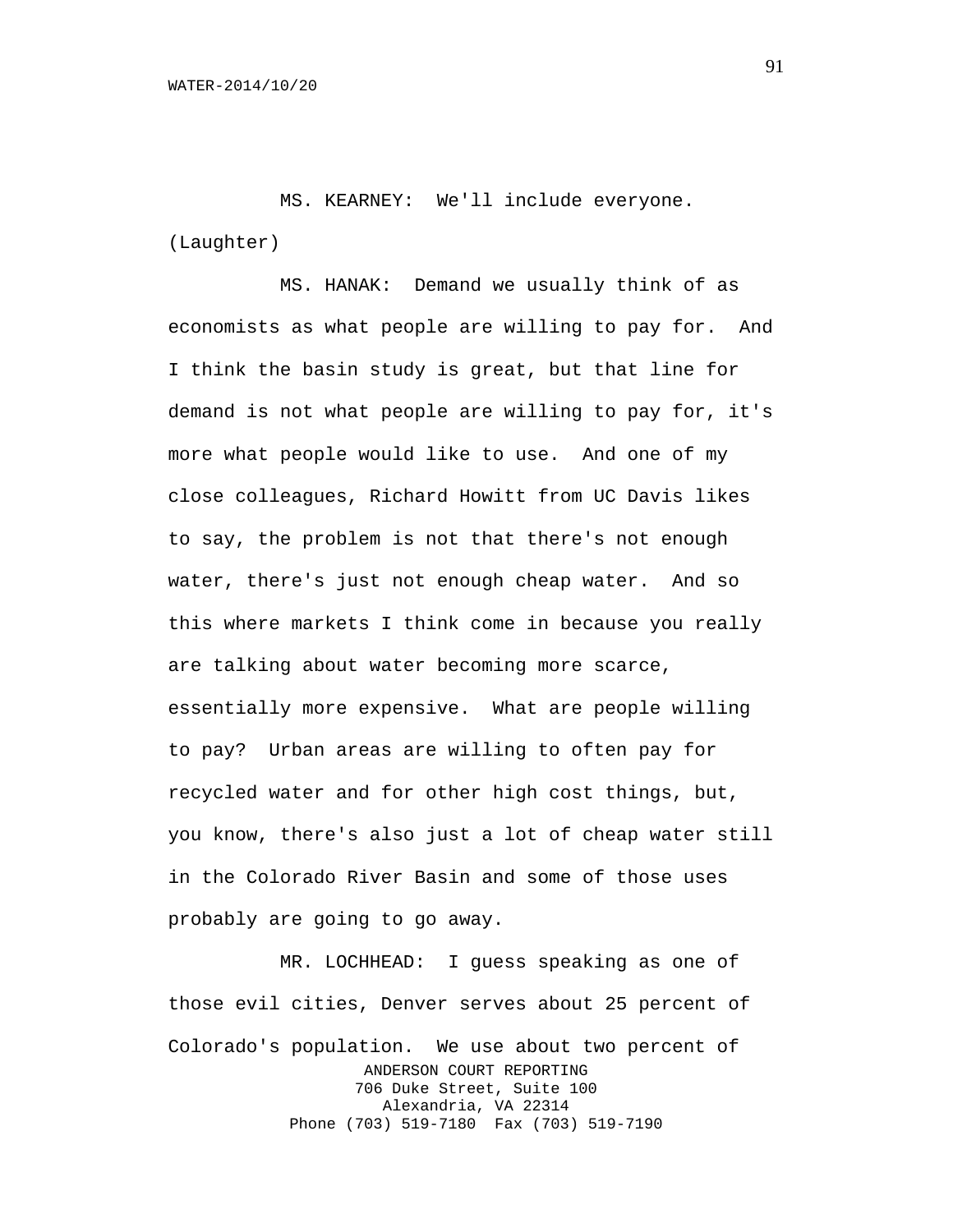the State's water. Ninety percent of the water in the Colorado River Basin is used for alfalfa or pasture grass. So it's not a matter of growth. And in fact I think what we should be doing is encouraging highly dense, innovative, vibrant cities as centers of culture and commerce and economy and at the same time maybe we can preserve a vibrant agricultural economy and rural lifestyle that's so important in the West. So I think what we need to do is to free up that market to allow for us to live within our means. And that's -- Tom mentioned the Colorado River system conservation of green land and that's kind of an experiment by Denver Metropolitan Water, District of Southern California, Southern Nevada Water Authority, and the Bureau of Reclamation where we're saying we want to fund pilot projects that will demonstrate how conserved water can be managed from agriculture to the benefit of the river system and the reservoirs in the Colorado River which are at dangerously low levels. And it's amazing the reaction that we've gotten. If we get on the ground farmers they're interested as ANDERSON COURT REPORTING 706 Duke Street, Suite 100 Alexandria, VA 22314 Phone (703) 519-7180 Fax (703) 519-7190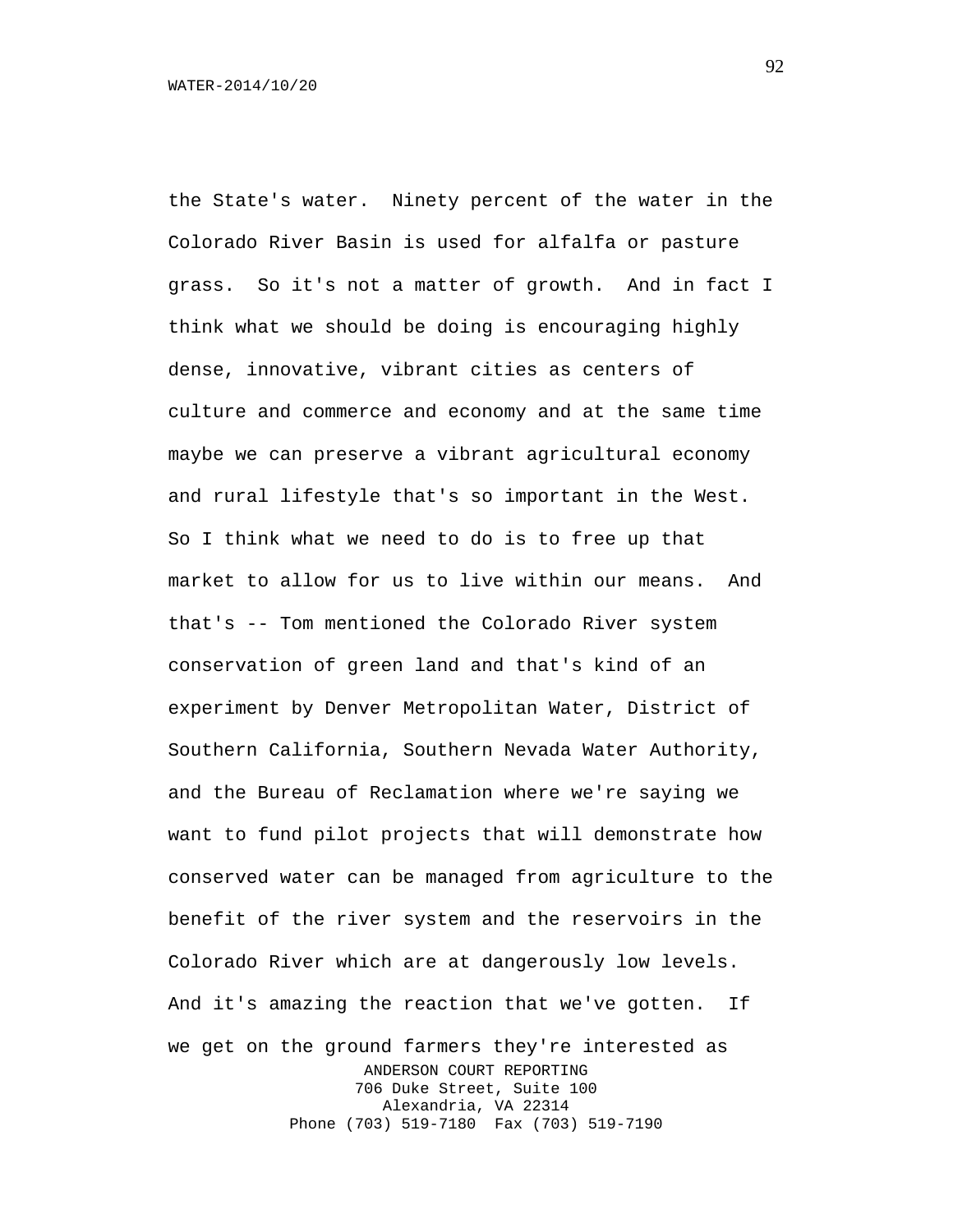business people in doing a deal. If you talk to local politicians they will tell you that this is all about these terrible cities that are going to dry up agriculture and all for the benefit of Las Vegas. (Laughter) So we need to just get over those cultural regional differences and actually get down to talking about how we can do this and keep everybody's economic interest whole.

MS. KEARNEY: Okay. So we're going to open it up for audience questions. And we have folks going around with microphones. Go ahead.

SPEAKER: This may be a dumb question but we have massive pipelines in this country that run for hundreds of miles transporting oil, why can't we do it with water?

MR. GLENNON: We could do it with water and there are some people who would like to do it with water and there are those people who fear we will do it with water. There's a great billboard that shows the Great Lakes -- a natural billboard on the side of the road in Michigan, it shows the Great Lakes, then ANDERSON COURT REPORTING 706 Duke Street, Suite 100 Alexandria, VA 22314 Phone (703) 519-7180 Fax (703) 519-7190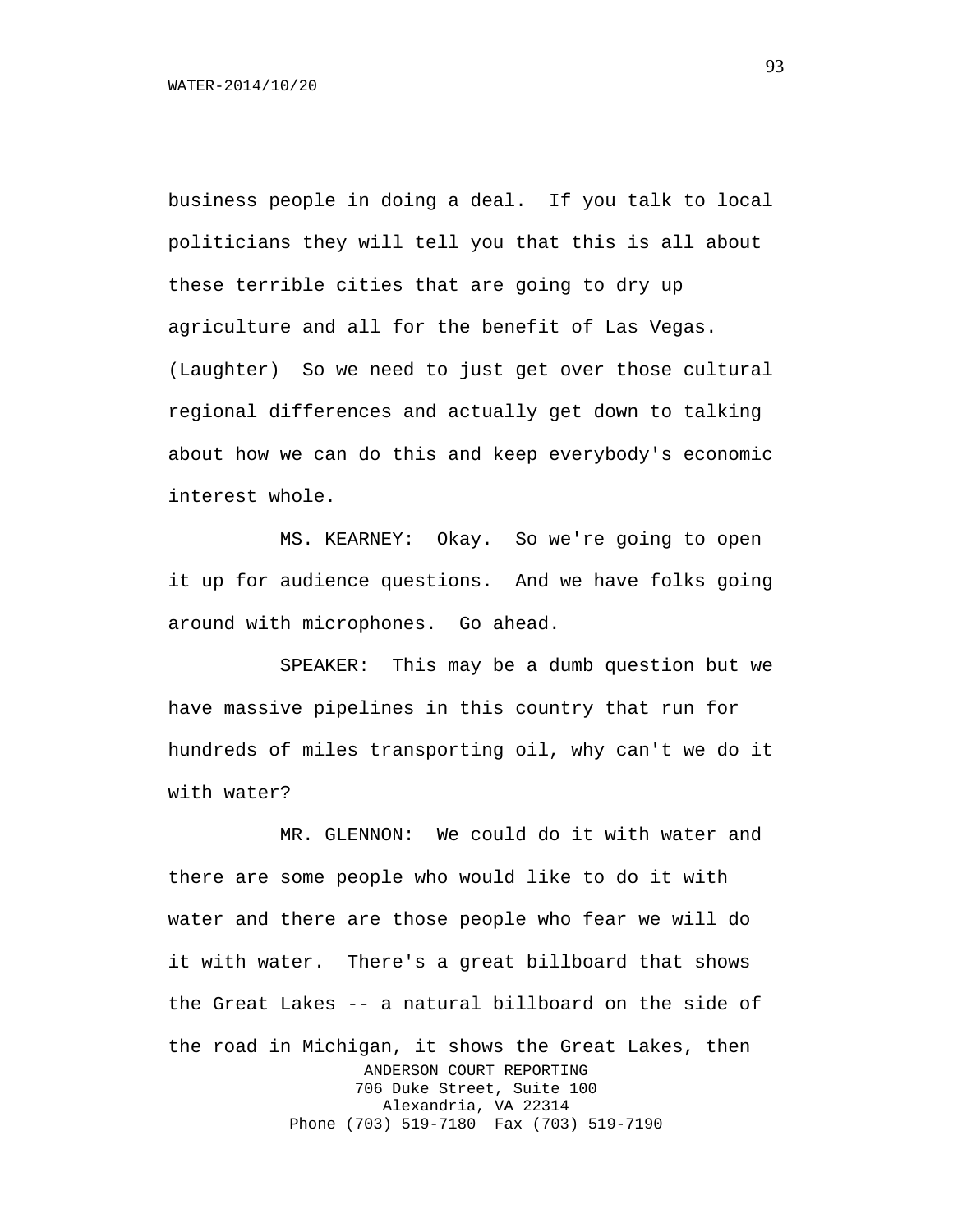it shows California with a straw in one of them and then Nevada with another, and Colorado with a third. And whenever I'm back there I say this is a scurrilous attack on us, we don't want all the Great Lakes. We'd be happy with one of the smaller ones. (Laughter) You can do it but the price of water is very low relative to oil and water is heavy. It weighs, you know each -- your analogy in bottle, a quart weighs two pounds so when you start to talk about an acre foot you're talking about 1350 tons of water moving. And it just isn't worth it. To say nothing of  $-$ - can you imagine the regulatory nightmare trying to cross seven states and, oh, the Rocky Mountains, did I forget that? So it can be done but to be, you know, not quite so jovial about it I want to make a point about what's been referred to about the demand/supply study that the Bureau of Reclamation did in 2012. They deserve enormous credit on that. What they said is there are ideas all over the place. Towing icebergs from the arctic, different kinds of ways of saving water. We're going to put all of these things ANDERSON COURT REPORTING 706 Duke Street, Suite 100 Alexandria, VA 22314 Phone (703) 519-7180 Fax (703) 519-7190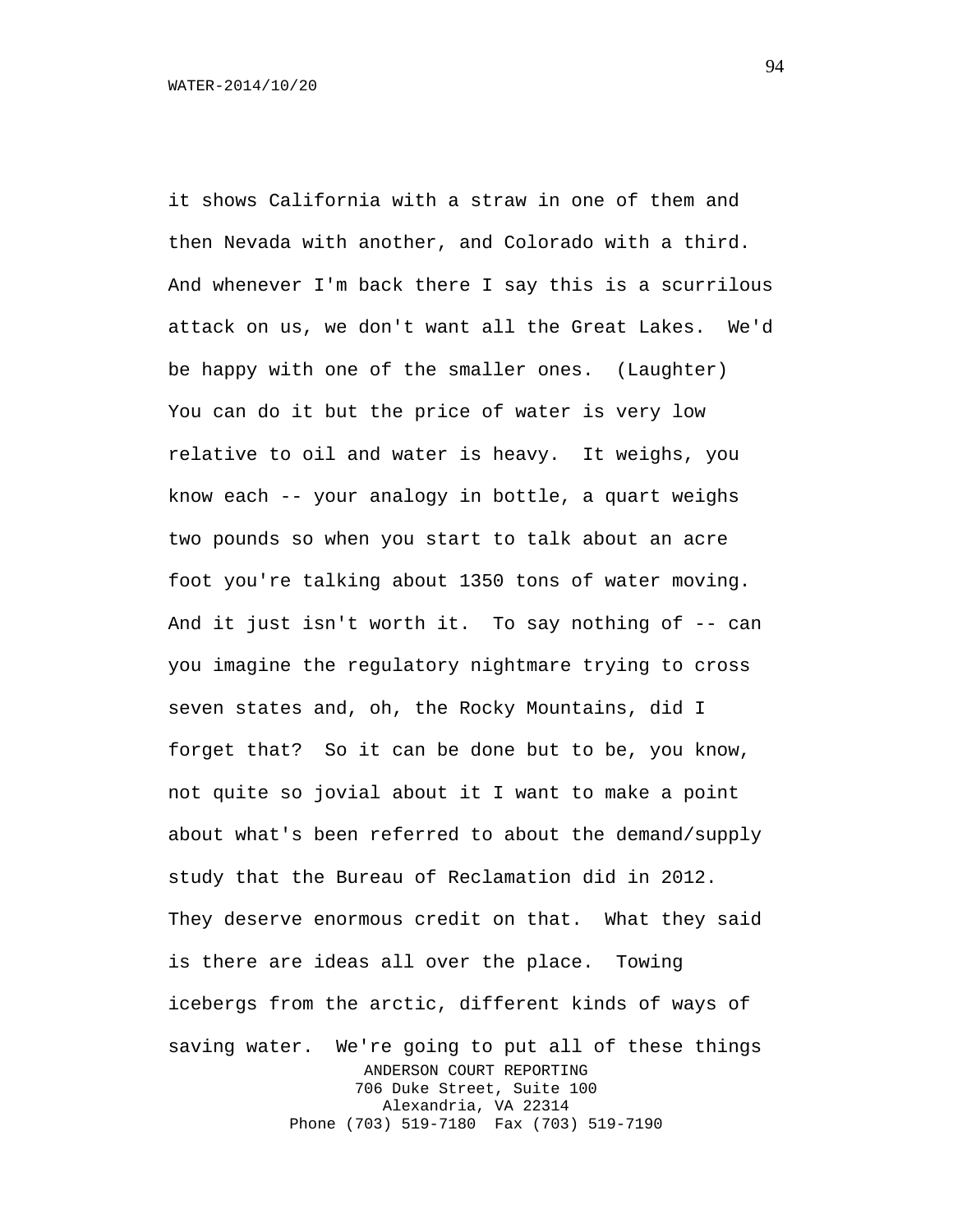together and we're going to treat equally every one of them. We're not going to have a preferred solution. They examined 140 or 160 solutions, they subjected them to rigorous cost benefit analysis and they just let the chips fall. Well, at the end of the day projects like that didn't make the cut because there were other things that were so much clearly less expensive. And for me it was -- and for Peter -- we did a little writing on this, it was really the Bureau of Reclamation announcing that these large water projects that we built in the past, that was an interesting era and that era is over. It's not going to happen again. You're not going to find large new dams being built and hundreds of miles of canals, you either have the infrastructure in place now or you're not going to be able to do it. You can tweak the ones in place but you're not going to be doing that. And it was Reclamation that gave a very sober message to the seven basis states saying these ideas just don't make economic sense. What does make economic sense? Conservation and reuse. There are a few others, but ANDERSON COURT REPORTING 706 Duke Street, Suite 100 Alexandria, VA 22314 Phone (703) 519-7180 Fax (703) 519-7190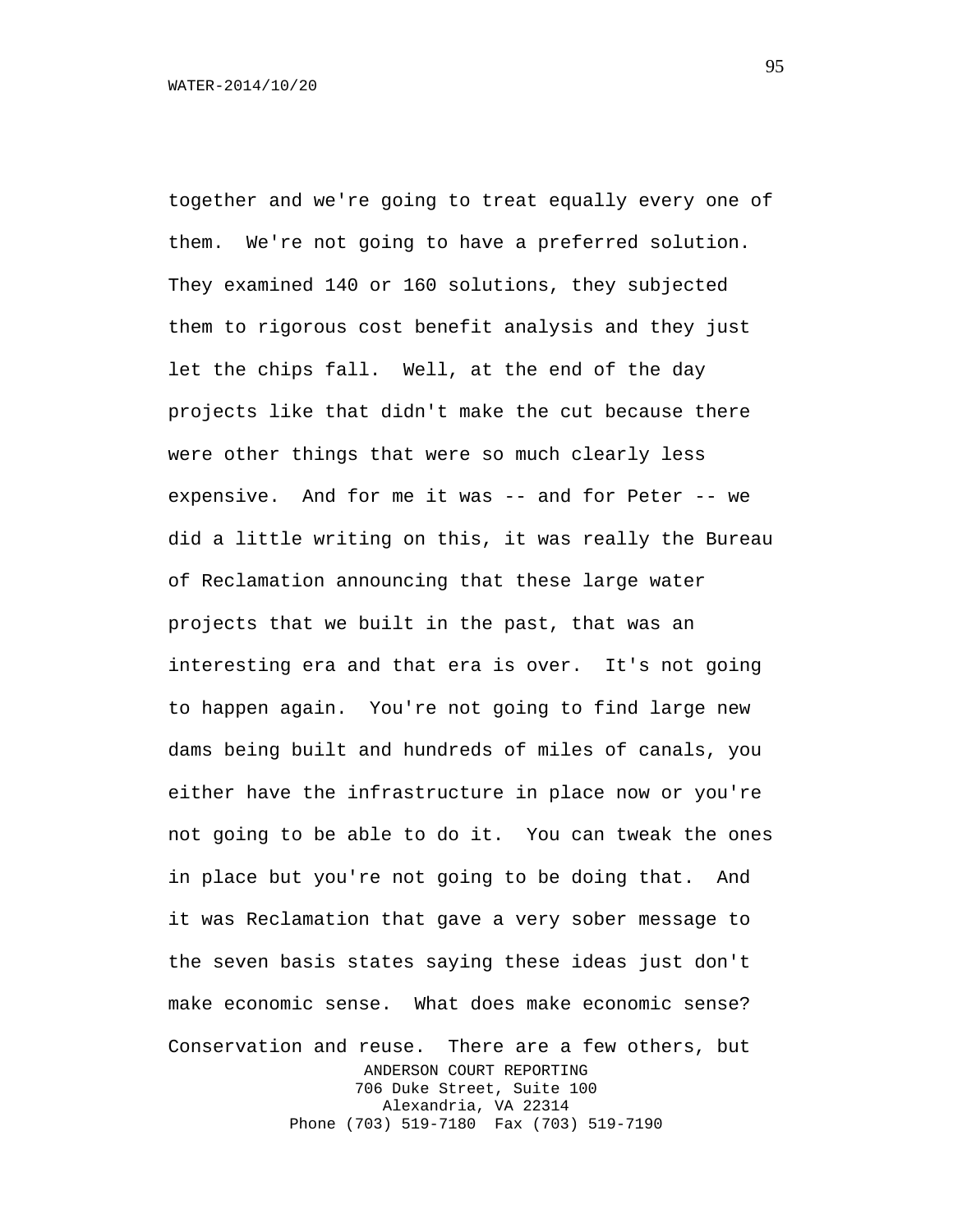basically conservation and reuse will get the urban sector a long way down the road.

MS. KEARNEY: Okay. We have one over here. Okay, great. Can you please announce your name and affiliation before your question?

MR. BECKMAN: Thank you. David Beckman with the Pisces Foundation. I thought it was very interesting that Professor Glennon put up a slide that said that basically nine percent reduction in ag water use would double water for other users and then I heard an immediate disagreement with that. I think this is a critical question that underlies most of the conversation this morning on the panel and I wondered what is the source of that disagreement if there is one? And maybe each of the panelists could indicate how they view that question. Is that water available with ag efficiency for other users or not? It's an important question.

MR. GLENNON: That's great; I'm glad you followed up on that. Ellen and I had initial discussion that and she thought that maybe there ANDERSON COURT REPORTING 706 Duke Street, Suite 100 Alexandria, VA 22314 Phone (703) 519-7180 Fax (703) 519-7190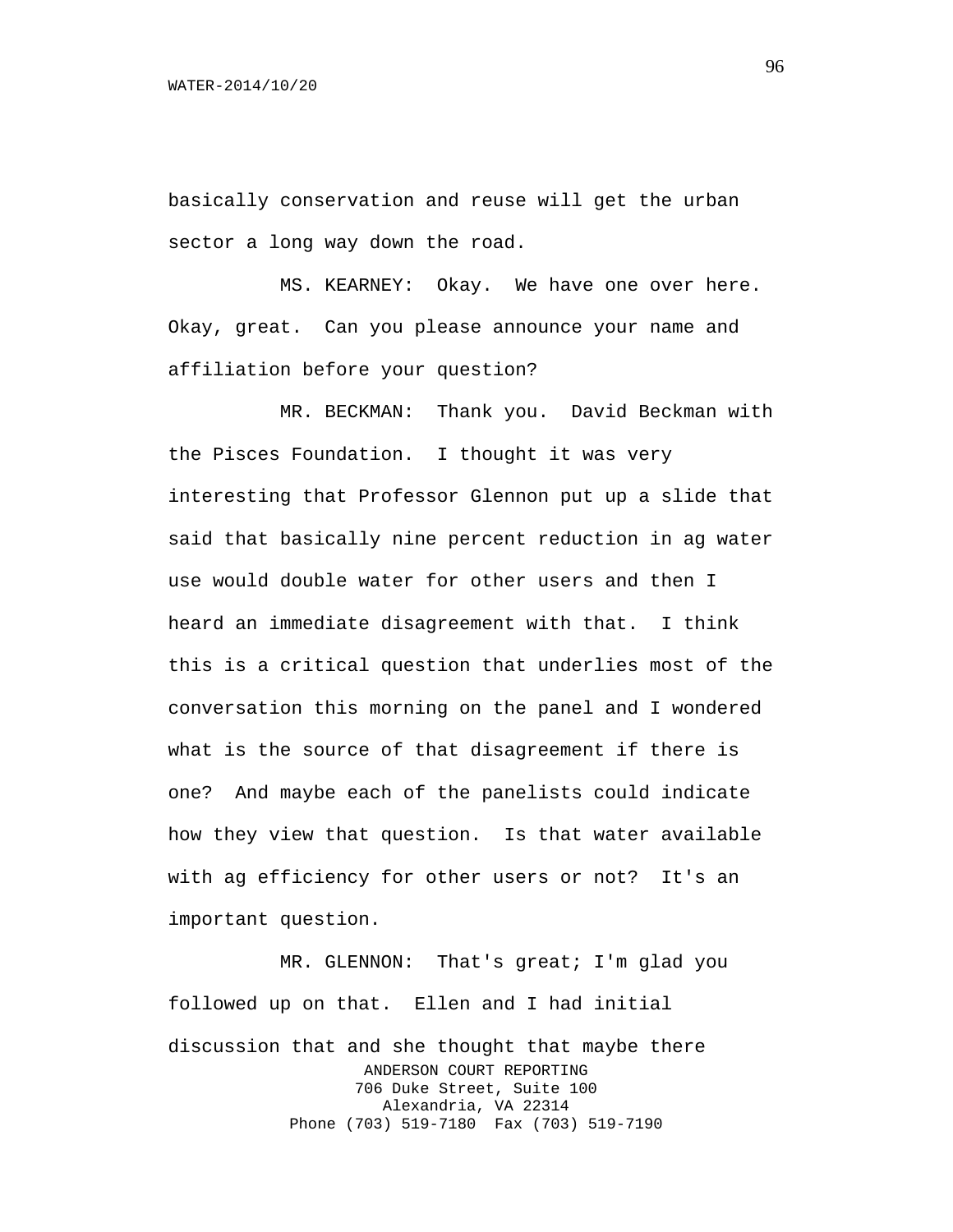wouldn't be as much available. It depends. In some areas where you have flood irrigation that water is going back to a river system. In other areas there's no river system but there might be something like the Salton Sea. But regardless of what might be downstream there is a certain measure that's just gone to evaporation loss. And when you're growing alfalfa in the desert when it's 115 degrees out and you're flood irrigating those lands you're losing a lot of water to the air. That water's gone. That's not available for reuse. So I'm not trying to suggest that we can simplistically say that everything not consumed by the crop is available for transfer, not at all. A lot of that water is performing as I said environmental services, but there is some water that's just gone. Let's quantify that and focus on that. Plenty of water.

SPEAKER: That's why -- just one small -- MR. PHILLIMORE: I think actually there is a different point here and that is that where water is very expensive, as in the Southern San Joaquin Valley, ANDERSON COURT REPORTING 706 Duke Street, Suite 100 Alexandria, VA 22314 Phone (703) 519-7180 Fax (703) 519-7190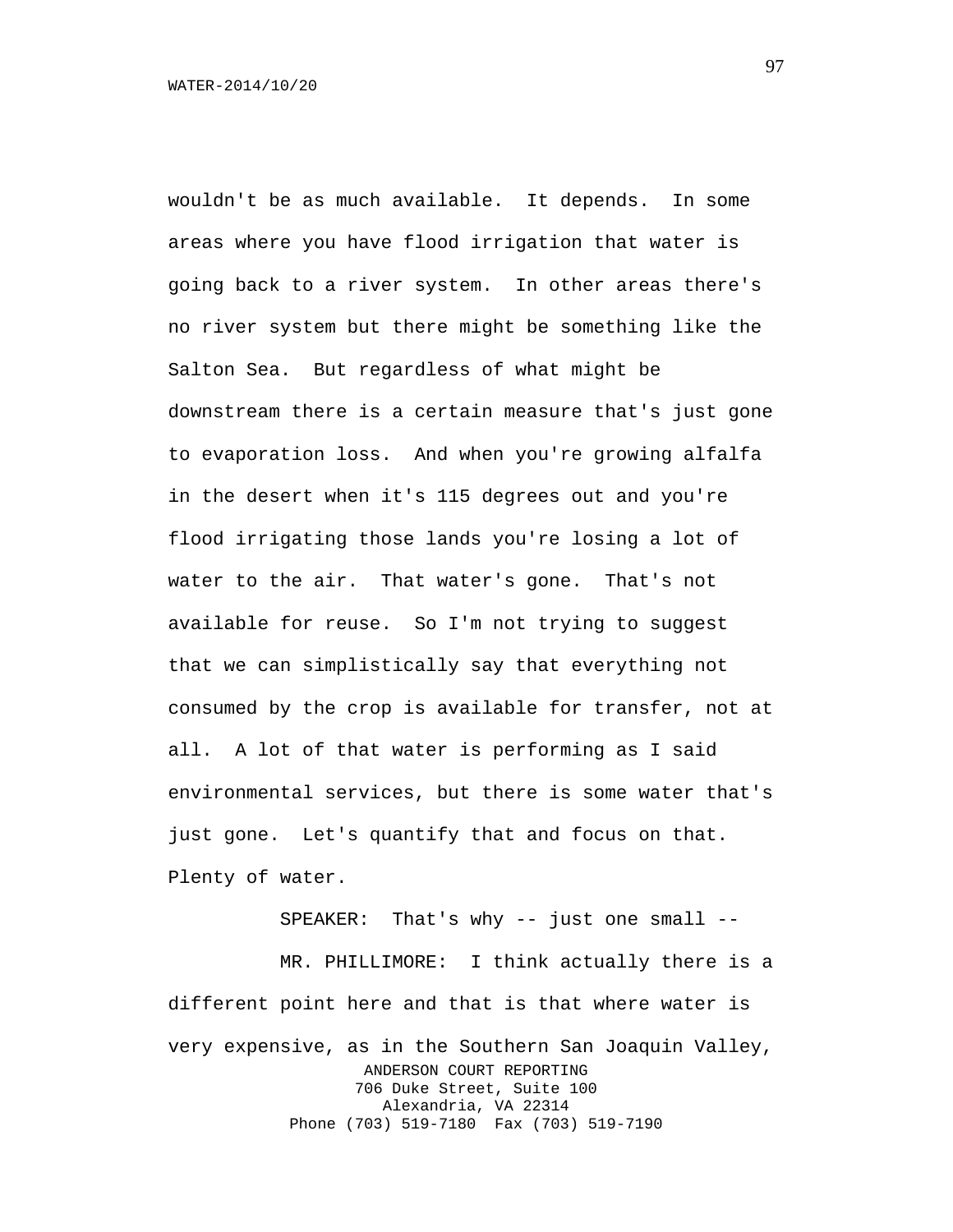there is no flood irrigation, right. I mean the market place is taking care of these issues if it's allowed to function. And the problem where you've got people flood irrigating alfalfa is that -- and I'm sorry that I'm doing a bad job for my dairy friends but I don't really know all the circumstances -- but it's usually because there is water that is very cheap that they cannot move elsewhere. And therefore they're using it inefficiently. The market will take care of the problem.

MS. KEARNEY: Any more questions?

MS. HANAK: May I just?

MS. KEARNEY: Yes, go ahead, Ellen.

MS. HANAK: Yeah. So I think that the answer, David, is it does depend a lot on where you are. I didn't read Robert's nine percent to mean just improving irrigation efficiency, but reducing agricultural water use by nine percent. And sometimes that has to be with reducing crop production. So the suggestion of reducing summertime alfalfa is actually reducing crop production. But alfalfa is one of those ANDERSON COURT REPORTING 706 Duke Street, Suite 100 Alexandria, VA 22314 Phone (703) 519-7180 Fax (703) 519-7190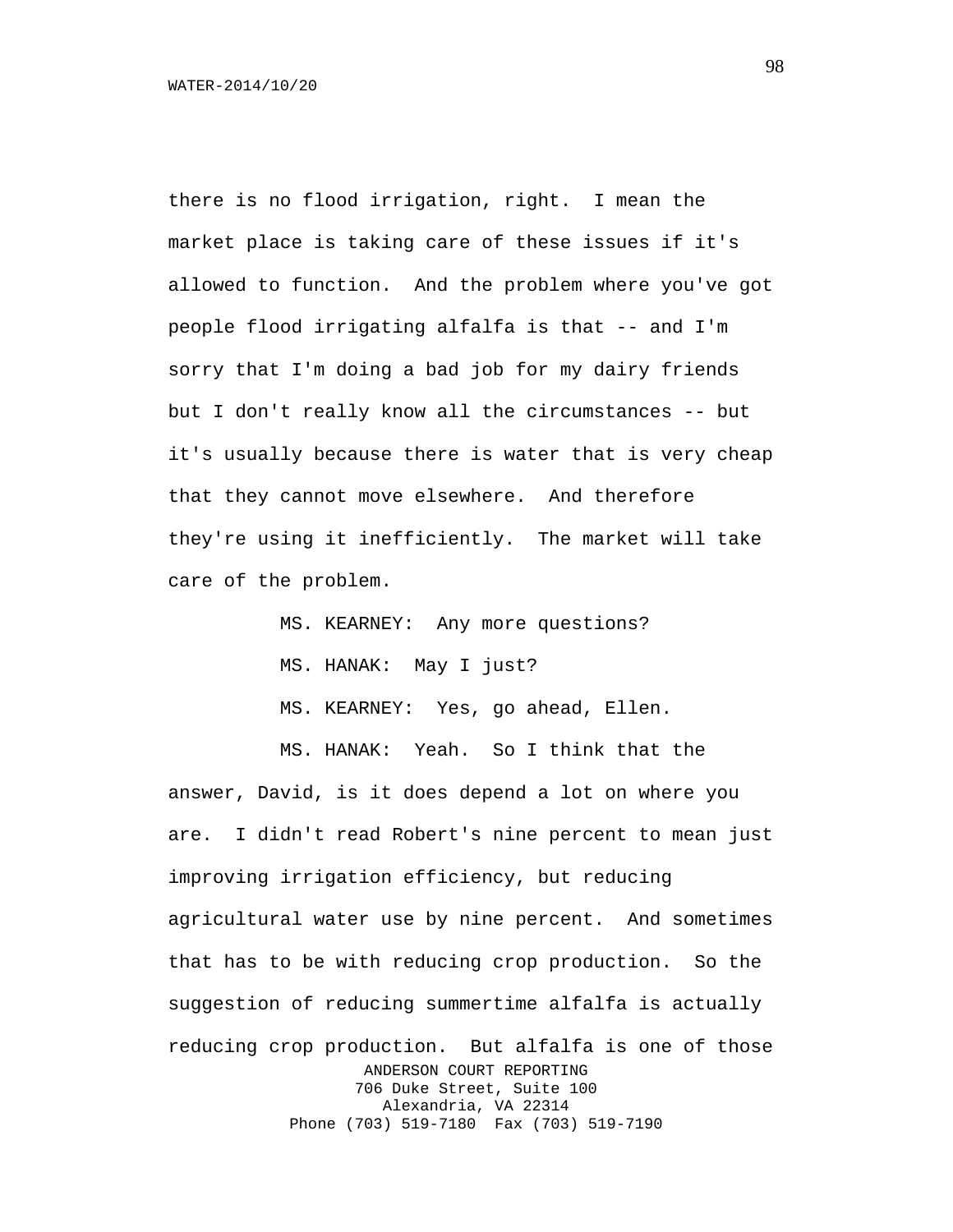great crops that you can just let sit around for a while and without killing it. So that's a good way of being smartly efficient with irrigation.

MS. KEARNEY: So we're right on time for our short break before we'll move into our second panel. Thank you to the panelists. (Applause)

MR. ALTMAN: This second panel is going to focus on innovation in the water sector or, as some would argue, the lack of it and why. We have an exceptional group of panelists for purposes of discussing this and I just want to introduce them.

To my immediate left, Tamin Pechet, who is the founder of Ambien Water who is the chairman of Imagine H20 and who has a very rich history, as you can see in your material, as an investor. To his left, Michael Markus who is the General Manager of the Orange County Water District and has enormous experience in construction management and water planning and elements of this whole debate from that perspective.

> ANDERSON COURT REPORTING 706 Duke Street, Suite 100 Alexandria, VA 22314 Phone (703) 519-7180 Fax (703) 519-7190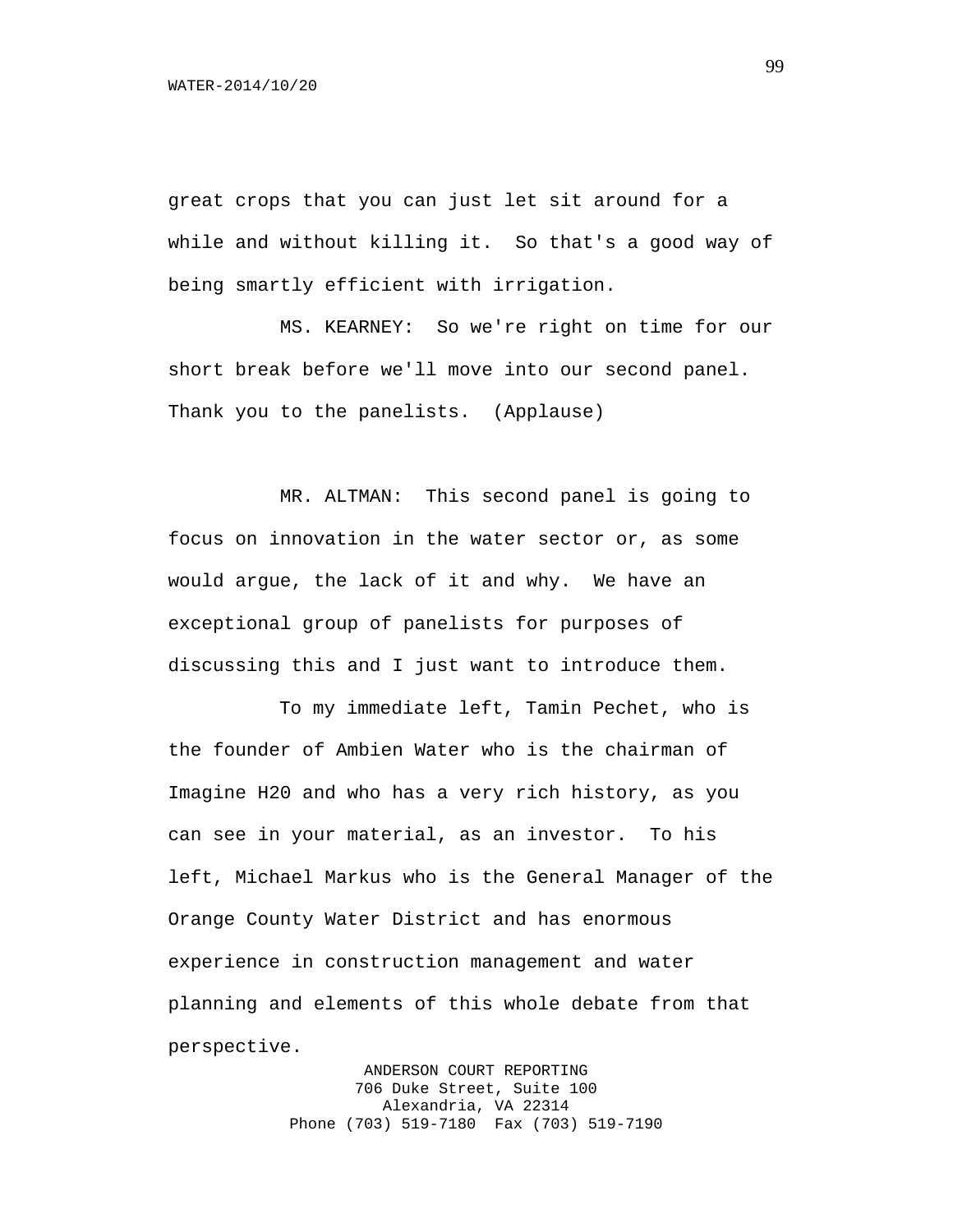And to his left, Peter Yolles who leads Water Smart's public affairs activities and previously was responsible for protecting water resources (inaudible) 01:07 conservancy. And then Buzz Thompson, I believe, together with Nucia Jamni 01:14 and David Victor wrote a terrific paper for this event. I hope you've all had a chance to look at it.

Buzz is (inaudible) 01:22 but he's a professor at Stanford Law School. He's also Director of the Woods Institute. And we're going to begin with Buzz summarizing his paper and we'll go from there. Thank you, Buzz.

MR. THOMPSON: Okay. Thank you, Roger. As you've just heard, I'm actually a lawyer by background so I'm going to do something which is really unusual for a lawyer to do, which is I'm going to spend the next seven minutes talking entirely about technology.

Thankfully, on this particular paper, I have two co-authors, Nucia Jamni who is sitting in the second row over here and David Victor from the University of California, San Diego who know far more ANDERSON COURT REPORTING 706 Duke Street, Suite 100 Alexandria, VA 22314 Phone (703) 519-7180 Fax (703) 519-7190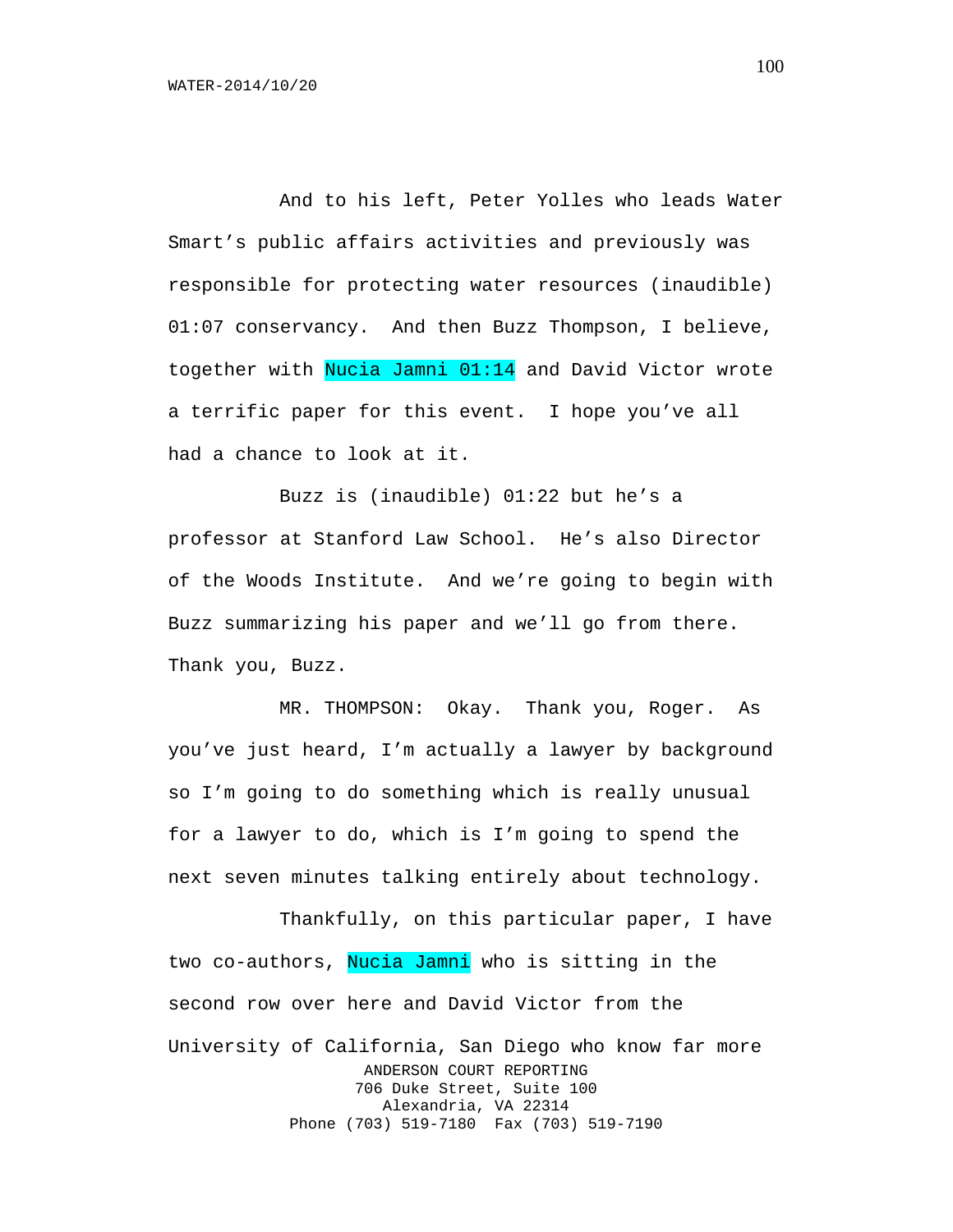about the technologies than I do.

As Secretary Rubin started out by mentioning, water is, I think, going to be the critical issue of the 21<sup>st</sup> Century, certainly the critical resource issue. And one of the most important things we're going to have to learn how to do is to get along with less, because you're going to hear in the next panel there are vast areas of world, including California, which are going to have less water available to them in a period of climate change than they have today. And technology is going to be one of the crucial elements in solving that oncoming increasing water shortage.

One of the things that the last panel talk about in terms of dealing with water shortages is reducing our consumption. And, in fact, there's really only three ways in which we can learn to do with less. One is is that we can lower the population. That was sometimes that Rob Glennon mentioned we really don't talk very much about. The second thing we can do is we can reduce the amount of ANDERSON COURT REPORTING 706 Duke Street, Suite 100 Alexandria, VA 22314 Phone (703) 519-7180 Fax (703) 519-7190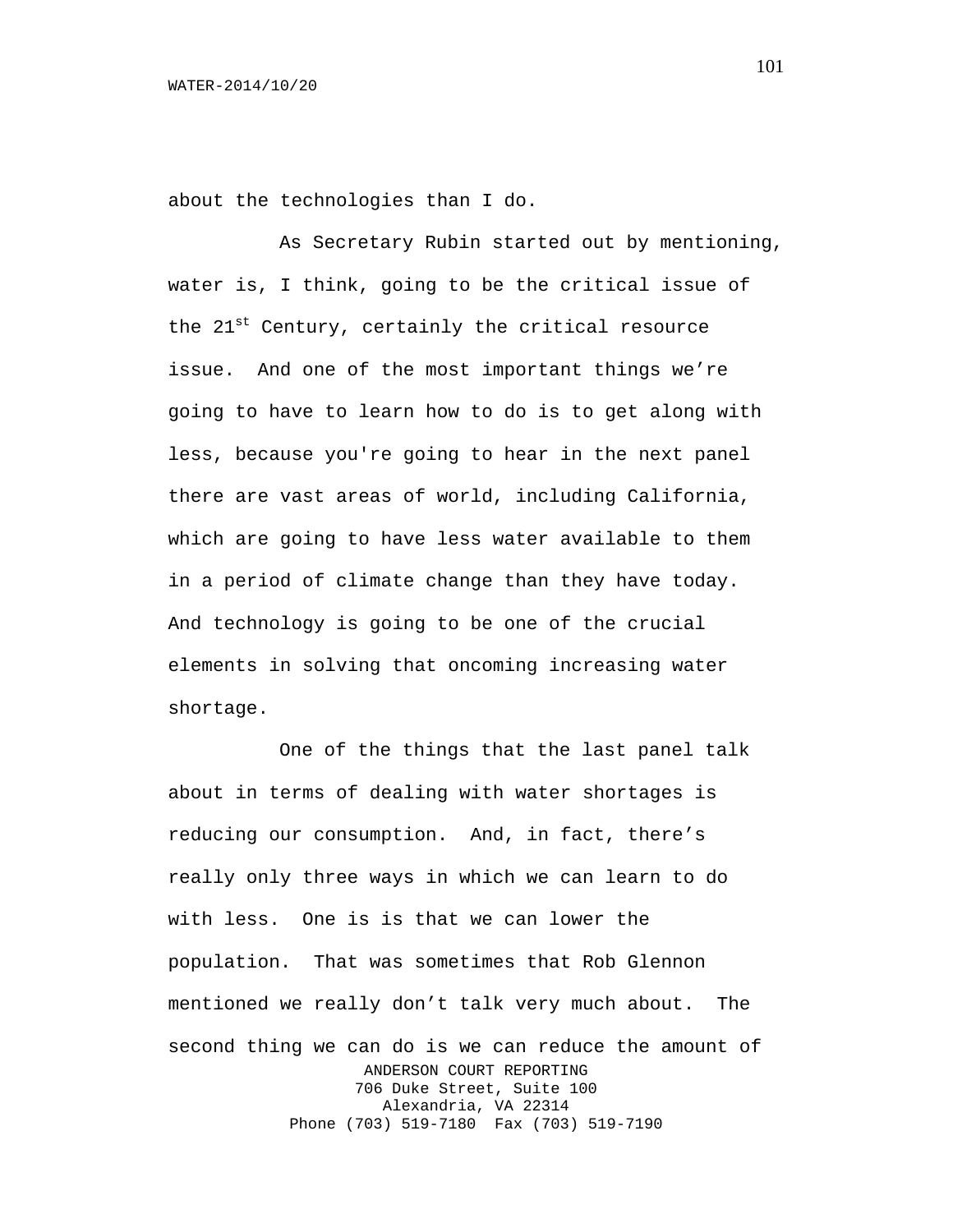water we utilize. We can conserve water. But then the thing third we can do is that we can turn to technology. And technology is going to be critical in solving the water challenges that we have in this particular century.

Water technology is going to be essential for the type of water treating activity that Rob Glennon talked about in his paper, the Western's water district which is in the Central Valley of California (inaudible) 03:34 the technology and electronics trading system in order to make sure that their internal water market works as effectively as possible.

Technology is going to be important in the type of ground water management which is going to be critical under California's new legislation. There are engineers here at Stanford who are working on new technologies that effectively can do CT scans of the earth, and in the process, having much better sense of what that ground water resource is that we need to manage.

> ANDERSON COURT REPORTING 706 Duke Street, Suite 100 Alexandria, VA 22314 Phone (703) 519-7180 Fax (703) 519-7190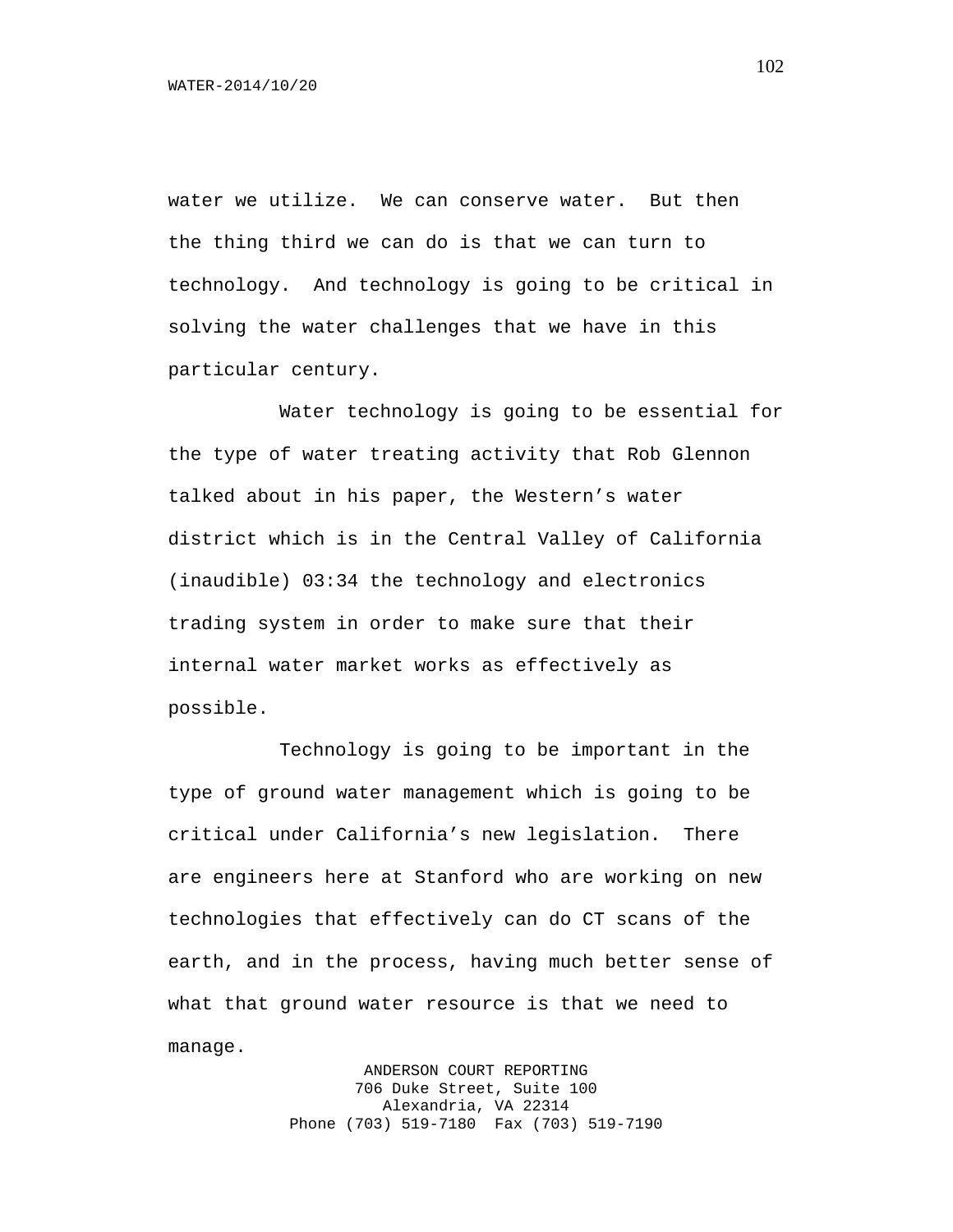As you heard in the last panel, technology is important to measure water. Technology is also critical for conserving water. Governor Brown mentioned that's the number one goal of the state water plan. And without new technologies, we're not going to be able to conserve as much as we could. And let me give you two further examples of how technology is important, both of them in terms of new sources of water, technologies that can both help us reduce our demand for fresh water at the same time that we reduce our demand for energy. One of those technologies is in the area of recycling.

Historically, the way in which we dealt with water was that we imported water of great distances to where we needed it. We utilized that water and then we dumped it back into the environment again, frequently in California in the ocean where it was not usable. And in having to treat and then dispose of that waste water, we used a mixed amount of energy. As a general amount of about 30 to 60 percent of the energy command of most municipalities is for their ANDERSON COURT REPORTING 706 Duke Street, Suite 100 Alexandria, VA 22314 Phone (703) 519-7180 Fax (703) 519-7190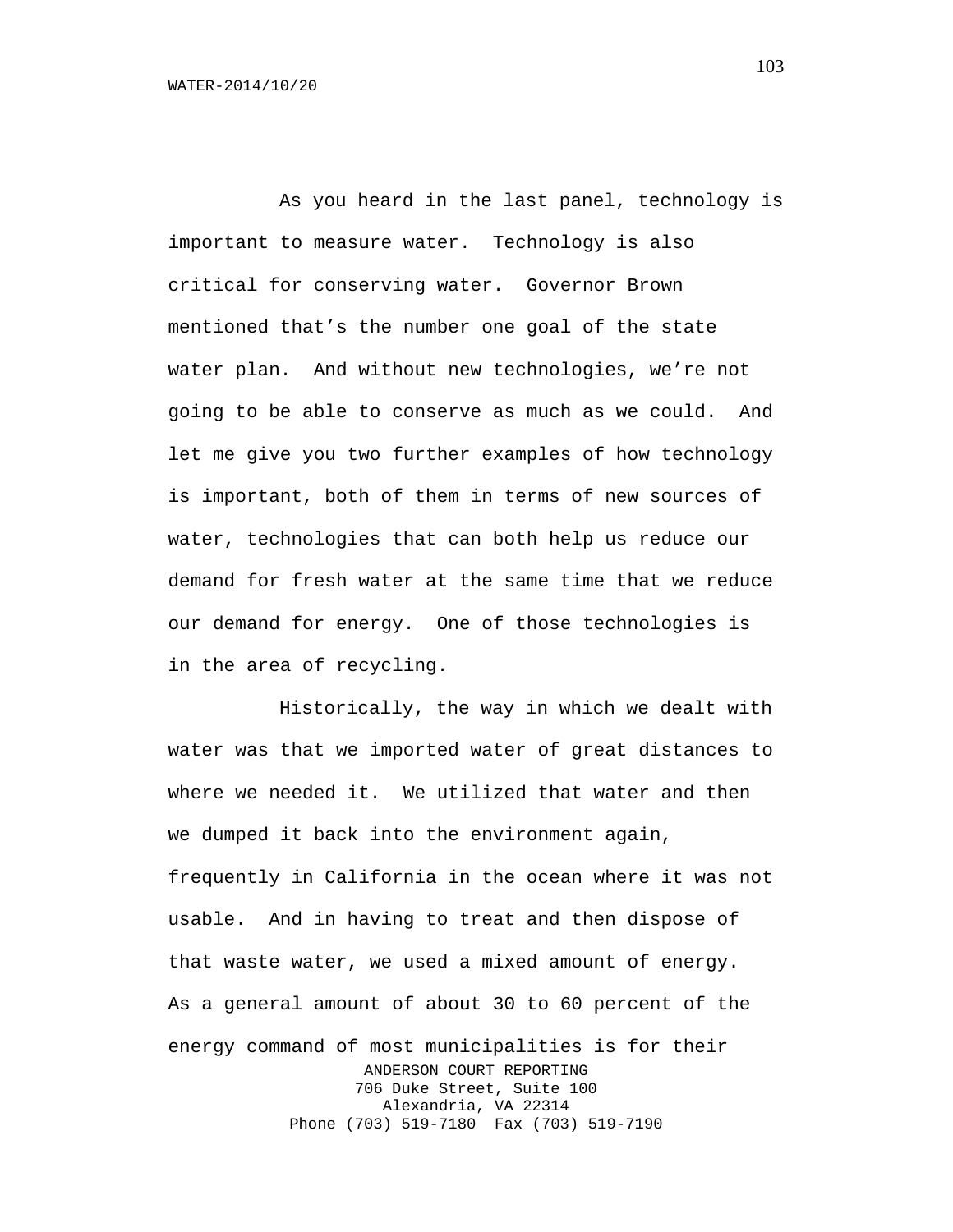waste water treatment systems. About three percent of all the energy used throughout the United States is for the treatment and then disposal of waste water. We need to change that.

Through recycling, we're already beginning to take that waste water and recycle it in order to get the clean water back that we can utilize again. But what we have to be doing is recycling that waste water not simply for the water but also for the energy that is contained in. No matter how much energy we have to use in order to purify waste water, there is four times that amount of energy embedded in the waste water itself. And so at least in theory, we can produce four times the energy that's actually necessary in order to purify that water for reuse.

The screen at the moment shows some technology which has been developed here at Stanford, the can-do technology. The can-do technology will be one of the first technologies that actually will produce more energy than it utilizes so that not only will it purify water and provide us with more water ANDERSON COURT REPORTING 706 Duke Street, Suite 100 Alexandria, VA 22314 Phone (703) 519-7180 Fax (703) 519-7190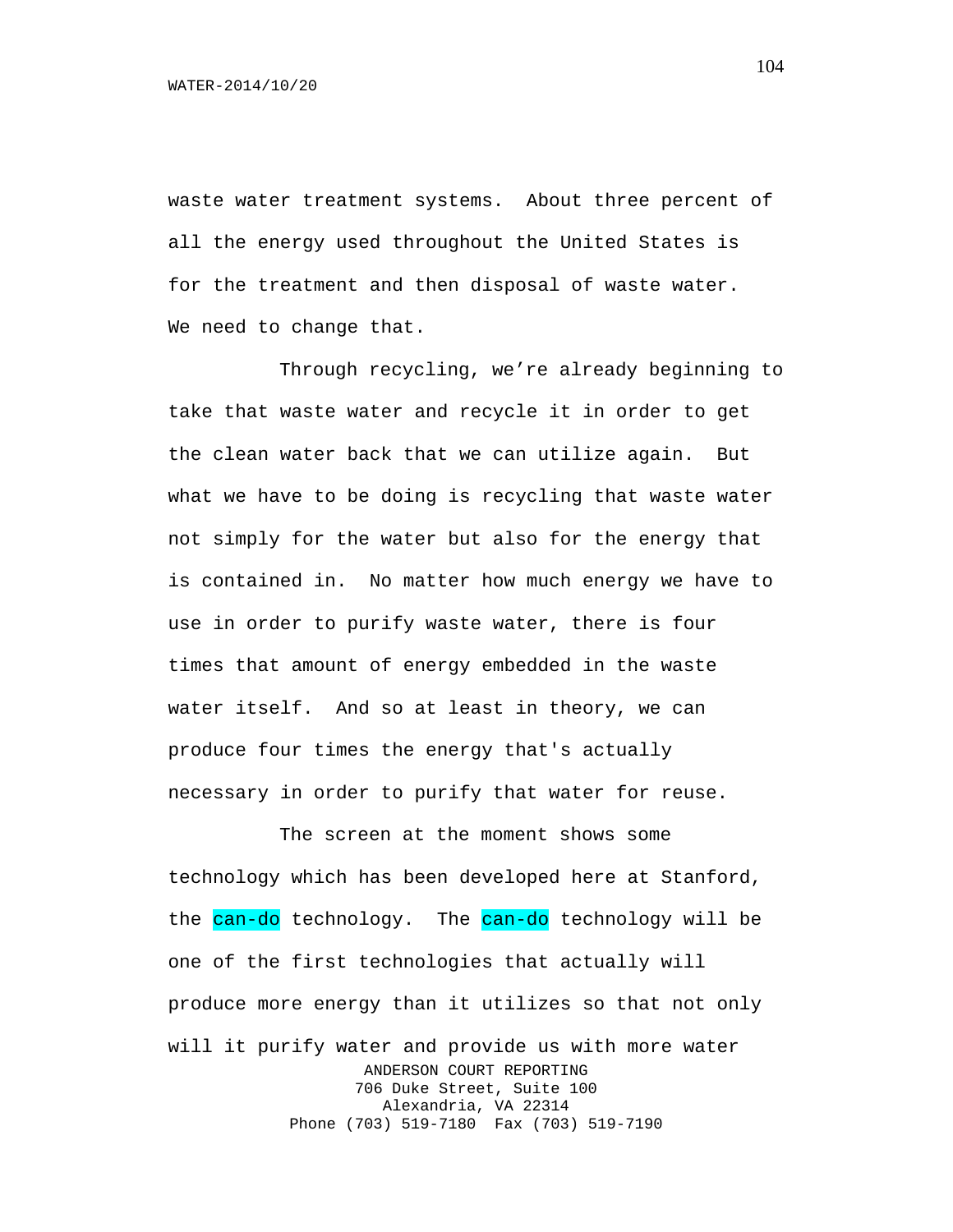that we can use rather than fresh water from rivers and streams but also supply us with energy back to the grid.

Another major area in which we can produce more water in the future for our needs is desalination, and you can see in the upper right-hand corner here, the desalination plan that San Diego is building in Carlsbad. Desalination at the moment is not the answer for water shortages in very many regions of California and the world simply because of its cost. Desal (global phonetic) 06:57 cost on average is something in the nature of about \$2,000 an acre foot right now where you can frequently got water through other means of about \$500 an acre foot.

And desalinated water is very expensive for several reasons. One of the reasons though is that it requires an immense about of energy. Almost half of the operating cost of your typical desalination plant is energy.

In addition to the costs of operating the desal plants, desal plants are huge operations, is -- ANDERSON COURT REPORTING 706 Duke Street, Suite 100 Alexandria, VA 22314 Phone (703) 519-7180 Fax (703) 519-7190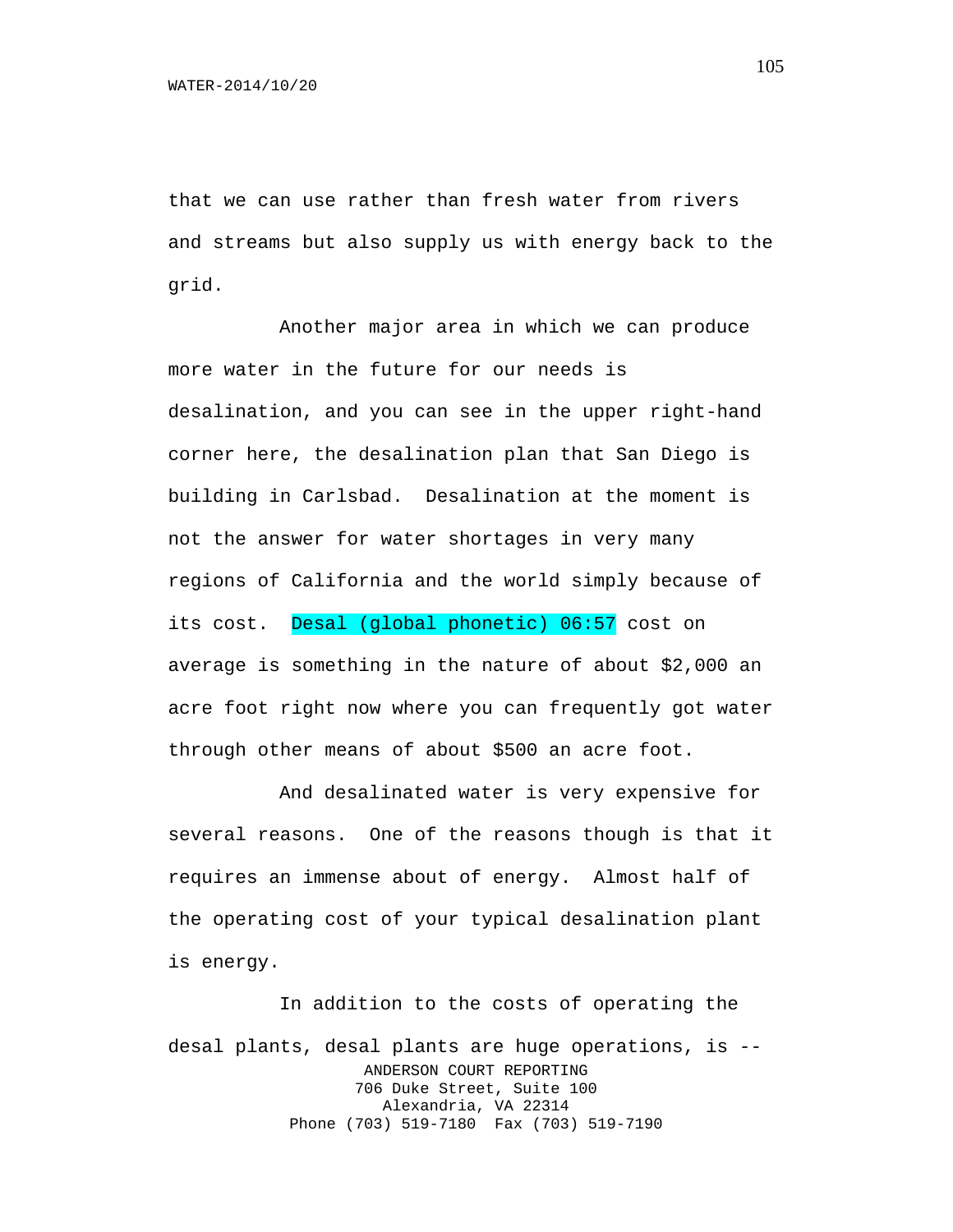again, you can see in that upper right-hand corner - in order to be able to put the amount of water through those desal plants that we need. We then only have to have very sizable plants with huge footprints. And probably the worst possible place to put it (inaudible) 07:46 which is on, for example, the coast of California. And so, not only do you have huge energy costs but you also have huge construction costs. The question is whether or not we can further reduce the cost of desalination, and there are new technologies on the verge of adoption that should permit us to reduce the cost of desal.

The picture on the lower left-hand corners are representation of grafting. Grafting was first developed and produced in about 2003. It is a form of puraclarven 08:18 in a very thin layer. So grafting, in fact, is so thin it's basically two-dimensional. But even though it's extremely thin, it's also extremely strong. And so graphing opens up the opportunity of being able to get a lot more water through the filter system and doing that at high ANDERSON COURT REPORTING 706 Duke Street, Suite 100 Alexandria, VA 22314 Phone (703) 519-7180 Fax (703) 519-7190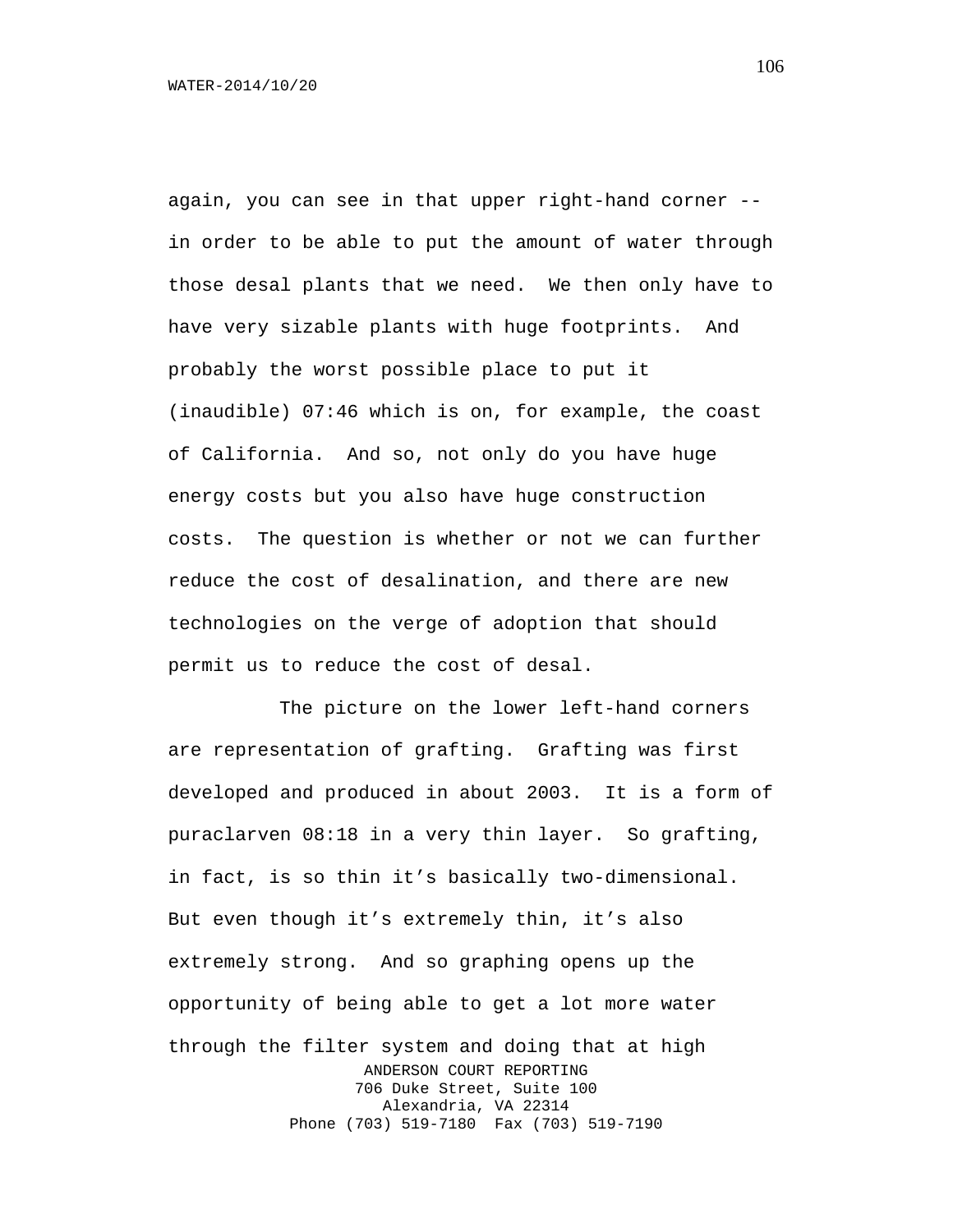volumes because, again, it's very thin so it's easy to get water through through it but it's very strong so you can get a lot of water through it.

There was a recent MIT study that suggests that we can probably reduce the total amount of energy that's needed for desal plants by about 15 percent by moving over to graphing. And perhaps, even more importantly we can actually reduce the size of desalination plants by about a half. We would only need about half as many pressure vessels because of how much water we can actually move through the grafting membranes. And that would permit us, again, to significantly reduce the cost of desalination.

The problem, however, is that we are investing an inadequate amount of money right now in these types of water innovations. And as a result of that, we're getting much less in the way of new innovative water technology than we really need. This is a slide that shows the number of new patents issued in every year from 1999 until 2011. First of all, in the water sector which you see in the bottom green and ANDERSON COURT REPORTING 706 Duke Street, Suite 100 Alexandria, VA 22314 Phone (703) 519-7180 Fax (703) 519-7190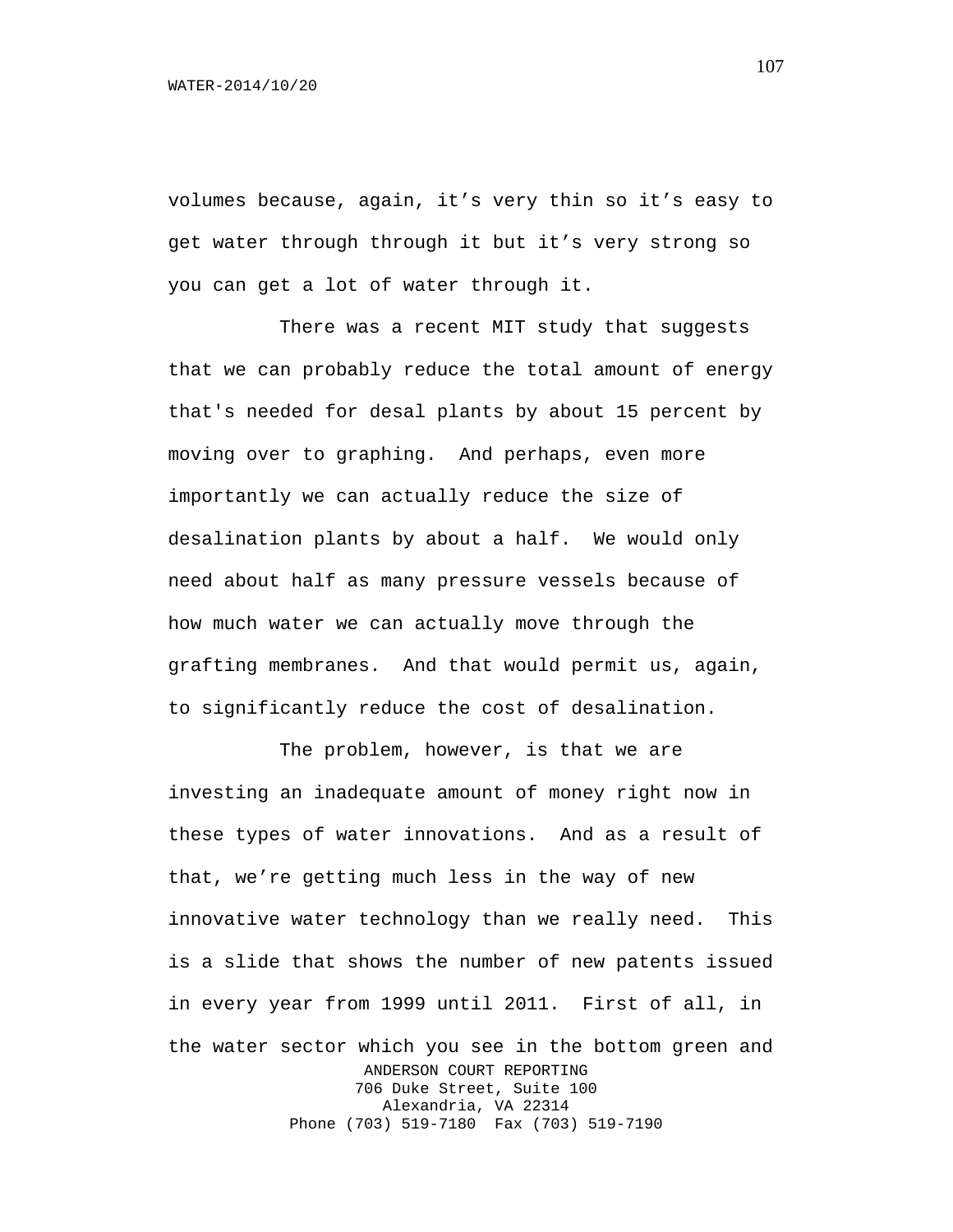second of all in the clean energy sector which you'll see in the upper blue.

Early in 1999 you had about twice as many patents which were issued in the energy sector than in the water sector, but as you can see, that gap has grown dramatically so that earlier in this particular decade there was a second-fold difference. So even today there is a four-fold difference in the amount of new technologies being produced in water versus being produced in energy.

And no matter how you measure innovation in the water field versus innovation in the energy field -- whether you measure it in terms of the output, the number of new patents being issued, or whether you measure in terms of the amount of money that were in investing in the water technology in terms of either the total investment, the number of new deals in the water sector, venture capital investment, corporate investment, public funding -- water technology is getting only a fraction of the money that new energy technology is receiving.

> ANDERSON COURT REPORTING 706 Duke Street, Suite 100 Alexandria, VA 22314 Phone (703) 519-7180 Fax (703) 519-7190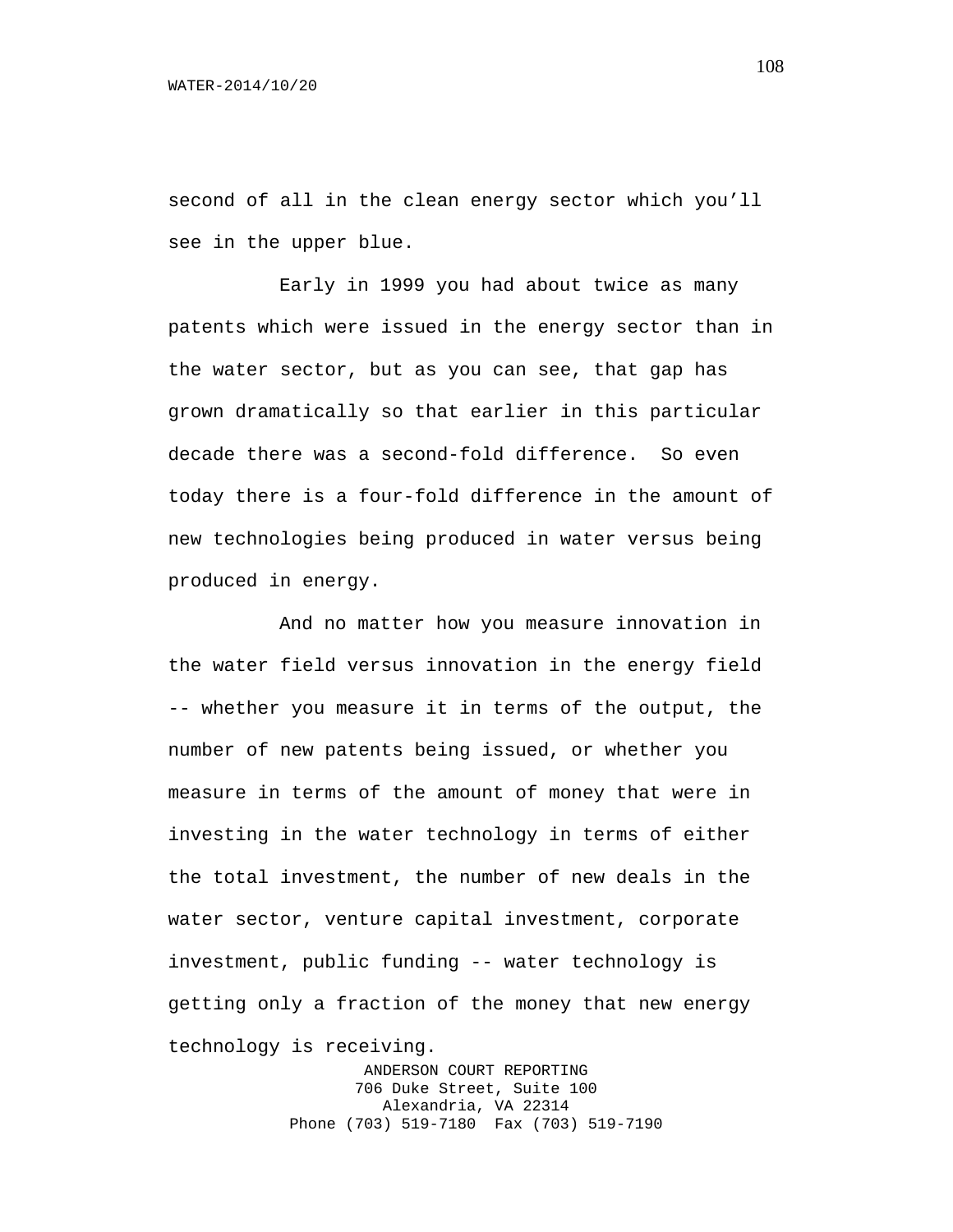So the question that this particular paper addresses is what could we do about that. And if you read the paper, you'll see that we have an analyses which shows there's a variety of reasons why new technologies in the water field are coming in at a much slower pace than they are in the energy area. But I want to talk about the four major areas that we focus on in the paper. The first one is pricing. Water prices are far lower than they are for virtually any other comparable resource. And as a result, the demand for new water technologies is much less than it actually should be.

This particular slide here shows the effect of energy prices on new patents in the energy field. And what you'll see is that there's a moderate high correlation between how much we are charging for energy and how many new patents are being developed in the energy area. There's also not surprising the two states with the highest energy prices which are Hawaii and California are then two of the leaders in producing new energy (inaudible) 12:10. ANDERSON COURT REPORTING 706 Duke Street, Suite 100 Alexandria, VA 22314 Phone (703) 519-7180 Fax (703) 519-7190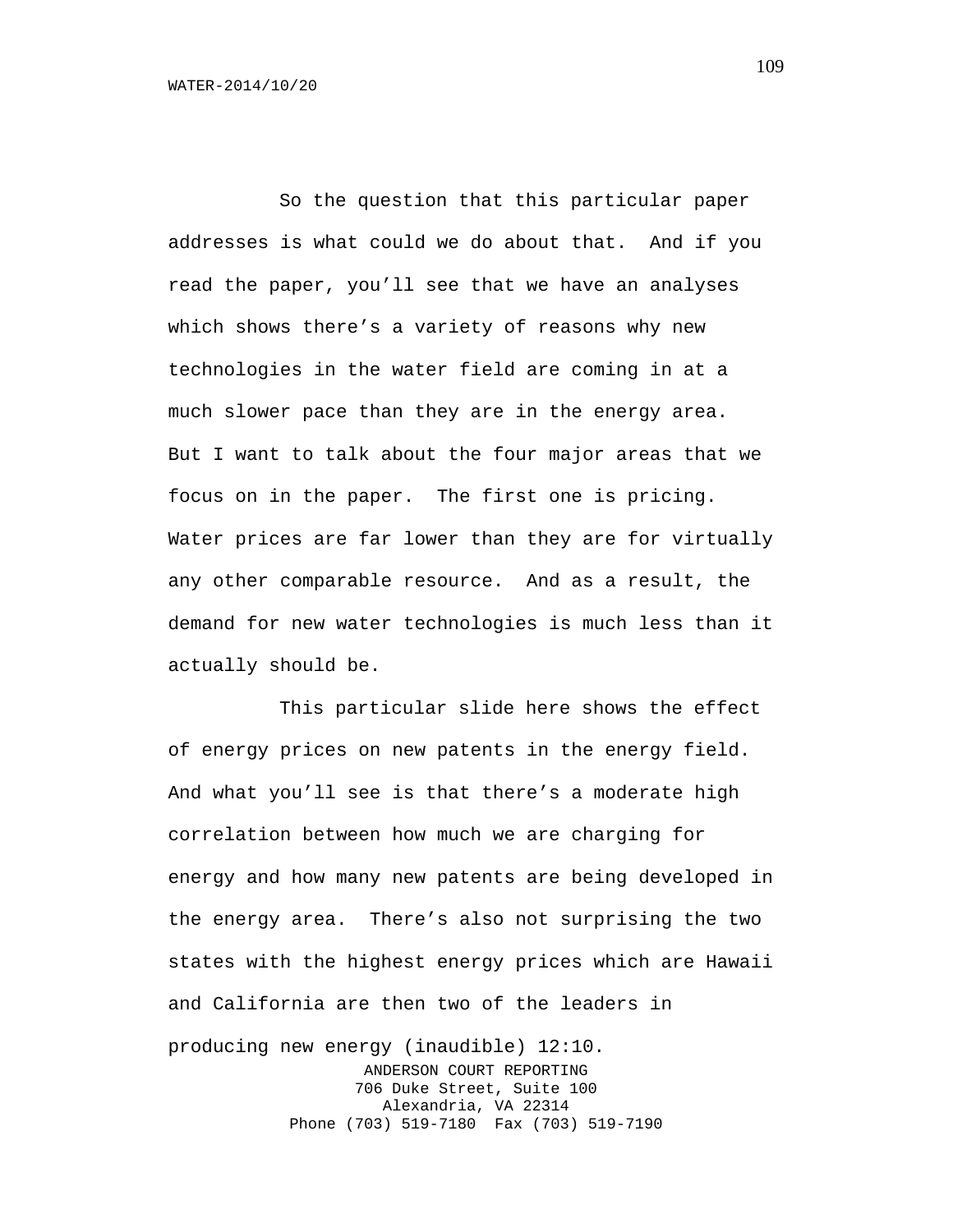But if you look at water, and this particular slide shows the amount of space as a whole, the vertical axis on this particular slide shows the price that we charge for water. The horizontal axis shows the amount of water which we are distributing. The United States is providing water at one of the cheapest rates of any of the major developed countries around the world.

And so, one of our recommendations is that we should actually begin charging for water the true price of water, and if we do that, that will increase the demand for the types of new water technologies that we need. And there's a variety of reasons why right now why water is underpriced. The first thing is that we actually give away water in the United States. We all pay for water but what we actually pay for is the cost of transporting the water to us and then purifying and delivering the water for us.

Neither California nor any of the other states actually charge us for the water itself, despite the fact that there is opportunity cost to the ANDERSON COURT REPORTING 706 Duke Street, Suite 100 Alexandria, VA 22314 Phone (703) 519-7180 Fax (703) 519-7190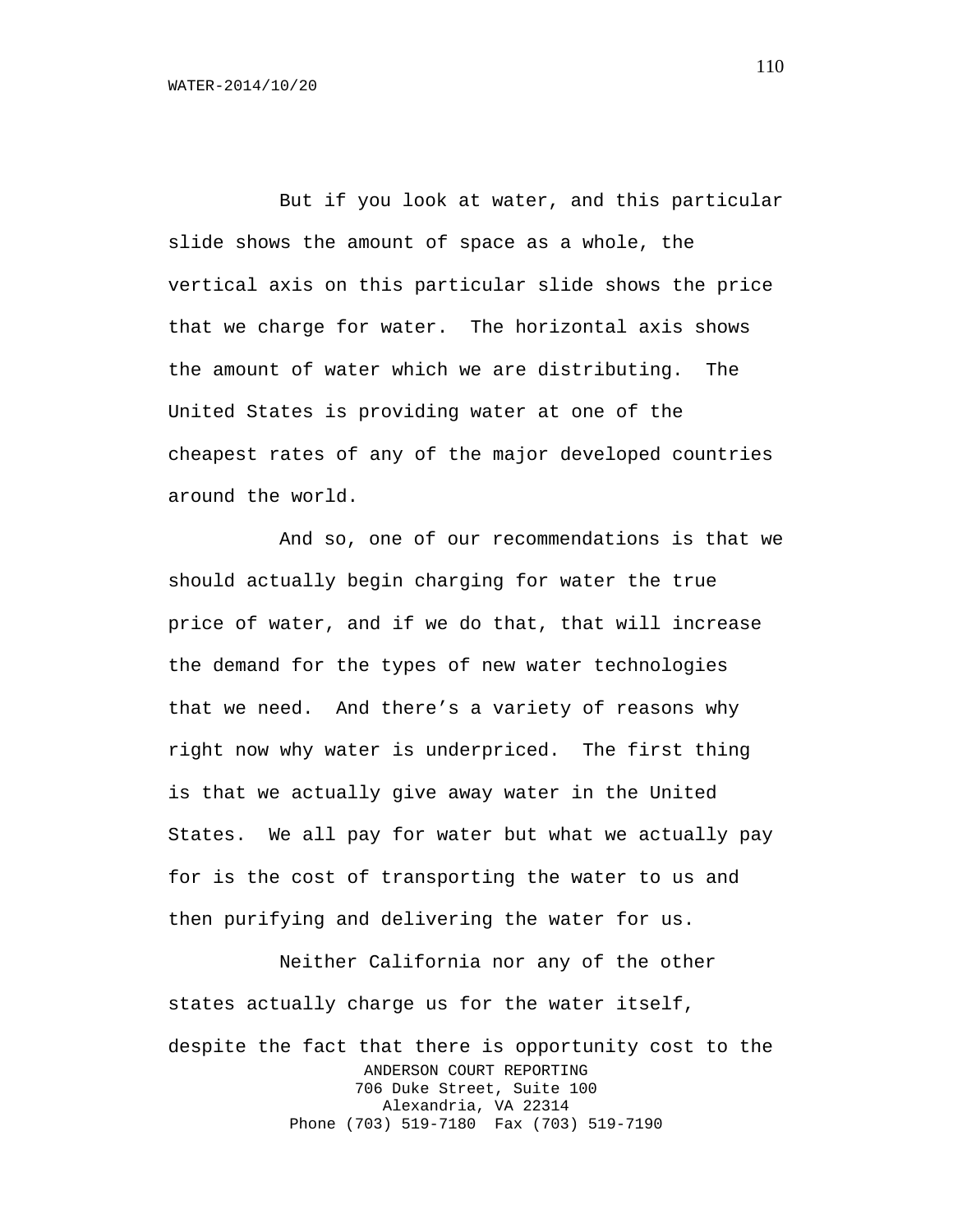environment, to esthetics, to recreation of taking that water out of our rivers and streams. So it was a study in Australia two years ago that tried to look at what the value of the water in the river was compared to just supplying the people. And what they found was that the value of keeping the water in streams was about three times the actual price that we were charging for the water.

So the first thing we should actually do is start charging for the water itself. Second of all, some areas of California -- many areas of the United States as a whole is filled on metered water so we're actually not charged by the amount of water that we use in that. Third, there are a lot of utilities in the United States that are not setting aside the money that's necessary for actually reinvesting in the infrastructure that they have and that is deteriorating over time.

Fourth, water prices in much of the United States are subsidized so there are some states, for example, that still subsidize their water prices with ANDERSON COURT REPORTING 706 Duke Street, Suite 100 Alexandria, VA 22314 Phone (703) 519-7180 Fax (703) 519-7190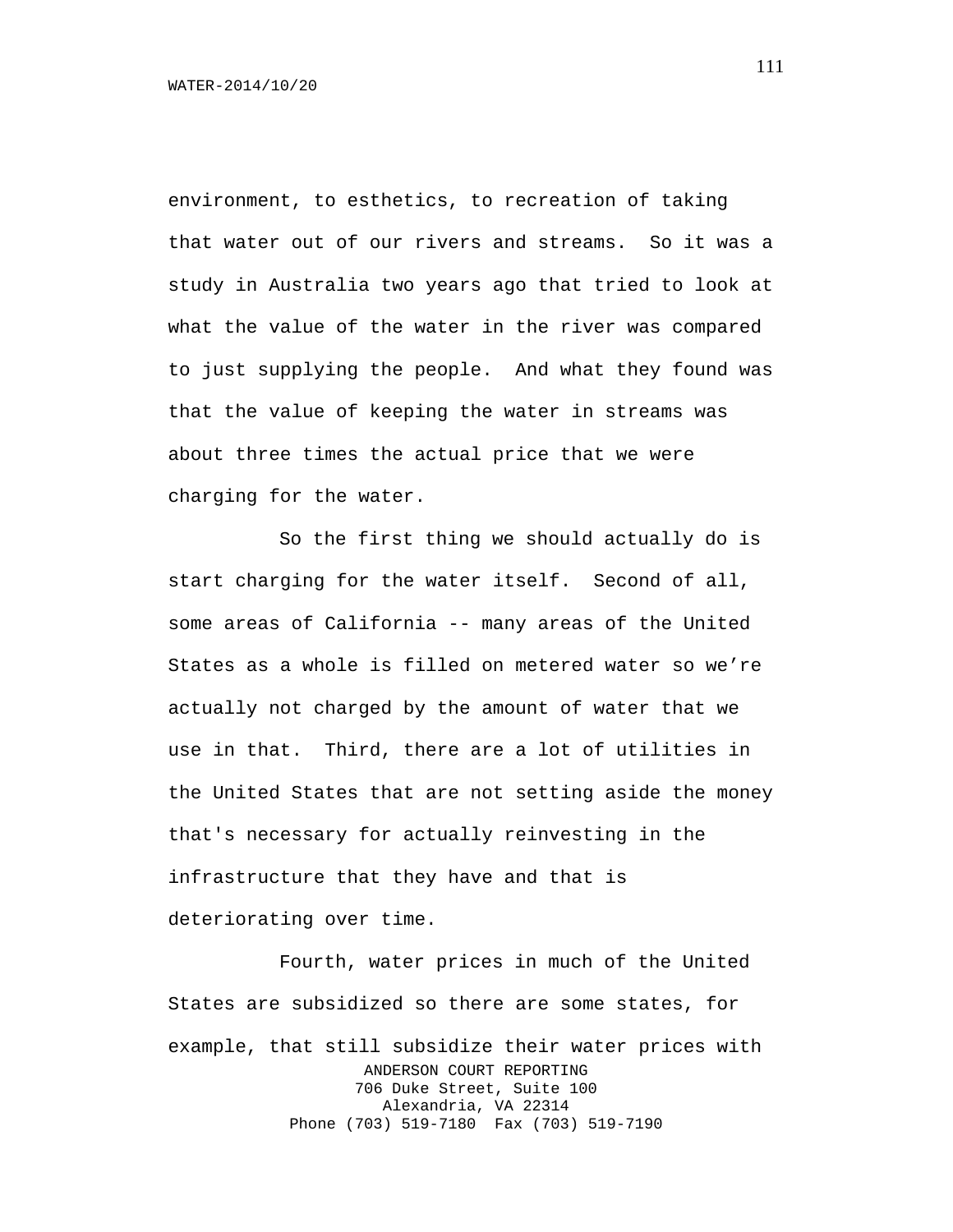real estate taxes. Fifth, when we are faced with water scarcity we don't adjust the price of our water to reflect that particular scarce.

I don't think there is any other resource that when it becomes scarcer, the price of that resource actually doesn't rise. So there are a variety of ways in which we underprice water. And if we simply priced it at what its true value was, we would take a major step towards actually providing an incentive for the type of new water technologies that I was mentioning earlier.

Another area is financing. In order to move these new technological improvements on, we not only have to price water properly but we also have to, well, finance it. And water is an area which is highly tapal 15:02 intensive. This particular slide shows the actual amount of capital invested in water compared to prices. But we don't have accurate mechanisms at the moment to actually provide for adequate financing for this investment. So another thing that we propose is a public benefit charge that ANDERSON COURT REPORTING 706 Duke Street, Suite 100 Alexandria, VA 22314 Phone (703) 519-7180 Fax (703) 519-7190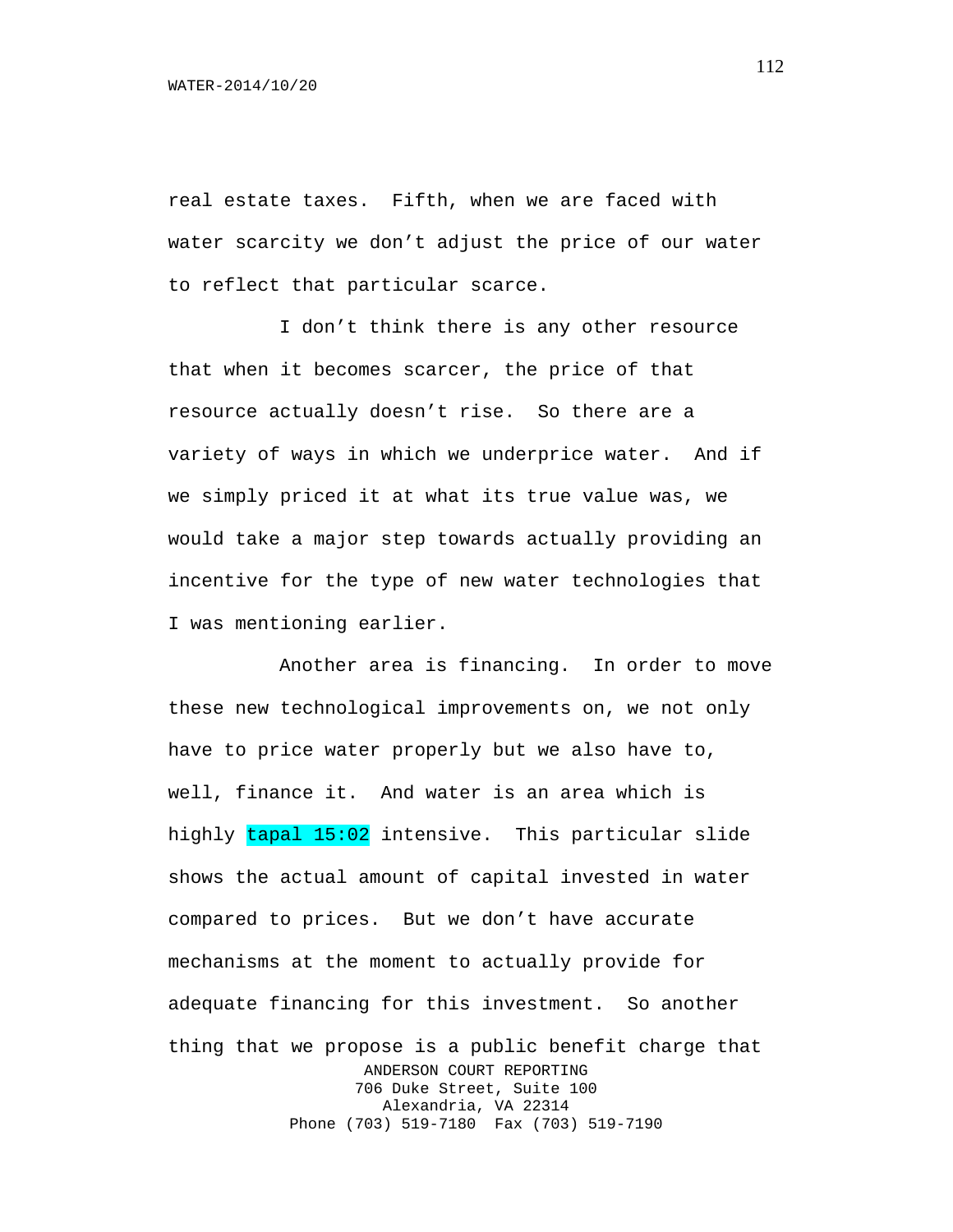would be charged on water usage, and that would then go into a fund that could be used for a variety of purposes but including new R&D.

A third area is the area of regulations. Regulations can both serve as a driver of new technology -- so for example, the Clean Water Act actually drove the development of (inaudible) 15:44 water quality technology. The type of renewable portfolio standard that we have in the energy area in California here has driven new energy technology but regulations can also serve as an obstacle to new technology. And one of the things that we have found in our particular study is that regulations in the water field are providing too much obstruction to new technologies and too little incentive for new water technologies.

And then our final recommendation is that a number of states including, we believe, California should consider opening state offices of water resource, innovation and development. These offices that could be based in an existing water agency like ANDERSON COURT REPORTING 706 Duke Street, Suite 100 Alexandria, VA 22314 Phone (703) 519-7180 Fax (703) 519-7190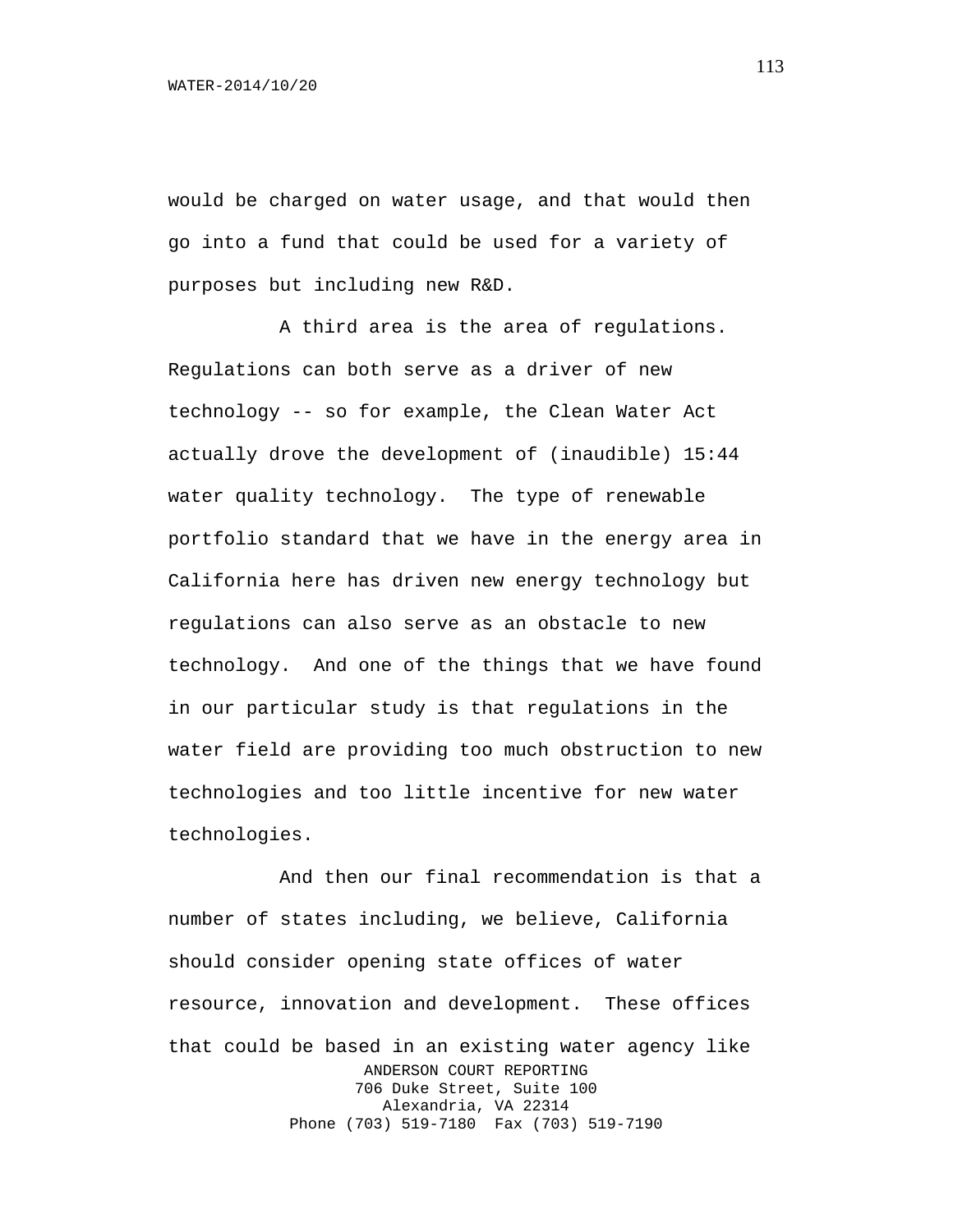the California Department of Water Resources could have the responsibility for ensuring adequate prices of water, adequate finances, proper regulation. But then, in addition to that, it could also serve as a common test bed for new technologies and it could then take the information about the new technologies and ensure that those actually get out to the water utilities.

So those are just four of our recommendations in this particular area and I look forward to hearing from the panelists as to their ideas for moving new technologies out.

(Applause)

MR. ALTMAN: Thank you, Buzz, that was great. Now Tamin, I'm going to start with you. The core focus of the first panel and the core focus of Buzz's presentation just now was the importance of introducing market-based mechanisms, especially pricing into the water sector. And two of the three recommendations Buzz's paper makes involves raising prices. So I'm going to draw down a little bit on ANDERSON COURT REPORTING 706 Duke Street, Suite 100 Alexandria, VA 22314 Phone (703) 519-7180 Fax (703) 519-7190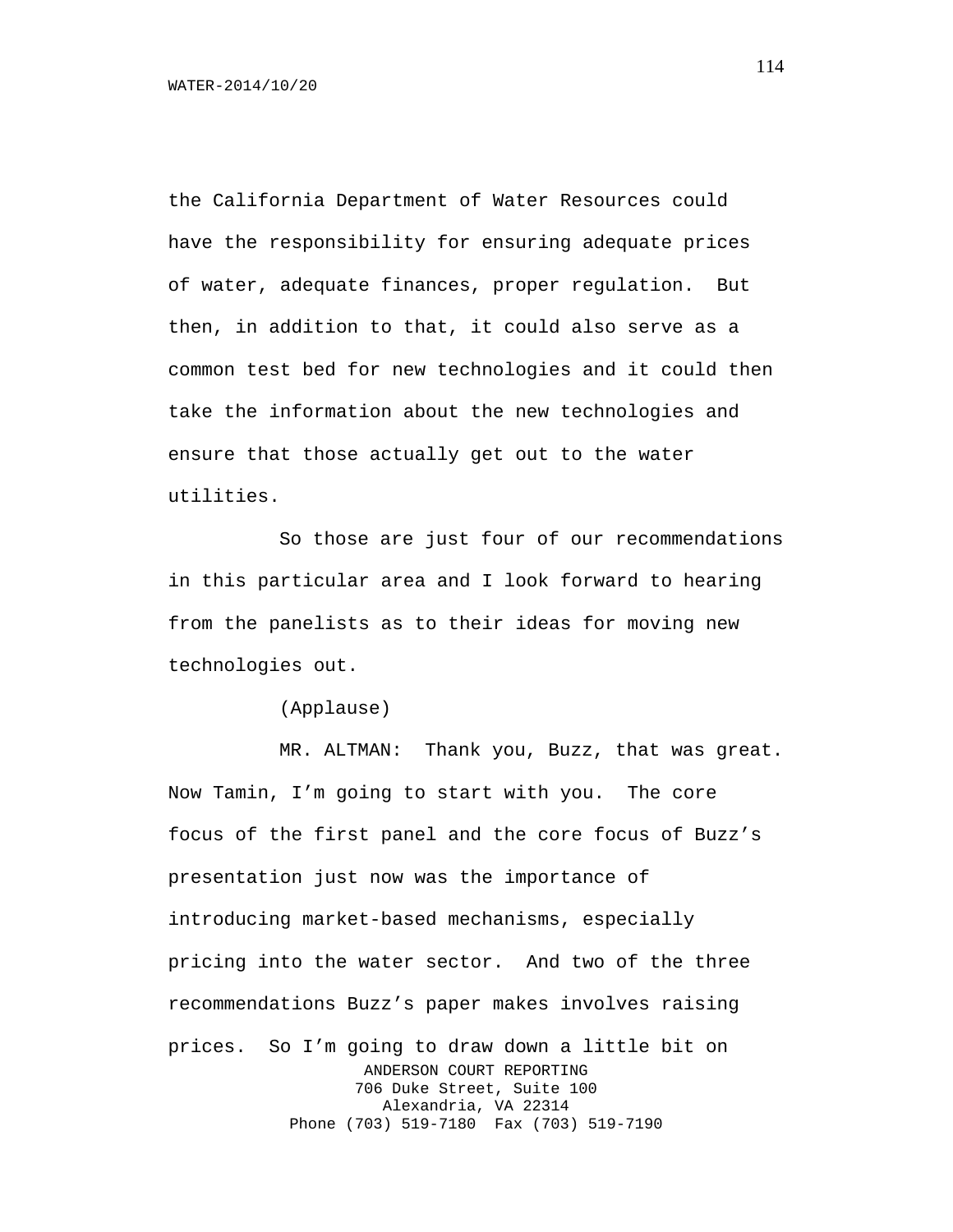that in two ways.

One, do we need to raise prices primarily to finance upgrades in our aging water infrastructure or do we need primarily to raise prices to, in effect, offer returns or attractive enough investment returns to induce innovation? Exactly what is the core reason we need to raise prices? And secondly, how hard it is really to do that? You know, when you start off and begin to be introduced to this supple subject without knowing a lot about it, you have this image that the biggest reason you can't raise water prices is because households don't want their monthly water bills to go up, pretty natural too, unlike the difficulty of raising gas taxes at the federal level.

But any one of the vast majority of water is used for agriculture, and I don't know whether that means that that's why it's especially hard to raise prices or whether actually it would be easier to do that or is easier to do that than if households were the primary concern there, so talk about that a bit.

> MR. PECHET: Sure, that's simple. So let's ANDERSON COURT REPORTING 706 Duke Street, Suite 100 Alexandria, VA 22314 Phone (703) 519-7180 Fax (703) 519-7190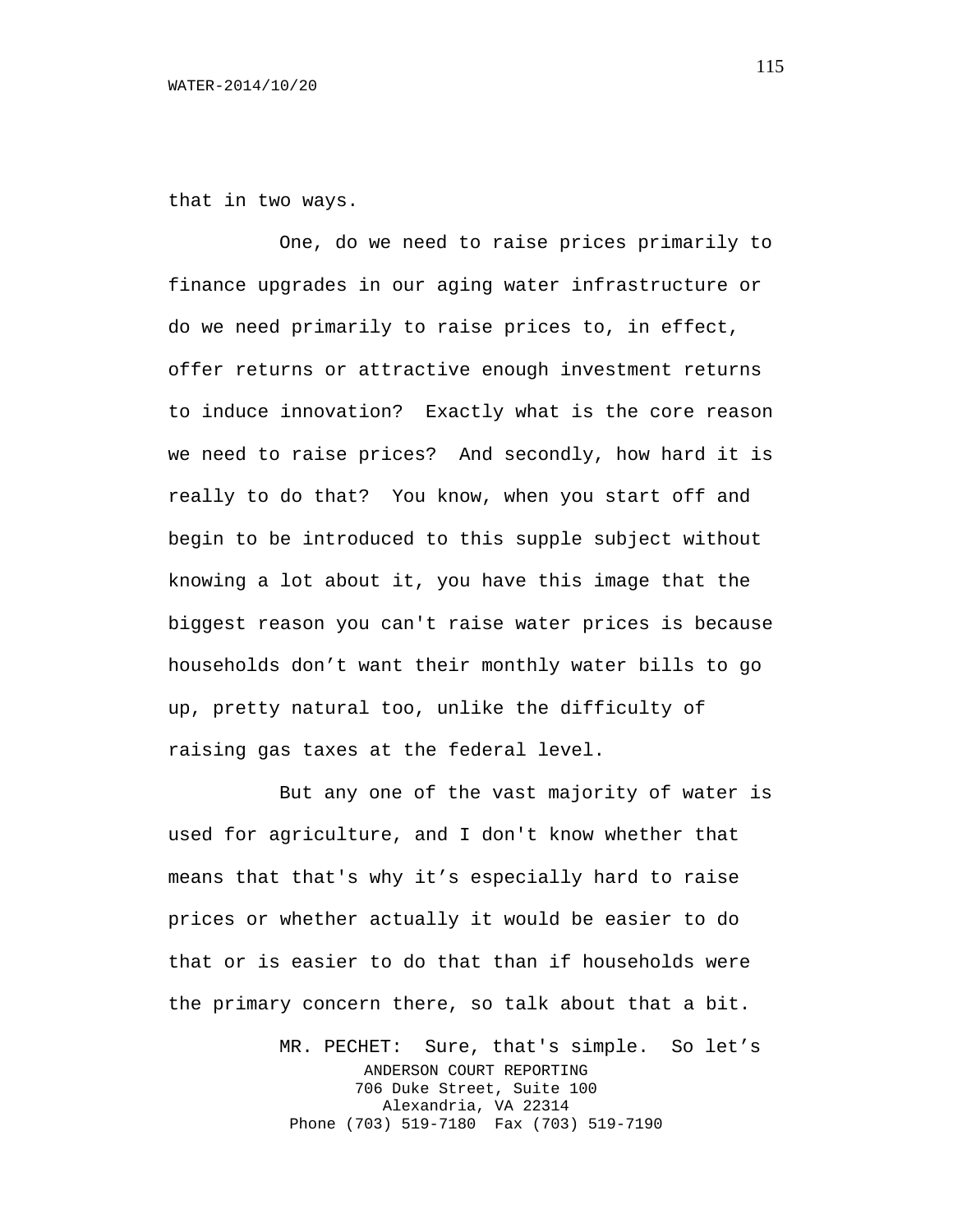start with where we are with water prices. How many people know what they paid last month for water and sewer? How many people think whatever you pay now is going up? Okay.

Well one of the issues is that there is no average price for water or sewer that is relevant to an innovative company trying to sell to a customer. The only price that matters is what that customer pays because you have to deliver a value proposition against the price of water.

I agree water rates are rising. They're rising faster. Water and sewer rates are rising faster than any other utility expense. But part of the reason why not very many hands went up for the first question is because they're still low as a percentage of the in-household incomes. So there is room to raise rates. Rates are rising but they're still low.

So why do we need to raise them? Well, again, you have to realize that water is a hyperlocal market. And I think that, on average, water and sewer ANDERSON COURT REPORTING 706 Duke Street, Suite 100 Alexandria, VA 22314 Phone (703) 519-7180 Fax (703) 519-7190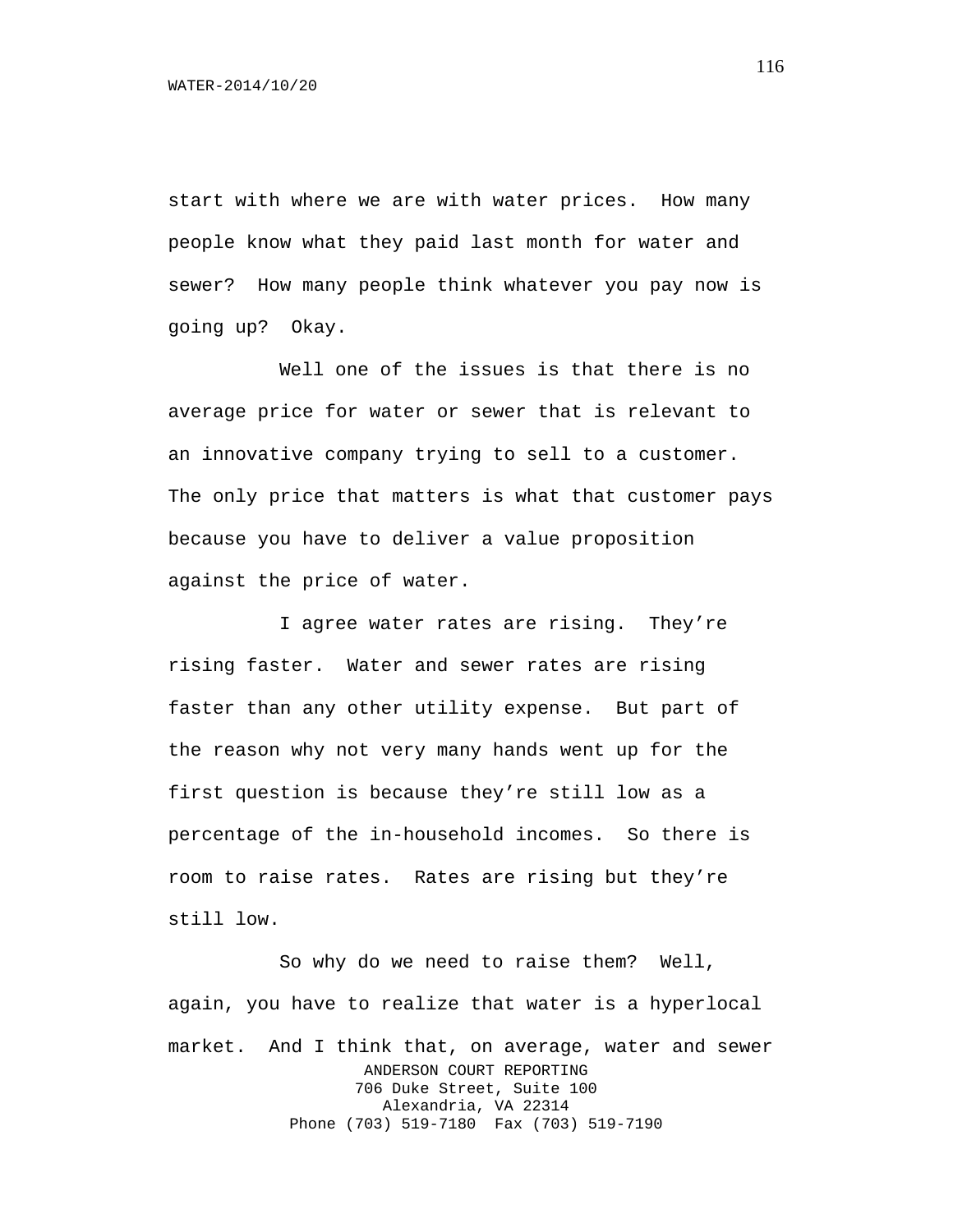rates need to increase but actually some places they're quite expensive. And for some customers they're actually quite expensive. And so it's really a data problem, a figuring out if you want more innovation to reach customers, what customers need higher prices in order to adopt innovation. It's not a universal answer. It is true on average though higher prices will lead to a broader adoption of innovation.

And I think that the underlying question is how many of you think that in the current construct with prices the way that they are that innovation in the water sector is a good business opportunity? Raise your hand of you think that that makes sense.

So you're dealing right now with over a \$600 billion industry globally for water and sewer products and services receiving about \$200 million in innovation investment in the form of venture capital and angel investment. There are a number of reasons for that. Water is certainly one of them.

> If we want to promote more investment we will ANDERSON COURT REPORTING 706 Duke Street, Suite 100 Alexandria, VA 22314 Phone (703) 519-7180 Fax (703) 519-7190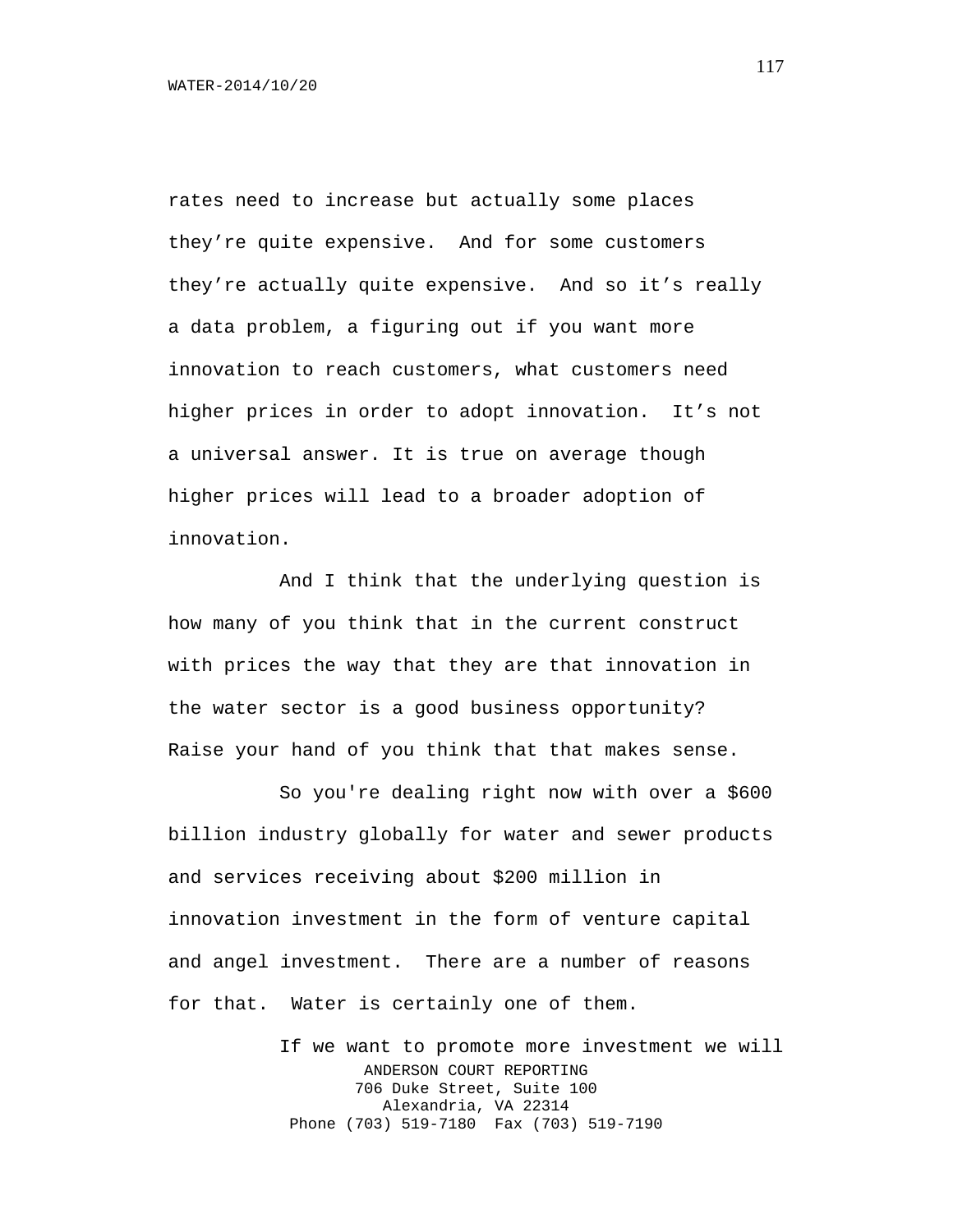need to raise prices. But this is a huge market as is right now with lots of opportunity and not a lot of competitive financing and not a lot of competitive entrepreneurial initiatives to bring innovation to the market. So even if in its current construct, this is a really good opportunity which should only improve as those water rates rise. A primary reason to do that is to create better behavior around water management and to promote more innovation so that we have a more sustainable water future.

The difficulty of that -- I thought that Buzz raised a number of issues behind the difficulty of raising water and sewer rates, but I'd just say from my own personal experience, have a chance to meet with quite a few state and local representatives about water and sewer rates. And behind the scenes, they all universally would like to increase those rates or to better structure them to increase the marginal cost of a gallon of water, but just would like someone else to blame. And one real opportunity is giving someone else the blame as a scapegoat so that, at a local ANDERSON COURT REPORTING 706 Duke Street, Suite 100 Alexandria, VA 22314 Phone (703) 519-7180 Fax (703) 519-7190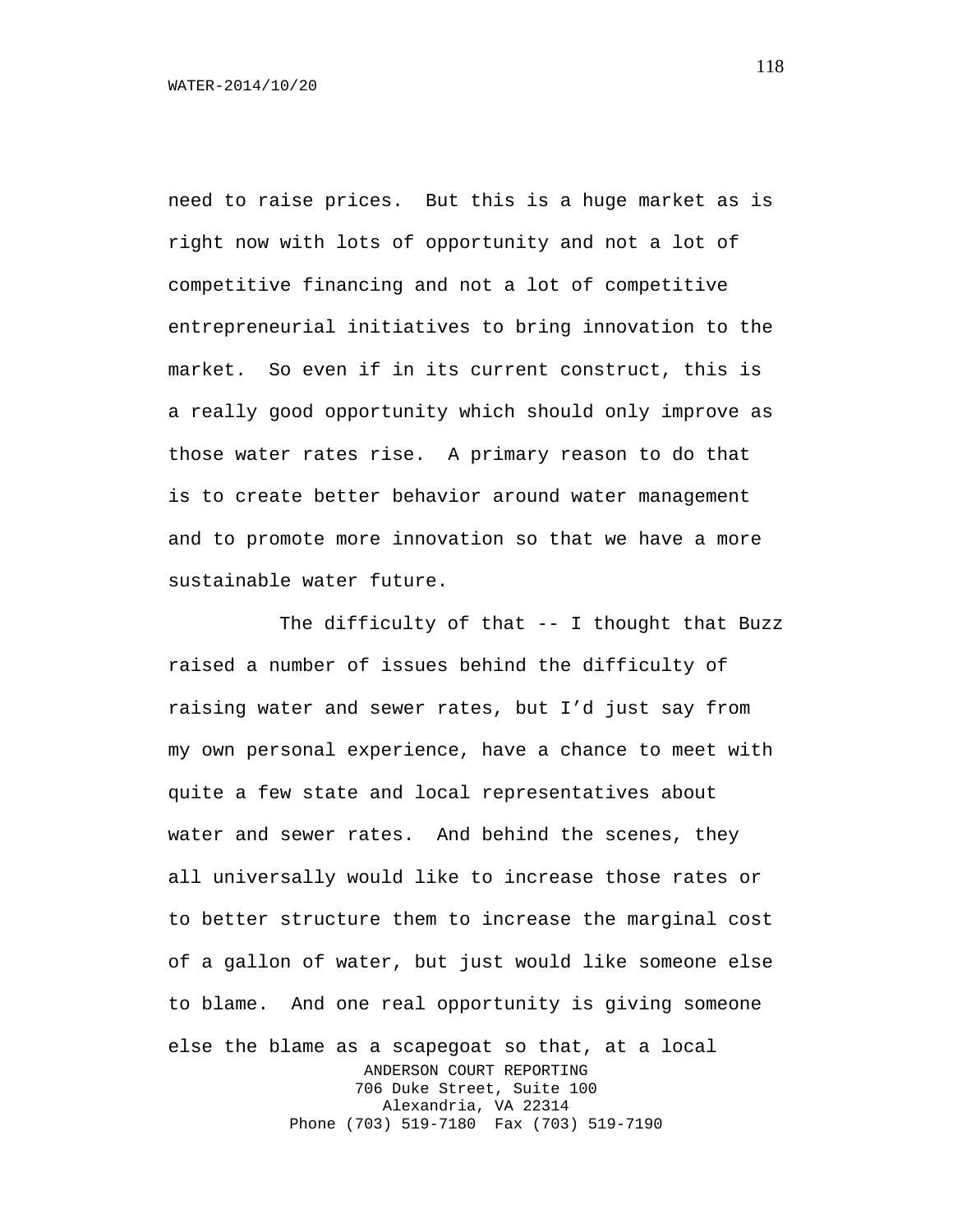level where prices are really set, politicians have an easier time doing that.

MALE SPEAKER: Maybe you could go back and tell them to blame the Hamilton Project.

MR. MARKUS: Michael. Let me follow-up in aspect of that. Much is made in the materials for today's forum on the under investment in water and the aging of the water infrastructure, the degree to which, from memory, 700 billion gallons a day I think in this country are lost essentially for reasons of leaks. But at the same time, there are some cities in metropolitan areas right now that are engaged in very expensive multiyear water and sewer system upgrades.

So I know Chicago about a year ago passed a - - although it's the city council at the mayor's initiation passed a 28 percent five-year increase in water rates, water and sewer rates and that's giving you 23:17 to finance a \$4.5 billion multiyear upgrade. I believe San Francisco is doing something (inaudible) 23:20 and there are other places I have also heard about.

> ANDERSON COURT REPORTING 706 Duke Street, Suite 100 Alexandria, VA 22314 Phone (703) 519-7180 Fax (703) 519-7190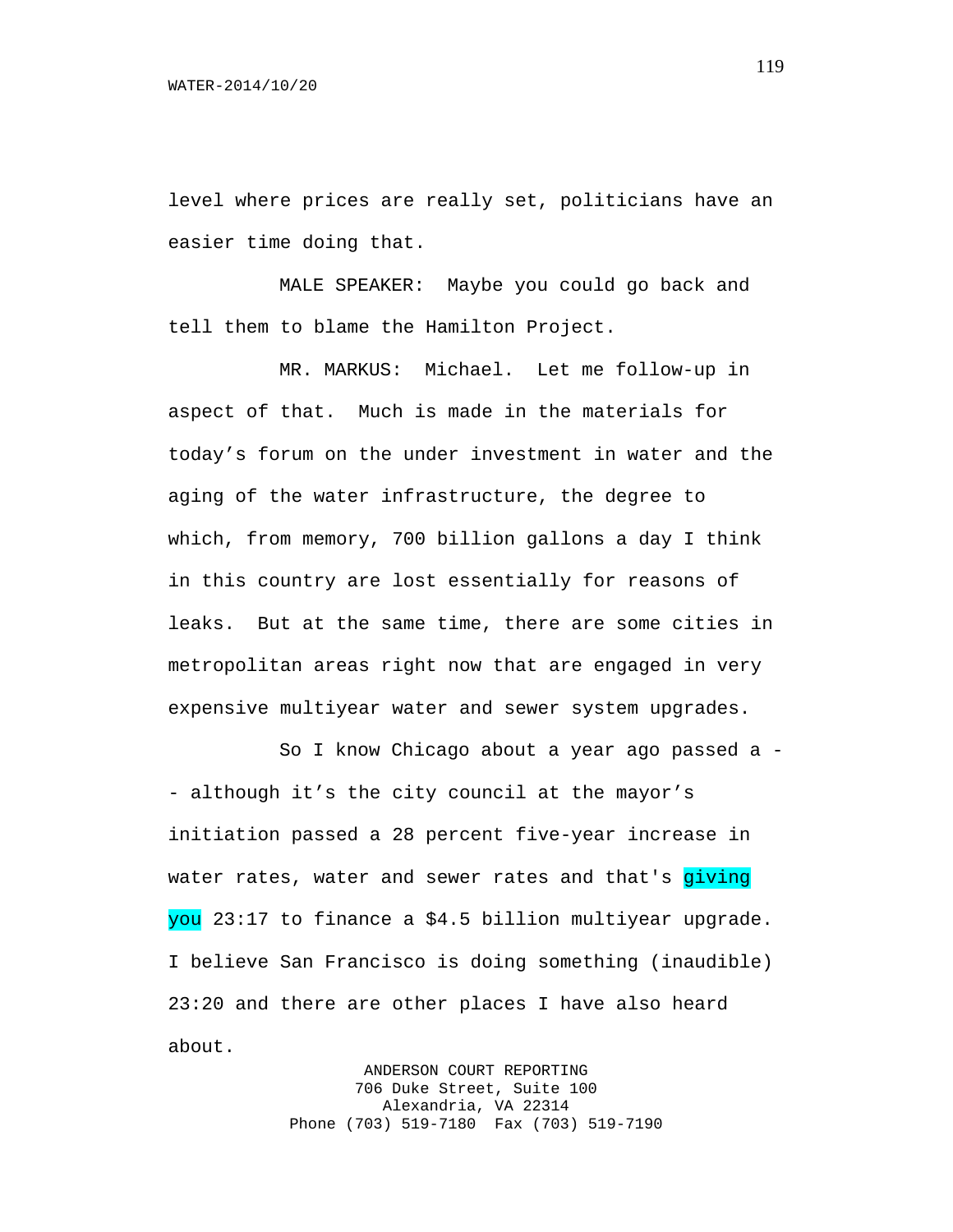So my question is how much of that is going on around the country the old-fashioned way, in terms of raising prices with the public being very aware of what the purpose is? And are we doing a lot of that actually, despite the impression that, I must say, some of these materials give or aren't we?

MR. THOMPSON: Well I think it's kind of hit and miss, you know. It does depend on the regions. And I also believe one thing that we do as a water community, a very poor job, is educate people to where the water comes from. We turn on the tap and the water always comes out and we just expect it to come out. And I think that the water agencies also, we maybe don't try to make the case (inaudible) 24:12.

I think if we're a little smarter about our approach to things and we could make the case where the investment -- if we could identify what those needs are and then present those for our elected officials, it'll make it easier for them then to make the decision as to whether to raise rates or not.

> I think in Orange County there are several ANDERSON COURT REPORTING 706 Duke Street, Suite 100 Alexandria, VA 22314 Phone (703) 519-7180 Fax (703) 519-7190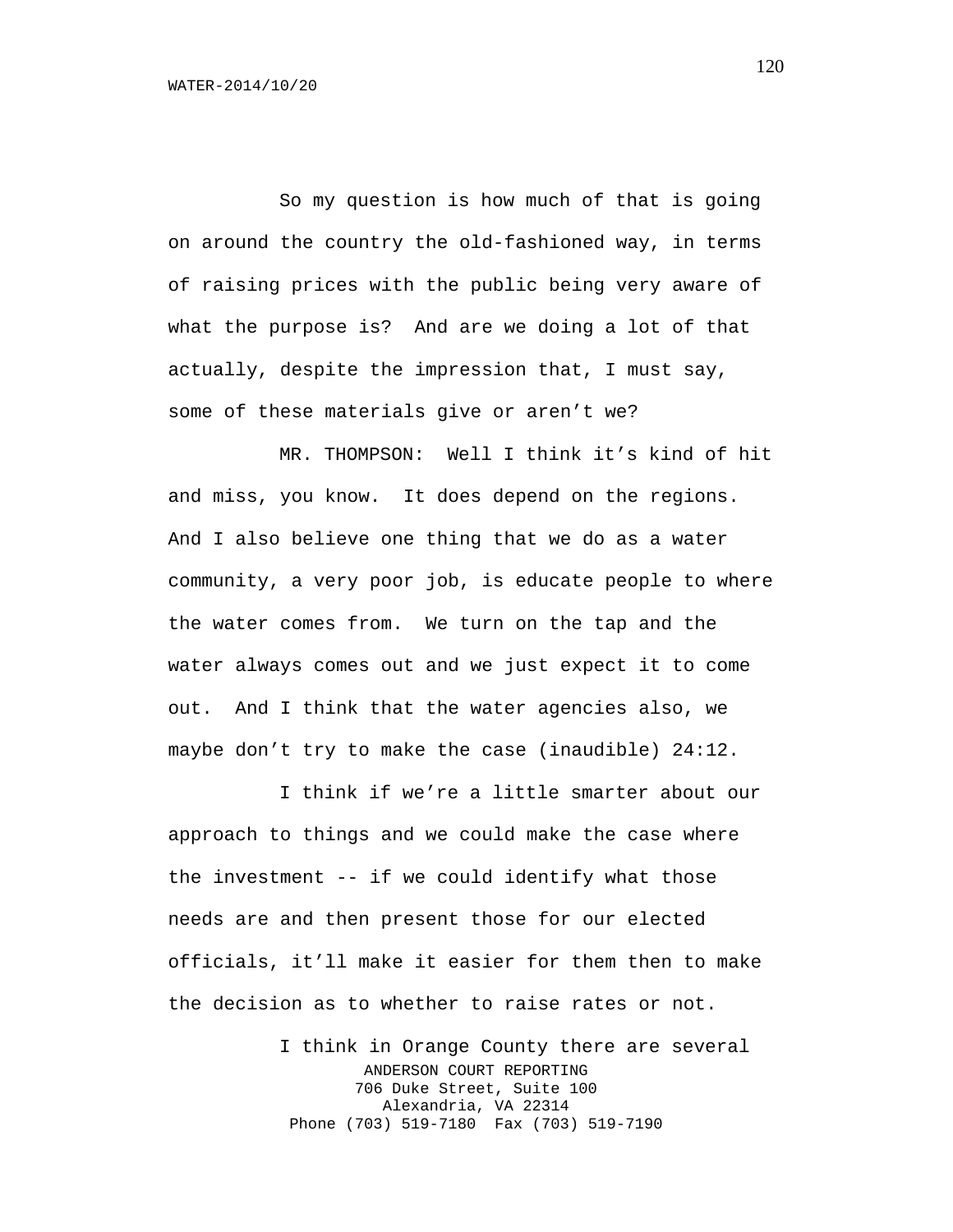cities in the past five years -- the city council just said no, we're not going to raise the rates, and for no really good reason. And part of that also, I think, from the water agency's perspective, you can make the case -- you should talk and bring it to the people and not be afraid to address your constituents that you serve and have meetings with them and try to explain to them where the water comes from, what the infrastructure is, what it takes to provide that service for them and then build the case. And once you're able to do that, then I think most of the time you'll be able to proceed along with being able to raise the rates that you need to build the project.

I can speak from experience on this. Our agency (inaudible) 25:27 to recycle water plants. And at the time -- and this was in the early 2000s when we were (inaudible) 25:35 the job, the cost of that water was going to be more than the cost of importing water (inaudible) 25:40 waters through Southern California.

We had made the case that we needed that water supply reliability in building that project and ANDERSON COURT REPORTING 706 Duke Street, Suite 100 Alexandria, VA 22314 Phone (703) 519-7180 Fax (703) 519-7190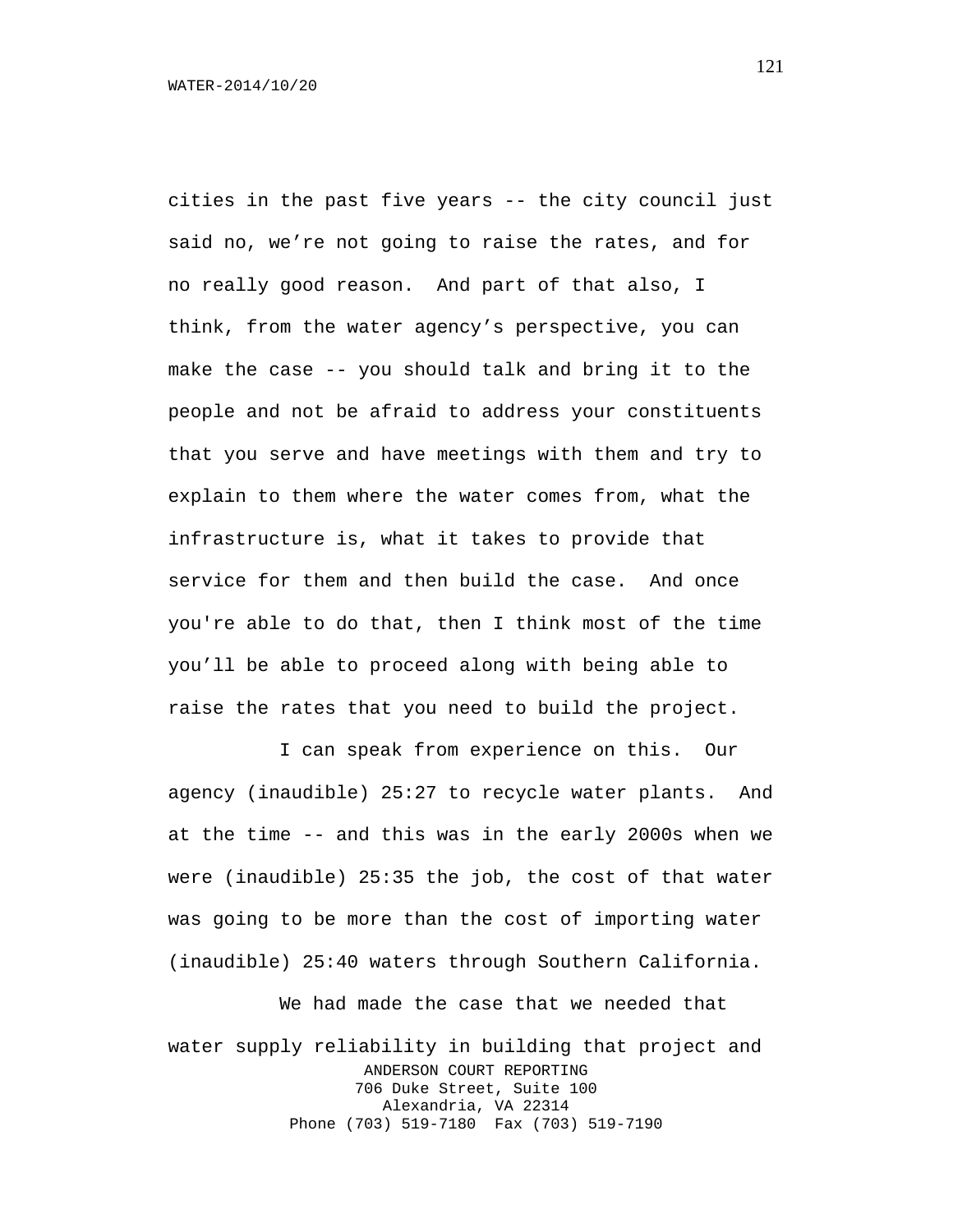our board went forward with the project. We built it. It's the world's largest (inaudible) 25:54 project (inaudible) 25:56 thousand feet of water per year, and that's a significant chunk of water.

And, in fact, we didn't even have to make the case the last time. The board decided right after we went online in January of 2008 to expand the facility from 70 million gallons to 100 million gallons.

So in February of this year we'll be producing over 100,000 new feet of water. The recycled water then gives us the local water (inaudible) 26:22.

MR. ALTMAN: Well let me just follow that up for one more second. You know, one might say that historically in this country, or at least modern times, the electric utility sector has been generally speaking, albeit sometimes in bits and starts and more solely than they'd like, able to raise rates and/or pass on the costs, as necessary. And for example, 30 years ago in this country or before that when nuclear power was coming on stream and the cost of nuclear ANDERSON COURT REPORTING 706 Duke Street, Suite 100 Alexandria, VA 22314 Phone (703) 519-7180 Fax (703) 519-7190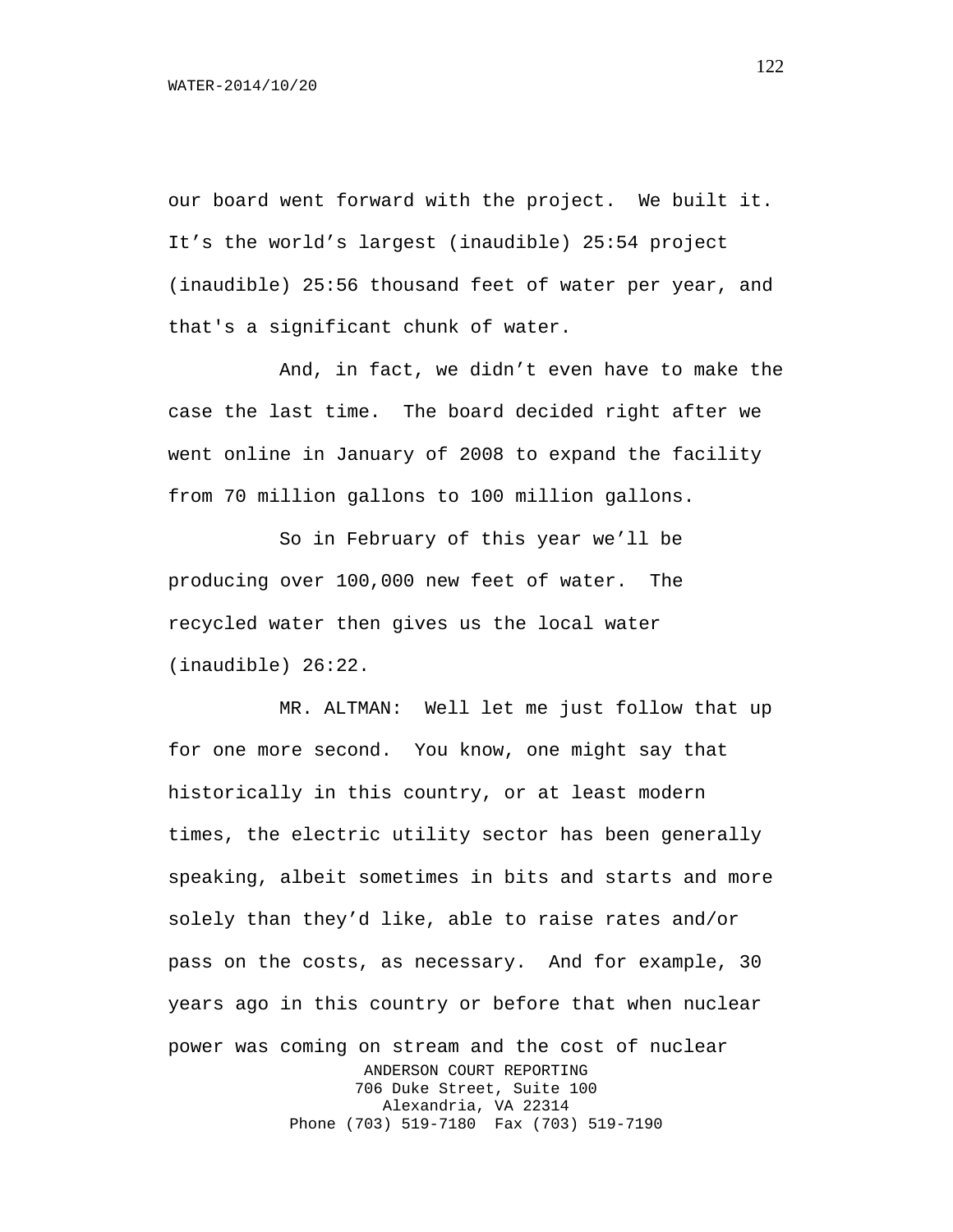power plants were so huge, as they are, the utilities that were building them were able to pass those costs on in terms of rate increases or rate adjustments. So why is that sector been, in general, able to do that, especially in revolving giant construction projects, and a lot of sectors has had such (inaudible) 27:17 more difficult?

MR. MARKUS: I think probably because most people can't go to that agency, the rate-setting agency, and express their concern. At the local level it's very easy for someone to go up to the city council and say, hey, we don't want you to raise our water rate. And that's why, as I said, I think it's important for those local agencies to be able to have the knowledge to be able to express in total public why it is important, why it is necessary to raise those rates.

MR. ALTMAN: Okay. Peter, you're next. Buzz showed us that slide on patent contrast between clean energy and water. And much of the very good paper he has or he presented talks about the poor information ANDERSON COURT REPORTING 706 Duke Street, Suite 100 Alexandria, VA 22314 Phone (703) 519-7180 Fax (703) 519-7190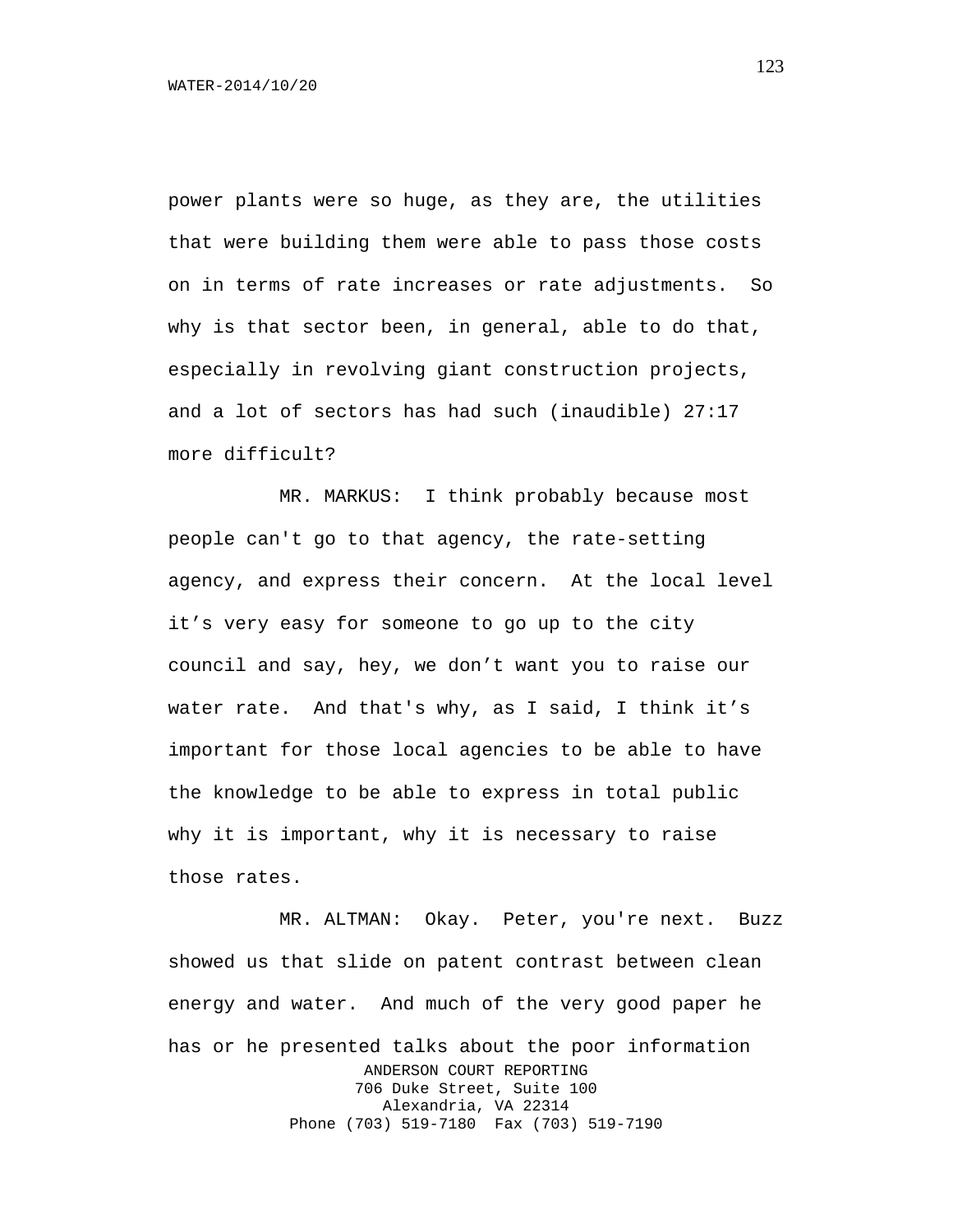(inaudible) 28:17 water and to use this clean energy as the alternative.

One of my reactions to that when I read it first was, well sure, because of the ownership structure; meaning that the energy sector is largely, in fact, the most entirely privately-owned utility sector investor-owned highly regulated (inaudible) 28:38 lots of sectors in energy differently regulated and less regulated. And we've all seen in the past few years in the United States an enormous amount of new investment coming in all kinds of energy and the unleashing of tremendous increases in output. It's really an extraordinary story.

So my questions is how much does simply the ownership structure of water, which I believe 80 percent of the water in this country being owned by local authorities, not investors -- how much does that impede innovation all by itself right there? And are there ways to, in some form or other, liberalize the ownership of the water sector -- and anybody else who wants to comment on this will -- in order to make some ANDERSON COURT REPORTING 706 Duke Street, Suite 100 Alexandria, VA 22314 Phone (703) 519-7180 Fax (703) 519-7190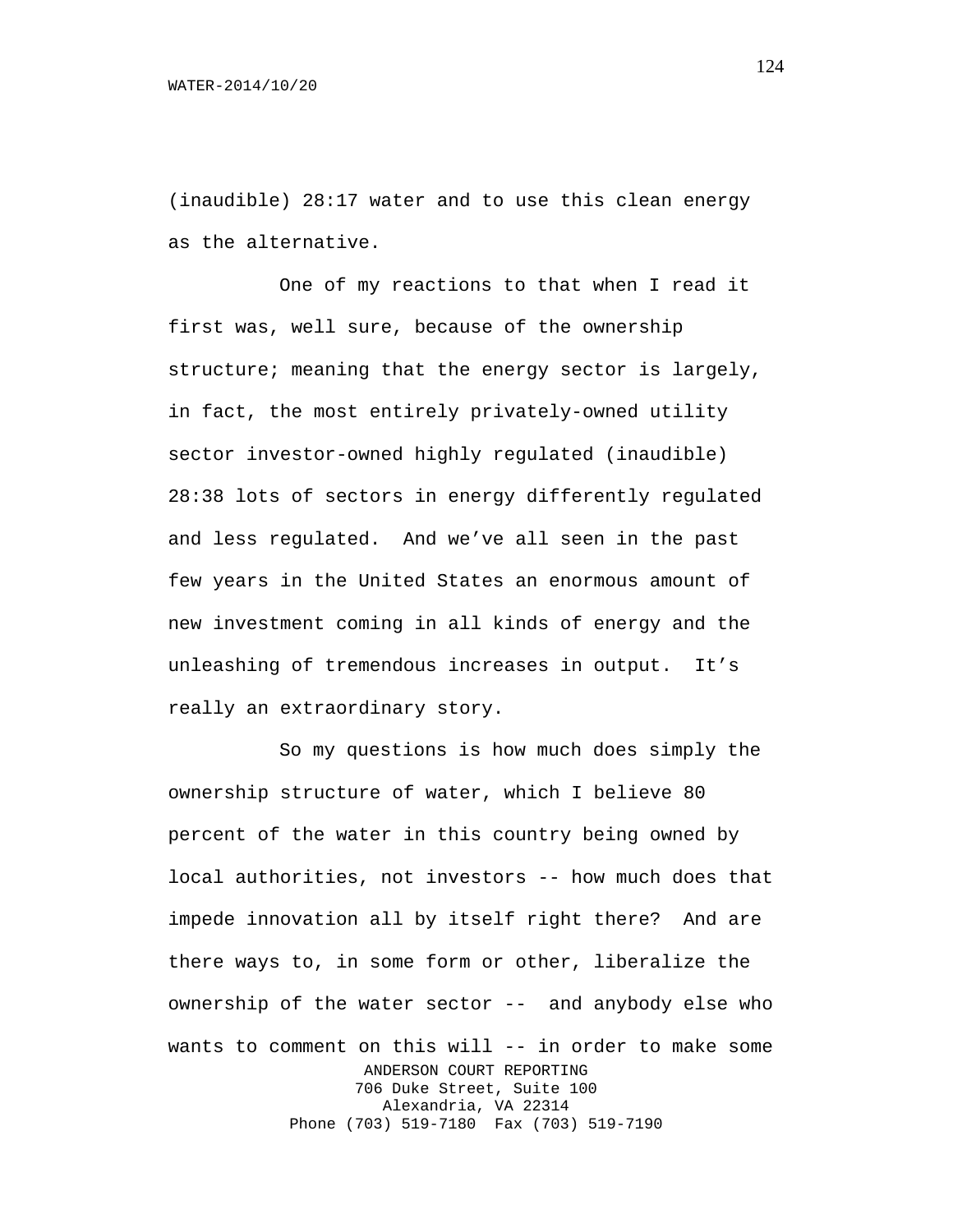progress against that particular obstacle? Because to me it's probably the number one obstacle.

MR. YOLLES: (inaudible) 29:31 also interacting with many municipalities. So Water Smart, we started in 2009 and we actually raised over \$6 million in venture capital, willing to bring (inaudible) 29:46 change to consumers and water utilities to better engage their (inaudible) 29:50 and recommend the best ways you're going to save water, energy and money.

So throughout that process, we're able to map ourselves to (inaudible) 30:03 offer service or enter (inaudible) 30:06 and so on. And one of the things we found is that we were actually lucky in terms of timing when we raise that venture funding, and during this (inaudible) 30:15 bomb where there were about 300 (inaudible) 30:17 today. First half of 2014 only eight water (inaudible) 30:21. So there have been a lot of venture money to help us get started than any other company (inaudible) 30:27 out there today.

> Now what we do today is we talk with many ANDERSON COURT REPORTING 706 Duke Street, Suite 100 Alexandria, VA 22314 Phone (703) 519-7180 Fax (703) 519-7190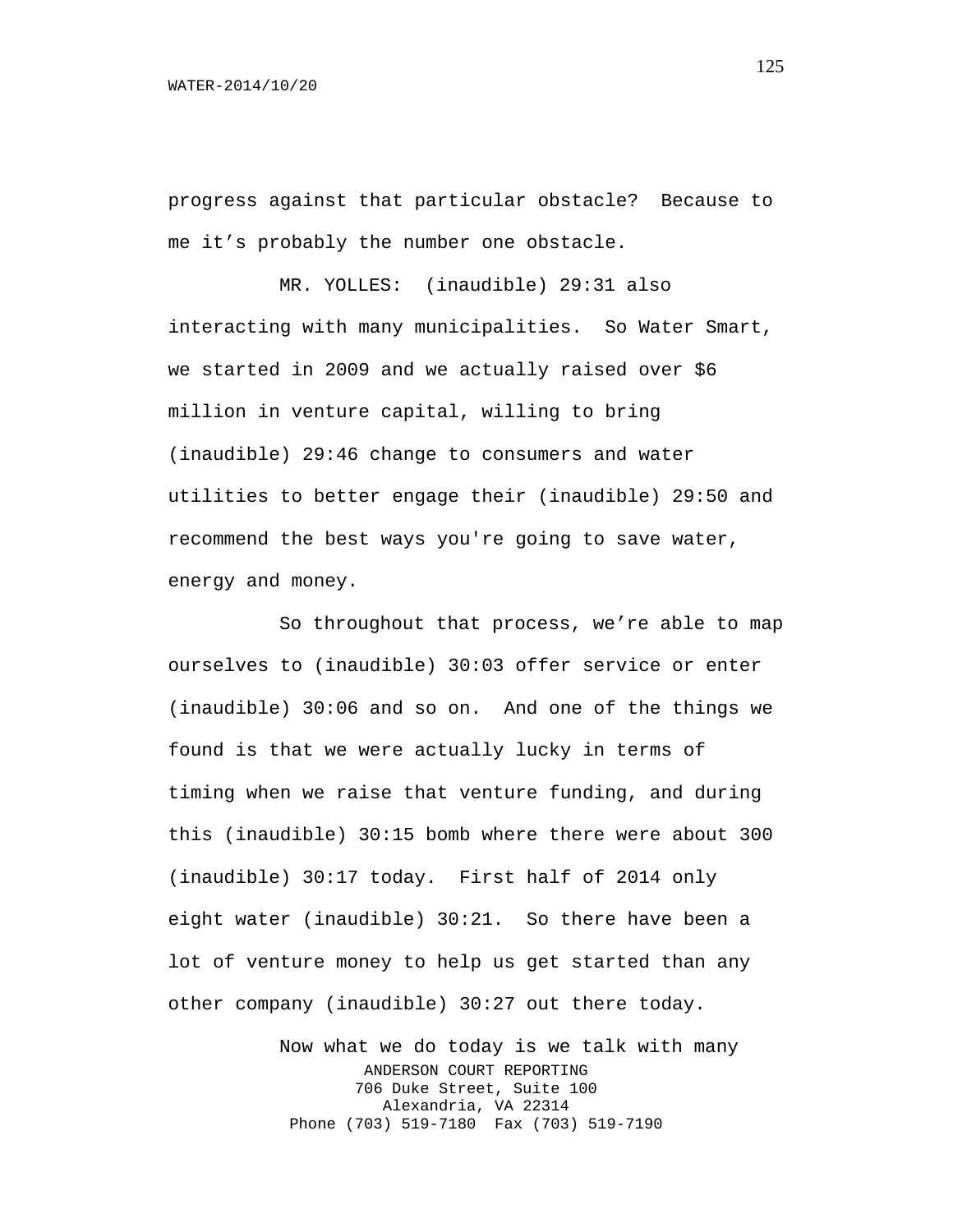(inaudible) 30:31 or water utilities. And what we do see is, as Mike talked about, the challenges in the raising rates. Part of that is that we see that there is almost a \$5 trillion backlog in deferred capital cost (inaudible) 30:48 for the next 30 years. So yes, there is a big challenge in raising rates.

One of the things that (inaudible) 30:55 look at though is the marginal cost of that water supply whereas consumers see the average cost of that water. So the incentives at municipality are very different from what consumer looks like at the home.

So now, when we look at what the structures - - you're right -- in the energy industry, the vast majority, 85 percent of electricity is delivered through investor-owned utilities. On the water side it's the (inaudible) 31:20. About 85 percent of the water is delivered through municipally-owned, publicly-owned water utilities. And when you come back to some of the same challenges that Mike talked about which is the decision-makers about rates are publicly (inaudible) 31:32 not beneficial whether it's ANDERSON COURT REPORTING 706 Duke Street, Suite 100 Alexandria, VA 22314 Phone (703) 519-7180 Fax (703) 519-7190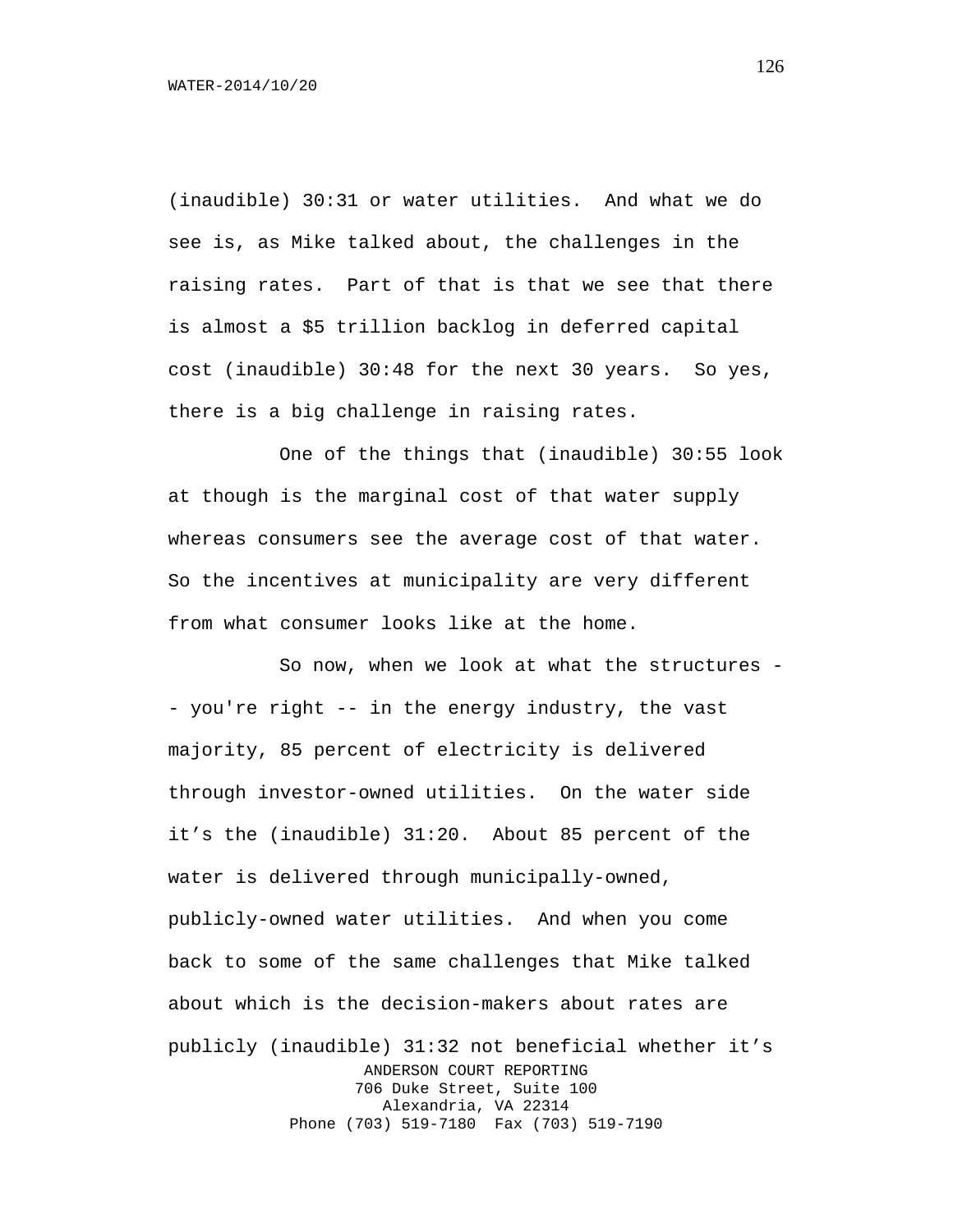the city council members or (inaudible) 31:34 board of directors of water utilities (inaudible) very different (inaudible) 31:41 investor-owned utilities.

Not saying there are a lot of public subsidies that go into water, probably that's because of the public health nature of the service that water utilities provide. They have subsidized energy cost. They have subsidized conveyance cost (inaudible) 31:57 projects that the Federal Government has built for years, those costs did not get past on to retail water utilities or their customers. So (inaudible) 32:07 actually do have cheap water and cheap water supplies. So those are some of the structural challenges that we face.

Whether or not we want to privatize water utilities, I would say probably not. I think the water utility industry has overall done a very good job of delivering a clean reliable supply of water over the years. I'm not sure we want to mess with that, but I think there are a number of recommendations that this paper (inaudible) 32:31 are ANDERSON COURT REPORTING 706 Duke Street, Suite 100 Alexandria, VA 22314 Phone (703) 519-7180 Fax (703) 519-7190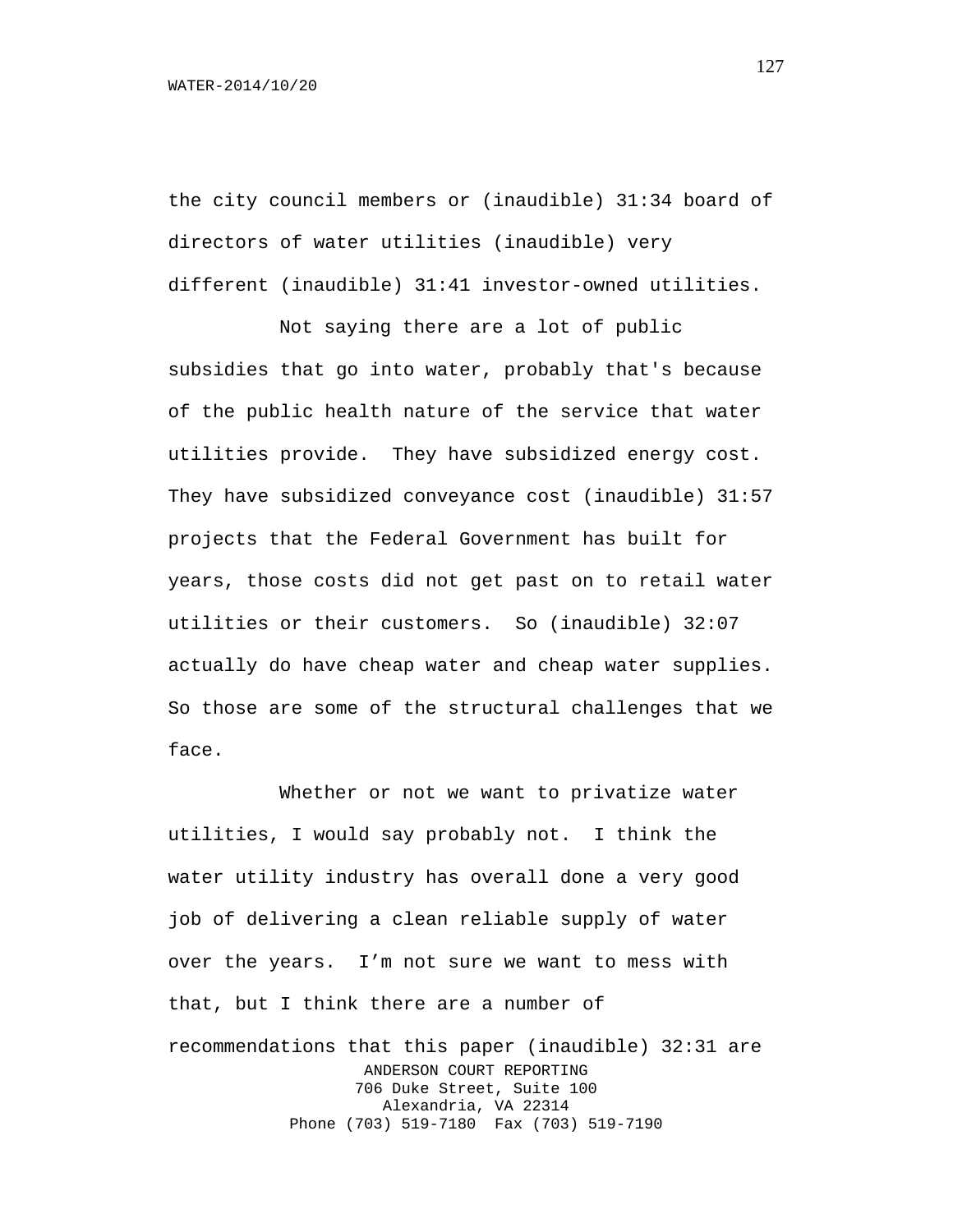applicable and we could try to move water industry management more towards the way that energy is managed and I think that the paper does a fairly good job of identifying where we could do that.

MR. ALTMAN: Buzz, let me ask you a brief and the same question, which is -- but I want you to challenge my premise because I'm sure you'd agree with at least part of it. I thought the comparison between innovation and clean energy, (inaudible) 32:56, and that and water is a bit of a false one because of its ownership difference.

So a lot of investment in clean energy, for example, advance types of solar, is occurring within 50 miles of where we're sitting right here in the technology community and the venture capital -- well that's backed by the venture capital community. And one of the reasons for that is because, if you're an investor, you have a very long runway and you have all the freedoms in the upside as well as obviously the downside associated with private investment but you don't have that, generally speaking, in the water ANDERSON COURT REPORTING 706 Duke Street, Suite 100 Alexandria, VA 22314 Phone (703) 519-7180 Fax (703) 519-7190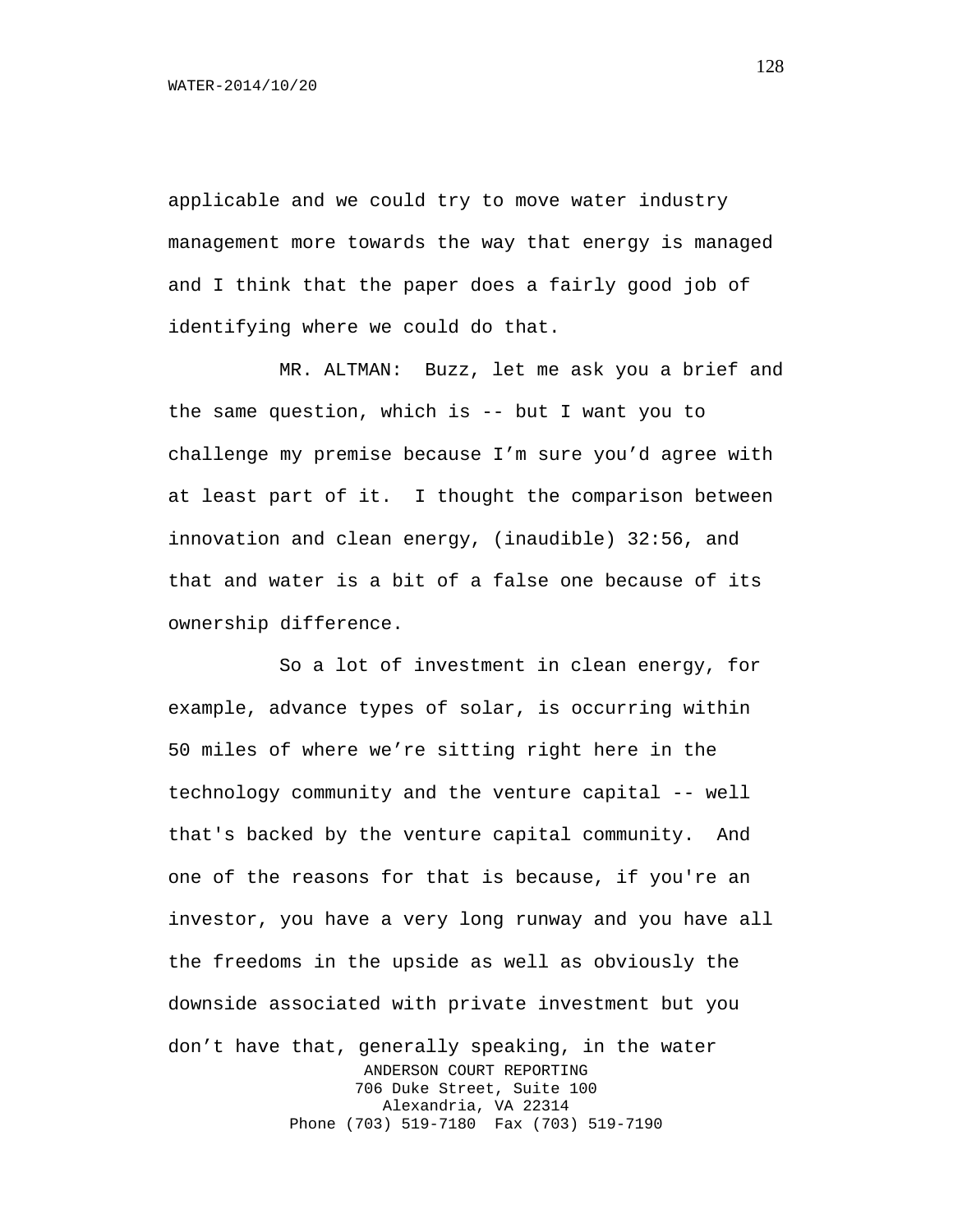sector because of its ownership structure.

So I thought that the differences that you put up on the slide between the two were completely natural as a result of the ownership. Now, what's wrong with my thinking on this?

MR. THOMPSON: Yes. Yes. So it's actually interesting to think about how the public sector on one hand and the private investor-owned companies on the other might differ in the way in which they deal with new investments, how they price water. I actually thought Mike's point a moment ago was really quite good for a lot of local municipalities. When they want to raise their water rates, they have to respond directly to the vote, whereas if you have an investor-owned utility, it's responding to a public utility commission. And I actually thinking the public utility commissions have been much more receptive to the idea that we have to invest in new technologies and, therefore, we are going to let you raise your rates in order to do that.

> Having said that, I also really have to live ANDERSON COURT REPORTING 706 Duke Street, Suite 100 Alexandria, VA 22314 Phone (703) 519-7180 Fax (703) 519-7190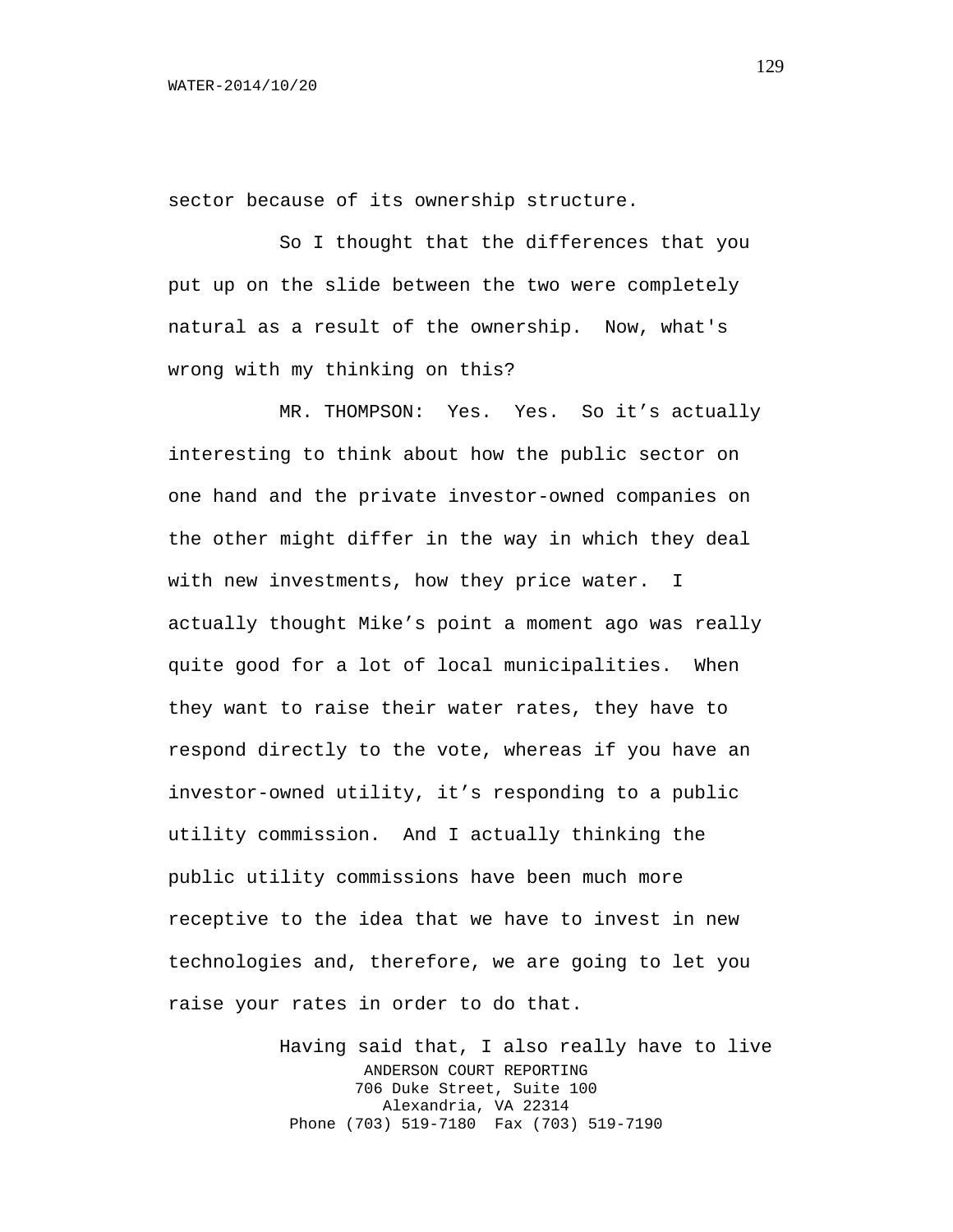in a real world. And there was a lot of movement towards privatizing water utilities in the late 1990s and it picked up a little bit of steam and then it basically shut down, and I think there are a variety of reasons for that. One of them is is that people care about their water. They care about their water more than they care about any other utility that they're receiving. And they are suspicious of private companies and whether or not private companies are really going to engage in the type of public (inaudible) 35:14 management that they want.

So although I think you could make some good arguments in that direction, I don't think we are going to see movement towards more privately owned water utilities. And so then the question becomes what can we do in order to help move the public entities towards higher prices. And I think there are several lessons there that we know.

Number one is, if you educate the public, if you help the public understand why it is that you need to raise their water rates then they frequently go ANDERSON COURT REPORTING 706 Duke Street, Suite 100 Alexandria, VA 22314 Phone (703) 519-7180 Fax (703) 519-7190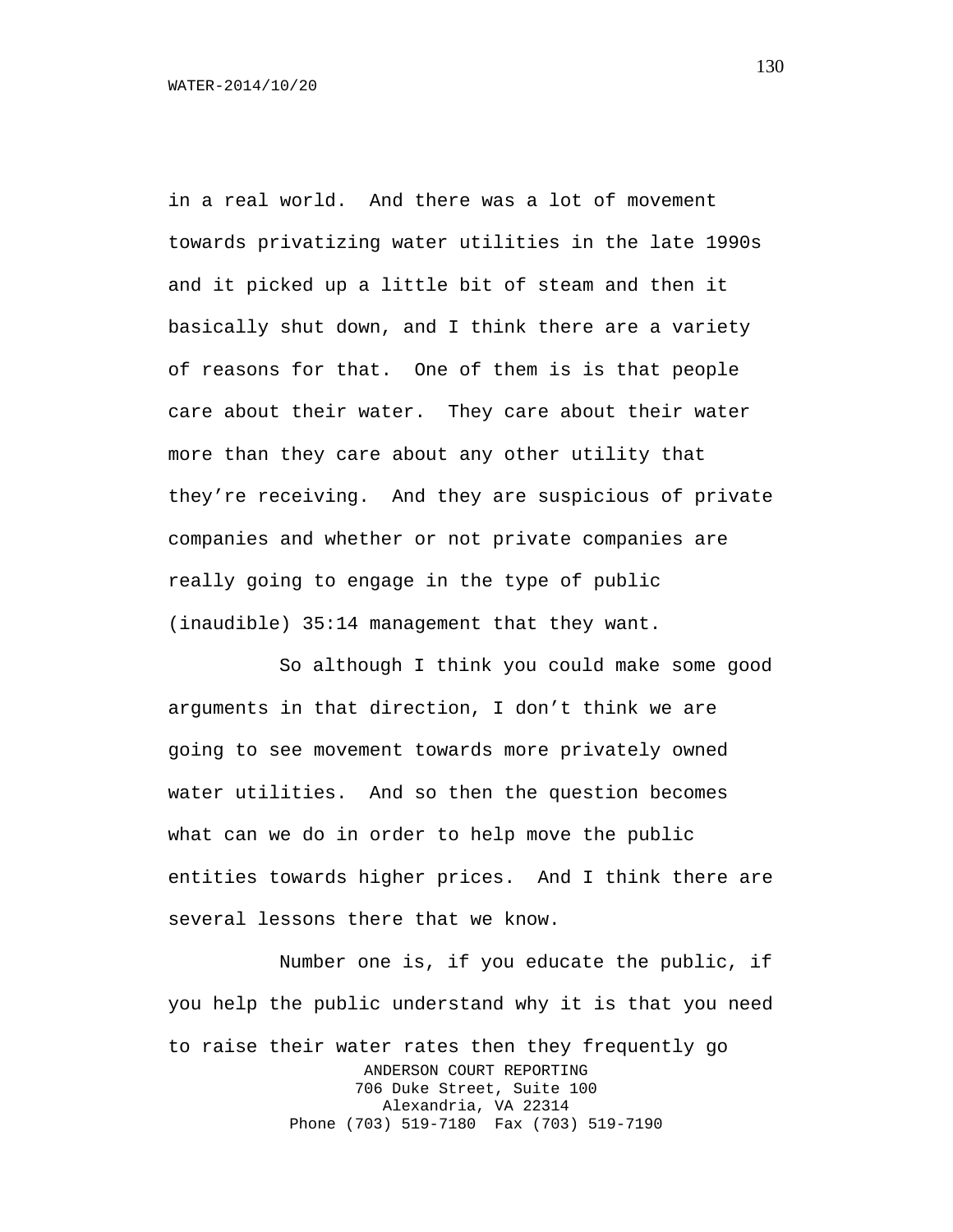along with it. And that's why you actually have certain number of utilities that have successfully raised their water rates in the United States over the past five years.

And then I think the other thing that we have learned is that it is better to be constantly raising your rates a little bit over time and making sure that you have enough money to invest in new innovations and replace existing infrastructure than what, unfortunately, a lot of local cities do, which is that they refuse to raise rates for like 10 or 15 years and then suddenly they have to have a huge increase in their water rate, which of course gets everyone's

attention.

MR. ALTMAN: All right. Let me follow that up. And you might comment on this but anyone else, if you'd like to jump in, please do.

So let's assume that -- you referred to the costs and the energy intensity of desalination. But let's assume that there are -- because even I (inaudible) 36:44 technologist, seen evidence of this ANDERSON COURT REPORTING 706 Duke Street, Suite 100 Alexandria, VA 22314 Phone (703) 519-7180 Fax (703) 519-7190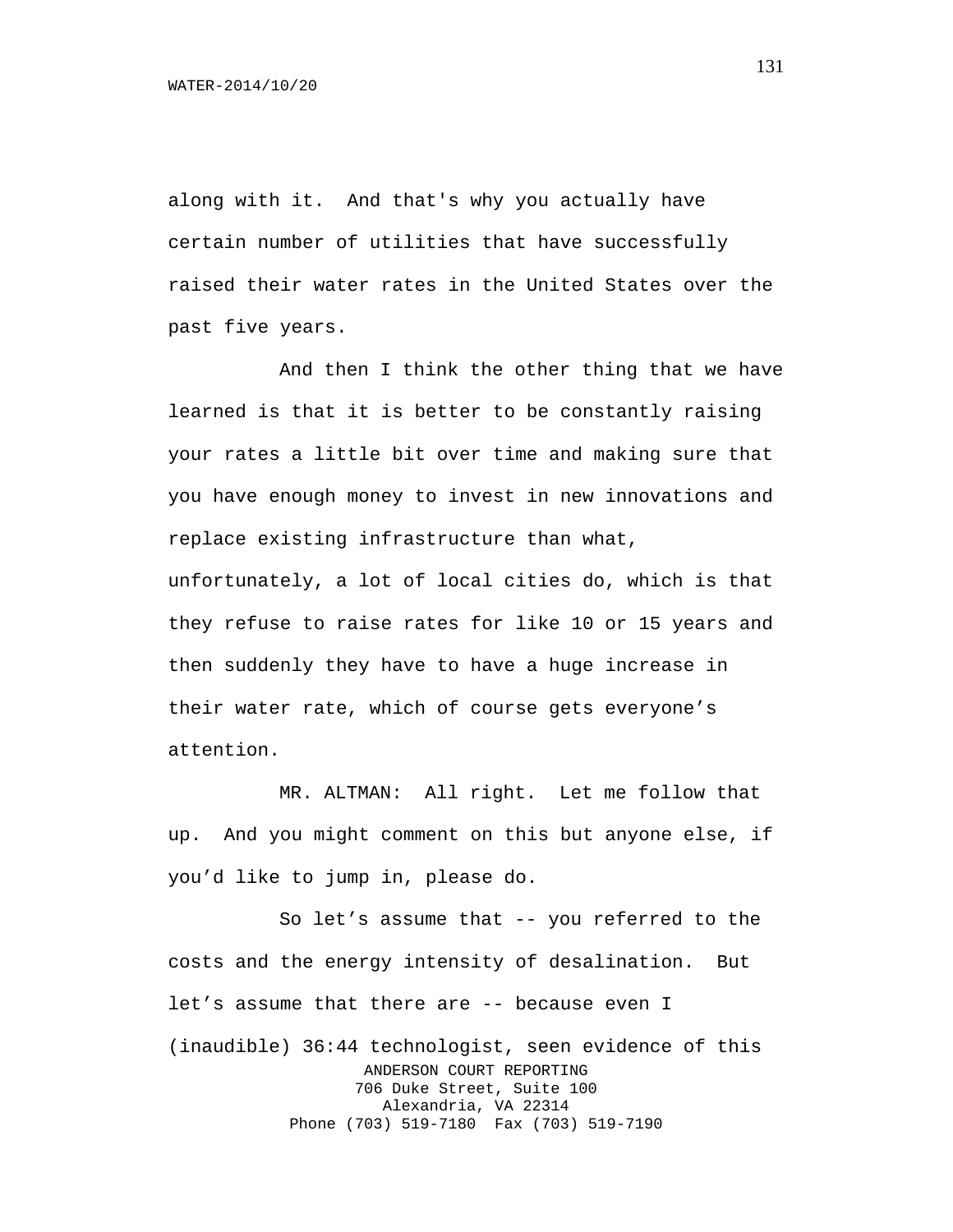(inaudible) 36:57 coming breakthroughs, technologically speaking in desalination, and perhaps also purification, which make it much more competitive, but on the other hand, the capital costs are going to be huge. So how do you see that being financed and how much of that is the, what I might call the corporate community going to do?

You mention the food and beverage sector and other aspects of the corporate community. How much are they investing? (inaudible) 37:19 this hold equation or not. And if we have those types of breakthroughs are they going to be a major source of investment, since we're all talking about innovation related investment here today, or not?

MR. THOMPSON: So I think that's an excellent question. And historically we have financed new infrastructure in the water field through public bonds where you'd issue the bonds and then you've paid back the cost through revenue over time. Those are increasingly limited. A lot of local water companies are finding it more and more difficult to turn to ANDERSON COURT REPORTING 706 Duke Street, Suite 100 Alexandria, VA 22314 Phone (703) 519-7180 Fax (703) 519-7190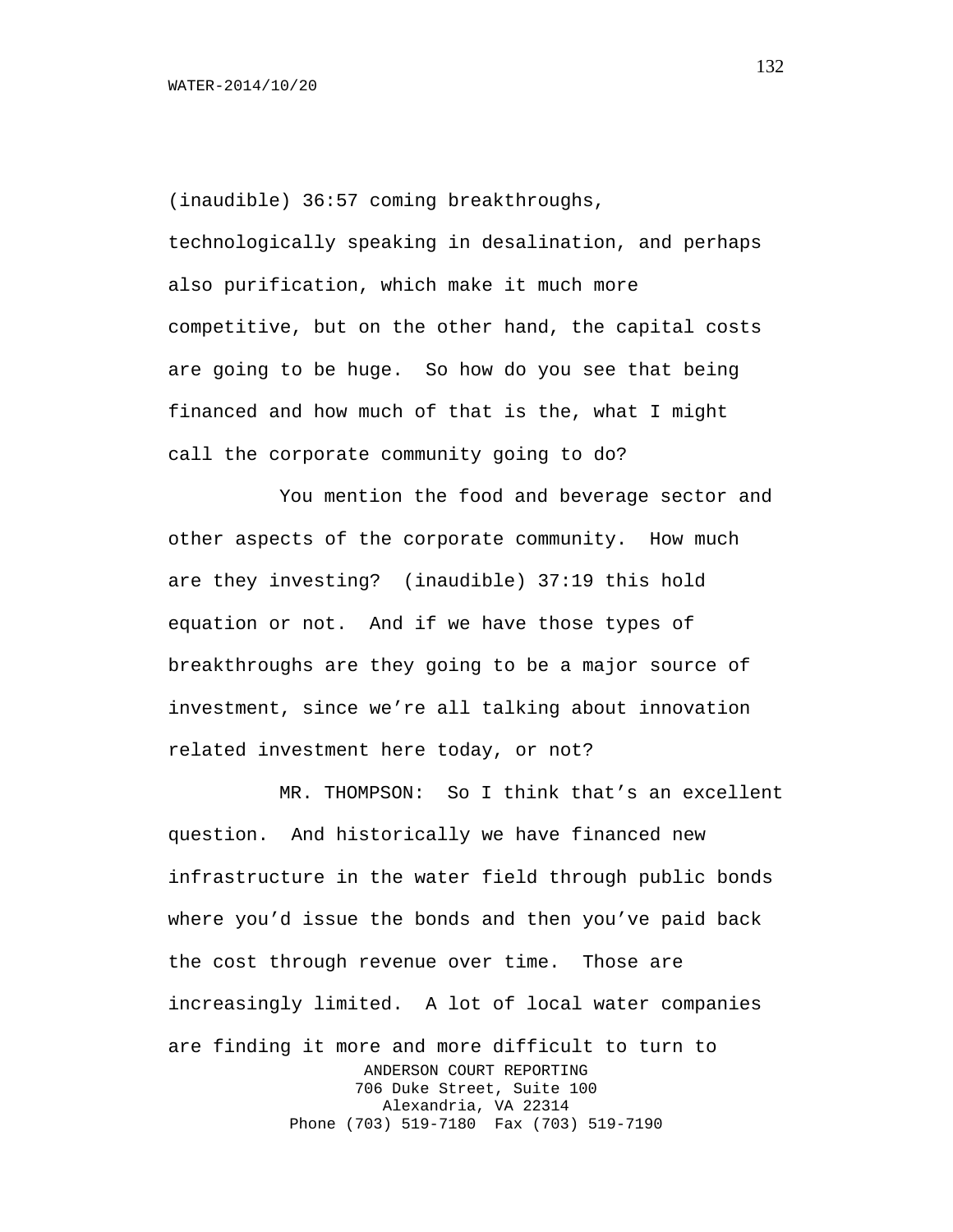traditional public bonds.

This is an area where I think the private sector can have a major role, and that's where you actually have private public partnerships or the private companies actually help to construct the new desalination financing. They use some of their financing ability, and frequently they then run that entity for the public water supplier for a period of time.

Now part of the problem there is it's kind of interesting because when private agency comes in, their cost of financing is a lot more or can be a lot more. They're looking for a 12/10 percent return on equity for their financing. And in the public sector we actually have  $-$  and in our agency, it's  $AAA/AAA$ but we haven't done that in the market in the last five or so years.

The state has a very good program. The state (inaudible) 38:53 and it offers very low interest loans for agencies to (inaudible) 39:02. Right now I think there's \$800 million set aside. Some of that's ANDERSON COURT REPORTING 706 Duke Street, Suite 100 Alexandria, VA 22314 Phone (703) 519-7180 Fax (703) 519-7190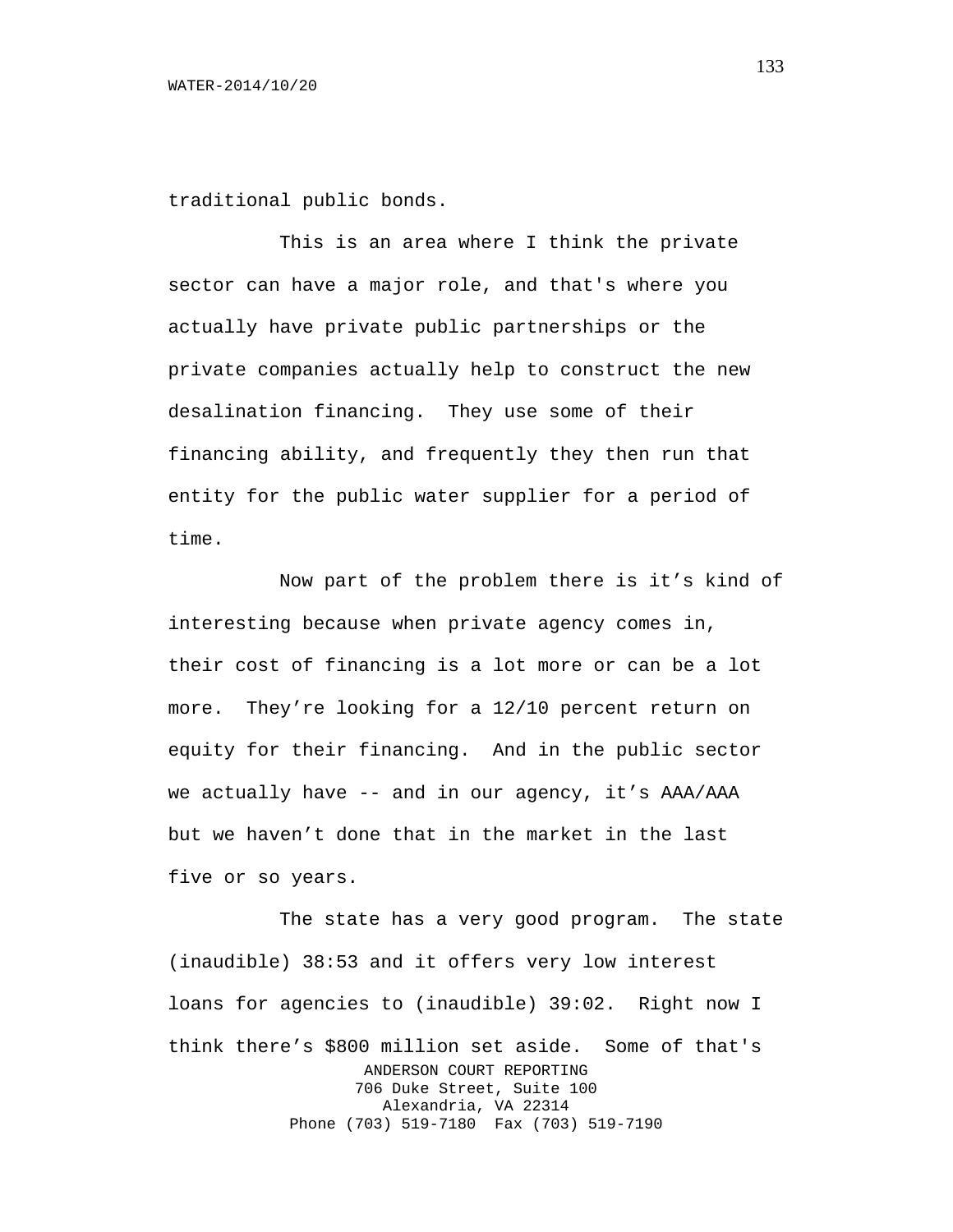been subscribed to already but it's one percent over 30 years. So it makes it easier for the public agency to finance the project and to build the project.

But still that cost of financing, we've taken advantage of at our agency in order to keep the cost of our projects down. And I think the one thing the public agency do have to do is they do have to -- if they could have boards or city council to set policies that maintain funds, reserve funds to build aging infrastructure, to replace aging infrastructure (inaudible) 39:45 refurbishment and replacement fund. And we currently have \$70 million in that fund but we're using that every year to replace our infrastructure. As a result, we want the (inaudible) 40:02 at some point in time, having to raise a lot of money to rebuild those projects.

So I think if the public agencies can take a little smarter approach as to what they're doing and have, there again, the elected official's support to be able to support those types of programs, that may be one of the asnwers in the future also. ANDERSON COURT REPORTING 706 Duke Street, Suite 100 Alexandria, VA 22314 Phone (703) 519-7180 Fax (703) 519-7190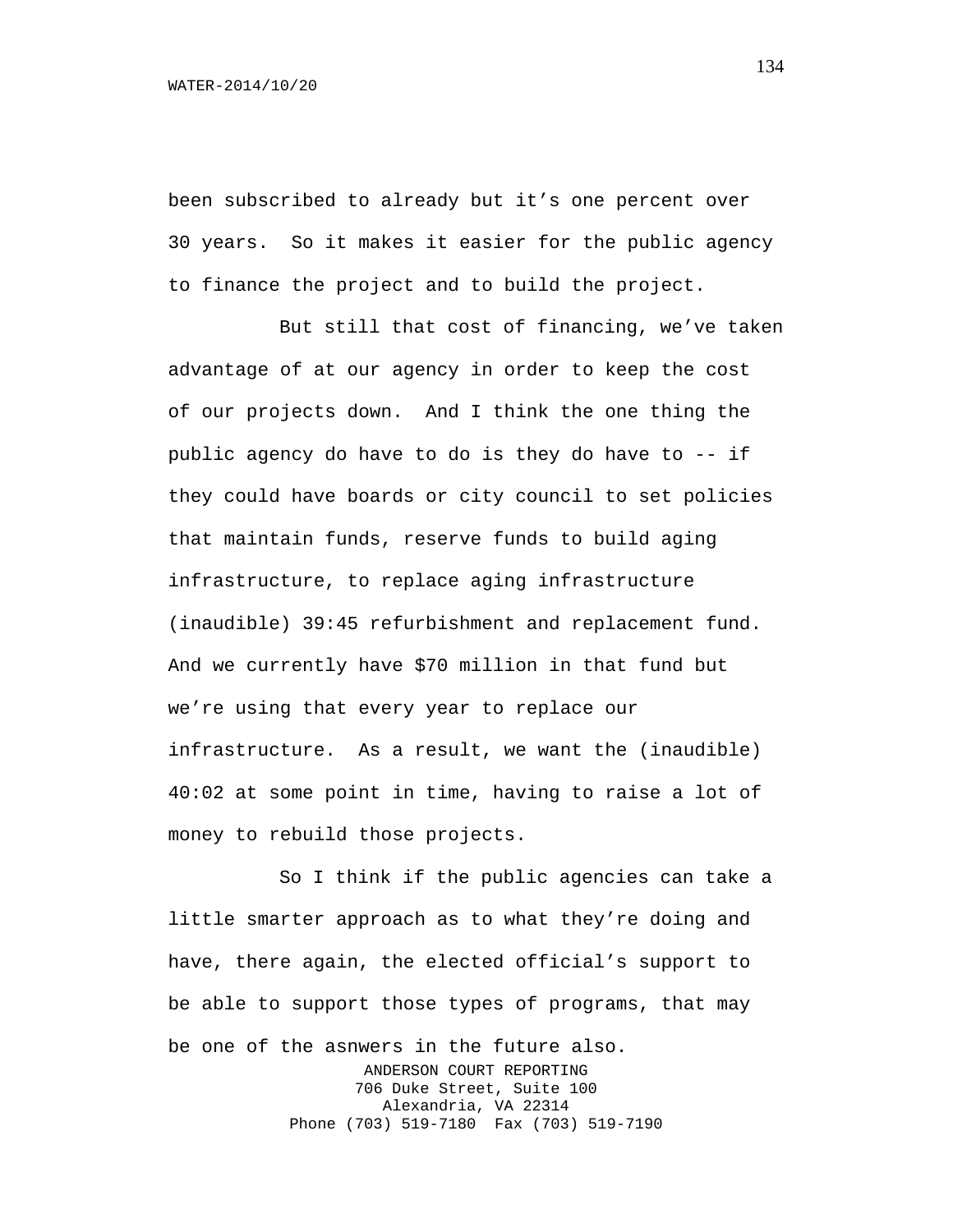MR. ALTMAN: Let me just ask anyone on the panel who'd like to answer this. Historically, has there been any federal role in regard to these really large projects? I mean I mentioned the nuclear power example a minute ago. Well today there are, I think from memory, eight to 10 new proposed nuclear power plants in various stages of approval. Approvals take many years. And these are the ones that received approval under the Department of Energy, a loan guaranty program, because they cost not far from \$20 billion a piece these days. And so the Department of Energy is actually financing a lot of it.

So if we have breakthroughs in desalinization or whatever it is, has there historically been or would there be a federal role? Or otherwise, who's going to pay for these? Are we going to build it?

MALE SPEAKER: I'm going to step in here and just sort of say, well if you just look at where is the capital coming from to do what we need from an innovation perspective in water, you can stage it. You have early stage financing for high-growth ANDERSON COURT REPORTING 706 Duke Street, Suite 100 Alexandria, VA 22314 Phone (703) 519-7180 Fax (703) 519-7190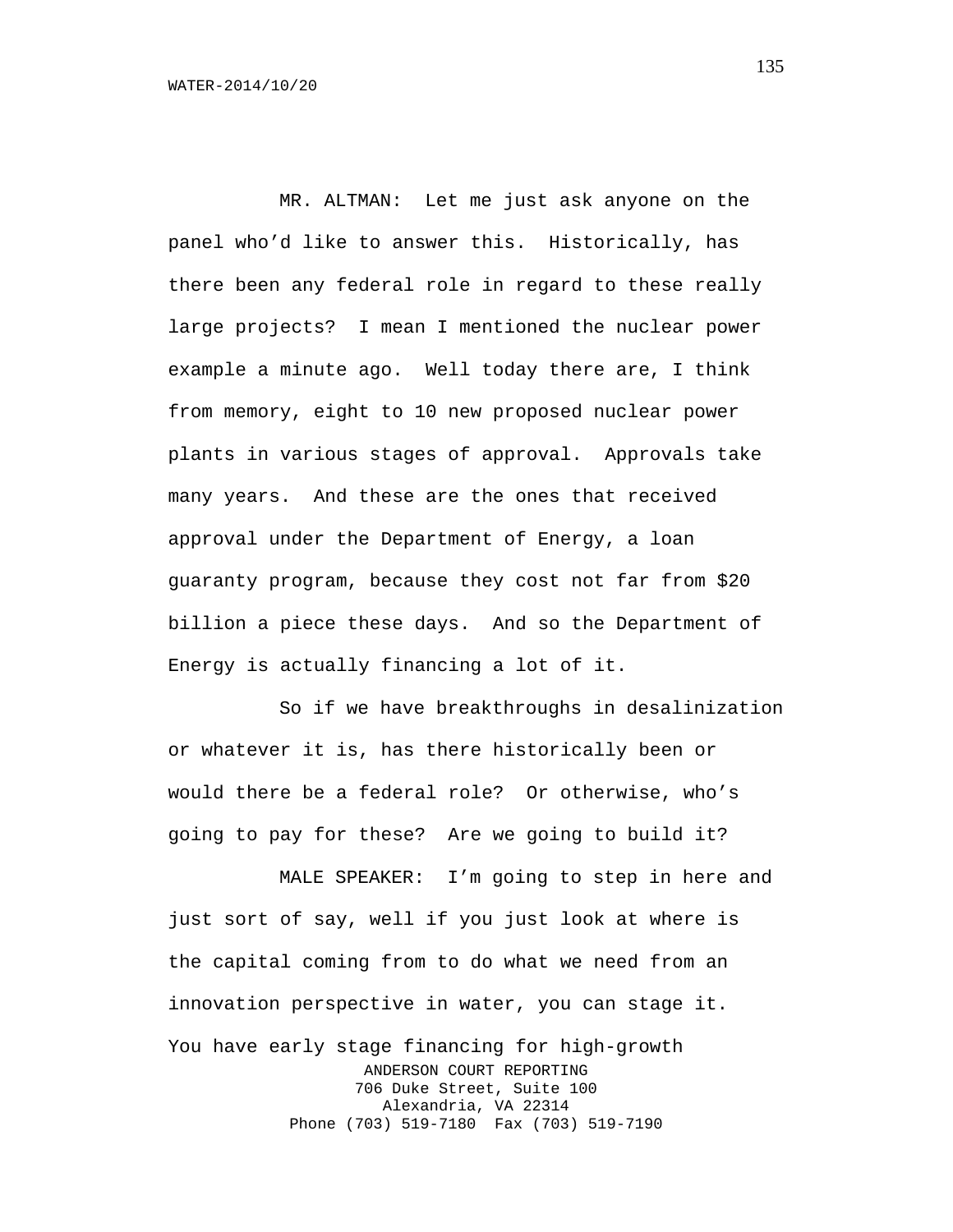opportunities that are truly innovative. You have later stage financing for companies that are already developed. Then you have project finance for things like you're talking about, which are projects to generate water supply or do something with waste water to reincorporate it into the water system.

For the most part, as you get later in those stages, the financial markets are pretty competitive. If you can show someone on Wall Street an attractive deal with long-term projected cash flows around the water system, there are lots of people who would like to finance that.

So it's not that we're there and there's no problem there. I think that the real problem is in the earlier stages where we have this long history of innovation in water going back to Roman Orthodox and now we're looking at all these problems becoming increasingly acute. How do you finance anything that doesn't have very predictable stable cash flows like a project?

> And there, I think, going back to your ANDERSON COURT REPORTING 706 Duke Street, Suite 100 Alexandria, VA 22314 Phone (703) 519-7180 Fax (703) 519-7190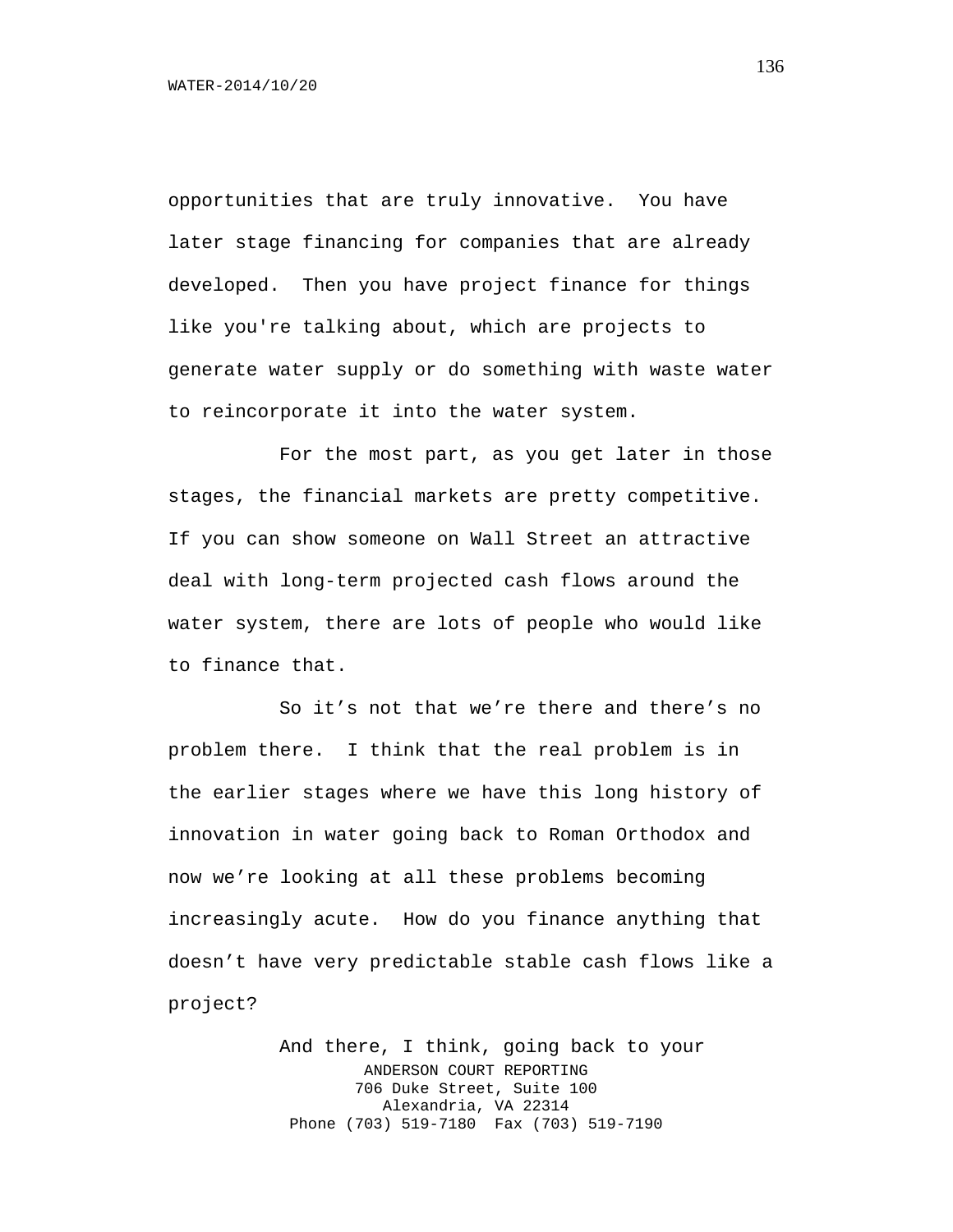earlier question of the comparison between energy and water that Buzz drew, I think it actually is a fair thing to talk about because a lot of the money that would finance early stage water innovation was coming from holders of money who were financing energy deals. And when some of those went south they pulled the purse strings on water innovation.

So without directly answering your question of long-term federal involvement in big projects, you can get a good project financed if it's worthy. I think it's harder to get innovation financing.

MALE SPEAKER: Yes. Right now I don't know whether you can rely on the Federal Government for anything. I think we'd have a lot better chance at (inaudible) 43:17. I've identified a considerable chunk of money to be able to go (inaudible) 43:28 water infrastructure with the same needs. And I don't know that we need to be totally reliant on Sacramento either. I think there's an obligation to the local agencies to build the infrastructure (inaudible) 43:40 also and to finance it.

> ANDERSON COURT REPORTING 706 Duke Street, Suite 100 Alexandria, VA 22314 Phone (703) 519-7180 Fax (703) 519-7190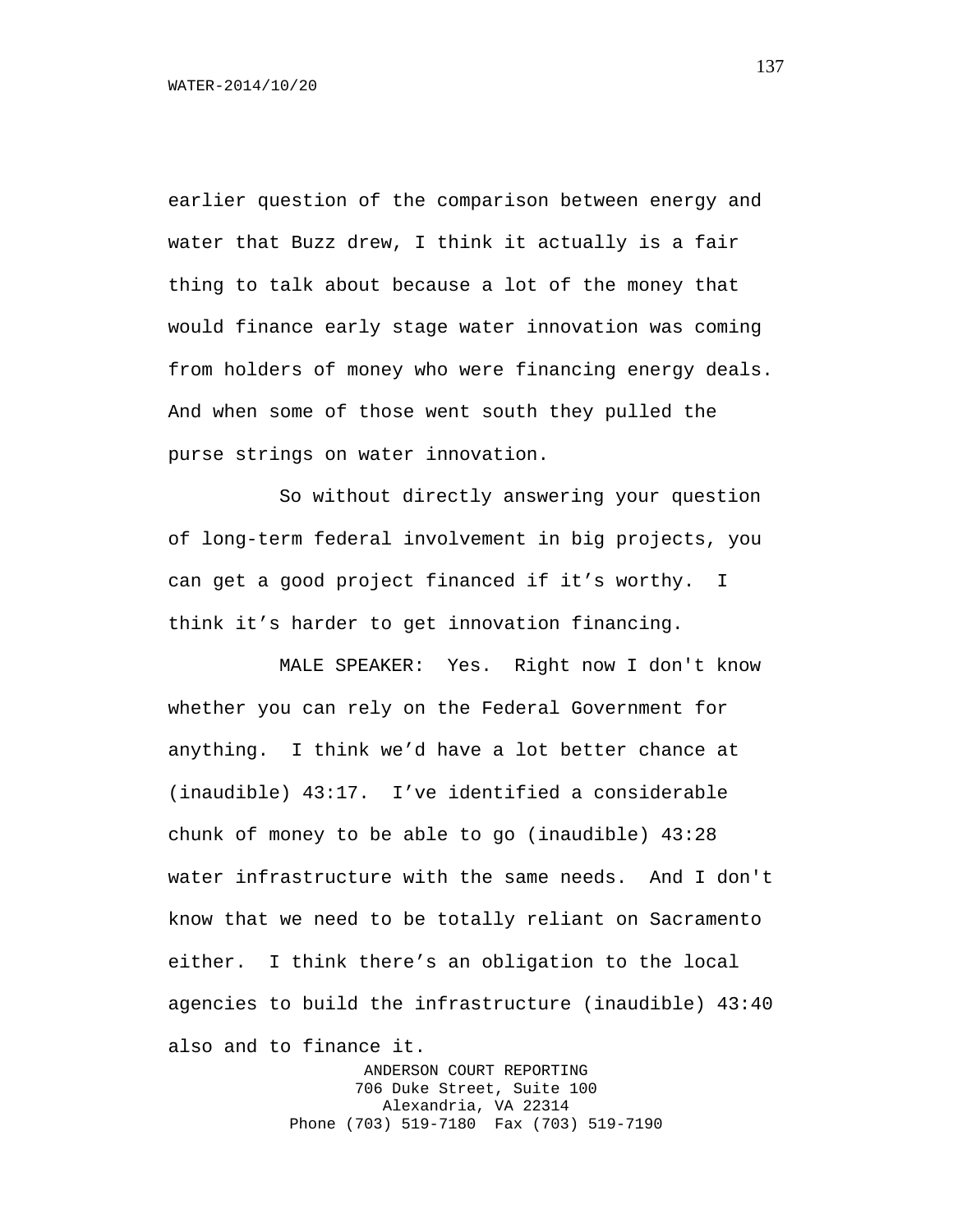MALE SPEAKER: Okay. Thank you. One other thing (inaudible) 43:49, we have a Department of Energy but we don't have a Department of Water, and we might think about that. And we have water actually fragmented across multiple agencies (inaudible) 43:54 and the Department of Defense.

We have EPA and it's spread across many agencies with no single entity or person thinking particularly about water, and that's why we have to look to the states and local agencies for innovation because that's where it's happening. But they are strapped with having to deal with refurbishing and renovating our water systems and there's not much left over either in people or money to think about innovation or investing in the measurement revocation of these new technologies. They are out there but there are not very many opportunities to go out and test them, evaluate them and really take the risk off the table for water utility managers.

You know, they are having to provide this reliable low-cost supplied water, which they're doing ANDERSON COURT REPORTING 706 Duke Street, Suite 100 Alexandria, VA 22314 Phone (703) 519-7180 Fax (703) 519-7190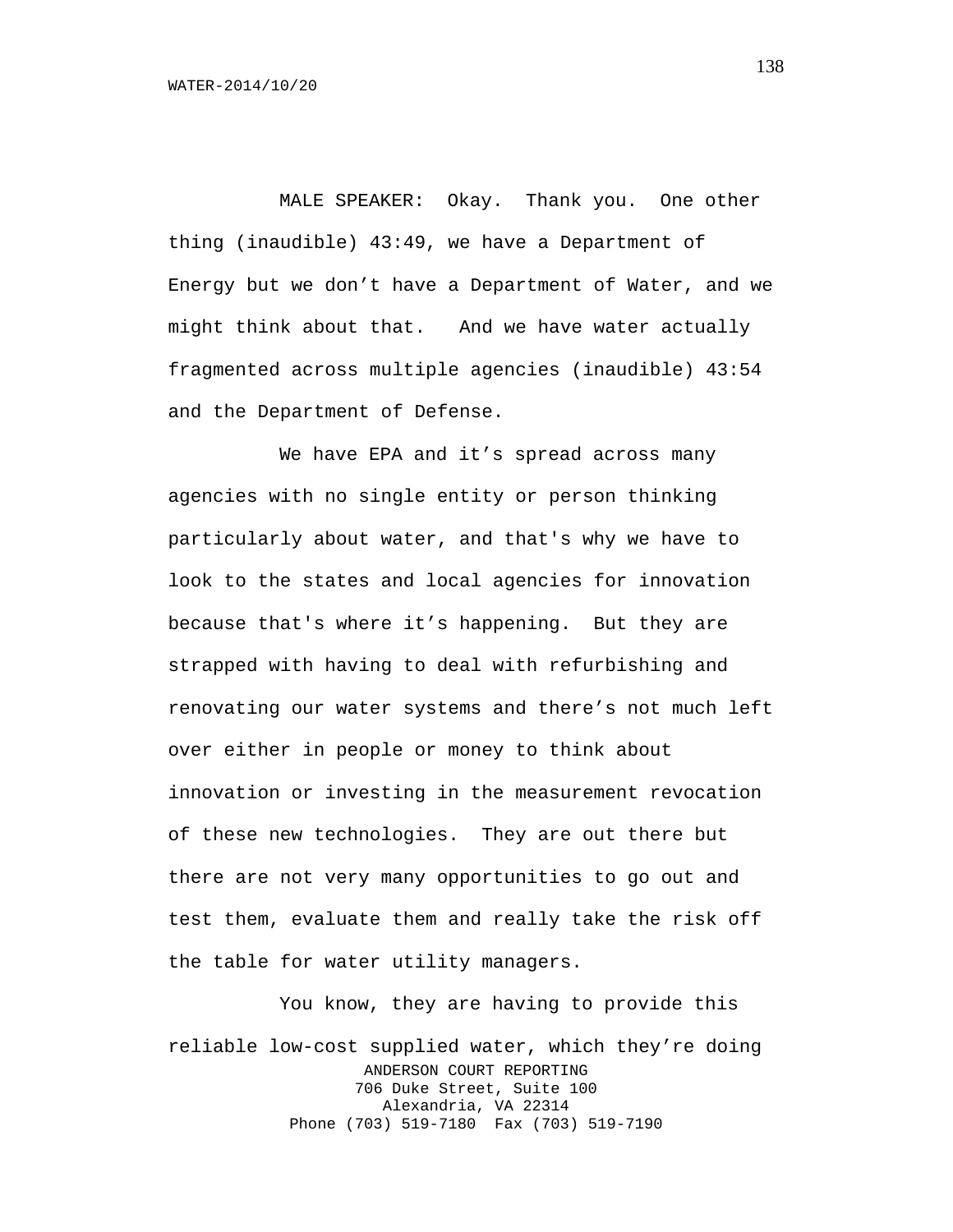very well, to do, but there's not a lot of willingness or risk-taking in (inaudible) 44:47 to do that. But we can help change that by providing other mechanisms to provide outlook 44:53 for early stage investments and the measurement verification to (inaudible) 44:58 risk investment into new technologies.

MR. ALTMAN: All right. Let's turn to the audience and take some questions for the panel from the audience. I know there are microphones. Ma'am, in the middle here.

MS. REEVE: Thank you. My name is Carol Reeve. I'm from the (inaudible) 45:25 Incision down in Monterey with Stanford University. I'm a research scientist. We talk a lot about the cost of innovation but we don't talk much about the cost of the environmental impacts of that innovation, and specifically, I refer to ocean desalination.

(Inaudible) 45:41 and I have done a little bit of research on market squid, which is California's number one fishery currently (inaudible) 45:48 discharged onto the seafloor from desal. It actually ANDERSON COURT REPORTING 706 Duke Street, Suite 100 Alexandria, VA 22314 Phone (703) 519-7180 Fax (703) 519-7190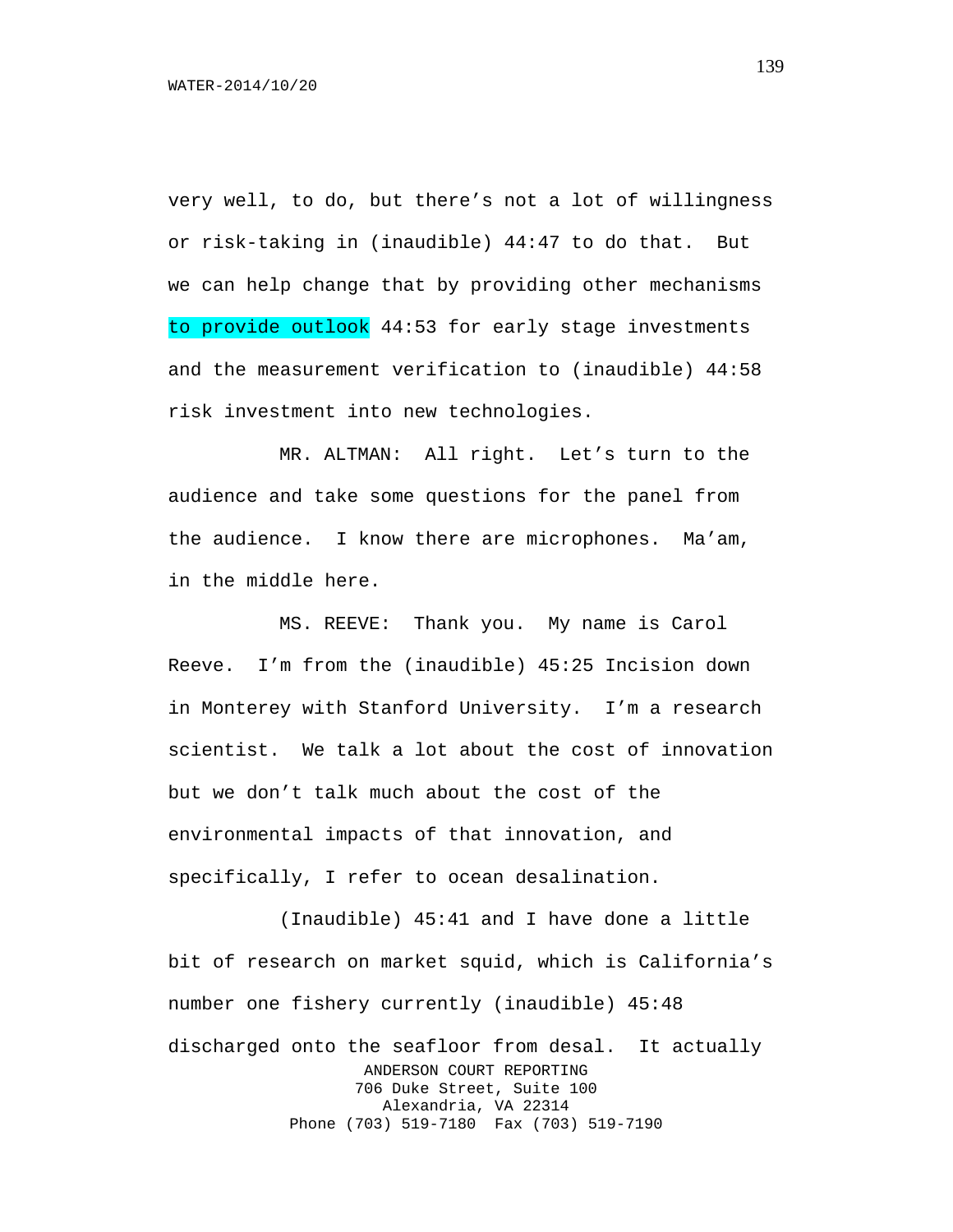impact our number one fishery much like Salmons, the seafloor is a nursery (inaudible) 45:59 water from rivers. We destroyed a major commercial fishery, (inaudible) 46:03. And I would also say that, hopefully one day on the panel there will be fisheries people up here and not just (inaudible) 46:11.

MR. ALTMAN: By the way, if I could point out, the most recent Hamilton Project forum before this one was on fisheries and commercial fishing and were forums that could protect and promote commercial fishing. So we just recently covered that. Who would like to take --

MALE SPEAKER: No, I think there was a question in there and the answer is yes. I mean, particularly, desal has a whole variety of problems in addition to the cost, and one of them is what do you do with the salt grind 46:43 after you finished desalting the water. And that is a significant problem where, again, I think that science and technology can help solve the problem by looking to see how we might be able to dispose of that in a way ANDERSON COURT REPORTING 706 Duke Street, Suite 100 Alexandria, VA 22314 Phone (703) 519-7180 Fax (703) 519-7190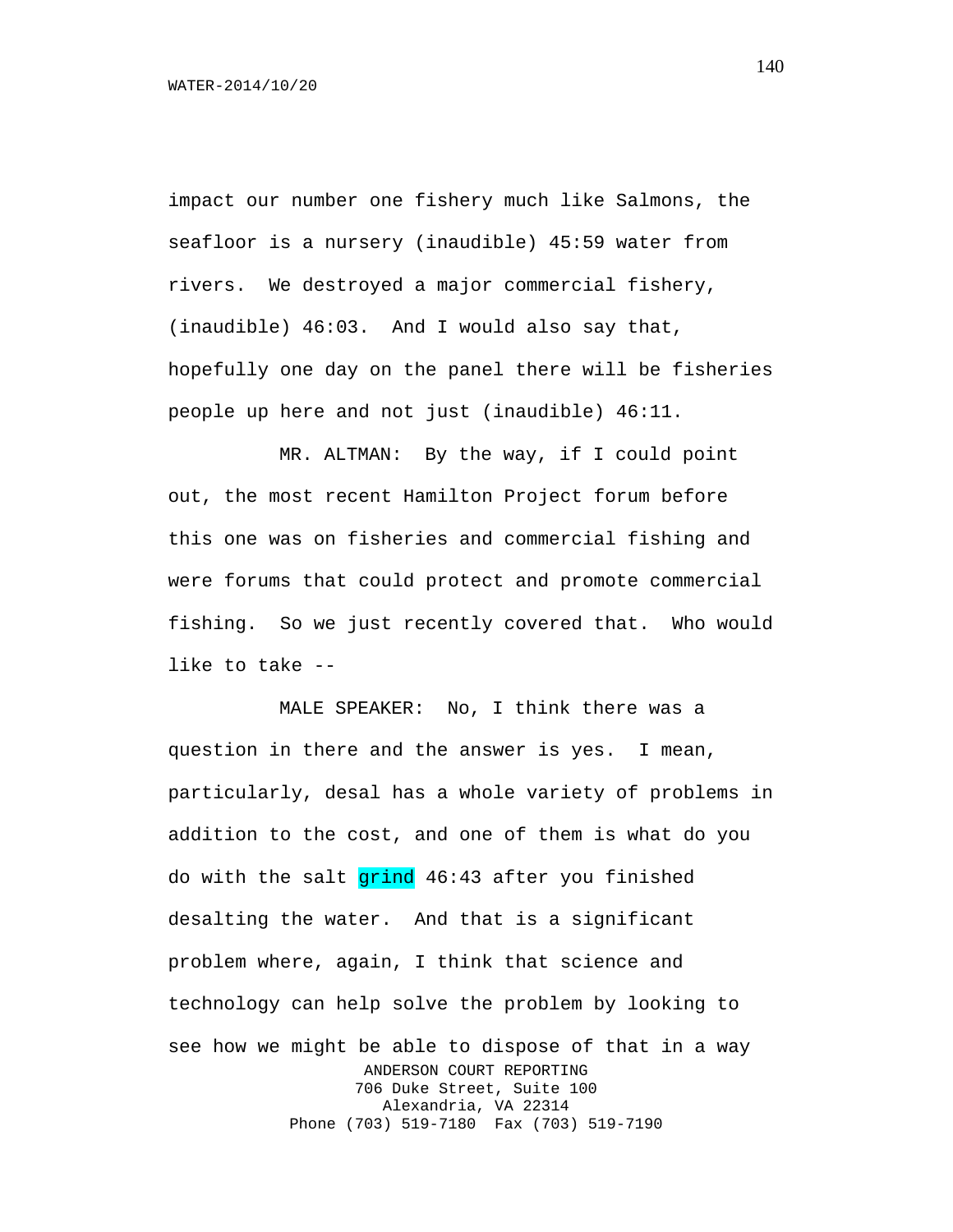which is safe as possible for the fish. But you have to have the actual money there looking at how you can address that particular problem but it is definitely a serious problem.

MS. REEVE: May I just add that salt is actually a energy (inaudible) 47:10. It's a C02 free energy source (inaudible) 47:5 electricity.

(Inaudible) 47:15

MALE SPEAKER: Let me add on to that about the, in fact, in the environment, what water mainders 47:19 can do. Efficiency is really important. Right here in California we actually divert the same amount of water today as we did back in the 1980s, that's all because we've become more productive with the water we're using. Right? And so we have to continue to dote along that efficiency curve in using technology. So the more we can do that, the more we can become more efficient and leave more water in our rivers, lakes and (inaudible) 47:41.

MALE SPEAKER: And I think the one thing you heard in other presentations as well -- and, again, I ANDERSON COURT REPORTING 706 Duke Street, Suite 100 Alexandria, VA 22314 Phone (703) 519-7180 Fax (703) 519-7190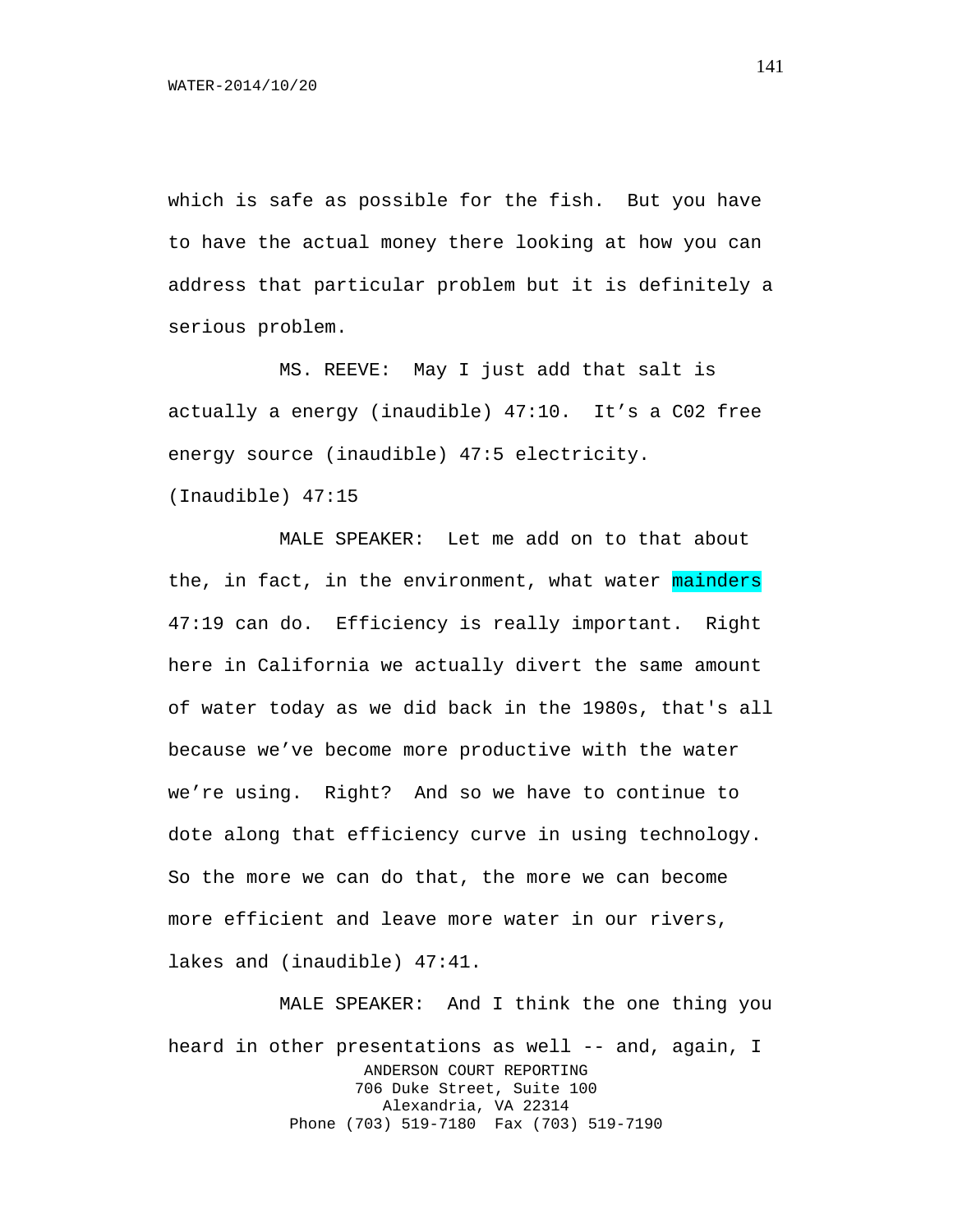agree with your 47:49 conservation, recycling, desalination. We have a tremendous opportunity to continue to recycle water and save California. We just got 1.3 billion gallons per day off the coast of Southern California, don't have the number for Northern California, so there is that opportunity.

And I think we're -- we talked about technology. We're trying to develop technologies to go beyond indirect local reuse into something called direct potable reuse where we would have these advanced treatment facilities that take waste water, treat into the spilled water quality and then put it into a pipeline upstream of a water treatment plant. There's tremendous opportunity there.

In fact, there is a bill that was passed a few years ago, SB-918, Senator Pavley, that says that the -- I guess it's not a -- the Department of Drinking Water has to establish a framework for direct potable reuse by the end of 2016. So that's something the government will be able to do this next term.

> MR. ALTMAN: Which one of its next terms? ANDERSON COURT REPORTING 706 Duke Street, Suite 100 Alexandria, VA 22314 Phone (703) 519-7180 Fax (703) 519-7190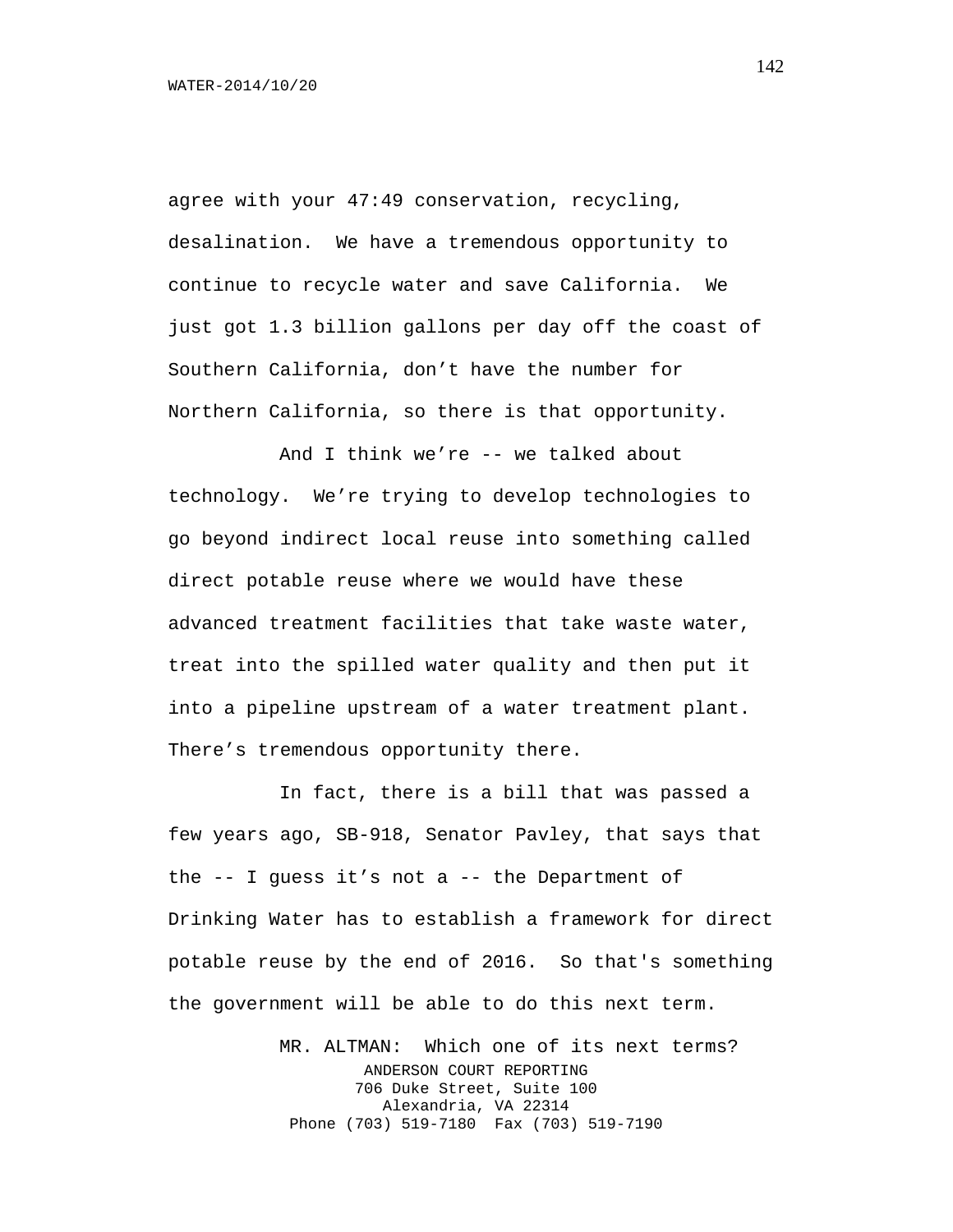Who's next? Yes, sir?

MR. WILLIAMS: Peter Williams from IBM. One of the things that I thought (inaudible) 49:10 just to compare my county, the UK, there's 24 water companies for 70 million people. In the United States there are 55,000 separate water systems filtering out to 50,000 million people. 30,000 of those have fewer than 500 customers. So the result of that is each one of these systems is run by one person (inaudible) 49:30. There is no money to innovate. There is no time to innovate. There is no skill to innovate. There is only interest in doing what they've already done because that's what we know.

But one of the things you could talk about - you talked about financing charges (inaudible) 49:43. Orange County is a big water district. It's actually relatively usual. You have to think about that proverbial long-term. If you're going to get innovation across the water sector, it seems to me you have to think about that long-term kind of consolidator.

> ANDERSON COURT REPORTING 706 Duke Street, Suite 100 Alexandria, VA 22314 Phone (703) 519-7180 Fax (703) 519-7190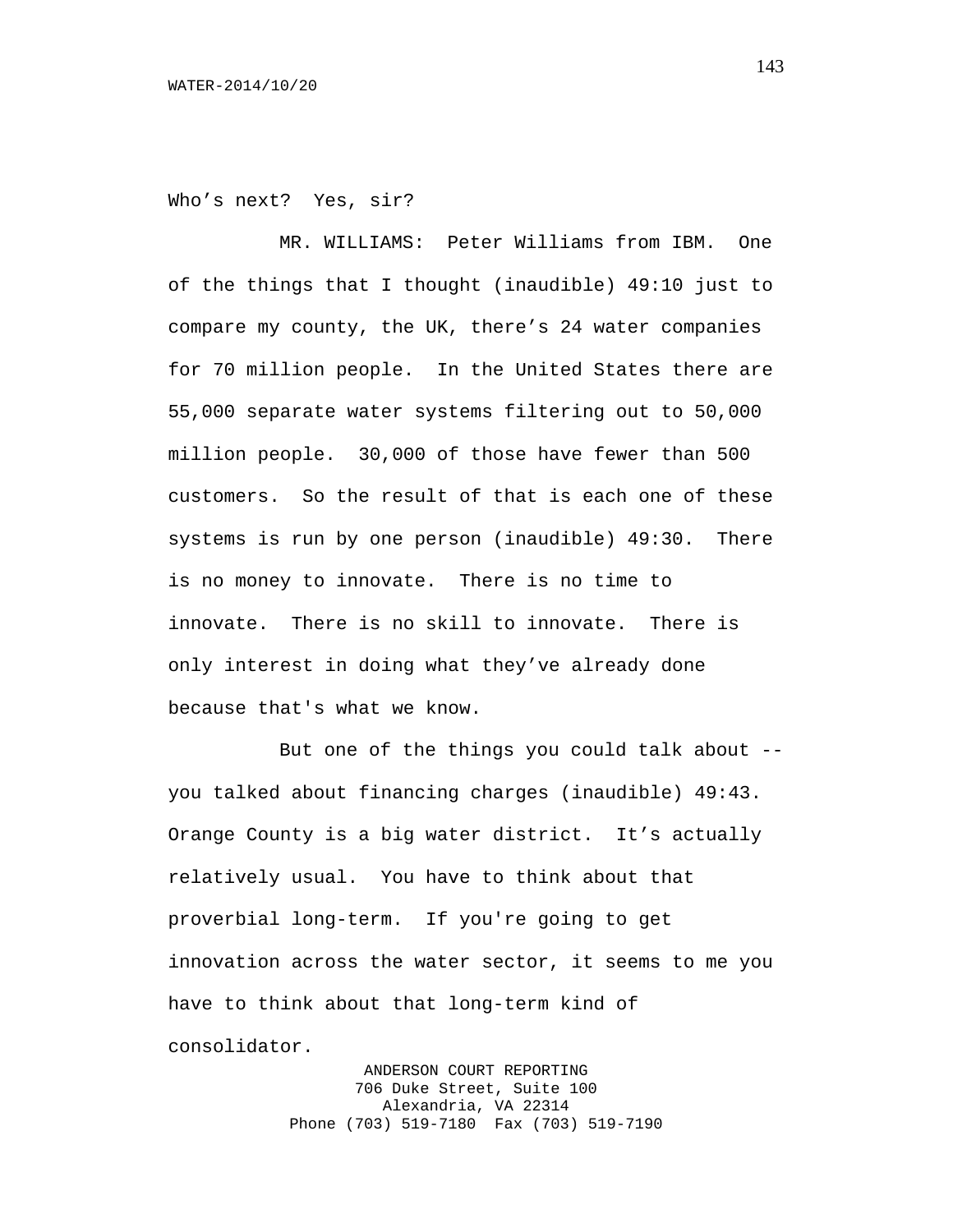MALE SPEAKER: I totally agree with you. I think there are far too many special districts and there is a need to consolidate. We have tremendous economies of scale in doing so. I think I heard the argument that they like to have local control. Well you're not giving up that much local control if you consolidate a few of them (inaudible) 50:18 water in geographic areas.

Although, the one thing also is that I don't see any reason why you shouldn't have waste water water agencies consolidated. (inaudible) 50:28 water agency overseeing, perhaps, (inaudible) 50:30. Because, there again, we need to start looking holistically at water, whether it's waste water or whether it's ground water or whether we're purifying waste water (inaudible) 50:44 water pure enough to put it back into the ground. So yes, I definitely think we should continue (inaudible) 50:49.

MALE SPEAKER: If I could just add really quickly on that. I mean I do think that fragmentation both geographically and also by function is a serious ANDERSON COURT REPORTING 706 Duke Street, Suite 100 Alexandria, VA 22314 Phone (703) 519-7180 Fax (703) 519-7190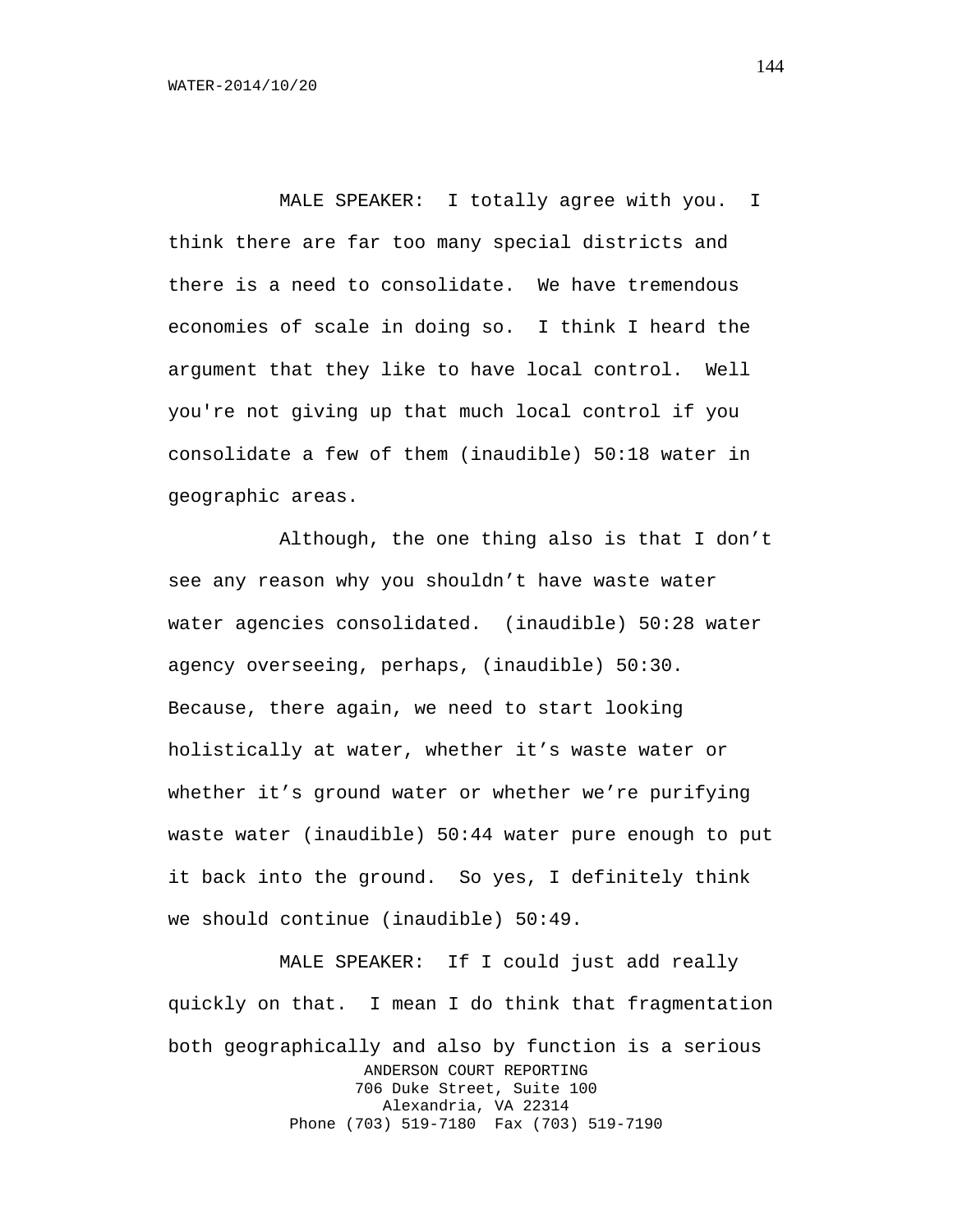obstacle to new innovation in the water area. There are various ways of dealing with it. I think one is to imagine having more agencies like the Orange County water district or like the metropolitan water district of Southern California that bring together multiple agencies and permit them to think more broadly.

And then the other reason why we suggested having an Office of Water Innovation at the state level was a notion that it could act as a consolidator and actually have each of the individual water suppliers serve as investors in that particular office or stakeholders in that office, and then you could have a state-wide office that would actually look at some of these innovations, test them and get the information out very much like EPRI.

Those of you who are involved in the energy area know that the Electric Power Research Institute, EPRI, plays a major role as a major researcher for the energy investor. We need an EPRI basically for water, and having a state-wide water office might serve that function.

> ANDERSON COURT REPORTING 706 Duke Street, Suite 100 Alexandria, VA 22314 Phone (703) 519-7180 Fax (703) 519-7190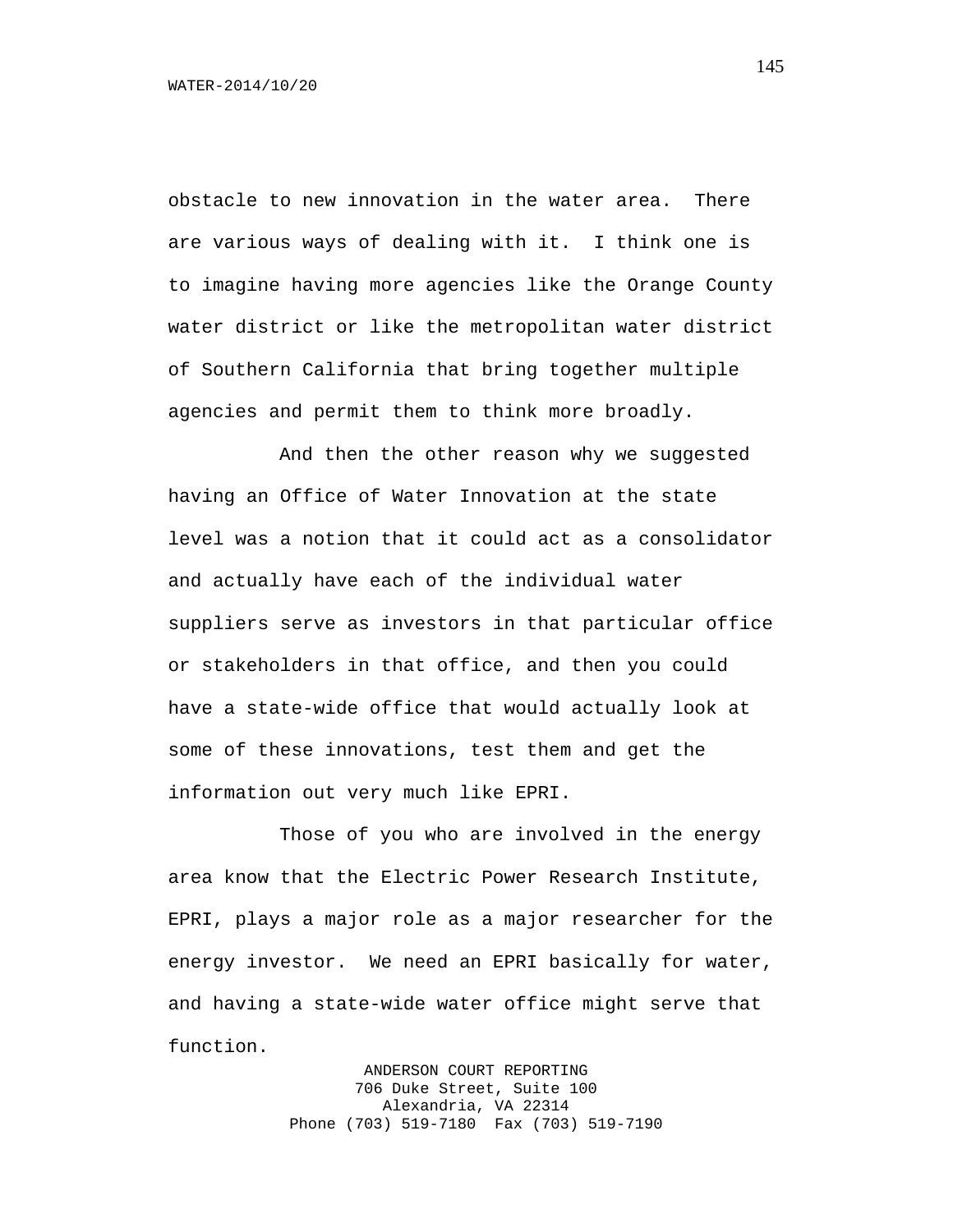MALE SPEAKER: And I totally agree with what Buzz and your comment there that the smaller agencies don't have the time or the money to devote to innovation. So obviously a department like that would be terrific. There are also some other examples that exist today that can be used more fully.

So one of the great examples is (inaudible) 52:14 Imagine H20 (inaudible) 52:17. So one out of six metro dollars actually goes through or, two, (inaudible) 52:22 come out of that program, which Water Smart is one, so that's great.

There are also some other agencies and organizations that do a lot of innovation. Take the (inaudible) 52:31 small agencies like the American Water Works Association and the Water Research Foundation. There are also innovation (inaudible) 52:37 around water that EPA is supporting in Fresno, for example, and Austin and in Milwaukee. So those are some examples.

One other one I want to mention -- I just returned from Australia yesterday and southeast water ANDERSON COURT REPORTING 706 Duke Street, Suite 100 Alexandria, VA 22314 Phone (703) 519-7180 Fax (703) 519-7190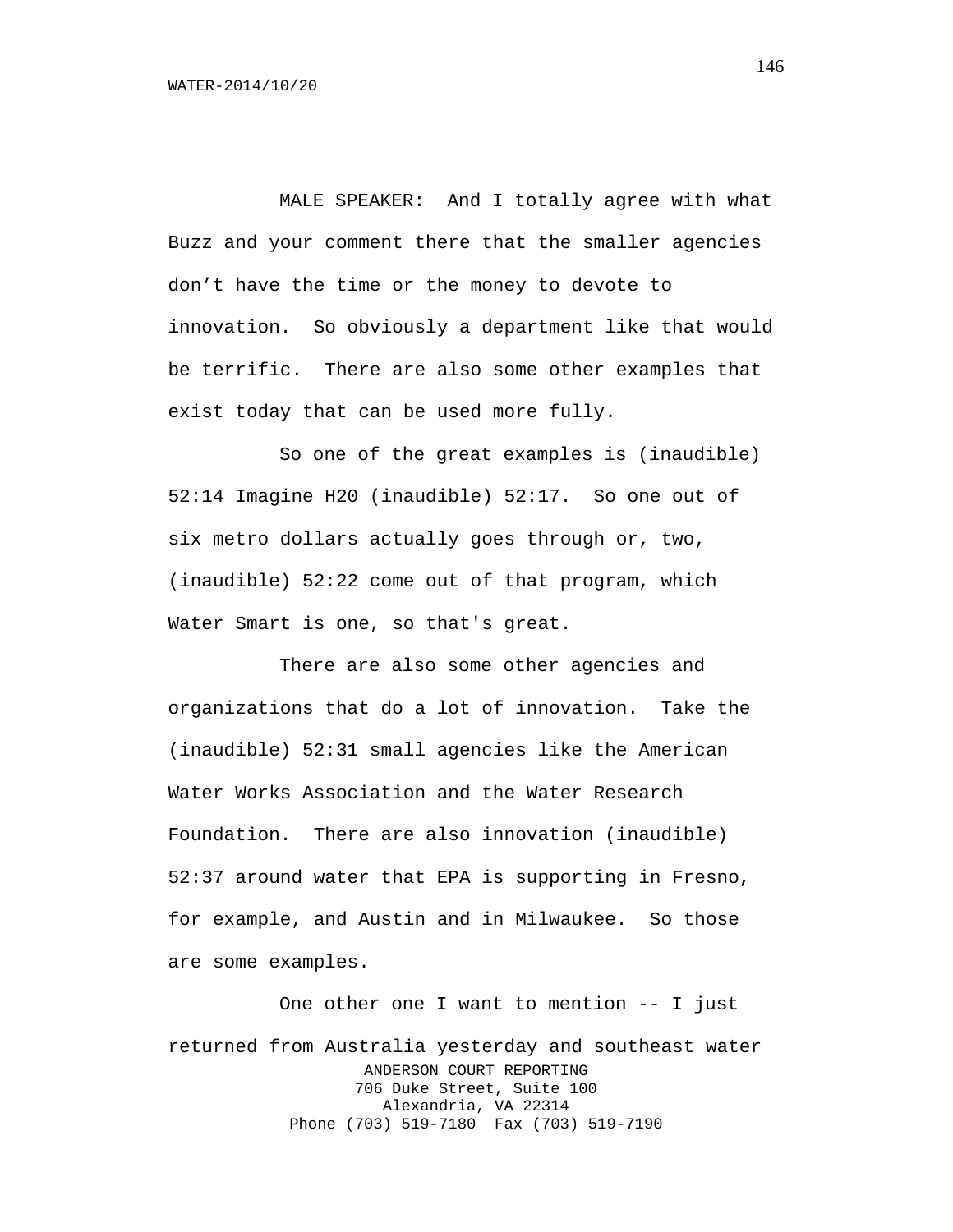in Victoria actually has created its own (inaudible) 52:53 subsidiary called IODA 52:55. So they're out looking for new technologies and testing them separate from outside, the operators of that utility, which I think is a really innovative model. It takes away sort of the low-risk mentality that's within the operation of the utility and puts it aside into a higher risk new technology, new innovation segment, so I think that's an interesting example to look at.

MALE SPEAKER: And I think one other thing is we need to try to encourage the private sector and the public sector to work together on new technologies. In other words, if a private sector comes up with a certain technology, they can use the public sector to help maybe implement it and test it for them to make sure that the results are what they think they should be.

Then again, an example, we're working with a company called Trevi on forward osmosis which could be used to concentrate grind for recycled water and other applications. And we have a partnership. We applied ANDERSON COURT REPORTING 706 Duke Street, Suite 100 Alexandria, VA 22314 Phone (703) 519-7180 Fax (703) 519-7190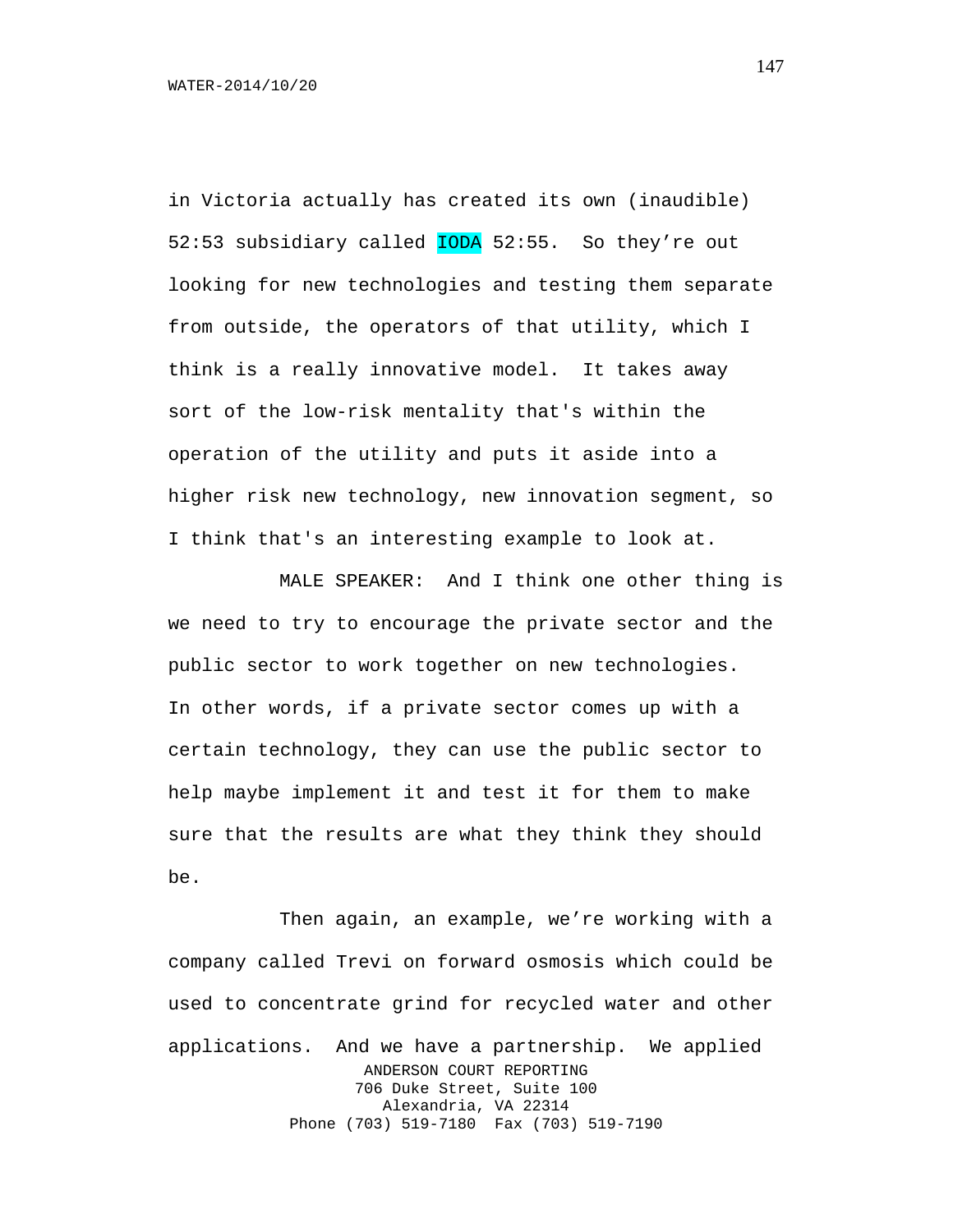for a grant. We got the grant together and we'll be testing that system out. So there is an opportunity I think certainly within the private sector to work together in that respect.

MR. ALTMAN: Let's have another question. Yes, ma'am, way in the back?

FEMALE SPEAKER: Thank you. I'm actually from EPRI and we work on the water energy nexus a lot. And one of the things I wanted to comment about the consolidation is -- sometimes there's talk about - well from the other point of view, when you are looking at pumping, the energy perspective. So sometimes the prospective is to do the processing right at the local unit so that you don't have to pump the water back and forth. So that's one point to just look at, point of view.

And we have worked with some of the water research related organizations like Water Research Foundation, which is sort of EPRI but for the water sector. So that's another organization I wanted to point out. Thank you.

ANDERSON COURT REPORTING 706 Duke Street, Suite 100 Alexandria, VA 22314 Phone (703) 519-7180 Fax (703) 519-7190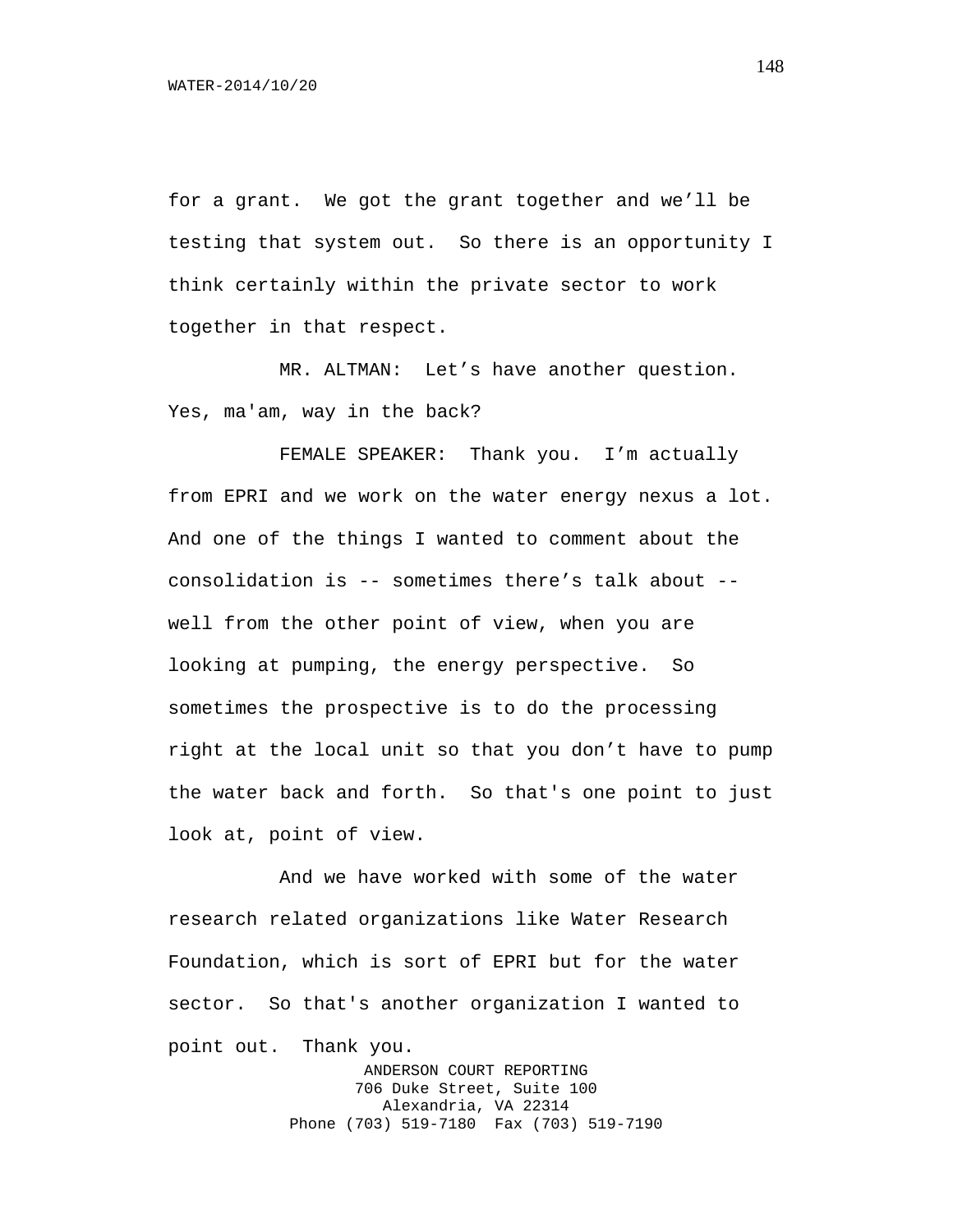MALE SPEAKER: I'm glad you did that because I'm the president of WaterReuse California and I remised not to have mentioned that.

MR. ALTMAN: Question? Yes, sir?

MALE SPEAKER: The last four of the questions you looked up, water transportation through pipelines. And I think one of the questions was or one of the statements was that the (inaudible) 55:42 and major government sponsored infrastructure is over. No more big dams. No more major innovation or infrastructure improvements of that nature.

It seems to me like the water transport (inaudible) 55:55 possibly come from maybe Washington or Oregon and possibly other sources is just as important as (inaudible) 56:01 as the railroads are and other major infrastructures that the government has sponsored and funded. So is the government now incapable of doing any infrastructure development that's critical to the development of the country?

MALE SPEAKER: Well I'll jump on the infrastructure point more broadly and just say that I ANDERSON COURT REPORTING 706 Duke Street, Suite 100 Alexandria, VA 22314 Phone (703) 519-7180 Fax (703) 519-7190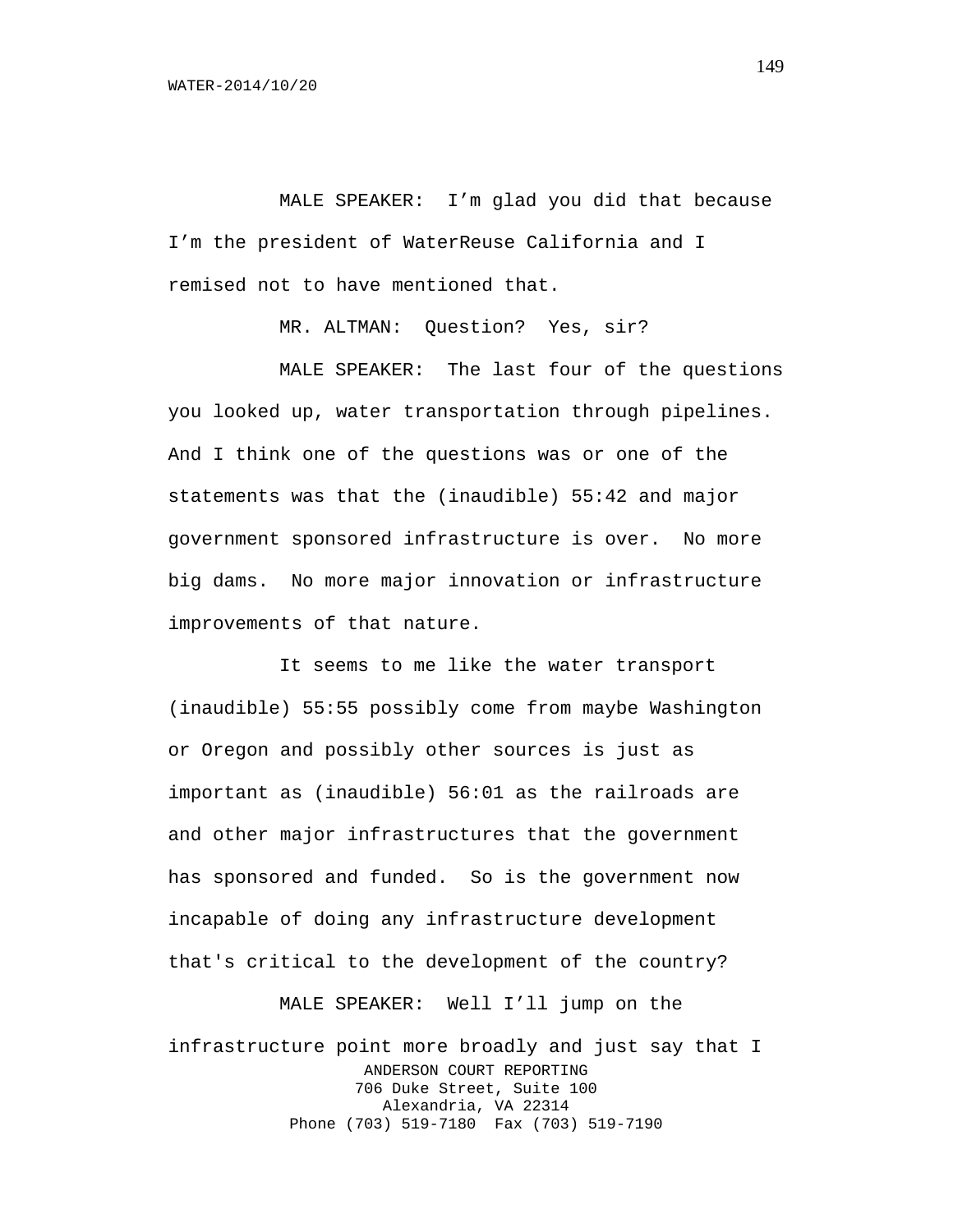think the concept of what happens to a drop of water and where can you take that drop of water from its existing source to where it's beneficially used is the right way of thinking about things. But there is so much opportunity for improvement within existing pipelines within one utility system to reduce leakage and waste, and even on the sewer side, sewer overflows and intrusion from when it rains, the storm water that creates all sorts of problems in the system.

But I think there's a far better opportunity to improve our water and sewer systems, thinking that way than thinking about how to transport water from very far away to a place where it can be used.

MALE SPEAKER: Well I was just going to say, just in the state of California, moving water from Northern California to Southern California takes a tremendous amount of energy.

MALE SPEAKER: But we do it because it's necessary.

MALE SPEAKER: Well, but there's other ways. Water recycling is an example (inaudible) 57:20 that ANDERSON COURT REPORTING 706 Duke Street, Suite 100 Alexandria, VA 22314 Phone (703) 519-7180 Fax (703) 519-7190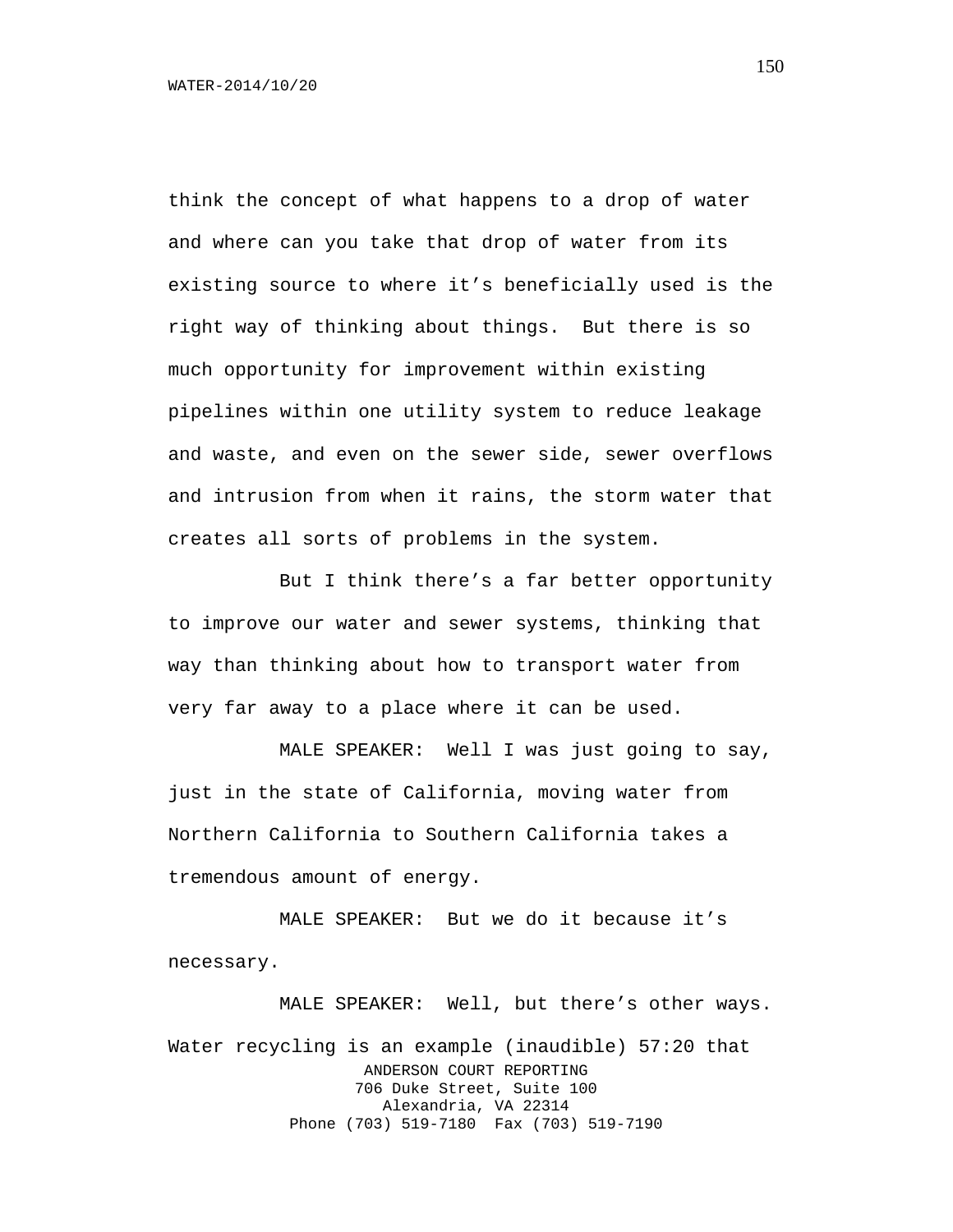it takes to move water from the north to the south. So just to follow-up on the point that was previously made, I think we have to look for that local water supply reliability and that's what these water damages are doing in the state of California.

MALE SPEAKER: Just one more thought on that. In order to make any of this happen, in order to get innovation (inaudible) 57:41, someone has to want to buy it in one form or another. And the problem with our pipes and transportation is one where there is an additional value proposition of doing things right, which is when water gets out of the pipe that it's supposed to be in, there are problems. There is a huge industry of private industry around where mediation leaks and leak detection both on the water and wastewater side.

So there is some financial private market incentive to improve our existing infrastructure without relying on government to do it all. And part of the reason that that's so important is half the mileage of most cities occurs on private land. It's ANDERSON COURT REPORTING 706 Duke Street, Suite 100 Alexandria, VA 22314 Phone (703) 519-7180 Fax (703) 519-7190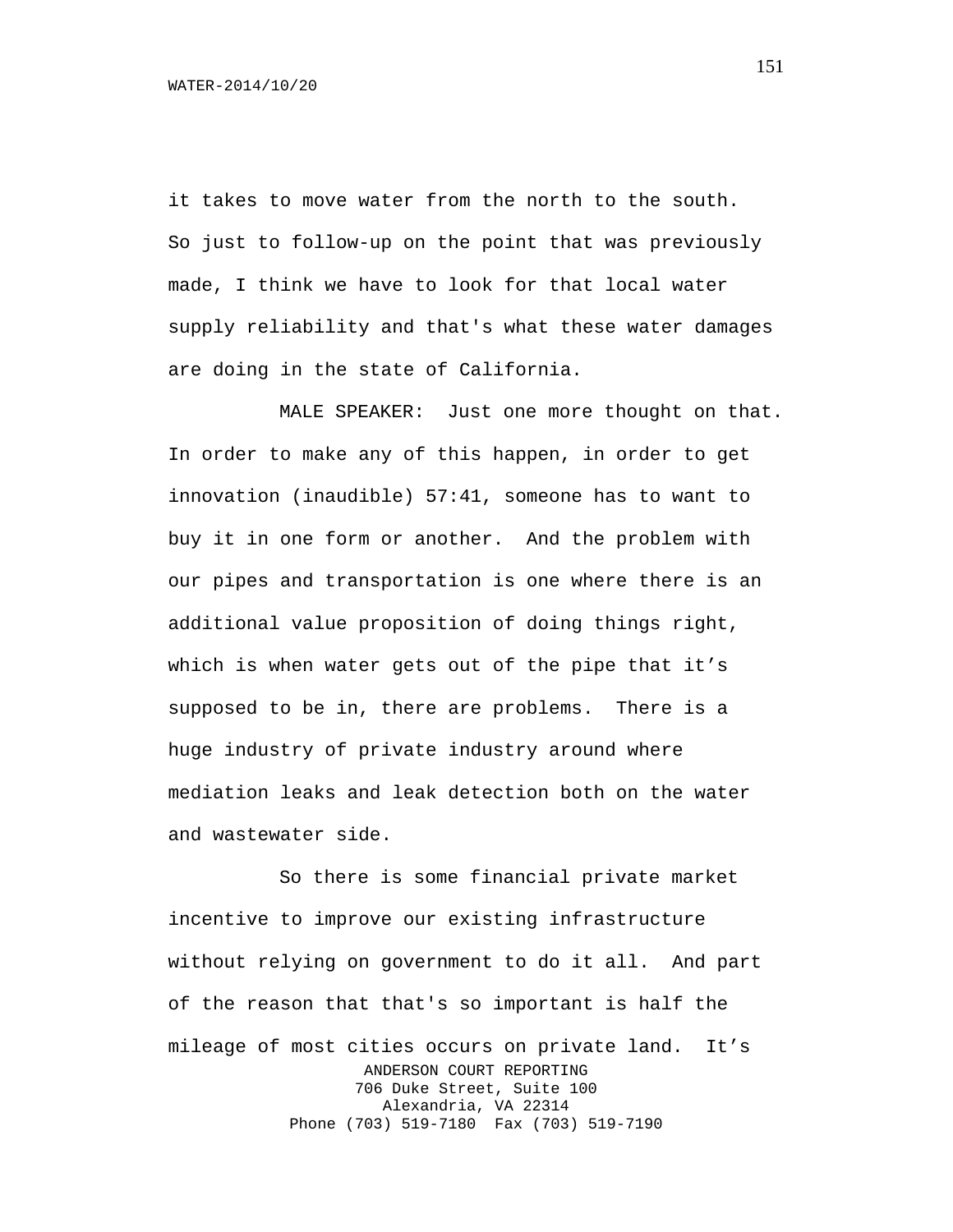underneath your yard, the pipe that takes the city pipe to your house and back, which the city doesn't have any control over.

MR. ALTMAN: Well let's just take one or two more questions to give folks a chance. Ma'am over here to the far right?

FEMALE SPEAKER: Hi. In looking at the future of water infrastructure, we've been talking about pipes and big dams. Technology brings in a whole new set of possibilities around onsite technology and local systems that are remote monitored. Where do you see that fitting into the picture when finance is completely different if you talk about it that way?

MALE SPEAKER: So I'll just say I think we are moving just as the energy area in direction towards more distributed water development and water supply.

One of the questions from the woman from EPRI a moment ago dealt with actually having to move the water around for recycling purposes. Frequently ANDERSON COURT REPORTING 706 Duke Street, Suite 100 Alexandria, VA 22314 Phone (703) 519-7180 Fax (703) 519-7190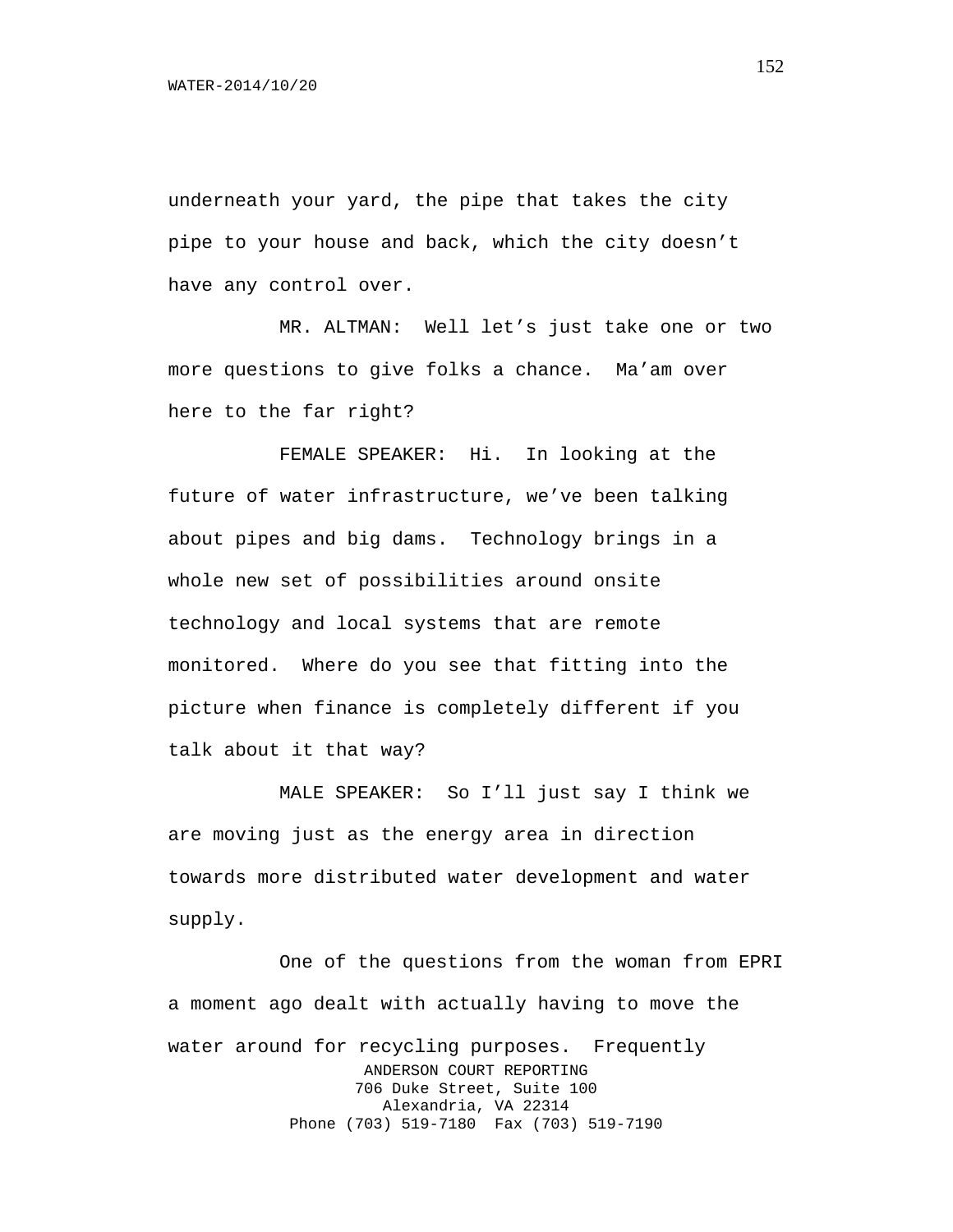recycling plants are built at the lowest possible point of city because, historically, that's where you collected your waste water and you've gotten rid of your waste water.

And so that means that we actually collect all of this waste water at this one point and then we have to pump it back out again frequently uphill among all the people who are utilizing it. So it'll probably make a lot more sense in the future to have smaller recycling facilities that might be neighborhood-based where you don't have to worry about pumping the water all over the city again and so that you are reducing your overall energy costs. And I think that's just one other really important point when you think about new innovations in the water field, which is that water/energy nexus.

More and more we are having to think not only about the water implications of what we are doing but also the energy implications of our water technology.

MR. ALTMAN: Yes, sir?

MALE SPEAKER: Dan Isher. A lot of ANDERSON COURT REPORTING 706 Duke Street, Suite 100 Alexandria, VA 22314 Phone (703) 519-7180 Fax (703) 519-7190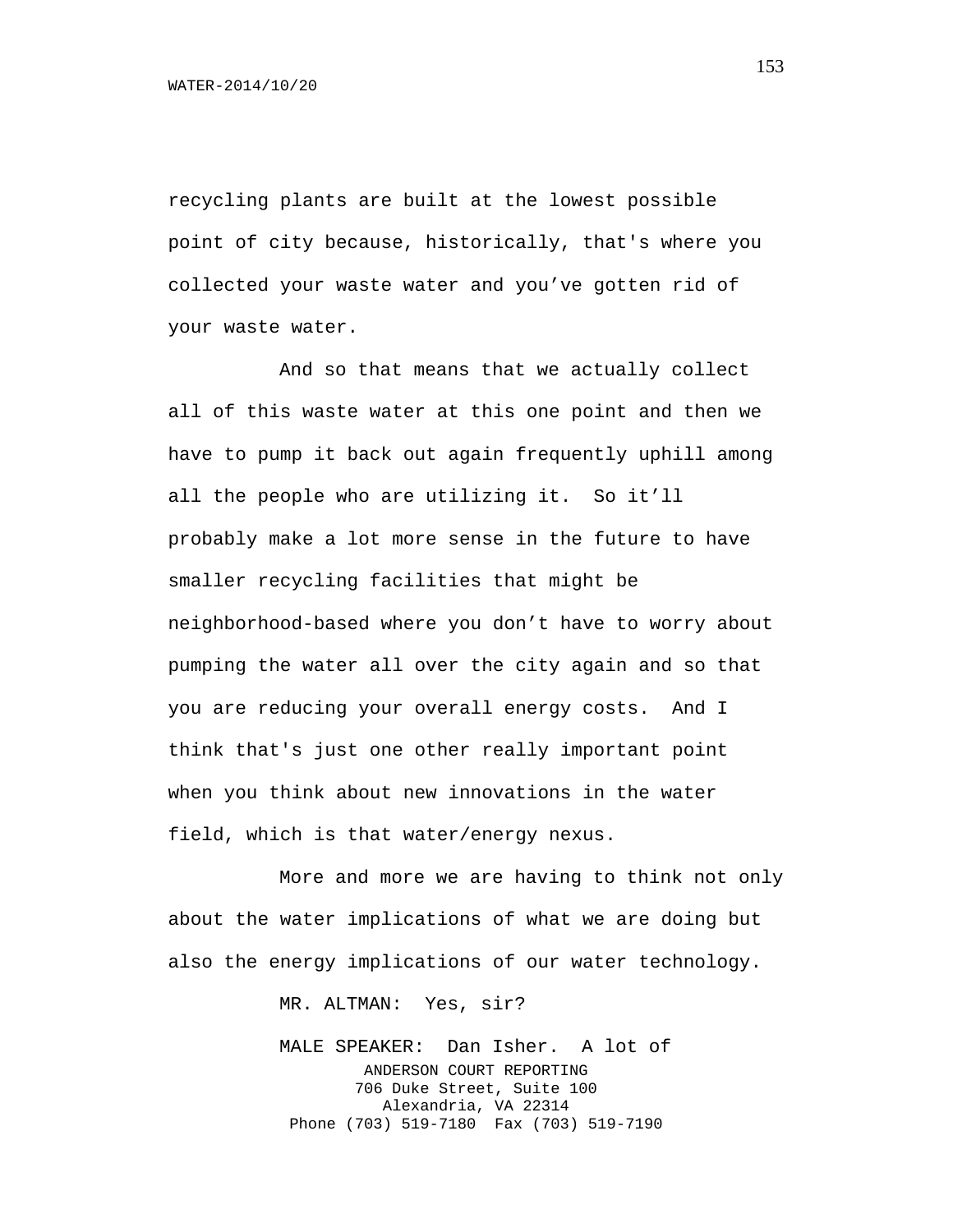discussion about pricing in the (inaudible) 1:00:27 stimulating innovation, and we've been talking about lessons from the energy sector. And I'm afraid that, you know, there's another class in the energy sector that we haven't talked as much about is that pricing is important but it's not enough in a lot of these cases. And the (inaudible) 1:00:38 paper talks about the regulation. And I'm wondering if we can have a little bit more discussion because if we look at making energy innovations and (inaudible) 1:00:48 power, energy efficiency, pricing played some role there but the big private home utilities played a minor role. Smart performance-based regulation played -- and where are the opportunities for innovation in regulation in the water sector?

MR. ALTMAN: Buzz, you might want to take that because that's the second one of your two recommendations.

MR. THOMPSON: Yes. You know, again, I think a lot of the things that we saw is that you don't have -- except in the area of clean water, you don't have ANDERSON COURT REPORTING 706 Duke Street, Suite 100 Alexandria, VA 22314 Phone (703) 519-7180 Fax (703) 519-7190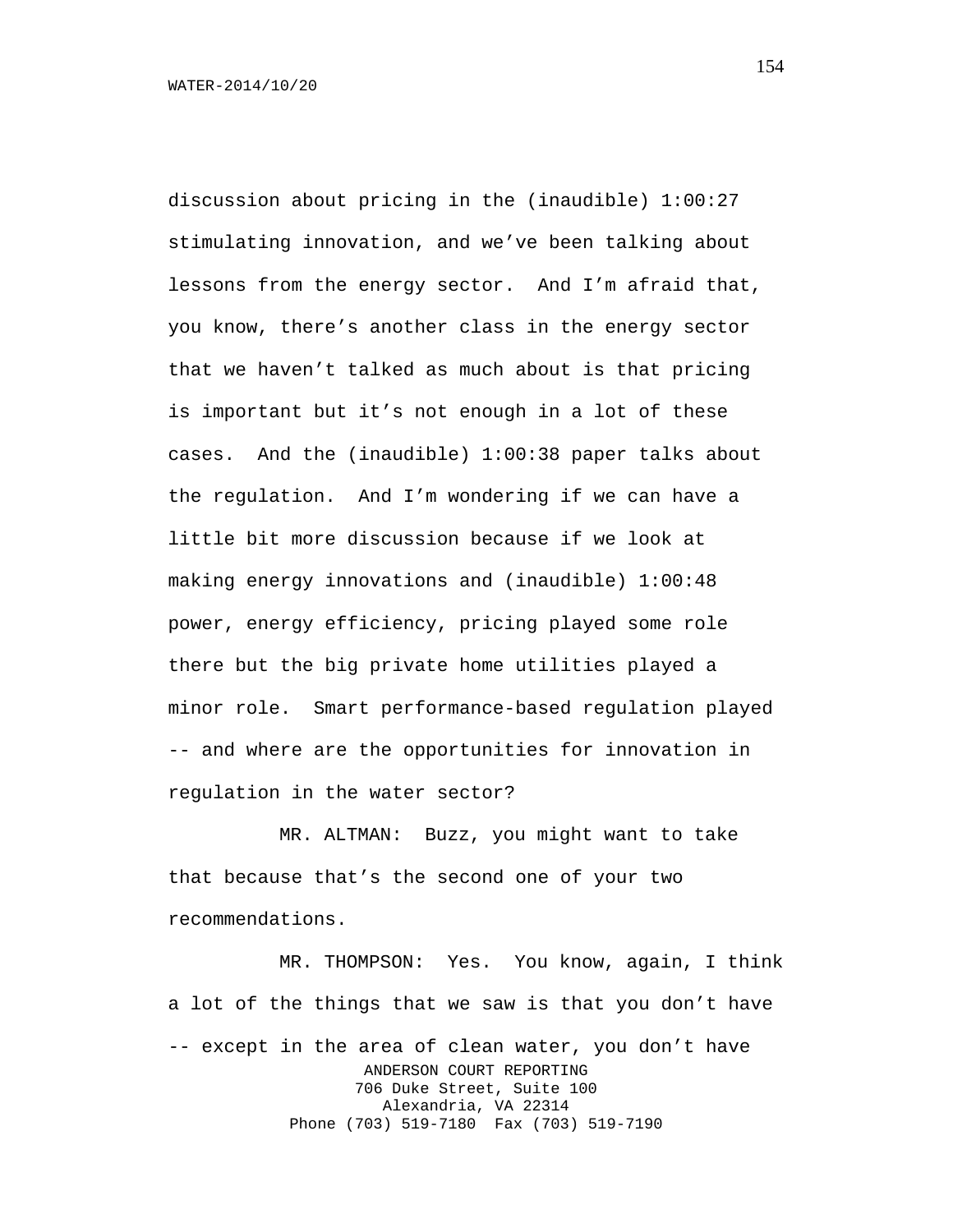the same type of regulatory drivers in the water field that you do in the energy area.

There are some state laws around the United States that have pushed for the use of recycling either (inaudible) 1:01:34, for example, new public buildings to have the plumb for recycled water or to ban the use of fresh water for various purposes like golf courses. I think we could be doing a lot more to think about how we could establish performance-based regulations just like you suggested that actually would push new technology.

In addition to that, the other problem is that frequently you have a lot of regulations at the local level which, very tremendously from one jurisdiction to another jurisdiction on, for example, recycling that require new technologies to actually have to meet different regulatory requirements in different jurisdictions, and that just makes it a lot more difficult to move that technology out.

MALE SPEAKER: One of the performance standards that was instrumental in getting Water ANDERSON COURT REPORTING 706 Duke Street, Suite 100 Alexandria, VA 22314 Phone (703) 519-7180 Fax (703) 519-7190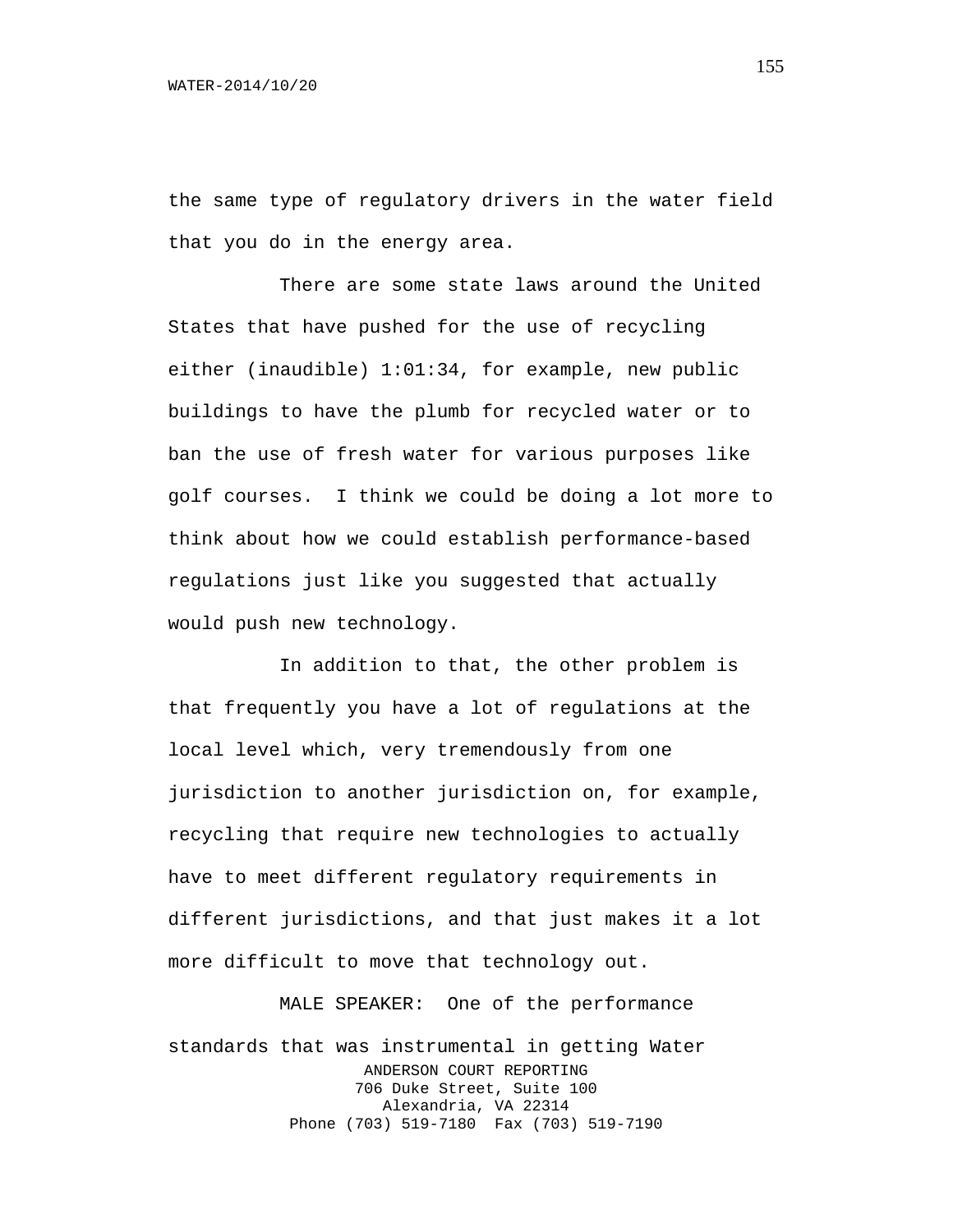Smarts (inaudible) 1:02:29 state of California is the standard of -- achieving a 20 percent reduction in (inaudible) 1:02:33 and consumption, and that's (inaudible) 1:02:35 by Governor Brown. Thank you for that.

I think (inaudible) 1:02:39 20/30, which I think is completely reasonable. When we look at what Australia did. They (inaudible) 1:02:48 by 43 percent during our 14-year (inaudible) 1:02:50 drought. So I think 20 percent is achievable, as we've shown that it is. We can go beyond it. So I also want to talk about pricing structure, which we talked about creating prices but not about rate structure. So I think that, you know, we should (inaudible) 1:03:04 rates today and we could even go beyond that and think about allocation (inaudible) 1:03:09 rates where we actually apply a water rate on each individual customer as customized to their particular water use. And that's been happening in Orange County very successfully over the last 20 years.

> MR. ALTMAN: Well ladies and gentlemen, that ANDERSON COURT REPORTING 706 Duke Street, Suite 100 Alexandria, VA 22314 Phone (703) 519-7180 Fax (703) 519-7190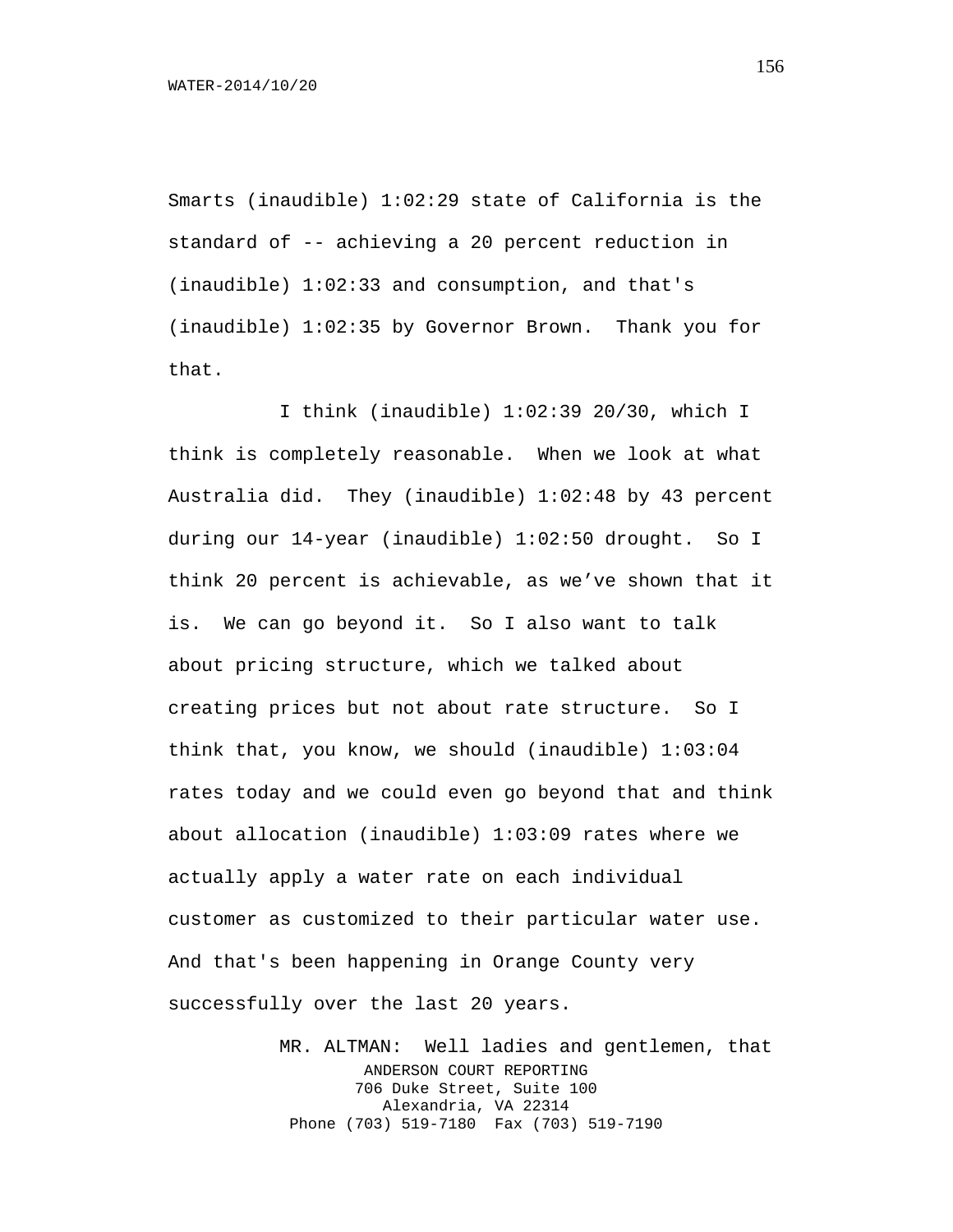concludes our panel. I want to thank our panelists for a great job.

(Applause)

MR. RUBIN: My sole function in this instance is to introduce the moderator and facilitator of the panel, Tom Steyer. I first met Tom more than 25 years ago. We worked together at Goldman Sachs, and Steve Denning, the chairman of the board at the university just told me that Tom worked for him before he worked for me, which is interesting, because Tom came to us with a lot of bad habits that we had to undo.

In any event, when I left Treasury, Tom and I used to talk a lot about business matters and economic policy, whatever. And then one day Tom said to me --he had reached a conclusion that climate change was the issue of our age and that he was going to work to change the conversation in America about climate change to create a sense of commitment and a sense of urgency to act. Then about two years ago, Tom stepped down from Farallon, the investment firm ANDERSON COURT REPORTING 706 Duke Street, Suite 100 Alexandria, VA 22314 Phone (703) 519-7180 Fax (703) 519-7190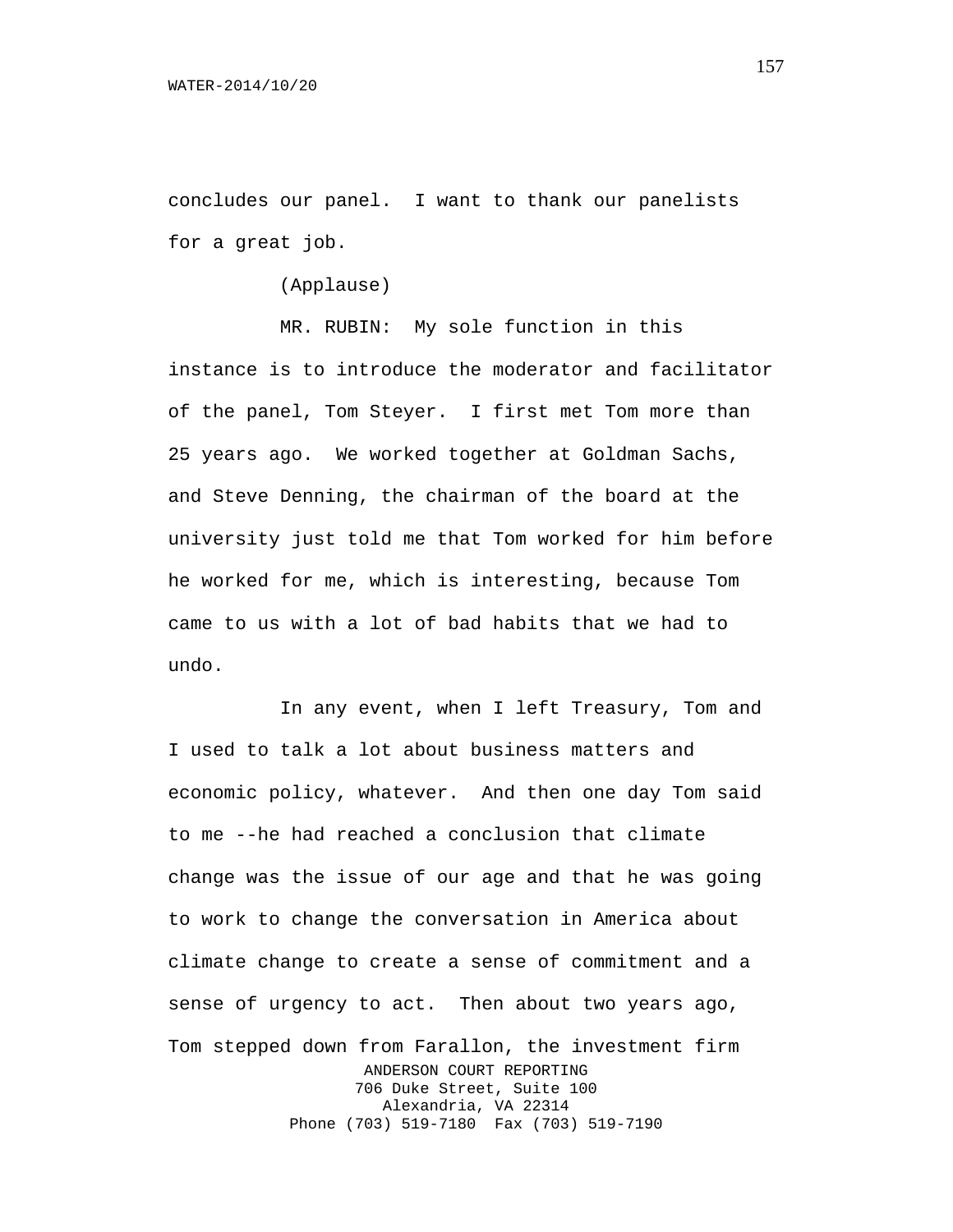that he ran, and for the last couple of years, Tom devoted himself to being one of America's leaders with respect to climate change policy and advocacy for us to act and to act now.

And largely, I think because of what Tom had to say to me over time, I reached the conclusion that climate change and addressing climate change is really the existential issue of our age and that if we don't address climate change it will severely affect, and ultimately perhaps catastrophically affect life on earth as we know it.

So with that, I am delighted to introduce an individual who has become a really important citizen of our country with respect to this critical issue, and also my friend, Tom Steyer, who will moderate the next panel.

Tom.

(Applause) MR. STEYER: Can you guys hear me? Okay. I want to say thank you to Bob. There are two people here who I used to work for, Bob and Steve ANDERSON COURT REPORTING 706 Duke Street, Suite 100 Alexandria, VA 22314 Phone (703) 519-7180 Fax (703) 519-7190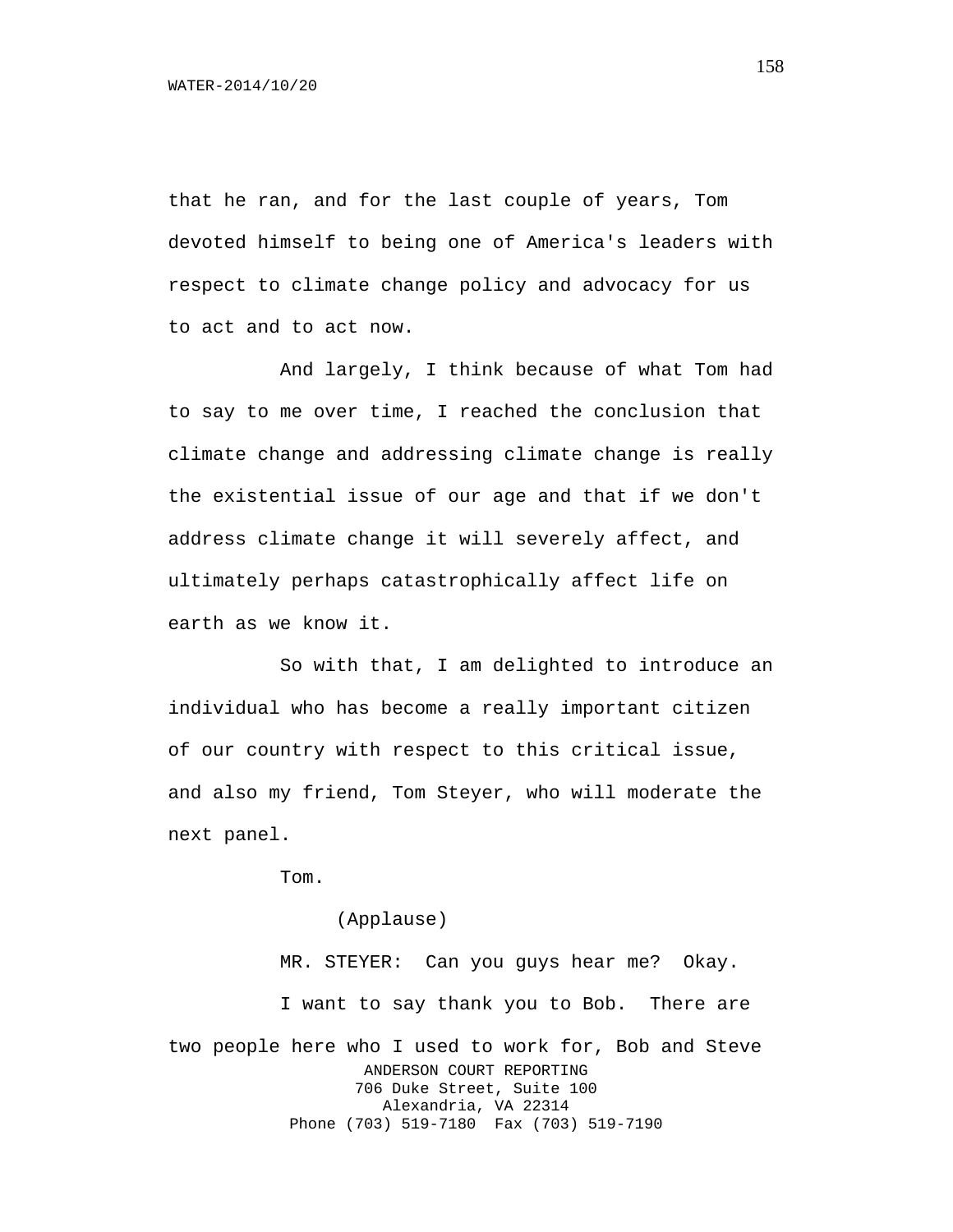Denning. They both underpaid me dramatically, and the bitterness has not gone away. Let me say that.

I also want to thank you guys for sticking around. I know we're not scheduled to be done until 1:20, so that's pretty late, and I very much appreciate you staying here. But when I introduce the panel, you'll know that it's definitely worth it; not for me, but for them.

Noah Diffenbaugh, the associate professor of Environmental Earth Science System at the Stanford Woods Institute for the Environment. Peter Gleick is the president and co-founder of The Pacific Institute. Wade Crowfoot is the deputy cabinet secretary and senior advisor in the Office of California Governor Jerry Brown. So his boss is here, so he's under a ton of pressure. I want a lot of applause for Wade when he talks so he'll look good in front of his boss. And Sol Hsiang is the assistant professor of Public Policy at The Goldman School of Public Policy at the University of California Berkeley.

> So as Bob said, we're looking at water ANDERSON COURT REPORTING 706 Duke Street, Suite 100 Alexandria, VA 22314 Phone (703) 519-7180 Fax (703) 519-7190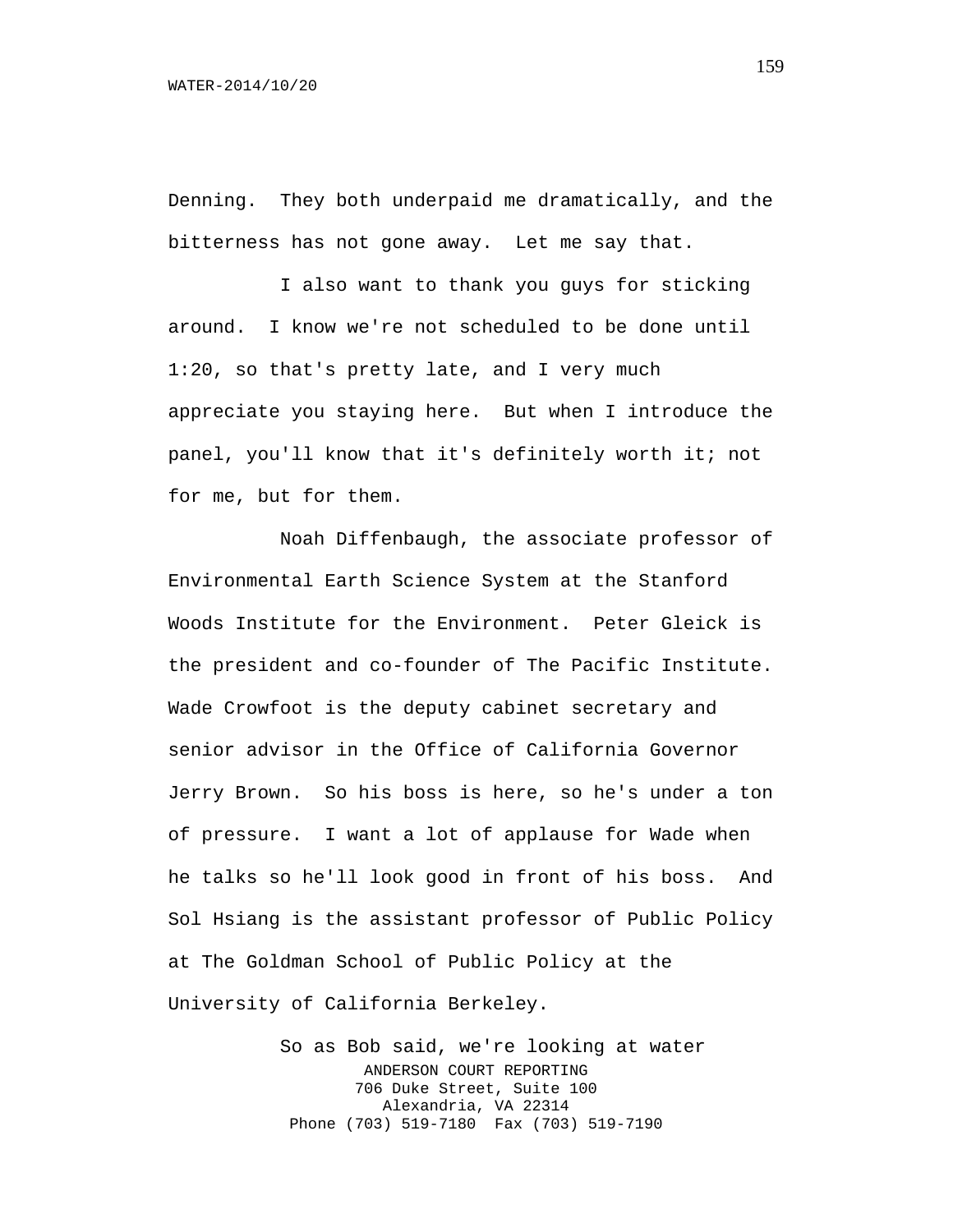policy today, and we're looking at it in the context of a time when the world is undergoing climate change. And in particular, we're all sitting in the middle of California and we're undergoing a historic drought. We've always had droughts and wildfires in the state of California, but right now 100 percent of California is experiencing "severe drought." 2013 was the driest year in California's 119-year recorded history and the latest 12 months are the driest on record as well.

So we know that we're under a severe water situation. I'm not sure in my own mind how much of that is cyclical? We've had droughts before. How much of it is secular? So we have a group of experts here to talk about the interaction of what naturally occurs and what's happening in this specific time as a result of changing climate.

And in particular, when we're talking about water policy, we're talking about it in a place that is in crisis, and we need to get -- we can use California as an example of understanding the crisis itself -- talking about the impacts, and then talking ANDERSON COURT REPORTING 706 Duke Street, Suite 100 Alexandria, VA 22314 Phone (703) 519-7180 Fax (703) 519-7190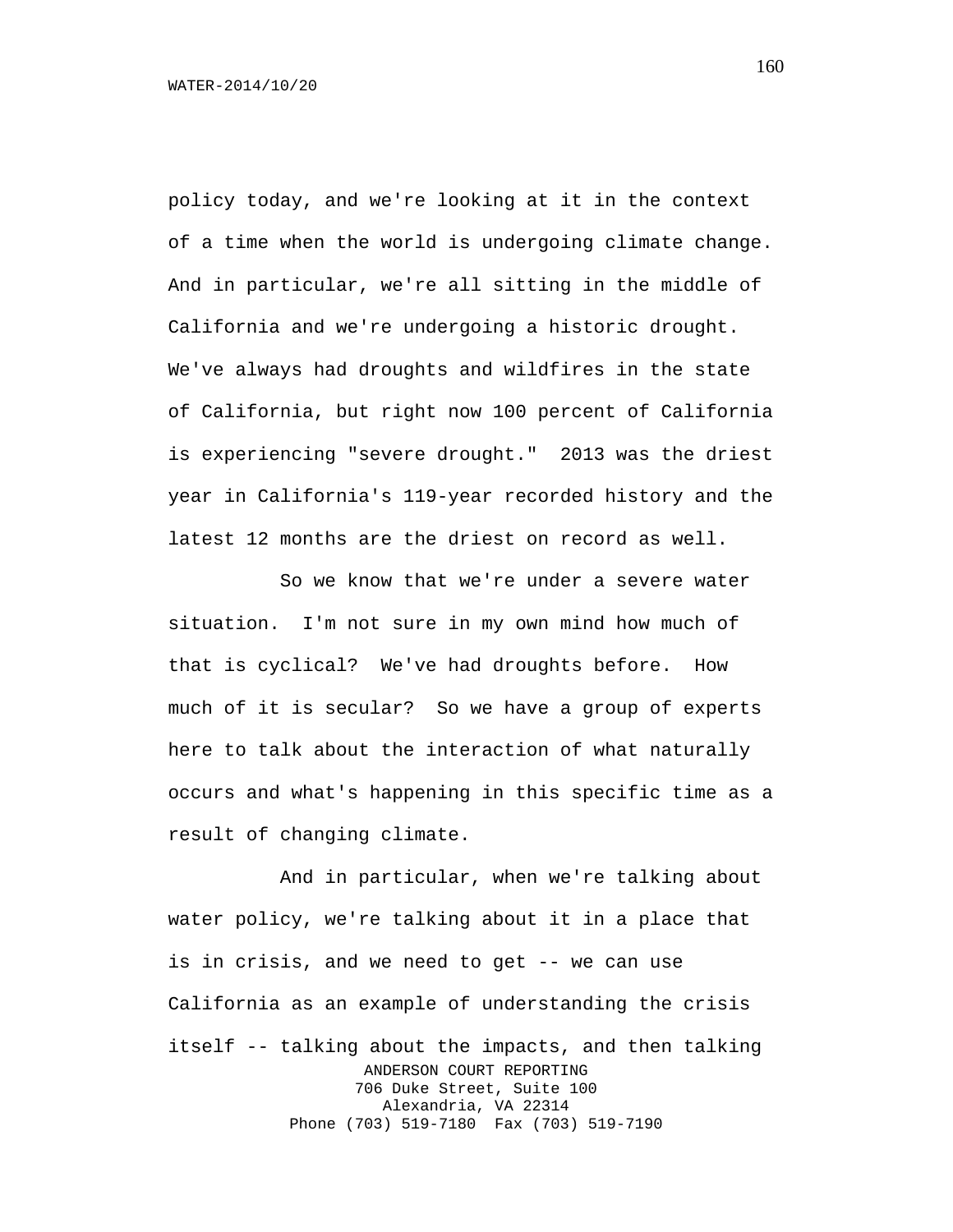about what the right policies are going forward.

So that is really -- we're going to take this discussion this hour in those three parts. We're going to ask the scientists first how much of what is going on here relates to climate change? How much of it is just the normal cyclical droughts that Californians have experienced forever? Then we're going to talk -- and Wade is here -- about what is the impact on Californians? How is it manifesting itself for the citizens of our state? What are the impacts? And then thirdly, we've heard a lot of talk in the previous two panels about innovation. We've heard a lot of talk about markets. But hopefully we can step back a second from the specific focus and try and put the policy solutions in a framework so we understand how we're dealing with them. You know, should we be dealing with them from a mitigation standpoint? Should we be adapting? Let's try and understand a little better how the system itself works and what we're trying to do in the long term.

> So with that, let's start by asking Peter ANDERSON COURT REPORTING 706 Duke Street, Suite 100 Alexandria, VA 22314 Phone (703) 519-7180 Fax (703) 519-7190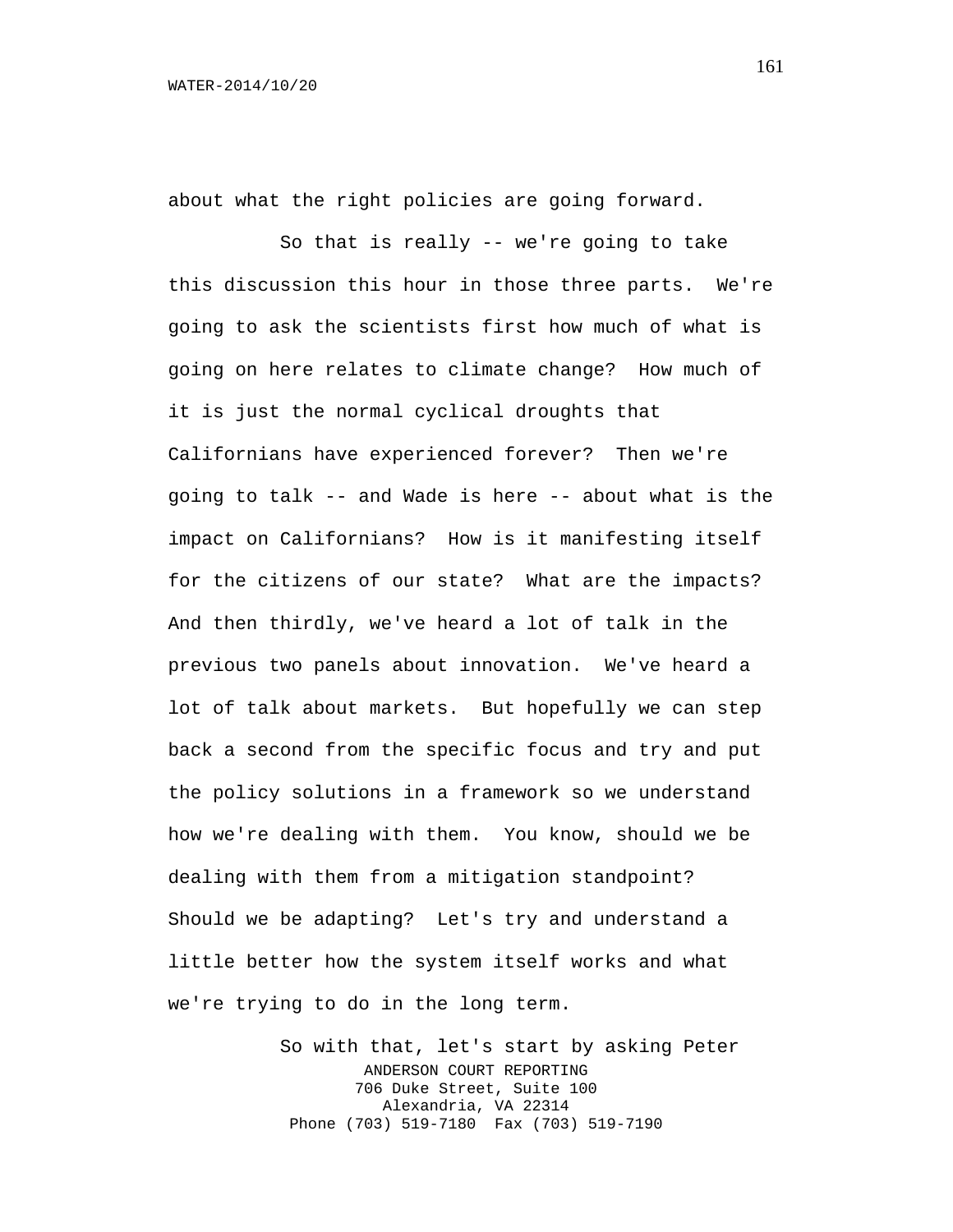the basic question, which is, what are the broad impacts of climate change on our water systems in California? How are the two systems linked? And what is the latest data telling us?

MR. GLEICK: Well, thank you, Tom. And thanks to all of you.

Probably like many of you, I've been to a lot of water meetings. It's great to see this level of interest and the quality of the conversation. It's great to see that the governor is interested in this issue. But not only that, he sat through this whole thing. And again, like many of you, I've been --

(Applause)

MR. GLEICK: -- I've been to meetings where politicians come and they open a meeting and then they leave, and it's a sign of his commitment to these issues. So thank you, Governor.

And it's raining. Don't go home. It does not mean the drought is over. I promise you that.

(Laughter)

MR. GLEICK: So I'm going to try and do four ANDERSON COURT REPORTING 706 Duke Street, Suite 100 Alexandria, VA 22314 Phone (703) 519-7180 Fax (703) 519-7190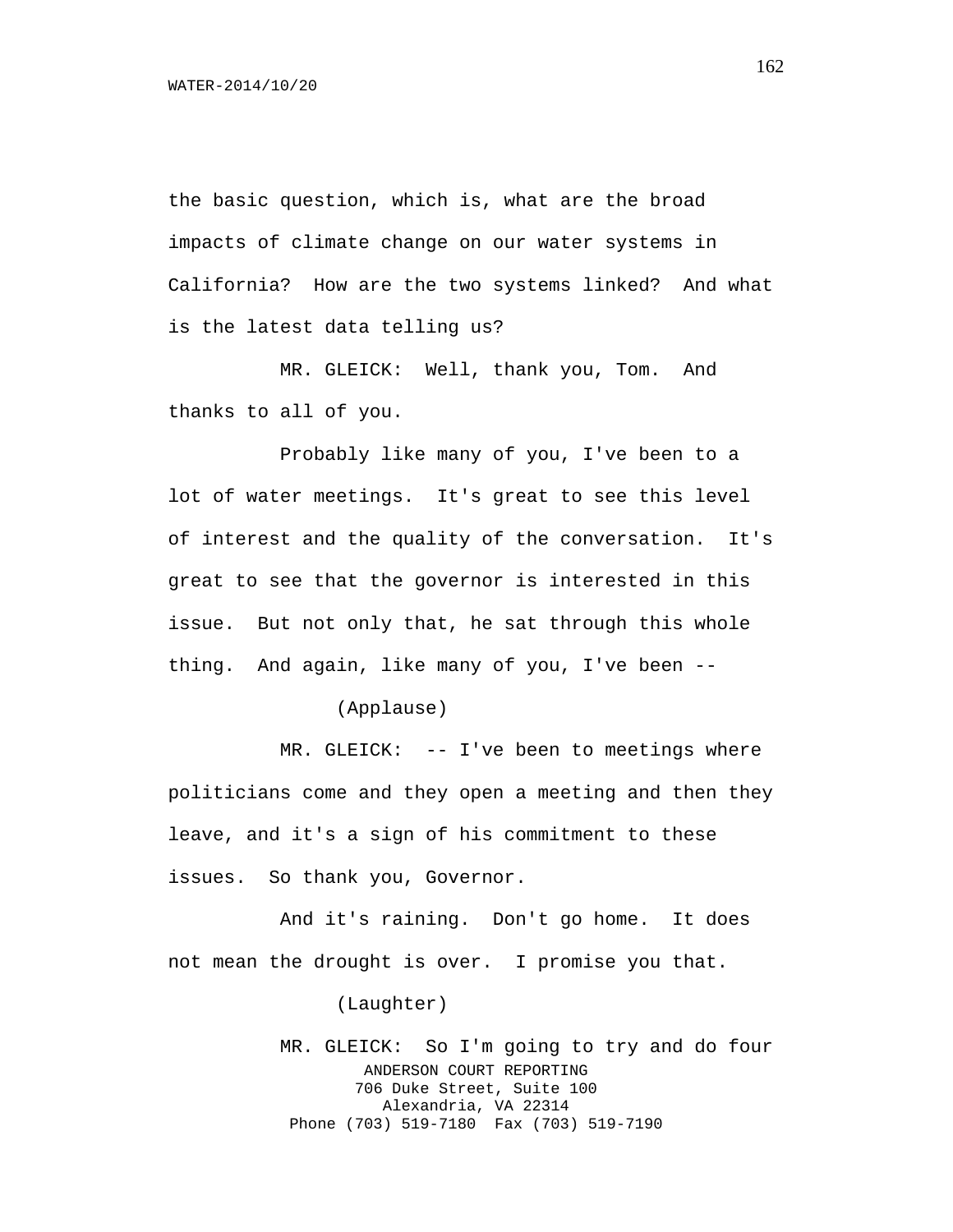quick things to frame this as Tom has described.

The first is to say that the climate is changing. We know that. We know that the climate is changing because of human activities. We know that. There's a long history of the science of this, and I'll come back to a little bit of that in a second.

The second point is that among the worst impacts of climate change are going to be on water resources. The hydrologic cycle is the climate cycle. As we change the climate, we're going to affect water. And not just the natural system but we're going to affect the infrastructure and the massive institutions that we put in place to manage water as well. So that's the second point.

The third is the impacts of climate change on water systems, I think, shine a spotlight on the false dichotomy between mitigation and adaptation on climate. Now, maybe if we had had this level of conversation 30 or 40 years ago we could have really focused on mitigation, but the truth is that ship has sailed and we're now in a world in which we have to ANDERSON COURT REPORTING 706 Duke Street, Suite 100 Alexandria, VA 22314 Phone (703) 519-7180 Fax (703) 519-7190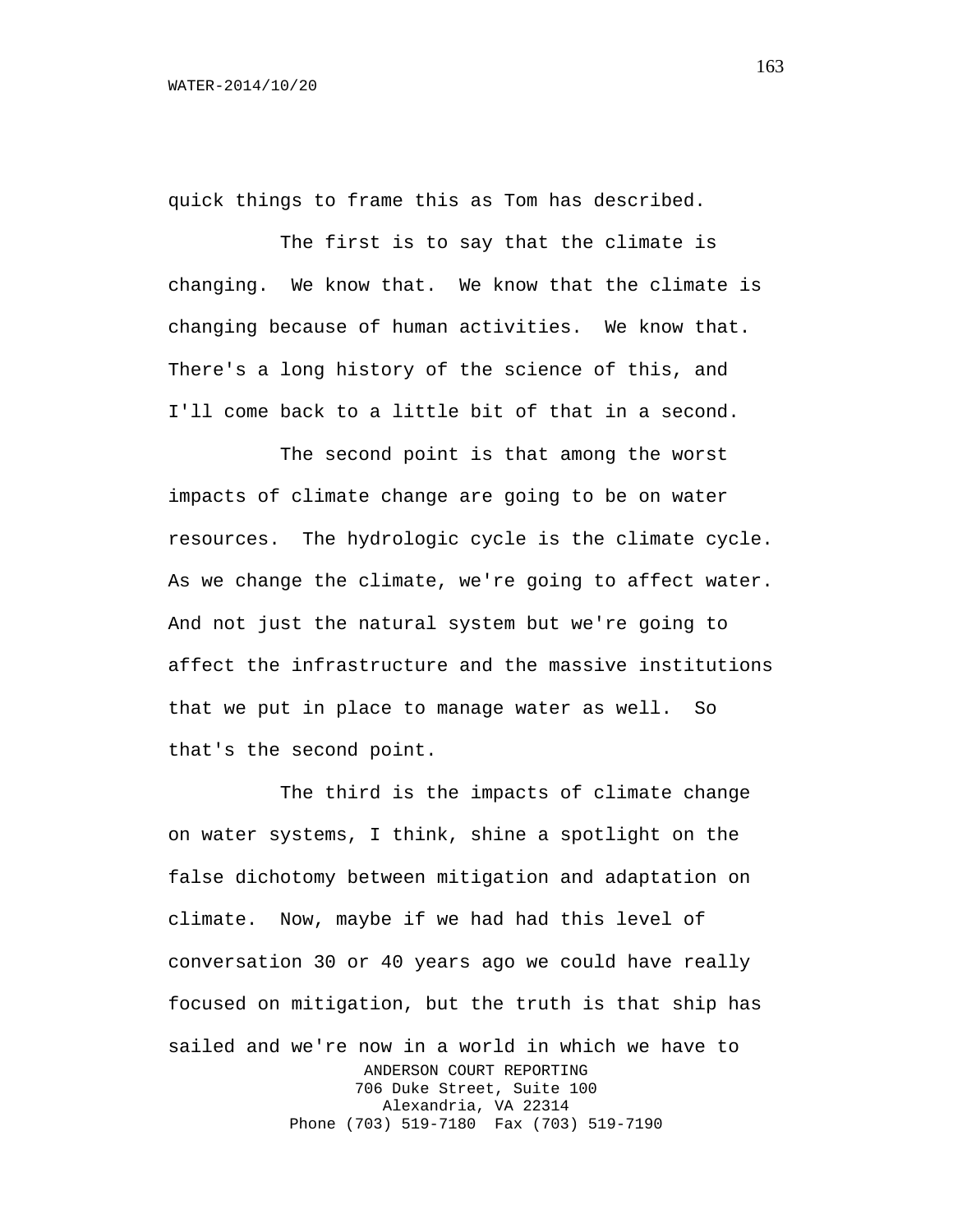mitigate by reducing greenhouse gas emissions, but we have no choice but to deal with unavoidable impacts of climate change on our water systems, and many other things as well. So set aside that dichotomy. You may prefer mitigation. You may prefer adaptation. But we have to do both.

The fourth, and the panelists will come back to this, is what do we do about it on the technology side? On the economic side? On the policy side? On the communication side? All of this is wrapped up. On the impacts of climate change on water, this is a big topic because water is connected to everything we care about. It's connected to energy and human health and ecosystems and our economy and food and agriculture. And as the climate changes, it's going to affect all of the pieces of that. Temperatures are going up. It's not only the driest year on record, 2013. In fact, the last 36 months, from October 1 going back 36 months in California, have been the 36 driest months on record in California, and the 36 hottest months in California's 120 years of recorded ANDERSON COURT REPORTING 706 Duke Street, Suite 100 Alexandria, VA 22314 Phone (703) 519-7180 Fax (703) 519-7190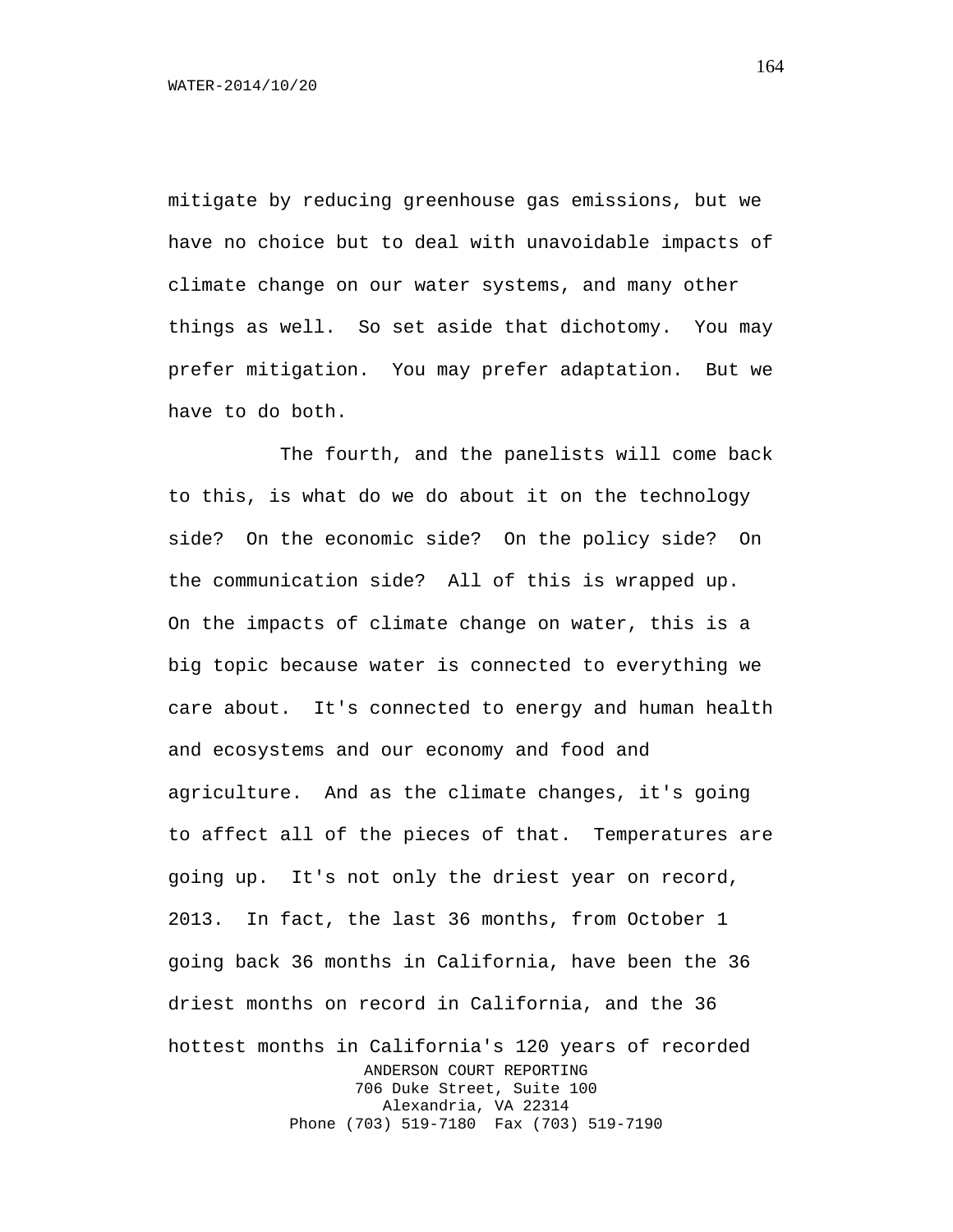instrumental record. It's not only been dry; it's been hot. And that's part of the debate here. As temperature goes up, the demand for water goes up. It takes more water to do the things that we want. If you want to grow a green lawn -- maybe we'll comment on that later -- it's going to take more water under a hotter climate. So temperature alone is important.

Precipitation is going to change. And precipitation is a little tougher. The models are a little bit ambiguous about California because we're in a geographically kind of a strange place. Our water comes in big events off the Pacific. We have to understand storm patterns and so on. Noah is going to talk about the work that he's been doing linking precipitation patterns in California and drought. It's complicated. But we do know that the science suggests we're going to get more extreme events on both ends of the tail of the spectrum, wet and dry. We do know with much less uncertainty about precipitation. Uncertainty to a scientist means there's a range of outcomes. Uncertainty to the ANDERSON COURT REPORTING 706 Duke Street, Suite 100 Alexandria, VA 22314 Phone (703) 519-7180 Fax (703) 519-7190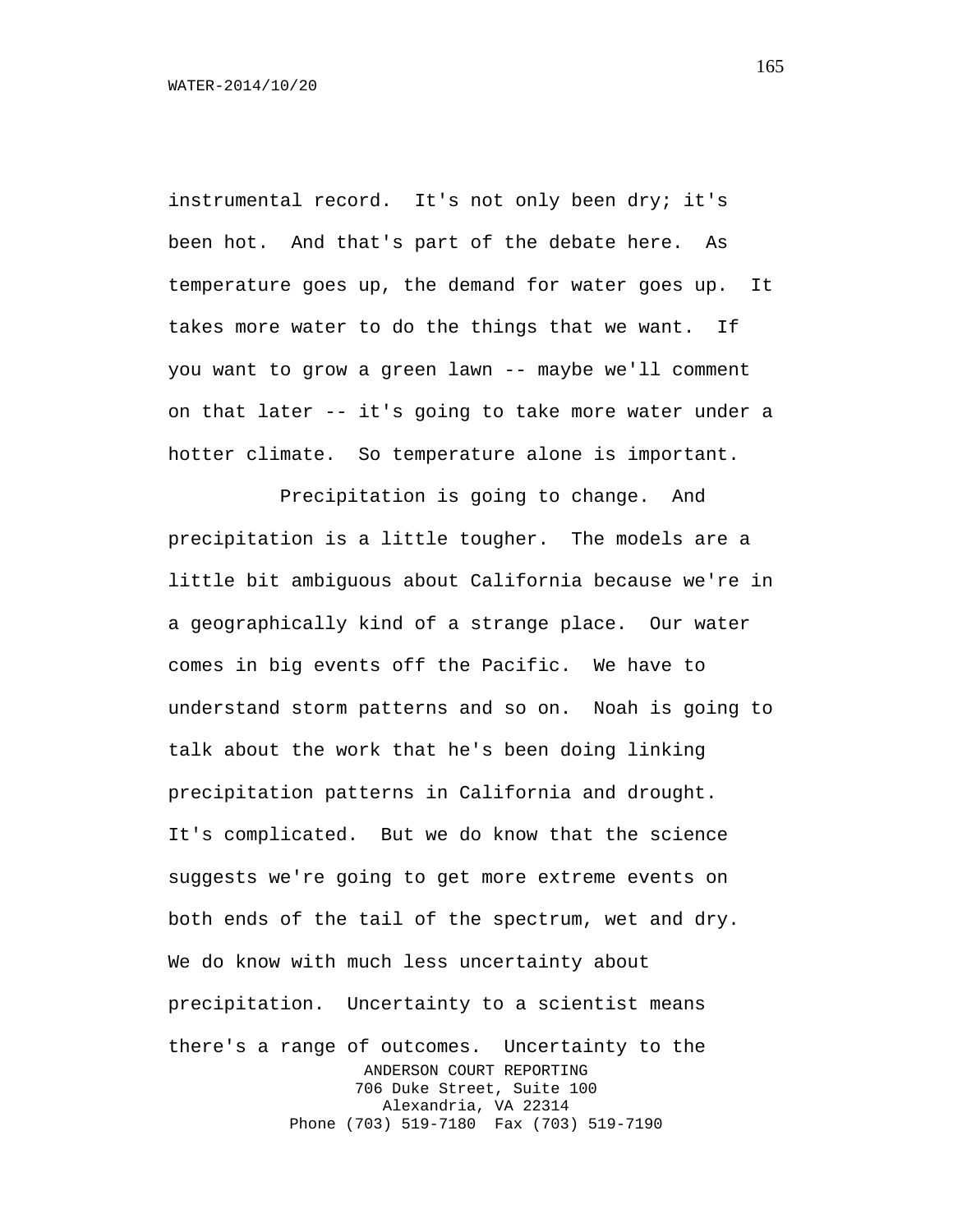public means you guys don't know what you're talking about.

(Laughter)

MR. GLEICK: So when I say uncertainty, there's a range of outcomes.

We do know with very little uncertainty that we're going to lose snow pack in California, and frankly, this was my dissertation 30 years ago. It gets hotter. The snowline moves up. We're going to lose snow pack. It may rain the same amount. It may precipitate the same amount, but we're going to get more rain, less snow. What falls as snow is going to melt faster and runoff earlier, and we already see changes in the timing of runoff in California.

Extreme events we'll talk about more.

Sea level rise. The governor mentioned sea level rise. Sea level rise -- here's an impact probably most of you haven't thought about. There are 22 wastewater treatment plants in the Bay Area alone at risk of a one-meter sea level rise, which is well within what we expect over the coming decades. They ANDERSON COURT REPORTING 706 Duke Street, Suite 100 Alexandria, VA 22314 Phone (703) 519-7180 Fax (703) 519-7190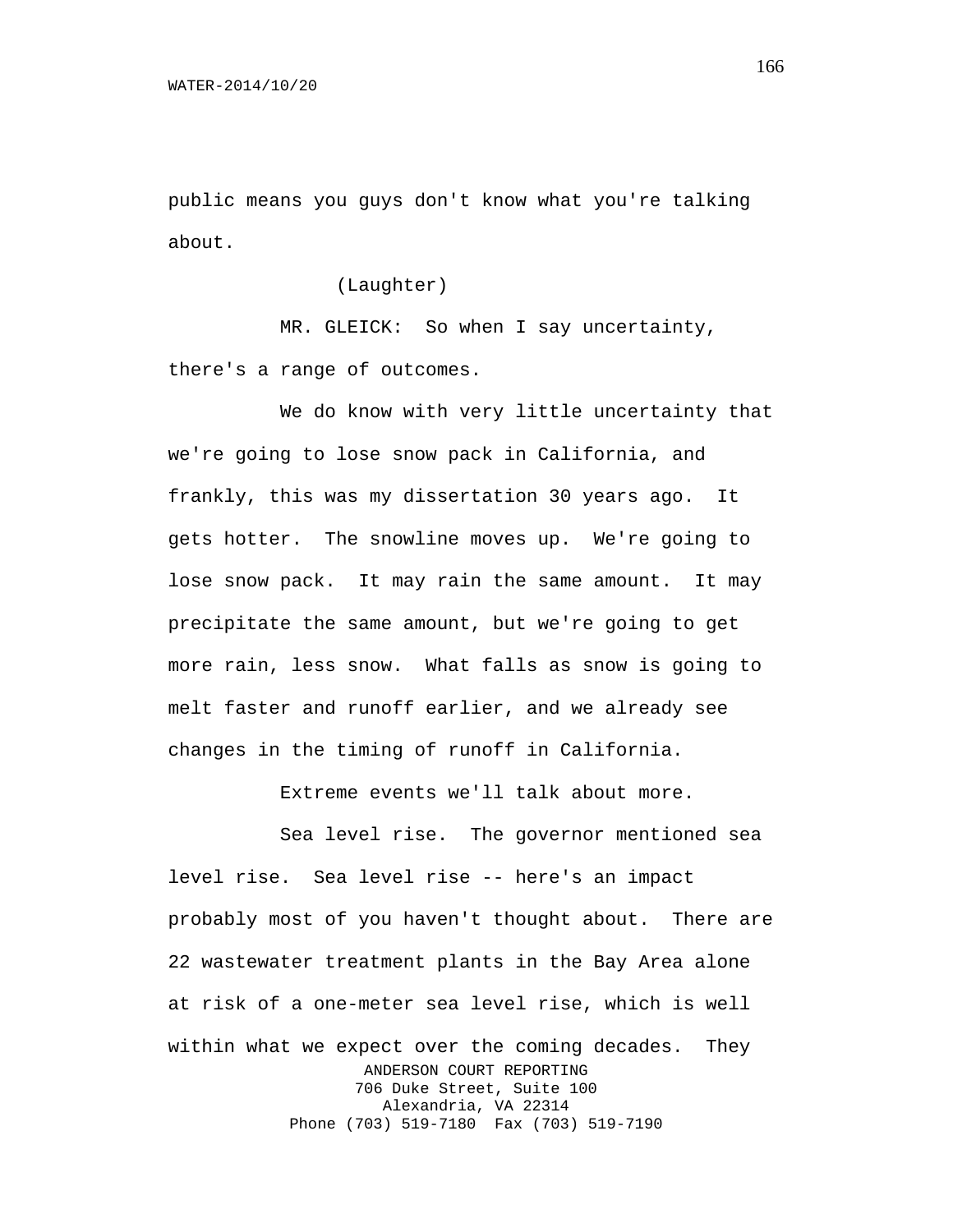discharge wastewater, which maybe we shouldn't do as Orange County has shown us, and we can come back and talk about that. But sea level rise is going to affect all sorts of things that we don't typically think about. Coastal aquifers will be affected by sea level rise. Ecosystems. Systems operations. How we choose to operate the dams and reservoirs that we've built will be affected by climate change, by sea level rise, by changes in the timing of runoff. So it's not just the hydrology; it's the systems as well.

And the final point I want to make is that despite the fact that we've been talking about this stuff for a long time, and I participated in 1991 in a conversation among climate scientists and water managers in California in Sacramento. Our water managers are still not sure what to do about this. They're not sure how to integrate the coming changes that we now are pretty confident about into management. And in the broader discussion about all of the difficult things that we talk about -- water rights, water laws, institutions, the pricing -- we ANDERSON COURT REPORTING 706 Duke Street, Suite 100 Alexandria, VA 22314 Phone (703) 519-7180 Fax (703) 519-7190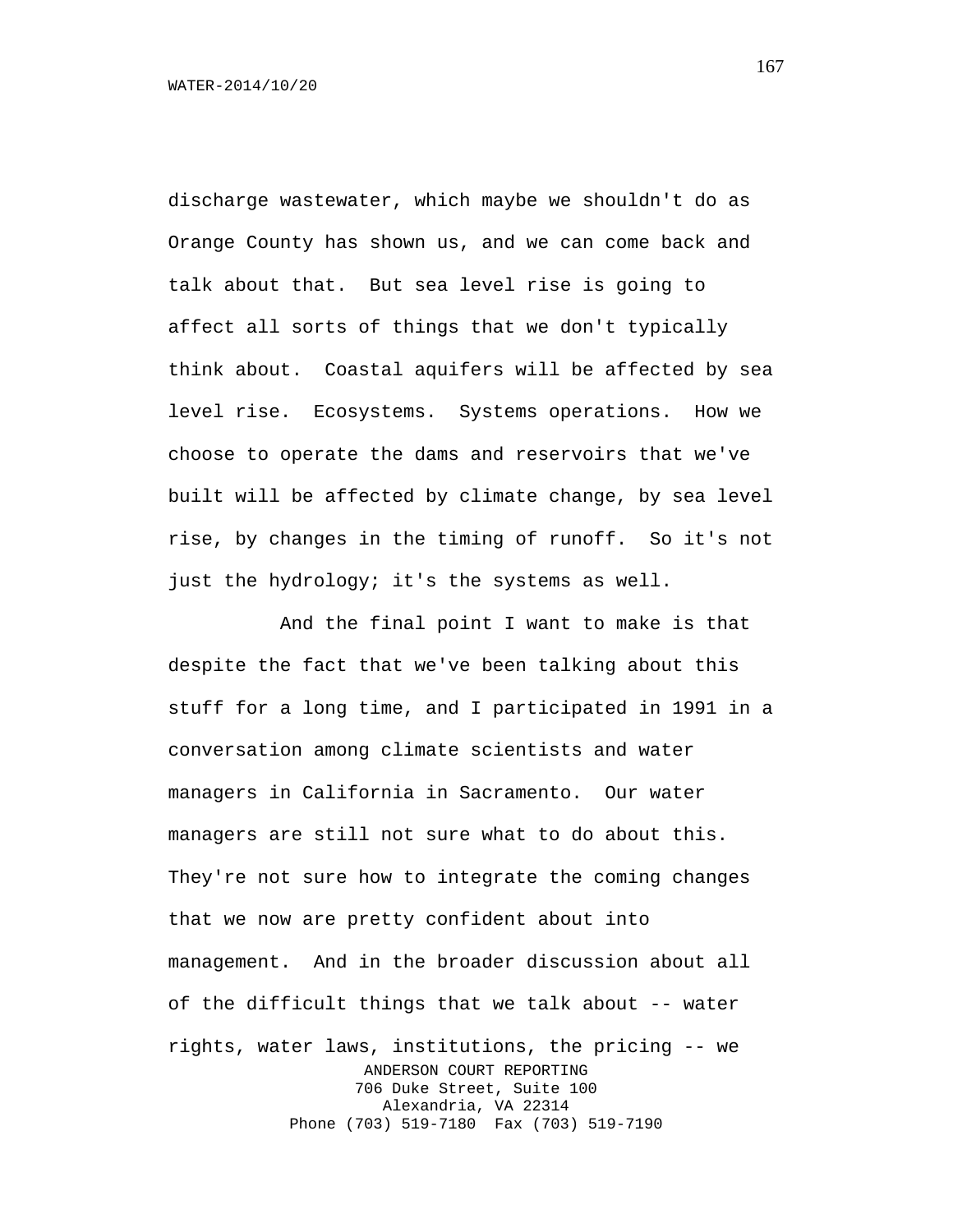now have this additional complication that the climate is no longer static. And we'll come back to that.

So I'll stop there.

MR. STEYER: Okay. Since you introduced it, Noah, why don't you talk a little bit about how you see the connection? I know there's been some controversy about whether this drought is directly related to climate change, and I know that Stanford has done a bunch of work on it. But I'm not sure that some of the people here aren't as familiar as you are with that work that you've been doing. So why don't you explain a little bit about how the current drought is affected by climate change and what we can expect going forward in terms of as the climate changes, what is that going to mean for us in terms of water?

MR. DIFFENBAUGH: Absolutely. Yes, I think this is really a question about risk, and Chris Field is co-chair of working group 2 of the IPCC, and this is one of the big messages coming out of the IPCC reports that have been released over the last year is that it's really about the risk. The probability of a ANDERSON COURT REPORTING 706 Duke Street, Suite 100 Alexandria, VA 22314 Phone (703) 519-7180 Fax (703) 519-7190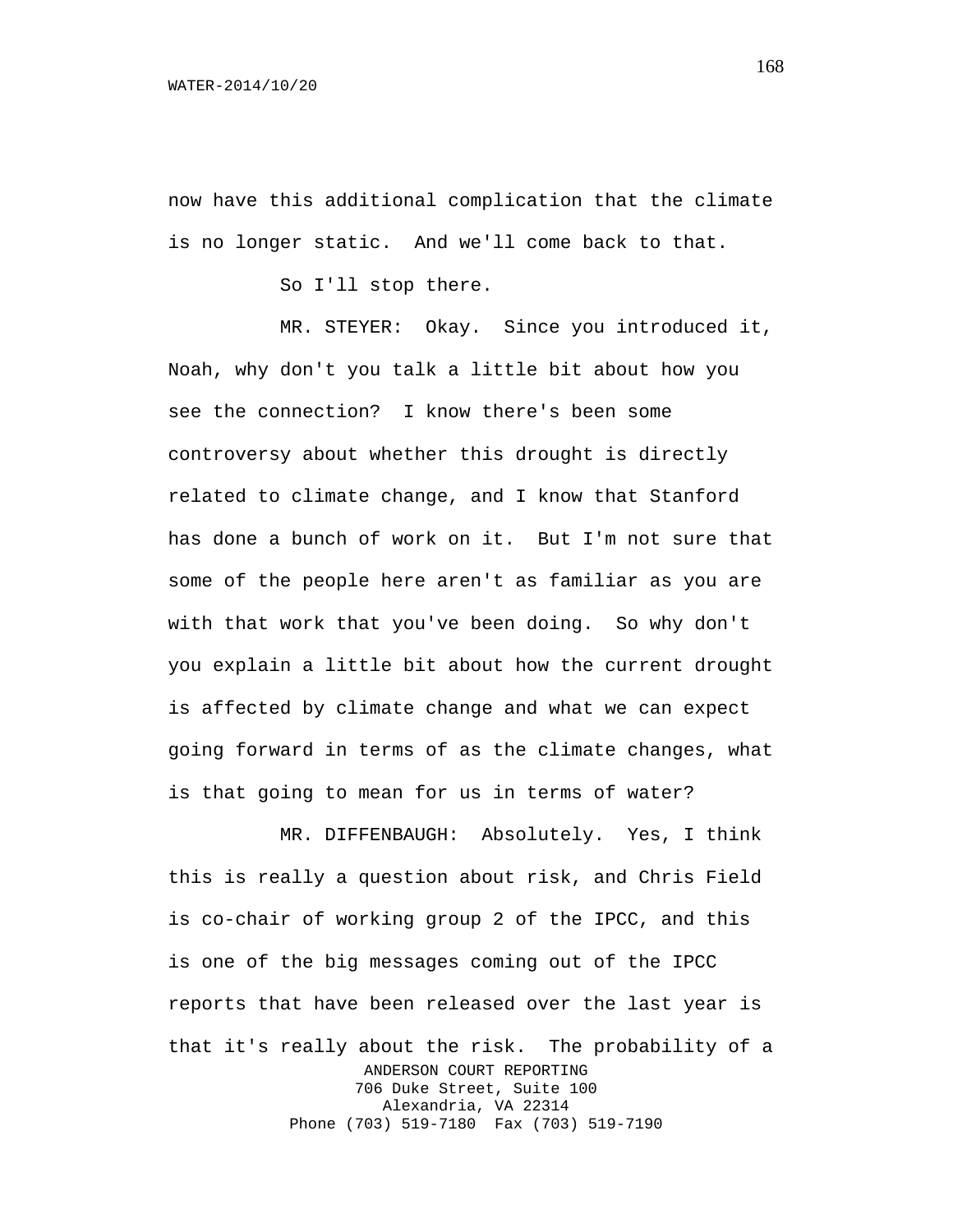physical hazard, like a heatwave or a drought or a severe storm and how that interactions with ecosystems, how it interacts with people, the exposure and vulnerability of different systems. And I think the current drought in California is a great example of climate risk. We know that it's a rare event. We heard that. We know it's rare in terms of how extremely low the precipitation has been. We know that the -- we understand really well the atmospheric causes, why it hasn't been raining. This ridiculously resilient ridge, my grad student Daniel Swain has coined this atmospheric feature over the Pacific. And you can think about it as it's a ridge of high pressure. It's basically a boulder that's been plopped into a stream and the storms that normally would come to California have been diverted pole ward, towards Canada and Alaska. And it's just sort of been parked there for a long time.

So we know it's a rare event. Both the causes are rare. How extremely dry it's been is rare. And really, the question is about risk. And part of ANDERSON COURT REPORTING 706 Duke Street, Suite 100 Alexandria, VA 22314 Phone (703) 519-7180 Fax (703) 519-7190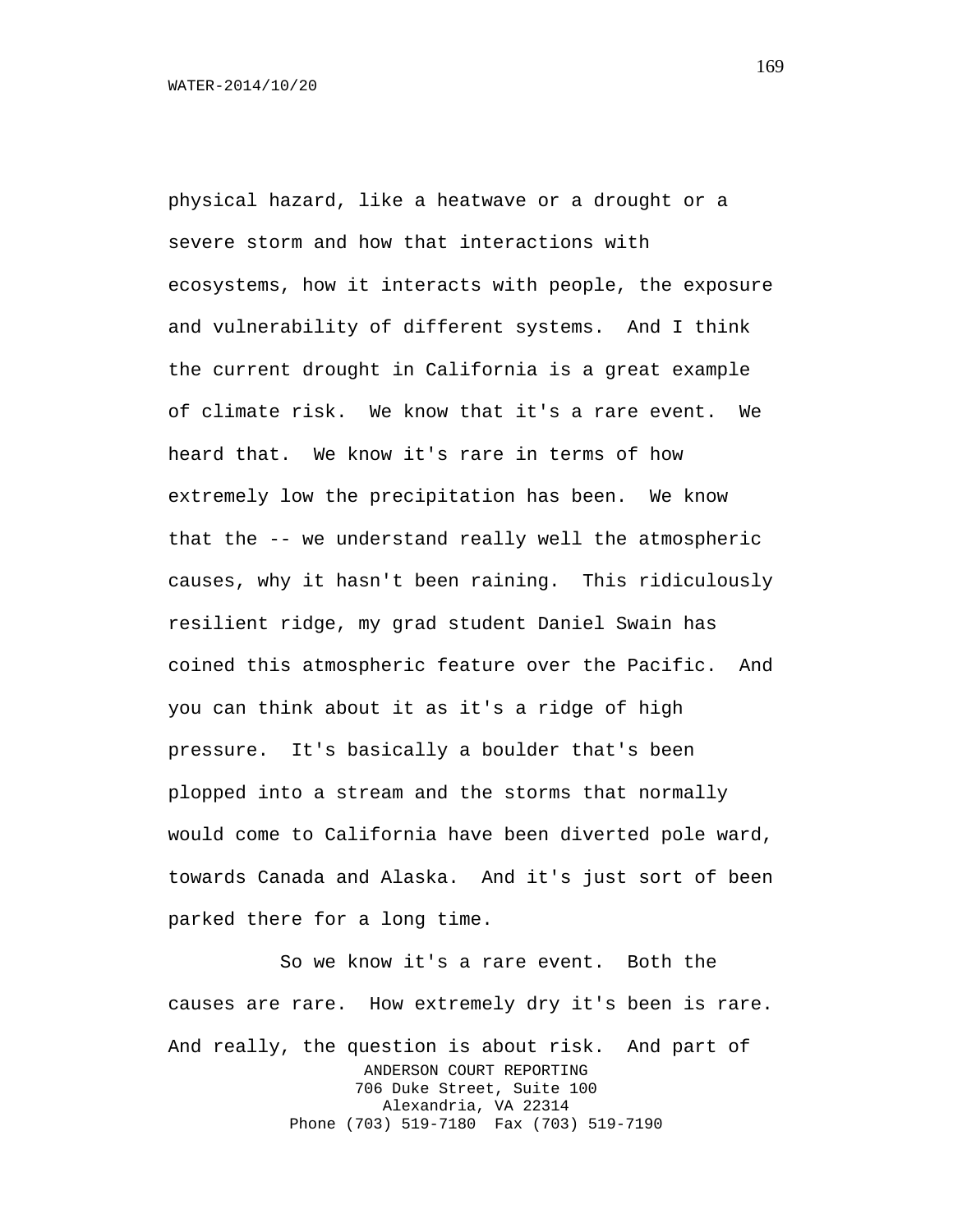the question is how rare are these atmospheric conditions and our recent paper, we've concluded that the global warming has very likely increased the probability of those atmospheric conditions by about a factor of three. So it's still rare, but from the perspective of risk, if we say we've having the most severe drought in terms of low precipitation and in terms of impact and it's three times more likely because of global warming, that's not saying that the CO2 that came out of my minivan caused the drought, but it is saying that we're experiencing increased risk of this kind of event.

The second thing we've been working on, which hasn't been published yet but that we're writing up now relates to what Peter was talking about, about temperature. And we know that when it's warm, snow melts earlier, more precipitation comes as rain rather than snow. We know that soils dry out faster when it's hotter. And what we've been doing over the last several months in my lab is we've been looking back at new data that have been released by the National ANDERSON COURT REPORTING 706 Duke Street, Suite 100 Alexandria, VA 22314 Phone (703) 519-7180 Fax (703) 519-7190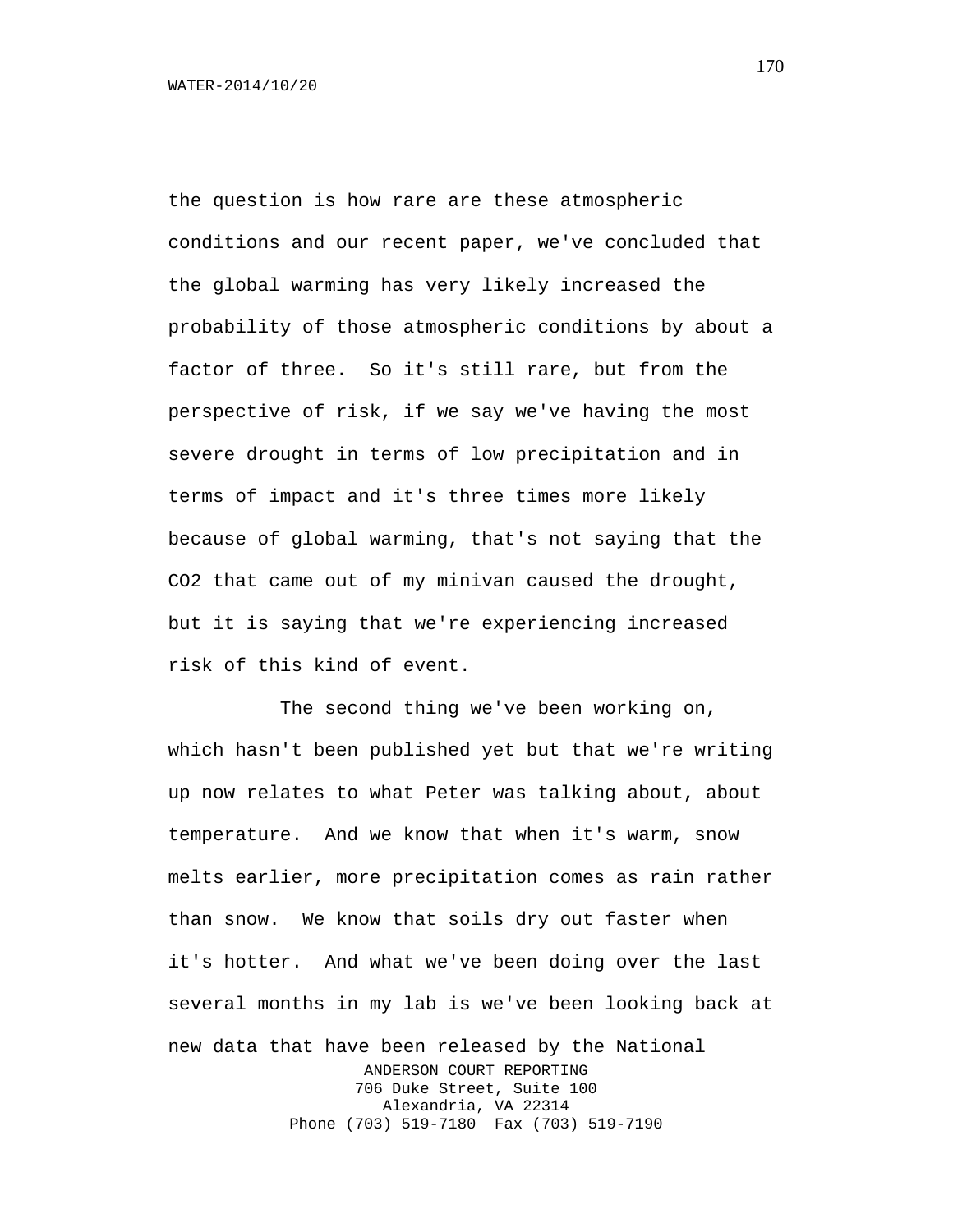Climate Data Center, and we now have access to observations going back 120 years of temperature and precipitation and drought.

And so we've been looking back at the frequency of low precipitation in California, the frequency of warm temperatures, and I've actually been quite surprised to find that back earlier in the record, in the early  $20^{th}$  century, the mid- $20^{th}$  century, temperature and precipitation were pretty uncoupled as we say scientifically. So it really was like flipping two coins separately. And we had about 50 percent chance of getting a warm year, and 50 percent chance of getting a cool year. We had about 50 percent chance of getting a wet year, and 50 percent chance of getting a dry year. And they were pretty independent. We flipped the two coins together. About a quarter of them turned out to be warm and dry; about a quarter of them turned out to be cool and dry.

And what's happened is that because of global warning, which we know with high confidence, the temperatures in California have been increasing. ANDERSON COURT REPORTING 706 Duke Street, Suite 100 Alexandria, VA 22314 Phone (703) 519-7180 Fax (703) 519-7190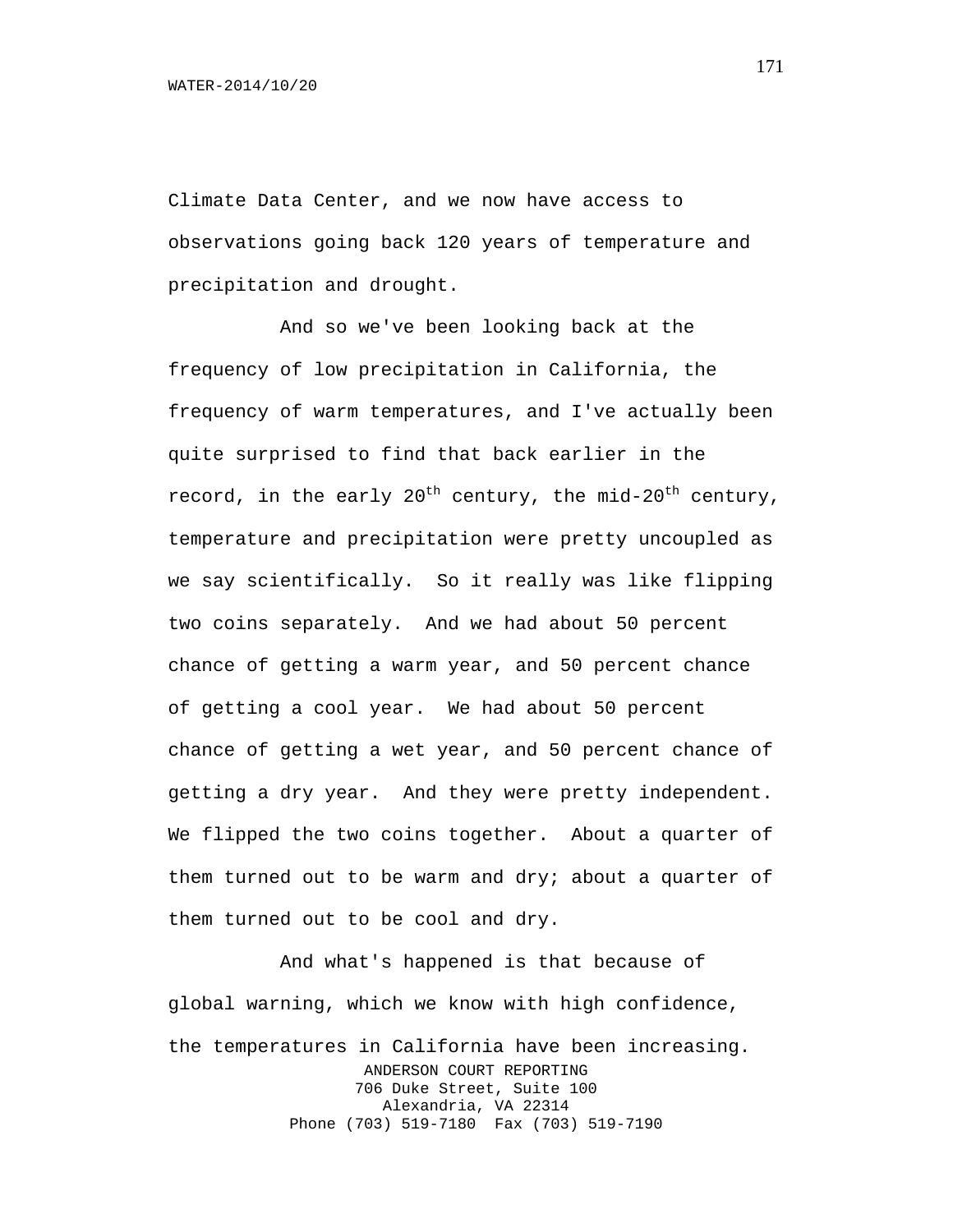California has been getting warmer. And this has really changed the probability of the state being warm or even hot when we have the bad luck of it being dry. And we know that looking back at these long records that are warm and drier, it's much more likely to produce a severe drought. In fact, it's about twice as likely when we look back at the whole 120 year record.

So what's happened is, even though precipitation is noisy, even though climate models have some uncertainty about precipitation, we know with very high confidence that when we get low precipitation in California, we're about twice as likely to have a severe drought if it's also warm when the precipitation is low. And we know that over the last 20 years that global warming has substantially increased the probability of years being warm, and now we're at the point where we essentially have 100 percent chance of having a warm or even hot year in California. And so we're approaching -- it's going to sound hyperbolic, but we're essentially approaching ANDERSON COURT REPORTING 706 Duke Street, Suite 100 Alexandria, VA 22314 Phone (703) 519-7180 Fax (703) 519-7190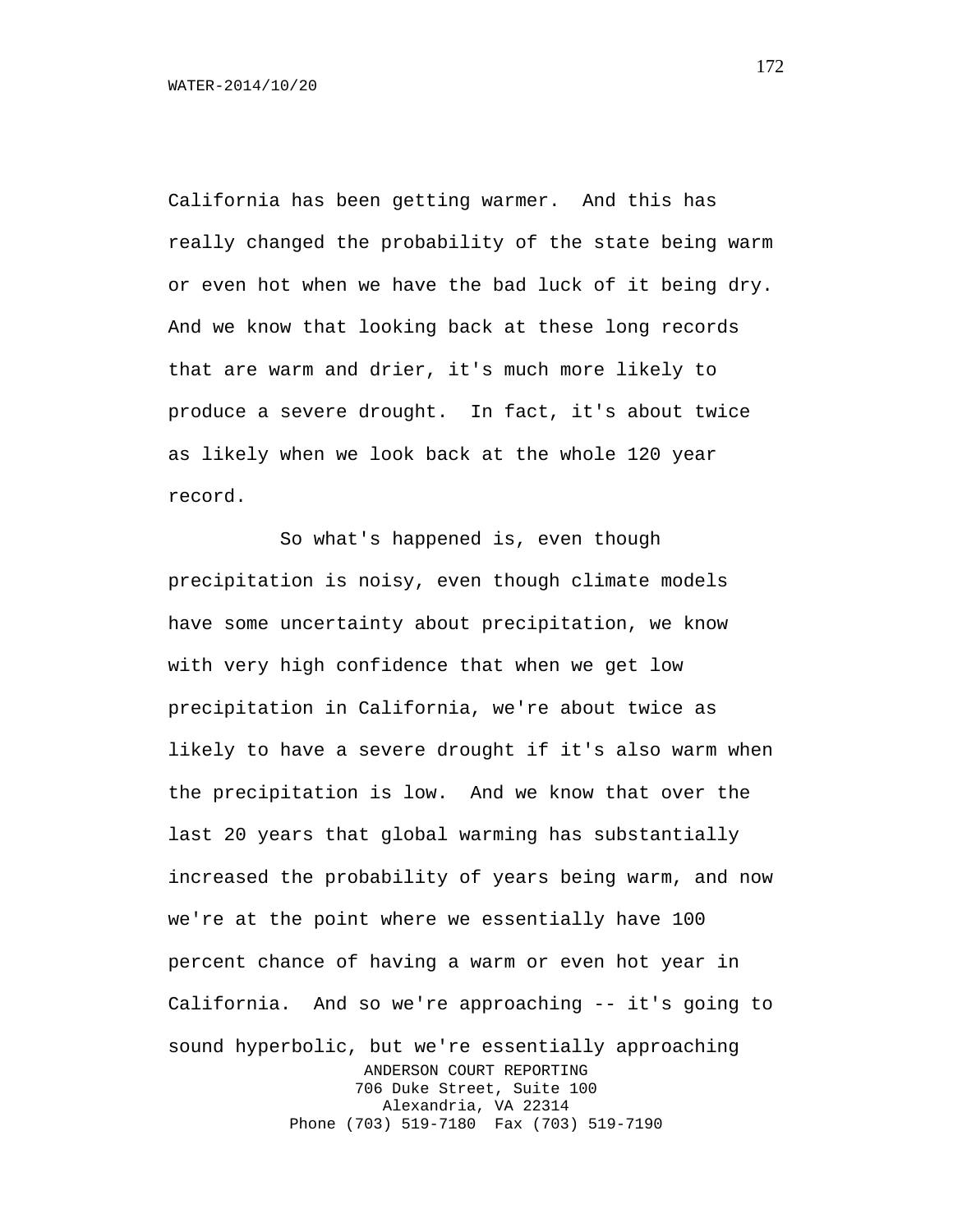100 percent risk of kind of drought-inducing conditions because of this increase in temperature.

Tom mentioned there's been debate in the media about the connection between climate change and drought in California. I think a lot of this is kind of spurious debate about precipitation, and really we have such high confidence in the effect of global warming on temperature in California that we really do have high confidence just because of that temperature effect, that we're substantially increasing the risk of severe drought just because of the odds of having high temperatures, wind precipitation is low.

MR. STEYER: So you've been talking about risk and the risk of outcomes, and I want to ask Sol a question about what it is we have at risk in terms of the economy. So when we think about undergoing this severe drought, what are the things we're trying to protect? I mean, we obviously have fires. Obviously, people mentioned the ski industry. The agriculture is 80 percent of our water use. When you think about the risks to the economy, the risks to the people of ANDERSON COURT REPORTING 706 Duke Street, Suite 100 Alexandria, VA 22314 Phone (703) 519-7180 Fax (703) 519-7190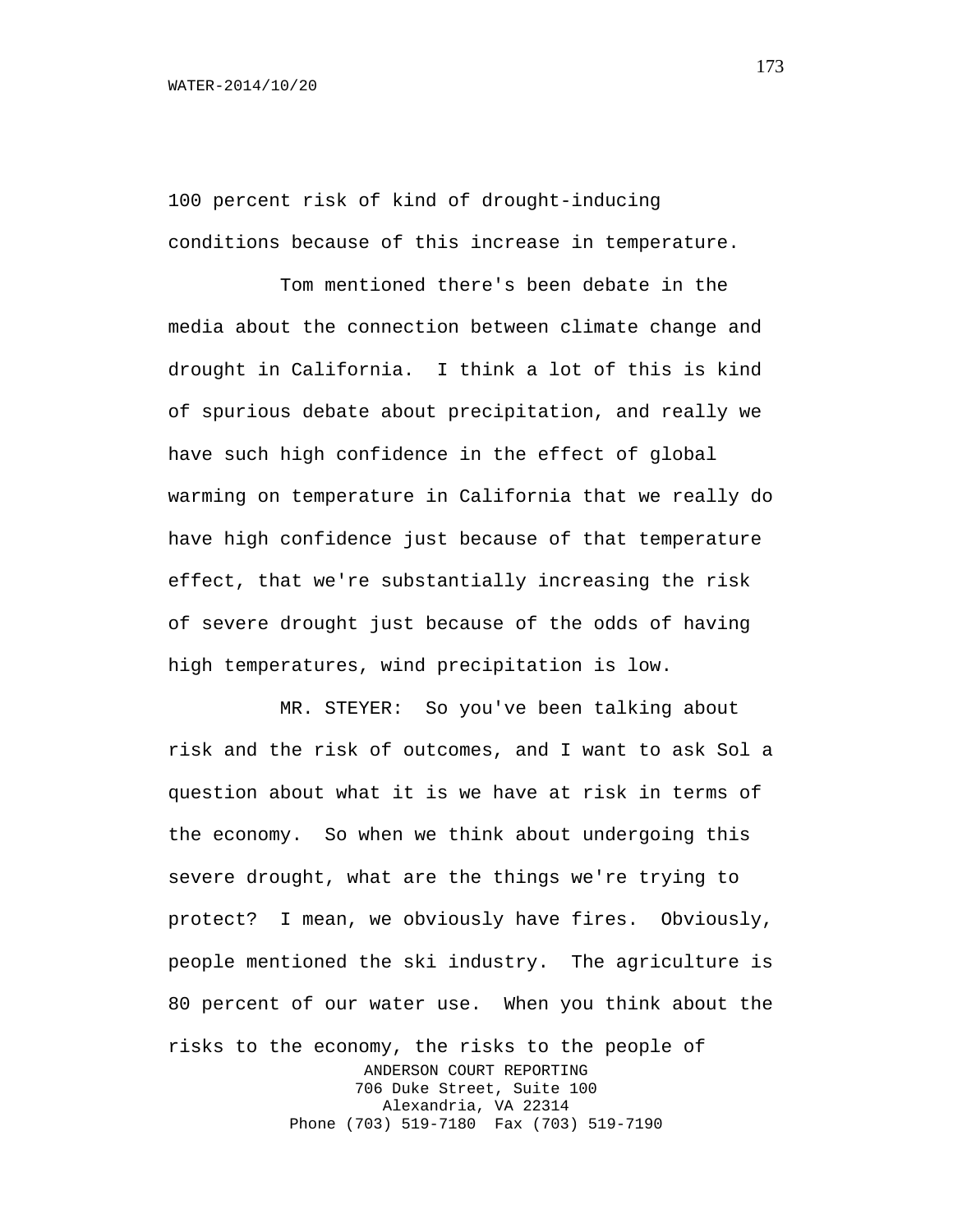California, how do you categorize what we should be worried about?

MR. HSIANG: That's an excellent question.

The way to think about the economic risk of climate change and the drought is to think about how it projects onto the economy. And the economy is made out of a bunch of building blocks -- people, crops, buildings and infrastructure -- and we see the drought and climate change affects the productivity of those individual building blocks. And when you turn the lever on the productivity of every little person working or every field in the economy, it aggregates up to have really large economic effects nationally. And so in some very new work that we're just completing, we're actually seeing, for example, that on very hot days, counties lose basically \$20 per person. So a day above 86 degrees Fahrenheit costs each county a \$20 bill per person. And now, if you add that up over 300 million Americans across, like many, many days in a year, and in the Risky Business report that we did together, we saw that in the ANDERSON COURT REPORTING 706 Duke Street, Suite 100 Alexandria, VA 22314 Phone (703) 519-7180 Fax (703) 519-7190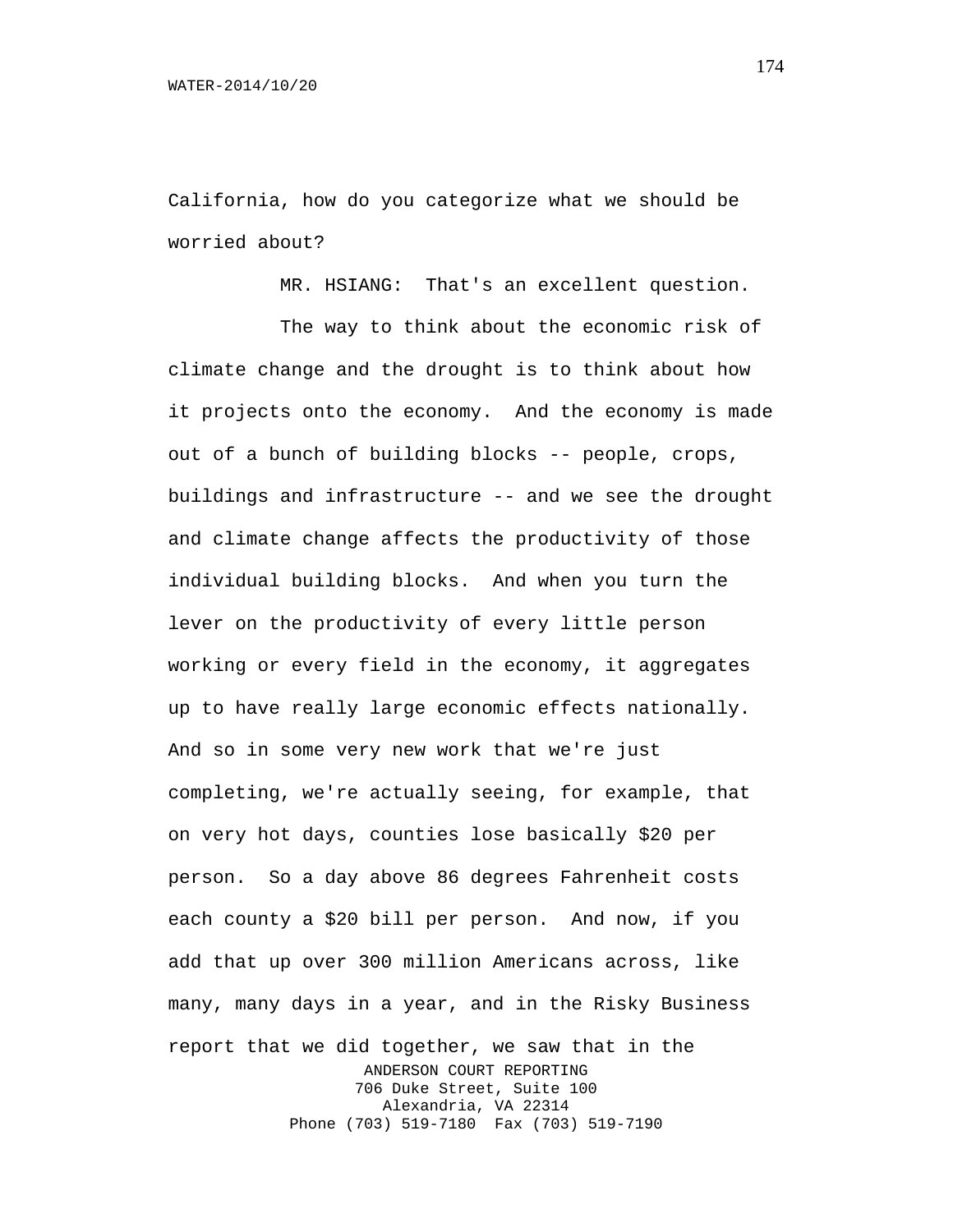future, the number of these extreme events is going to go up dramatically to be 20, 30, 50 of these a year in some locations. These aggregate up to be very large economics costs, and it's entering through sort of its individual effects on people, but predominantly on agriculture. So agriculture is one of the most vulnerable sectors.

This ends up manifesting in the price of land in the economy. So if land is expected to be very productive for agriculture, it's going to cost a lot in the marketplace. And as people see the productivity of that land decline because it's expected to experience more hot days. It's going to have weaker rights to water perhaps or it's going to have less rainfall, people are going to be willing to pay less for that land. And so the people who own that land are the real losers. They're the ones who are losing a valuable asset in real time as the climate deteriorates.

And so one way we've dealt with that in the past is to build a lot of infrastructure that helps ANDERSON COURT REPORTING 706 Duke Street, Suite 100 Alexandria, VA 22314 Phone (703) 519-7180 Fax (703) 519-7190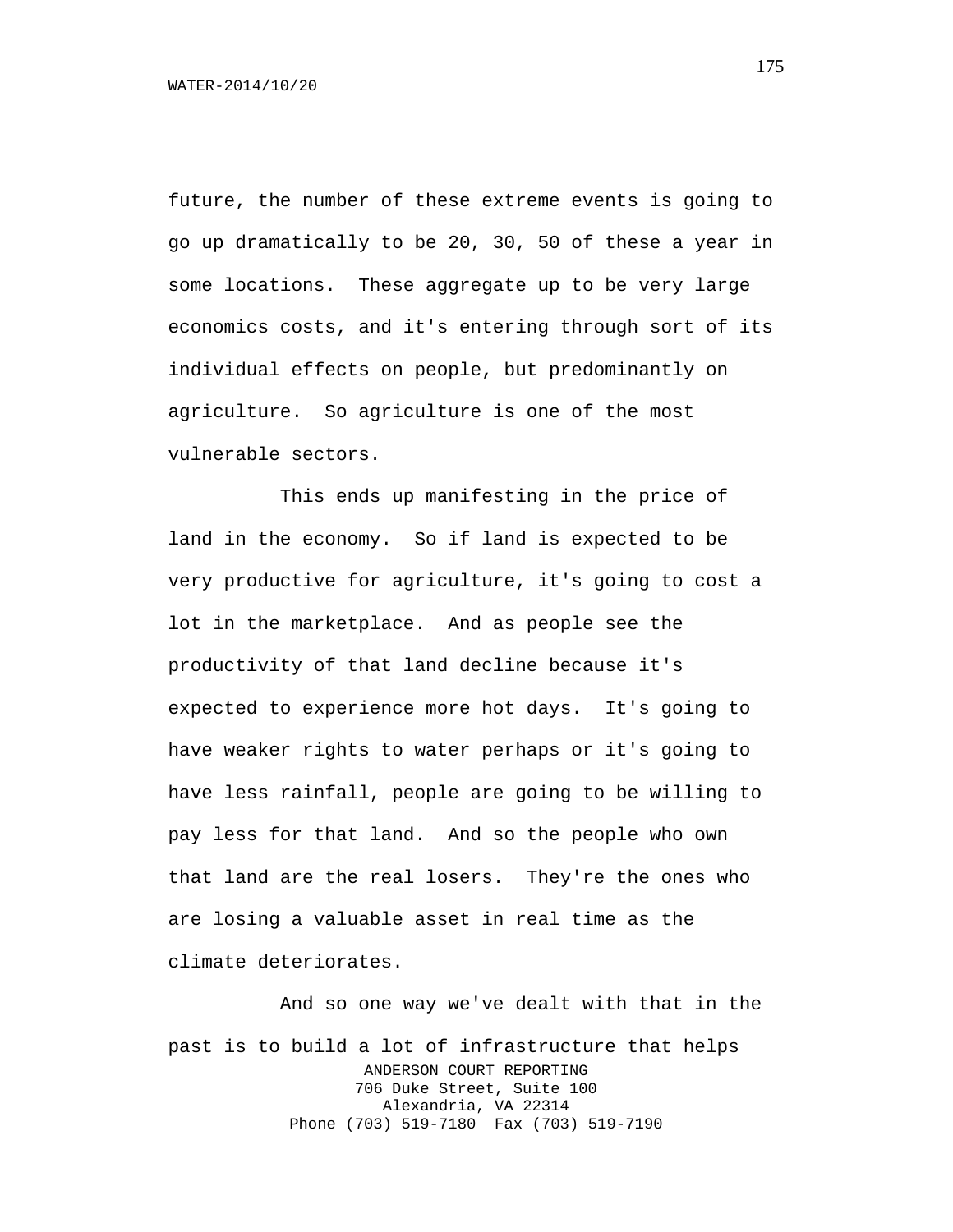supplement and smooth out these types of fluctuations. These are all the things we've been talking about - the massive water infrastructure projects over the last century. Now, those are all distributed across the state and across the country in such a way so that the water that falls in places far away from the consumer, it can be transported to the consumer in an efficient manner. But as these climate patterns change, the quality of that infrastructure in terms of being an efficient transportation network is going to change because the precipitation is no longer going to fall where it used to fall, and the demand is going to be growing simultaneously like we were talking about before. And so you have these simultaneous problems of infrastructure that's now not allocated in the optimum way. At the same time that the climate is also reducing the productivity of individual locations, and that's causing the value of land to depreciate even faster. And so these are some of the biggest risks to the economy directly.

> Now, what we should do is we should think ANDERSON COURT REPORTING 706 Duke Street, Suite 100 Alexandria, VA 22314 Phone (703) 519-7180 Fax (703) 519-7190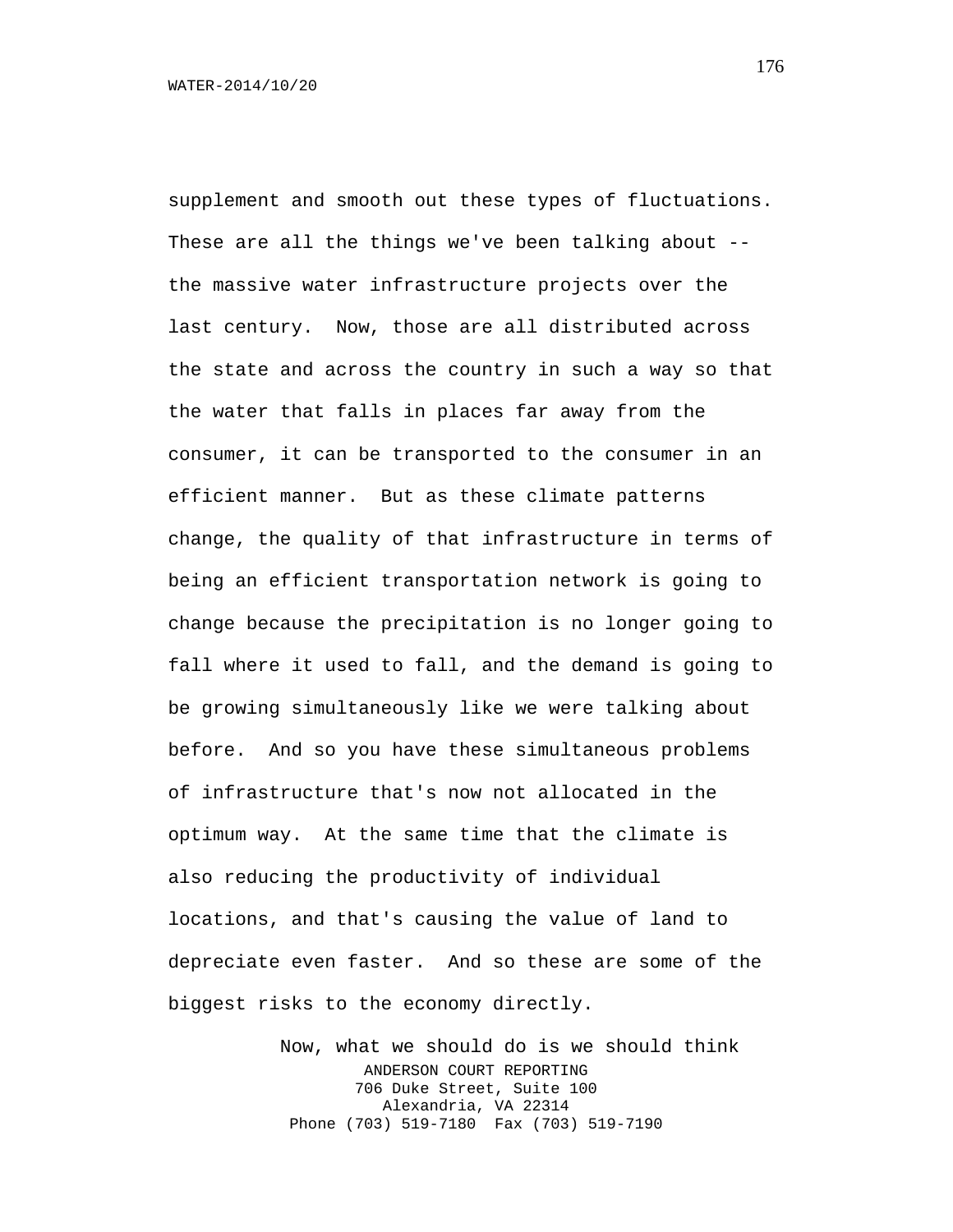about how do we plan going forward, but the problem is climate change also makes the future more uncertain. So coming up with long-term plans is going to become increasingly difficult because as the climate changes, we are forced to rely more and more on models, projections of the future, less and less on historical data because that historical data is no longer valid. But because of that we are now not sure what the right course of action is. And so that uncertainty also creates an additional economic burden on planners and on government in terms of thinking about sort of what should we do moving forward?

So these are the different angles in which the economy is extremely vulnerable and sort of the challenges that I pose to policymakers trying to make new investments, new long-term investments in this highly uncertain environment.

MR. STEYER: So fortunately we have the government sitting directly to your right.

Wade, let me ask you two questions. One -and they're connected -- one is can you just tell us ANDERSON COURT REPORTING 706 Duke Street, Suite 100 Alexandria, VA 22314 Phone (703) 519-7180 Fax (703) 519-7190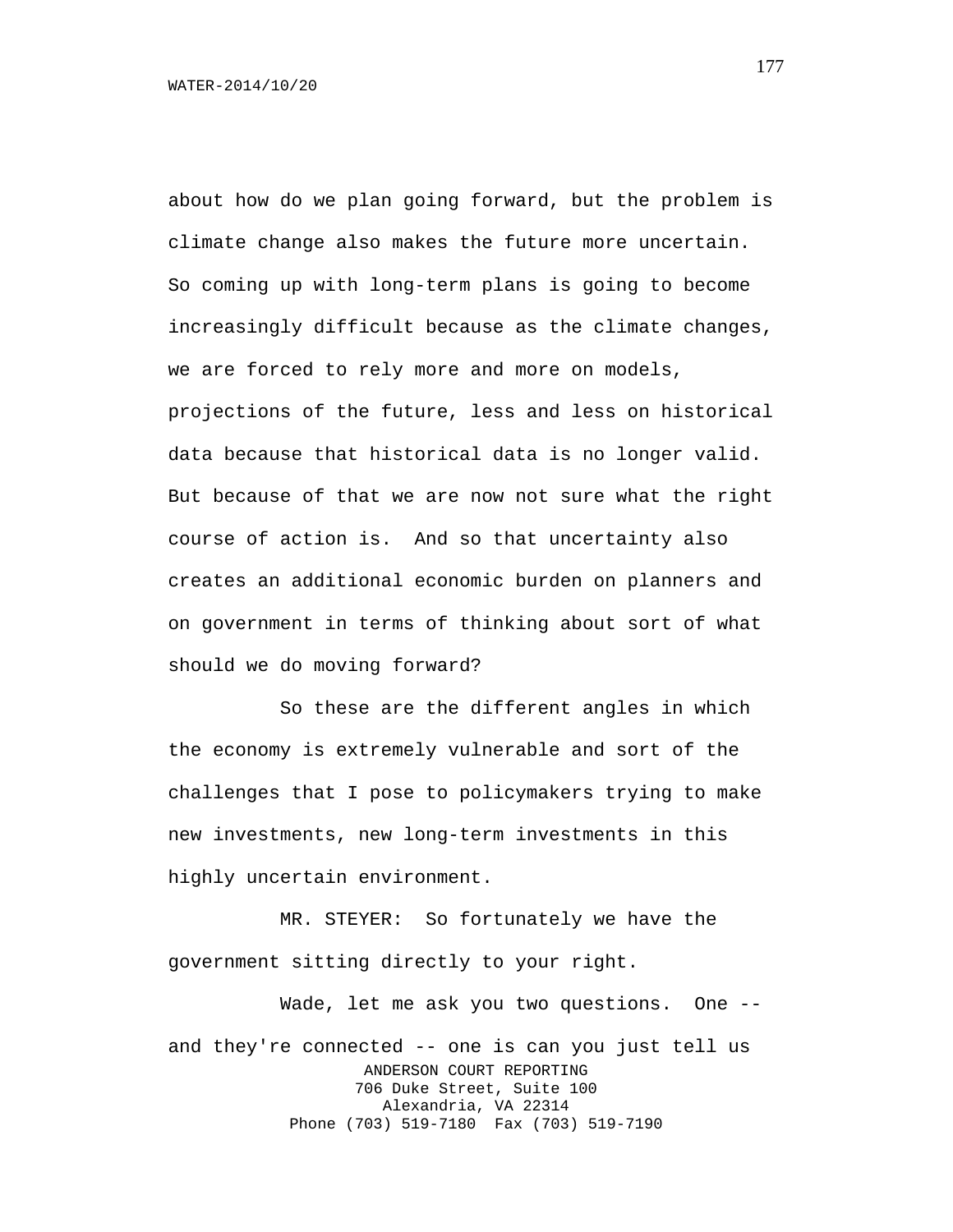the impacts that you're seeing in California, that people are coming to you and saying help, in effect? And secondly, I'm sure that especially the out-ofstate people are intimately familiar with prop one, but in any case, just to refresh their memory of some of the details, maybe you'd explain a little bit what the current proposition to ameliorate some of the long-term problems that we're looking at.

MR. CROWFOOT: Sure. So it's been a sobering summer in the work that I do. If any of you got in your car after this conference and drove three hours east of here and went to Madera County or Tulare County, Kings County, you would encounter thousands of people that live in homes that don't have any water. They turn on the tap and they don't have water for drinking. They don't have water for washing themselves, much less washing their dishes or their clothes.

A few weeks ago, a letter came across my desk from a woman named Jean Wilson in Madera County. And you can't obviously respond to all of the sort of ANDERSON COURT REPORTING 706 Duke Street, Suite 100 Alexandria, VA 22314 Phone (703) 519-7180 Fax (703) 519-7190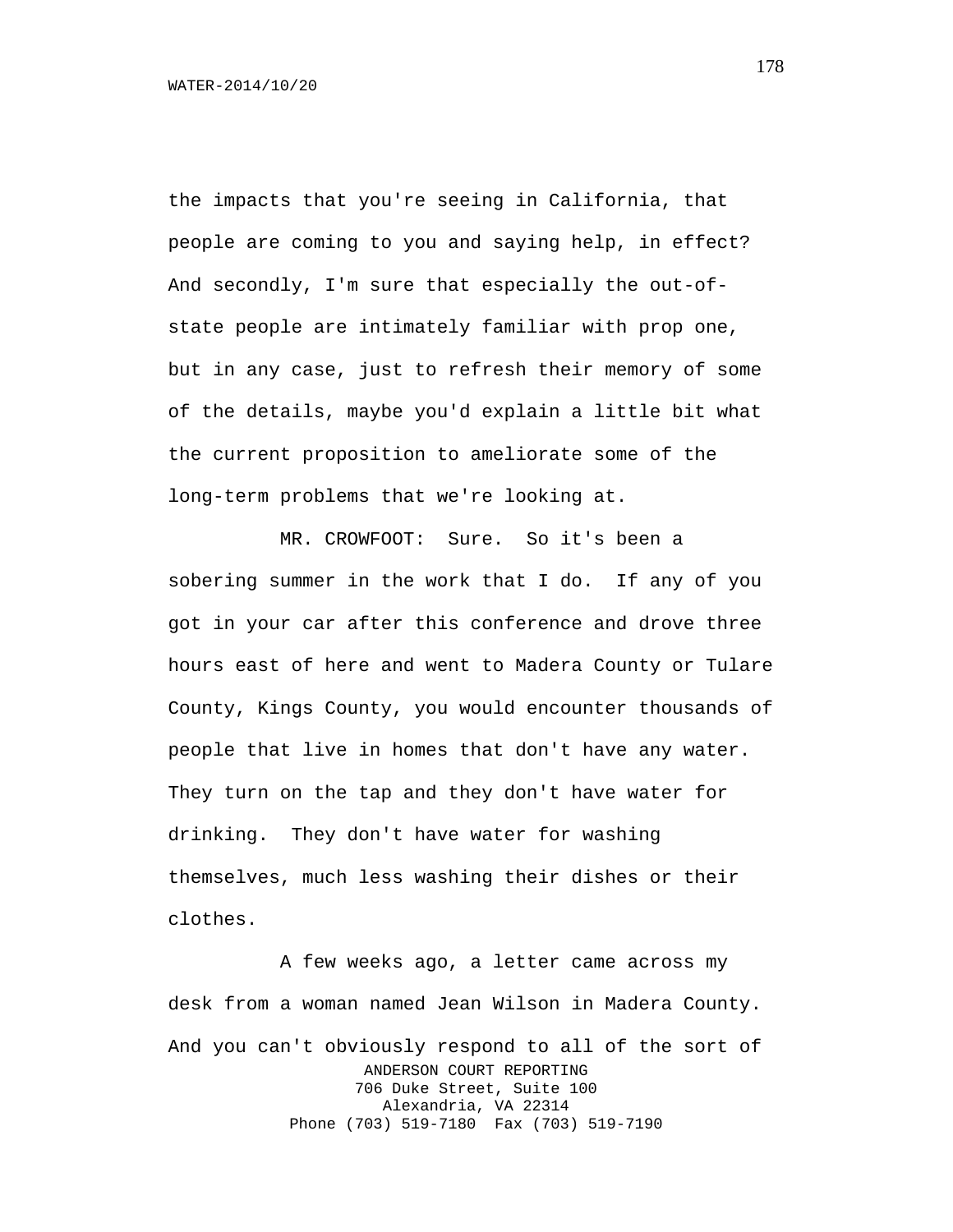requests from constituents, but this one caught my attention, and I actually spent an hour on the phone with this woman, Mrs. Wilson, and she lives in Madera County. And she literally has elderly neighbors of hers coming up to her doorstep with jugs of water who don't look like they've taken a shower in days, asking where they can find water. This is California in 2014, and you're seeing this level of desperation.

It should be noted that beginning this spring, our emergency drinking water program at the state started hearing from communities, some very small -- some communities you've heard of or visited, like Willets or Healdsburg or Cloverdale -- that basically indicated they were in danger of running out of water in 90 to 120 days. These are groundwater tables, and these are places that don't experience frequent cyclical water shortages. In the case of Tulare County, many of the folks that don't have water have been in these homes for 50 years and never thought they would encounter this problem.

> So drinking water is probably the most ANDERSON COURT REPORTING 706 Duke Street, Suite 100 Alexandria, VA 22314 Phone (703) 519-7180 Fax (703) 519-7190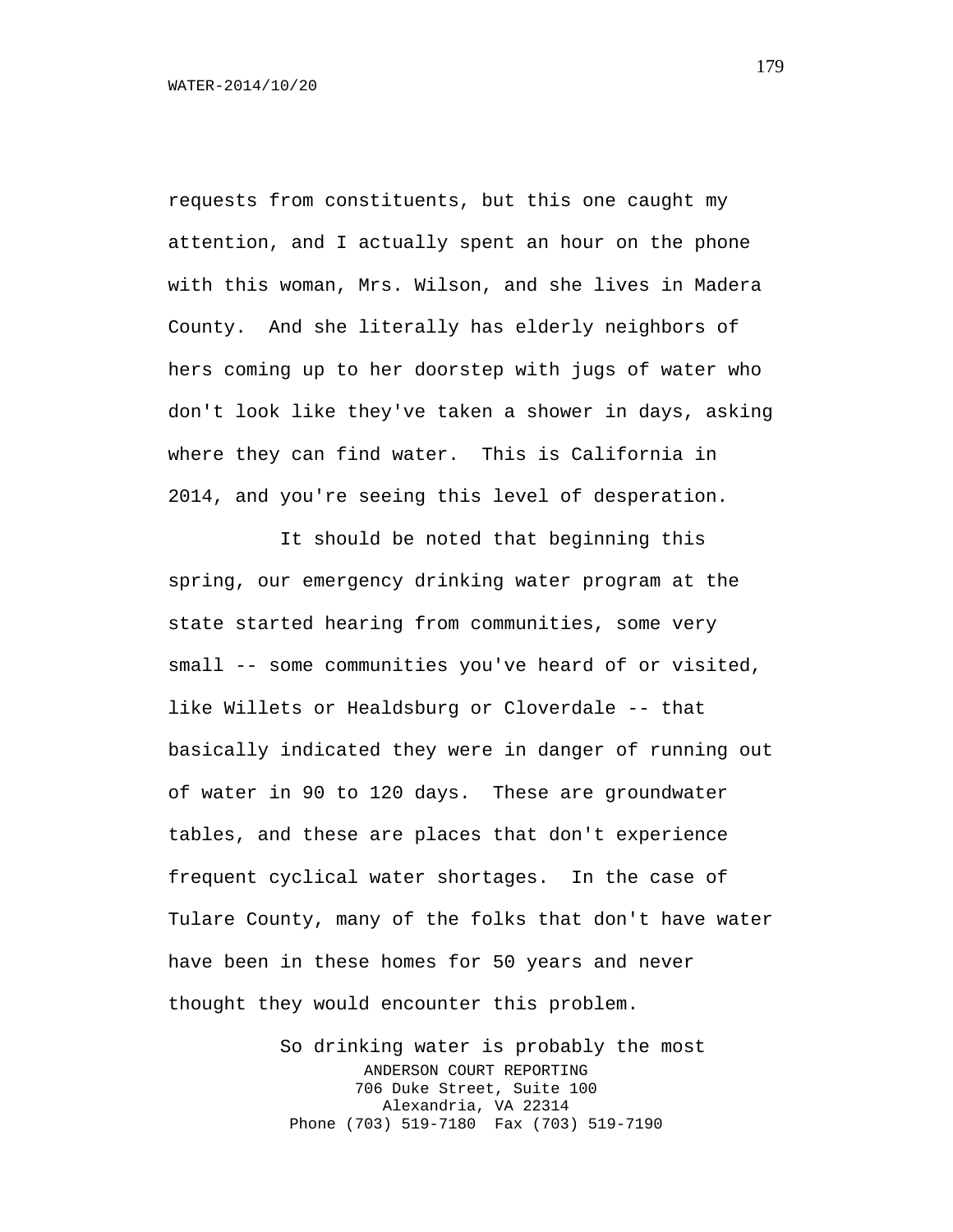severe and sort of alarming impact of climate-driven drought that we're seeing. Agriculture is perhaps more well-known. We, and the state, contracted with the UC Davis Watershed Science Center to do a model of what are the economic impacts to agriculture from the drought. And their model, which has actually borne out to be very accurate, suggested California agriculture will be short about 6.7 million acre feet of water this year. It will make up for that shortage with about 5 million acre feet of groundwater pumping. So over two-thirds gets made up -- about two-thirds gets made up by groundwater pumping. The resulting shortage of 1.7 million acre feet has an economic impact of about \$1.5 billion. A billion in reduced crop yield and about 500 million in increased groundwater pumping costs. That translates to about 20,000 lost jobs, which, of course, has economic impacts, particularly severe in poor farming communities in the central valley where we're literally shipping hundreds of thousands of boxes of emergency food to people that are without food and ANDERSON COURT REPORTING 706 Duke Street, Suite 100 Alexandria, VA 22314 Phone (703) 519-7180 Fax (703) 519-7190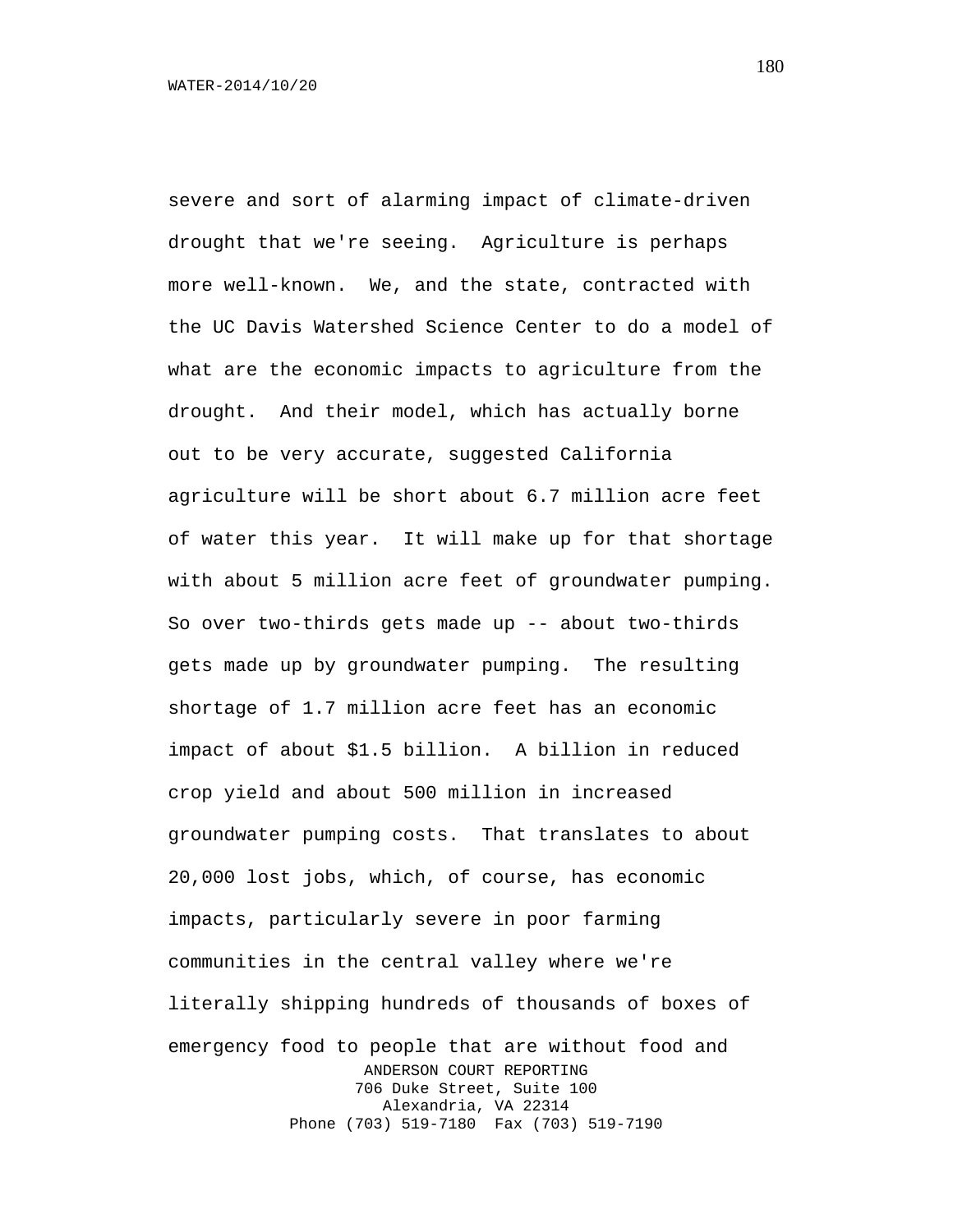facing hunger.

An area of impact that is certainly droughtrelated has to do with wildfires, of course, and our state wildfire fighting agency called Cal Fire has reported that fires are burning faster and further than they ever have before. There was a fire a few weeks ago that many of you read about east of Sacramento called the King Fire. Cal Fire experienced that fire moving 15 miles in one day, something that really went far beyond their modeling. In fact, the rate of speed of growth was so alarming that firefighters had to use emergency shelters and shelter in place and let the fire pass over them. That combustibility this summer has had a human impact on communities like Weed in Siskiyou County, one of our furthest north communities, where almost 200 homes were burned to the ground. It looked like an explosion hit Weed. Again, alarming because the combustible nature of vegetation made that fire act like it never had before.

> Those are just probably what I consider to ANDERSON COURT REPORTING 706 Duke Street, Suite 100 Alexandria, VA 22314 Phone (703) 519-7180 Fax (703) 519-7190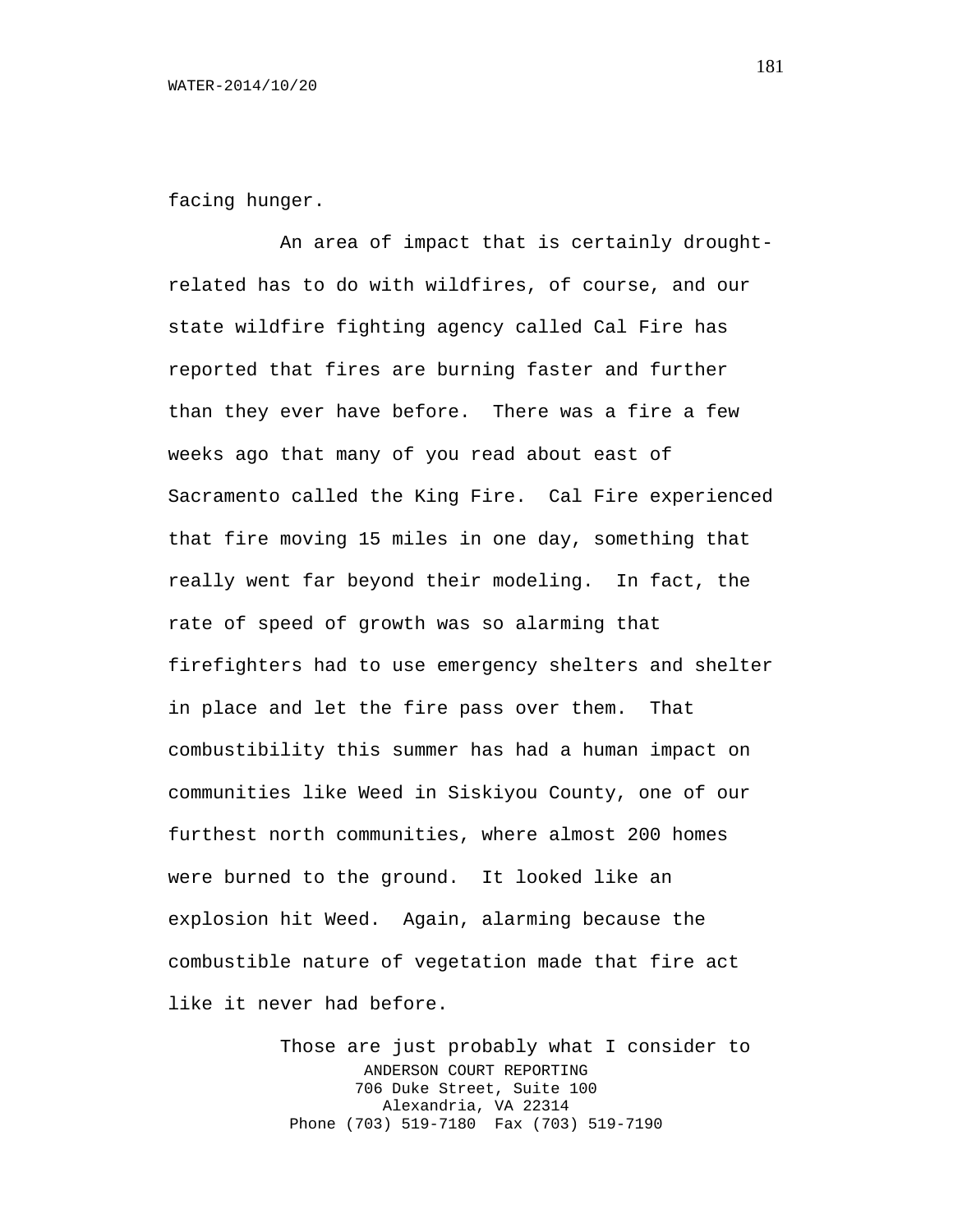be the most alarming and impactful impacts of the drought this summer. And if you accept what Noah and Peter explained to us, that essentially, climate change is loading the dice on this extreme weather, and these are climate-driven events, one could argue that these are really victims of climate change in our state. We so often have heard about victims of climate change in the lowlands of Bangladesh or northern Africa with the droughts. This is impact in our state right now. And so to me, working on climate change and emergency management, this has connected the dots like never before.

MR. STEYER: So, Peter, I was going to ask you a question, but do you want to make a comment before I do?

MR. GLEICK: Yeah. There are a couple more impacts I think we ought to at least raise. One is on fisheries. You know, we see the fallowed ag land. We see the fires. We don't see very well impacts on fisheries, and fisheries are already under stress because of our water conflicts and the allocation of ANDERSON COURT REPORTING 706 Duke Street, Suite 100 Alexandria, VA 22314 Phone (703) 519-7180 Fax (703) 519-7190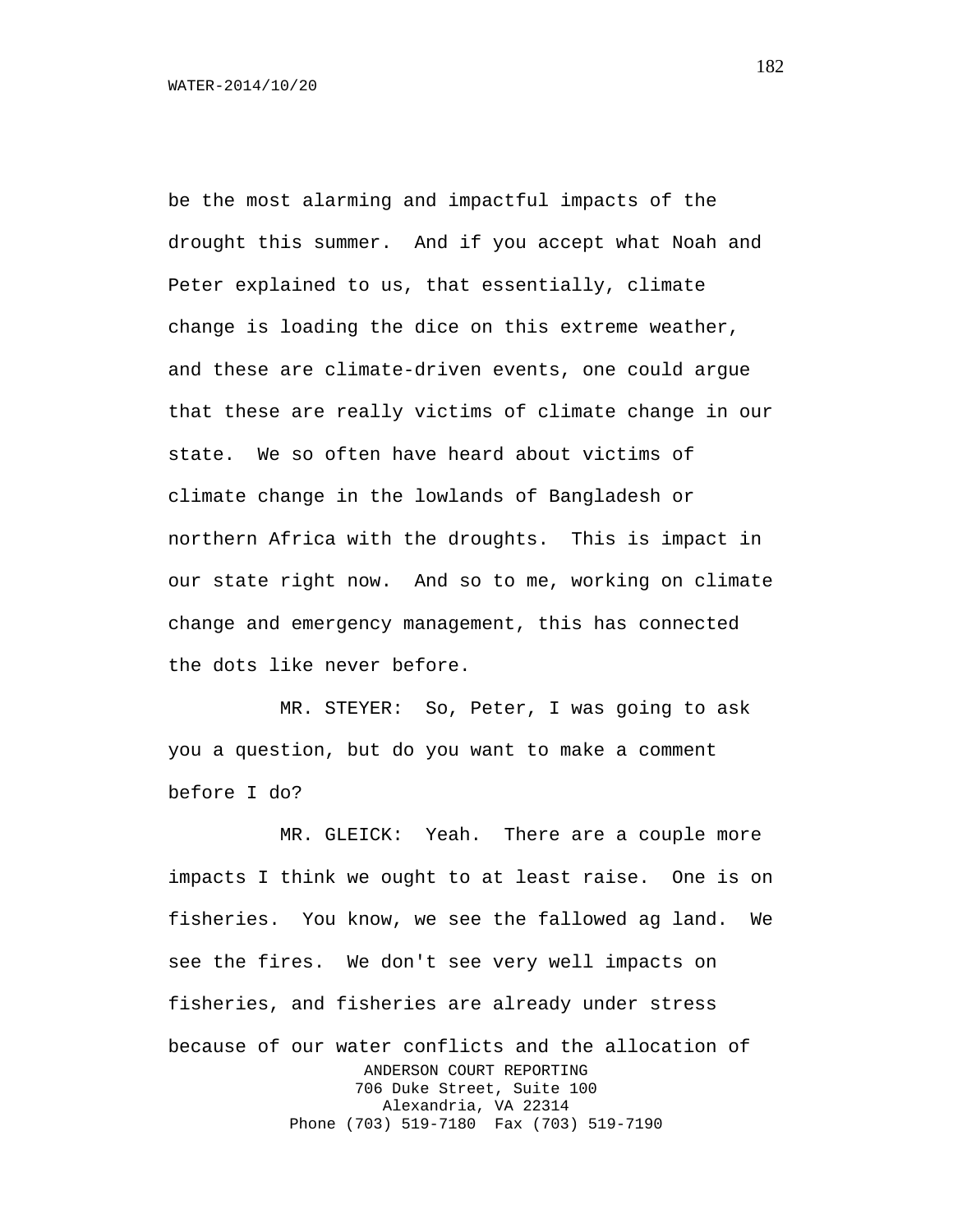water. In the last drought, which wasn't that long ago, some of the worst impacts were on some of the local fisheries and local fishing communities. So that's one thing that I think we need to add.

Another more obvious one is hydropower. And this connects to the climate issue. So in a normal year now we get about 15 percent of our electricity from hydropower -- not that we get a normal year anymore. This year, it will be closer to 6 or 7 percent. The numbers aren't in yet. The Pacific Institute is just about to release an analysis of this, and our estimate is that probably over the last three years of drought, ratepayers have had to pay an additional \$2 billion or so for additional natural gas primarily to replace lost hydropower. And obviously, there's a climate connection there because it's increased our greenhouse gas emissions. It's increased other air quality challenges. So that's another consequence. And I think all of these things together have to be evaluated.

> MR. STEYER: Now, I know we're going to ANDERSON COURT REPORTING 706 Duke Street, Suite 100 Alexandria, VA 22314 Phone (703) 519-7180 Fax (703) 519-7190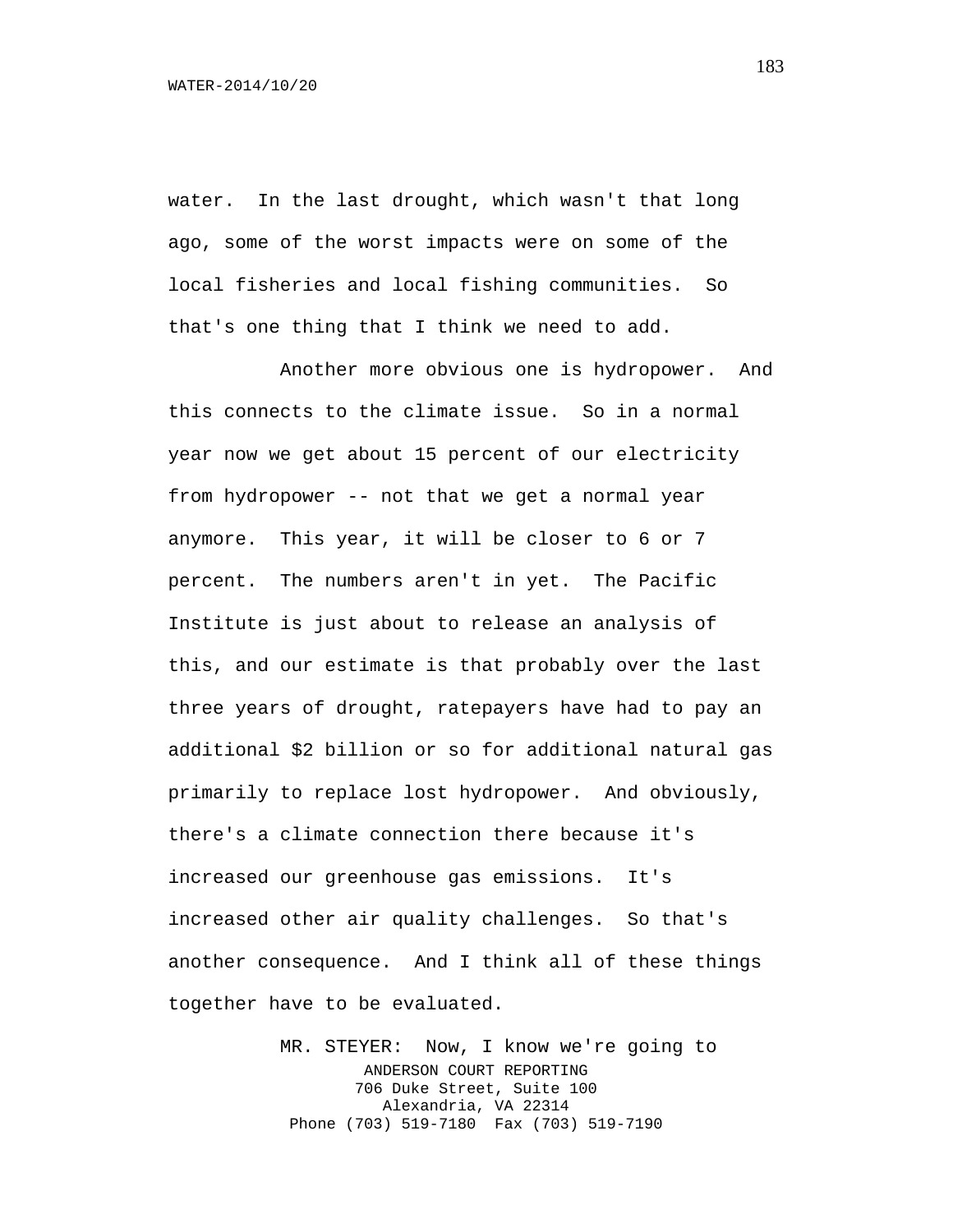spend, in terms of the public policy part, most of the time talking about adaptation just as Peter said because in terms of mitigation versus adaptation, we're at the point where we're going to have to be doing serious adaptation. But before we get there, I wanted to ask Noah where we're going on this path? You were talking about the fact that in effect we've gone from a time when it was 50 percent it was going to be dry and 50 percent it was going to be hot, to it's going to be hot and we're going to have a lot of years that are hot and dry. On the path we're on, how is that actually going to change the actual circumstances of Californians? It's going to be hotter, but what is that really going to mean for us over the next 25 years?

MR. DIFFENBAUGH: Well, I think there's, I guess, a couple ways to think about that question. One is what do we know about projections of the next 25 years? And certainly with temperature increasing in western North America we have a good understanding of what that means for snow water. We know sort of ANDERSON COURT REPORTING 706 Duke Street, Suite 100 Alexandria, VA 22314 Phone (703) 519-7180 Fax (703) 519-7190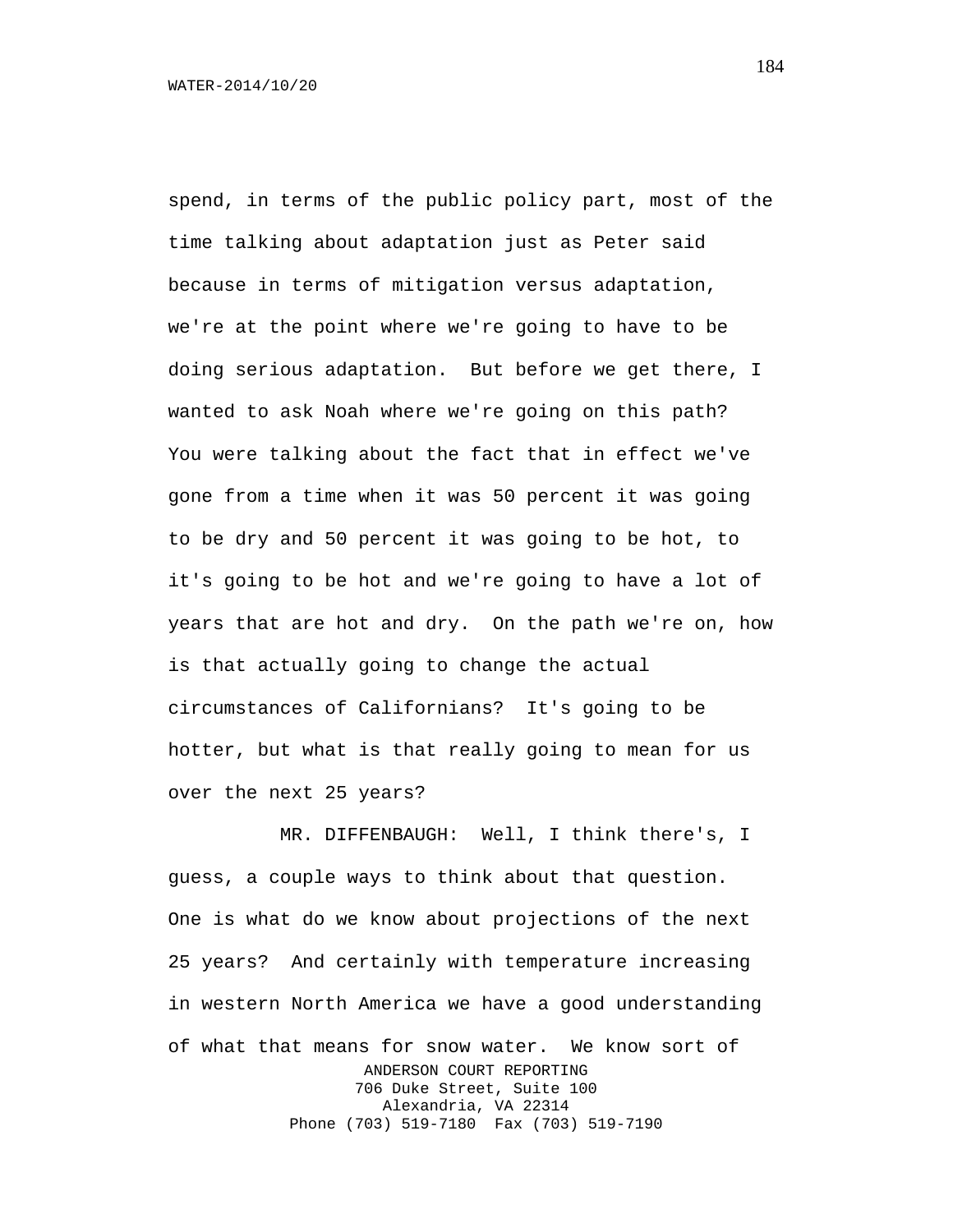the melting point of water quite well. If it's colder, it's solid; if it's warmer, it's liquid. And so we know that in much of western North America we're already seeing trends towards more liquid water earlier in the year. This actually was one of the first impacts of climate change that was very conclusively attributed to human emissions of greenhouse gases. There was a paper in 2008 that was one of the first impact attribution papers. So this is something that the scientific community has had high confidence in, and so we're already seeing that and we're likely to see more of it with snow melting earlier and earlier in the year, more of the water that's falling out of the sky coming as rain rather than snow, which has implications for our water infrastructure and management.

So I think certainly over the next threedecade timescale that you're talking about, scientifically we're seeing a likelihood of an imminent shift towards this more liquid-dominated water delivery from the atmosphere in the western ANDERSON COURT REPORTING 706 Duke Street, Suite 100 Alexandria, VA 22314 Phone (703) 519-7180 Fax (703) 519-7190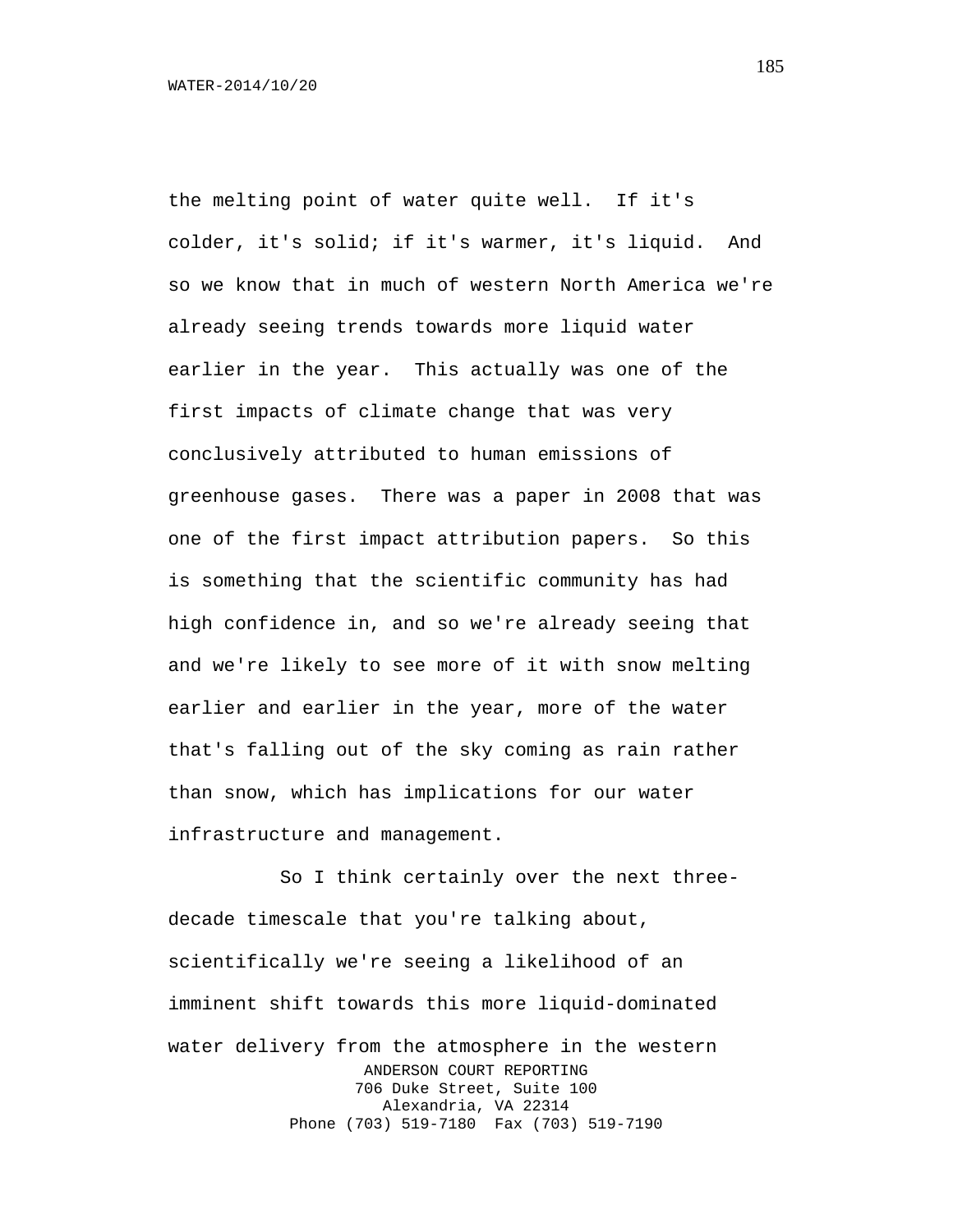United States.

I think the other way to think about your question, where are we headed over the next 30 years, is to think about this current event and think about the vulnerabilities and impacts that we've been hearing about in this current event and how often would these conditions occur in terms of the climate? And so that's what we've been doing in our research, is asking when we look at climate models after we've sort of done the screening for how good are they - and I'm happy to answer any questions about that. Once we identify what we have confidence in and the climate model is asking how often do those climate models give a result that looks like this year. And getting back to this co-occurrence of dry years and hot years, that is something we're seeing that probably over the next two to three decades where there will be enough warming to pretty much guarantee that when one of these really low precipitation years happens, that it happens in the context of a record high temperature. Over the next three decades we're ANDERSON COURT REPORTING 706 Duke Street, Suite 100 Alexandria, VA 22314 Phone (703) 519-7180 Fax (703) 519-7190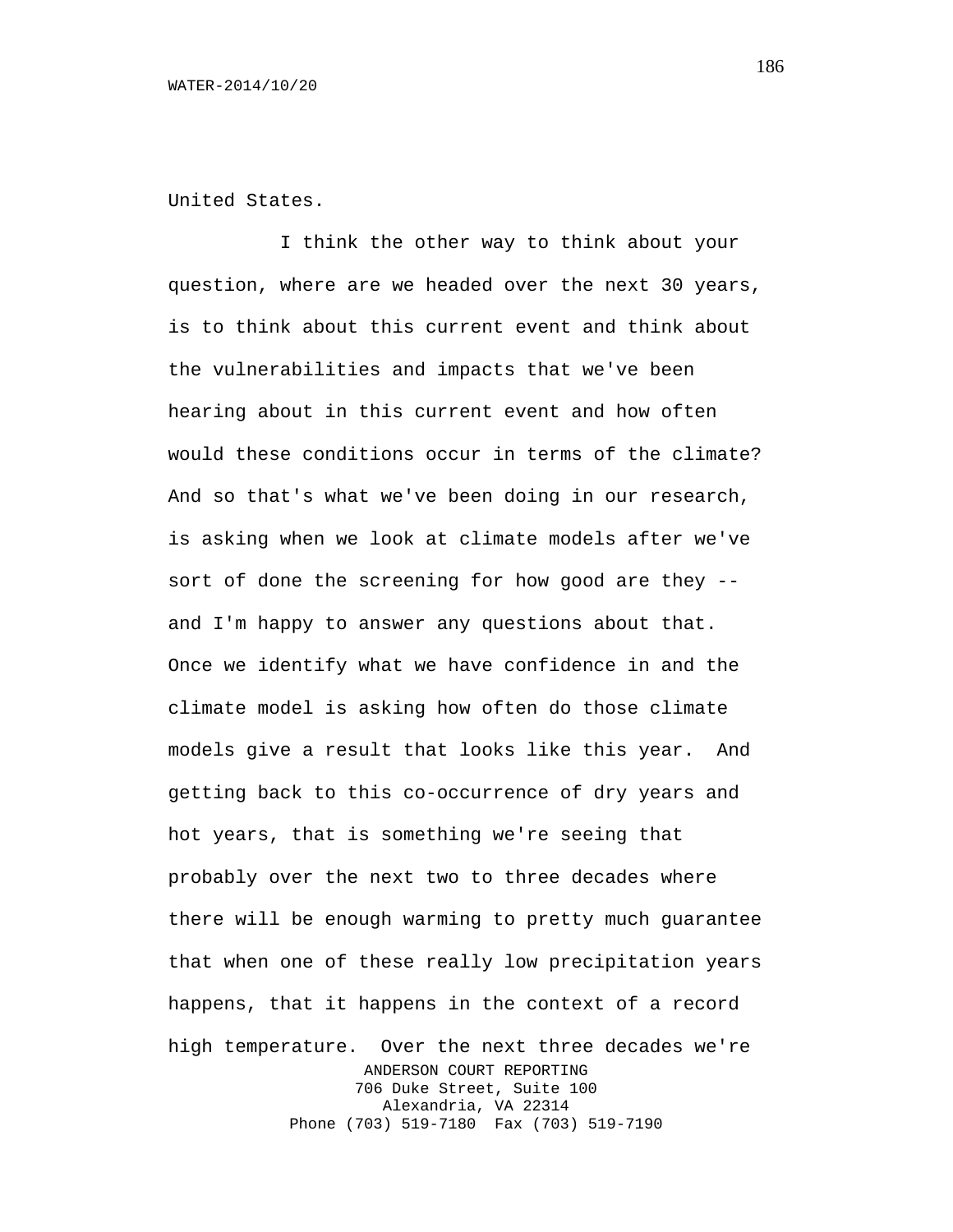pretty likely in the western United States to move outside of the historical envelope of temperature where we're really seeing pretty much every year being the warmest on record.

MR. STEYER: So, Peter, that brings us to the framework in terms of thinking about adapting. And I have a two-part question. The first one is someone said earlier today there's plenty of water available in the system, which implies it's just a question of allocation. That's the first part of the question.

And the second part of the question is this. Water isn't just a resource the way other resources are resources. At some level, water is a public resource. So when you think about water as a public resource and then you put it in the context of markets and you put it in the context of innovation, should we be thinking -- how should we think about allocating water given that the current system is basically a legal system giving rights to people and protecting the status quo going back as far as 1850? ANDERSON COURT REPORTING 706 Duke Street, Suite 100 Alexandria, VA 22314 Phone (703) 519-7180 Fax (703) 519-7190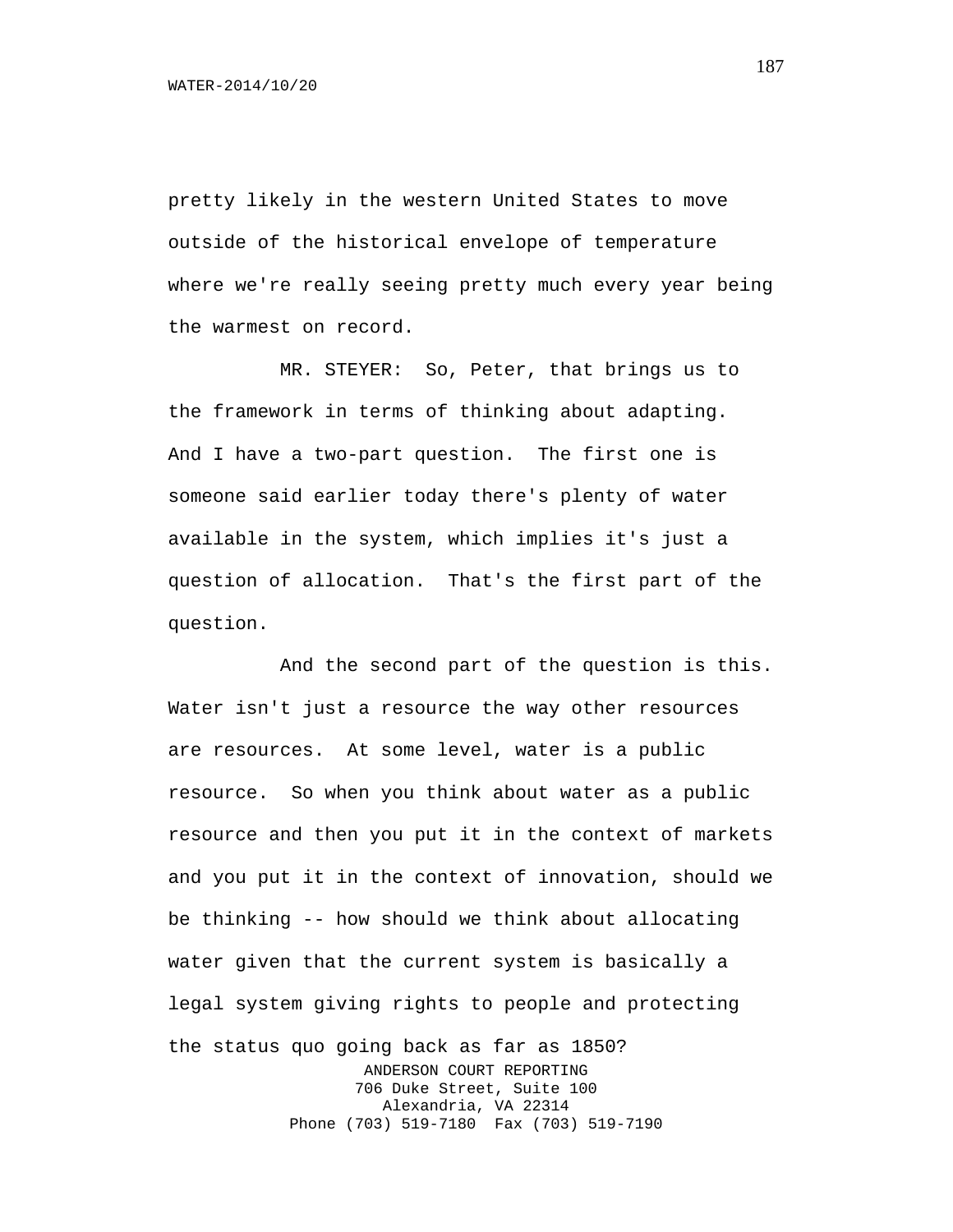Simple questions, right?

MR. GLEICK: Wasn't it Taman who said that was a simple question?

So first of all, plenty of water. In some ways, California has plenty of water. It's sort of ironic. I've done some work in the Middle East. I have friends who have come from the Middle East to California. They don't understand why we have a water problem. They have a water problem.

So plenty of water in a sense, but not enough water to do everything that everybody wants. And I would modify that to say not enough water to do everything that everybody wants as inefficiently as we're doing it today.

So we have to make some decisions. We're at what we call "peak water." You might want more water out of the Colorado River, but you can't have any more because we take it all already. You might want more water out of the Sacramento San Joaquin Basin, but the truth is we're taking more water out than we ought to be from -- if we care about some of these public ANDERSON COURT REPORTING 706 Duke Street, Suite 100 Alexandria, VA 22314 Phone (703) 519-7180 Fax (703) 519-7190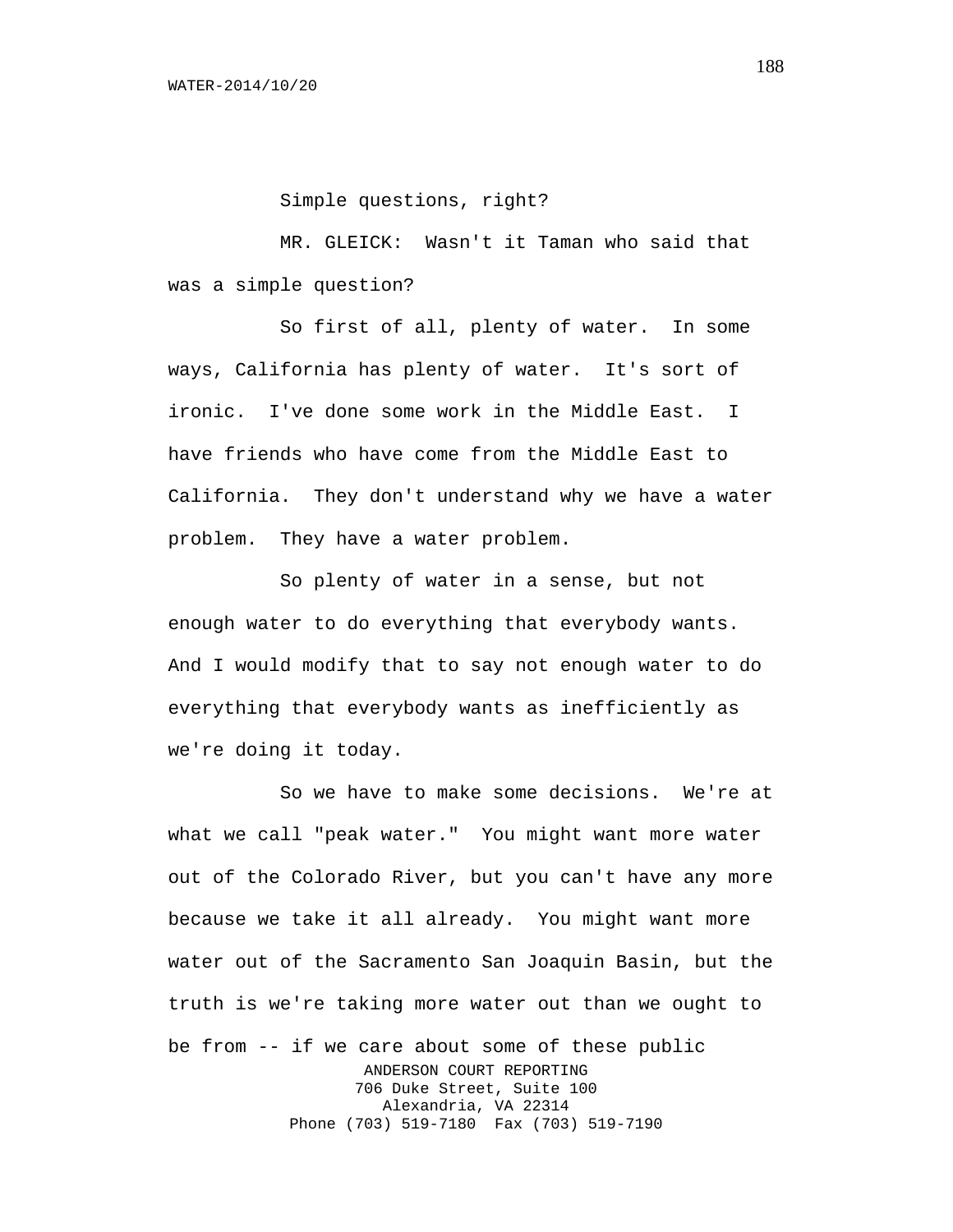benefits, the ecosystems which we know now in the  $21<sup>st</sup>$ century that we ought to be protecting.

So part of the question is how do we allocate the water that we already have? And I wish I could say there was an easy answer to that. And if we were redesigning the system today from scratch, it would look a lot different, but we're not. And this gets back to some of the earlier conversations about water markets and water rights. Academically, I sort of like the idea of water markets, but I also understand that we have a water rights structure that has a serious dispute right now about who really has rights to do what? Are they property rights versus use rights? Can you really sell a water right when it's a public good? How do ecosystems participate in that?

So I'm not sure I can answer the question except to say that water is a public good, and yet there are economic benefits and private benefits as well that we want to support, and we have to do a better job of balancing them than we've done. ANDERSON COURT REPORTING 706 Duke Street, Suite 100 Alexandria, VA 22314 Phone (703) 519-7180 Fax (703) 519-7190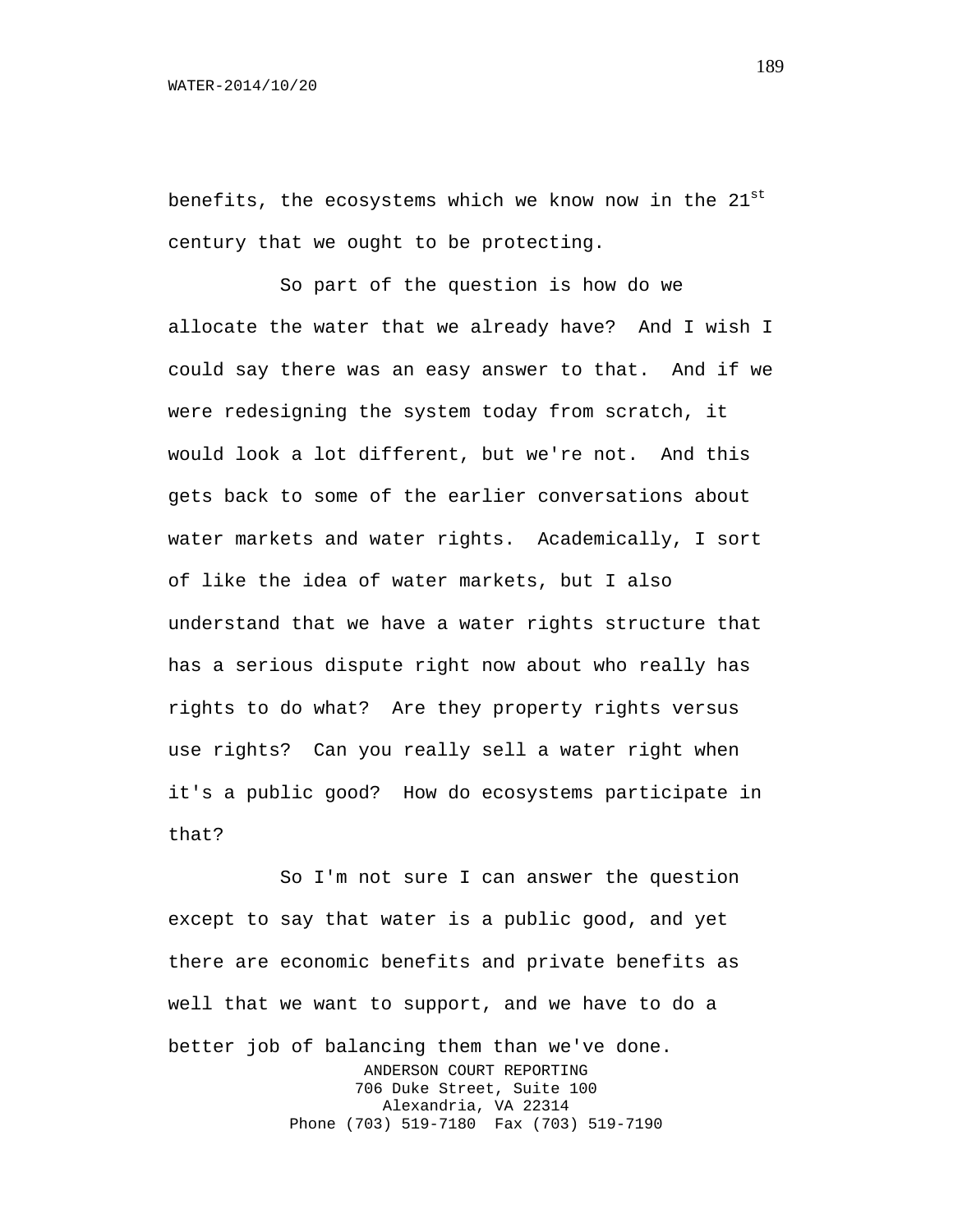I'll leave it at that.

MR. STEYER: Okay. Well, then let me ask Sol the follow-up question, which is this. When we look around the world, when we look at -- we, obviously, are not starting at square one, but people have come at this from a variety -- we heard about Australia earlier -- if you were going to point to a water system that seemed to bring out the best benefits broadly in society, what one or ones would you point to? And which of those would be adaptive to the western United States?

MR. HSIANG: So I don't know everyone's water systems, but I'll point out a few interesting points.

So the issue that happened in Australia is actually a terrific example because -- well, a few things happened. I actually visited Australia around 2008, just in the middle of the drought when all this was happening, and Australia has a tremendous amount of highly productive agriculture in the southeastern portion of the country for a river basin that crosses ANDERSON COURT REPORTING 706 Duke Street, Suite 100 Alexandria, VA 22314 Phone (703) 519-7180 Fax (703) 519-7190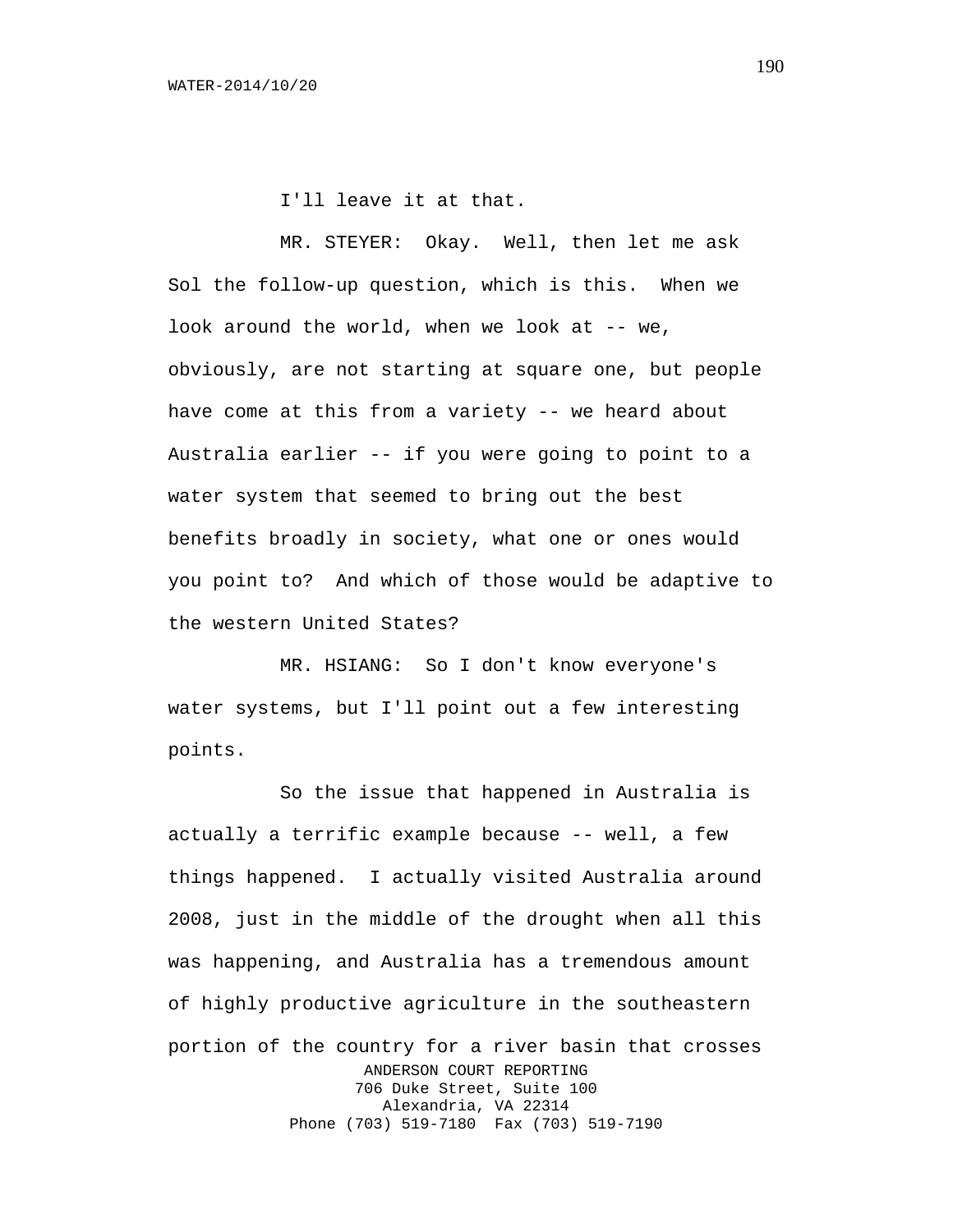three or four states -- equivalent to their states. And so they had had all sorts of different allocated rights issues and different states had given permission to different people to withdraw water. And then there was a drought and everyone was pulling out all the water. And basically, the government created a new organization to oversee the entire watershed that crossed and superseded state legitimacy.

They said, the way we've been managing this didn't recognize sort of the natural features of the environment. There's a normal pattern for how the water flows from one state to the next, but it's being managed, and the guy upstream doesn't care what happens to the guy downstream. And we should think about this holistically. And so they've created - they basically have started from scratch. They totally reengineered the whole system, created water markets, and now they have something that people point to as a highly effective trading regime. So I think that's a great example.

> When I visited, no one thought that that was ANDERSON COURT REPORTING 706 Duke Street, Suite 100 Alexandria, VA 22314 Phone (703) 519-7180 Fax (703) 519-7190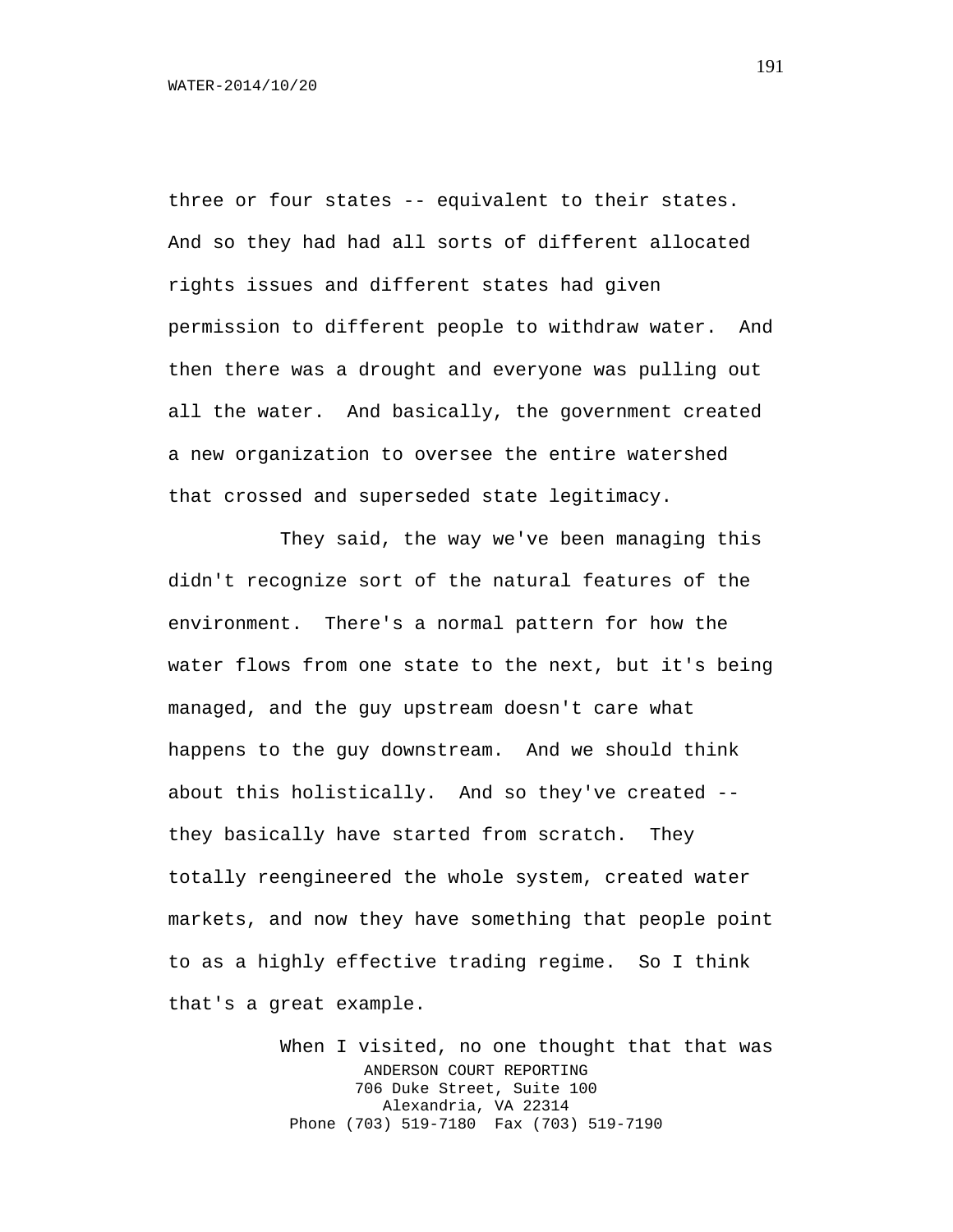going to happen. So people said that's impossible. But people found a way to make it happen, and initially, some states were more reticent than others, but they were eventually convinced and brought onboard. And once people saw how it functioned, and it could actually function in their favor, people were more willing to buy into it.

In another case -- so that's on the market end. Actually, I also recently visited Israel, and they actually conduct agriculture in a fantastically dry environment. And so the technology that they use in terms of getting more crop for drop is really remarkable. They have irrigation systems where they are -- instead of -- in contrast to floor irrigation where you basically just douse a field, they have little tubes that carry water right to the base of the plant and deliver water directly to the roots of each individual drop. So tremendous water efficiency. A huge amount of value delivered per drop. And so thinking about sort of what types of technology they employ and what can we transplant to this context, I ANDERSON COURT REPORTING 706 Duke Street, Suite 100 Alexandria, VA 22314 Phone (703) 519-7180 Fax (703) 519-7190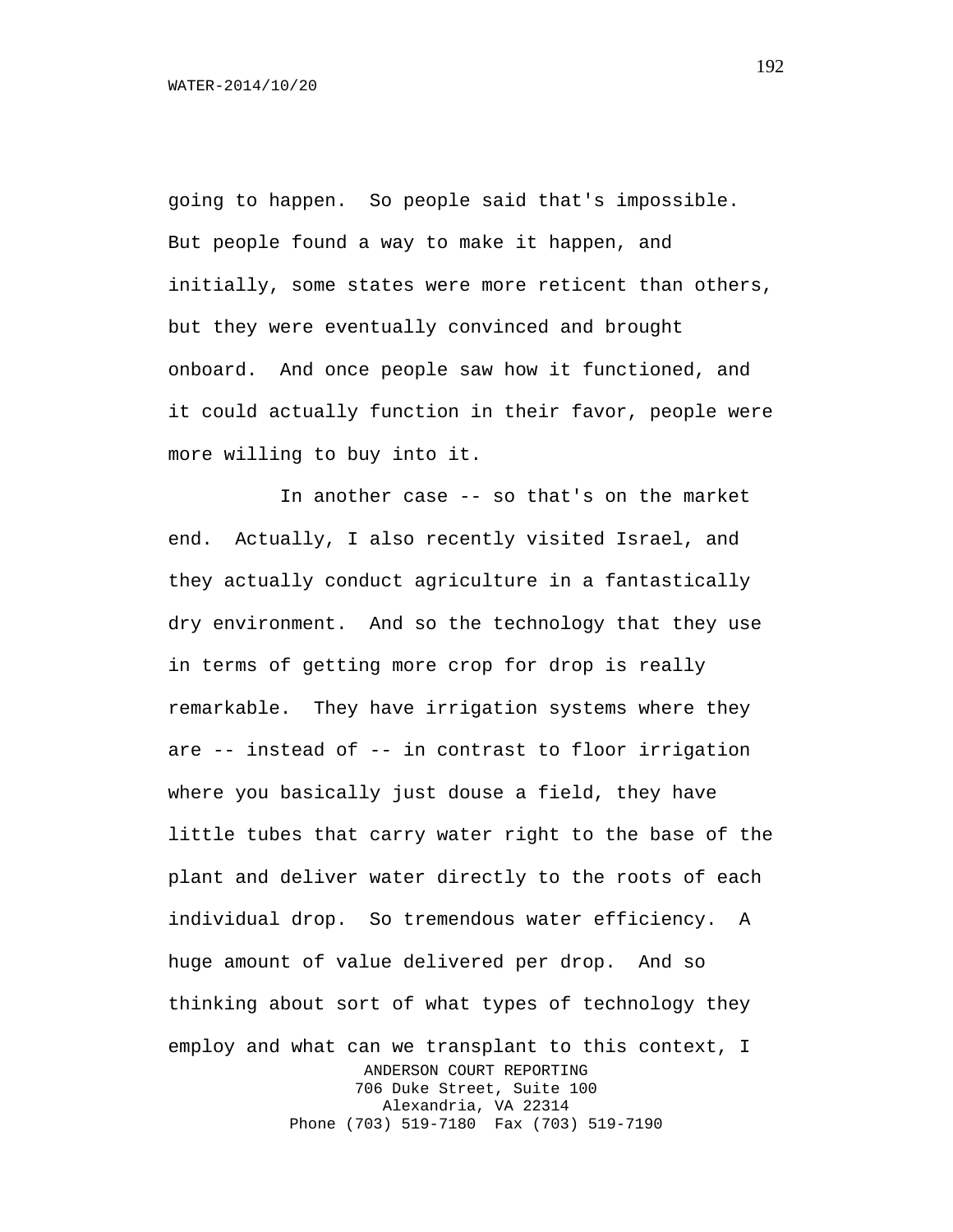think could be extremely profitable.

MR. STEYER: So we've talked a lot about the policy. I'd like to ask Wade about the politics, because obviously, you can't really design a policy in a vacuum, and there are interested parties who have current rights and have current interests and would like to see those protected and enhanced. So when you think about California water policy or western water policy in the context of water rights, who are the biggest players? Who are the people who are pushing the hardest? And how is that reflected in the way that you have to deal in the real world?

MR. CROWFOOT: Another easy question.

You know, I think the conventional wisdom, or the sound byte that would describe the historical understanding of water in California is this model or paradigm of farms versus fish; cities versus agriculture. This zero sum game where powerful interests are banging up each other and what results is not a lot of systemic improvement to increasing reliability, resilience, ecological sustainability; ANDERSON COURT REPORTING 706 Duke Street, Suite 100 Alexandria, VA 22314 Phone (703) 519-7180 Fax (703) 519-7190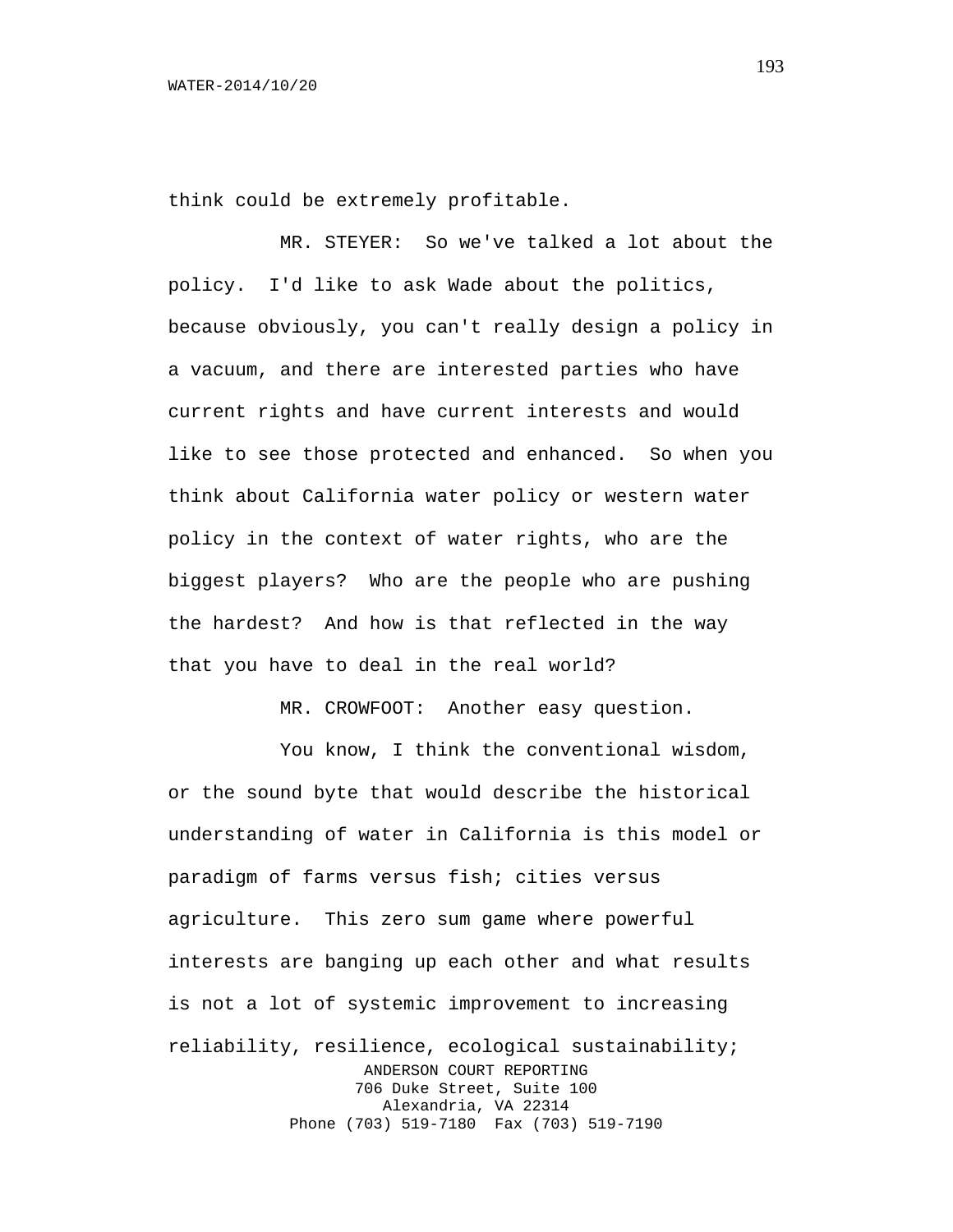right? So that's the script. And probably everybody in the room knows that that script exists.

I think we're in a very interesting time now because the crisis of the drought has brought opportunity. And as the governor mentioned, you know, many folks would argue, and I would say correctly, that we might not have gotten groundwater reform legislation over the finish line if there had not been a drought. Public opinion polls of the water bond prior to this winter suggested it wasn't largely supported. This water action plan that we put together again, you know, got everyone's attention because I think all of these interests understand we have to do something differently.

So I don't want to be Pollyanna, but I think the stars have sort of aligned for -- yeah, knock on wood -- for a new approach, and I'm not presupposing proposition one passes, but the stars have aligned for this new approach, and I think when the governor's water action plan was released, it had over 100 groups, the same groups that I mentioned, you know, ANDERSON COURT REPORTING 706 Duke Street, Suite 100 Alexandria, VA 22314 Phone (703) 519-7180 Fax (703) 519-7190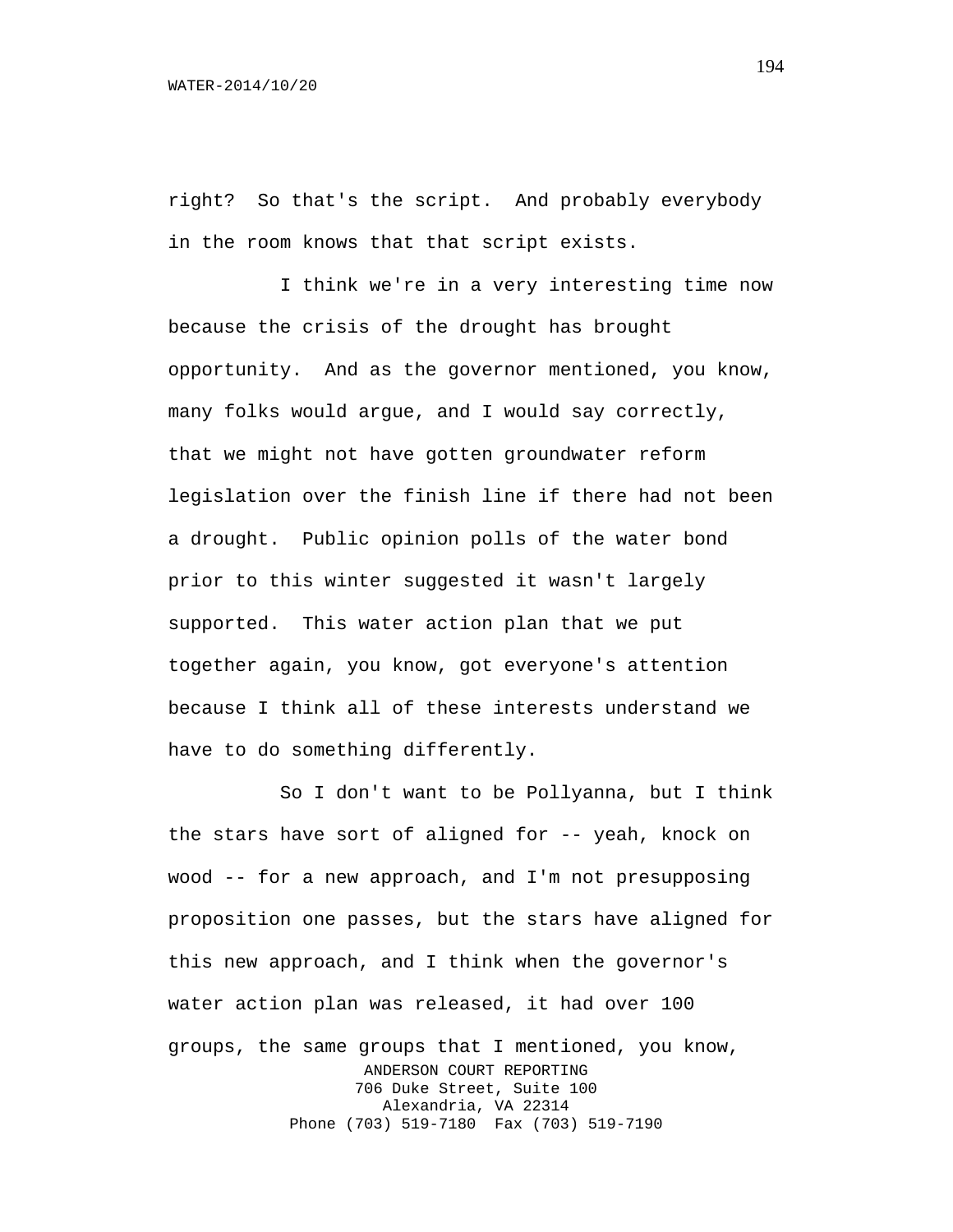commenting on it. The end result was actually largely embraced by groups because it didn't take sides. It didn't suggest there was a silver bullet. It really took this portfolio approach, which is an overused term but it is true. The water action plan says, yes, we need more storage, but it needs to be smart storage. Underground storage with some surface storage and conjunctive use. Yes, we need robust habitat restoration, but we also need to be much more efficient in the water that we use. We need to maximize water recycling, stormwater runoff, et cetera. And so the water bond, to answer part of your previous question, is really a down payment on that portfolio approach. If it passes, it actually invests in the infrastructure, because some of this is about policy and innovation. Some of this is about getting infrastructure to enable that policy innovation.

So I actually think while there are strong political forces with strong opinions around what we should do, we've got an opportunity over the next four years to actually make changes that both provide ANDERSON COURT REPORTING 706 Duke Street, Suite 100 Alexandria, VA 22314 Phone (703) 519-7180 Fax (703) 519-7190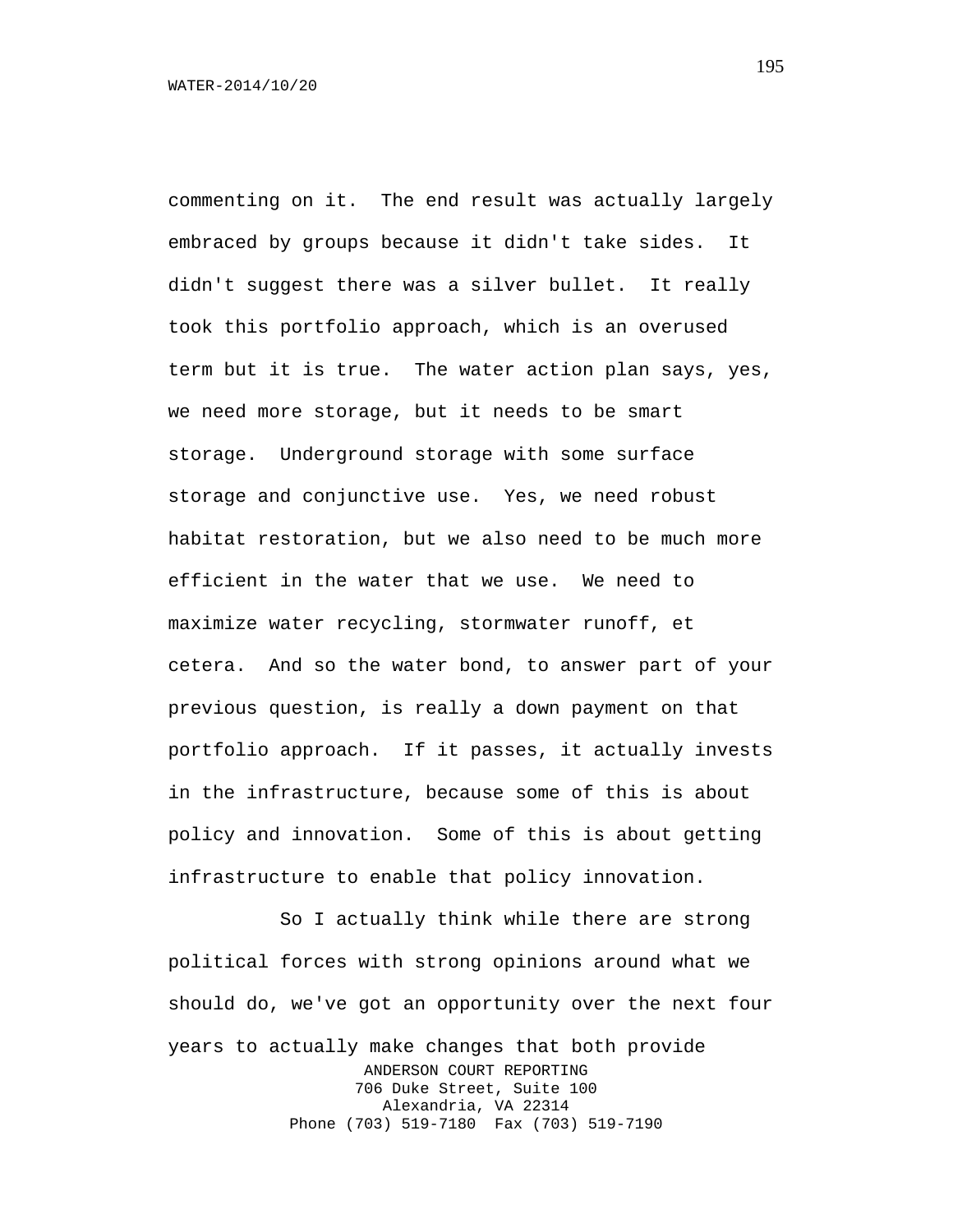reliability for water users but also help restore the ecological habitat and prepare us for climate change. So I'm actually, despite my fairly depressing answer to the impacts of climate change, I'm fairly optimistic about what we can do politically.

MR. STEYER: So I want you guys to think of questions to ask. I'll ask one more question so you get a chance to really think about it. But Peter, let me ask you, take you back to an earlier answer you gave, which had to do about the dichotomy between adaptation and mitigation.

In California, we have very progressive energy laws designed to deal within the confines of California with mitigation, and we're also dealing, I mean, the water bond is a perfect example of us also trying to deal with adaptation. As you look around, can you see -- when you think about society trying to deal with both of those things simultaneously, do you see the pressure on adaptation that everybody obviously feels is a local human pressure pretty much regardless of where you are? Can you conceive of ANDERSON COURT REPORTING 706 Duke Street, Suite 100 Alexandria, VA 22314 Phone (703) 519-7180 Fax (703) 519-7190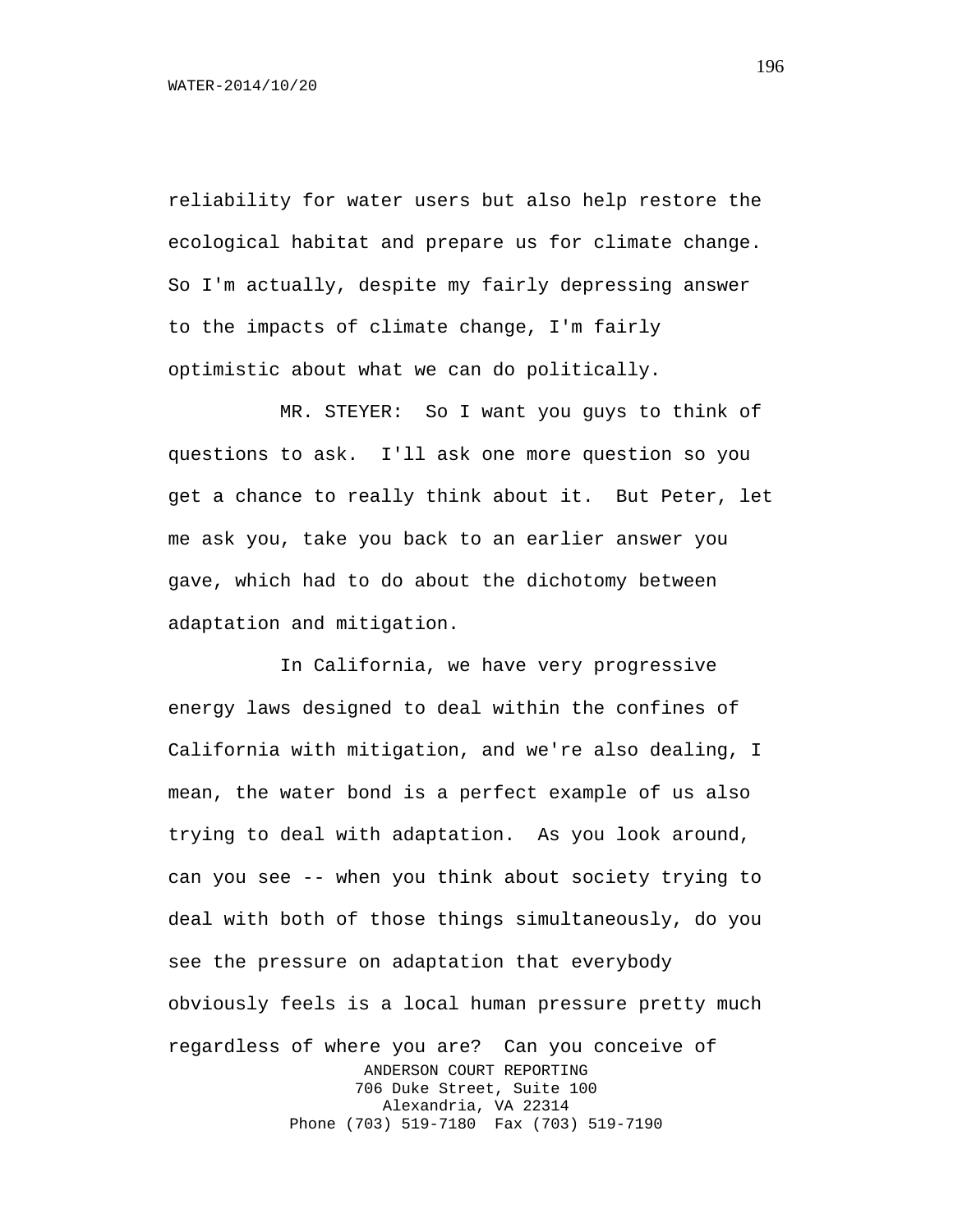society being able to deal with both at the same time? I mean, the energy laws are from 2006 to some extent and before, and in a lot of places they're dealing with specific problems the way we are, on an adaptation basis that are expensive, real, and immediate. Does that make mitigation go to the backburner?

MR. GLEICK: Yeah, so I think the good news here is that we're already doing some remarkable things. I think we're making a lot of progress. Agriculture is making the kinds of changes that Solomon talked about. We have drip irrigation, although we could have a lot more. All of our sectors could be more efficient. The kinds of wastewater treatment and reuse that was described earlier is an adaptation to a climate where there's not enough water to go around. Stormwater capture is an adaptation. The groundwater work that we're talking about. I think those are the right things that we want to do in the context of climate change, with or without climate change. In a normal year in California, there's not ANDERSON COURT REPORTING 706 Duke Street, Suite 100 Alexandria, VA 22314 Phone (703) 519-7180 Fax (703) 519-7190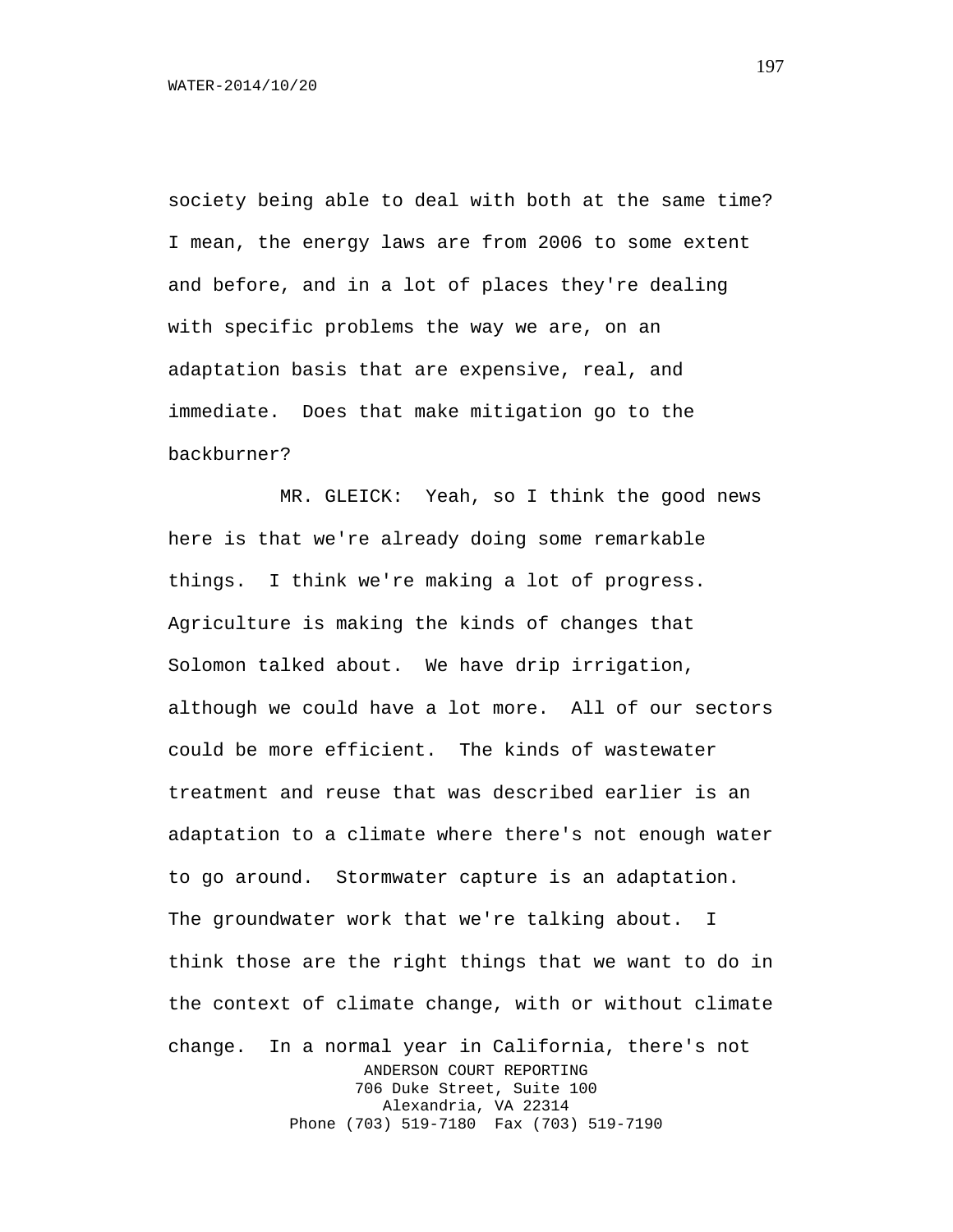enough water to go around. This isn't just a drought climate change issue.

But the other connection is that there's a very strong link between our energy use and our water use. There's been a lot of discussion about the water requirements for our energy systems. Power plants take a lot of water. That's true. But the flipside of that is it takes a tremendous amount of energy to run our water systems. The biggest single consumer power in the state of California is the pumps that lift water over the Tehachapi Mountains in the Los Angeles Basin, which is part of the reason why the earliest question about why aren't we pumping water from Canada or the Mississippi River isn't going to happen. It's hugely energy intensive. Saving a gallon in the Los Angeles Basin is a smarter idea than saving the same gallon of water in San Francisco, not that that's a bad idea either, because it takes more energy to get it there and more greenhouse gases.

So if we think about energy and water together, there are all sorts of opportunities to ANDERSON COURT REPORTING 706 Duke Street, Suite 100 Alexandria, VA 22314 Phone (703) 519-7180 Fax (703) 519-7190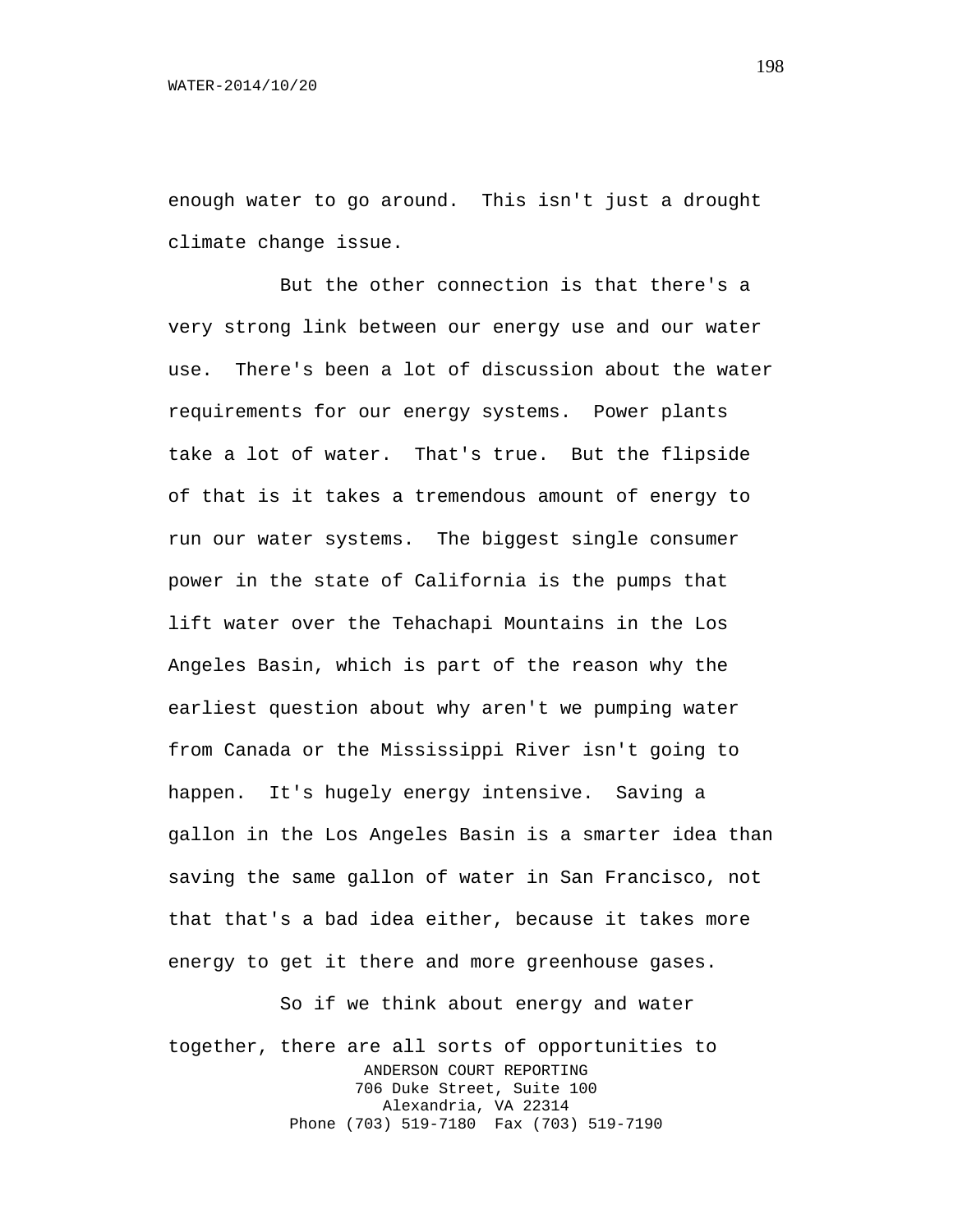improve the efficiency of our system, meet our water needs, cut our energy use, reduce our greenhouse gas emissions. That's the mitigation adaptation link. That's why we have a tremendous opportunity to do both at a time when we had no choice but to do both.

MR. STEYER: Okay. I have a question right there.

MR. MASHI: John Mashi, Tech Riser.

So I have a question actually for all five of you -- you get one, too. And this is about the effect on handling of climate change from the fairly well-organized political machinery that would rather not have any mitigation and obscure the cost of adaptation. In particular, seems to want to keep science out of public policy. And I know Tom has done some wonderful stuff in funding action in the political area, and I know Peter has jousted with some of the same think tanks I chase  $-$ - we know them well  $-$ - that try to help this.

So the question for you is to what extent do you see this both in California and nationally, since ANDERSON COURT REPORTING 706 Duke Street, Suite 100 Alexandria, VA 22314 Phone (703) 519-7180 Fax (703) 519-7190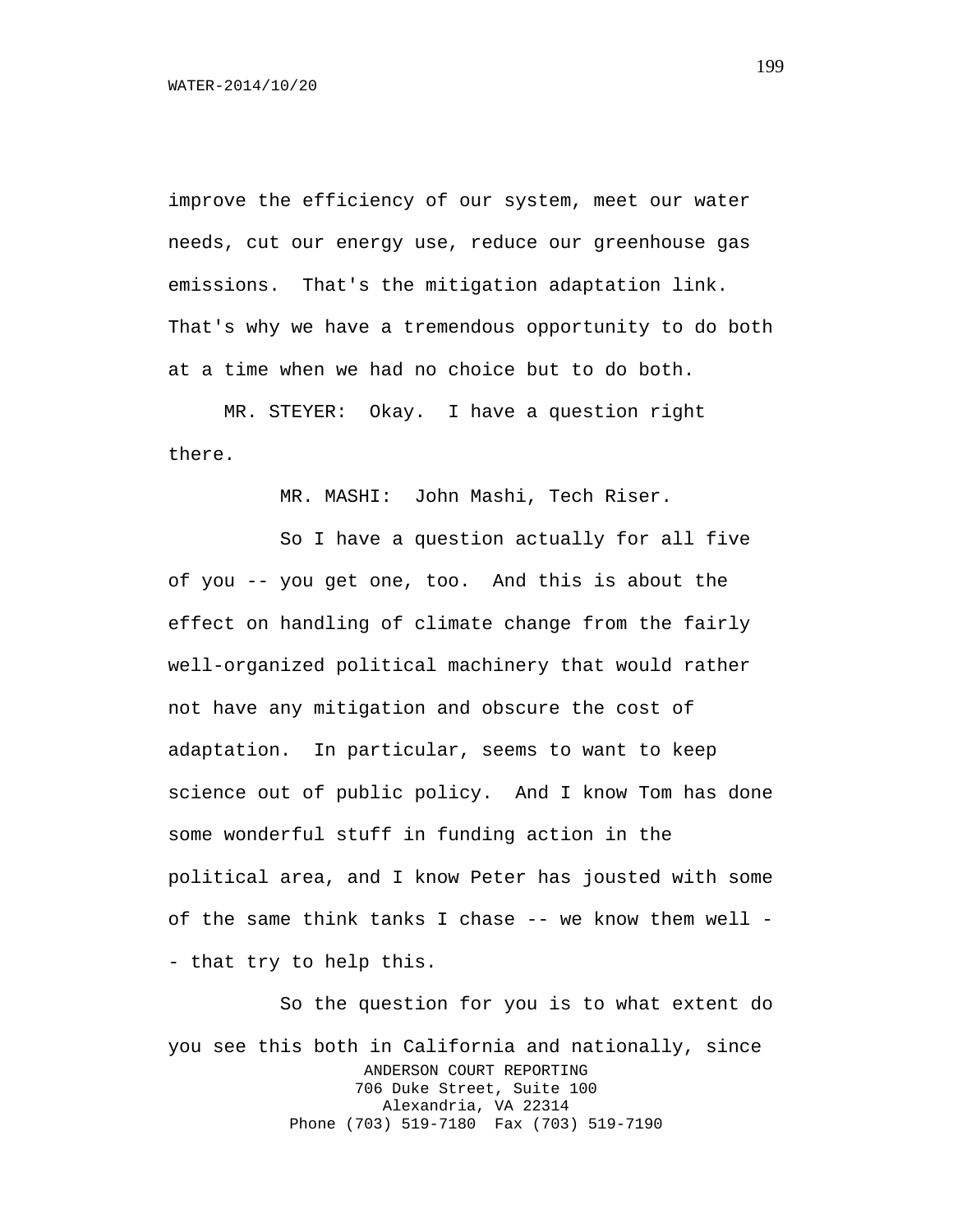that matters? And what can the rest of us do to make sure that science informs public policy?

MR. HSIANG: Well, I think what we're doing right now, today, is a great example of that communication here in the room and on the World Wide Web broadcast and all that. So I think this kind of forum is really critical.

I also think that, to get back to what Peter was saying about what some people all win-wins. There's a lot that we can do to improve our resilience to extreme events, for example, in the current climate, and that's going to -- those are actions that we can take that are going to also improve our resilience to climate change. So I think anything that we can do that's going to be a good idea now - in the U.S. over the last decade, we've had something on the order of 70 individual extreme weather and climate disasters that have each had at least a billion dollars in losses, and a number of them much more than one billion. So that's an indication that we're not adapted to the climate that we have right ANDERSON COURT REPORTING 706 Duke Street, Suite 100 Alexandria, VA 22314 Phone (703) 519-7180 Fax (703) 519-7190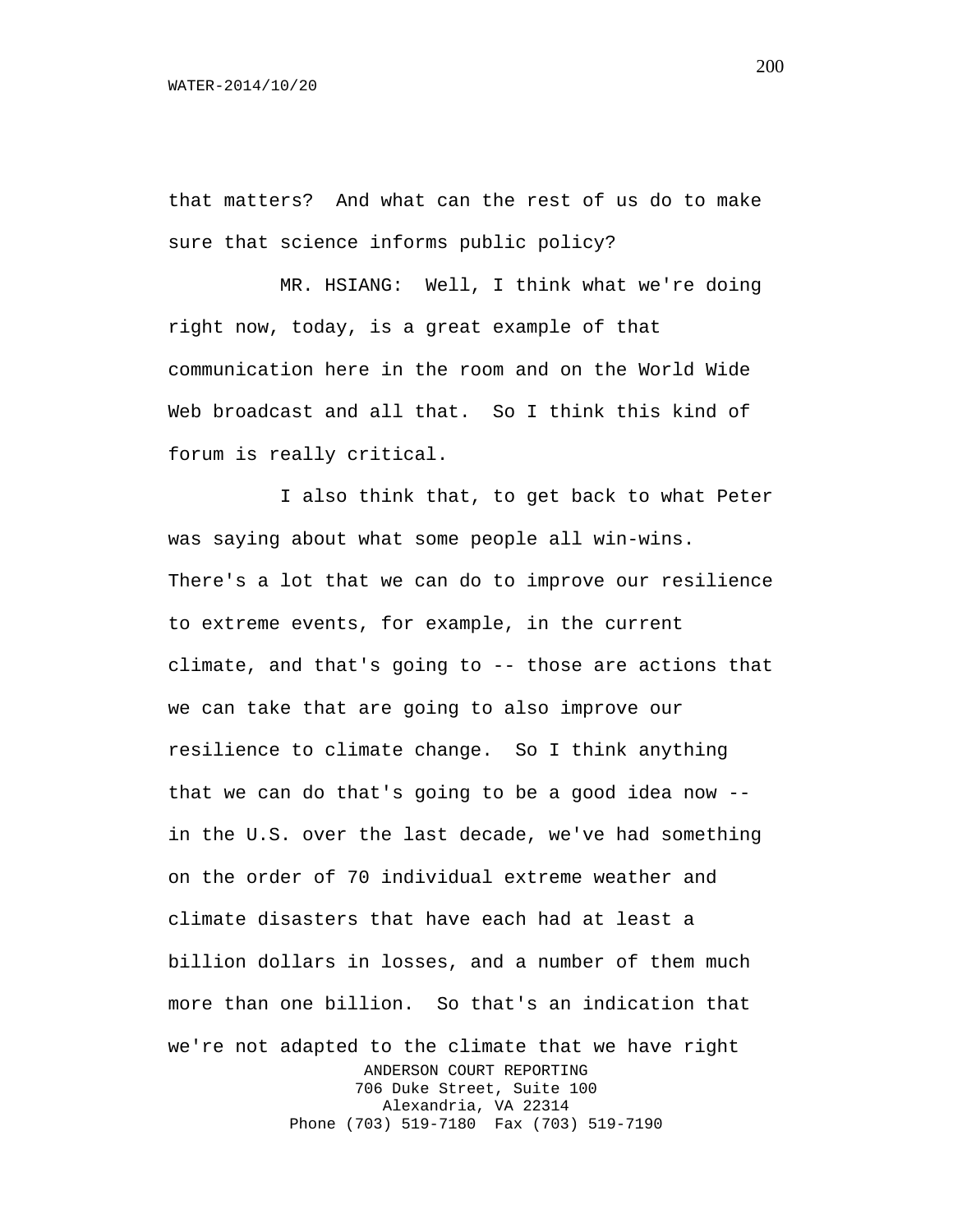now, and so we can improve without -- hopefully without there being a lot of debate about whether mitigation versus adaptation. If it's a good idea now and it's going to give us increasing resilience in the future, then it seems like a relatively clear path forward.

MR. CROWFOOT: I think part of the answer lies in continuing to build the model of what we've been able to build in California. We have the eighth largest economy in the world. Our economic recovery has outpaced the rest of the country while we've reduced emissions, and we're going to meet our AB32 goal and then with the governor's leadership, go beyond that while we're bringing on a third of our energy system will be renewable, while we're plugging in 100,000 cars (electric vehicles), while our energy footprint is half of the rest of the country. So part of it is this is not a boutique economy. This is a large, robust economy that's showing we can actually grow and reduce climate emissions or carbon emissions.

> The second piece is what the governor is ANDERSON COURT REPORTING 706 Duke Street, Suite 100 Alexandria, VA 22314 Phone (703) 519-7180 Fax (703) 519-7190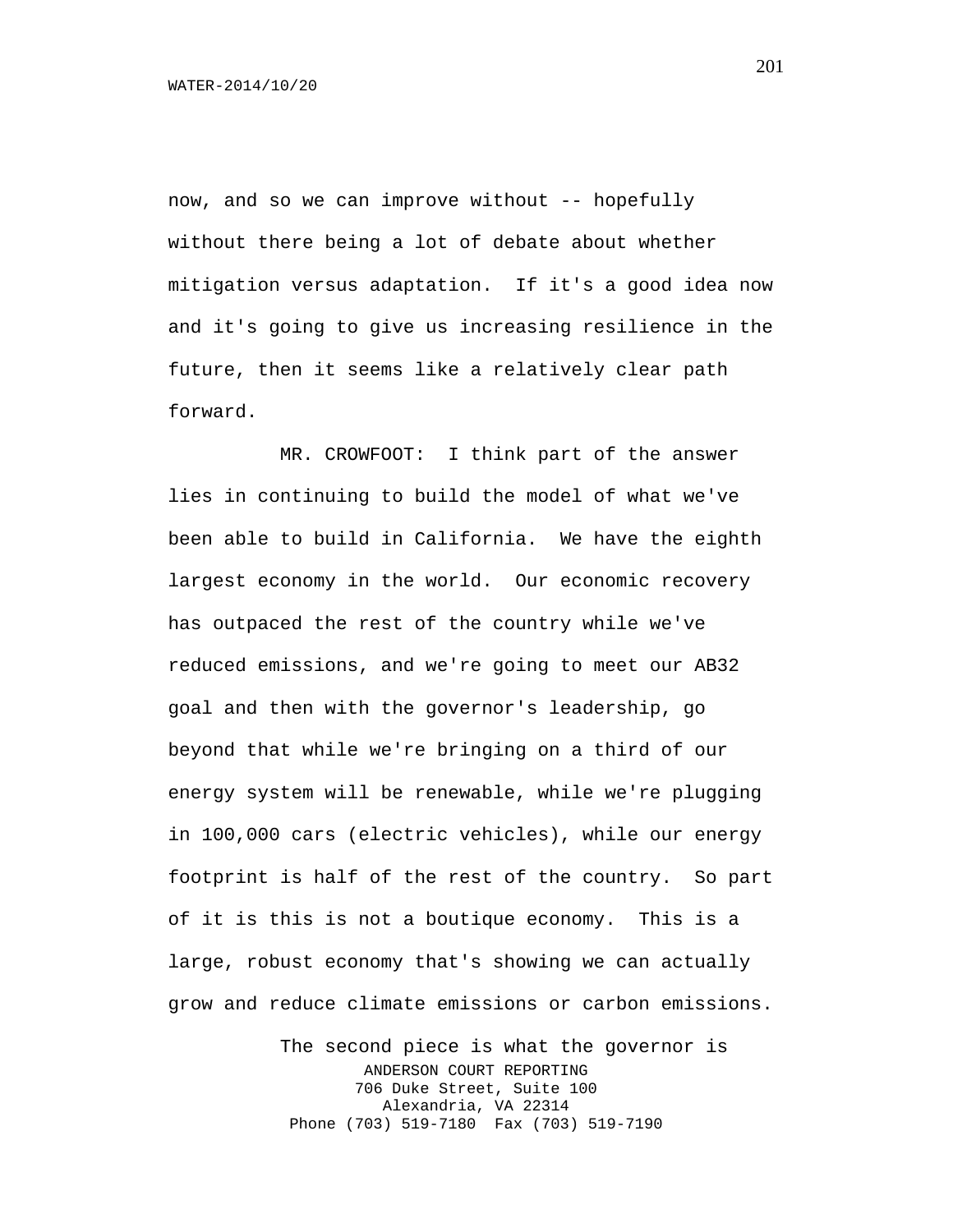doing in terms of spreading this message. The governor and our administration are deeply involved with China, India, Mexico. The governor spoke at the United Nations last month. He may be in Lima for the next conference of parties, and then in Parish in 2015. He's talked about that publicly. So a part of it, from our standpoint, is showing we can continue to reduce emissions in California while growing our economy, and then part of that is sharing that with the rest of the world and finding those other exemplary climate leaders to help move our nation states towards international agreement on climate.

MR. STEYER: But obviously, we're not talking about -- you're not talking about deep blue states like California; you're talking about states where the politicians who understand that there are human immediate needs and problems that they'd like taken care of. They'd like billions of dollars of federal aid, but they really don't want to spend any time or conversation on mitigation because they really aren't sure if climate change is happening, and ANDERSON COURT REPORTING 706 Duke Street, Suite 100 Alexandria, VA 22314 Phone (703) 519-7180 Fax (703) 519-7190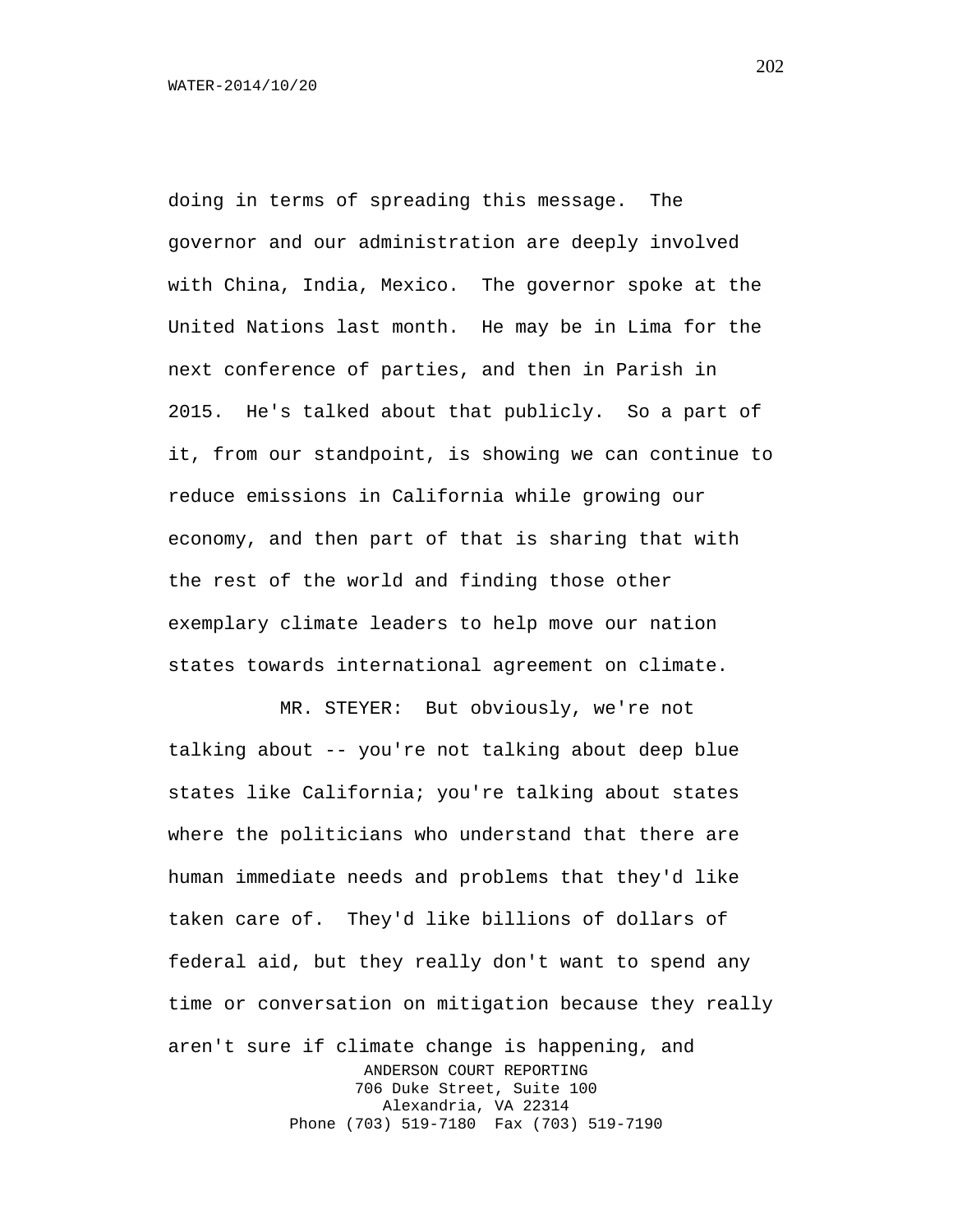they're not scientists, and that's above their pay grade.

MR. HSIANG: Scientists that are above their pay grade?

(Laughter)

MR. STEYER: Let me say, it's a confused statement at the best of times.

And so the question is how is that line of argument, which isn't much of a line of argument, going to be countered so that they eventually have to come in and deal with the realities and the scientific research? And, you know, that's an ongoing process of trying to counter those statements and do exactly what Peter is talking about, which is to combine the two. We know we have to deal with adaptation, but we also have to deal with mitigation, because if you really listen to what Noah is saying, if we continue on this path, our current adaptation plans become mute. And so the question is what do you say to someone who says I am not a scientist? Well, they're also not a doctor or an architect. So there are a number of other ANDERSON COURT REPORTING 706 Duke Street, Suite 100 Alexandria, VA 22314 Phone (703) 519-7180 Fax (703) 519-7190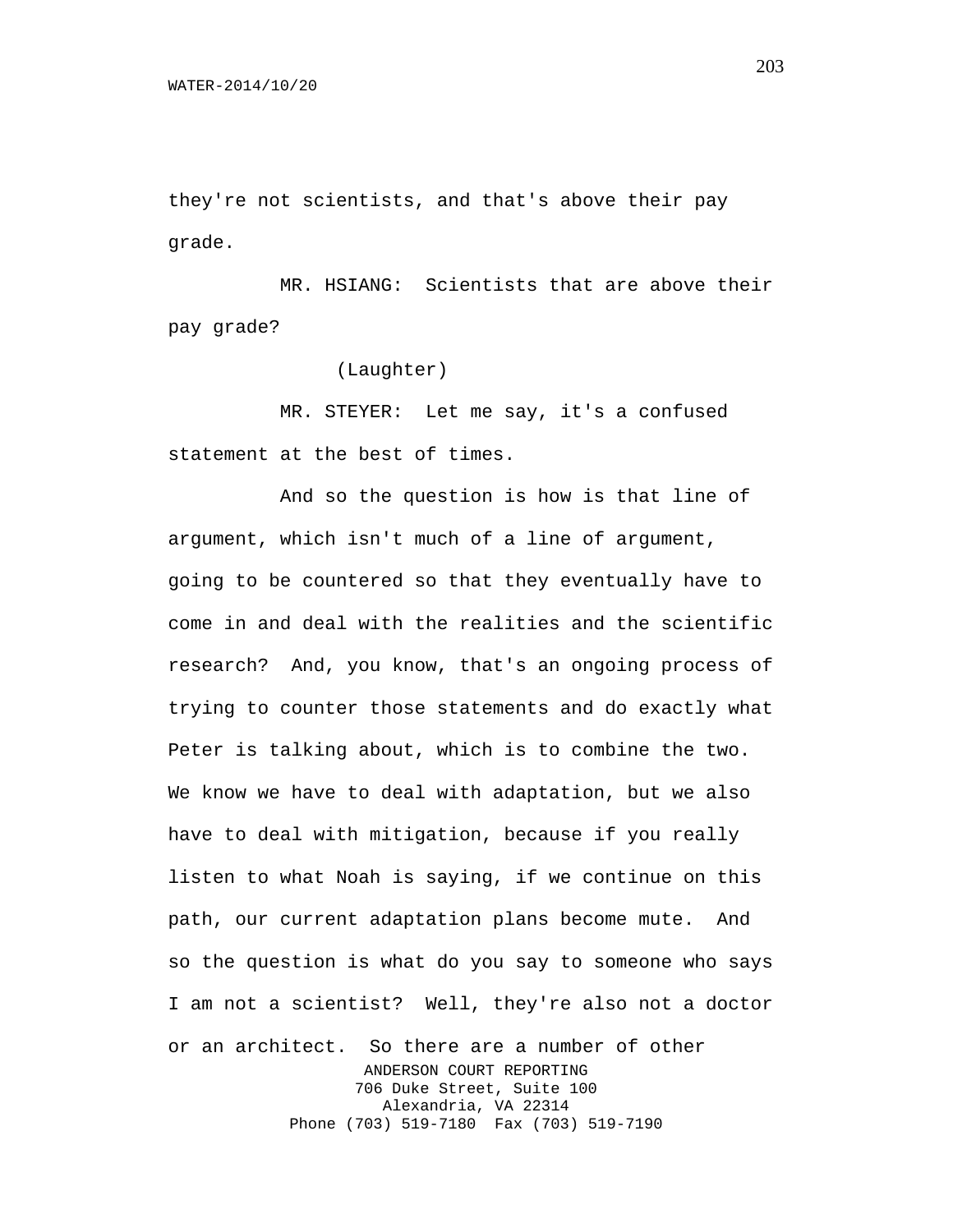policy issues where they don't have a Ph.D., and by that line of argument shouldn't have anything to say either.

So I think over time this is going to be kind of a question of do Americans see through that? And do they see it not so much in terms of the scientific argument but do they see that as an unacceptable answer for someone holding a really high office of trust and making decisions on their behalf on the most essential questions? That's really going to be the question.

Yes, ma'am?

MS. LEKEL: I know we mentioned population is a tough --

MR. STEYER: Hang on one second.

MS. LEKEL: I know talking about population -- hi, I'm Joanne Lekel and I call myself the "business surgeon," helping companies improve their processes and systems. I'm here because I want to get involved in this industry. And we're talking about population changes, one of the variables we can't talk ANDERSON COURT REPORTING 706 Duke Street, Suite 100 Alexandria, VA 22314 Phone (703) 519-7180 Fax (703) 519-7190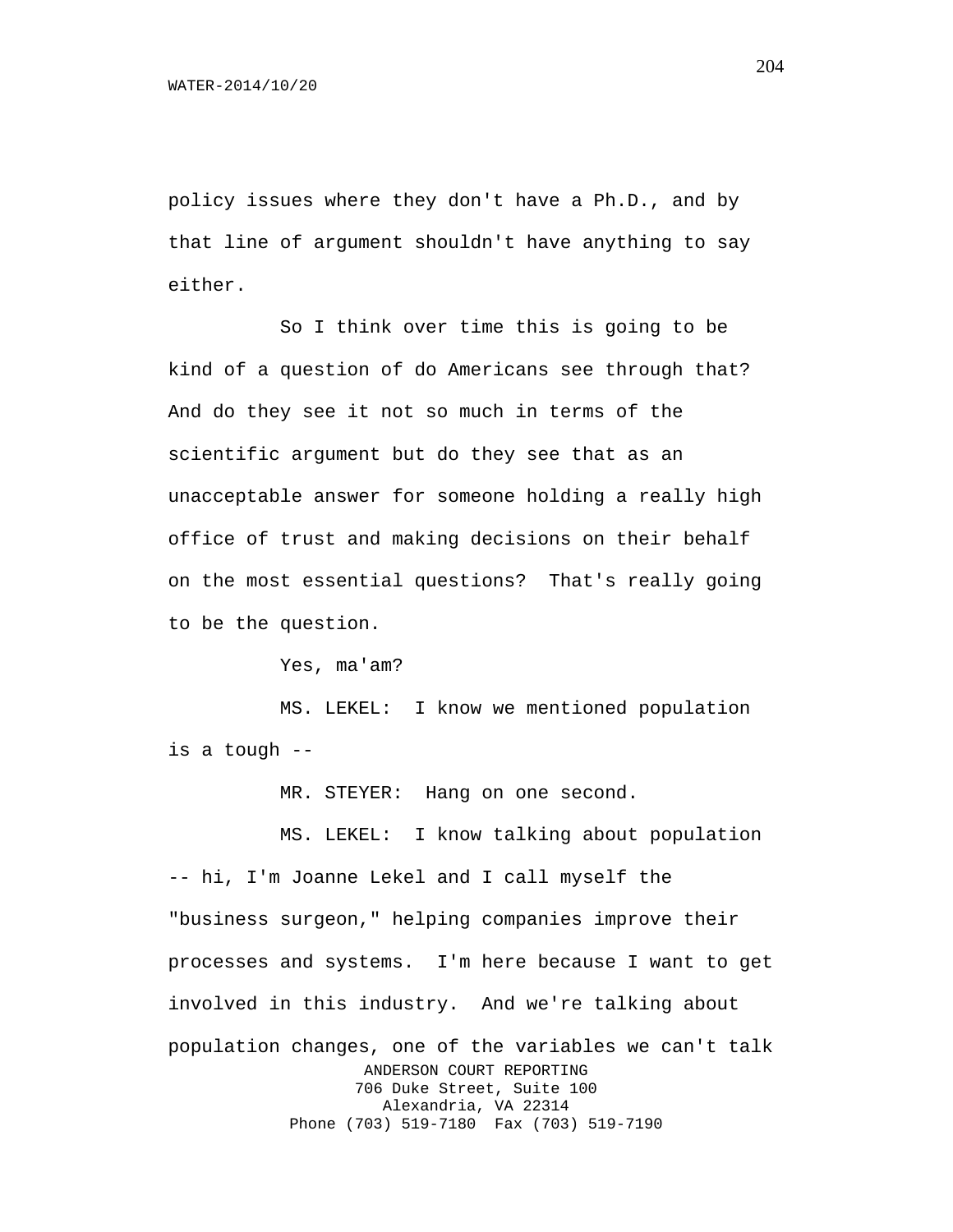about. If we look at history, some of our strength came to urbanization. What about -- and Peter, you mentioned that we can't just look at one variable here, we have to look at energy and water. There's a capacity to some cities. I know we heard it might not be an issue, but do we need to rethink about how we're going to live in the future, where we're going to live? Is there a way that we can move businesses around so that there's -- I mean, if they dry up, we're going to have to look at migration patterns and new ways of living. So how do we factor that into this whole equation that we know is very difficult to talk about?

MR. STEYER: Peter, do you want to take a shot?

MR. GLEICK: Yeah. So I talk about population all the time. I don't think it's off the table. It certainly shouldn't be. I agree with that. But really, part of that is we obviously have to meet the water needs and the resource needs of the populations we have, which we're not doing a great job ANDERSON COURT REPORTING 706 Duke Street, Suite 100 Alexandria, VA 22314 Phone (703) 519-7180 Fax (703) 519-7190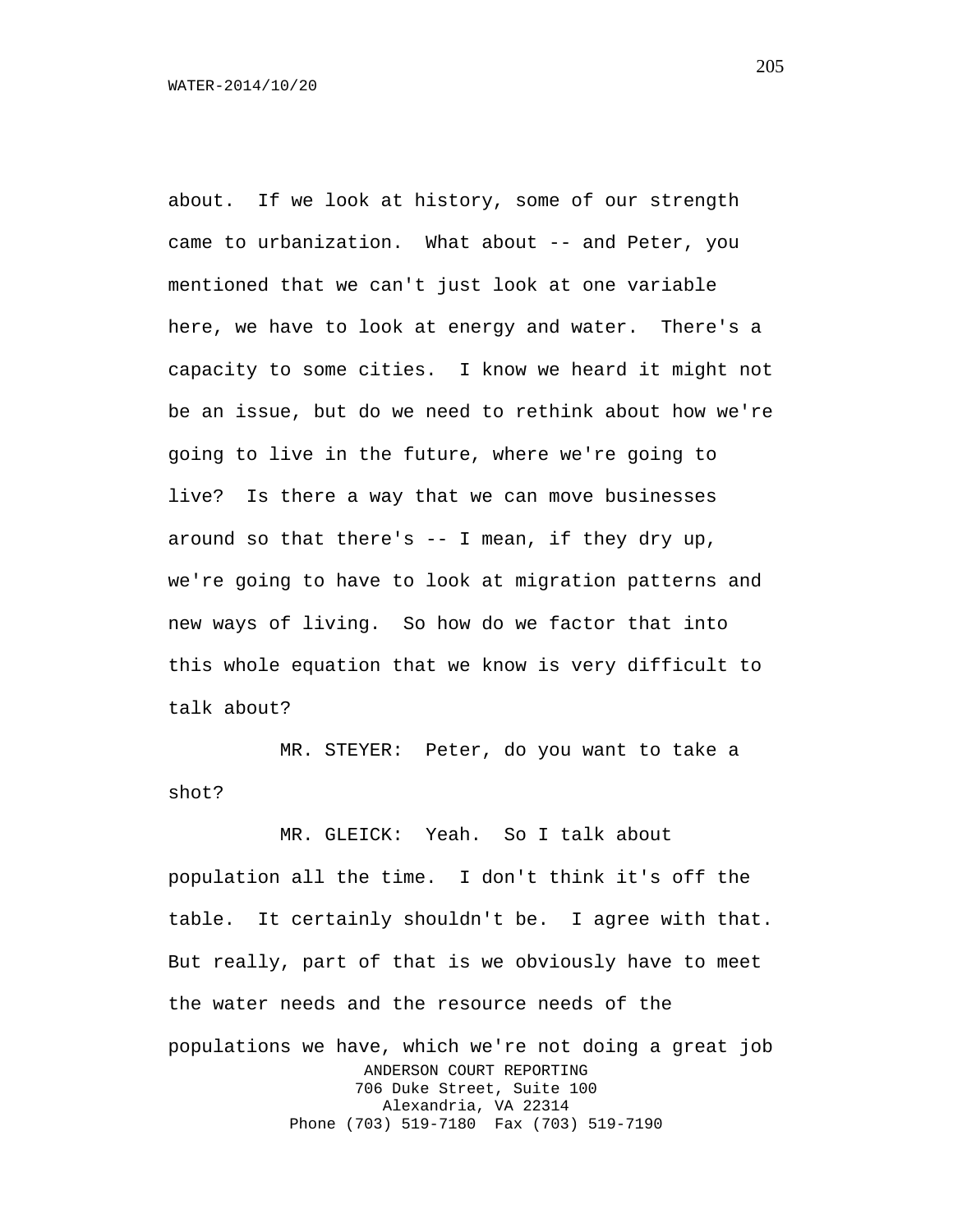of, again, even in a wet year some of these disadvantaged communities don't have safe drinking water, and that's just ridiculous in a state like California.

But it raises the question about land use planning and urban planning and the design of our cities. And there was some conversation in the earlier panels about rethinking our wastewater or infrastructure and moving away from the centralized approaches we've used. And whether we want lawns. You know, there's a whole series of questions that come up embedded in your question about the design of the way we live. And I think part of the answer is going to be over time we're changing those things; we will inevitably change those things.

I would like to think that in 50 years people are going to look back and think green lawns, what were we thinking? Flushing toilets with potable drinking water? What were we thinking? And of course, what we were thinking was water was unlimited and we could do anything we wanted. But that's ANDERSON COURT REPORTING 706 Duke Street, Suite 100 Alexandria, VA 22314 Phone (703) 519-7180 Fax (703) 519-7190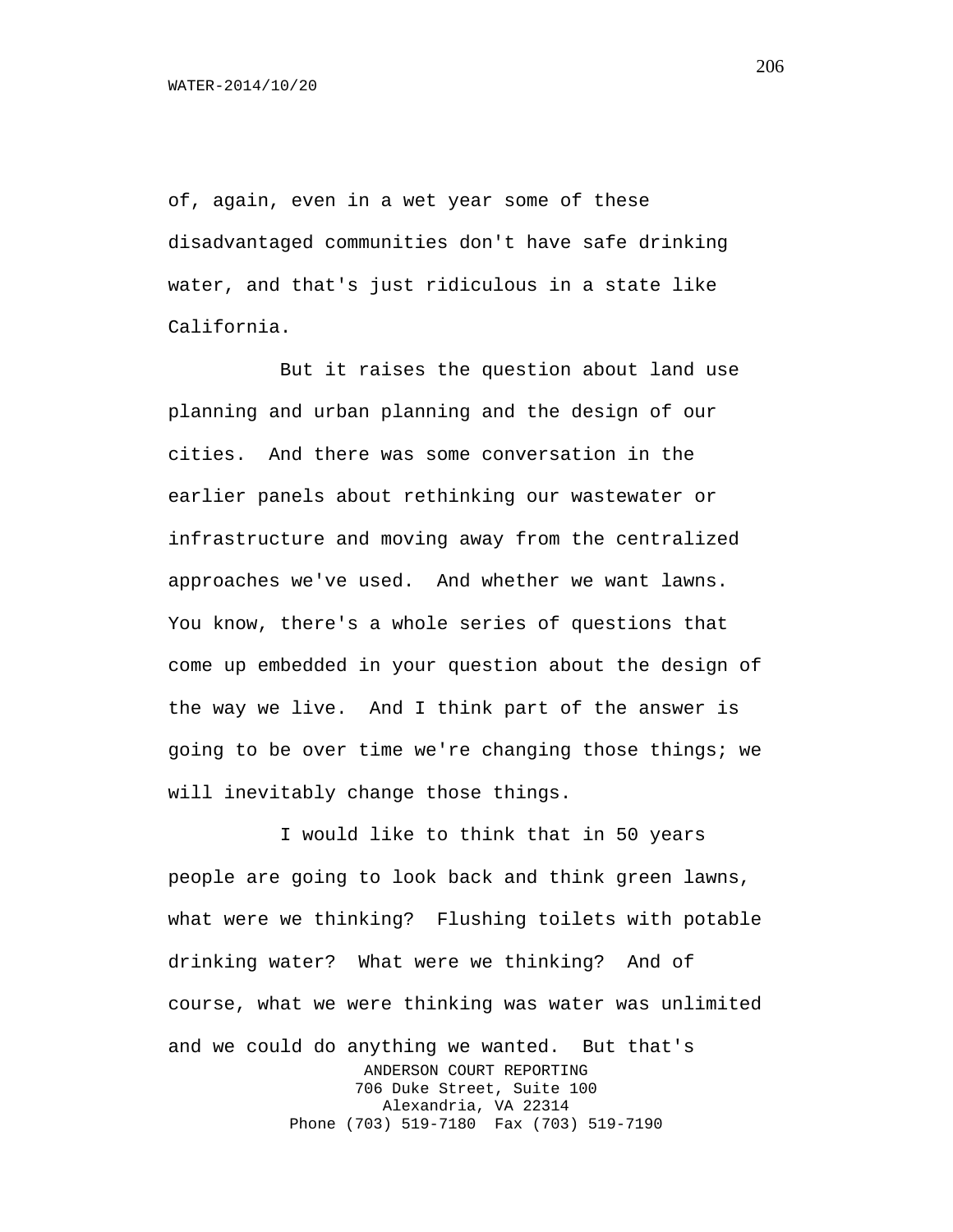changing. And I think part of the question you're asking is a fundamental change in the way we think about the way we live.

MR. DIFFENBAUGH: So a couple of things. One is that my 13-year-old daughter just two weeks ago asked me, why are we flushing our toilet with potable drinking water? So people are already, at least in my house, asking.

But more seriously, I think it's important that we look outside of California at the global scale because really -- and again, this is something that came out in the latest IPCC report, that the difference between the two degree world that the United Nations has identified as a target and the four degree world that is really the business is usual that the world is on, it's really the difference between the whole global population more or less progressing towards looking like I do in terms of my energy consumption and my carbon-based lifestyle times billions of people, or this two degree world that the U.N. has identified is really a world where carbon ANDERSON COURT REPORTING 706 Duke Street, Suite 100 Alexandria, VA 22314 Phone (703) 519-7180 Fax (703) 519-7190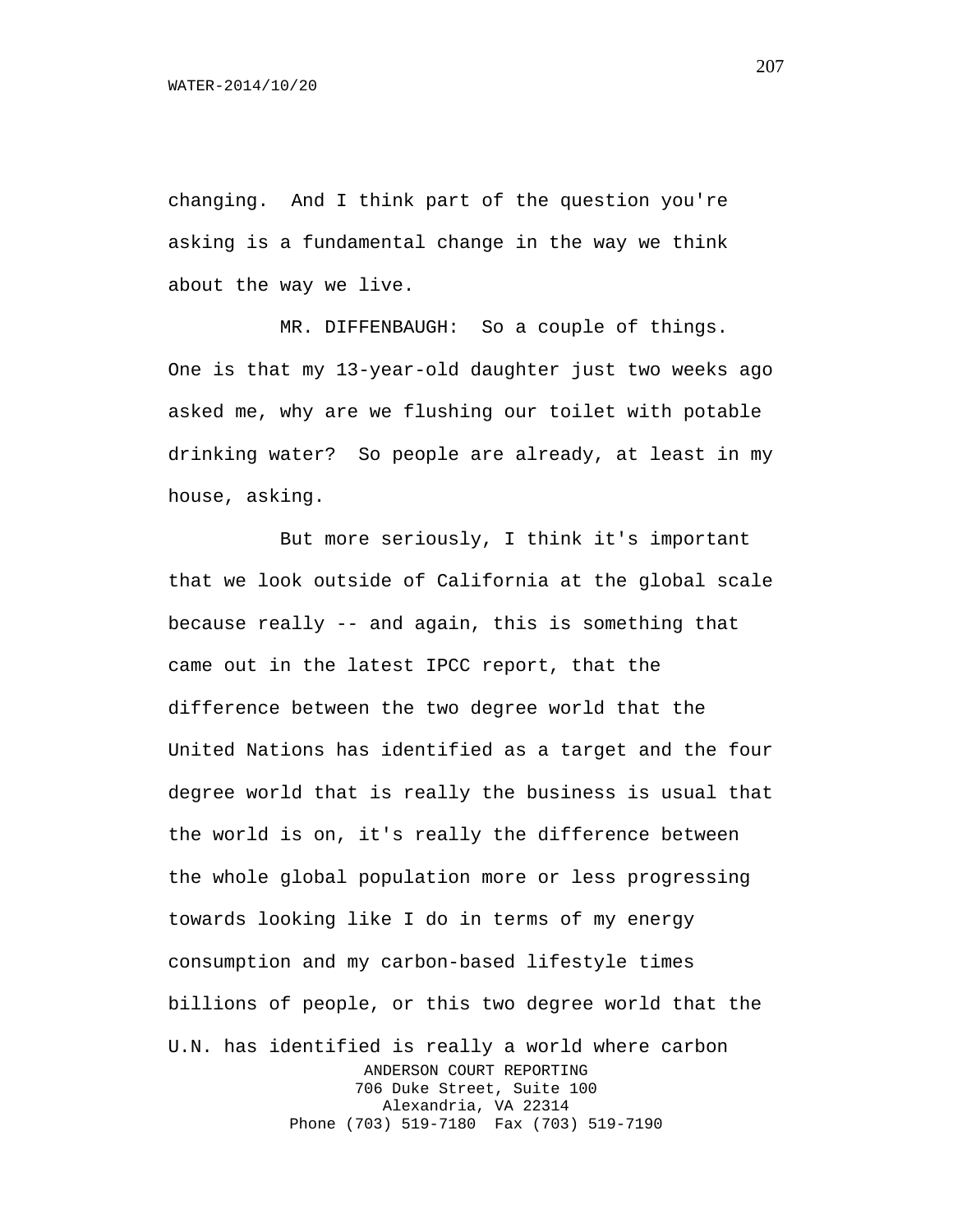emissions go to zero and then eventually negative. I mean, it's a carbon-free global economy. That's what's required to get to that two degree world. And this is really -- to me this makes it very obvious that it's not a mitigation or an adaptation question. The two degree world requires a lot of mitigation and it's a world in which we still need adaptation.

MR. STEYER: Absolutely.

MR. GLEICK: You know, in a four degree world, we're going to see people moving out of the southwest back to the cooler climates. We're going to see population migration in the U.S. in reverse of what we've seen in the past century. We're going to have conversations in a four degree world that we're not having today about crop type in California and about how much land really ought to be under irrigation, which we don't want to talk about now because the political questions are much more difficult than just improving efficiency or wastewater reuse or building new storage. So climate change could -- will change the nature of the conversation as ANDERSON COURT REPORTING 706 Duke Street, Suite 100 Alexandria, VA 22314 Phone (703) 519-7180 Fax (703) 519-7190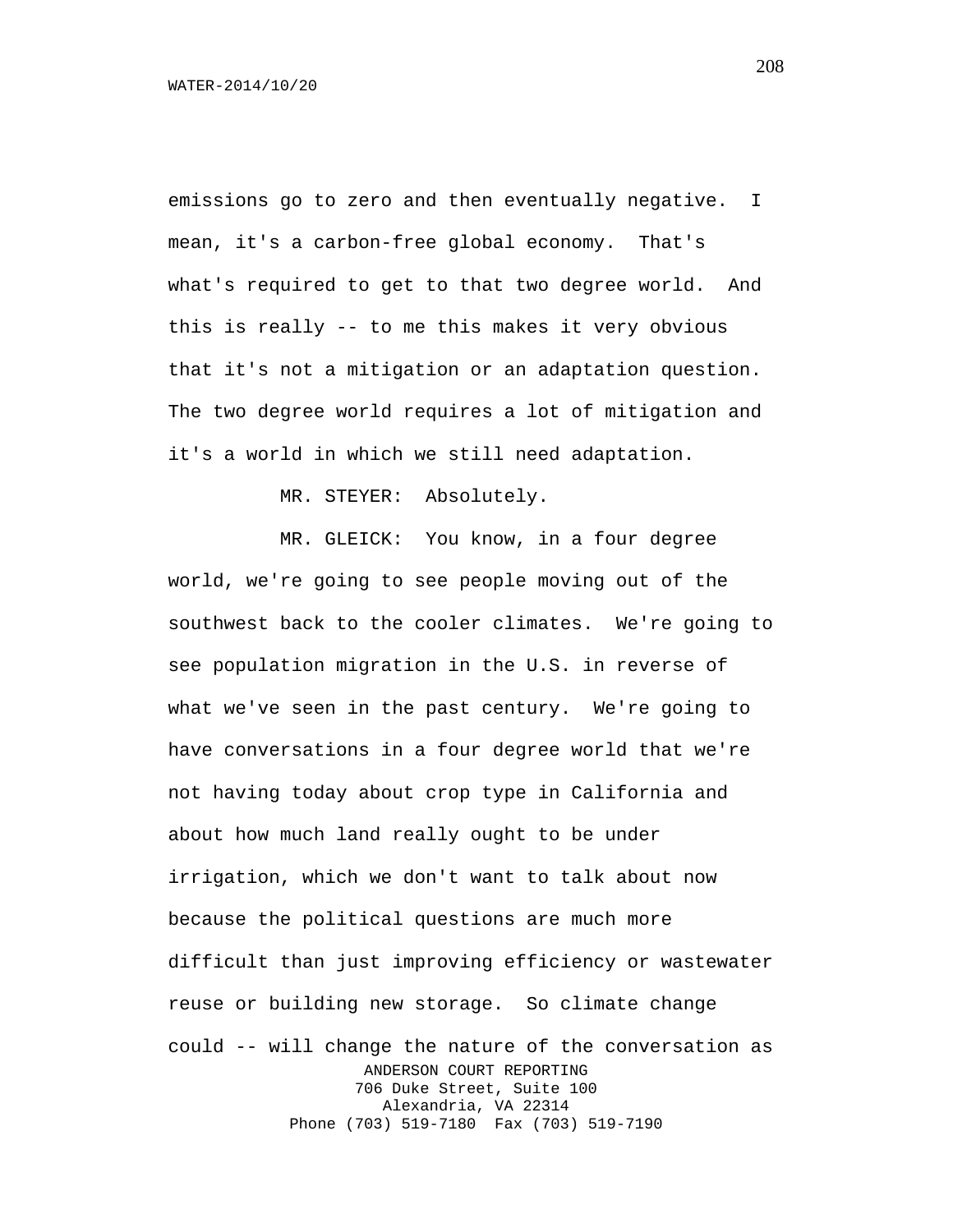well.

MR. STEYER: Go ahead.

MR. HAYES: Quick question. I'm David Hayes, a former fed, now refugee here, visiting professor at the law school.

Quick question, specific question on adaptation. You guys made a very strong case about the loss of snow pack. One of the immediate reactions is more storage. Storage is part of the bond. I notice that Lake Meade and Lake Powell are not filling up. What's the situation now in terms of a large off stream reservoir potentially in California and whether that makes sense given the difference in hydraulic cycles? Will we be able to essentially replicate the Sierra snowpack with conventional storage or not? Is there a relationship here between the climate science and the cost effectiveness of the traditional reservoir answer, or are we going to look for more modern storage answers than the traditional one?

MR. GLEICK: If I could tackle that one, at least to start. The easy response to the "we're ANDERSON COURT REPORTING 706 Duke Street, Suite 100 Alexandria, VA 22314 Phone (703) 519-7180 Fax (703) 519-7190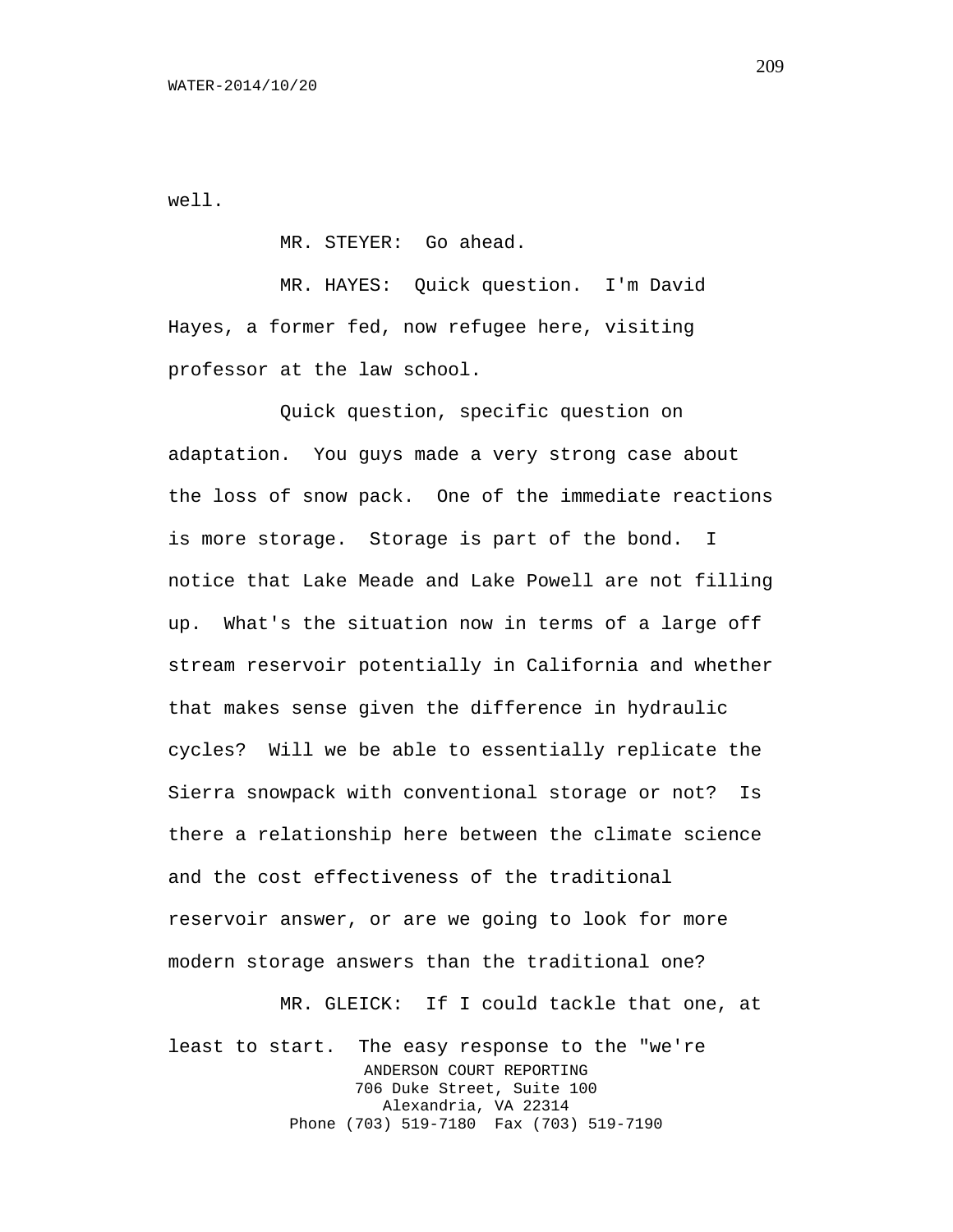losing snow pack storage" is build more storage. But we don't live in that world anymore. I'm sorry, but we can never replace the loss of snow pack storage with new storage in California, because we built on all the good dam sites, and some not so good dam sites. We might build a couple more reservoirs. There might be one off stream storage site reservoir. That's not going to solve our problem. There is enormous potential for groundwater storage, and I think rethinking what we mean by storage is the answer. It's not to say yes storage, no storage; it's what kind of storage? We over pump groundwater even in a good year, and as Wade noted, enormously in a bad year. But if we can recharge groundwater really effectively, at the same time as we're restoring ecosystems because we're spread water more, we're restoring wetlands that permit recharge, that storage could really be the climate -- could help with the climate management problem. But even that may not be enough. We may have to change the way we think about seasonal management overall.

ANDERSON COURT REPORTING 706 Duke Street, Suite 100 Alexandria, VA 22314 Phone (703) 519-7180 Fax (703) 519-7190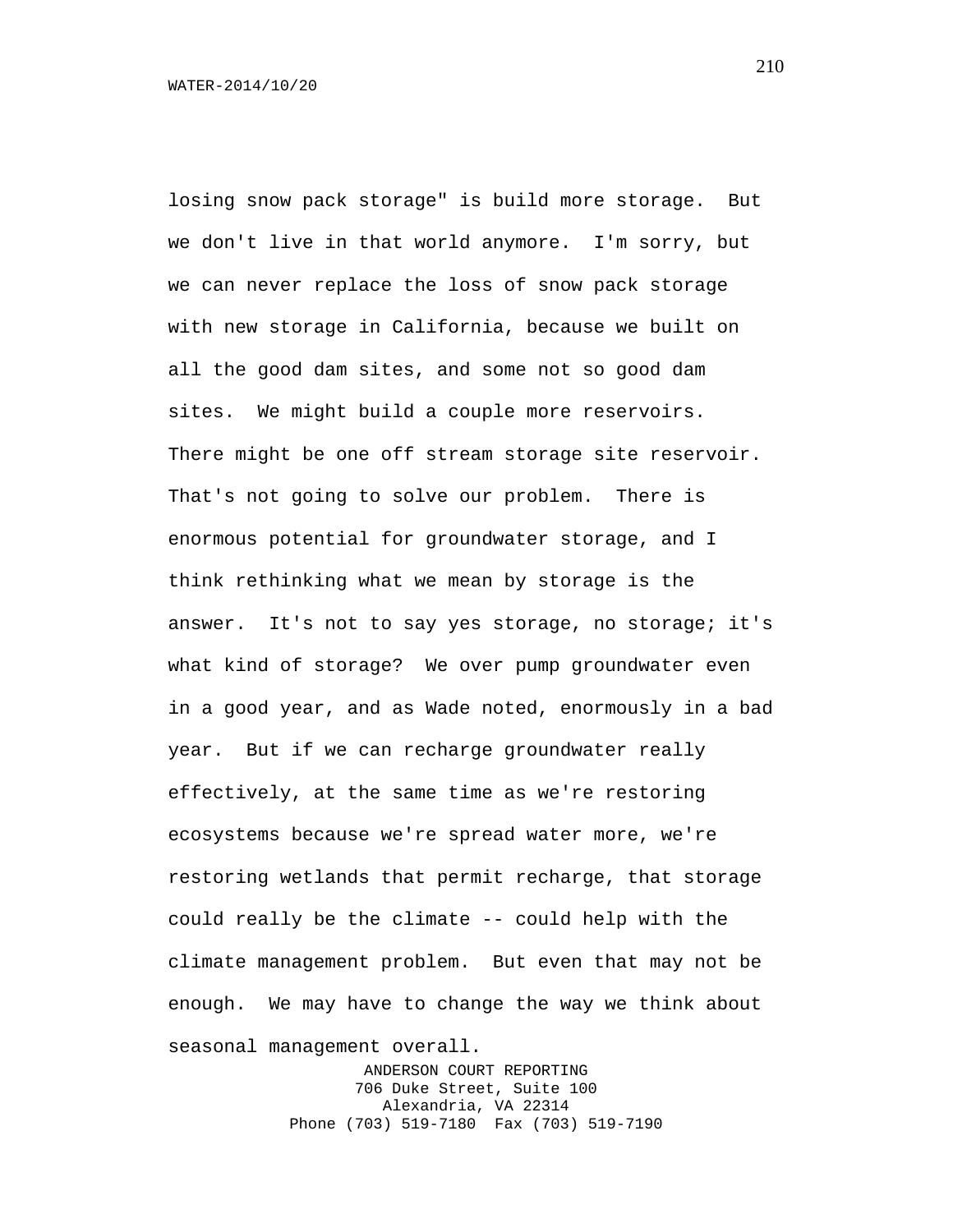MR. STEYER: So you guys, I got about one minute ago, I got the high sign that there was one minute to go.

So I want to say thank you very much to these four panelists.

(Applause)

MR. STEYER: I think they were even better than they were advertised.

(Recess)

MR. DENNING: It was a great example of what Stanford is all about, and that is really in interdisciplinary collaborative culture represented by The Woods Institute, as indicative of what goes on across all seven schools at the university. But I think it was also one where the forum was very much one that was in the mission statement from the Hamilton Project, which is really encouraging and promoting a public discourse on an issue that is so critical to all of us. And I think we all realize we're in a very major transition point from where water was something that was readily available and ANDERSON COURT REPORTING 706 Duke Street, Suite 100 Alexandria, VA 22314 Phone (703) 519-7180 Fax (703) 519-7190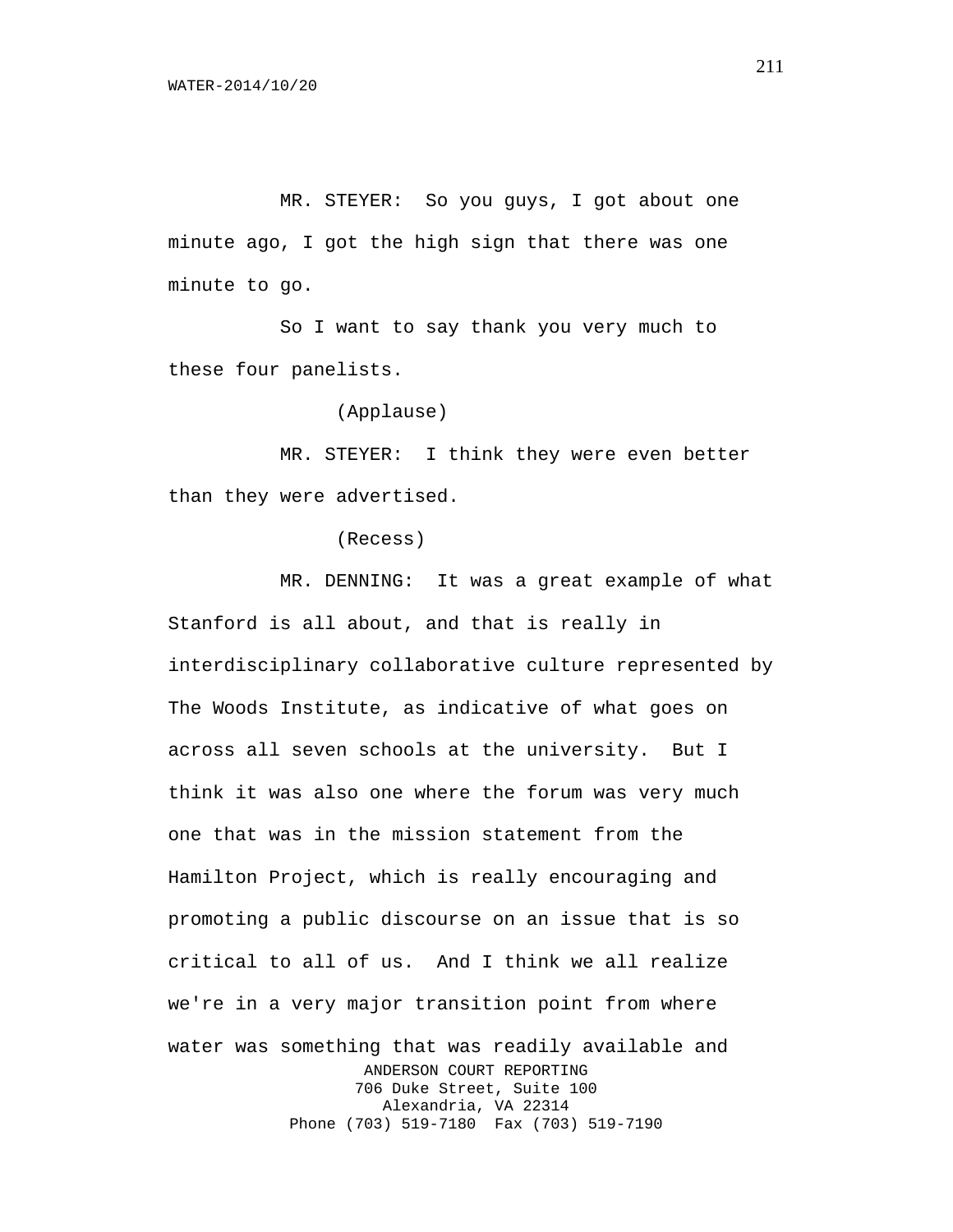less concerning to what, as Buzz said, could be the critical resource issue of the  $21^{st}$  century.

And when you think about it, it's one that not only as many people said here today was a critical input into our economy, but it's also essential in terms of our ecosystem, our environment, and in life that water is such an essential element of life in and of itself.

Let me just say a couple thank yous, first to Governor Brown, not only for his thoughtful and insightful remarks and to his exemplary leadership in addressing water as an issue in California's drought, but as was mentioned earlier, participating throughout the forum. So thank you very much.

(Applause)

MR. DENNING: To Sheryl Sandburg for her encouraging and optimistic remarks, which as we were talking about last night, is something that when you go back and forth between the two coasts, you realize there is a lot more of that out here than there is back there. But it was also, I think, quite ANDERSON COURT REPORTING 706 Duke Street, Suite 100 Alexandria, VA 22314 Phone (703) 519-7180 Fax (703) 519-7190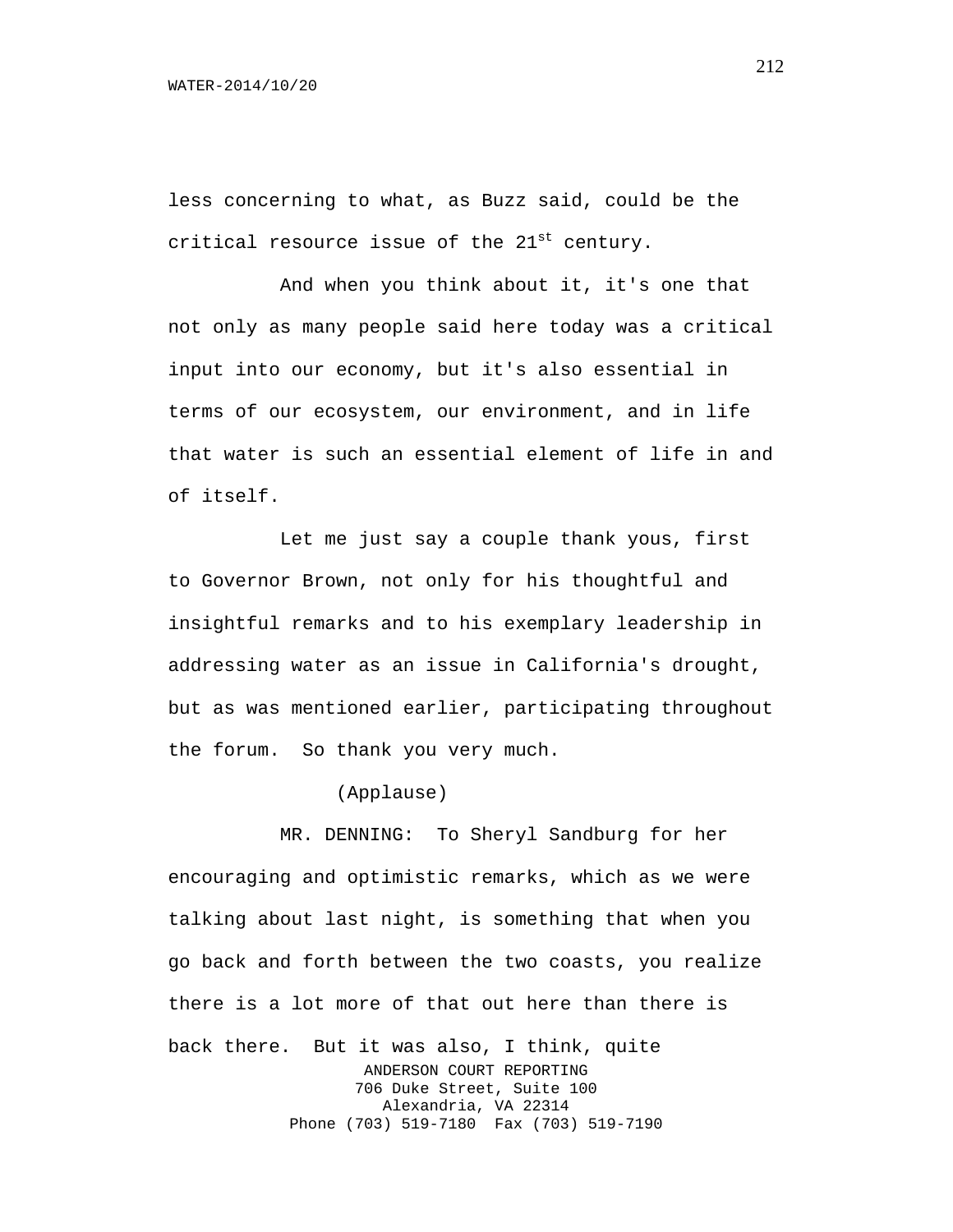interesting to hear her very warm and personal remarks to having a mentor such as Bob Rubin, so you've done a great job, Bob.

But I'd like to also thank Bob Rubin and Roger Altman for their leadership in the Hamilton Project and to what they've done at Brookings to get this underway, because I think this second collaborative forum with Stanford is something that is very much what we all need. We need great public discourse and debate and discussion on topics that are so critical to us. Our mutual expectation is that we can continue to build this symbiotic relationship between Stanford and Brookings and the Hamilton Project and continue to develop and enhance the cross country collaboration between these two institutions that are so important to our shared dialogue on issues of national importance.

Thanks to Buzz Thompson and Karen Anderson for their leadership at Woods and Hamilton for organizing this water forum, but I also want to thank the Hamilton Project because it was then that actually ANDERSON COURT REPORTING 706 Duke Street, Suite 100 Alexandria, VA 22314 Phone (703) 519-7180 Fax (703) 519-7190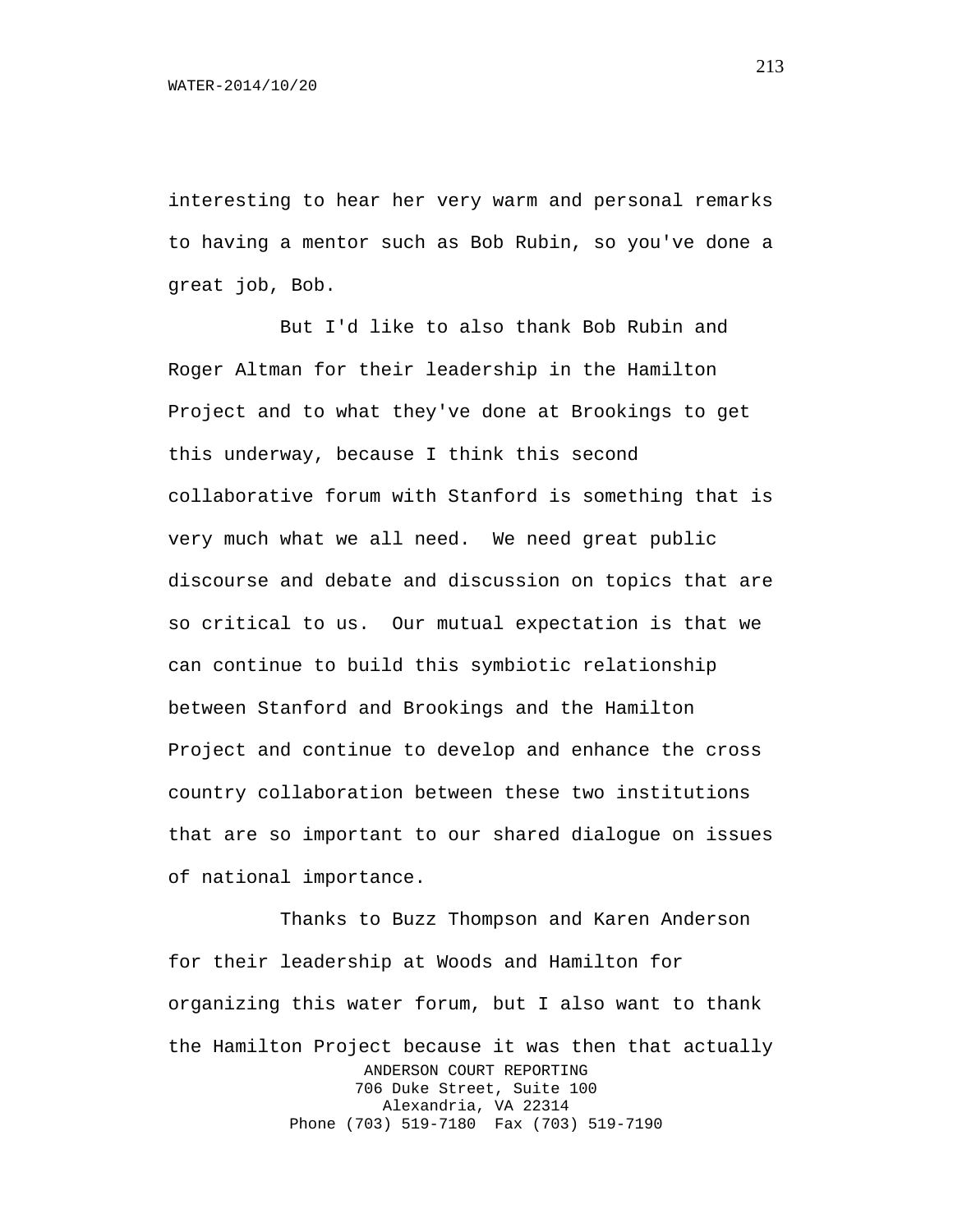catalyzed this forum and were very instrumental in us having the very forum that we're having today.

I would like to especially express our sincere appreciation to all the panelists and the two prior panelists for their expertise, their insights, and the time they shared with us today. We were very privileged to hear from them.

Thank you, too, for all of you, for participating and recognizing the importance of water issues in the west and for recognizing how important the efficient allocation of our water resources are to our overall economic growth.

We heard a lot today, big ideas, facts, insights in innovation, so I will briefly just recap a few. Our focus today has been on directions for U.S. water policy, as water in the west reaches a very critical point. We heard that many of our current water challenges could be addressed through doable solutions, such as better management of our highly fragmented water system and innovative market-based pricing and regulatory reform.

ANDERSON COURT REPORTING 706 Duke Street, Suite 100 Alexandria, VA 22314 Phone (703) 519-7180 Fax (703) 519-7190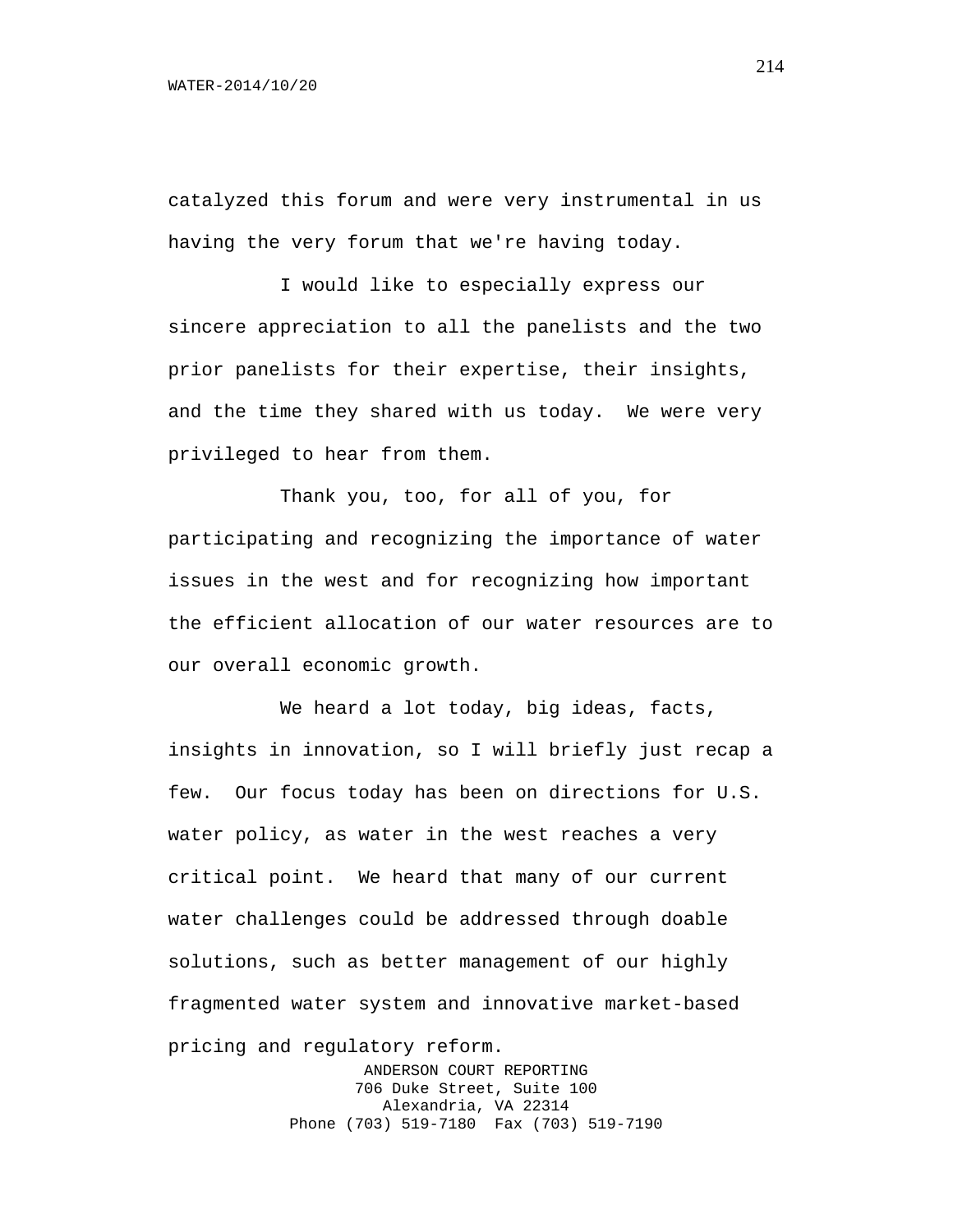We covered three main topics in the panel. Let me first talk about the first panel. It discussed how market mechanism can be used to build resilience in our country's water management system. In particular, use market tools to reallocate water to meet the demands of the changing economies of water. And despite the fact that we had some comment about getting government out of the way, I think there was a general consensus that we need to examine how to better share responsibility among federal, state, and local agencies. And lastly, to develop further managing and regulating ground water as has been done here in California.

The second panel discussed the need to promote and incentivize innovation to the water sector and the need to increase investment materially, as has been done and as was noted in clean energy. With a focus on solution, they talked about policy responses to overcome the current obstacles to innovation, including the discussion of new frontier technology. Both panels emphasized that viable markets and ANDERSON COURT REPORTING 706 Duke Street, Suite 100 Alexandria, VA 22314 Phone (703) 519-7180 Fax (703) 519-7190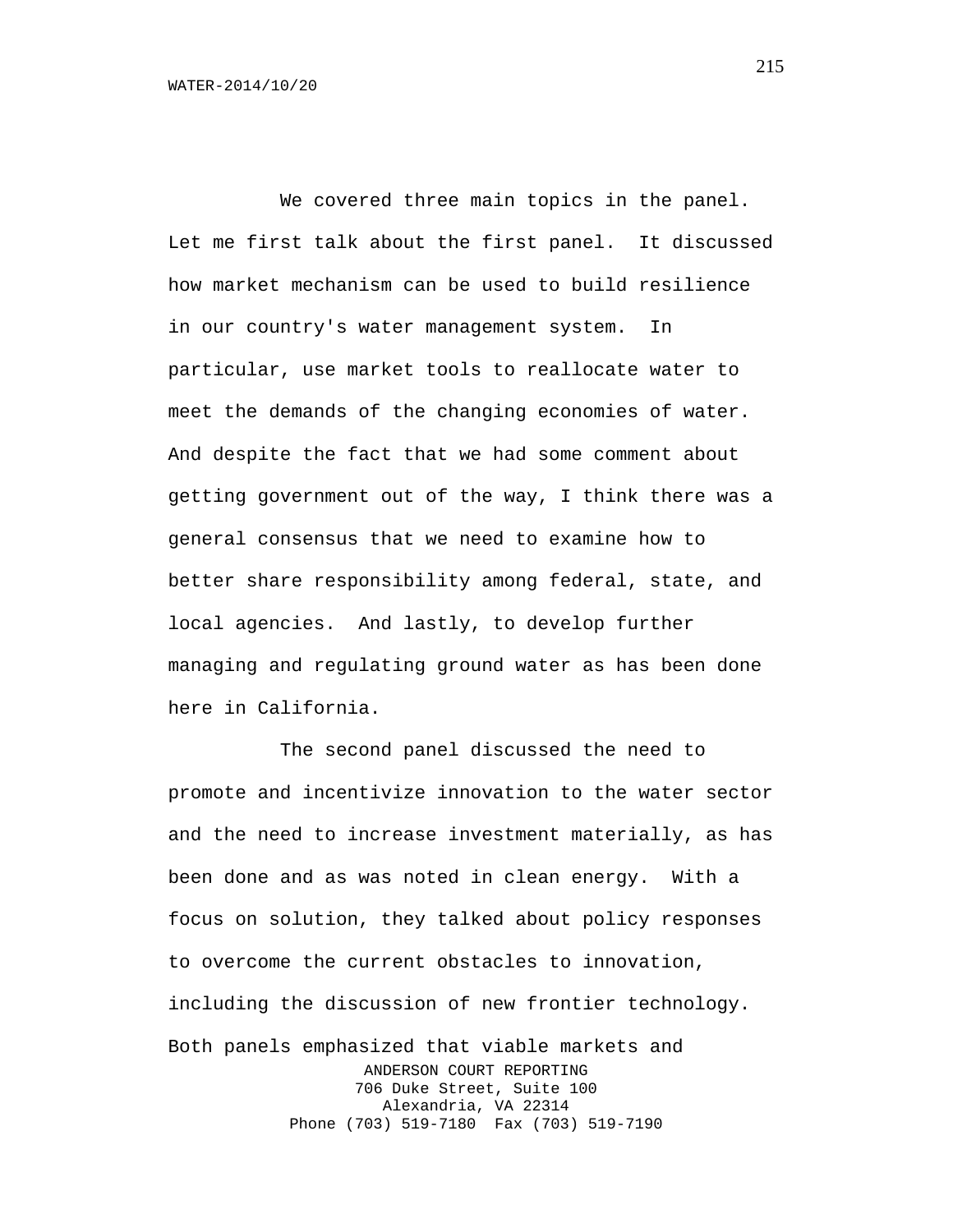efficient pricing are perquisites to achieving real conservation, significant innovation, and material new investment.

The final panel put the water crisis in the context of the pattern we were seeing in climate change, and as a result, the challenges water resource managers and all of us will face in the future. They focused on how to mitigate the effects of climate change with an emphasis on effective policy avenues. The bottom-line is that with an increasing population that was referred to many times today, and with increasing needs for water, for food, for energy, and for our city, and with increasing impacts of climate change, the challenges are significant and require new thinking, new technologies, new market mechanisms, new managerial approaches, and new governmental framework. Today's forum has outlined a range of innovative options and opportunities as we explored new direction in U.S. water policy, and we need to continue the dialogue going forward.

> But before we leave the topic of water and ANDERSON COURT REPORTING 706 Duke Street, Suite 100 Alexandria, VA 22314 Phone (703) 519-7180 Fax (703) 519-7190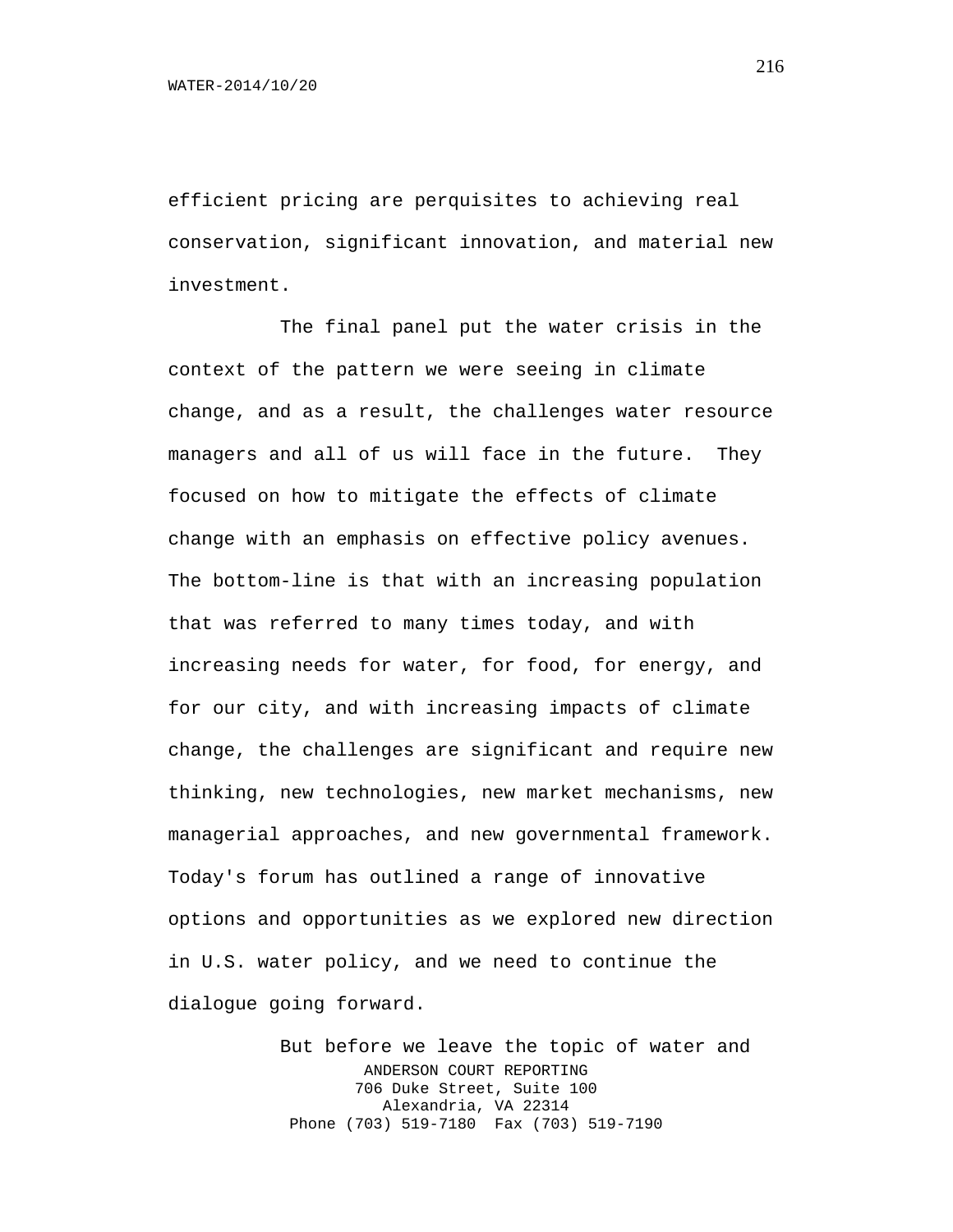its importance here in the United States, I would like to make a few comments about the global scope of this problem. The water crisis as we all know is global in scope and in scale. In fact, the American West could be characterized as a canary in the coal mine for the challenges global society faces as water resources become more severely constrained around the world. Water impacts are now appearing in more than one-third of the planet's watershed, prompting the World Economic Forum to list water supply crises among its three critical risks to global prosperity. Nearly one-fifth -- yes, one-fifth of the world's population live in areas of physical scarcity, and one-quarter live in areas where the infrastructure is inadequate to take water from rivers and aquifers.

Meanwhile, water use globally has been growing at more than twice the rate of population increase in the last century. Without action, global water demand could outstrip supply by an estimated 40 percent by the year 2030, and we sometimes think 2030 is a long ways off, but when you think about it, it's ANDERSON COURT REPORTING 706 Duke Street, Suite 100 Alexandria, VA 22314 Phone (703) 519-7180 Fax (703) 519-7190

217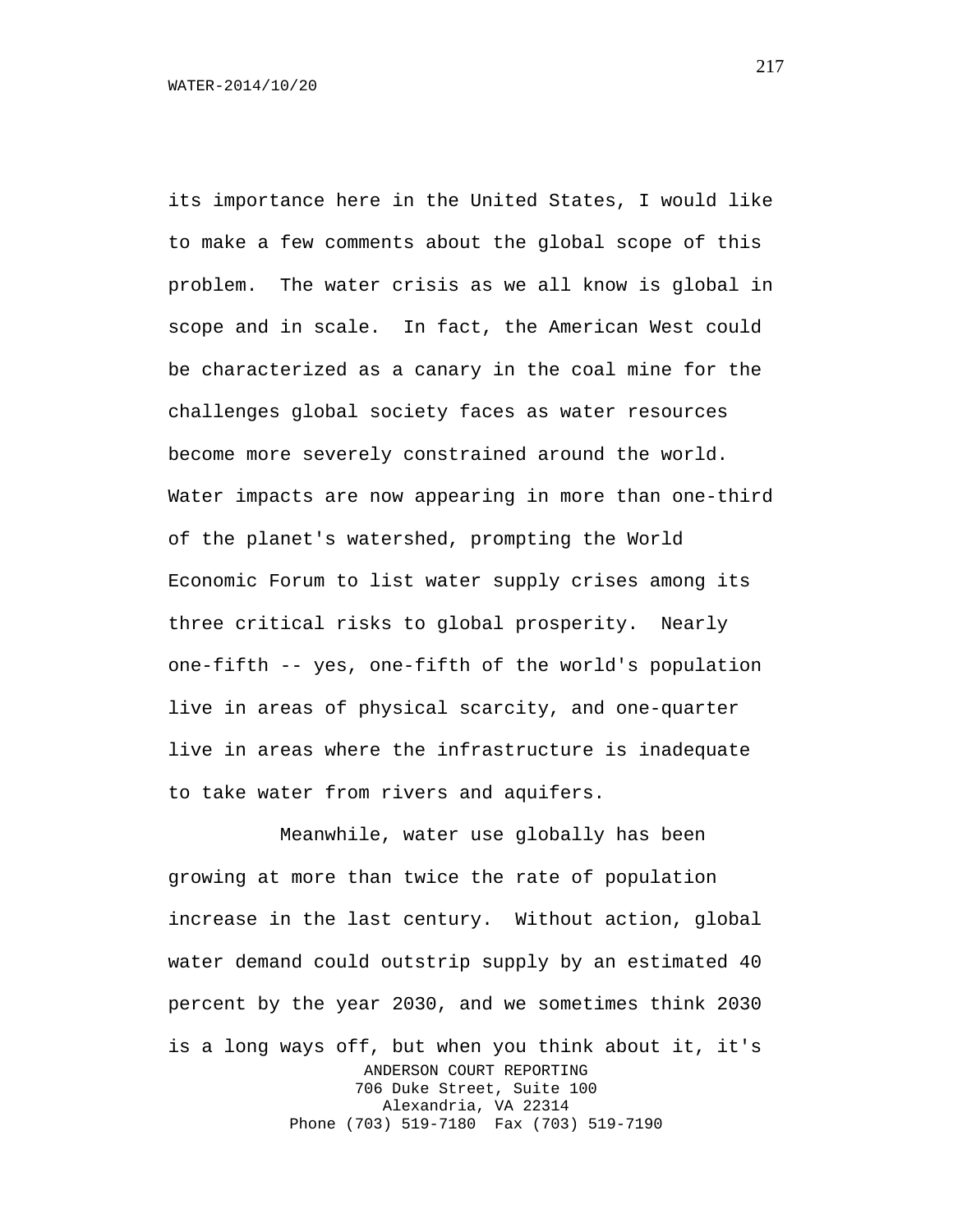only around 15 years.

The term that is frequently used to sum it up is the water energy food nexus. We heard about the water energy nexus today but you've got to add in that third element. This is an issue that defines our time with broad implications for basic human health environmental sustainability and the underlying fabric of our global economy and our societal future.

However, just as we have heard about California, the American West and U.S. water policy, there are many things that we discussed today that can be applied globally to address the increasing challenges of water scarcity and water security. We, here in the U.S., not only have an opportunity to solve our water issues, but we have both the responsibility and an enormous opportunity to apply our technologies, our expertise, our intellectual property globally so as to have an even greater collective input.

So in closing, let me thank all of you for your participation today, with special thanks to the ANDERSON COURT REPORTING 706 Duke Street, Suite 100 Alexandria, VA 22314 Phone (703) 519-7180 Fax (703) 519-7190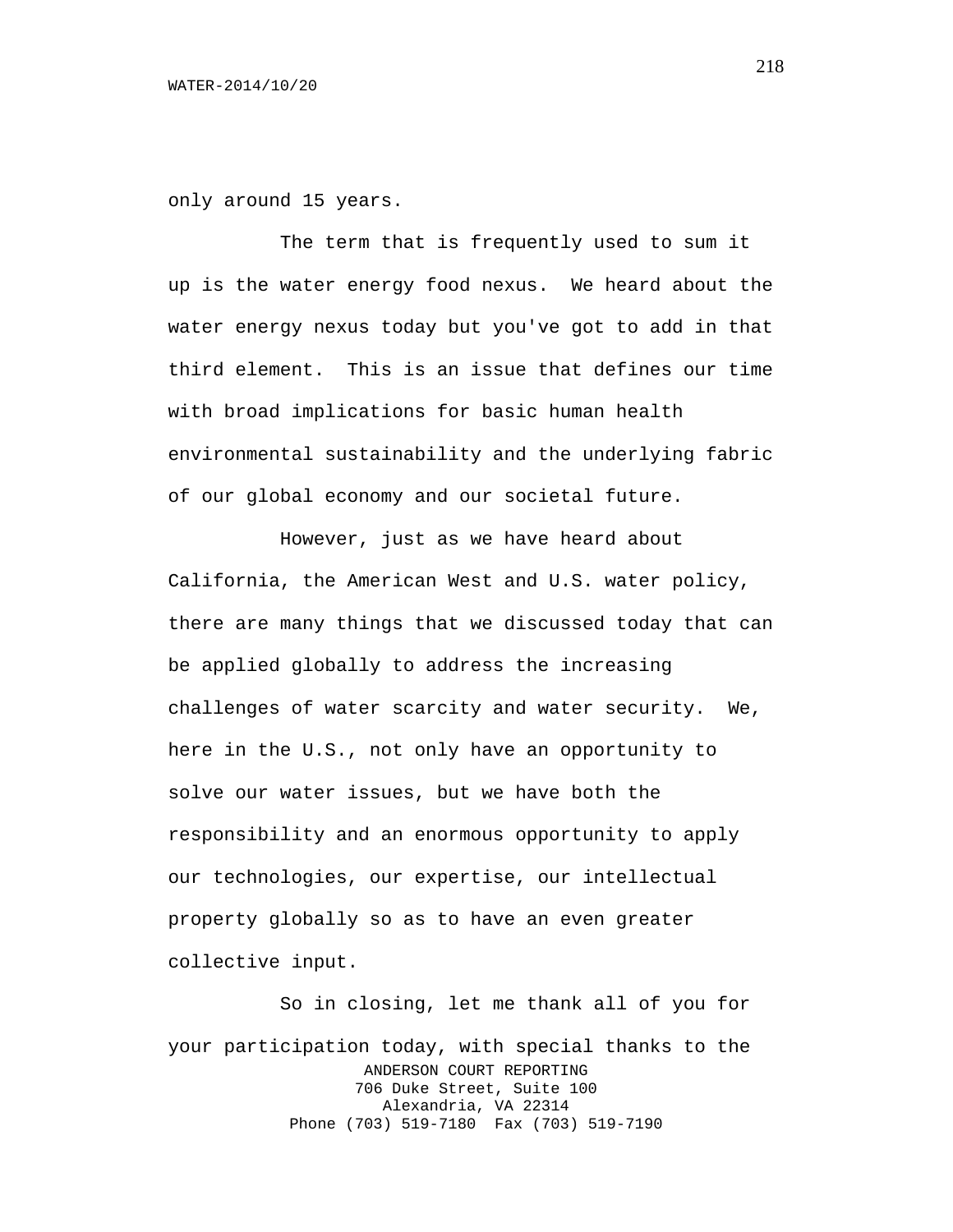panel, the Brookings Institution, Hamilton Project, the Stanford Woods Institute for the Environment, and in particular, Roger Altman, Bob Rubin, Karen Anderson, Barbara Katz, Buzz Thompson, for their leadership and hard work in bringing us all together.

\* \* \* \* \*

\* \* \* \* \*

Thank you.

(Applause)

ANDERSON COURT REPORTING 706 Duke Street, Suite 100 Alexandria, VA 22314 Phone (703) 519-7180 Fax (703) 519-7190